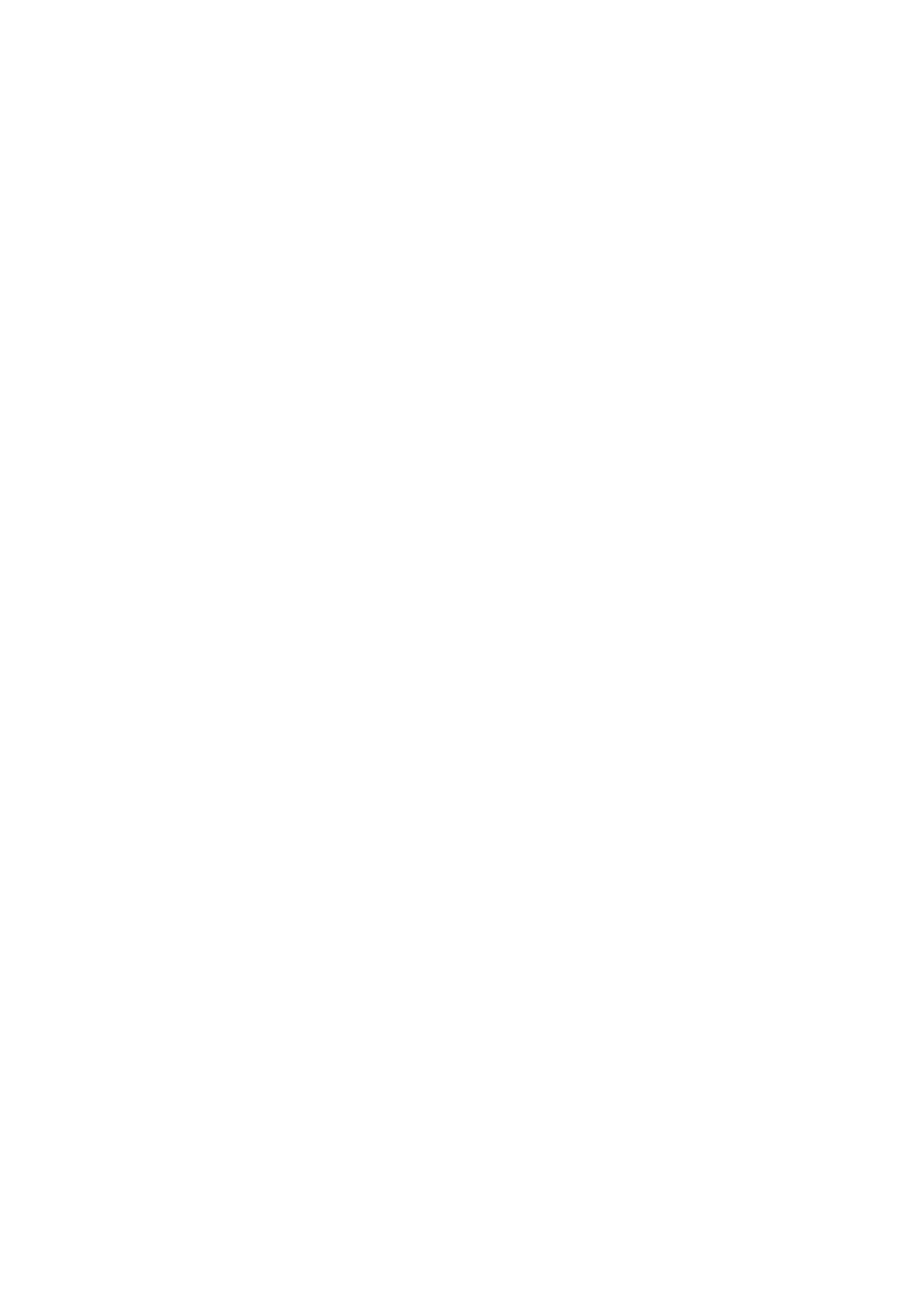# **GLOBAL INVENTORY OF REGIONAL AND NATIONAL QUALIFICATIONS FRAMEWORKS 2017**

**Volume I: THEMATIC CHAPTERS**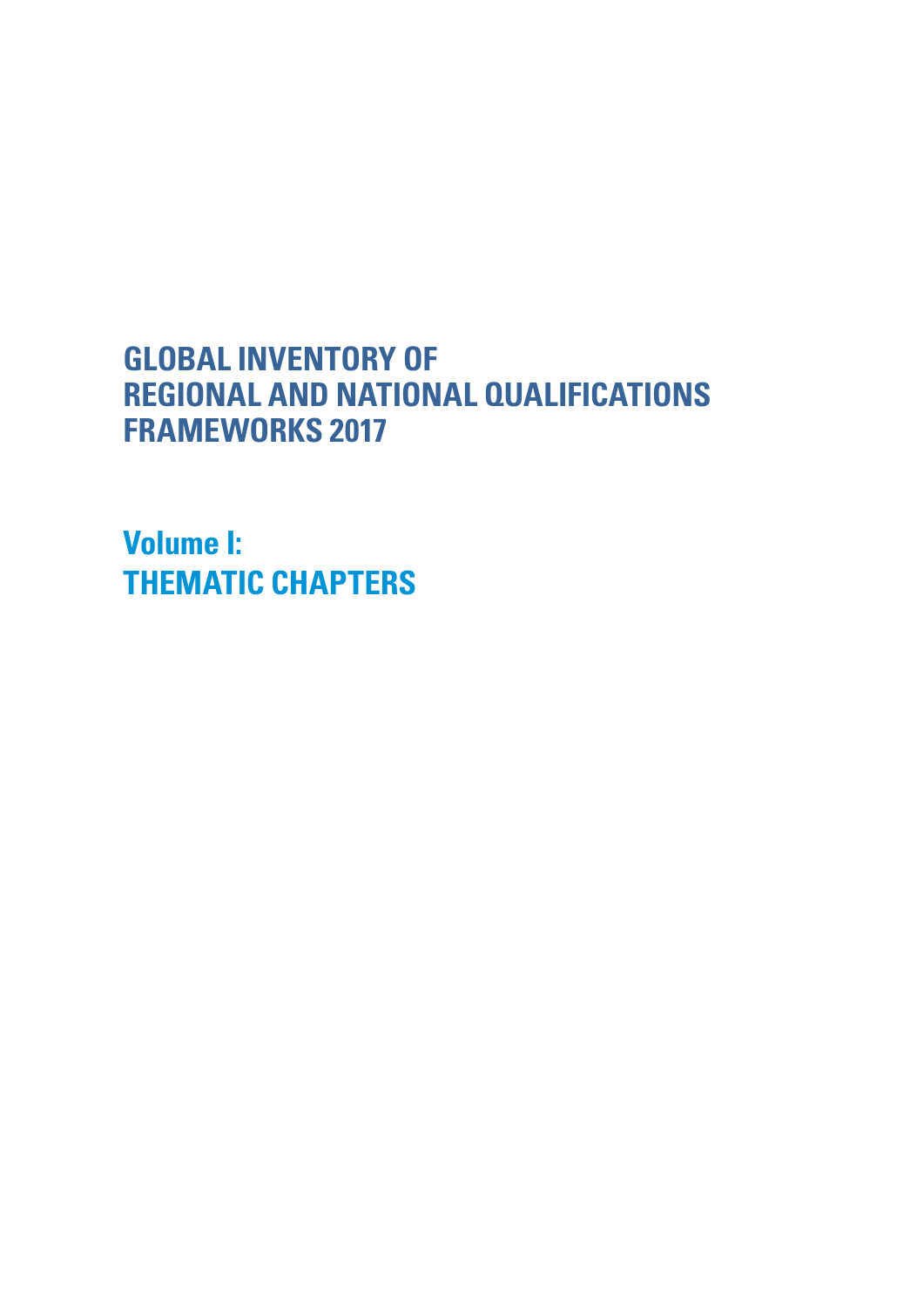# **Imprint**

### **PUBLISHED IN 2017 BY**

The European Centre for the Development of Vocational Training (Cedefop).

**© The European Centre for Development of Vocational Training (Cedefop), the European Training Foundation (ETF), the United Nations Educational, Scientific and Cultural Organisation (UNESCO), and the UNESCO Institute for Lifelong Learning (UIL).**

The European Centre for the Development of Vocational Training (Cedefop) is the European Union's reference centre for vocational education and training. It provides information on, and analyses of, vocational education and training systems, policies, research and practice. Cedefop was established in 1975 by Council Regulation (EEC) No 337/75.

The European Training Foundation (ETF) is a European Union agency which helps 29 countries in the European neighbourhood maximise their human capital by supporting reform of their vocational education and training systems. Its partner countries span from the Balkans, to Eastern Europe, from Central Asia to the Middle East and North Africa.

UNESCO's mission is to contribute to the building of a culture of peace, the eradication of poverty, sustainable development and intercultural dialogue through education, the sciences, culture, communication and information. The UNESCO Institute for Lifelong Learning (UIL) is a non-profit international institute of UNESCO. It undertakes research, capacity-building, networking and publication on lifelong learning with a focus on adult and continuing education, literacy and non-formal basic education. Its publications are a valuable resource for education researchers, planners, policy-makers and practitioners.

*The facts and opinions expressed in this publication are those of the authors and do not necessarily coincide with official positions of the United Nations Educational, Scientific and Cultural Organisation (UNESCO), the UNESCO Institute for Lifelong Learning (UIL), the European Training Foundation (ETF) or the European Centre for the Development of Vocational Training (Cedefop). The designations employed and the presentation of material in this publication do not imply the expression of any opinion whatsoever on the part of the publishers concerning the legal status of any country or territory, or its authorities, or concerning the delimitations of the frontiers of any country or territory.*

# **DESIGN AND LAYOUT**: Missing Element Prague **COVER DESIGN**: Adapted from Christiane Marwecki (cmgrafix communication media)

**PRINT ISBN** 978-92-896-2484-8 **doi**:10.2801/85036, TI-05-17-112-EN-C **PDF ISBN** 978-92-896-2483-1 **doi**:10.2801/238, TI-05-17-112-EN-N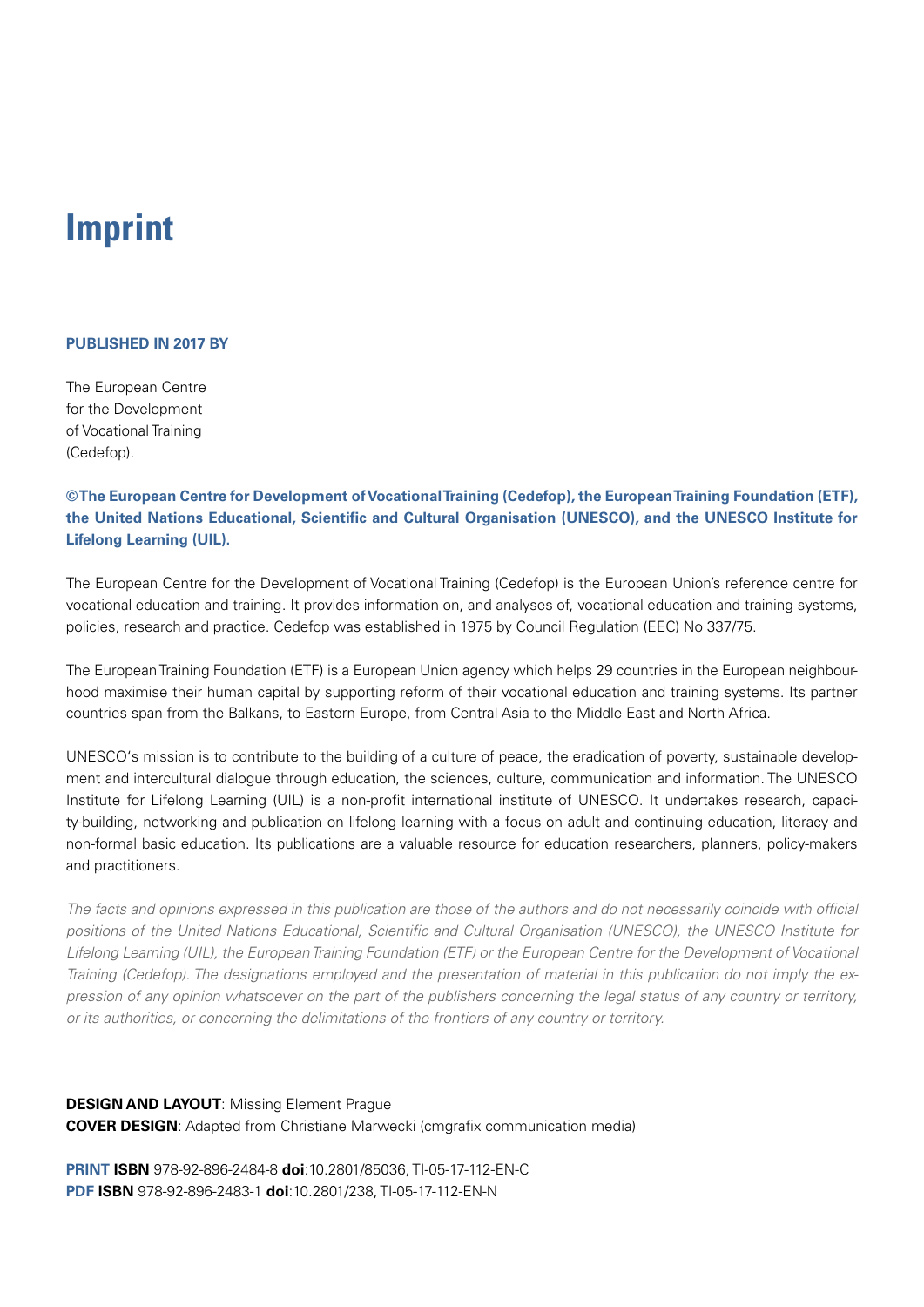# <span id="page-4-0"></span>**Acknowledgments**

This *Global inventory of national and regional qualifications frameworks* is the result of collaborative work between the European Centre for the Development of Vocational Training (Cedefop), the European Training Foundation (ETF), the United Nations Educational, Scientific and Cultural Organisation (UNESCO) and the UNESCO Institute for Lifelong Learning (UIL). Slava Pevec Grm (Cedefop) has coordinated the preparation of the 2017 edition.

The thematic chapters, and national and regional cases were drafted by: Jens Bjørnåvold, Slava Pevec Grm, Ernesto Villalba and George Kostakis, Anastasia Pouliou and Andreea Rusu (Cedefop); Michael Graham and Arjen Dej and all members of the qualifications team (ETF); Borhene Chakroun and Katerina Ananiadou (UNESCO); and Madhu Singh (UIL). This publication would not have been possible without the cooperation of national and regional agencies. We are grateful for the extensive support and guidance provided by national and regional experts, particularly in compiling the national and regional cases of the inventory.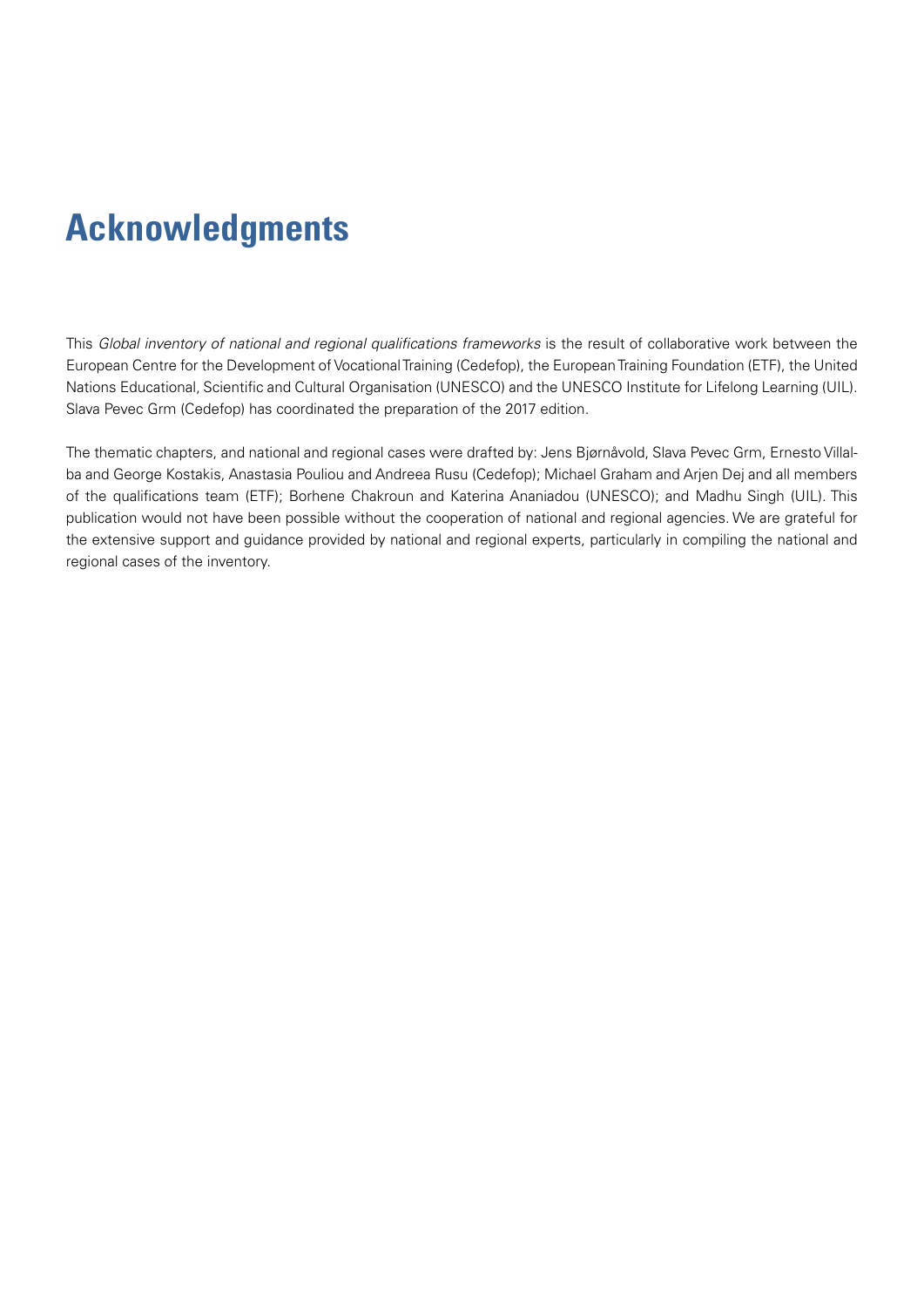# **Table of contents**

| <b>ACKNOWLEDGMENTS</b>                                                                           | 3          |
|--------------------------------------------------------------------------------------------------|------------|
| <b>TABLE OF CONTENTS</b>                                                                         | $\sqrt{4}$ |
| <b>LIST OF TABLES AND FIGURES</b>                                                                | 5          |
| <b>LIST OF ABBREVIATIONS</b>                                                                     | 6          |
| <b>INTRODUCTION</b>                                                                              | 8          |
| <b>CHAPTER 1.</b>                                                                                |            |
| Qualifications frameworks in a sustainable development context: reflections and perspectives     | 11         |
| <b>CHAPTER 2.</b>                                                                                |            |
| <b>Organising to deliver national qualifications frameworks</b>                                  | 21         |
| <b>CHAPTER 3.</b>                                                                                |            |
| Measuring the impact of national qualifications frameworks: lessons and challenges               | 34         |
| <b>CHAPTER 4.</b>                                                                                |            |
| Quality lifelong learning: qualifications frameworks and mechanisms for recognising all learning | 51         |
| <b>CHAPTER 5.</b>                                                                                |            |
| Validation of non-formal and informal learning: a reality in Europe?                             | 72         |
| <b>CHAPTER 6.</b>                                                                                |            |
| Quality assurance of qualifications: building trust and enhancing value                          | 82         |
| <b>CHAPTER 7.</b>                                                                                |            |
| Learning outcomes in comparing VET qualification profiles: a global approach                     | 95         |
| <b>CHAPTER 8.</b>                                                                                |            |
| Learning outcomes world reference levels: global solutions for global challenges                 | 113        |
| <b>CONCLUSIONS</b>                                                                               | 124        |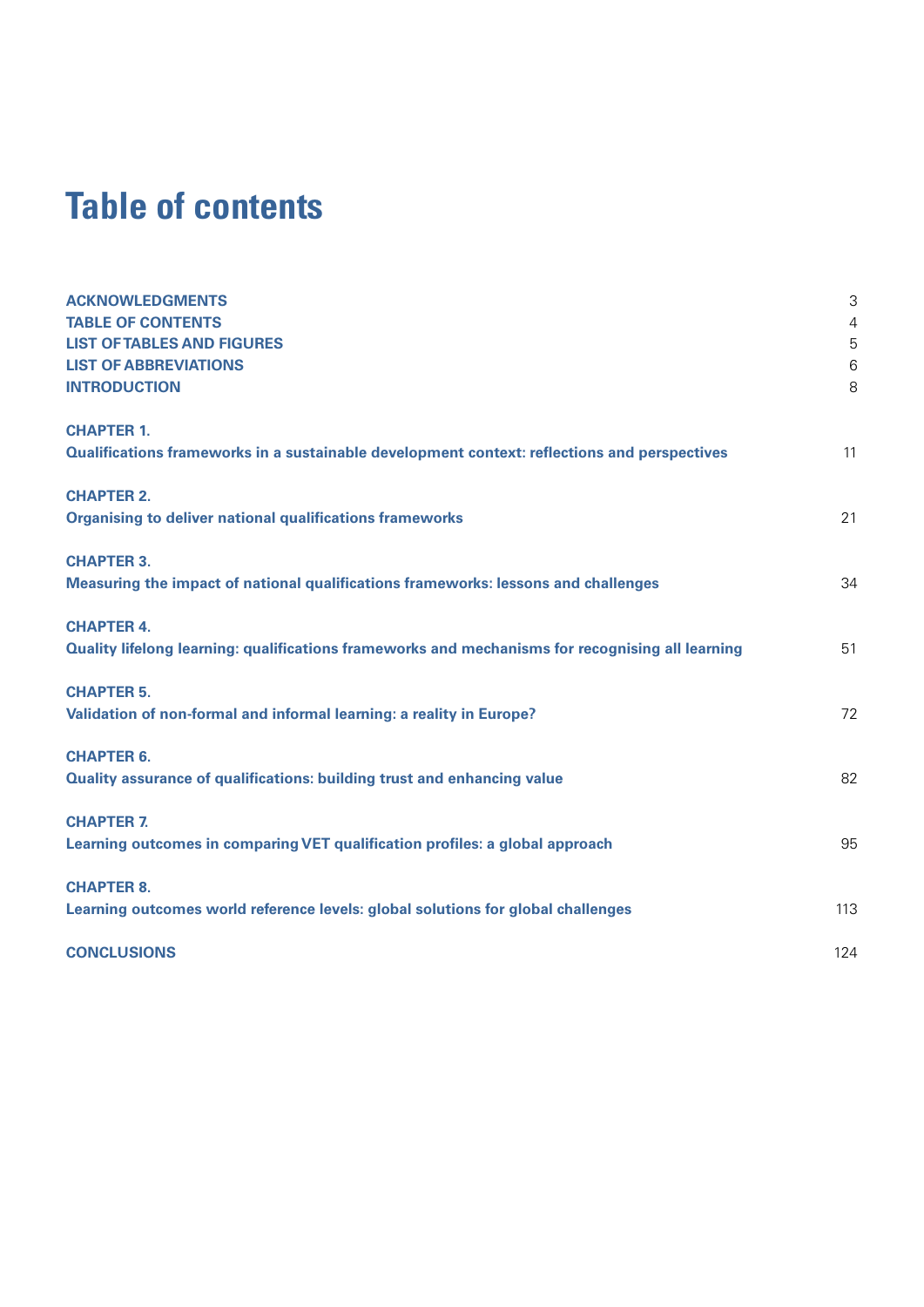# <span id="page-6-0"></span>**List of tables and figures**

| <b>TABLES</b>                                                                                            |     |
|----------------------------------------------------------------------------------------------------------|-----|
| 1-1. Sustainable development goals                                                                       | 12  |
| 1-2. SDG 4 targets                                                                                       | 13  |
| 1-3. Indicative strategies focusing on qualifications in SDG 4                                           | 14  |
| 3-1. Draft baseline for assessing and measuring QF impact at national level                              | 45  |
| 4-1. Macro, meso and micro level indicators for creating a quality lifelong learning system:             |     |
| role of qualifications frameworks and recognition mechanisms                                             | 54  |
| 4-2. Governance in RVA                                                                                   | 58  |
| 4-3. NQFs and alternative progression pathways                                                           | 62  |
| 5-1. Possible outcomes of validation in one or more education sectors with validation arrangements       | 78  |
| 6-1. Examples of quality assurance (QA) of TVET                                                          | 84  |
| 6-2. Key terms for quality assurance of qualifications                                                   | 88  |
| 6-3. Key regional initiatives on quality assurance                                                       | 92  |
| 7-1. Qualifications covered by the study                                                                 | 96  |
| 7-2. Countries and regions covered by the study                                                          | 98  |
| 7-3. Main roles of TVET qualifications in the labour market                                              | 99  |
| 7-4. The relationship between qualifications and occupations                                             | 100 |
| 7-5. EQF levels (actual and estimated) and ISCED 2011 classification                                     | 102 |
| 7-6. EQF levels (actual and estimated)                                                                   | 102 |
| 7-7. Orientation of qualifications: overview per qualification profile and country                       | 103 |
| 7-8. Function/role of qualifications in the labour market: overview by qualification profile and country | 103 |
| 7-9. Purpose of qualifications for further education by qualification profile and country                | 104 |
| 7-10. Job/occupation-specific KSC: bricklayer                                                            | 108 |
| 7-11. Transversal KSC: bricklayer                                                                        | 110 |
| 8-1. Categories for describing qualifications: most frequently used categories                           | 116 |
| 8-2. Terminology related to referencing processes                                                        | 118 |
| <b>FIGURES</b>                                                                                           |     |
| 4-1. Lifelong learning opportunities for all                                                             | 53  |
| 4-2. Progression pathways from VET to higher education in Bhutan                                         | 63  |
| 6-1. Quality assurance of the qualifications process                                                     | 89  |
| 7-1. Documents providing information on learning outcomes                                                | 100 |
| 7-2. Date of issue of documents used                                                                     | 101 |
| 7-3. Match of national qualifications profiles to ESCO                                                   |     |
| (combining occupation-specific and transversal skills and competences)                                   | 105 |
|                                                                                                          |     |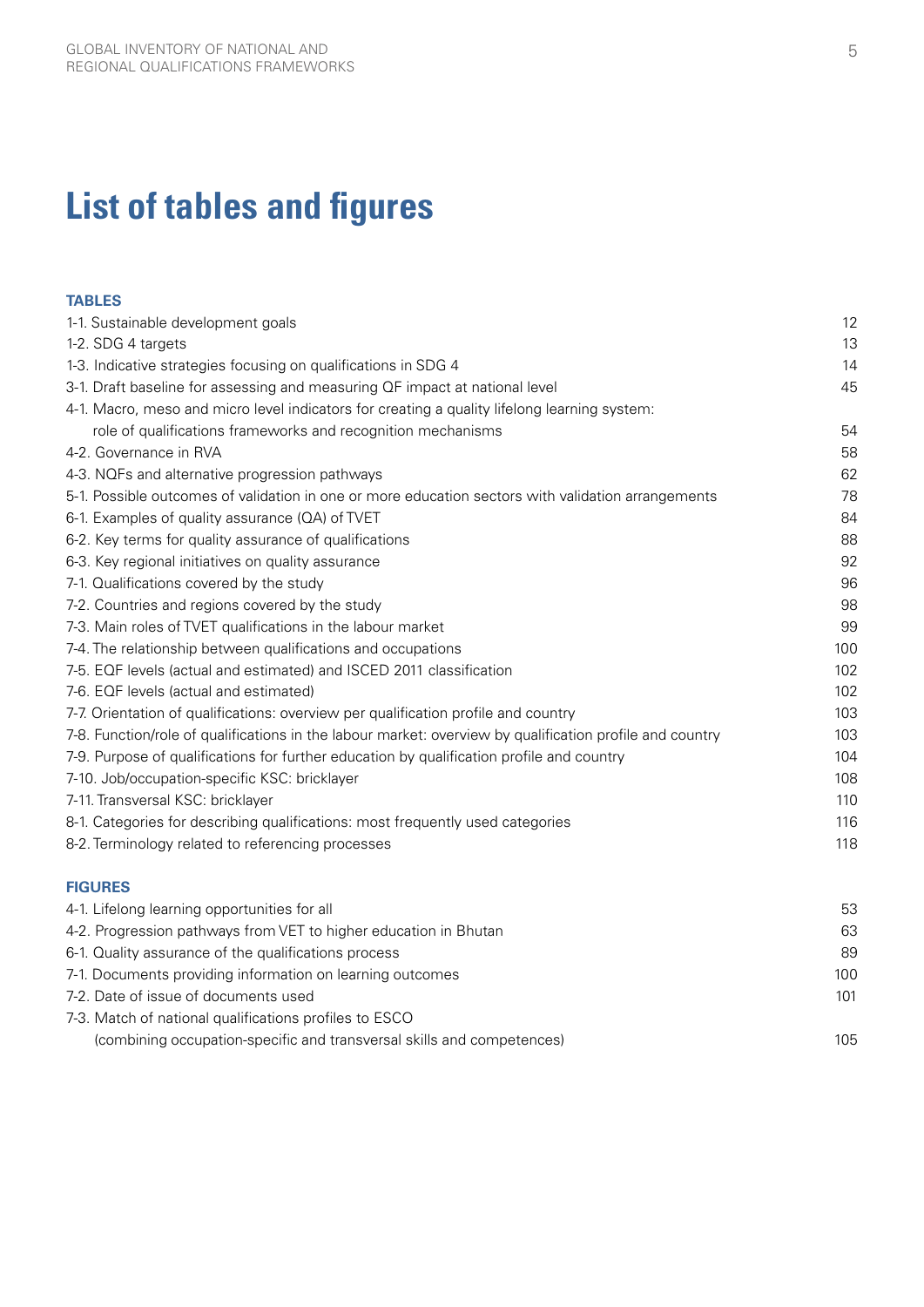# <span id="page-7-0"></span>**LIST OF ABBREVIATIONS**

| <b>ABE</b>     | adult basic education                                                          |
|----------------|--------------------------------------------------------------------------------|
|                |                                                                                |
| <b>ABET</b>    | adult basic education and training                                             |
| <b>ALE</b>     | adult learning and education                                                   |
| <b>AQF</b>     | Australian qualifications frameworks                                           |
| <b>AQRF</b>    | <b>ASEAN Qualifications Reference Framework</b>                                |
| <b>ASEAN</b>   | Association of Southeast Asian Nations                                         |
| AU             | African Union                                                                  |
| <b>CARICOM</b> | Caribbean Community                                                            |
| <b>CAT</b>     | credit accumulation and transfer                                               |
| <b>CQFW</b>    | credit and qualifications framework for Wales                                  |
| <b>CPD</b>     | continuing professional development                                            |
| <b>CVET</b>    | continuing vocational education and training                                   |
| <b>DQR</b>     | German qualifications framework                                                |
| <b>EAS</b>     | East Asia summit                                                               |
| <b>EFA</b>     | education for all                                                              |
| <b>EQAVET</b>  | European quality assurance for vocational education and training               |
| <b>ESCO</b>    | European classification of skills, competences, occupations and qualifications |
| <b>EQF</b>     | European qualifications framework                                              |
| <b>GAML</b>    | global alliance to monitor learning                                            |
| <b>HE</b>      | higher education                                                               |
| <b>HVET</b>    | higher vocational education and training                                       |
| <b>IVET</b>    | initial vocational education and training                                      |
| <b>ISCED</b>   | international standard classification of education                             |
| <b>MDG</b>     | Millennium development goal                                                    |
| <b>NACE</b>    | statistical classification of economic activities in the European Community    |
| <b>NDP</b>     | national development plan                                                      |
| NFQ            | national framework of qualifications                                           |
| <b>NOA</b>     | national qualifications authority                                              |
| <b>NQAI</b>    | National Qualifications Authority of Ireland                                   |
| <b>NOF</b>     | national qualifications framework                                              |
| <b>NVQ</b>     | national vocational qualifications                                             |
| <b>NZQF</b>    | New Zealand qualifications framework                                           |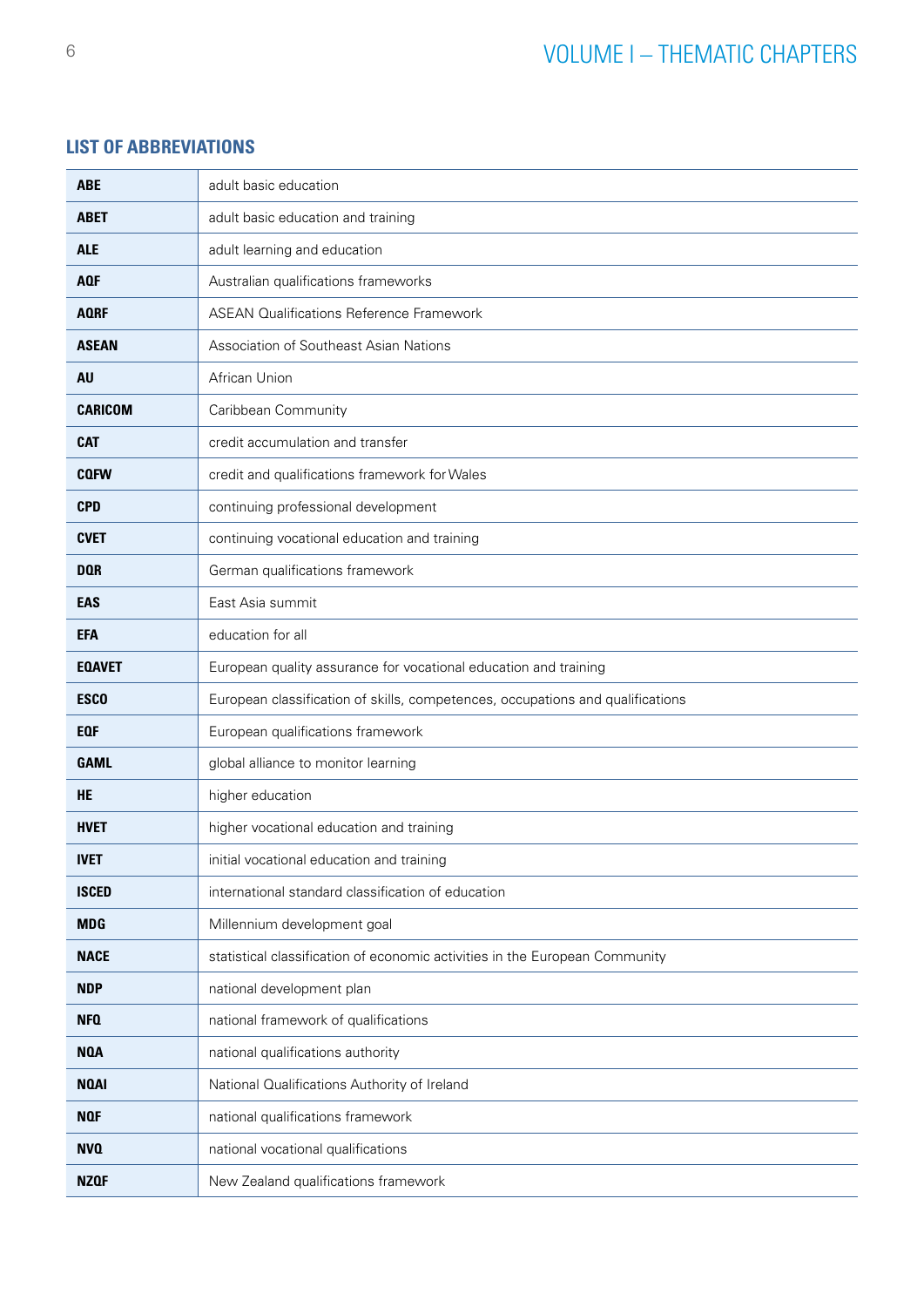| <b>PLA</b>   | prior learning assessment                                            |
|--------------|----------------------------------------------------------------------|
| <b>PLAR</b>  | prior learning assessment and recognition                            |
| <b>QA</b>    | quality assurance                                                    |
| <b>QF</b>    | qualifications framework                                             |
| <b>QCF</b>   | qualifications and credit framework                                  |
| <b>RECs</b>  | regional economic communities                                        |
| <b>RPL</b>   | recognition of prior learning                                        |
| <b>RQF</b>   | regional qualifications framework                                    |
| <b>RQF</b>   | regulated qualifications framework (UK-England and Northern Ireland) |
| <b>RVA</b>   | recognising, validating and accrediting                              |
| <b>SADC</b>  | Southern African Development Community                               |
| <b>SAQA</b>  | South African Qualifications Authority                               |
| <b>SCOF</b>  | Scottish credit and qualifications framework                         |
| <b>SDG</b>   | sustainable development goal                                         |
| <b>TVET</b>  | technical and vocational education and training                      |
| <b>UAE</b>   | <b>United Arab Emirates</b>                                          |
| <b>VET</b>   | vocational education and training                                    |
| <b>VNFIL</b> | validation of non-formal and informal learning                       |
| <b>VOA</b>   | vocational qualifications authority                                  |
| <b>WRLs</b>  | world reference levels                                               |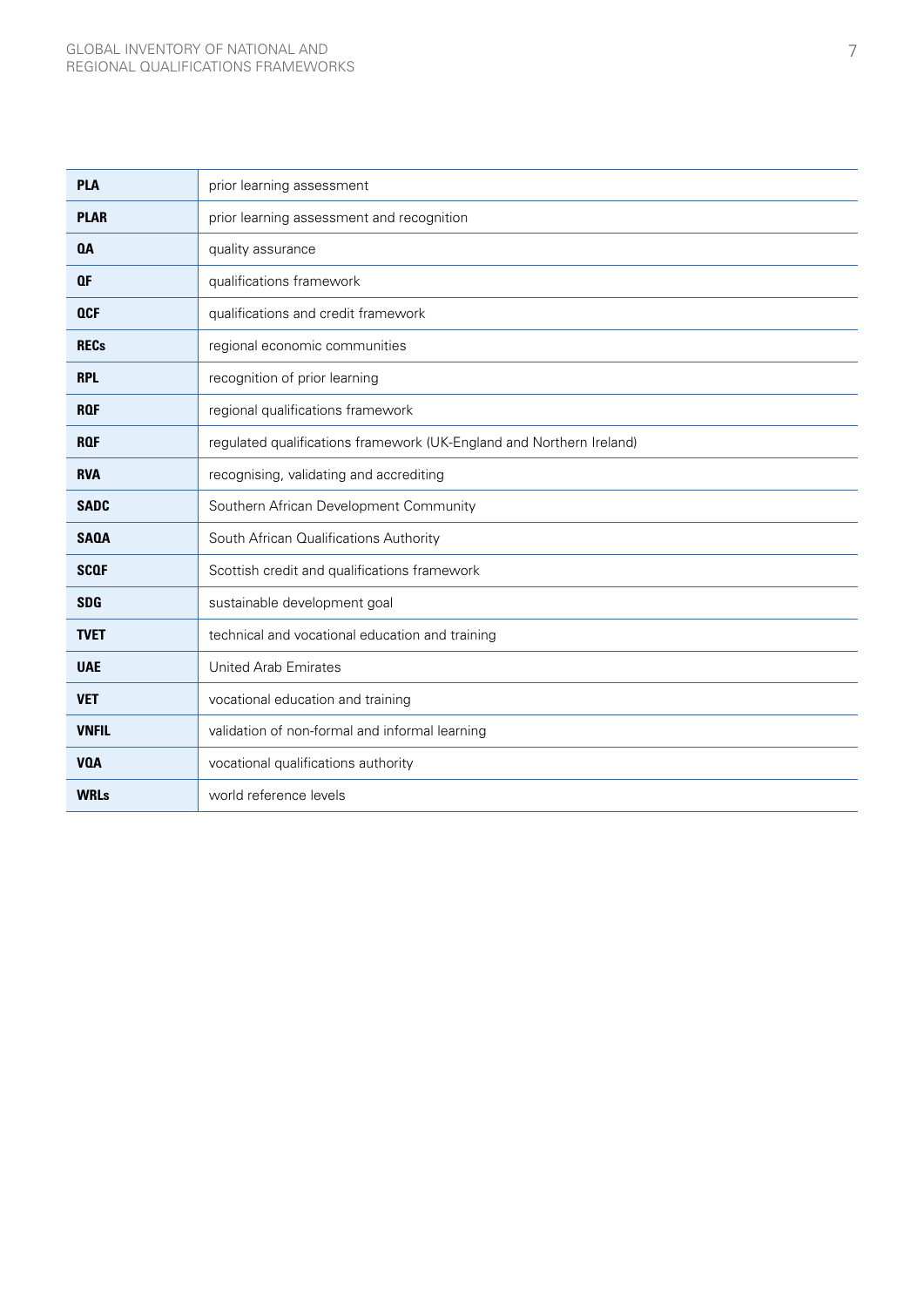# <span id="page-9-0"></span>**Introduction**

The third edition of the *Global inventory of regional and national qualifications frameworks* is published at a time when political attention to national and regional qualifications frameworks is increasing. UNESCO has adopted the Education 2030 agenda as a framework for action that supports implementation of the sustainable development goal 4 (SDG 4), focusing on promoting inclusive and equitable education as well as lifelong learning opportunities for all. Learning-outcomes-based qualifications frameworks can contribute directly to this goal. In June 2016, the European Commission has adopted the *New skills agenda for Europe* with actions aiming to improve the quality and relevance of skills for citizens and the labour market. The *Skills agenda* underlines the need to continue developing the European qualifications framework (EQF), noting the progress made after 2008. The revised EQF (adopted 22 May 2017) is expected to play a key role in taking forward EU skills and lifelong learning strategies, directly aiding transparency and portability of qualifications in Europe. New regional frameworks are now becoming operational. The Association of Southeast Asian Nations (ASEAN) qualifications reference framework (AQRF) is the first regional qualifications framework (after the EQF) to attain operational status (2017). Initiatives in Africa, the Caribbean and the Pacific area also illustrate this tendency.

More than 150 countries worldwide are now developing and implementing qualifications frameworks. The number of frameworks has not grown much from the last edition of the global inventory in 2015, but, although scattered, there has been a certain deepening of activities. Many countries around the globe see learning-outcomes-based national qualifications frameworks (NQFs) as instruments for supporting reforms, as a way to improve transparency and relevance of qualifications, and as a way to open opportunities to validation of wider access to learning opportunities and pathways. Being developed in different contexts and for varying purposes, qualifications frameworks are not a panacea for all the problems that countries face. Country case studies outline several key factors that shape successful development and implementation. While the technical, conceptual and legal bases of NQFs are important, country cases demonstrate that commitment and ownership are crucial preconditions for success; stakeholders need to buy into the frameworks and use them.

## **Scope of the inventory**

The global inventory 2017 further strengthens the knowledge base on developments in national and regional qualifications frameworks, as implemented by countries and regions, by end of 2016. It acts as an observatory of progress in establishing NQFs, as well as the challenges and success factors in implementation. The thematic chapters (Volume I) discuss key trends and policy issues emerging from qualifications frameworks and learning outcomes reforms and developments. Volume II consists of NQF case studies of 100 countries from all continents and seven regional qualifications frameworks (RQF).

The case studies look at the educational, social, economic and political context in which an NQF is embedded, main policy objectives, implementation of learning outcomes, stakeholder involvement and institutional arrangements. They also show how NQFs open for and link to validation arrangements, support recognition and learning pathways. They conclude with important lessons and future plans.

The global inventory draws on inventories from four agencies: the European Centre for the Development of Vocational Training (Cedefop), the European Training Foundation (ETF), the United Nations Educational, Scientific and Cultural Organisation (UNESCO) and the UNE-SCO Institute for Lifelong Learning (UIL), working and communicating with country officials and experts. It also draws on extensive international research in qualifications reforms, comparability of qualifications, and use of learning outcomes.

## **Thematic focus**

The 2017 inventory shows that countries around the globe are reforming their national qualification systems to improve the readability, quality and relevance of qualifications. Learning-outcomes-based national qualifications frameworks (NQFs) are playing an increasingly important role in these reforms. The thematic chapters are structured around the three strands related to the purposes and impact of frameworks, the role of frameworks as catalysts for lifelong learning, and the role of frameworks in promoting international and global communication and cooperation.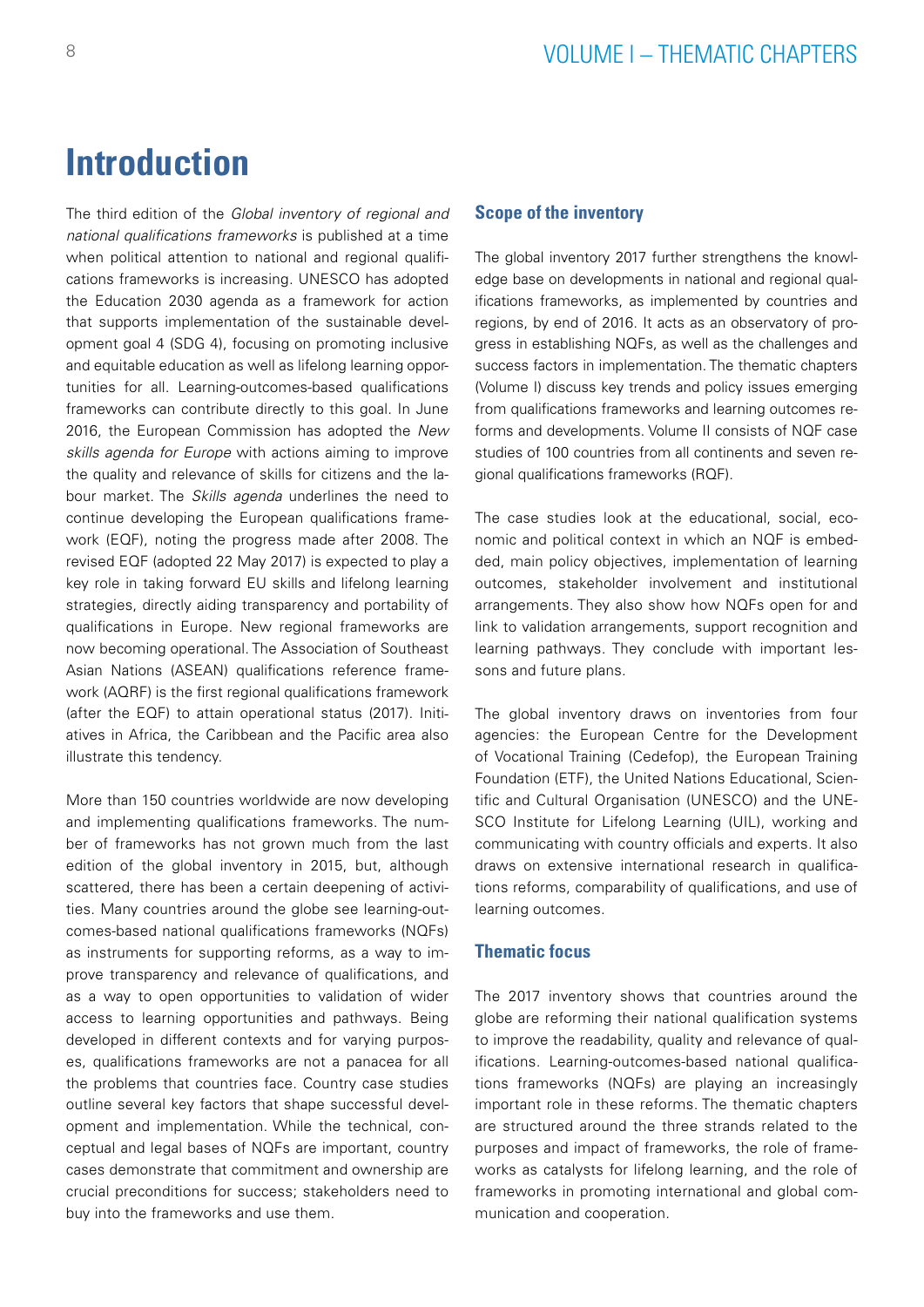# **The purposes and impact**

#### **of qualifications frameworks**

Qualifications frameworks function within dynamic and complex national education and training systems and labour markets. They are embedded in, and shaped by, broader developments and objectives and their success and impact depends on their ability to engage with these. This perspective is pursued by Borhene Chakroun (Chapter 1) exploring the role of qualifications frameworks in addressing the Sustainable development agenda adopted by the United Nations in 2015. Chakroun argues that NQFs cannot be defined according to a narrow set of economic objectives but need to be understood as instruments facing a multifaceted reality and contributing to objectives of economic growth, social equity and sustainable development. The author argues that the learning outcomes perspective is of particular importance in addressing this multifaceted reality. Learning outcomes introduce a common language allowing for communication, cooperation and coordination between diverse stakeholders across institutional, sectoral and national borders. This is a precondition for improving the quality and relevance of qualifications and qualifications systems and lifelong learning opportunities for all (as stated in sustainable development goal 4).

Referring to the experiences of the 29 ETF partner countries in the Western Balkans and Turkey, Eastern Europe and Central Asia and the Middle East and North Africa, Michael Graham and Arjen Deij (Chapter 2) point to conditions to be met for an NQF to become operational and take on the roles and functions targeted by a country. For an NQF to become an integrated and operational part of the national qualifications system a legal basis has to be established, stakeholder involvement must be ensured, and institutional structures and quality assurance mechanisms must be in place. Politically and institutionally isolated frameworks will not be able to engage with stakeholders and established structures and will fail to achieve their potential or add value.

Building on European experiences and taking into account international experiences during the past decade, Slava Pevec Grm and Jens Bjørnåvold (Chapter 3) address the challenge of measuring the impact of NQFs. The chapter identifies several areas where NQFs in Europe are starting to make a difference but also areas where impact is less visible. They argue that institutional robustness, use of the frameworks by powerful stakeholders and visibility to end-users are critical preconditions for a framework to add value. A key challenge is related to setting an assessment baseline reflecting the multifaceted character of the NQFs and the contexts and reality in which they operate. The authors argue that the future of NQFs depends on their proven ability to add value, placing impact assessment at the core of future NQF developments.

## **Qualifications frameworks as catalysts for lifelong learning**

A key purpose of national qualifications frameworks is to support learning across different areas and throughout life. Madhu Singh (Chapter 4) discusses what this entails in practice elaborating what is required, in terms of adaptation and flexibility, by a 'quality lifelong learning system'. Singh argues that such a system must be able to support diverse learning forms (formal, non-formal informal) and address the needs of a wide variety of users. The chapter lists and discusses several elements necessary for making such a diverse system operational. It also details how national qualifications frameworks, the learning outcomes principle, qualifications standards and mechanisms for recognition (validation) of non-formal and informal learning can interact to open up to more flexible, lifelong-learning-oriented-pathways for learning.

A lifelong learning strategy must make visible and attribute value to the learning taking place outside formal education and training systems. National qualifications frameworks play a role in aiding these efforts. Ernesto Villalba and Jens Bjørnåvold (Chapter 5) show how validation of non-formal and informal learning is gradually becoming an integrated part of national lifelong learning arrangements in Europe. Although most European countries now officially have clear policy intentions in this field, this is not always translated into practical arrangements giving citizens access to validation. The chapter explores the main conditions that must be fulfilled for validation to be 'mainstreamed', notably focusing on stable institutional arrangements, sufficient human and financial resources and trusted validation methodologies.

Quality assurance can be seen as an important lifelong learning building block and is intrinsically linked to the development and implementation of qualifications frameworks. This topic, particularly how quality assurance can support the development of learning-outcomes-based qualifications, is covered by Borhene Chakroun and George Kostakis (Chapter 6). The chapter presents recent trends in this area and discusses some of the main challenges when developing effective and trustworthy quality assurance of qualifications. The authors note that a broad consensus ex-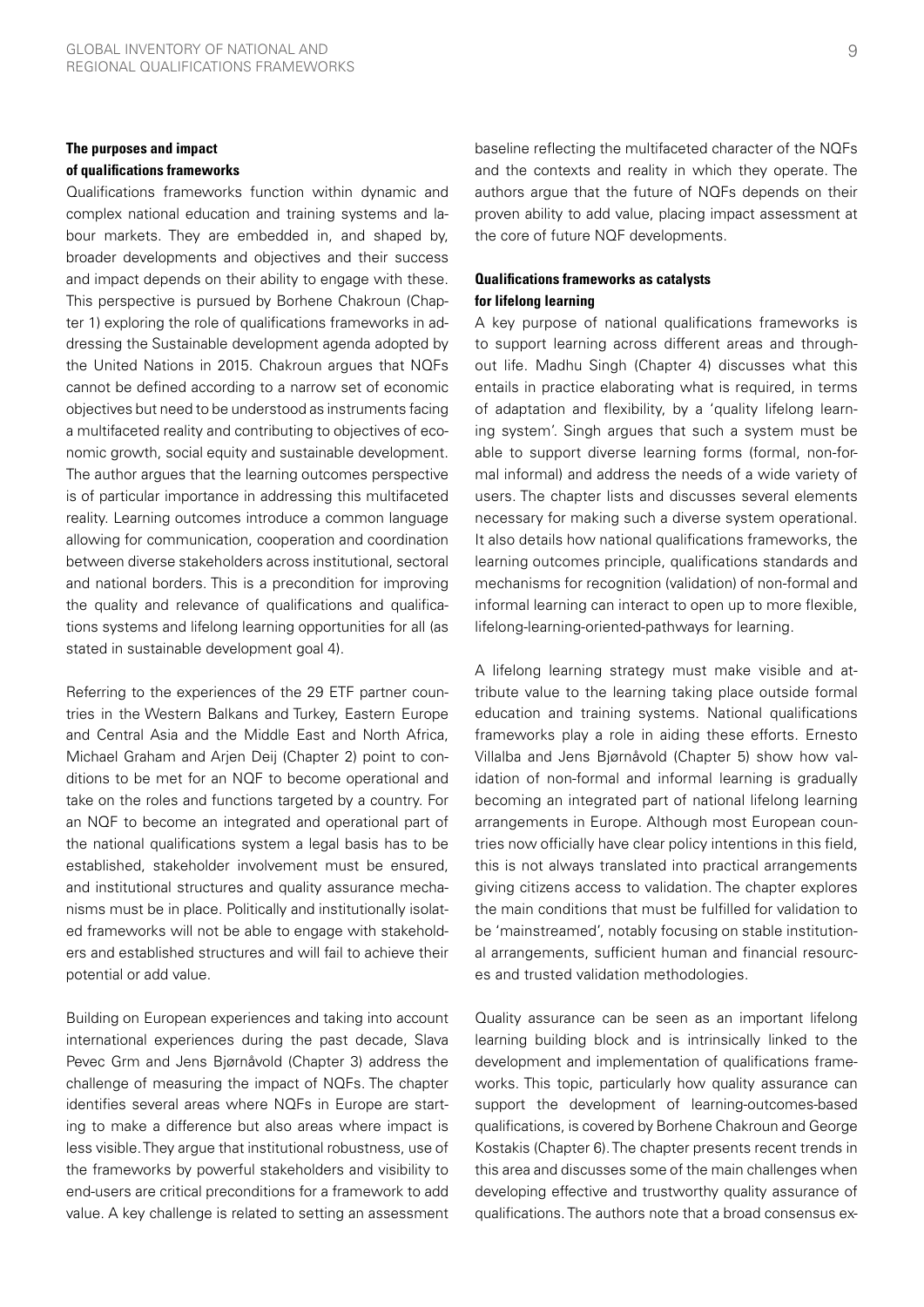# 10 VOLUME I – THEMATIC CHAPTERS

ists around the idea that quality assurance is crucial for ensuring trust in qualifications. Based on experiences from technical and vocational education and training, the chapter addresses the implications of a shift from an input- to an outcome-oriented quality assurance perspective.

## **Qualifications frameworks promoting international and global communication and cooperation**

It is commonly argued that qualifications frameworks play a key role in increasing the cross-border transparency of qualifications. This directly supports student and worker mobility, learning and careers. Jens Bjørnåvold and Borhene Chakroun (Chapter 7) discuss the challenges and opportunities involved in comparing technical and vocational education and training (TVET) qualifications. The chapter summarises the outcomes of joint research carried out by Cedefop, the ETF and UNESCO (in 2015-16) comparing the content and profile of four vocational qualifications in 26 countries worldwide, using the European classification of skills, competences, occupations and qualifications (ESCO) as a reference point. The authors note the usefulness of levelling through qualifications frameworks, but underline that comparability of qualifications requires in-depth studies like the one tested by Cedefop, the ETF and UNESCO.

The thematic chapters are concluded with a presentation (Chapter 8) of continuing work, initiated by UNESCO, on world reference levels to support cross-border mobility of learners and workers. Written by Borhene Chakroun and Katerina Ananiadou, this discussion is informed by a series of studies that are expected to clarify the character and function of these reference levels and define their rationale and ecosystem.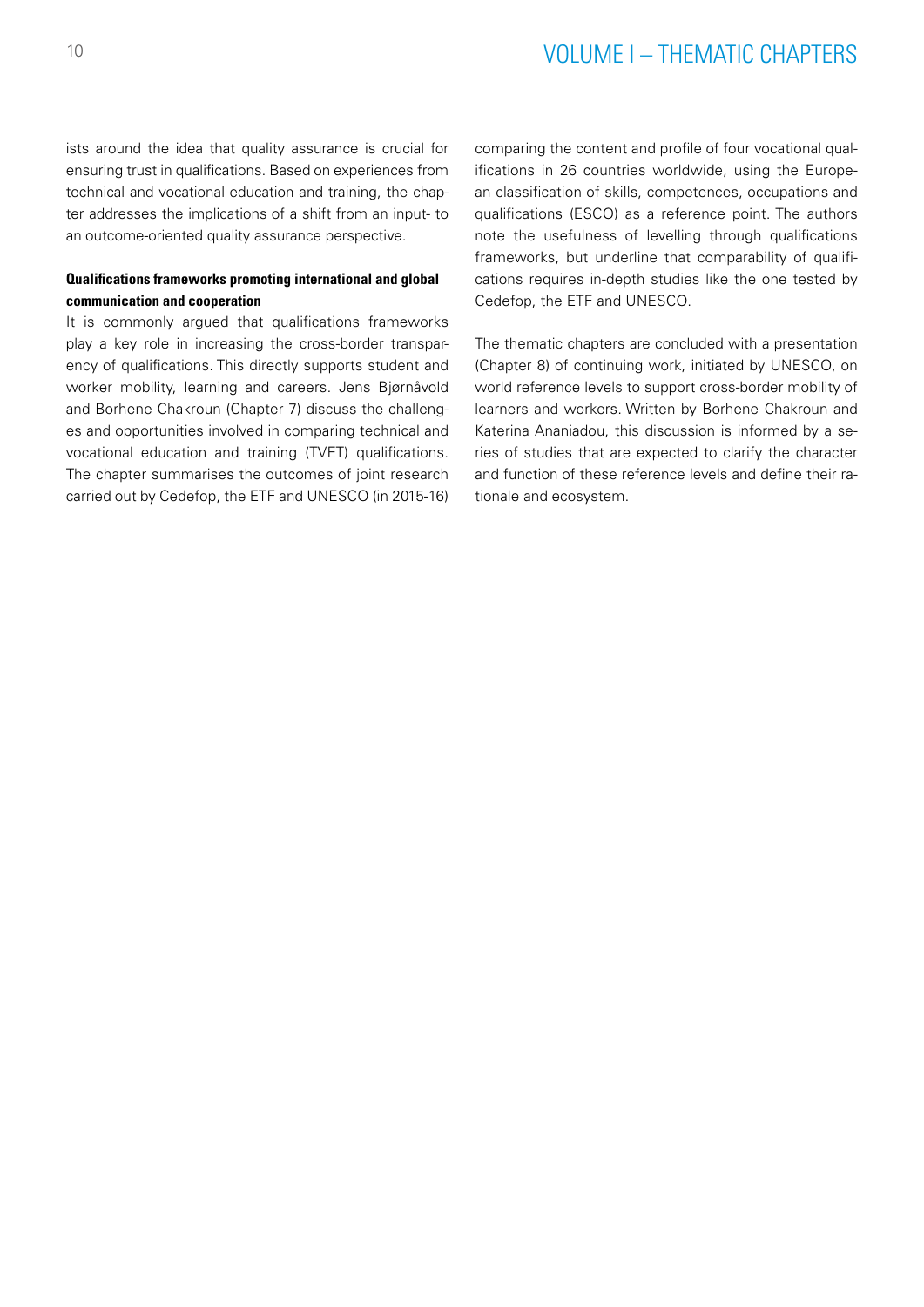# <span id="page-12-0"></span>CHAPTER 1. **QUALIFICATIONS FRAMEWORKS IN A SUSTAINABLE DEVELOPMENT CONTEXT: REFLECTIONS AND PERSPECTIVES**

Borhene Chakroun, UNESCO

### **Summary**

This chapter explores the relationship between the Sustainable development agenda and qualifications frameworks. It aims at demonstrating the mutually reinforcing nature of the Education 2030 agenda and qualifications frameworks goals. The chapter starts with a presentation of the Sustainable development agenda including the Education 2030 agenda and the place of qualifications in this context. It shows that the agenda proposes new perspectives for defining and analysing national qualifications frameworks (NQFs) development objectives. It also considers that sustainable development goals (SDGs) offer a fresh look at how we measure and assess the impact of NQFs both for individual learners and for societies. Finally, we demonstrate that the use of learning outcomes stands out as one of the most important convergence features of both the Education 2030 agenda and NQFs.

**Keywords:** qualifications; sustainable development; learning outcomes

# **1.1. Introduction**

The international community has set an ambitious 2030 agenda for sustainable development. This agenda is a plan of action for people, the planet and prosperity. All countries from all income levels, acting in partnership, are expected to implement this plan. The 17 sustainable development goals: (Table 1-1) and 169 targets adopted demonstrate the scale and ambition of this new universal agenda. They focus on five key elements: people, planet, peace, prosperity, and partnership. They seek to build on the Millennium development goals and complete what these did not achieve. They are integrated and indivisible and balance the three dimensions of sustainable development: the economic, social and environmental (United Nations, 2015).

In this context, sustainable development goal (SDG) 4 seeks to 'ensure inclusive and equitable quality education and promote lifelong learning for all'. Looking across the 17 goals and 169 targets there are numerous areas

where, in addition to SDG 4, education and training have a role to play if the SDGs are to be achieved. They include poverty reduction (goal 1), agricultural productivity (goal 2), clean energy (goal 7), sustained, inclusive and sustainable economic growth with full and productive employment and decent work for all (goal 8) and the promotion of inclusive and sustainable industrialisation and fostering innovation (goal 9).

# **1.2. Qualifications in the context of Education 2030**

A framework for action supports the implementation of SDG 4. It includes targets, indicative strategies and a series of indicators helping policy-makers and national stakeholders to relate to the challenges at hand (Table 1-2).

Five of the 10 targets are concerned with improving the quality of education for individual children, young people and adults, and to give them better and more relevant knowledge and skills. This emphasis on learning outcomes is a timely step forward from the Education for all (EFA) and the Millennium development goals (MDG), which focused mainly on ensuring access to primary education.

Qualifications are also at the centre of the targets related to vocational and tertiary education. The emphasis is on increasing the relevance and flexibility of education and training programmes, enhancing lifelong learning, improving the transparency of qualification systems, creating possibilities for credit accumulation and transfer, or developing quality assurance systems. It is also significant that not only national developments are considered in SDG 4; cross-border recognition of qualifications and worker and learner mobility are also highlighted (see Table 1-3 for related indicative strategies). Improving the transparency of qualifications and lifelong learning are two fundamental elements of efforts to bring education and training into line with SDG 4 and more broadly the SDGs.

While the indicative strategies emphasise that qualifications need to fit in a country's own context, they are also suggesting that national qualifications frameworks cannot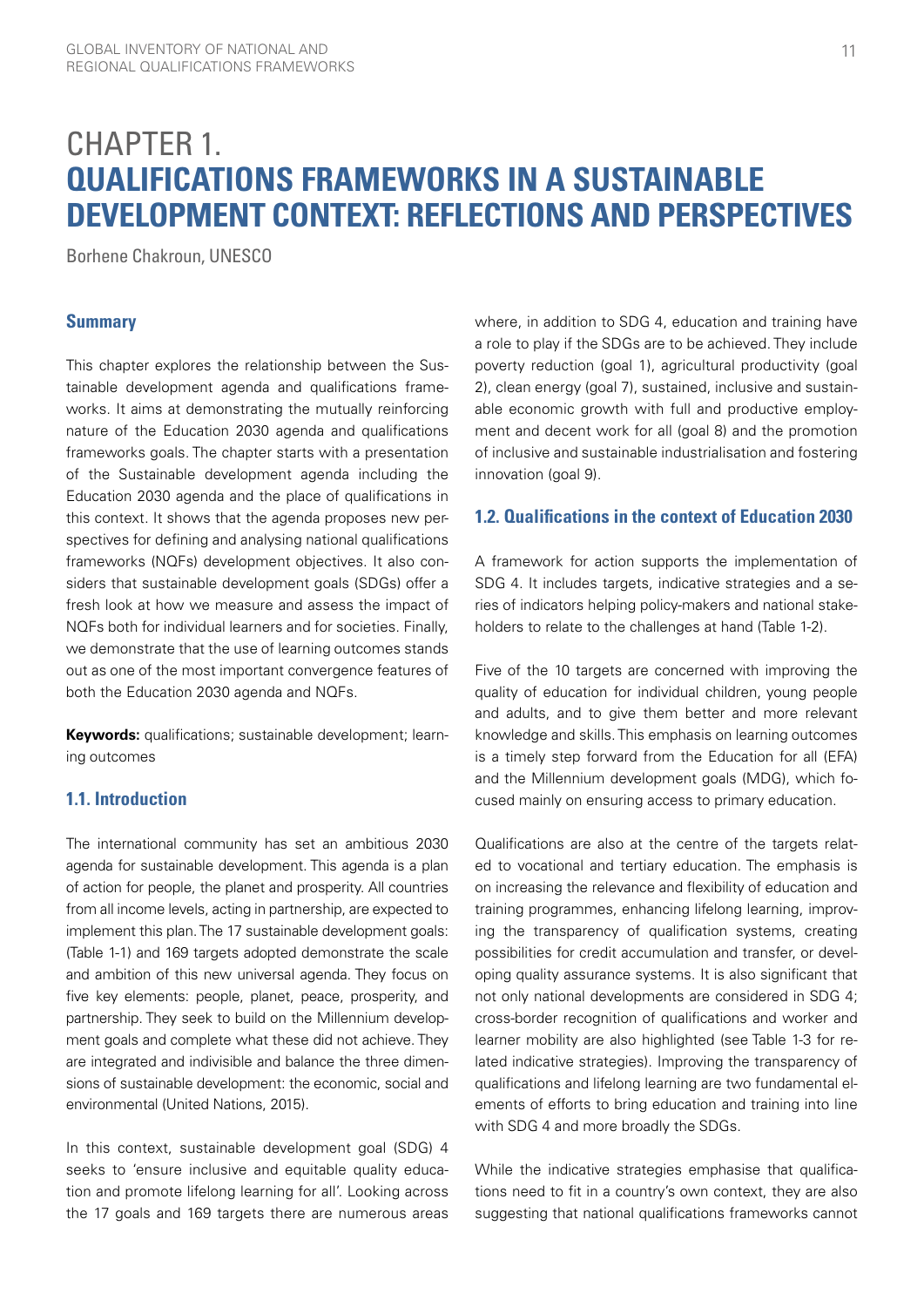#### <span id="page-13-0"></span>**Table 1-1. Sustainable development goals**

| <b>NUMBER</b>  | <b>SUSTAINABLE DEVELOPMENT GOAL</b>                                                                                                                                                             |
|----------------|-------------------------------------------------------------------------------------------------------------------------------------------------------------------------------------------------|
| 1              | End poverty in all its forms everywhere                                                                                                                                                         |
| $\mathbf{2}$   | End hunger, achieve food security and improved nutrition and promote sustainable agriculture                                                                                                    |
| 3              | Ensure healthy lives and promote well-being for all at all ages                                                                                                                                 |
| 4              | Ensure inclusive and equitable quality education and promote lifelong learning opportunities for all                                                                                            |
| 5              | Achieve gender equality and empower all women and girls                                                                                                                                         |
| 6              | Ensure availability and sustainable management of water and sanitation for all                                                                                                                  |
| $\overline{7}$ | Ensure access to affordable, reliable, sustainable and modern energy for all                                                                                                                    |
| 8              | Promote sustained, inclusive and sustainable economic growth, full and productive employment and<br>decent work for all                                                                         |
| $\overline{9}$ | Build resilient infrastructure, promote inclusive and sustainable industrialisation and foster innovation                                                                                       |
| 10             | Reduce inequality within and among countries                                                                                                                                                    |
| 11             | Make cities and human settlements inclusive, safe, resilient and sustainable                                                                                                                    |
| 12             | Ensure sustainable consumption and production patterns                                                                                                                                          |
| 13             | Take urgent action to combat climate change and its impacts (*)                                                                                                                                 |
| 14             | Conserve and sustainably use the oceans, seas and marine resources for sustainable development                                                                                                  |
| 15             | Protect, restore and promote sustainable use of terrestrial ecosystems, sustainably manage forests,<br>combat desertification, and halt and reverse land degradation and halt biodiversity loss |
| 16             | Promote peaceful and inclusive societies for sustainable development, provide access to justice for all<br>and build effective, accountable and inclusive institutions at all levels            |
| 17             | Strengthen the means of implementation and revitalise the global partnership for sustainable<br>development                                                                                     |

(\*) Acknowledging that the *United Nations framework convention on climate change* is the primary international, intergovernmental forum for negotiating the global response to climate change.

*Source:* United Nations, 2015.

be developed in isolation from those in other countries. The increased transparency – and underlying trust – should also serve the international mobility of students and workers and the increasingly linked labour markets.

The focus on NQFs is important because, according to the present global inventory, around 150 countries are now involved in some way in reforming their qualifications systems. Most of these countries see an NQF as a way of improving the quality of their education and training provision and raising the skill levels of their workforce (Allais, 2010) which they expect will lead to work becoming more productive and decent and their economies becoming more competitive and sustainable.

In this context, national qualifications systems are increasingly associated with the Sustainable development agenda, particularly SDG 4. These could lead to a more generalised form of NQFs, including common characteristics such as the use of learning outcomes, quality assurance, recognition and validation policies, but this does not necessarily imply conformity of NQFs across countries.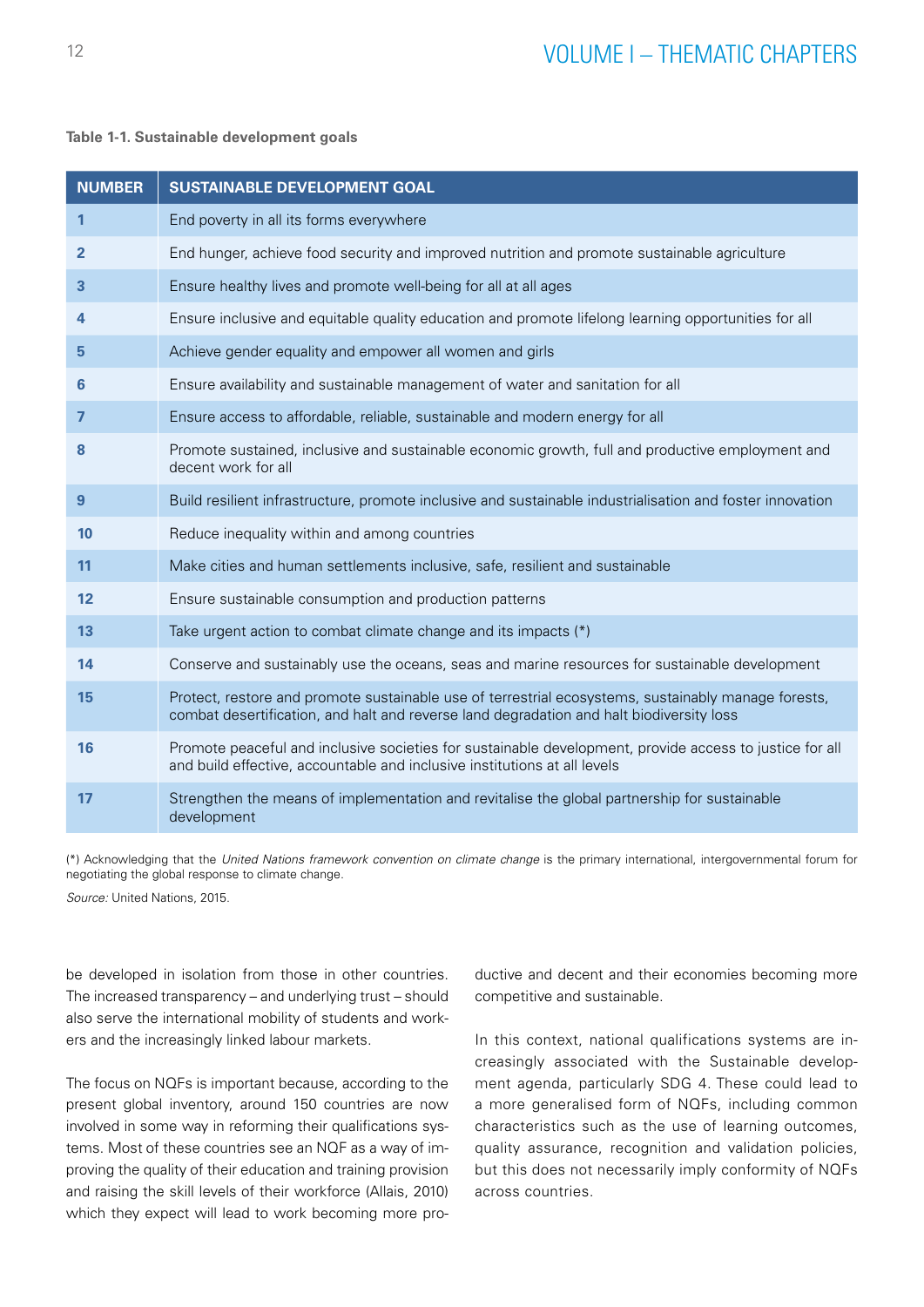#### <span id="page-14-0"></span>**Table 1-2. SDG 4 targets**

| <b>TARGET NUMBER</b> | <b>DESCRIPTION OF THE TARGET</b>                                                                                                                                                                                                                                                                                                                                                                                                        |
|----------------------|-----------------------------------------------------------------------------------------------------------------------------------------------------------------------------------------------------------------------------------------------------------------------------------------------------------------------------------------------------------------------------------------------------------------------------------------|
| <b>TARGET 4.1</b>    | By 2030, ensure that all girls and boys complete free, equitable and quality primary and<br>secondary education leading to relevant and effective learning outcomes                                                                                                                                                                                                                                                                     |
| <b>TARGET 4.2</b>    | By 2030, ensure that all girls and boys have access to quality early childhood development,<br>care and pre-primary education so that they are ready for primary education                                                                                                                                                                                                                                                              |
| <b>TARGET 4.3</b>    | By 2030, ensure equal access for all women and men to affordable and quality technical,<br>vocational and tertiary education, including university                                                                                                                                                                                                                                                                                      |
| <b>TARGET 4.4</b>    | By 2030, substantially increase the number of youth and adults who have relevant skills,<br>including technical and vocational skills, for employment, decent work and entrepreneurship                                                                                                                                                                                                                                                 |
| <b>TARGET 4.5</b>    | By 2030, eliminate gender disparities in education and ensure equal access to all levels<br>of education and vocational training for the vulnerable, including persons with disabilities,<br>indigenous peoples and children in vulnerable situations                                                                                                                                                                                   |
| <b>TARGET 4.6</b>    | By 2030, ensure that all youth and a substantial proportion of adults, both men and women,<br>achieve literacy and numeracy                                                                                                                                                                                                                                                                                                             |
| <b>TARGET 4.7</b>    | By 2030, ensure that all learners acquire knowledge and skills needed to promote<br>sustainable development, including, among others, through education for sustainable<br>development and sustainable lifestyles, human rights, gender equality, promotion of a culture<br>of peace and non-violence, global citizenship and appreciation of cultural diversity and of<br>culture's contribution to sustainable development            |
| <b>TARGET 4.A</b>    | Build and upgrade education facilities that are child, disability and gender sensitive and<br>provide safe, non-violent, inclusive and effective learning environments for all                                                                                                                                                                                                                                                          |
| <b>TARGET 4.B</b>    | By 2020, substantially expand globally the number of scholarships available to developing<br>countries, in particular least developed countries, small island developing States and African<br>countries, for enrolment in higher education, including vocational training and information and<br>communications technology, technical, engineering and scientific programmes, in developed<br>countries and other developing countries |
| <b>TARGET 4.C</b>    | By 2030, substantially increase the supply of qualified teachers, including through<br>international cooperation for teacher training in developing countries, especially least<br>developed countries and small-island developing States                                                                                                                                                                                               |

*Source:* UNESCO, 2015a.

The presentation, so far, of the place of qualifications in SDG 4 can be used both to open up the scope of possibilities for the NQFs ('what is an NQF for?'), and offer an exploratory analysis of the catalyst role of learning outcomes for systemic reforms ('can learning outcomes act as a common language for lifelong learning?'). The next two sections explore these issues and demonstrate that SDG 4 and NQF efforts can be mutually reinforcing. NQFs can support progress in achieving SDG 4. In turn, SDG 4 can reinforce the role of NQFs as tool for stakeholder cooperation and systemic lifelong learning reform.

# **1.3. What is an NQF for? A shift from neoliberal to sustainable development paradigm**

From a study of policy documents, Allais (2010) noted that NQFs are seen as a solution to many of the problems within education and training systems. The author considers that NQFs can contribute to achieving two significant development goals and rationales: social equity (by encouraging participation in raising educational achievement and developing more diverse learning pathways); and economic development (by linking qualifications more strongly to the labour market and com-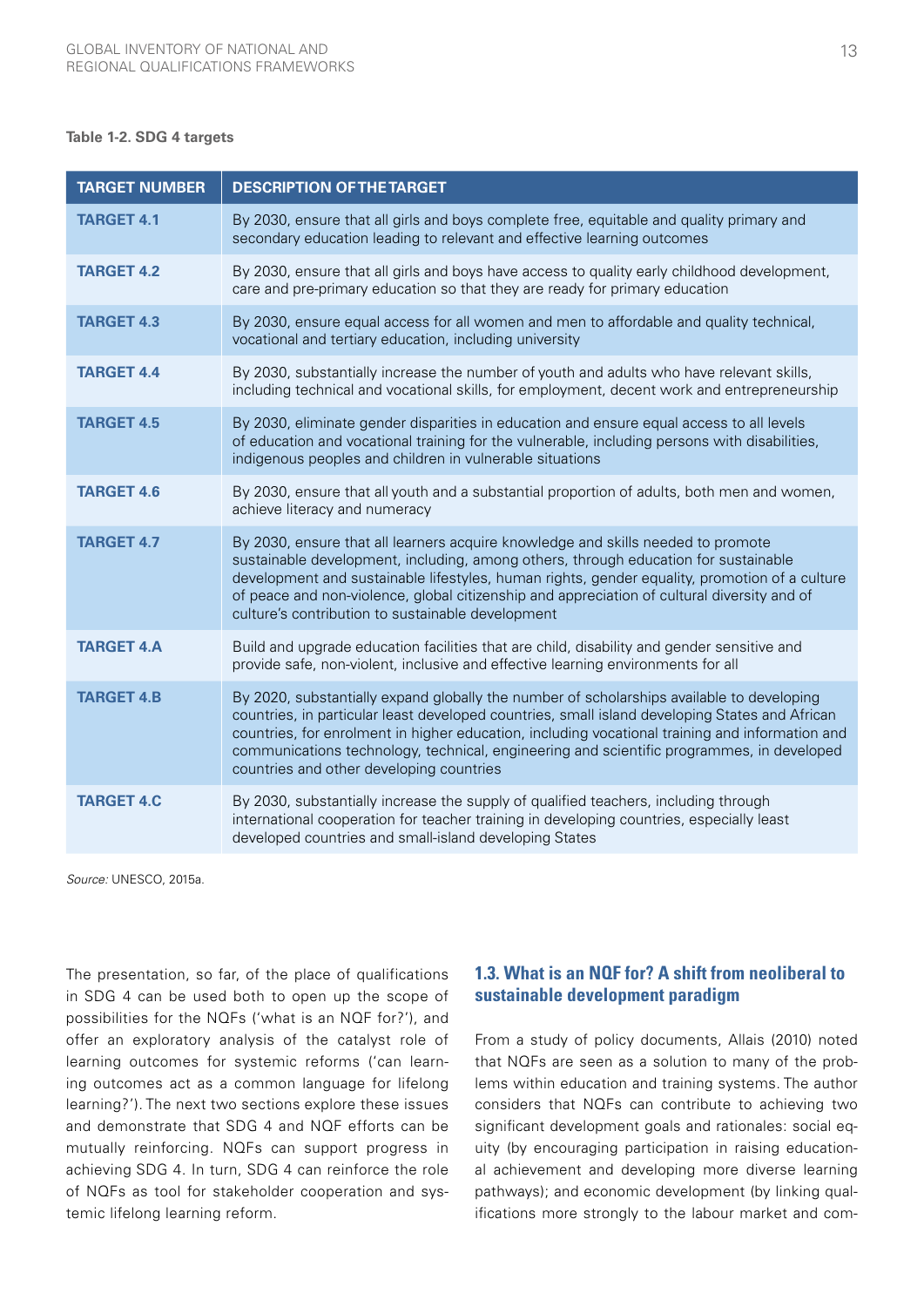#### <span id="page-15-0"></span>**Table 1-3. Indicative strategies focusing on qualifications in SDG 4**

#### **TARGET 4.3: BY 2030, ENSURE EQUAL ACCESS FOR ALL WOMEN AND MEN TO AFFORDABLE AND QUALITY TECHNICAL, VOCATIONAL AND TERTIARY EDUCATION, INCLUDING UNIVERSITY**

Develop cross-sector policies for and between vocational skills development, TVET and tertiary education and strengthen links between science and policy development to keep pace with changing contexts and remain relevant; develop effective partnerships, in particular between the public and private sectors, and include employers and unions in their implementation.

Ensure quality assurance, comparability and recognition of tertiary education qualifications and facilitate credit transfers between recognised tertiary education institutions.

Develop policies and programmes for the provision of quality distance learning in tertiary education, with appropriate financing and use of technology, including the Internet, massive open online courses and other modalities that meet accepted quality standards to improve access.

Develop policies and programmes that reinforce the research function in tertiary and university education through the early uptake of the STEM fields, particularly by girls and women. Strengthen international cooperation in developing cross-border tertiary and university education and research programmes, including within the framework of global and regional conventions on the recognition of higher education qualifications, to support increased access, better quality assurance and capacity development.

Promote TVET, tertiary education and university as well as adult learning, education and training opportunities for young people and adults of all ages and sociocultural background so as to enable them to continue to improve and adapt their skills, with particular attention to gender equality including the elimination of gender-based barriers, and to vulnerable groups such as those with disabilities.

Tertiary institutions, including universities should support and foster the development of policies for and provision of equitable quality lifelong learning opportunities.

#### **TARGET 4.4: BY 2030, SUBSTANTIALLY INCREASE THE NUMBER OF YOUTH AND ADULTS WHO HAVE RELEVANT SKILLS, INCLUDING TECHNICAL AND VOCATIONAL SKILLS, FOR EMPLOYMENT, DECENT WORK AND ENTREPRENEURSHIP**

Gather and use evidence about changing skills demand to guide skills development, reduce disparity and respond to changing labour market and societal needs and contexts, as well as to the needs of the 'informal economy' and rural development.

Engage social partners in designing and delivering education and training programmes that are evidence-based and holistic. Ensure that TVET curricula and training programmes are of high quality and include both work-related skills and non-cognitive/transferable skills, including entrepreneurial, basic and ICT skills, and that TVET institutions' leaders and teaching staff, including trainers and companies, are qualified/certified.

Promote the development of different forms of work-based and classroom-based training and learning where appropriate. Ensure transparent and efficient TVET quality assurance systems and develop qualifications frameworks.

Promote collaboration on enhancing transparency and cross-border recognition of TVET qualifications to raise the quality of TVET programmes and enable workers' and learners' mobility, and to ensure that TVET programmes keep pace with the changing labour market demands.

Promote flexible learning pathways in both formal and non-formal settings; enable learners to accumulate and transfer credits for levels of achievement; recognise, validate and accredit prior learning; and establish appropriate bridging programmes and career guidance and counselling services.

*Source:* UNESCO, 2015a.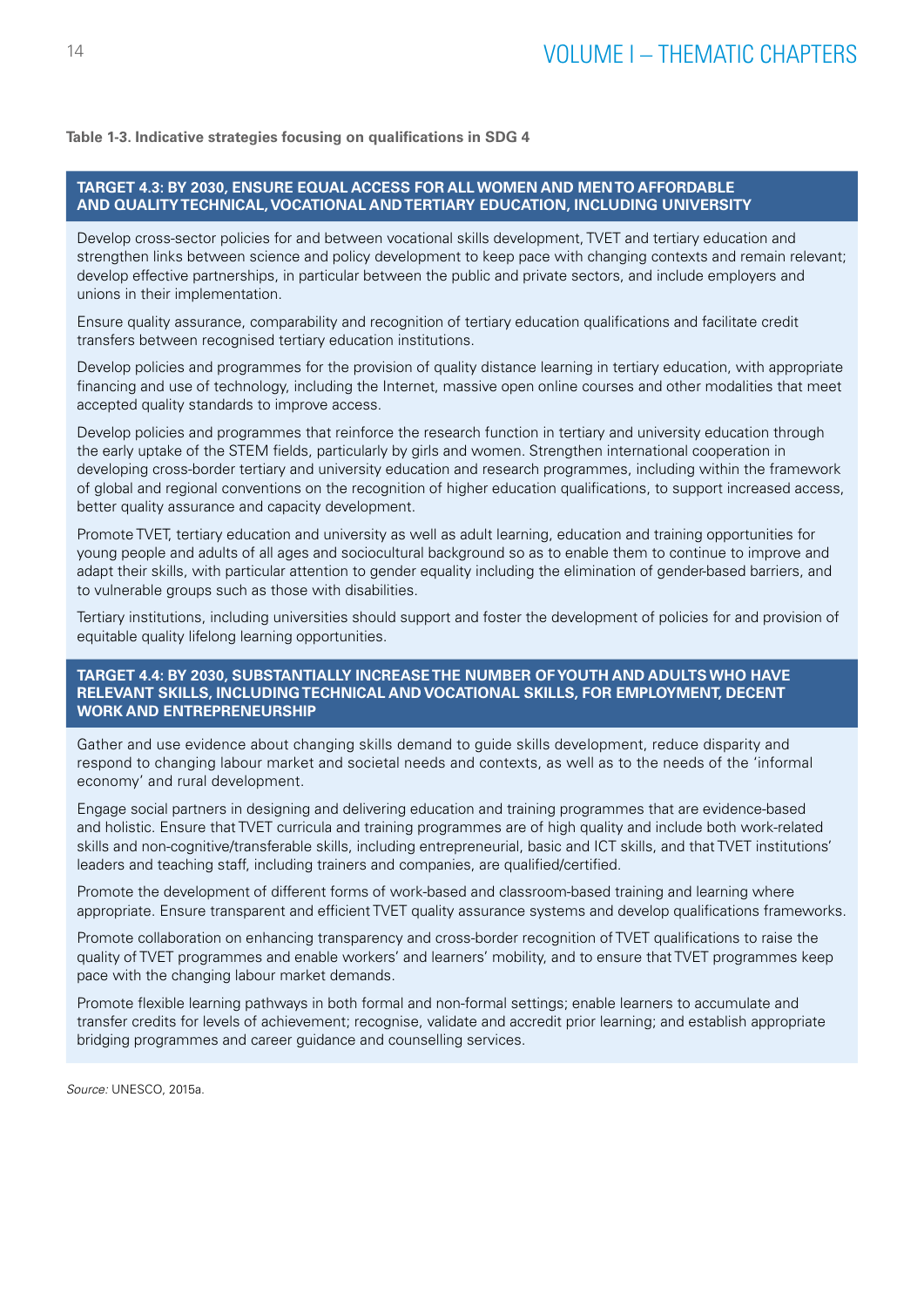petitiveness) (idem, p. 17). However, as noted by Coles and colleagues (Coles et al., 2014, p. 21), economic drivers clearly dominated the pressures for creating an NQF and using it to improve the volume, focus and quality of training. According to the authors (idem), linked to this was the need for enterprises to be competitive globally and for countries to be attractive as places to invest in business infrastructure.

The economic emphasis of NQFs was forcefully criticised and linked to neoliberal public sector reform. Philipps (2003), for instance, considers that qualification reform in New Zealand had an economic focus from the start, resulting directly from the public sector reforms that emphasised a market-based economy. Young (2003, p. 232 cited in Allais 2010, p. 24) strongly suggests that qualifications frameworks represent an 'almost paradigm case of government intervention in a neoliberal economy', as they are attempts both to gain greater central control and to give greater choice to individuals. The response to economic demands should not be at the expense of the other categories of demands as this can result in an unbalanced and distorted education and training system, particularly TVET (see UNESCO, 2015a). It is necessary to ensure that the analysis is not overly dominated by one demand or another; if it is, this should be a strategic choice rather than an omission (idem).

National qualifications frameworks are increasingly marked by the interest of governments in integrating education and training, developing lifelong-learning-oriented frameworks that incorporate qualifications from different education and training sectors (general, vocational and academic) and that are often open to the learning taking place in different settings (Cedefop, 2016; UNESCO, 2015a). They go beyond the economic dimension and aim at redefinition of the way qualifications are valued and eventually put into use in societies. NQFs, as Bjørnåvold and Coles note in European Commission 2009, can be expected to act as 'instruments with a vision'.

Renewed attention to the purpose and relevance of education for human development and economic, social and environmental sustainability is a defining feature of the SDG 4 –Education 2030 agenda. This is embedded in its holistic and humanistic vision, which contributes to a new model of human development (UNESCO, 2015a). In this context, the vision of NQFs should be related to the wider Sustainable development agenda. This means that economic growth and, more broadly, prosperity must be conceived in ways that leave no one behind. Closer integration of education, economic and employment policies are essential for that change to happen (UNESCO, 2016).

SDGs provide an opportunity for better measuring the impact of NQFs building on existing efforts and taking into consideration the sustainable development three key pillars: economic growth; social equity; and environmental sustainability. The three pillars offer a fresh look at how we can measure and assess the impact of NQFs both for individual learners and for societies.

UNESCO (2015b) proposed a new, integrated, analytical approach to analysing education and training policies that combines economic growth, social equity and sustainability concerns in a balanced and strategic manner. Each of these three development areas is conceived as an 'analytical lens' through which to view a country's education and training systems, including national qualifications frameworks. In summary these 'lenses' (UNESCO, 2015b, p. 149) are:

- (a) economic growth lens, incorporating productivity and growth, employability, employment creation and new modes of work;
- (b) social equity lens, incorporating redistribution of both material and intangible wealth and inclusion;
- (c) sustainability lens, incorporating greening economies, intergenerational rights and global citizenship.

The three lenses approach provides a strong analytical framework for considering the purpose of education and training, particularly TVET, including qualifications system reform efforts. The relative 'success' of NQF policy and systems reform can be assessed by the extent to which such reform achieves positive outcomes related to these three lenses. The benefit of the analytical approach proposed here is that it provides a holistic way of assessing how a particular policy tool such as NQFs is related to wider development demands. The most recent attempt to evaluate NQF impact in South Africa has paid great attention to the broader development context of the country (SAQA, 2017). The evaluation has been framed in the country's National development plan 2030 (NDP) and the Human resource development strategy for South Africa (HRD-SA), 2013-30.

However, the multisectoral character of NQFs and their capacity to respond simultaneously to the external demands of economic growth, social equity and sustainability, is often hampered by the lack of complementarity and alignment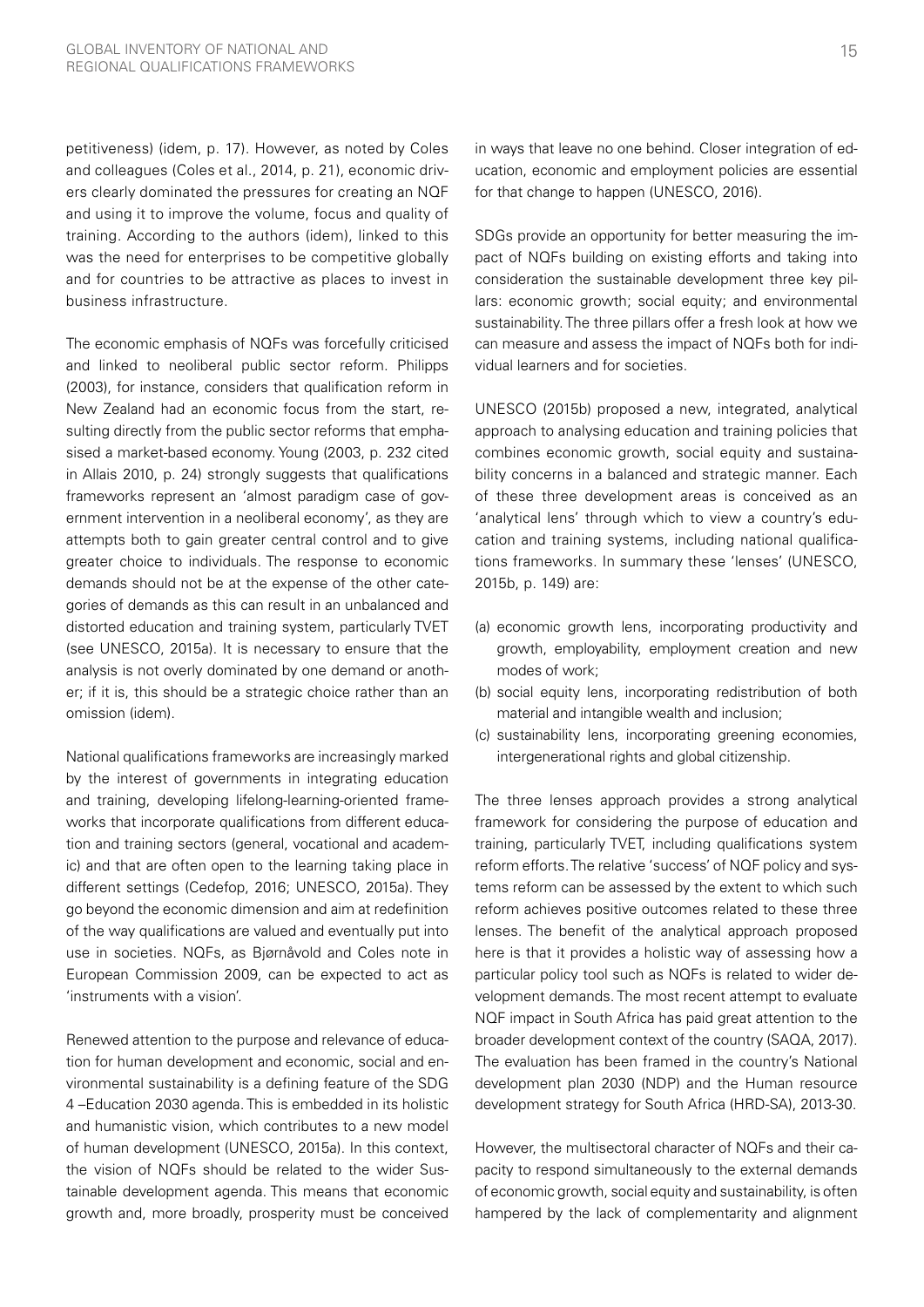# 16 VOLUME I – THEMATIC CHAPTERS

with other policies (Mukora 2006; Raffe, 2009; Chakroun and Jimeno, 2010). They tend to lack what Raffe (2009) refers to as 'policy breadth', and are insufficiently linked with other education policy measures that need to be addressed in the process of reform, such as funding, teacher training, and the autonomy of education institutions.

While a fragmented approach to policy-making and a lack of coordination across ministries has been identified as a contributory factor to the 'failure' of NQFs to achieve their potential, a more fundamental problem is the absence of a suitable, shared and intersectoral approach which could help to connect the analysis of NQFs with intended development outcomes.

UNESCO's new recommendation on TVET (UNESCO, 2015c) suggests that countries should develop TVET policies that are consistent with a broad range of policy fields, including employment, industry development, and agriculture, as well as the overall strategic objectives of governments, particularly their economic, social and environmental objectives. This applies as well to NQFs as a policy tool for reforming education and training systems.

These policy objectives (economic, social and environmental) each have a role to play in shaping national skills systems. However, as noted by UNESCO (2015b, p. 172), each of the three areas has its own group of stakeholders. These groups have developed their own outlooks, theories, methodologies, and specialised languages. They also have distinctive priorities, needs, interests and positions, which may or may not coincide, and which can bring politics and power games into education and training policy processes (ibid).

Hence, the implementation and impact of a framework will depend on its alignment with national policy, institutional priorities and other contextual pressures, plus cooperation among national stakeholders. This is what the Sustainable development agenda and Education 2030 are bringing. SDGs are integrated and indivisible and balance the three dimensions of sustainable development. They emphasise the importance of partnership, coordination and cooperation and interlinkages of public policies and what OECD calls 'whole government approach' (OECD, 2011).

The integrated nature of the sustainable development goals are of crucial importance for NQF 'policy breadth' and coordination. Those governments which are moving ahead with the implementation of the Sustainable development agenda and which are able to establish coordination and coherence between policy domains so that they inform and complement each other should be inherently better placed to drive NQFs implementation and achieve more impact on individuals, economies and societies than where these domains conflict and operate in isolation (UN-ESCO-ILO, forthcoming).

Placing discussion of NQF objectives in the context of SDGs provides an opportunity for better balancing the economic, social equity and environmental sustainability rationales of NQFs. This, in turn, will have an influence on the way NQF impact is assessed. The attention SDGs give to cooperation and partnership, monitoring and evaluation, including definition of targets and indicators and adoption of reliable systems that collect and provide access to timely, comprehensive and forward looking data, are promising for NQF impact analysis.

The global effort to monitor learning achievements is another aspect that can reinforce the application of a learning outcomes approach promoted by NQFs and the way they are considered in education and training.

# **1.4. Can learning outcomes act as 'common language' for lifelong learning?**

Learning outcomes are increasingly used in describing curricula, qualifications, assessment processes and NQF levels (Cedefop, 2016). Internationally the use of different forms of level descriptors shows diverse and contemporary learning-outcomes-based developments from across education, training and work (Keevy and Chakroun, 2015; Coles, 2017).

Several factors put learning outcomes high on the policy agenda: the shift from focus on access to outcomes in the international education agenda and the attention to whether students are learning and acquiring relevant skills; adoption of lifelong learning strategies; development of national qualifications frameworks; and the introduction of mechanisms for recognising and accrediting non-formal and informal learning.

The term 'learning outcomes' is embedded in the vocabulary of the Education 2030 agenda. The definitions of the concept, however, vary across contexts and education subsectors, although common elements can be identified: the totality of information, knowledge, understanding, attitudes, values, skills, competencies or behaviours an indi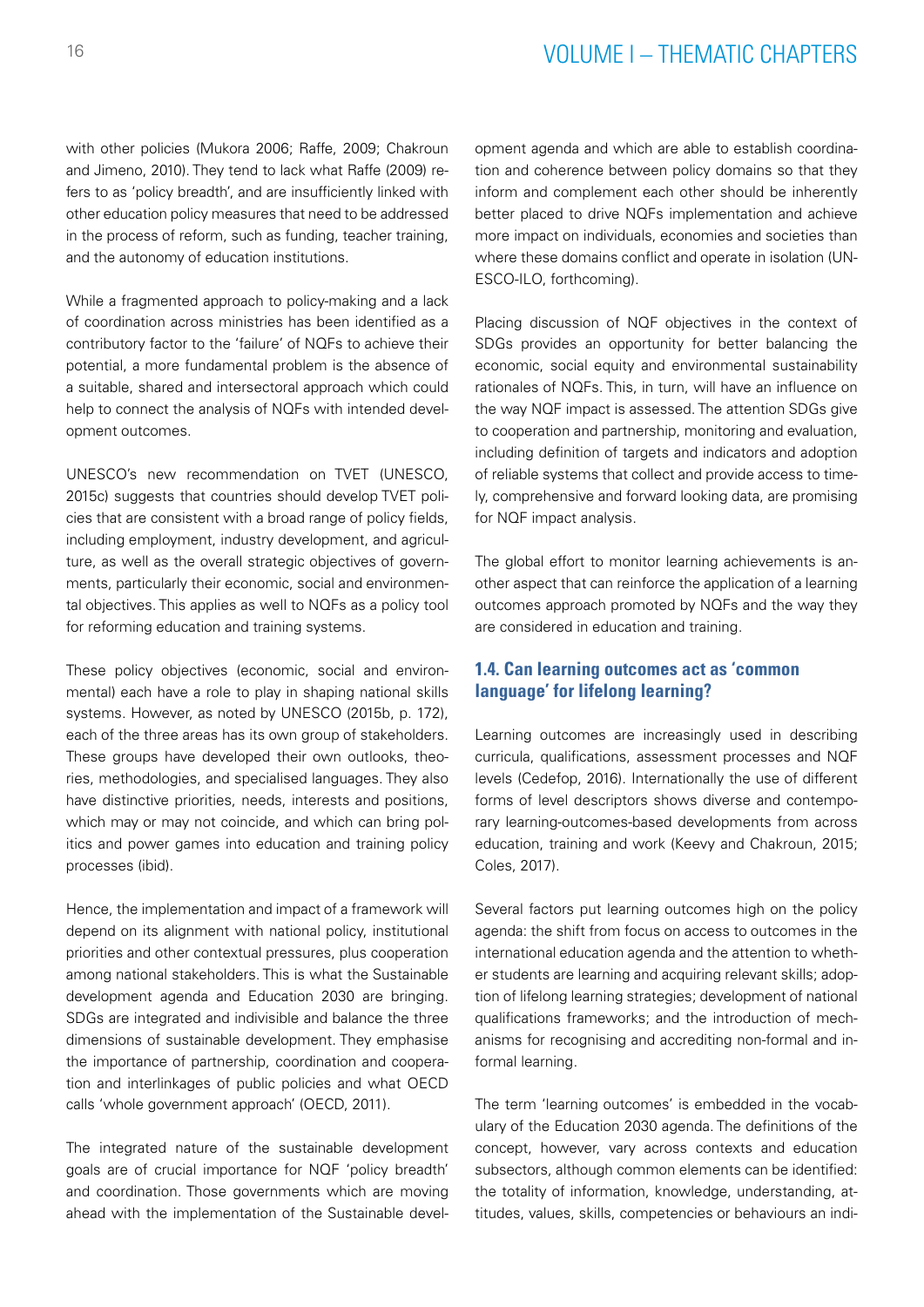vidual is expected to master upon successful completion of an education programme (ISCED, 2011); and statements of what a learner knows, understands and is able to do on completing learning (Cedefop, 2009). In both cases, learning outcomes include three major domains: knowledge (learning to know), skills (learning to do) and competences (learning to be and to live together).

Compared with Education for all (EFA), Education 2030 marks a shift towards learning outcomes. Yamada (2016, p. 30) notes three significant shifts. First, the quality of education, which used to be monitored by access as well as the amount of inputs to education and training systems such as facilities, textbooks, and teachers, is now measured by the amount and the type of knowledge, skills and abilities of learners. Second, the outcomes of learning are considered to be the improved capacities of learners to adapt knowledge to daily contexts and to solve problems, not simply the abilities to recite the contents of curriculum. Third, the domains of learning outcomes are not restricted by the framework of curricular subjects, but are cross-cutting and broad in nature.

NQFs reforms have paved the way for attention to learning outcomes and for learning in different settings: formal, non-formal and informal. NQFs also reinforce the validation of learning gained outside formal education provision. Learning-outcomes-based qualifications challenge assumptions that the location of learning is only in formal education and training providers. It reinforces the idea that learning occurs in work and social life. This strengthens the link between education provision and the labour market and offers greater lifelong learning opportunities for those who have faced barriers in accessing and completing formal education and training programmes.

As illustrated by this global inventory, there are indications that the learning-outcomes-based national qualifications frameworks are playing an increasingly important role in education and training system reform (Cedefop 2016; Keevy and Chakroun, 2015; UNESCO, 2015b). An increasing number of countries report that they use the frameworks to check the consistency of qualifications, seeking to clarify levels, avoid overlaps and aid linkages and progression.

However, outcomes-based qualifications frameworks and qualifications reforms based on learning outcomes might interact with the systems differently in different contexts, for example in developed and developing countries (Young, 2011). The former normally have strong education institutions, well trained teachers and established partnerships between education and the labour market while the latter are, in many cases, struggling with reforming curricula, establishing new institutions and changing governance to include new stakeholders such as the social partners. It is also wrong to assume that all aspects and facets of learning can be captured through learning outcomes. Cedefop's handbook on learning outcomes (Cedefop, 2017) notes that learning outcomes cannot stand alone; their potential can only be released when interacting with teaching, learning and assessment.

#### **1.4.1. Improving learning assessment**

SDG 4 and NQF efforts can be mutually reinforcing in improving learning assessment. Both point to attention to develop appropriate standards, to map and compare the actual achievements of learners demonstrated through assessments. NQFs focus further on the use of skills at work, which is also covered in target 4.4 of SDG 4 (Table 1-2).

In the context of SDG 4, the current spotlight on learning assessments (national, regional and international) opens up an important window of opportunity to discuss the deeper transformations needed in assessment systems worldwide.

Qualifications frameworks, with their emphasis on learning outcomes, have the potential to advance the Agenda for sustainable development and may provide the reference point and baseline required for measuring progress in accompanying this shift. This includes review of the assessment criteria and methods, responsibility for defining assessment criteria, the stakeholders involved, including internal and external dimensions of assessment, centralisation/decentralisation of assessment, and the involvement of private sector and civil society representatives.

Concurrent with the rise of learning outcomes is the increasing use of cross-national and national learning assessments such as PISA, PIAAC, TIMSS, PIRLS, SAC-MEQ and PASEC. While these surveys focus mainly on foundation skills, mathematics and sciences, they have also attempted to assess other transferable skills, such as problem solving. Attention is also being paid to digital skills. This drive to benchmark global progress in improving education outcomes, and to increase the evidence base for education policy-making reinforces NQF attention to learning outcomes.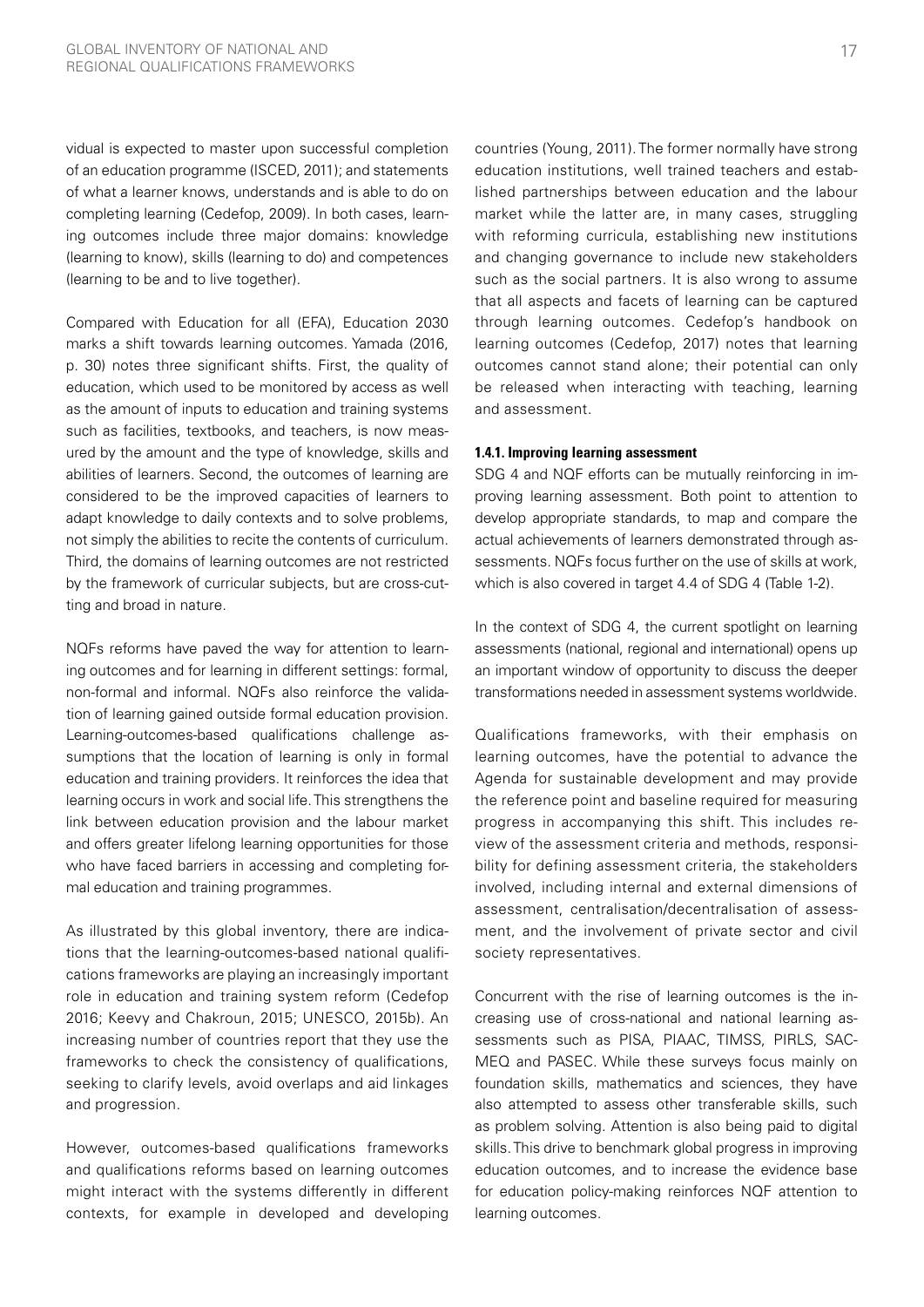# 18 VOLUME I – THEMATIC CHAPTERS

Global dialogue may help emphasise the need for more inclusive, and lifelong-learning-oriented, assessment policies in education and training, enabling a greater diversity of learners to have their skills recognised and validated, including through validation of prior learning processes.

#### **1.4.2. Expanding the domains of learning-outcomes**

There is growing international evidence that a new set of transversal skills, more suited to the needs of knowledge-rich and digital economies, are emerging (OECD, 2016). Typically, these include creativity, critical thinking, collaboration, and communication. Added to them is the fact that market-driven economies increasingly value entrepreneurship. Yet, SDGs highlight that skills formation should not be driven exclusively by economic needs but by the constant quest of individuals and societies to live better in a much more complex world where sustainability, equity, and global citizenship are key. This has implications for descriptors for defining learning outcomes in NQFs and may shift the emphasis from a behaviouristic approach to more socio-constructivist approach of defining levels descriptors and learning outcomes (Keevy and Chakroun, 2015; Cedefop, 2016).

The learning domains under SDG 4 encompass cognitive, non-cognitive and behavioural skills. Target 4 of SDG 4 highlights skills for the workplace, target 6 the literacy and numeracy skills, and target 7 the values and attitudes to live in a more sustainable world. Discussions on learning domains in the context of SDG 4 may contribute to the development of a broader spectrum of technical and transferable skills recognised as highly relevant in the world of work and for life, contrasting with a narrow focus on job-related skills (see Keevy and Chakroun, 2015 and Chapter 7 of this volume).

### **1.4.3. Learning outcomes as common language for lifelong learning and cooperation**

Strengthening the linkages between education subsectors in a lifelong learning perspective is an explicit goal of Education 2030. The aim is to promote quality lifelong learning opportunities for all, in all settings and at all levels of education (UNESCO, 2016). Education 2030 goes beyond past attempts to ensure access to basic education, as set out in the goals of Education for all and the education-related Millennium development goal 2 (MDG 2) of 2000-15. It expanded scope and reaches from early childhood learning to youth and adult education and training; it aims to ensure quality learning outcomes for all, throughout life. Education 2030 considers that: 'lifelong learning for all, in all set-

tings and at all levels of education, should be embedded in education systems through institutional strategies and policies, adequately resourced programmes, and robust partnerships at the local, regional, national and international levels' (p. 33).

The development of comprehensive national qualifications frameworks that include all education and training subsectors and qualifications has the potential to create a favourable policy environment in most countries for cooperation, communication and mutual learning between education subsectors (Cedefop, 2016). The attention of SDG 4 to learning outcomes and the importance given to them in qualifications reforms points towards a 'common language', allowing for dialogue between different subsectors and education and training institutions and external stakeholders, particularly the private sector, on skills needs and relevant responses.

Learning outcomes have also the potential to act as tools for cooperation and communication between teaching staff (for example TVET teachers and enterprise trainers in the context of apprenticeship), between education institutions (for example TVET and higher education institutions), and between education and the labour market institutions (for example career guidance and employment advisors).

#### **1.4.4. Learning outcomes for education and training evaluation and accountability**

The emergence of this 'common language' can support orienting existing resources to support capacity building for evaluating learning outcomes at national, regional and global scale. Standardised learning assessments are increasingly used for holding teachers, education and training institution leaders, institutions or entire systems accountable. A network is already in place to move this forward. The Global alliance to monitor learning (GAML), established by the UNESCO Institute for Statistics, provides methodological solutions to develop a new indicator on learning and to set standards for good practices on learning assessments. Member States and technical experts from around the world have come together to develop an innovative but pragmatic approach that recognises diversity while yielding internationally comparable measures of learning (Benveniste and Montoya, 2016).

# **1.5. Conclusions**

This chapter started with presentation of the SDG agenda and the place of qualifications in SDG 4 on education. It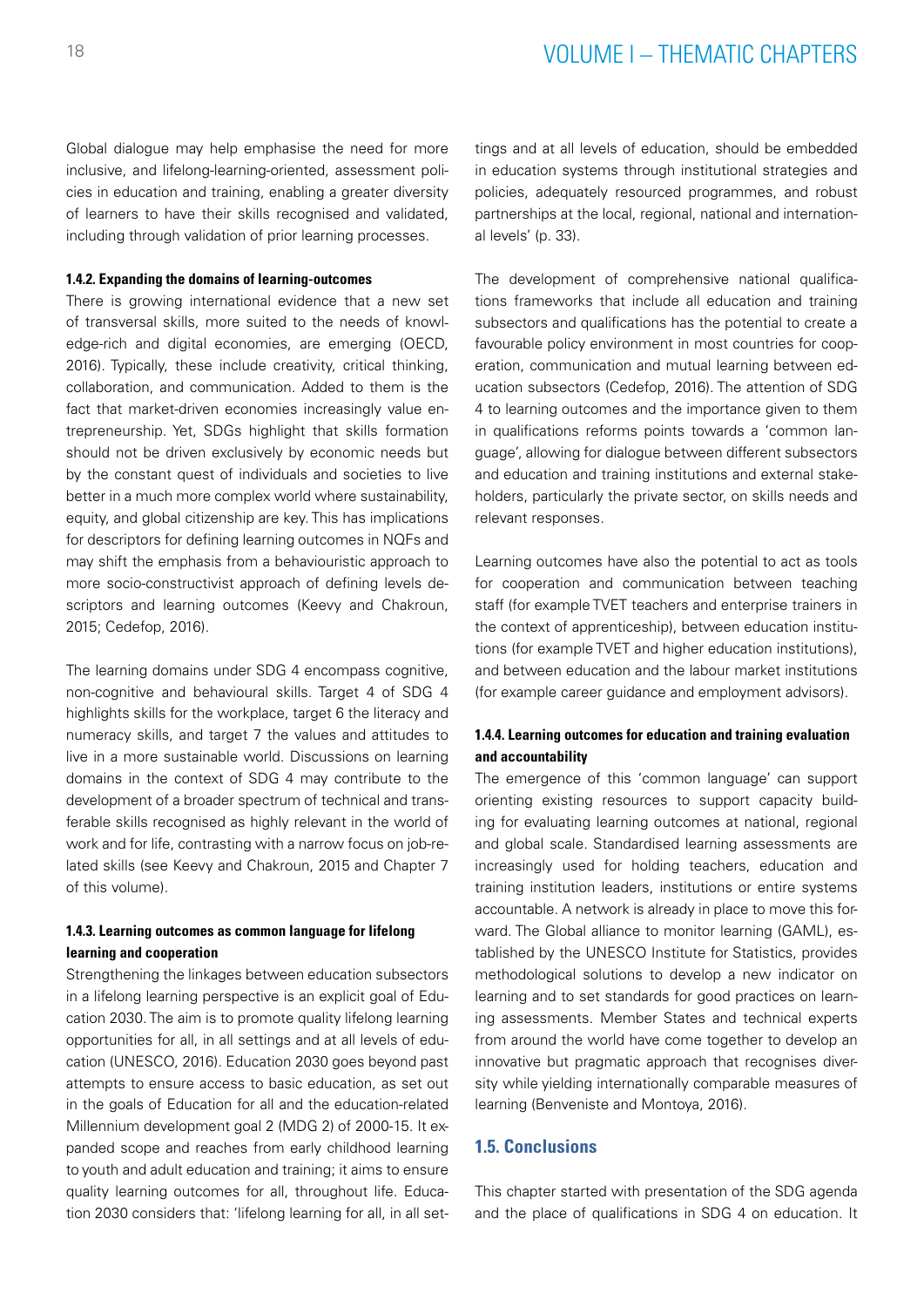emphasised the shift of policy objectives of NQFs from a purely economic perspective to a holistic development paradigm. We suggested that the way learning outcomes are considered in education and training is of key importance to the achievement of SDG 4. In this context, SDG 4 has the potential both to reinforce the use of learning outcomes as 'common language' of education and training systems in a lifelong learning perspective and to connect the analysis of NQF systems with intended sustainable development outcomes.

Since the success of the learning-outcomes-centred approach depends on the capacity of decision-makers and practitioners, there is a clear need for international cooperation in this important area. The World reference levels platform mentioned in this inventory (see Chapter 8) could

**References**

[URLS accessed 5.7.2017]

help advance this agenda. The efforts of Cedefop (2017) in producing guidelines and tools for the use of learning outcomes for the European context can be shared and expanded to other regions.

Considering the risks of uncritical international transfer of policies, it is important that the learning outcomes approaches presented in this chapter should be generally applicable to the wide diversity of education and training systems but should also be operationally flexible and adaptable enough to address demands that vary widely across spatial and temporal contexts. The learning outcomes approach should also be theoretically grounded (Keevy and Chakroun, 2015; Cedefop, 2016), yet at the same time it should be practical enough to be applicable by teachers and other stakeholders.

- Allais, S. (2010). *The implementation and impact of national qualifications frameworks: report of a study in 16 countries.*  ILO, Geneva: [http://www.ilo.org/wcmsp5/groups/public/@ed\\_emp/@ifp\\_skills/documents/meetingdocument/](http://www.ilo.org/wcmsp5/groups/public/@ed_emp/@ifp_skills/documents/meetingdocument/wcms_126589.pd) [wcms\\_126589.pdf](http://www.ilo.org/wcmsp5/groups/public/@ed_emp/@ifp_skills/documents/meetingdocument/wcms_126589.pd)
- Benveniste, L.; Montoya, S. (2016). *Education SDG indicator on learning outcomes gets a major upgrade.* [https://norrag.](https://norrag.wordpress.com/2016/12/08/education-sdg-indicator-on-learning-outcomes-gets-a-major-up) [wordpress.com/2016/12/08/education-sdg-indicator-on-learning-outcomes-gets-a-major-upgrade/](https://norrag.wordpress.com/2016/12/08/education-sdg-indicator-on-learning-outcomes-gets-a-major-up)
- Cedefop (2009). *The shift to learning outcomes: policies and practices in Europe.* Luxembourg: Publications Office. Cedefop Reference series; 72. http://www.cedefop.europa.eu/EN/publications/12900.aspx
- Cedefop (2016). *Application of learning outcomes approaches across Europe: a comparative study.* Luxembourg: Publications Office. Cedefop reference series; No 106. [http://www.cedefop.europa.eu/en/publications-and-resources/](http://www.cedefop.europa.eu/en/publications-and-resources/publications/3074) [publications/3074](http://www.cedefop.europa.eu/en/publications-and-resources/publications/3074)

Cedefop (2017). *Defining, writing and applying learning outcomes: a European handbook.* Luxembourg: Publications Office.

- Chakroun, B.; Jimeno, E. (2010). TVET reforms in the Arab region: the 'push' and 'pull' in policy development. In: Mazawi, A.E.; Sultana, R.G. (eds). *World yearbook of education 2010: education in the Arab world: political projects, struggles and geometries of power.* New York: Routledge.
- Coles, M. (2017). *National qualifications frameworks: reflections and trajectories*. Quality and Qualifications Ireland. [http://www.qqi.ie/Publications/Publications/National%20Qualifications%20Frameworks%20Reflections%20](http://www.qqi.ie/Publications/Publications/National%20Qualifications%20Frameworks%20Reflections%20a) [and%20Trajectories.pdf](http://www.qqi.ie/Publications/Publications/National%20Qualifications%20Frameworks%20Reflections%20a)
- Coles, M. et al. (2014). Flying blind: policy rationales for national qualifications frameworks and how they tend to evolve. *International journal of continuing education and lifelong learning*, Vol. 7, No 1. [http://www.eucis-lll.eu/eucis-lll/](http://www.eucis-lll.eu/eucis-lll/wp-content/uploads/2012/06/Mike_Coles_et_al_eng_711.pdf ) [wp-content/uploads/2012/06/Mike\\_Coles\\_et\\_al\\_eng\\_711.pdf](http://www.eucis-lll.eu/eucis-lll/wp-content/uploads/2012/06/Mike_Coles_et_al_eng_711.pdf )
- European Commission (2009). *The added value of national qualifications frameworks in implementing the EQF.* European qualifications framework series: Note 2. https://ec.europa.eu/ploteus/sites/eac-eqf/files/note2\_en.pdf
- Keevy, J.; Chakroun, B. (2015). *Levelling and recognising learning outcomes: the use of level descriptors in the 21st century.* Paris: UNESCO.
- Mukora, J. (2006). *Social justice goals or economic rationality? The South African qualifications framework considered in the light of local and global experiences.* PhD thesis. Edinburgh University.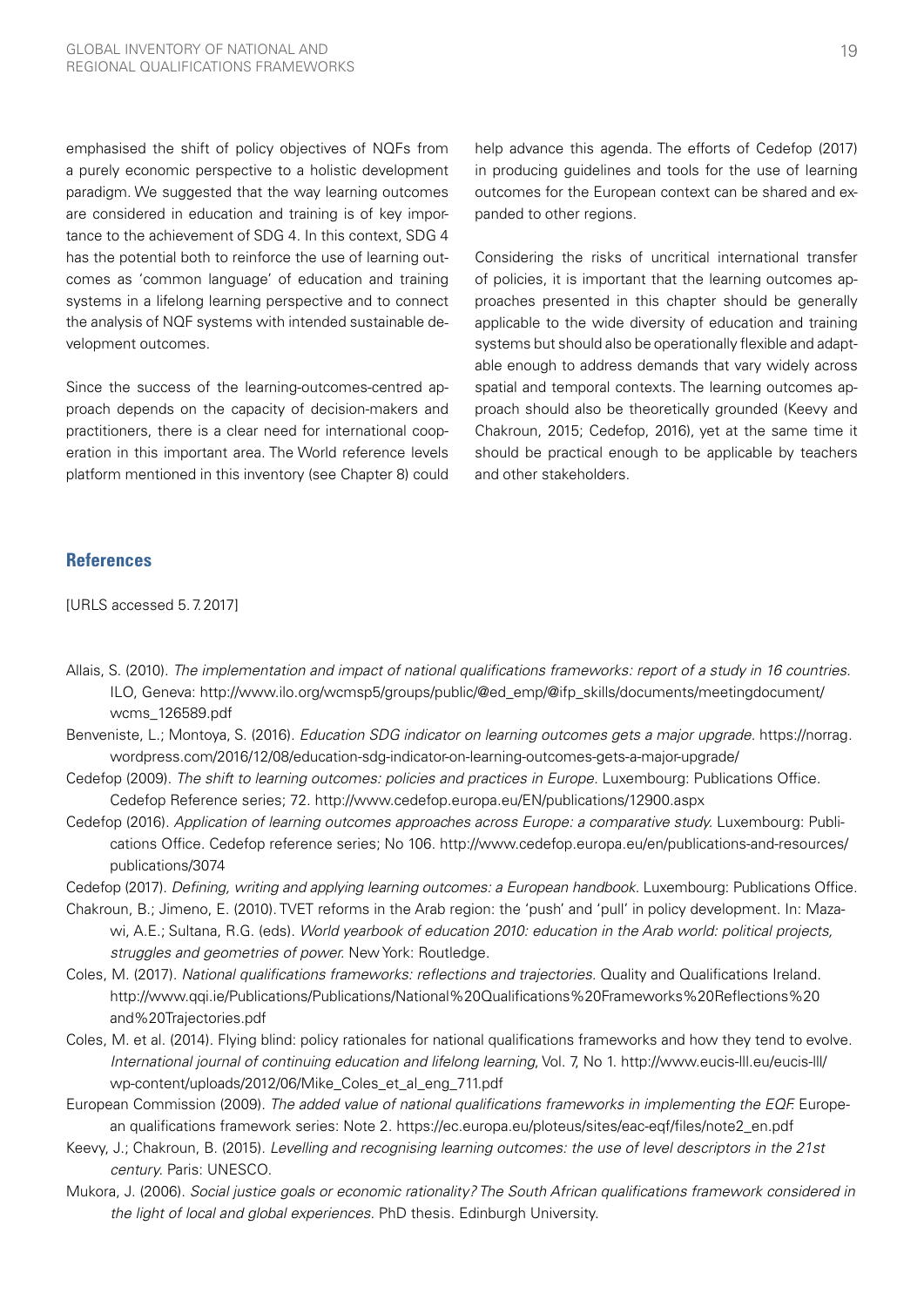# <sup>20</sup> VOLUME I – THEMATIC CHAPTERS

OECD (2011). *Towards an OECD skills strategy.* https://www.oecd.org/edu/47769000.pdf

- OECD (2016). *Skills for digital world.* Working party on measurement and analysis of the digital economy: background paper for ministerial panel 4.2. [http://www.oecd.org/officialdocuments/publicdisplaydocumentpdf/?cote=DSTI/](http://www.oecd.org/officialdocuments/publicdisplaydocumentpdf/?cote=DSTI/ICCP/IIS(2015)10/FINAL&docLanguage=En) [ICCP/IIS\(2015\)10/FINAL&docLanguage=En](http://www.oecd.org/officialdocuments/publicdisplaydocumentpdf/?cote=DSTI/ICCP/IIS(2015)10/FINAL&docLanguage=En)
- Philipps, D. (2003). Lessons from New Zealand's national qualifications framework. *Journal of education and work*, Vol. 16, No 3, pp. 289-304.
- Raffe, D. (2009). *Towards a dynamic model of national qualifications frameworks.* Research project on qualifications frameworks: implementation and impact; discussion document 2. Geneva: ILO.
- SAQA (2017). *2014 assessment of the impact of the South African national qualifications framework: full report.* http://www.saqa.org.za/docs/papers/2017/2017%2004%2020%20IS%20v3\_Part1.pdf
- UNESCO (2015a). *Education 2030: Incheon declaration and framework for action for the implementation of sustainable development goal 4.* http://uis.unesco.org/sites/default/files/documents/education-2030-incheon-framework-foraction-implementation-of-sdg4-2016-en\_2.pdf
- UNESCO (2015b). *Unleashing the potential: transforming technical and vocational education and training.* Paris: UNESCO. UNESCO (2015c). *Recommendation concerning technical and vocational education and training (TVET).* Paris: UNESCO.
- UNESCO (2016). *Global education monitoring report Education for people and planet: creating sustainable future for all.* Paris: UNESCO.

UNESCO-ILO (forthcoming). *Strengthening ministerial coordination on TVET and skills.*

- United Nations (2015). *Transforming our world: the 2030 agenda for sustainable development.* [http://www.un.org/ga/](http://www.un.org/ga/search/view_doc.asp?symbol=A/RES/70/1&Lang=E) [search/view\\_doc.asp?symbol=A/RES/70/1&Lang=E](http://www.un.org/ga/search/view_doc.asp?symbol=A/RES/70/1&Lang=E)
- Yamada, S. (2016). Post 2015 and SDG 4: shifting focus to learners' skills and knowledge. *NORRAG News*, Vol. 54, pp. 30-32. http://www.norrag.org/fileadmin/Full%20Versions/NN54.pdf
- Young, M. (2003). National qualifications frameworks as a global phenomenon. In: Donn, G.; Davies, T. (eds). *Promises and problems for commonwealth qualifications frameworks.* London and Wellington: Commonwealth Secretariat and NZQA.
- Young, M. (2011). The educational implications of introducing a NQF for developing countries. *Journal of education and work*, Vol. 24, No 3-4, pp. 223-232. http://dx.doi.org/10.1080/13639080.2011.584684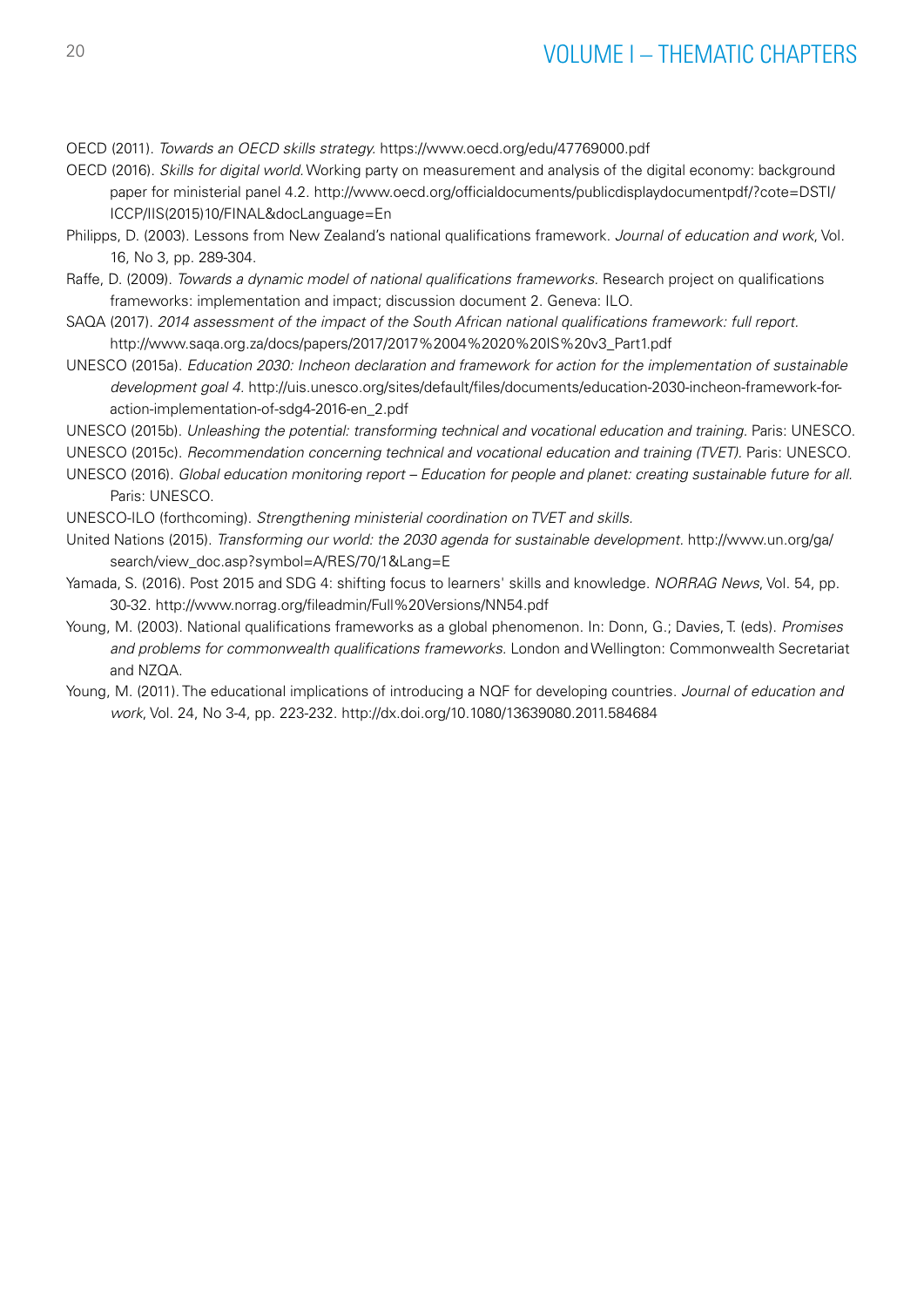# <span id="page-22-0"></span>CHAPTER 2. **ORGANISING TO DELIVER NATIONAL QUALIFICATIONS FRAMEWORKS**

Michael Graham and Arjen Deij, ETF

### **Summary**

As many as 154 countries worldwide are developing national qualifications frameworks (NQFs). However, many countries have difficulties in moving from conceptual development and official NQF adoption to implementation: frameworks with modern, outcomes-based qualifications. Since the previous inventory was published in 2015, few new NQFs have been developed and the number of countries that have moved towards full implementation is limited. In ETF partner countries, most NQFs are still only partially implemented. We examine why countries are blocked and suggest how they might speed up implementation. We argue that to put the NQF in place, you also need to look at the qualification system. We identify four elements common to all qualification systems in the partner countries, which shape and determine how well a system works: legislation, stakeholder involvement, institutions, and quality assurance. Partner country cases are examined, and we set out our analysis of what makes targeted and proportionate legislation, propose useful stakeholder platforms, identify the types of roles and functions specific institutions should perform and what set of quality assurance arrangements ensure quality qualifications. Then we set out some findings.

**Keywords:** national qualifications framework (NQF); system; legislation; stakeholders; institutions; quality assurance (QA)

# **2.1. Introduction: countries at the crossroads**

The European Training Foundation (ETF) is an EU agency which works with 29 countries in the Western Balkans and Turkey, Eastern Europe and Central Asia, and the Middle East and North Africa. This third edition of the Global NQF inventory finds that most of these 29 countries have progressed to the implementation stages of their NQF. But while most have an NQF, true implementation – delivering new qualifications and in significant numbers – eludes the majority.

After an initial surge around 2010-12, momentum is slowing. Most countries have a consensus to proceed with an NQF, have laws, and have allocated roles to institutions. Some have implementation plans, designed quality assurance systems and have developed criteria for qualifications structure and content. A vanguard group has adopted methodologies for vetting qualifications to enter the national register and placed a range of new qualifications, including different types such as adult qualifications, in its NQF. In some countries, however, little has changed since the respective law was adopted.

Most countries are somewhere in the middle: their NQFs are partially in place. While it is progress that most have moved from concepts to implementation, some express frustration that they are not more advanced, a position which risks discouraging further work.

The ETF sees that NQFs can be useful tools in education and training reform. NQFs as classification systems bring order to the qualifications landscape; they are established as tools in the partner countries, in most cases, as vital to producing relevant lifelong learning qualifications. NQFs, crucially, establish outcomes as the conceptual paradigm for level descriptors, qualification and curricula design. Frameworks are also the entry point and international reference point for comparing qualifications across borders.

If countries agree, why are they experiencing difficulty in moving to the implementation stages? They have plans, laws and have produced some standards and new qualifications to equip their citizens for modern economies; these imply many jobs in an individual lifetime. They can write learning outcomes for the qualifications or drafting the NQF level descriptors. They either have this technical expertise or can hire it.

It seems their tougher challenge is in making the NQF work within the wider education and training systems and connecting it to society and the economy. The hard part seems to be building a sustainable infrastructure, making the challenge less technical than social and institutional.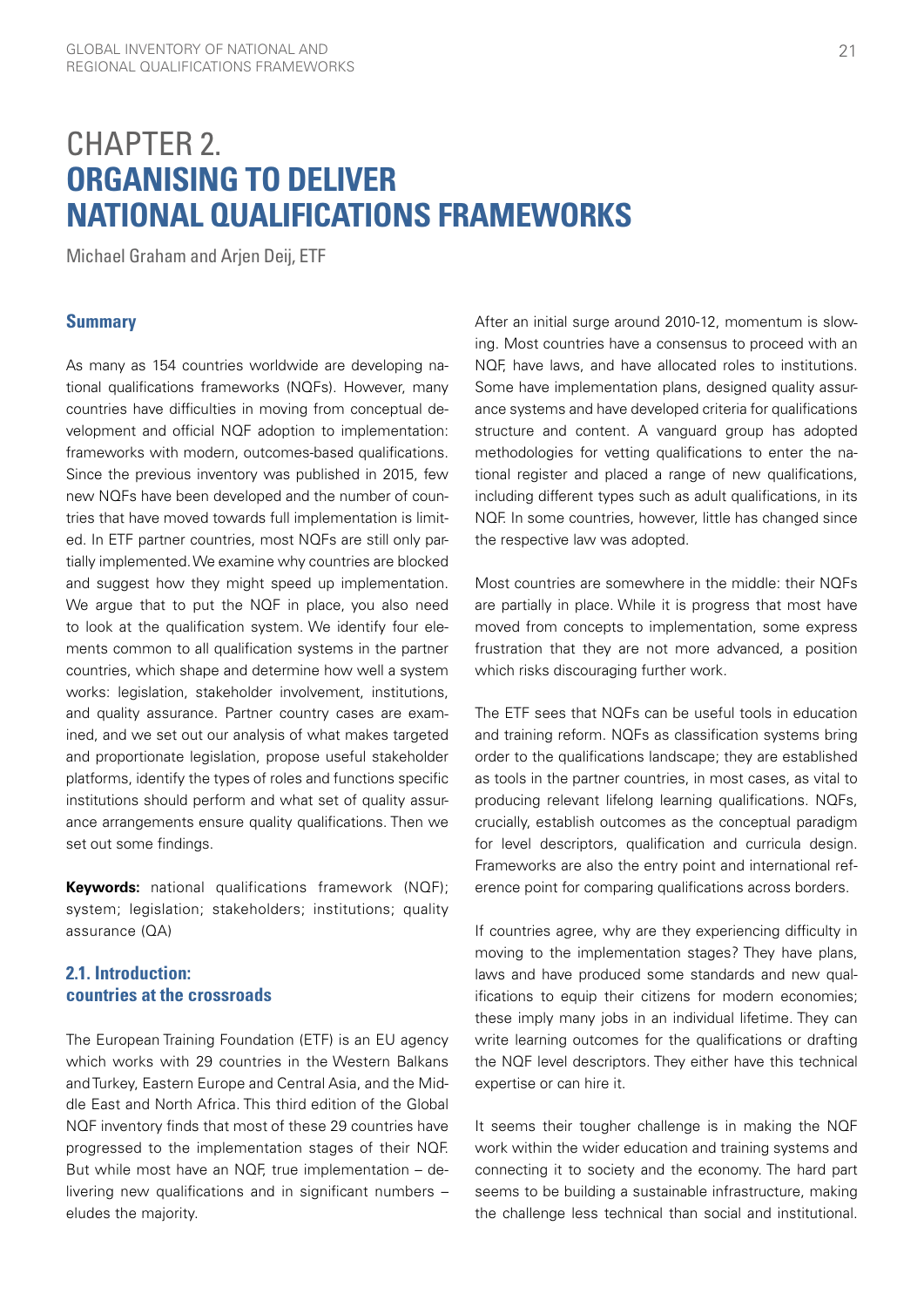The ETF, therefore, identifies the challenge for the countries as getting organised.

We cannot understand why countries are blocked in implementing an NQF until we look deeper than the framework. NQFs alone, are not enough: the goal is, simply put, to create good qualifications.

That requires a functioning qualification system. Let us make a simple and clear distinction: an NQF is an instrument used to classify qualifications in a hierarchy of levels, each level defined by a set of descriptors indicating the learning outcomes at that level. A qualification system is all the arrangements – schools, institutions, stakeholders, laws, quality assurance measures and the framework of qualifications – which ultimately deliver better qualifications for employability and lifelong learning.

In a recent article, Stephanie Allais (2011) criticised NQFs as ineffective and suggested that the ETF endorses NQFs. Our concern is that our 29 partner countries produce good qualifications. Individuals need quality and reliable qualifications to demonstrate their competence for work in an era when they change jobs more frequently, and qualifications which certify a broader range of skills. Qualifications link work to training and education, and so provide an understandable common language. NQFs are a tool to contribute to quality, reliability, transparency and comparability. In the countries where we work, we see evidence that the NQFs do contribute to the quality of qualifications: this is notable in Turkey, Kosovo, Montenegro and other countries which are advanced.

NQFs and qualifications are social constructs, having meaning only if society uses them. It follows that countries face social and institutional challenges in making an NQF work, that extend beyond the NQF technical specifications. To have impact, NQFs need to be part of functioning qualification systems. Therefore, in this chapter we place NQFs – the focus of this global inventory – in the context of the system around them. We look at the institutions, actors and processes involved and how regulation and legislation, stakeholder interaction, institutional arrangements and quality assurance mechanisms contribute to improved qualifications.

This chapter sets out to establish why countries sometimes stall in moving from planning to execution, proposes an analysis of the necessary components of a qualification

system they need to prioritise to restart reform, and identifies commonalities found in successful systems.

### **2.2. Four components of a qualification system**

Qualifications systems can only work effectively if their different organisational elements function together. The ETF is not an academic body or research institution; instead we advise the 29 countries on reform. Our observation is that integrated and coherent systems produce better qualifications.

We have identified four foundation components of a qualification system, which are common to all our partner countries, regardless of progress, economic diversity or any other specific local conditions (ETF, 2016). These are:

- (a) the legal and regulatory framework;
- (b) effective stakeholder dialogue;
- (c) institutional arrangements;
- (d) quality assurance systems.

Laws stipulate functions of the NQF and criteria for qualifications and allocate tasks to specified institutions. Effective dialogue with stakeholders is about relevance and ownership of qualifications and their acceptance in the education system and labour market. Institutions are needed to ensure professional processes in developing standards and qualifications, coordinating stakeholders, developing and maintaining tools and methodologies such as registers, and for levelling qualifications in the framework and quality assurance. Quality assurance provides confidence in the qualifications and those who hold them.

We now take each of these four elements in turn.

#### **2.2.1. Legislation**

Most partner countries start any public policy with a law, so getting the legislative and regulatory framework for the qualification system right is vital. Countries, broadly, use laws to regulate things they want to change. Reforming qualifications involves many issues, including developing qualifications based on learning outcomes, involving employers, quality assurance measures, and setting up an NQF.

Laws should support production of new qualifications but, too often, in practice they obstruct this aim. We looked at legislation in 11 EU countries and in our partner countries, uncovering a wide range of primary and secondary legisla-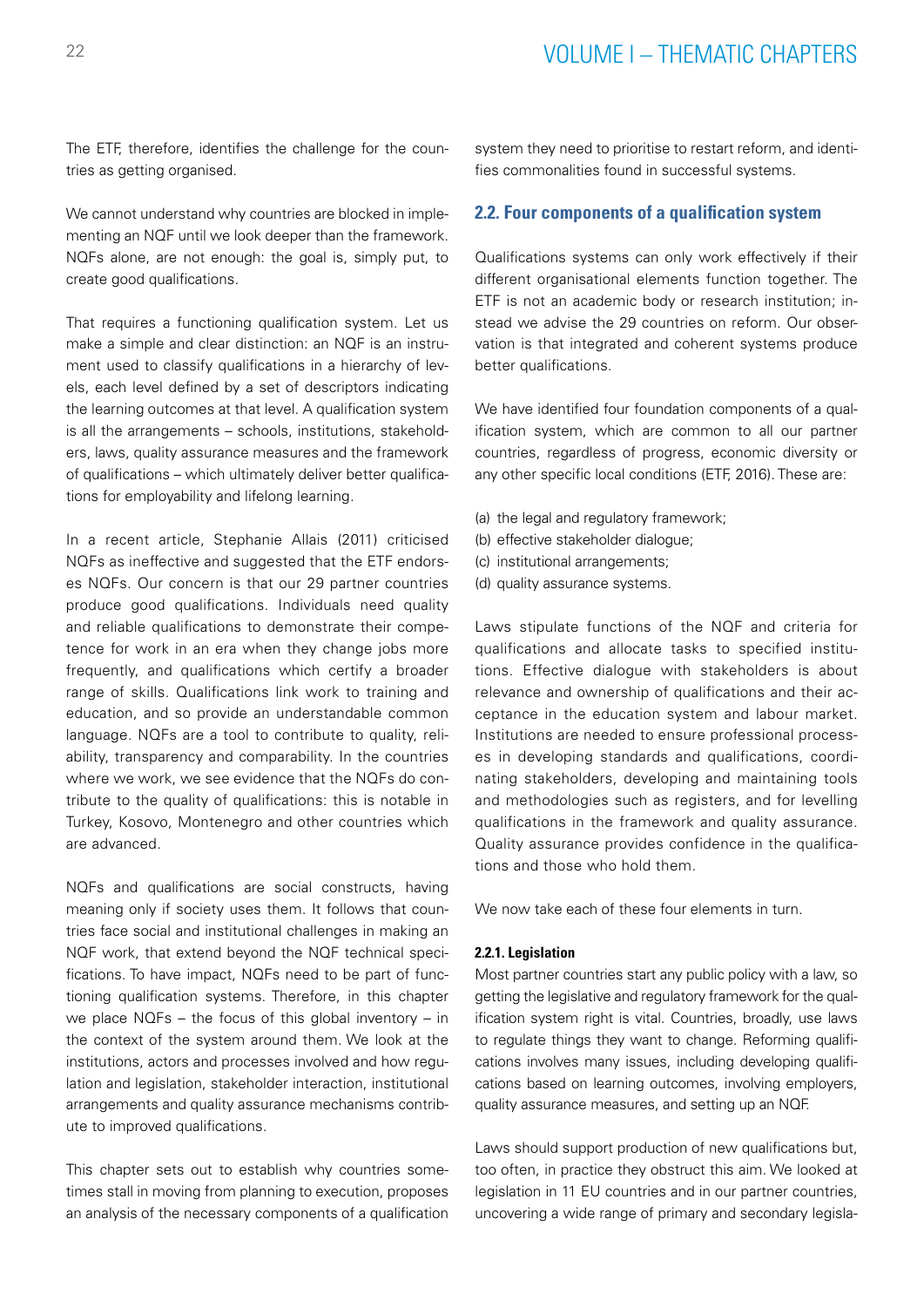tion applying to NQFs, establishing institutions, or creating new qualifications.

We found it helpful to examine legislation for qualification systems in two dimensions: substance and process. The former concerns the laws, regulations, and their scope and intentions. The latter looks at how law is conceived – its context in other strategies and laws – how it will be linked to these; how coherence and consistency in principle and objective is achieved between qualification systems, the wider education and training system and regulations applying to the labour market.

We found that reform aimed at better qualifications requires eight key parts of legislation. These can be subdivided into Parts 1 to 3 – which regulate the principles and institutional foundations of qualification systems – and parts 4 to 8 – which regulate more organisational aspects of qualification systems such as the NQF, stakeholder involvement, quality assurance, validation of non-formal learning and recognition of qualifications.

#### **Key part 1:** purposes and principles

Laws need a purpose, which sets out what the law will introduce or change. Laws need to be based on principles, which describe the context of the law and give the rationale for its introduction; they explain why the law is required. A law on an NQF will have as its purpose to regulate the structure, as in levels and descriptors. Its purpose might be to promote lifelong learning and improve relevance.

#### **Key part 2:** regulating institutional arrangements

Laws also establish the arrangements that regulate the roles and responsibilities of the competent bodies, including specifying which institutions must act to implement the law and achieve its purposes. Kosovo's 2008 Law on Qualifications stipulates matters such as the national qualifications authority's (NQA) status and relationship with its Governing Board, and its decision-making procedures. The NQA's functions are detailed: in regulating qualifications, maintaining the QF, regulating award of qualifications.

#### **Key part 3:** regulating stakeholder involvement

Laws can also regulate or formalise the role of stakeholders in implementing elements of a qualification system. Turkey's implementing regulation on sector councils defines procedures for setting up sector committees, their governance and work procedures and their functions. It foresees sector committees as collegial multipartite entities providing counselling, and executing review and quality assessment of occupational standards. Sector committees will provide the expertise and feedback of sectoral stakeholders in a more centrally organised national system of qualifications.

Conversely, legislation has been known to erect barriers to stakeholders. In Tunisia, pre-revolution legislation hinders, at least formally, engagement of employers and trade unions in continuing vocational training.

#### **Key part 4:** regulating development of qualifications

Laws should also address the qualifications themselves: their design, development and quality and delivery. Primary laws on NQFs are often used to specify the principles of qualification structure and content, such as basis in learning outcomes or requirement to use occupational standards as basis of VET qualifications. (However, it can be the case that design and award of qualifications is prescribed or provided for in other education and training legislation). By contrast, secondary legislation regulates methodologies, provides for quality assurance procedures such as specifying in detail criteria qualifications must meet to be entered in the national register or levelled in the framework.

## **Key part 5:** specifying key issues for implementing the NQF

Some countries have a separate NQF law, while for others, such as Kosovo, the NQF is part of a broader law targeting other areas of the qualification system. Increasingly, this latter route is the most favoured; for example, Albania's new laws on HE and VET relate to the Albanian qualifications framework.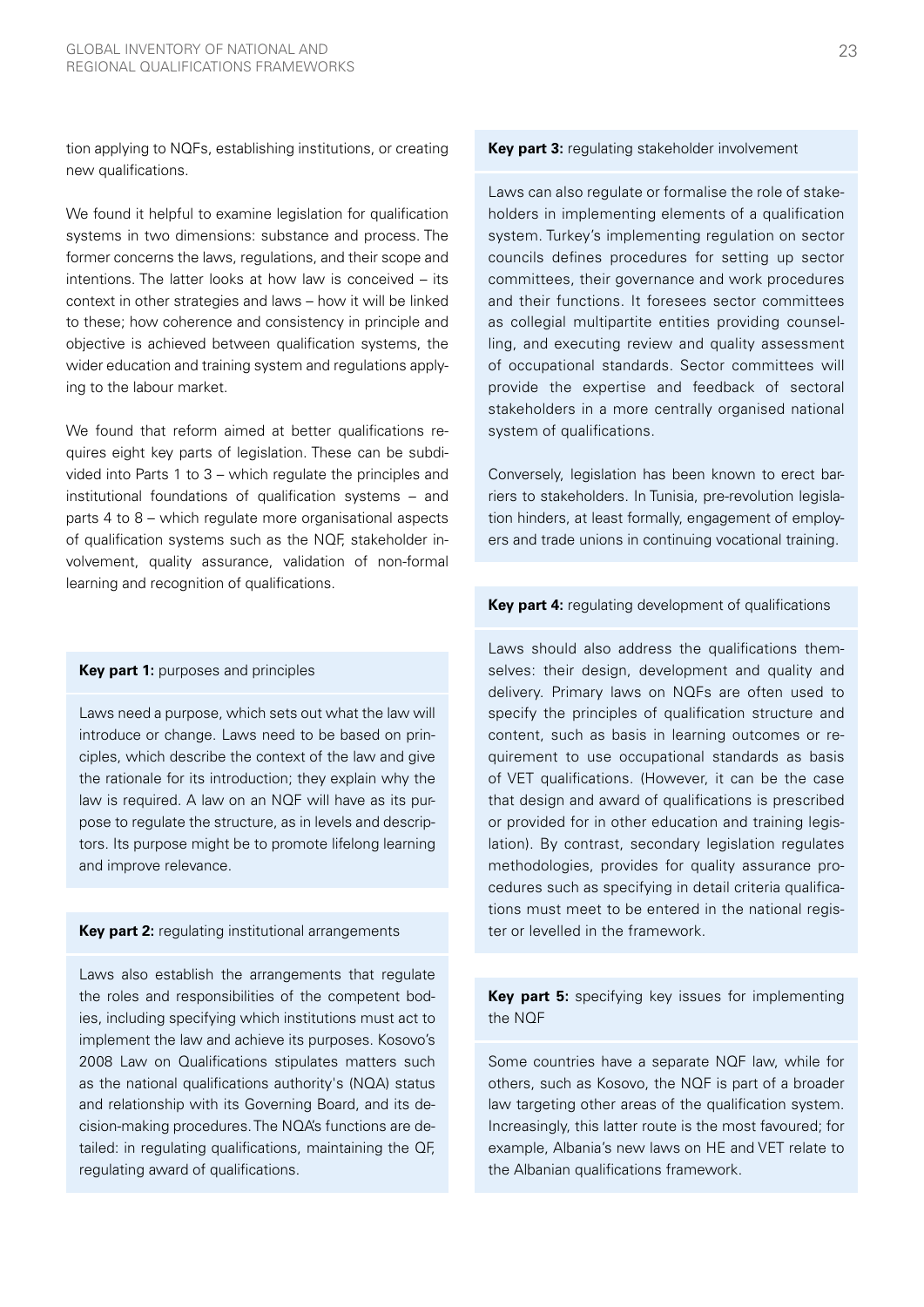Issues related to the NQF usually included in legislation are:

- scope: types of qualification included in the NQF;
- structure: levels and level descriptors:
- management: both of the NQF itself and the implementing institutions;
- a register or database of qualifications:
- relationship with other instruments, such as existing classifiers (national classification systems of occupations), economic sectors, education programmes;
- access to qualifications, to the horizontal or vertical progress between qualifications and qualification levels, and to the transfer of credits;
- learning outcomes as the basis for qualifications;
- quality assurance both of the qualifications in the NQF and the framework itself;
- validation of non-formal and informal learning;
- EQF, linking to the wider European and international dimensions.

#### **Key part 6: regulating quality assurance**

Laws regulate quality of qualification standards, assessment, and certification; the bodies responsible for quality assurance of qualifications, and the coordination between these bodies; and procedures and criteria for the inclusion of qualifications in an NQF database or register.

For example, Albania's NQF Law specifies that 'a qualification is awarded when a competent body decides, by means of a quality assurance assessment process, that the individual has reached the specified standards'.

**Key part 7:** regulating validation of non-formal and informal learning (VNFIL)

An NQF of comparable qualifications based on learning outcomes, can support alternative access to qualifications and their recognition.

In the EU, NQFs and VNFIL systems are closely connected, a relationship which is strengthened by the 2012 EU recommendation on VNFIL, as its provisions explicitly link VNFIL implementation to countries' NQFs.

### **Key part 8:** regulating recognition of qualifications

The terms 'validation' and 'recognition' are often used interchangeably, though they have different meanings. Validation is confirmation of an individual's knowledge, skills, and competences; recognition is the external recognition of a qualification, the certificate issued to that individual, including recognition of overseas qualifications.

#### **The legislative process: drafting and developing legislation**

The second broad area of law in qualification systems is process, the business of where countries should start, aligning old and new legislation, and linking framework legislation to more specific regulation. Countries have found they need to ensure consistency between laws aimed at the qualification systems and those on related policies, particularly the broader education and training systems and the labour market.

Countries, from our observations, do best when they start legislative processes only after first agreeing a strategy for qualifications reform, itself the product of broad stakeholder consensus. The law should address the aims of the strategy: to build more trust in qualifications; aid matching of qualifications supply from education and demand from the labour market; and identify measures to future-proof qualifications in emerging occupations.

The second issue to decide is where this new law sits with existing laws. Every country has laws already, so starting from a blank slate is not really possible. Inevitably, this means old and new laws coexist for the same targeted area. Qualifications are often part of both education legislation and labour legislation. There are two main options when aligning old and new laws: either adapt existing laws by amending them and adding some secondary regulations; or developing a new legislative framework. This requires first a mapping of existing legislation.

For example, Albania has recently revised the NQF law first adopted in 2010 but it was never properly implemented. Other relevant laws taken into account to create consistency with the revision of the NQF Law are the new Law on Higher Education (adopted in 2015); the new VET Law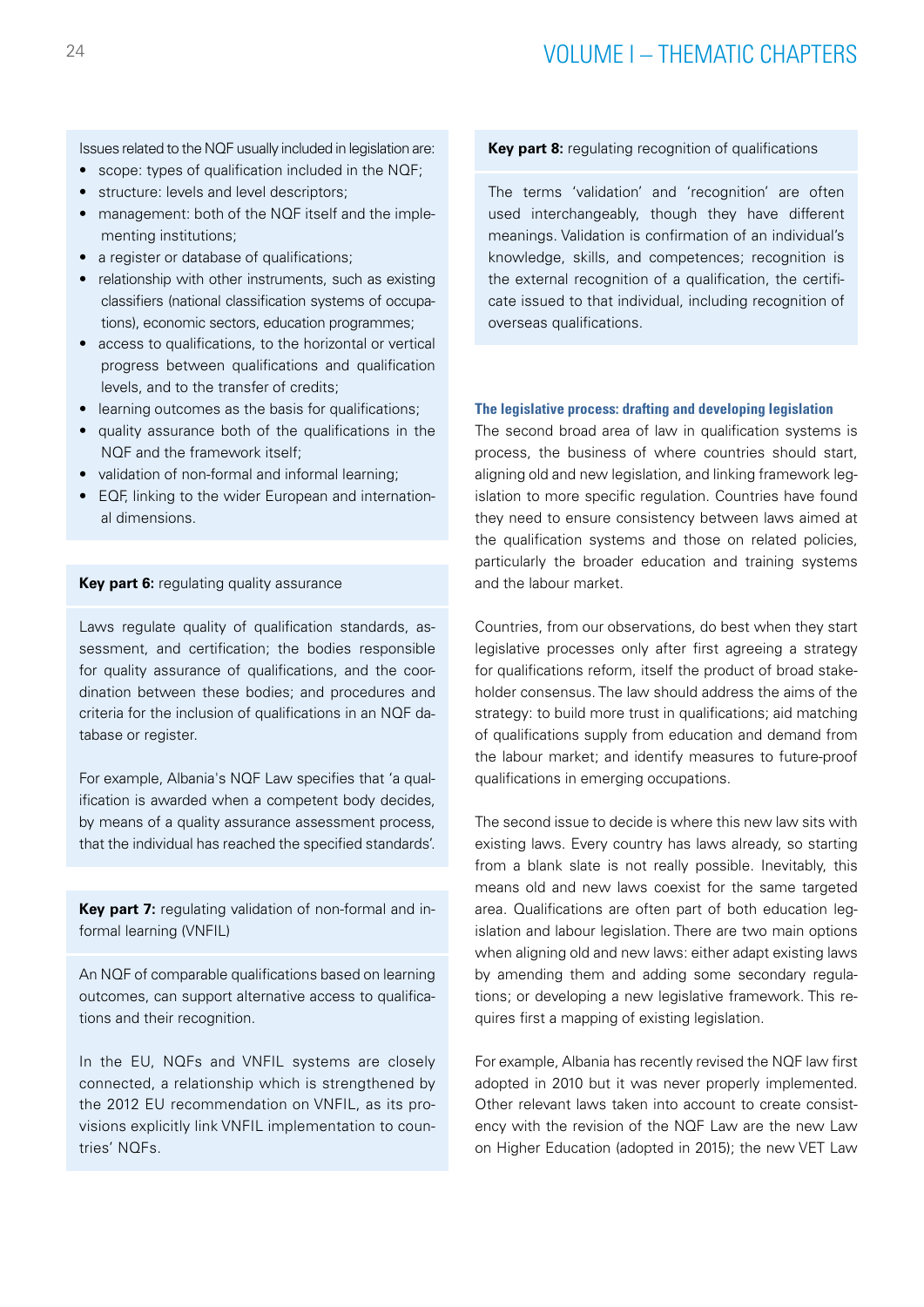(adopted in 2017); a new Law on Crafts (prepared in 2016); and the new Labour Code (revised in 2015) (1).

#### **Primary and secondary legislation**

In qualification systems, countries use primary law to set general principles, as with the Primary Law on the Vocational Qualifications Authority (VQA), 2006 in Turkey (2); these are adopted by the parliament. Secondary legislation defines detailed provisions, usually a decree or similar issued by the Ministry of Labour, for example implementing regulations on criteria for developing occupational standards.

Another case is Kosovo. Its 2008 law on qualifications is primary legislation, has broad scope, covering the establishment of a national qualification system based on an NQF; the law is supplemented by a range of secondary legislation regulating issues such as validation of non-formal learning and development of occupational standards.

In most countries, NQFs are being legislated by decrees; examples are Azerbaijan, Moldova and Ukraine. In contrast, Albania, and the Former Yugoslav Republic of Macedonia adopted their NQFs via primary laws.

#### **Balancing tight and loose legislation**

How prescriptive or liberal countries are in legislation is partly a matter of tradition. Most of the 29 partner countries have a mix of some laws that are more prescriptive in phrasing and intention and some legislation that is more empowering. Broadly speaking, most partner countries are heirs to the more directive, as opposed to permissive, law-making tradition.

By contrast, in English-speaking countries precedent and practice weigh more than legislation and regulation is limited compared to most EU countries. NQFs often perform a regulatory function of a market of qualifications.

Civil code-led legal systems typically apply tighter regulation. High-value qualifications here are the product of consensus and cooperation among actors, meeting compulsory criteria. Qualifications frameworks in such countries do not regulate a market of qualifications but establish principles for reliable qualifications. For example, in Germany,

the *Ausbildungsordnungen* have the force of law and are agreed between social partners and the Federal Government. Ensuring that learners have access to well-defined and agreed broad-based qualifications means they will be better equipped for employability.

In the partner countries, central governments tightly regulate the roles of the actors in their qualification systems. They have State-regulated qualification systems, but social dialogue is weak. Countries lack experience with markets as well as consensus structures, because, in the past, the State decided what was good for everybody.

#### **Stakeholder input to laws**

In EU neighbourhood countries, Ministries of Education typically lead drafting of new laws or revision of existing legislation. But defining the content of a law applying to qualifications cannot be left only to lawyers and officials. Stakeholders need to inform legislation. If they are active in the qualification system strategy, they can generally expect to influence the law.

In some cases, the private sector has proposed the law. This happened in Ukraine, where employers pushed for an NQF, resulting in the NQF law of 2011. Employers are also central to current development of a new National Framework Law on Education. Here, as in other partner countries, employers' priorities are adult learning and relevant qualifications, while the Ministry of Education looks more at the needs of education institutions and broader education for citizens.

#### **2.2.2. Stakeholder involvement**

Employers in partner countries often lack confidence in the qualifications candidates offer, which they perceive as irrelevant or not understandable. Some stakeholders in our partner countries say that skills matter rather than qualifications. But qualifications are a proxy for skills, so countries prioritise them in VET reform. Plus, qualifications without stakeholder engagement lack credibility.

While the term stakeholder is common, we should distinguish it from its synonym, actor. Stakeholders are people, groups or entities with a specific role and a vested interest in the implementation, in this case, of qualification system-related policies. Actors are authorised agents who can exercise agency (the ability to effect change) in a context. Not all stakeholders have this agency so not all of them are actors. By contrast, all actors are stakeholders.

<sup>(</sup> 1 ) See national case of Albania in *Global inventory of regional and national qualifications frameworks*. Vol. 2.

<sup>(</sup> 2 ) See national case of Turkey in *Global inventory of regional and national qualifications frameworks*. Vol. 2.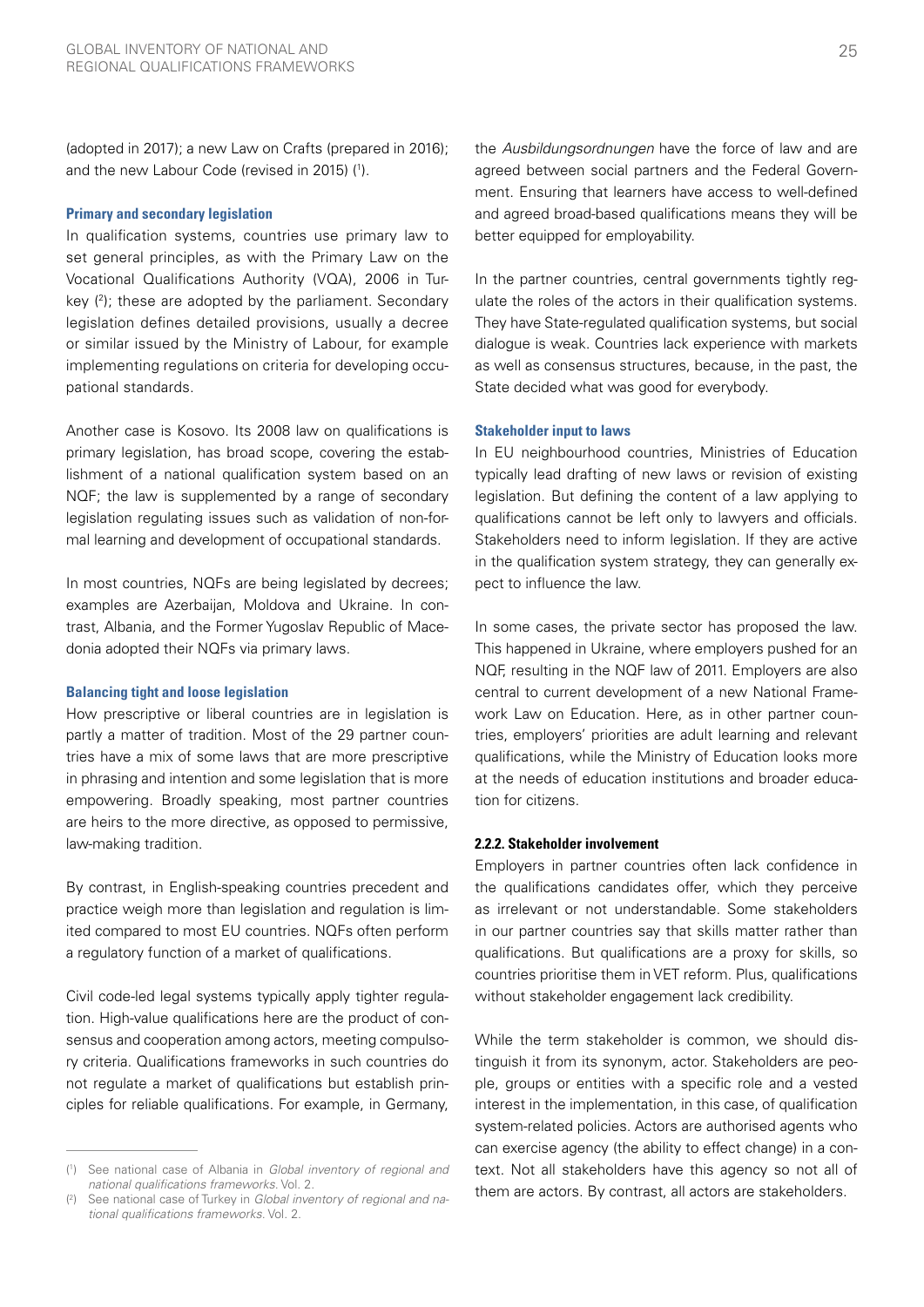**POWER HIGH** KEEP SATISFIED Cabinet of Ministers Ministry of Economy Parliament Donors KEY PLAYERS Ministry of Education Ministry of Labour Employers confederation Trades unions Chambers of industry and commerce Universities **LOW** MINIMAL EFFORT Individual learners Individual employers Employment services Media channels KEEP INFORMED International organisations Public TVET providers Methodological centres Consultants/experts Professional associations **LOW HIGH LEVEL OF INTEREST**

**Visually, we can think of interest and influence in this schema.** 

*Source:* adapted from Johnson and Scholes (1999), *Exploring Corporate Strategy.*

#### **Identifying and mapping stakeholders**

Various typologies of stakeholders exist, but we have distilled them to five distinct groups: public authorities and the State, such as ministries and agencies; industry bodies and chambers of crafts and commerce; education and training providers; learners; and international donors, e.g. Deutsche Gesellschaft für Internationale Zusammenarbeit (GIZ), the British Council, and NGOs.

However, it is usually the case that the lead body in the NQF (normally, at least initially, a ministry, then perhaps a specialised autonomous agency – see Section 2.2.3) engages with these various stakeholders with variable intensity, rather than uniformly. The lead will prioritise, from what we have observed, on relative levels of interest and influence attributed to the respective identified stakeholder.

How to engage stakeholders, and in what format, can be established via a four-stage process:

- (a) identifying: listing and mapping relevant groups, organisations and people;
- (b) analysing: understanding stakeholder perspectives and interests;
- (c) mapping: visualising relationships, mapped to objectives and to other stakeholders;

(d) prioritising: identifying issues and ranking stakeholder relevance by likely impact.

#### **Coordinating stakeholders**

Given that responsibility for quality of qualifications rests with the government, the State normally initiates stakeholder mobilisation. But, too often, the mind set in ministries is that stakeholders are interest groups to be managed, rather than forming part of a common public interest. In Azerbaijan, development of a common interministerial approach to the NQF came first, so that contacts with stakeholders already started from a positive, common position. Designating one ministry as lead will help dialogue with stakeholders, who often complain of the complexity of State institutions or weak links between them.

#### **Dialogue: platforms, types and topics**

Stakeholders from various organisations convene to share a dialogue platform. Dialogue is about agreeing strategy: implementation is the technical work resulting from the strategy's agreed actions. While stakeholders most often discuss and advise and institutions implement, this distinction is rather blurred in practice. In countries such as Germany and Turkey, where employers strongly engage in the VET system, stakeholders have an implementing role.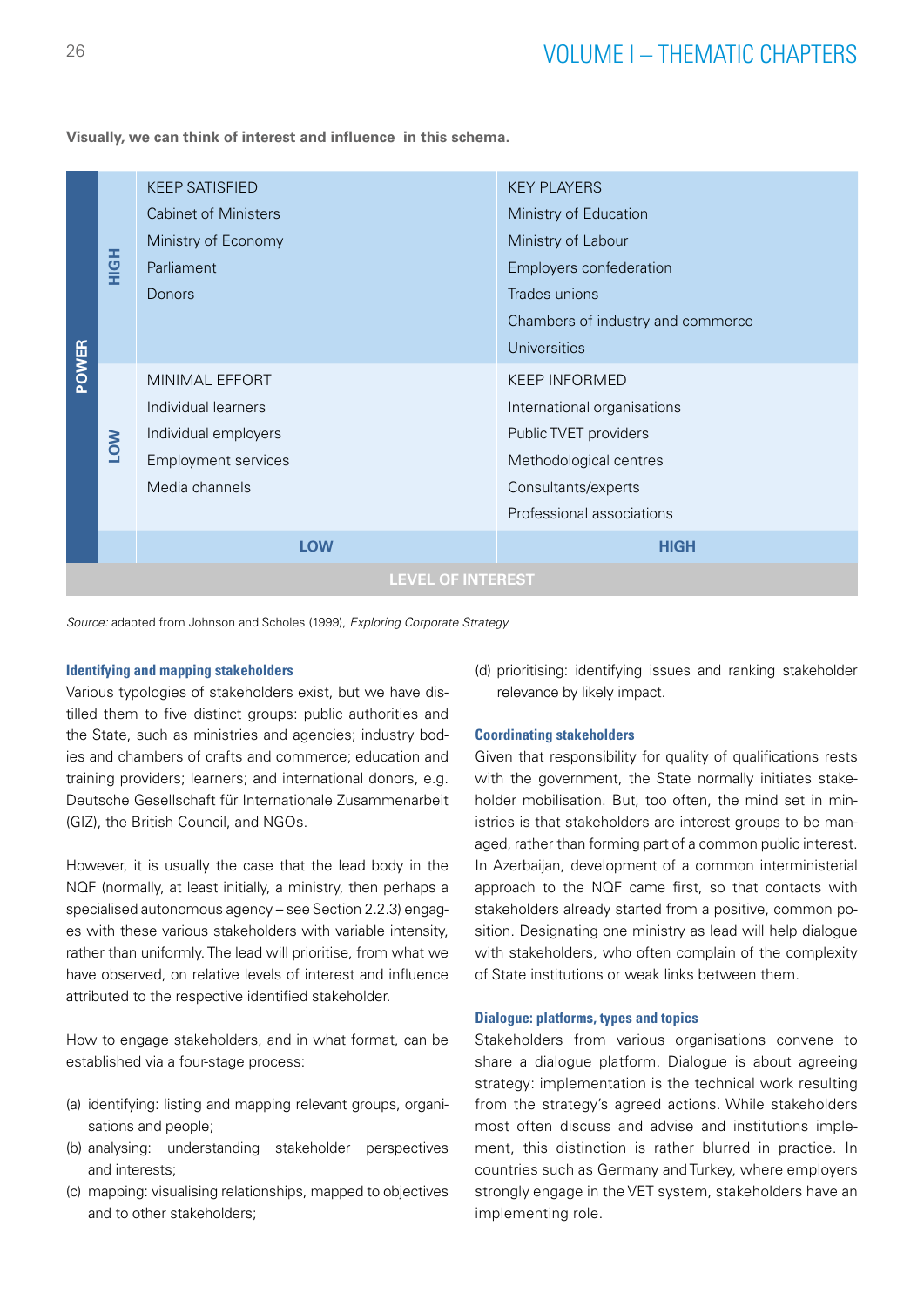One obstacle in getting stakeholder buy-in in partner countries is the shortage of major industrial companies with capacity for expert engagement with education or who can establish business representative groups as partners in addressing education and training issues. Most partner countries depend for their economic growth on numerous SMEs, not several big companies. As in any country, SMEs lack staff and time to delegate their people to participate in dialogue with government.

However, in some cases, partner countries bridge this gap by setting up sector representative bodies or turning to chambers of commerce, generally broader in the types of business than equivalents in EU countries. Kosovo's Chamber of Commerce sits on the National Qualifications' Authority board.

Formal platforms exist in several ETF partner countries and take various forms. Turkey has sector committees, which are tripartite structures with State, employer and employee representatives; their establishment, duties and operation are regulated by law; 23 are currently operational. Sector committees perform tasks related to development and maintenance of occupational standards and qualifications for their sector. This is an example of a stakeholder body discharging an implementation function.

Bosnia and Herzegovina has an intersectoral commission for its NQF, which has both political and geographic components. It comprises the State-level Ministry of Civil Affairs plus representatives of the different communities in the country: stakeholder elements such as employers and trades unions; experts from higher education institutions; plus experts from specialised agencies such as those managing quality assurance or VET systems.

In other cases, there may be only informal platforms, as in Ukraine, where dialogue continues among stakeholders who were involved in the previous NQF working group activities, and Azerbaijan, where ETF-chaired dialogue sought to increase social partner representation in the official NQF working group.

Moldova has both VET and HE stakeholders on its sectoral committees, working with public institutions and donors. Sectoral committees have a role in identifying which occupational standards and qualifications should be developed for the sector; this can be considered a form of sectoral dialogue. Their responsibility to develop occupational standards is an implementing task. Developing a partnership around a central qualifications agency to coordinate stakeholders is one option to bolster engagement efforts led by ministries. A coordinating agency can also be a neutral meeting place for stakeholders.

While informal dialogue may be useful in allowing participants to speak more freely than in more formal settings, without institutionalisation in the shape of sector committees or formal membership (for example, of NQF working groups), they risk having only marginal influence on the reform process.

There are various potential topics for dialogue: analysing problems in the current qualification system; developing an NQF implementation plan; formulating reform objectives; identifying need for new qualifications, reviewing institutional capacities and arrangements; and deciding on changes to qualifications.

We see four formats for dialogue with stakeholders, using their feedback to shape reform: informative, consultative, cooperative, and decisional. In informative dialogue, the public authorities only inform stakeholders about decisions already taken on qualifications; arguably, this is not dialogue at all. Consultative dialogue means authorities consult stakeholders and their feedback may or may not shape ministry decisions. Cooperative dialogue goes further, so that stakeholders sit on decision-making bodies and share in those decisions. Decisional dialogue hands decisions to stakeholders themselves, prioritising in the defined area where they lead.

Countries can use one or all of these formats, though in less inclusive social and political systems only the first format will be used. The format is usually influenced by the dialogue topic, so that, in practice, all four formats are used variably.

#### **Stakeholders in the qualification development process**

Three distinct stages can be identified in stakeholder engagement in the qualifications development process: policy, design and implementation.

The policy stage is concerned with the functions, procedures, and regulatory context of qualifications, as well as funding and support mechanisms. For example, there may be a national committee of various categories of stakeholder, some with donor participation. In Morocco, while employers worked with the State, trades unions and NGOs were not engaged.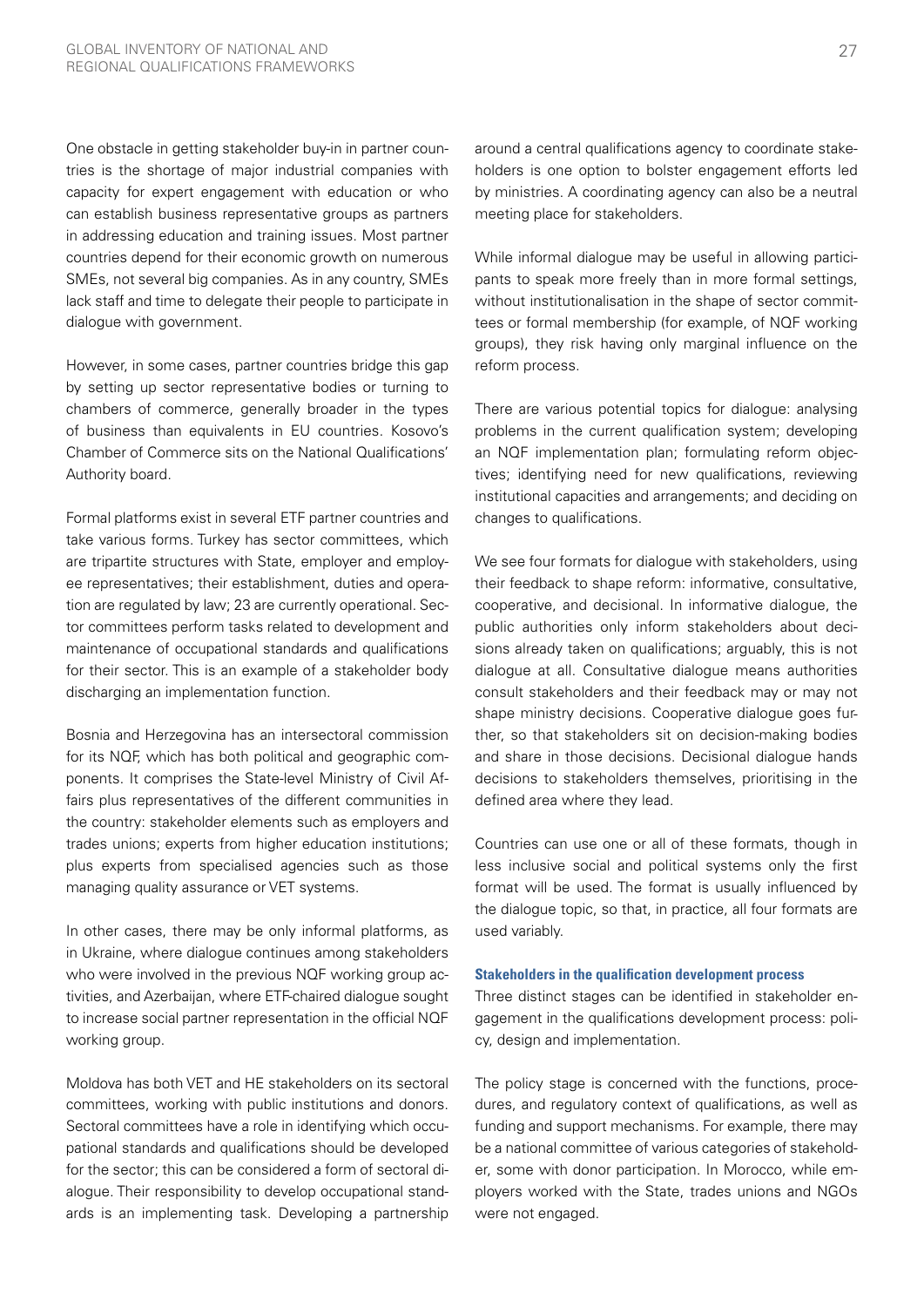The design stage is about establishing learning outcomes and agreeing assessment standards for qualifications.

The implementation stage concerns actual use of qualifications and their application via teaching and curricula and assessment. Stakeholders such as enterprises, may have an assessment role and an implementation function, a key element in the German dual system.

#### **2.2.3. Institutions: moving from bureaucracy to service**

All countries have institutions which manage qualification systems and exercise functions of design, implementation, coordination and regulation. Where countries reform their qualifications systems, typically using an NQF as the main instrument, these functions and roles, and the relations between institutions, will change.

Institutions in partner countries struggle to manage this transition from traditional qualification systems (dominated by the State and producing mainly school-leaver VET qualifications, issued under the aegis of the ministry of Education), to more of a lifelong learning system of diverse providers, aimed at young people, adults, professionals and job-changers.

These different qualifications may be based on differing principles and issued by different bodies, not under the control of the Ministry of Education. Bringing qualifications offered by diverse providers into a common framework based on learning outcomes should make such qualifications comparable. Countries are seeking to regulate the quality of qualifications. NQFs can bring some order by linking these qualifications but this alone is not enough. Rules, institutions and organised stakeholder involvement, to ensure quality and linkages, are also necessary. However, countries need also to ensure that these measures do not tip over into more bureaucracy, rather than offering a useful service to stakeholders.

Institutions differ from stakeholders in being specialised in qualification systems or exercising an allocated function, such as developing standards, conducting assessments or coordinating stakeholders.

#### **Institutions' roles and functions in a qualification system**

Institutions generally exercise design and implementation functions and transversal functions. This simplifies, as there is conceptual overlap.

There are various design and implementation functions: developing models for standards and qualifications, procedures for assessment, procedures for validation of non-formal and informal learning, and systems for recognition of learning outcomes; developing and maintaining occupational standards and qualifications; registering qualifications in a register; assessment and certification of learning outcomes and recognising learning outcomes. Transversal functions concern coordination and system review, communication, career information and guidance and quality assurance and regulation.

Many of the processes involved in managing and implementing a qualification system apply regardless of an NQF but a framework should act as a tool to link these functions and roles.

#### **Types of institution**

The complexity and range of which institutions or bodies discharge which of the above functions is considerable. Among our partner countries, we cannot see a standardised, common, set of institutional arrangements. Country practice varies widely, and categorisation is further complicated by overlaps in institutional roles, so that even detailed study cannot point to the exercise of mutually exclusive functions (or definitive solutions). Systems evolve, and so do arrangements. In some cases, countries devolve functions from ministries to specialised VET agencies or qualifications authorities. This process is not always without friction, as ministries may resent loss of authority and indeed budget.

However, we can identify broad categories of institutions, which we hope can aid understanding: the coordinating institution; sector skills councils or sector committees; bodies conducting assessment and certification; and institutions which regulate for quality of qualifications.

#### *Coordinating institutions*

Usually, NQFs are initiated and, in their early days, run, by ministries of education, sometimes of labour. At this ad hoc stage, governance is often by committee, or several technical committees and working groups. Institutionally, a critical stage is reached when committees pass the NQF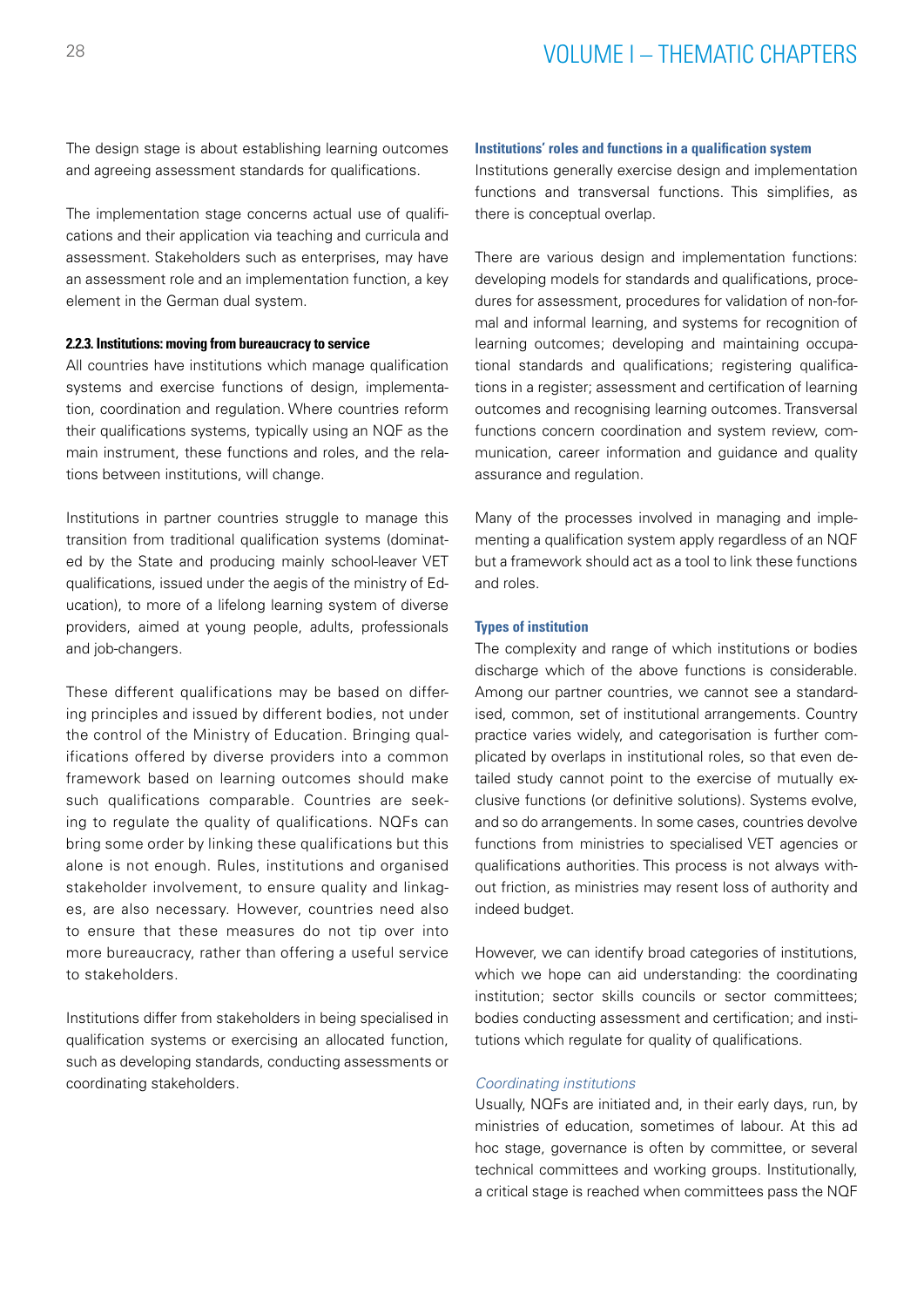ball to the council or ministry office or agency to put the NQF in place.

In some partner countries, broad coordinating councils seek to manage implementation. However, when these are too big, they can meet too infrequently to make decisions. And because they are interministerial, their access to budgets can be limited.

A small executive committee can work well. Turkey has benefited from its agile five-member executive board of its Vocational Qualifications Authority (VQA), which collectively takes major decisions. It is linked, via the Turkish qualifications framework, to the TQF Higher Council, which is in charge of decision-making for the qualifications framework (QF) overall. The TQF Council advises rather than decides and can delegate technical issues to relevant experts. Kosovo's governing board is small and similarly efficient at decision-making, accelerating NQF implementation.

The ETF's experience over several years has been that the countries with dedicated authorities do best and go quickest. These authorities – autonomous agencies composed of professional, expert staff – exercise delegated real power. It matters less if their numbers are small, as expertise or other support can be subcontracted or cooperation with donors sourced, but political support is critical. Turkey's VQA is effective as its establishment was stakeholder-influenced and it is accountable to a representative board.

Common institutional roles performed by these new bodies include NQF coordination and communication, developing occupational standards (or commissioning them), developing and managing the qualifications register, and conducting QA functions.

#### *Institutions regulating qualifications quality*

Coordinating bodies often have formalised roles in quality-assuring qualifications. QA and regulation functions include accrediting and registering qualifications, accrediting providers, accrediting awarding bodies, developing guidelines for internal QA processes, defining national indicators, conducting external validation of summative assessment and reviewing the QA system as a whole.

VQA Turkey, for example, accredits and registers qualifications; the National Centre for Quality Enhancement in Education accredits providers in Georgia, while the National Qualifications Authority in Kosovo accredits awarding bodies and develops criteria for qualifications to enter the NQF.

#### *Sector skills councils and sector committees*

Many countries have set up sector skills councils to identify skills needs, to set principles and priorities for qualifications development, to develop occupational standards, develop and review qualifications, and to assess candidates. Sector skills councils or sectoral committees require labour market experts. When institutionalised and staffed by experts, such bodies are the best guarantee of vocational qualification relevance and of labour market acceptance of qualifications.

Sector skills councils are well established in Turkey, acting under the VQA umbrella. Tripartite committees define needed occupational standards and qualifications, and development of the standards is undertaken by bodies which sign agreements with the VQA. Funding for these is from sector bodies, which volunteer to develop the standards; the sector committee reviews the standards before validation by the VQA.

Russia and Ukraine are also establishing councils, but from a different starting point. Here, the initiatives to establish the councils came from the employers, rather than a ministry. Their main outputs so far have been occupational standards. Russia's National Qualification Development Agency (NARK) and Ukraine's Institute of Professional Qualifications also aspire to establish independent assessment systems to certify workers against the standards already developed.

### *New institutions for assessing and certifying learning outcomes*

New qualifications need to be trusted. Partner countries are increasingly turning to external assessment, instead of purely school-based methods.

In Azerbaijan, the State Examination Centre acts as eternal examiner for HE admissions, and is now applying this function to post-secondary VET colleges; it also deals with the final examinations for secondary education. Crucially, such bodies are independent from ministries. The State Examination Centre develops assessment strategies, identifies and recruits assessors, ensures that summative assessment is based on the same standards, and ensures that results are secure so certification reaches successful candidates.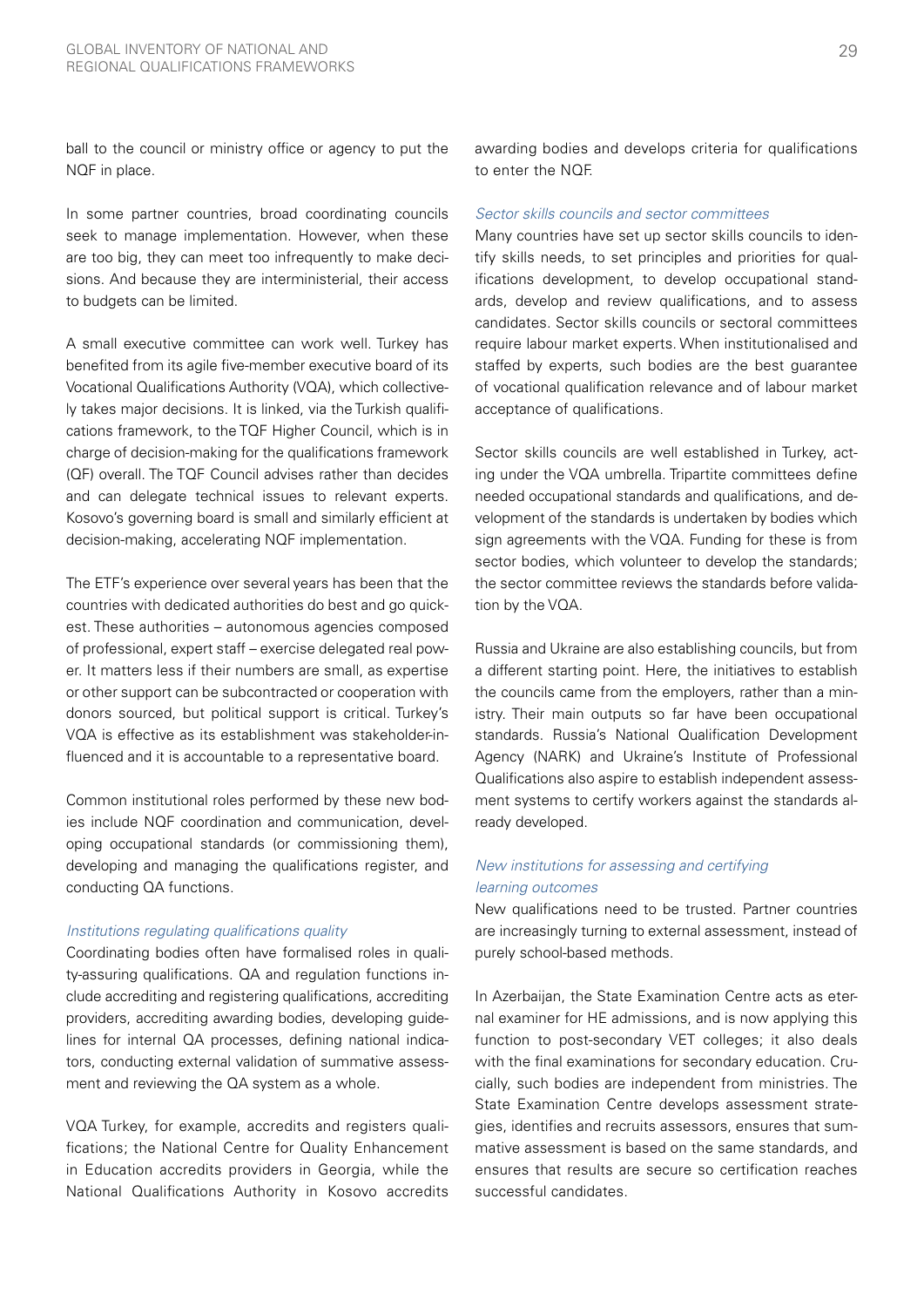Montenegro's Examination Centre also leads in organising validation of non-formal learning.

Turkey has a sophisticated system for adult learner assessment. Its 60 VOC test centres (formally titled authorised certification bodies) assess and certify adult skills against 349 national vocational qualifications. These centres are authorised by the Turkish Vocational Qualifications Authority, and assess against approved occupational standards. To date, the VOC test centres have issued approximately 115 000 certificates. Their institutional roles include translating qualifications standards into assessment tools, developing assessment strategies, identifying assessors, ensuring security of assessment results, and offering guidance to unsuccessful candidates.

#### *New awarding bodies*

Private awarding organisations are found in some partner countries, responding to the diversifying market of qualifications. Turkey, Kosovo and Montenegro all accredit such organisations, while in Ukraine and Russia the potential is significant given the strength of industry.

#### **Combining or separating roles**

The dividing lines between sectoral bodies, awarding bodies, independent assessment bodies, coordinating institutions, and QA bodies are not clear-cut. Some both support quality of provision and ensure the quality of qualifications. There are clear advantages to these apparent grey areas and synergies in bringing different executive functions under one umbrella, including accelerating impact of new qualifications on programmes.

Although combining functions under one roof may blur boundaries among subsectors, we see more risk in hard separation into silos, which usually results in competing institutions, unclear remits, and inefficiency in sharing resources. Examples include where quality assurance bodies and qualifications bodies operate separately in HE, VET, and general education, or between ministries of education and labour.

Conversely, countries are seeing the gain in merging QA functions across VET and HE, matching and transparently implementing the Bologna and EQF (where applicable) requirements in quality assurance to support lifelong learning. Examples include the National Centre for Education Quality Enhancement (NCEQE) in Georgia. In Moldova, the authorities are establishing a new QA Agency for both HE and VET.

#### **2.2.4. Quality assurance of qualifications**

Quality assuring qualifications links laws, stakeholders and institutions as legislation prescribes criteria, stakeholders bring relevance and institutions perform the quality assurance functions.

Quality assurance is especially critical at the level where qualifications are delivered: the qualifications and the qualified individual. Concern here is with standards, assessment and certification. Our understanding and use of these terms is as follows: standards define the requirements for awarding qualifications; assessment is the process of verifying whether someone meets the learning outcomes specified; and certification is the process of awarding the qualification to the candidate.

#### **Qualification standards, assessment and certification**

In most partner countries, one national body designs and specifies assessment methods, and assessment is centralised or delegated to providers, so that qualifications are awarded against centrally designed exams. Emphasis is on control, via inspection and a culture of compliance. QA is still mainly focused on providers, less so on qualifications or ensuring the learner meets the outcomes. Both are required and, in partner countries, quality assurance of schools, teaching and curricula is necessary for modernisation.

Countries are experiencing an increase in the number and range of programmes and qualifications, including those offered by private providers or NGOs; occupational standards are generated by donors in high numbers. They are looking more for external QA, via VET agencies or QA bodies, and seek more relevance in the qualifications development stage by engaging stakeholders, such as through sector skills councils.

The advent of NQFs has provided a means to review QA arrangements and mechanisms to initiate reform in this area. In most partner countries, these changes are occurring in both VET and HE, influenced externally by the EQF and Bologna respectively; QA is also being pushed up the agenda. To some degree, a shift from the usual focus on inputs and providers to outputs such as qualifications and what learners can do with their qualifications is taking place.

More progress is observable in developing the standards behind the qualifications than in awarding qualifications, as in assessment and certification.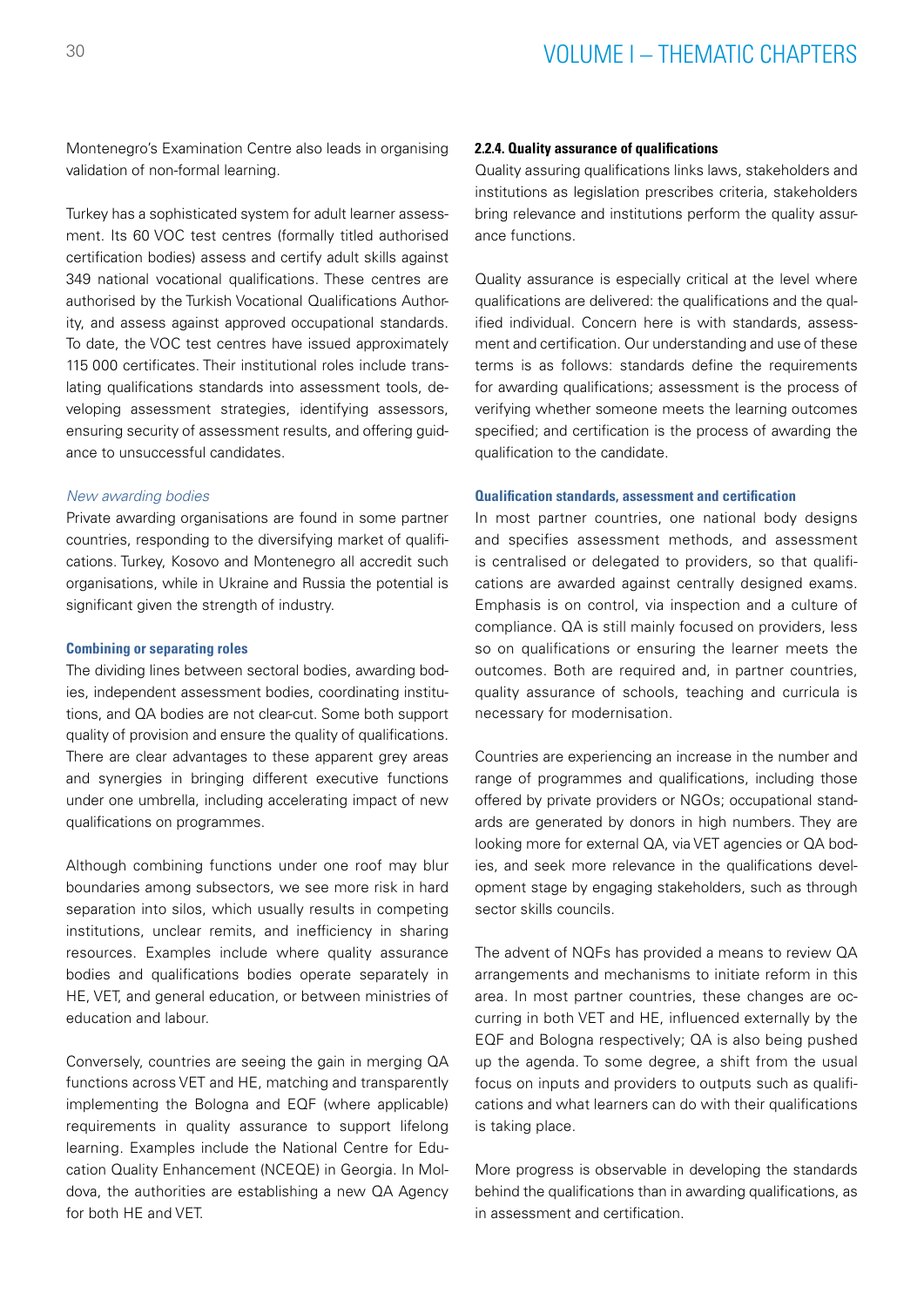#### **Quality qualifications: the quality chain**

QA for qualifications comprises two broad processes: ensuring that qualifications have value; and that the people who are certified meet the conditions of the qualification award. Necessary elements are the standards behind the qualifications, placing qualifications in the NQF, learning pathways, assessment and certification.

#### *Standards behind qualifications*

Countries generally use two key criteria: labour market input, via the type of stakeholder dialogue process covered earlier, and learning outcomes. In this sense, who is as important as what in determining qualification quality. Qualifications without stakeholder input will not command trust. Labour market representation in processes and methodologies for developing qualifications is required by countries such as Kosovo and Turkey.

Outcomes-based standards allow assessment of competence. The Turkish QF and many other cases have advanced most in this direction in VET qualifications. The TQF distinguishes between qualifications in the national education and training system, those in the national vocational qualifications (NVQ) system and those awarded by other bodies. NVQs closely follow a similar pattern of units, derived from occupational standards; these are often one-to-one, standard to qualification. Each unit is described in learning outcomes and performance criteria and contains assessment guidance.

#### *Placing qualifications in a register*

Levelling individual qualifications in the framework is a key quality process, both internally, to encourage trust in the qualifications, and internationally, for comparison. NQFs drive quality improvement in qualifications by stipulating criteria in design, relevance and assessment. Criteria vary in partner countries, depending on the type of qualification, for example between those typically offered in initial VET and those aimed at jobseekers. Kosovo has unit-based qualifications in areas such as welding for adults undergoing reskilling. Non-formal qualifications – not part of formal, usually State, provision – may be regulated by differing criteria, and special levelling procedures.

In the Former Yugoslav Republic of Macedonia, the ETF worked with national authorities to conduct an inventory of existing VET qualifications, then analysed a sample against the NQF level descriptors to test their 'true' level in the NQF. The analysis compared outcomes of individual qualifications with level descriptors, relevance and demand on the labour market, the standards supporting the qualification and engagement of social partners in developing the qualification.

#### *Learning pathways*

Learning pathways can differ between qualifications. Countries are increasingly looking at certifying learners against standards rather than simply awarding certificates after completion of traditional schooling. While some partner countries such as Kosovo, Montenegro and Turkey have legislation in place to allow for validation of non-formal learning and have certificated learners via this route, in the Middle East and North Africa and most of Eastern Europe, validation is not yet practised. In many cases, lack of qualifications standards against which to assess and certify is delaying more extensive use of this potentially powerful tool.

#### *Assessment*

Assessment is the link between learner and qualifications content, vital in generating trust in the qualification offered to the individual. In the partner countries, assessment tends still to be traditional: school-based assessment by teachers and final written exams rather than practical tests. But there is change, driven by learning outcomes, so that assessment is more externalised, more modular over the course of a programme, and more practical.

The examination centre in Montenegro is the external QA body for exams. It prepares, organises and conducts exams, and advises institutions. It trains examiners to assess NVQs. Georgia, has the national Assessment and Examinations Centre; in Azerbaijan the State Student Admission Commission is similar.

The Federation of Employers in Ukraine is developing new VET qualifications derived from occupational standards. It is pushing for independent assessment bodies as in Montenegro and Turkey.

A different approach is applied in Kosovo: the NQA is too small to conduct assessments, so assessors at providers must meet professional criteria and the NQA samples assessments for consistency.

#### *Certification*

Certification can either be of units or combinations of units. In partner countries, certification can be decentralised – issued by the provider – or centralised and issued by a national body. In VET, the range of certifying bodies is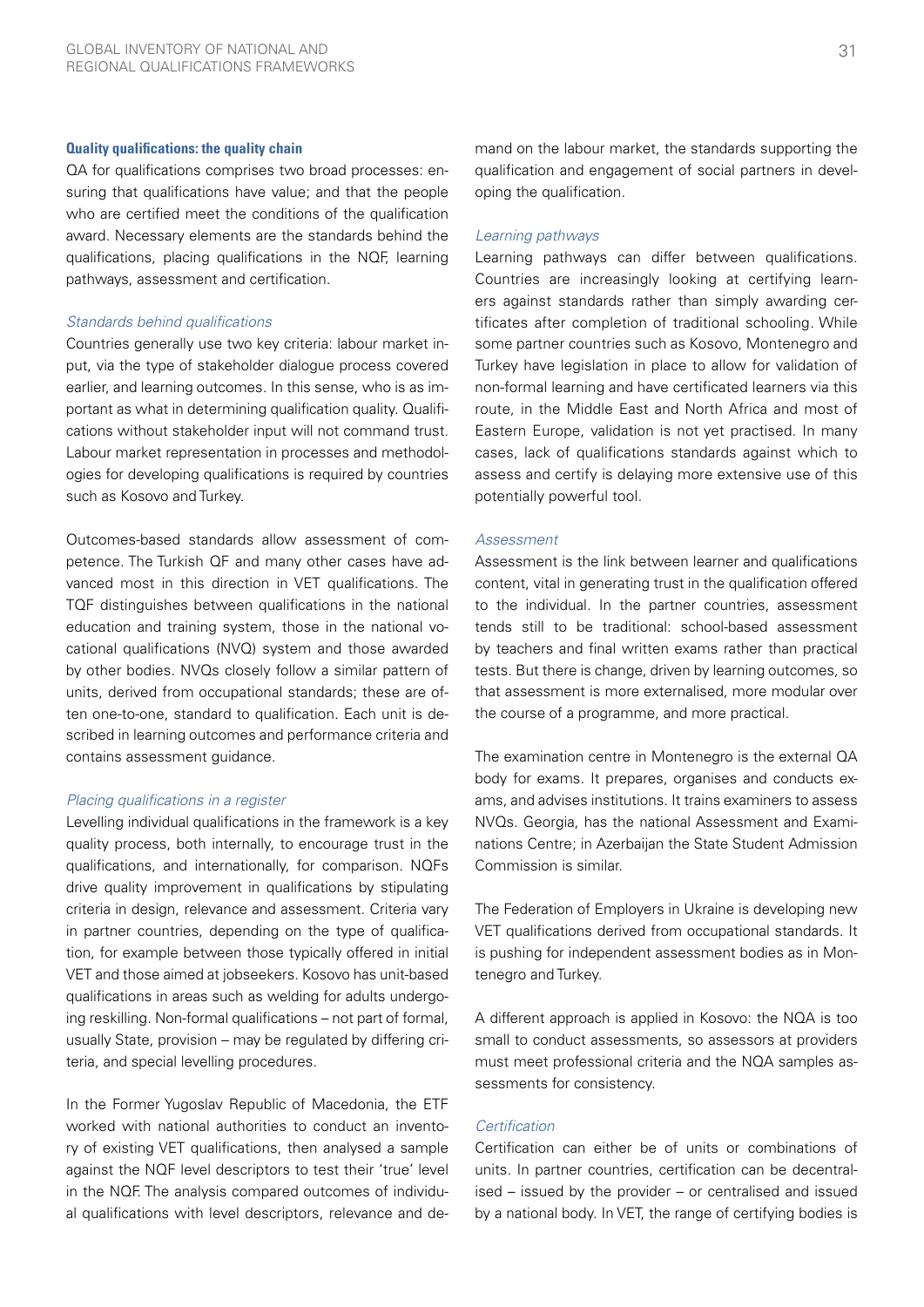# <sup>32</sup> VOLUME I – THEMATIC CHAPTERS

greater, including such as Montenegro's examination centre, or Turkey's VOC test centres.

NQFs usually allow these various categories of certifying institution, with the distinction in practice mainly in the type of qualification issued. QA should be aligned to account for these different types and certifying bodies, implying broad principles and criteria rather than more detailed control by the education ministry.

In some countries, there is a clear distinction between an assessing institution and the one issuing the certificate. Trust in qualifications depends on the reputation of the issuing body, arguably more than the institution that actually assesses the candidate.

In Turkey, under the authority of the VQA, all qualifications must meet its criteria to enter the register. However, they are issued by the authorised certification body or VOC test centre that has conducted the assessment; there may be eight different authorised certification bodies for the same NVQ. To ensure that these qualifications are still recognisable as national qualifications in the same field, all certificates have the same format, the logo of the authorised certification body (VOC test centre) and the VQA logo.

# **2.3. Findings**

Countries are not blocked in implementing NQFs because they do not understand the technical issues. On the contrary, the NQF concept and principles are well understood. Instead, progress is slowed by a failure to get organised and build or modify the necessary infrastructure. We have identified its four shared fundamental components as legislation, stakeholders, institutions and quality assurance.

In the EU neighbourhood countries, legislation is usually necessary to effect qualification system reform, but the countries should first develop a broad reform strategy, identifying the NQF's role as catalyst for change, and then map existing legislation to target the proposed new legislation better. Primary legislation has too often been overly detailed. Where countries such as Kosovo have separated out principles – enacted via primary laws and operational arrangements, implemented through secondary regulation – the results have been better. Legislation should be comprehensive of all key NQF functions.

Countries face a double challenge in engaging stakeholders in the qualification system: the private sector is relatively weak and unorganised, and lacks capacity to engage in training issues. Countries progress faster where they compensate for these deficits by setting up sectoral bodies or looking to chambers of commerce with their broad membership. Stakeholder bodies need to be institutionalised and given formal roles in education and training systems. Countries such as Turkey, where employers contribute to qualifications design, evaluation and quality assurance, see higher levels of trust in their VET qualifications.

Institutional arrangements – allocation of functions and roles to official or formalised bodies – vary but we found similar challenges: building staff capacity to handle reform of the qualification system and managing strained budgets. Coordination is usually weak among the various institutions. Most countries have never mapped functions and roles, so a first step is a thorough review of these, plus appraisal of capacity needs. Institutions should professionalise and specialise. Countries benefit where they designate a lead body or, better still, create a specialised body: this has worked in Georgia, Kosovo, Montenegro and Turkey, which all concentrate functions and roles and expertise in a clear leading institution.

The ultimate outputs of a qualification system are trusted qualifications. The infrastructure described above only has value if it results in that intangible, trust. Quality assurance is found in the partner countries but is patchy, rarely is it integrated into a national QA strategy. As with stakeholder contribution and institutional readiness, capacity and expertise are often insufficient. Countries should adopt national QA strategies, align assessment to standards and – as indicated also in our analysis of legislation, and institutions – engage stakeholders. Longterm, engaging stakeholders in certification processes will contribute to a quality culture.

Making NQFs work means producing qualifications that have value for individuals in their career development. These modern qualifications need modern systems in place, in which an NQF can perform useful functions. So the 29 countries should concentrate on agreeing strategies, proportionate legislation, building sustainable institutions, coordinating, finding the right people, and dialogue and communication.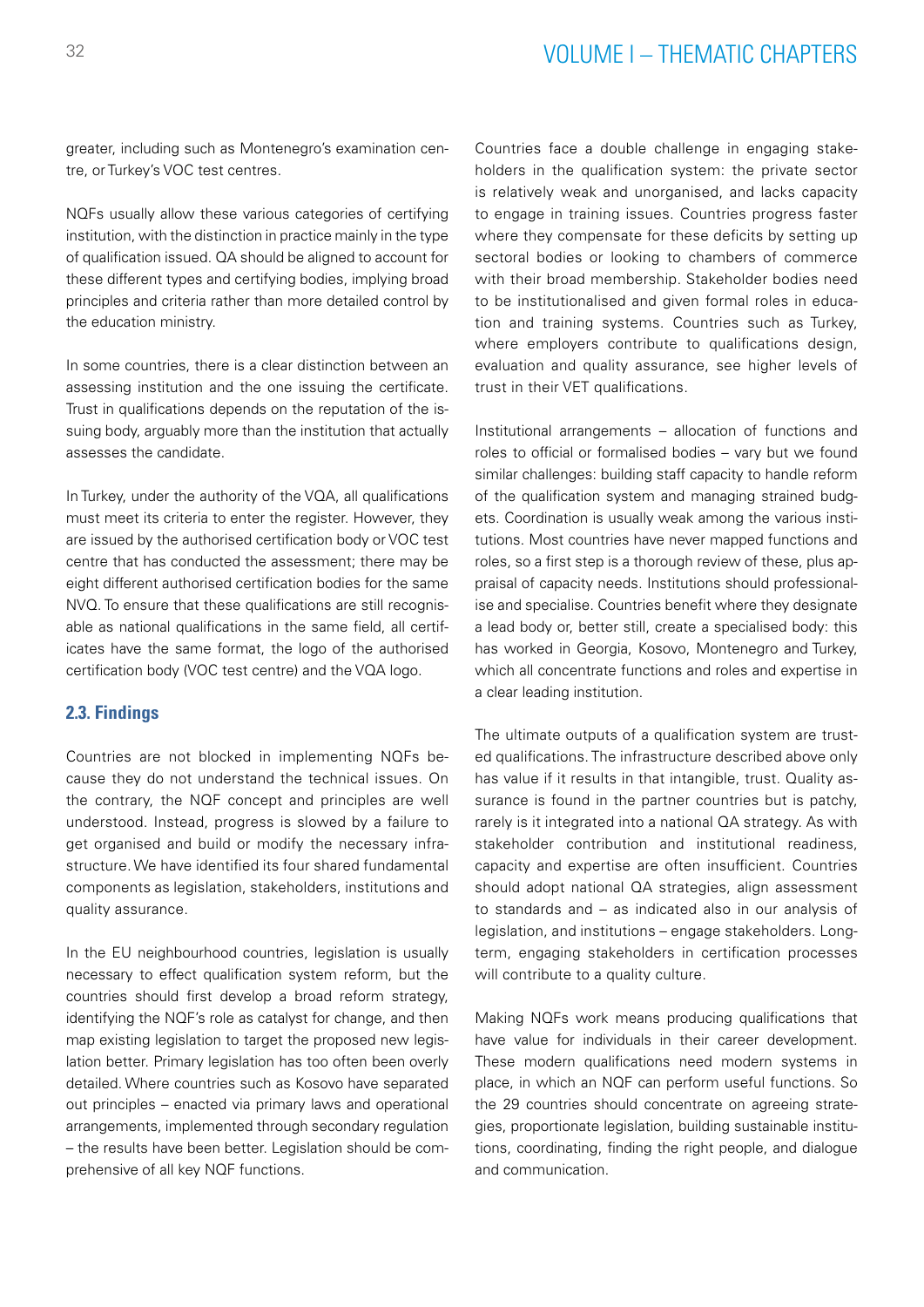# **References**

[URLS accessed 5.7.2017]

- Allais, S. (2011). The impact and implementation of national qualifications frameworks: a comparison of 16 countries. *Journal of education and work*, 2011, Vol. 24, No 3-4, pp. 233-255. [http://www.tandfonline.com/doi/full/10.1080/13](http://www.tandfonline.com/doi/full/10.1080/13639080.2011.584685 ) [639080.2011.584685](http://www.tandfonline.com/doi/full/10.1080/13639080.2011.584685 )
- ETF (2016). *Getting organised for better qualifications: a toolkit.* Turin: ETF. [http://www.etf.europa.eu/web.nsf/pages/](http://www.etf.europa.eu/web.nsf/pages/Qualifications_toolkit) [Qualifications\\_toolkit](http://www.etf.europa.eu/web.nsf/pages/Qualifications_toolkit)

Johnson, G.; Scholes, K. (1999). *Exploring corporate strategy.* London: Prentice Hall Europe.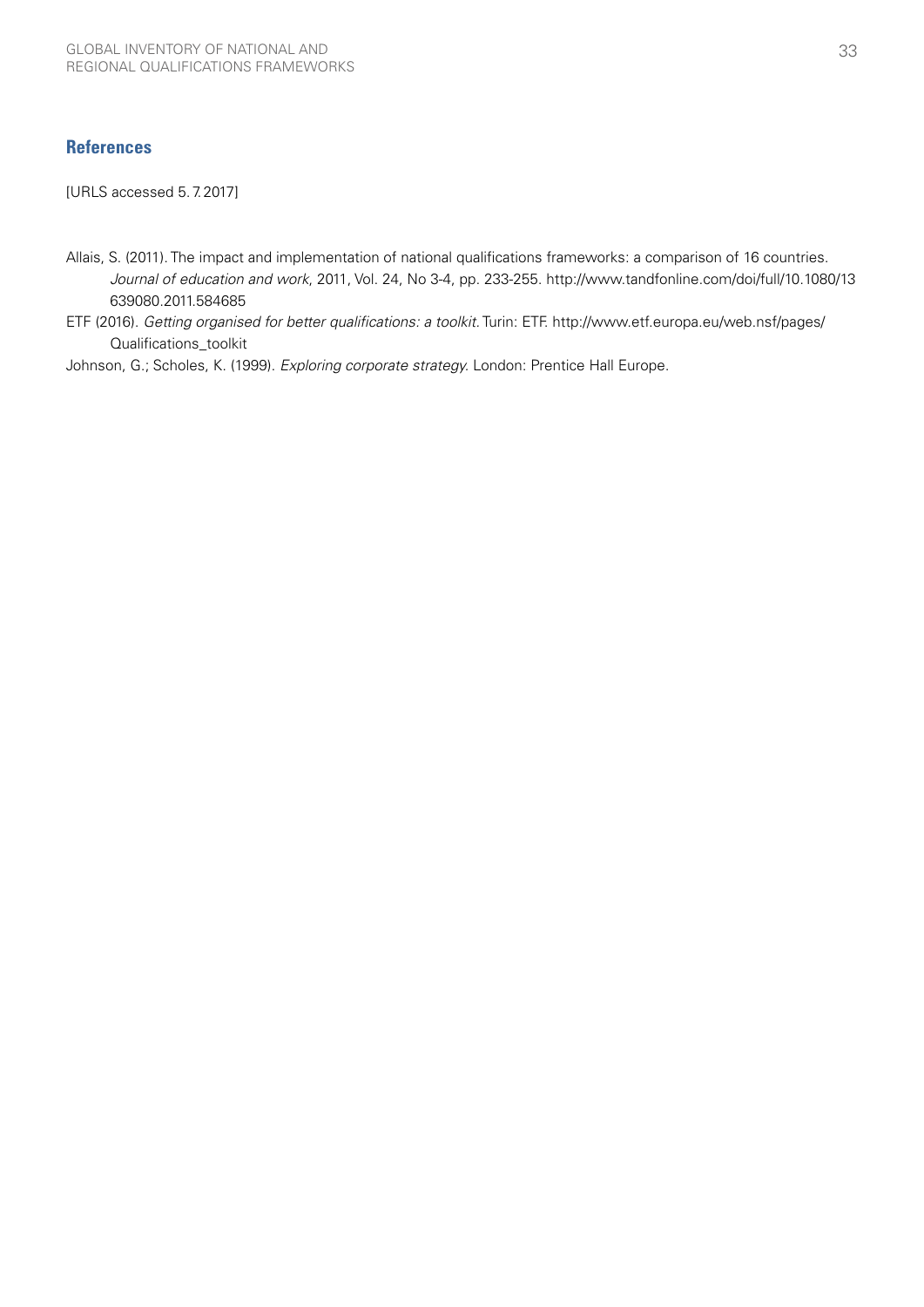# <span id="page-35-0"></span>CHAPTER 3. **MEASURING THE IMPACT OF NATIONAL QUALIFICATIONS FRAMEWORKS: LESSONS AND CHALLENGES**

Slava Pevec Grm and Jens Bjørnåvold

European Centre for the Development of Vocational Education and Training (Cedefop)

## **Summary**

As qualifications frameworks (QF) are increasingly introduced and implemented around the globe, consideration of their added value and impact on policies and practices is growing. Referring to European developments, but also taking into account the debates outside Europe, this chapter reflects on experiences and challenges in this area. Based on Cedefop's national qualifications framework (NQF) monitoring since 2009 and supported by a range of comparative studies, the chapter outlines not only several areas where NQFs in Europe are making a difference but also areas where impact is less visible. Several methodological and conceptual challenges in studying NQF impact are identified. Finally, we highlight some initial indicators for evaluating the impact of NQFs.

**Keywords:** national qualifications frameworks (NQFs); European qualifications framework (EQF); learning outcomes; evaluation and impact

### **3.1. Introduction**

As qualifications frameworks (QF) are introduced all over the world, the question of their impact and added value is increasingly being asked. Do these frameworks, operating at sectoral, national and regional level, make a difference to policies and practices and to the learners and citizens they are supposed to benefit? This question is closely related to the challenge of measuring the impact of qualifications frameworks: what methods and reference point(s) can be used for measuring impact and how findings influenced by QFs interact and compete with numerous other initiatives in a broader policy context?

The pioneering national qualifications frameworks established during the 1980s and 1990s have increasingly been confronted with these questions. National qualifications frameworks (NQFs) in Australia, New Zealand, the UK and South Africa have all been challenged over their relevance to and impact on policies, practices and learners. Similar questions are being asked of the new qualifications frameworks set up during the past decade. These new frameworks, vastly outnumbering the 'early starters', now have to prove their added value.

The chapter first provides an overview of national qualifications framework developments in Europe. The subsequent sections examine two preconditions of key importance for judging the impact of NQFs in Europe: the institutional robustness and end-user visibility. Several areas where NQFs are making a difference are highlighted, as are areas where impact is limited. This impact alludes to monitoring of European NQFs carried out by Cedefop since 2009 and is also supported by various comparative research projects covering different aspects of framework development. The section on impact studies from different countries identifies several challenges involved in studying the impact of NQF. The final sections highlight some initial indicators for evaluating the impact of NQFs.

# **3.2. National qualifications framework developments in Europe**

Developments in national qualifications frameworks in Europe have been rapid. Before 2005, frameworks were in place in 3 European countries: Ireland, France and the UK. By 2017, and directly triggered by the 2008 adoption of the European qualifications framework (EQF), NQFs have been introduced by all 39 countries (1) taking part in the EQF implementation  $(2)$ .

<sup>(</sup> 1 ) The EQF covers the 28 EU Member States as well as Albania, Bosnia-Herzegovina, FYROM, Iceland, Kosovo, Lichtenstein, Montenegro, Norway, Serbia, Switzerland and Turkey.

<sup>(</sup> 2 ) By June 2017, the following 32 countries had formally linked ('referenced') their national qualifications frameworks to the EQF: Austria, Belgium (Flanders and Wallonia), Bulgaria, Cyprus, Croatia, the Czech Republic, Denmark, Estonia, the Former Yugoslav Republic of Macedonia, France, Germany, Greece, Hungary, Iceland, Ireland, Italy, Latvia, Lichtenstein, Lithuania, Luxembourg, Kosovo, Malta, Montenegro, the Netherlands, Norway, Poland, Portugal, Slovenia, Sweden, Switzerland, Turkey and the United Kingdom (England, Scotland and Wales). Slovakia and Romania are currently discussing their referencing reports with the EQF advisory group.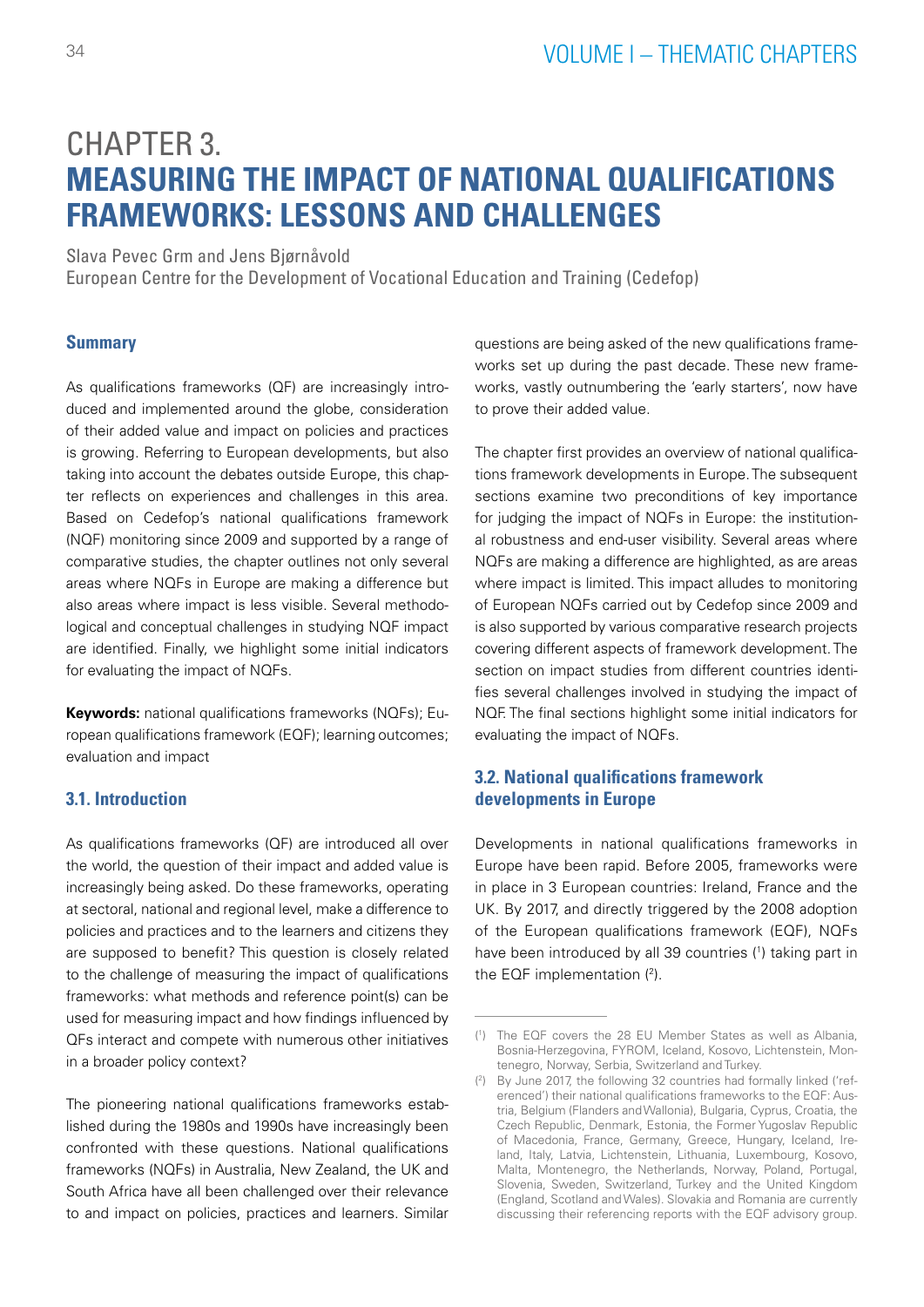Most European countries have completed the (initial) conceptual and technical development of their frameworks. A total of 33 out of 39 countries that form part of the EQF process formally adopted their NQFs, most recently in Austria, Poland, Slovenia and Finland. Of the EU countries, only Italy and Spain have yet to finalise developments and/ or adoption (3 ). The Former Yugoslav Republic of Macedonia (FYROM), Kosovo and Montenegro, candidate or potential candidates for EU membership, also participate in the EQF, having already been referenced to the European framework. Albania, Bosnia and Herzegovina and Serbia, which joined the EQF process in autumn 2015, have legally adopted their NQFs in various ways, establishing social dialogue platforms, and having achieved some technical advance such as producing outcomes descriptors. A growing number of countries has reached what we may term an early operational stage. This is illustrated by frameworks in Austria, Croatia, Cyprus, FYROM, Greece, Hungary, Iceland, Kosovo, Luxembourg, Montenegro, Poland and Turkey. While still working on putting in place implementation structures and adopting relevant tools and measures, these frameworks are now gradually starting to make a difference at national level. Several European NQFs have reached a more mature operational stage: Belgium (fl), Denmark, Estonia, France, Germany, Ireland, Malta, the Netherlands, Norway, Portugal, Slovenia, Sweden, Switzerland the United Kingdom. Despite having put all major features of their framework into practice, the challenge is to strengthen involvement, acceptance and ownership by key stakeholders and visibility towards end-users. While different in focus and objectives, some key common characteristics of European NQFs can be identified:

(a) most frameworks in Europe have been designed as comprehensive frameworks, addressing all levels and types of qualifications from formal education and training (vocational education and training (VET), higher education (HE), general education) and, in some cases, opening up to qualifications awarded outside formal education and training. These frameworks can mostly be described as

'loose' in the sense that they have been designed to embrace a multiplicity of education and training institutions and provisions, reflecting a broad range of values, traditions and interests. Whether a framework is tight or loose depends on the stringency of conditions a qualification must meet to be included (Tuck, 2007, p. 22). Loose frameworks introduce a set of comprehensive level descriptors to be applied across subsystems but allow, at the same time, substantial 'differentiation' within and between sub-frameworks (4 ). Tight frameworks are normally regulatory and define uniform specifications for qualifications to be applied within and across sectors. The comprehensive frameworks dominating in Europe can be understood as 'loose' in the sense that they integrate sub-frameworks (and their specific legislation) but refrain from introducing uniform rules for the design and award of qualifications. This is illustrated by the Polish qualifications framework where generic, national descriptors are supplemented by more detailed and targeted descriptors addressing general, vocational and higher education. In many countries, this institutional diversity and the need to address a wide range of interests and concerns has put stakeholder mobilisation and commitment at the forefront of developments;

- (b) while technical and conceptual design is important, creating commitment and ownership of the process, stakeholder buy-in, consensus building and overcoming resistance to change have been identified as critical conditions for effective NQF development and implementation in Europe. This contrasts with some 'first generation frameworks'. Examples of early versions of frameworks in South Africa or New Zealand illustrate how attempts to create tight and 'one-fitfor-all' variants can generate a lot of resistance and risk weakening the framework role. Such experiences have led to general reassessment of the role of these particular frameworks, pointing to the need to protect diversity (Allais, 2011c, Strathdee, 2011);
- (c) the main objective of the new European frameworks, reflecting their 'loose' character, is to improve transparency of the national qualifications systems; the aim to make it easier for citizens to assess and make better use of national level qualifications, notably by clarifying how qualifications from different institutions and subsystems can be combined and support individual learning careers. This turns NQFs into key instruments

The remaining countries are expected to follow in 2017-18, which means that the first stage of EQF referencing is nearly finished. The completion of the first stage of referencing will be followed by regular updates in the event of major changes by the countries, which shows that EQF implementation is a continuing and ongoing process. Estonia and Malta presented updates in 2015, starting this phase (for Malta, this was the fourth update since 2009).

<sup>(</sup> 3 ) Italy has established the national repertoire of education, training and professional qualifications that consists of different sections, including a QF for HE and national framework of regional qualifications. Development of a comprehensive framework is work in progress. Spain is finalising its framework for lifelong learning.

<sup>(</sup> 4 ) A sub-framework is a framework, which covers only one subsystem (e.g. HE, VET) and is part of an overarching comprehensive framework.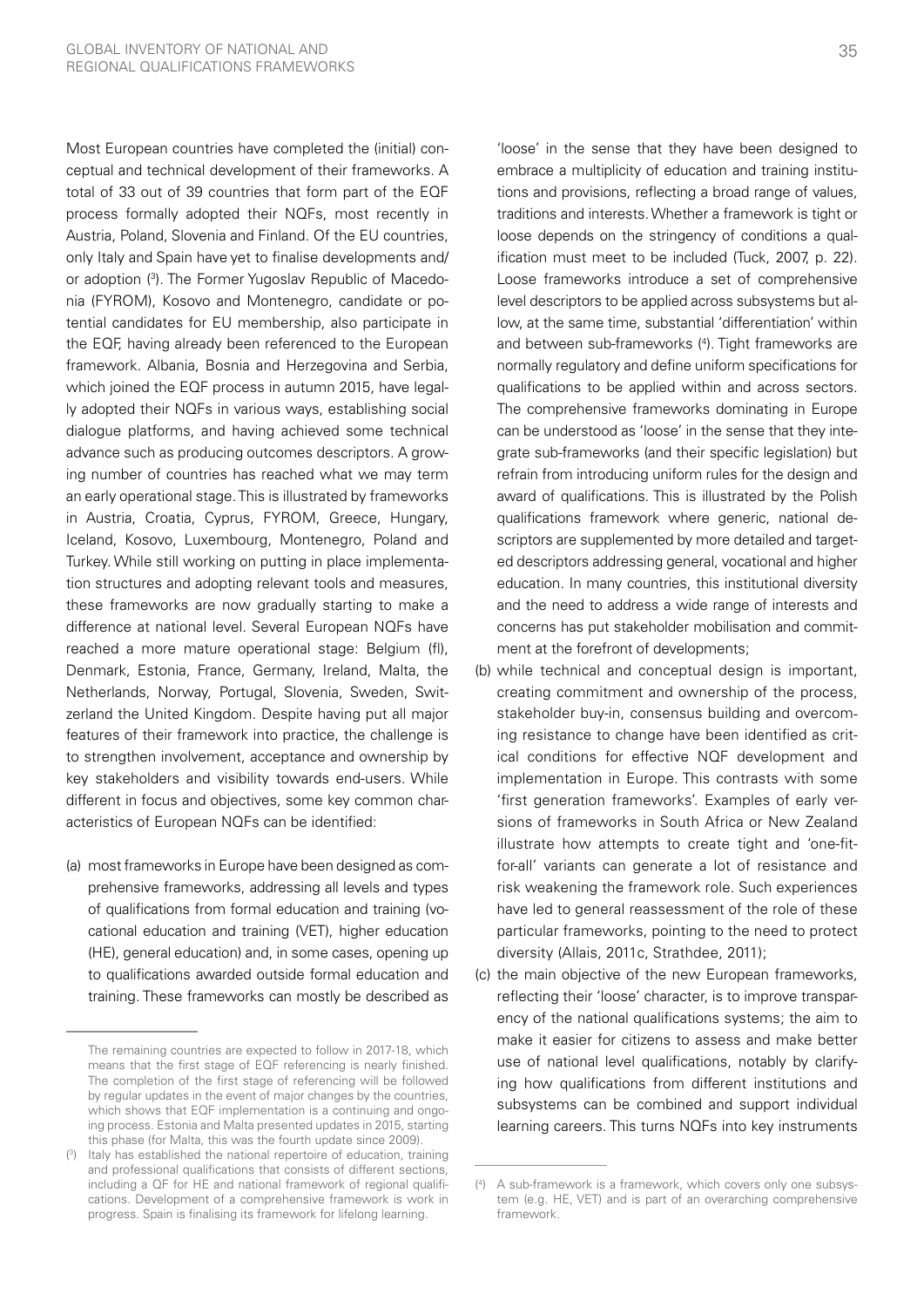for lifelong learning. Many countries have stated, when developing NQFs, that their purpose is not to reform the qualifications systems, but to make them more accessible and easier to understand. As European NQFs have developed and moved towards operational status, however, countries increasingly tend to see them as contributing to incremental reform, influencing their overall impact on policies and practices. European NQFs also have strong international comparability, addressing the need to support mobility of people across national borders. This positions European NQF developments within broader human and social development and lifelong learning rather than within the neo-liberal policies they are traditionally associated with (Allais, 2011a, 2014; Lassnigg, 2012).

## **3.3. Sustainability and visibility of European NQFs: preconditions for impact**

The impact of European NQFs has only been partly assessed, reflecting their short history. Developed during the past decade, most frameworks have only reached a stage where indirect and partial impact can be assessed. From a survey carried out by Cedefop in 2015/16, however, the institutional robustness and end-user visibility of the frameworks can be judged. These two factors can be considered as preconditions for impact and so are of key importance.

#### **3.3.1. Sustainability and institutional `robustness'**

Most European countries now consider NQFs to be integral parts of their national qualification system. They acknowledge that a strong legal basis with clear policy objectives is essential to guarantee and clarify the future role of the frameworks. Active and committed involvement of stakeholders, within and outside the education and training system, is also seen as a precondition for, and guarantee of, sustainability. Few countries explicitly express doubts as to the future role of their frameworks. While some emphasise the need to clarify and/ or strengthen the political mandate, others point out that changing national political priorities risks influencing future implementation. While most countries are confident that their frameworks will remain in place, some point out that the frameworks' ultimate impact will depend on integration into mainstream policy processes. Even frameworks with a long tradition, such as that in UK-Wales, still need to be further streamlined and linked to education, training and skills strategies (Welsh Government, 2014). Politically and institutionally isolated frameworks will be less able to meet expectations.

Around one-third of countries (<sup>5</sup>) see NQFs as reform tools and expect them to support the restructuring, strengthening and/or regulation of their national qualifications systems. This contrasts with the position of countries at the start of implementation when frameworks were seen as instruments for describing qualifications, not for changing them. The potential of the frameworks to support reform have become apparent during initial development and implementation stages, differing slightly between sub-frameworks (<sup>6</sup>). Some countries, as illustrated by Ireland, have strengthened the link between the national frameworks and quality assurance bodies. Most flag the need for financial and human resources to be stepped up when NQFs reach the fully operational stage.

#### **3.3.2. Visibility**

To be of value to individual citizens, frameworks need to become visible. Many countries now systematically indicate NQF and EQF levels on the qualifications documents they award (certificates and diplomas and Europass certificate and diploma supplements). It is also important that national (and European) qualifications databases contain this information and ideally structure information on qualifications in line with their framework. This visibility lies at the heart of the frameworks as tools for increased qualifications transparency. Countries are making progress in this area. Denmark and Lithuania were the first to include references to EQF/ NQF levels in their VET certificates in 2012. By February 2017, 21 countries had introduced level references in national qualifications documents or databases: Czech Republic, Denmark, Estonia, France, Germany, Greece, Iceland, Ireland, Italy, Lithuania, Latvia, Luxembourg, Malta, Montenegro, Norway, the Netherlands, Portugal, Poland, Slovenia, Switzerland and the UK. Several countries have indicated their intention to do so in 2017, including Belgium (Flanders and Wallonia), Bulgaria, Hungary and Austria. The visibility of frameworks to stakeholders outside education and training, particularly to employers, is still limited. Countries such as Ireland, the Netherlands, Sweden and UK-Scotland have made explicit efforts to demonstrate the relevance of frameworks to companies and branches. In most countries this is still an area to be explored.

<sup>(</sup> 5 ) Examples are Belgium (fl), Bulgaria, Croatia, Estonia, FYROM, Greece, Hungary, Iceland, Malta, Montenegro, Portugal, Slovakia and Turkey.

<sup>(</sup> 6 ) Examples are the Croatia, Iceland, Netherlands, Poland and Slovakia.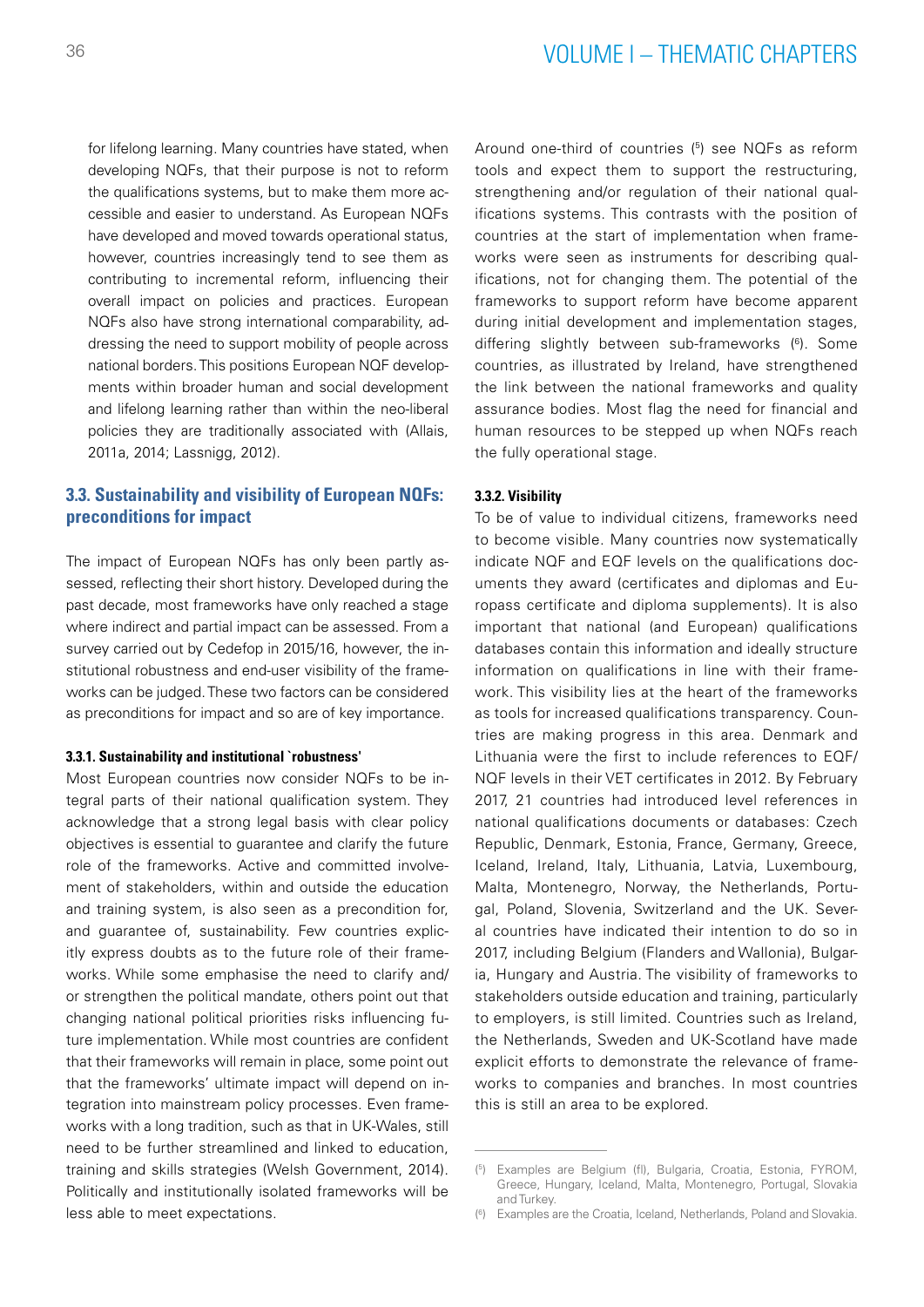## **3.4. Early impact of European national qualifications frameworks**

The monitoring of European NQFs carried out by Cedefop since 2009, which is also supported by a variety of comparative studies (7), points to several areas where NQFs are starting to make a difference.

#### **3.4.1. Improved transparency of national qualification systems**

The introduction of national qualifications frameworks with explicit learning-outcomes-based levels have helped to make national education and qualification systems more readable and easier to understand within and across European countries (Cedefop, 2016; 2017). In a few cases where multiple qualifications frameworks have been operating in parallel and partly in competition, as in UK-England, the impact on transparency is less clear. Introducing a common learning-outcomes-based language for describing qualifications across education and training subsystems, the national frameworks provide a comprehensive map of national qualifications and relationships between them. Although differing between countries, important progress has been achieved in the past seven years (8). In some countries the increased transparency supports further systemic reforms, as exemplified by Estonia where a lack of initial qualifications at NQF level 5 was identified through development of an overarching framework. The main discussion centred on the fact that there were no initial education and training qualifications identified at this level. Steps have now been taken to fill this gap. Following consultation with stakeholders, a new VET Act came into force mid-2013, introducing qualifications at level 5 (both in initial and continuing VET).

This illustrates that the introduction of learning-outcomes-based levels, and the resultant placing of qualifications, makes it possible to identify gaps in existing qualifications provision. Cedefop's relevant study (2014) shows that EQF level 5 (and the relevant NQF levels) has been used as a platform in developing new qualifications. This

is exemplified by Estonia, Malta and the UK. In many other countries (such as Estonia, Portugal and Slovakia) NQF level descriptors are used to review the content and outcomes of qualifications. Comprehensive and integrated qualification registers increasingly underpin the NQFs and make information on qualifications accessible for students, employers and guidance staff (9 ). Portugal exemplifies how NQF level descriptors are used to support the review and renewal of qualifications.

## **3.4.2. More consistent implementation of learning outcomes approaches**

European NQFs share a common conceptual basis with a focus on learning outcomes. Recent research on the shift to learning outcomes (Cedefop, 2016) shows that the outcomes principle has been broadly accepted among national policy-makers and that national qualifications frameworks have contributed significantly to strengthening this dimension. While the approach was previously taken forward in a fragmented way in separate institutions and subsystems, the emergence of comprehensive frameworks has made it possible to implement learning outcomes in a more system-wide and – to some extent – more consistent way. In countries such as Belgium, Croatia, Greece, Iceland, Lithuania, Norway and Poland the introduction of frameworks has led to identification of areas where learning outcomes have not been previously applied or where these have been used in an inconsistent way.

The level descriptors of the frameworks are increasingly used as reference points for describing, writing (and levelling) qualification and assessment standards, as well as curricula. This is an important use of frameworks as it can strengthen the consistency of programmes and allow qualifications to be delivered according to similar requirements.

The frameworks emerging after 2005 differ from the first generation frameworks developed, for instance, in UK-England or South Africa. Comprehensive NQFs in Europe can be categorised as outcomes referenced (<sup>10</sup>) (Raffe, 2011b,

<sup>(</sup> 7 ) See Cedefop publications in the further reading section. NQF/EQF-relevant Cedefop studies since the initiation of the EQF process in 2005 also include: Annual NQF monitoring reports (2009, 2010, 2011, 2012 and 2014) analysing national developments, including country chapters (for 2012 and 2014): [http://www.cedefop.europa.eu/en/](http://www.cedefop.europa.eu/en/events-and-projects/projects/national-qualifications-framework-nqf) [events-and-projects/projects/national-qualifications-framework-nqf](http://www.cedefop.europa.eu/en/events-and-projects/projects/national-qualifications-framework-nqf) Briefing notes addressing specific aspects of NQFs (2011 to 2016): [http://www.cedefop.europa.eu/en/events-and-projects/projects/](http://www.cedefop.europa.eu/en/events-and-projects/projects/national-qualifications-framework-nqf) [national-qualifications-framework-nqf](http://www.cedefop.europa.eu/en/events-and-projects/projects/national-qualifications-framework-nqf)

<sup>(</sup> 8 ) See EQF referencing reports: [https://ec.europa.eu/ploteus/sl/](https://ec.europa.eu/ploteus/sl/documentation) [documentation](https://ec.europa.eu/ploteus/sl/documentation)

<sup>(</sup> 9 ) See for example the German qualifications database: [https://](https://www.dqr.de/content/2316.php) [www.dqr.de/content/2316.php](https://www.dqr.de/content/2316.php) or the Slovenian qualification database: <http://www.nok.si/en/>

<sup>(</sup> 10) Raffe (2011b) explores different types of NQFs and examines the role of learning outcomes within them. He elaborates on two contrasting types of NQFs: outcomes-led and outcomes – referenced; he suggests that these are associated with different roles for learning outcomes in pursuing the objectives of NQFs. A communication framework is typically outcomes-referenced. Learning outcomes-based level descriptors provide common reference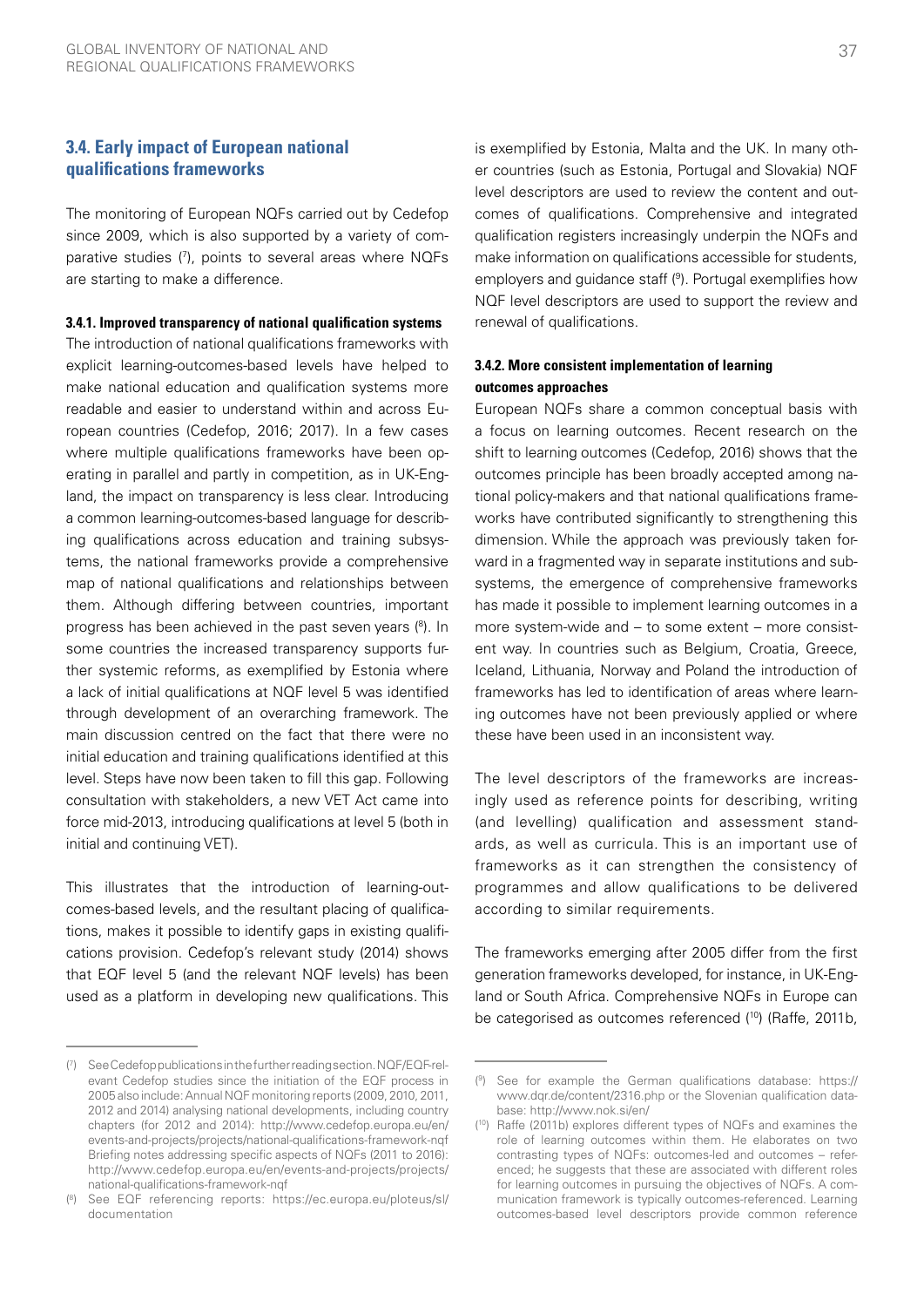Cedefop, 2015) where the learning-outcomes approach – considered essential for levelling and increasing transparency of national qualifications – is linked to national curricula or programmes and accredited providers, accepting that mode and volume of learning matters. However, many frameworks have elements of the outcomes-driven model where learning outcomes are specified independently from curriculum and provider (Raffe, 2011b). This is most visible in some sub-frameworks as is the case in occupational/professional qualifications in Belgium-Flanders, Estonia, Slovenia or Slovakia. For instance, in the Slovenian sub-framework of national vocational qualifications (NVQs) only qualifications and assessment standards are regulated at national level. There are no formally accredited programmes leading to these qualifications.

It follows that the objectives and impact of the NQF will differ across sub-frameworks while a comprehensive framework will increase consistency of use of learning outcomes across sub-frameworks.

### **3.4.3. Linking qualifications frameworks and validation of nonformal and informal learning**

The 2016 update of the European inventory on validation (11) confirms that countries (12) now give high priority to linking frameworks and validation arrangements. NQFs, through their focus on learning outcomes, act as a reference point for identifying, documenting, assessing and recognising learning acquired in non-formal and informal settings. The introduction of NQFs allows countries to move from fragmented use of validation to a more coordinated national approach. According to the European inventory, there is a link between validation arrangements and formal education qualifications in the NQF in at least one education sector in 28 countries; this offers a possibility to acquire a full qualification or parts of a qualification included in the NQF. Links with validation are more common in initial vocational education and training (IVET) and continuing vocational education and training (CVET) and higher education (HE) than in general education or adult education (in many countries not yet included in the NQF). Validation of non-formally and informally acquired

competences and skills is possible in 17 countries included in the report. Around 75% of countries use the same standards in formal education and validation in at least one sector.

### **3.4.4. Greater stakeholder engagement and coordination**

The new generation of comprehensive NQFs has helped to bring together stakeholders from different subsystems in education who do not routinely cooperate (VET, HE, general education) and stakeholders from education and employment. In some countries comprehensive NQF development has brought together stakeholders from different sectors for the first time. Evidence shows that this cooperation has increasingly been formalised and institutionalised (Cedefop, 2017). This is important to support the coherent implementation and maintenance of the NQF across sectors and institutions. Cross-sectoral bodies such as national qualification councils have been established in Croatia, Cyprus, Estonia, Montenegro and Poland. In Austria, the NQF advisory board of seven experts assists the NQF coordinating body in allocating qualifications to levels; the NQF steering group (NQR-*Steuerungsgruppe*), has 30 representatives of all the main stakeholders (all federal ministries, social partners, stakeholders from the different fields of education and Länder). A coordination point for the German qualifications framework was set up in a joint initiative of the Federal Government and the *Länder* in 2013. It has six members, including representatives from the Federal Ministry of Education and Research and Federal Ministry of Economics and Technology, the standing conference of the ministers for education and cultural affairs of the *Länder*, and the conference of ministers for economics of the *Länder*. Its main role is to monitor the allocation of qualifications according to levels descriptors, to ensure consistency of the overall structure of the framework. The impact of strengthened cooperation on progression routes across subsystems still needs to be seen. Deeper insights into acceptance and ownership of stakeholders in relation to the NQF objectives and implementation are needed in the coming years.

## **3.4.5. NQFs have opened up to qualifications awarded outside formal education and training**

Most European NQFs cover qualifications from formal education and training (VET, HE, general education). These are qualifications regulated and awarded by national authorities. However, there is a growing trend among countries to open up their frameworks to include qualifications awarded in continuing and further education and training, often awarded outside the formal national qualification system. Countries including the Netherlands, Slovenia and Sweden have started developing criteria and procedures for inclusion of qual-

point for diverse qualifications from different sectors and institution and help coordinate education and training provision and improve coherences and integration of the system.

<sup>(</sup> 11) Cedefop; European Commission, ICF (2017). *Update to the European inventory on validation of non-formal and informal learning – 2016 update. Synthesis report.* Luxembourg: Publications Office. [http://www.cedefop.europa.eu/en/events-and-projects/projects/](http://www.cedefop.europa.eu/en/events-and-projects/projects/validation-non-formal-and-informal-learning/european-inventory) [validation-non-formal-and-informal-learning/european-inventory](http://www.cedefop.europa.eu/en/events-and-projects/projects/validation-non-formal-and-informal-learning/european-inventory)

<sup>(</sup> 12) EU-28, EEA EFTA countries, Switzerland and Turkey are included in the inventory.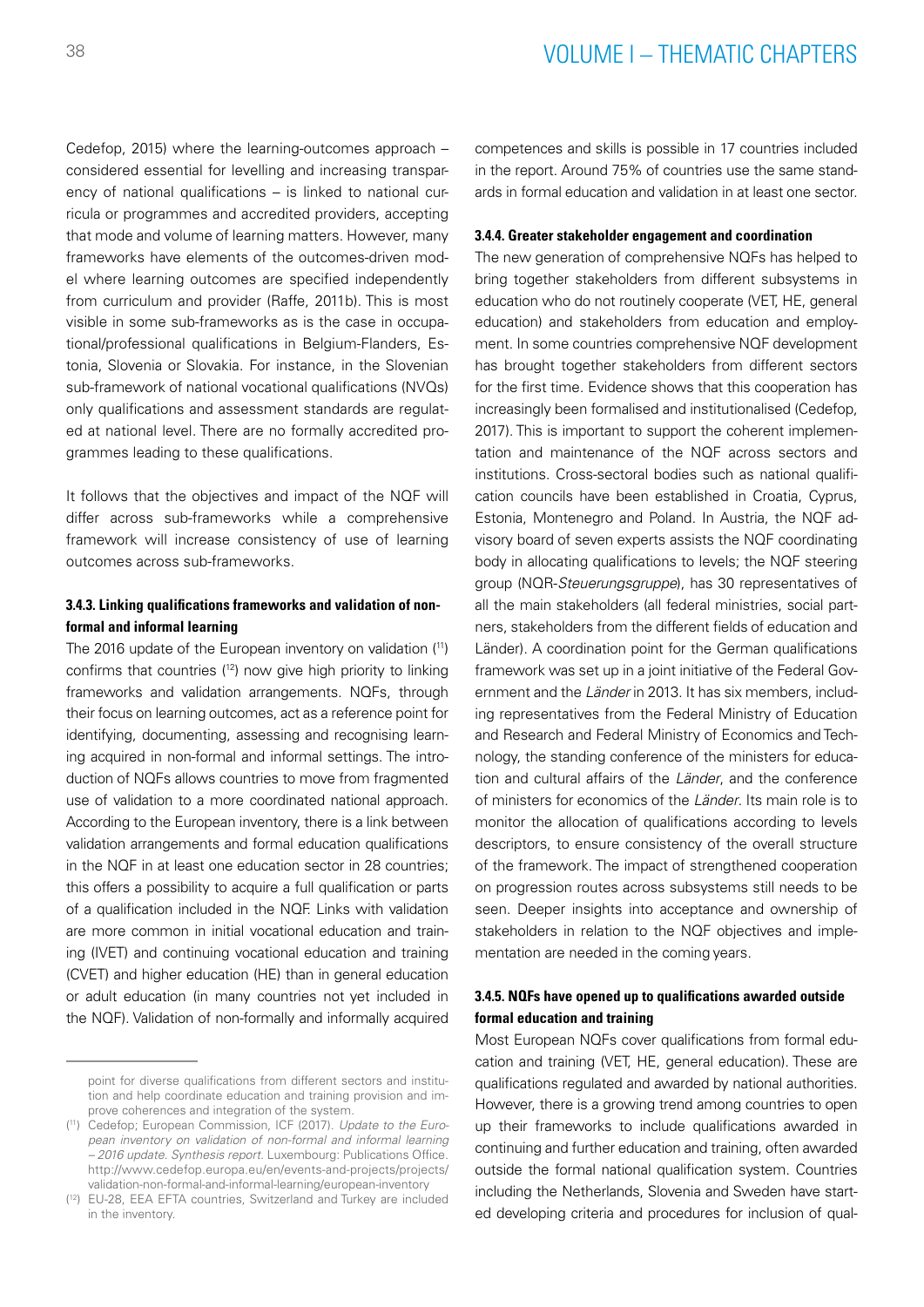ifications awarded outside formal education and training or have already included an important number of those qualifications, as in the Netherlands. The Swedish national qualifications framework has, from the start (in 2009), been seen as a tool for opening up to qualifications awarded outside the public system, particularly in adult education and in the labour market. Linking this 'non-formal' sector to the NQF is seen as crucial for increasing overall qualifications transparency and relevance in Sweden.

#### **3.4.6. NQFs and higher vocational education and training**

In many countries vocationally oriented education and training at higher levels have been operating in 'the shadows' of universities. This lack of visibility partly reflects high esteem attributed to academic and research-oriented education, in some cases undermining the role of vocationally oriented and practice-based education and training ('academic drift'). The learning-outcomes-based levels of the NQFs have played a role by making visible the existence and importance of vocationally oriented education and training at levels 5 to 8 of the EQF. There is now an intensive debate on the future of vocational education and training at EQF levels 5 to 8  $(13)$ . The increased visibility of higher vocational education and training (HVET) can be illustrated by placing the German master craftsman qualification at level 6 of the German qualifications framework, firmly underlining that vocationally oriented education and training can take place at all levels (14). The Swiss national qualifications framework is explicitly designed to support this principle, showing how vocational and professional qualifications operate from level 2 to level 8 of the framework. The rapid development of HVET policies in many countries can partly be seen as directly influenced by the outcomes-based perspective provided by the NQFs and their learning-outcomes-based levels. This example shows that NQFs can make vocational qualifications at these levels more visible and contribute to increased diversity of qualifications designed for different purposes.

## **3.5. Areas where less impact can be observed**

#### **3.5.1. Limited visibility and labour market use**

Several evaluation studies have pointed to the limited visibility and use of NQFs by labour market actors (Allais,

2017; NQAI, 2009). The most successful example of good framework visibility on the labour market is the French NQF (known as national register of vocational qualifications, *Repertoire national des certifications professionnelles*), where qualifications levels are linked to levels of occupation, work and pay (Allais, 2017).

In less regulated labour markets, the visibility and use by employers is more challenging. For instance, the evaluation of the UK-Wales framework concluded that too few employers engaged in or were aware of the framework. While this reflected a general lack of visibility of the credit and qualifications framework for Wales (CQFW), some stakeholders pointed to the fact that the UK (England and Northern Ireland) qualifications and credit framework (QCF) was the dominant framework in the UK and that some employers may have preferred to relate to this and not limit themselves to UK-Wales (Welsh Government, 2014, p. 45). The impact study of the Irish QF has demonstrated that it has considerable potential to be used in recruitment, in developing career pathways, in planning work-based learning and training and in recognising transferable skills (NQAI, 2009). However, its use by employers is limited, reflecting low awareness and visibility. A recent study carried out in Germany on the potential use of the German qualifications framework (Bundesministerium für Bildung and Forschung, 2017) identifies several areas where the German qualifications framework (DQR) can add value. The framework as stated can, for example, be used to support human resource development (recruitment and development of employees); this applies especially to small and medium-sized enterprises with limited human resource capacity, but will require capacity building and awareness raising. UK-Scotland stands out as an exception in this area, having developed and promoted a range of tools that support employers in using the Scottish credit and qualifications framework (SCQF) and guides to support recruitment and staff selection, identify and plan skills development for staff or gain recognition of in-house training programmes (15). There are examples of employer-led sub-frameworks of vocational/occupational qualifications, for instance in Estonia, Slovenia and Turkey, with good use and visibility on the labour market, including access to regulated occupations, certification of the skills acquired at the workplace, recruitment, workforce development, and guidance.

<sup>(</sup> 13) Several research and development projects are currently exploring this area. A good example is the *Beehives* project: [https://www.](https://www.eurashe.eu/projects/beehives/) [eurashe.eu/projects/beehives/](https://www.eurashe.eu/projects/beehives/)

 $(14)$ Supplemented by policies and projects: [http://ankom.his.de/pdf\\_ar](http://ankom.his.de/pdf_archiv/2009_03_06-Hochschulzugang-erful-qualifizierte-Bewerber.pdf)[chiv/2009\\_03\\_06-Hochschulzugang-erful-qualifizierte-Bewerber.pdf](http://ankom.his.de/pdf_archiv/2009_03_06-Hochschulzugang-erful-qualifizierte-Bewerber.pdf)

<sup>(</sup> 15) <http://scqf.org.uk/employers/what-are-the-benefits>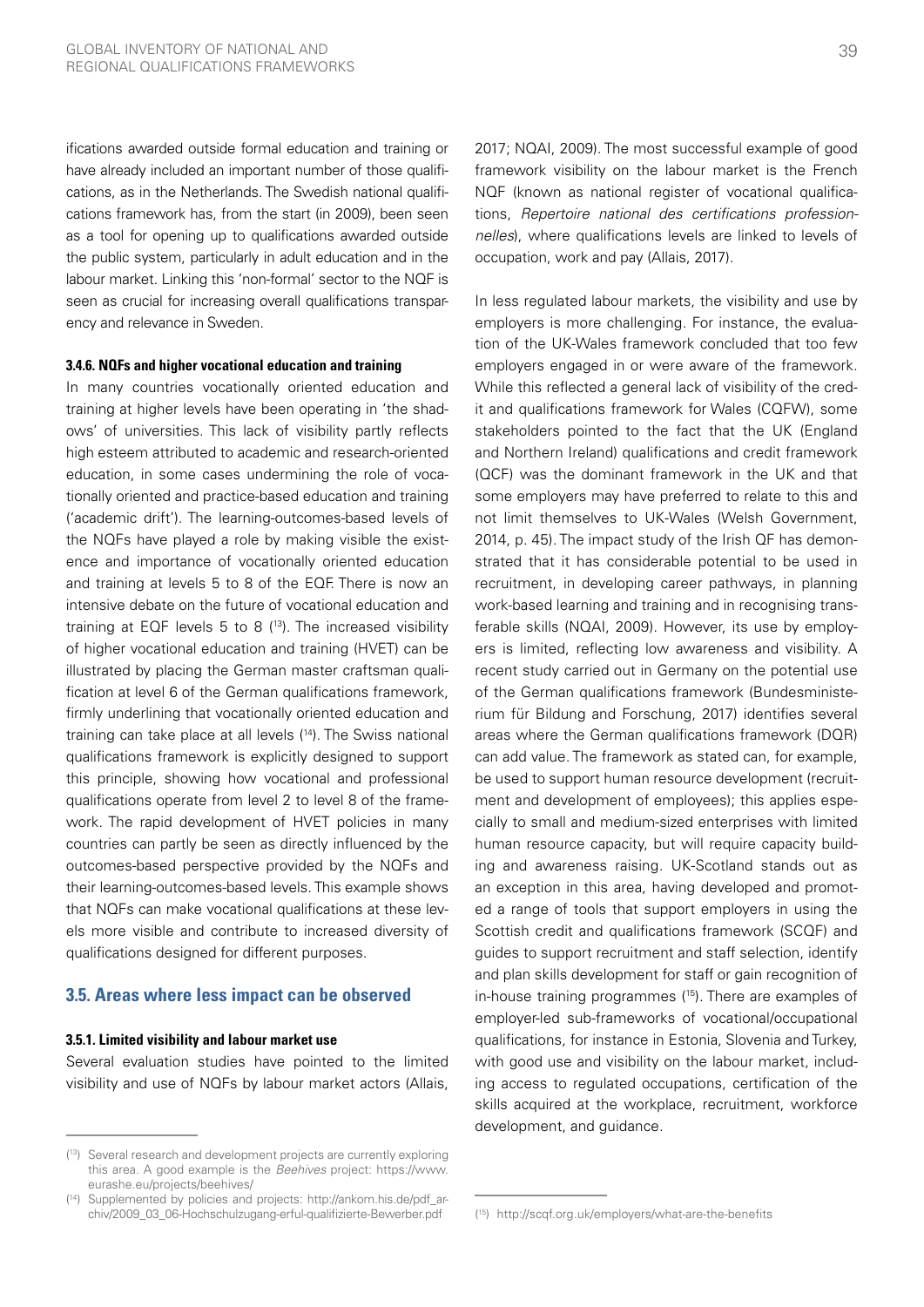## **3.5.2. Articulation between institutions and education and training subsystems**

Several countries see their NQFs as tools for strengthening the links between education and training subsystems. This is considered essential for reducing barriers to progression in education, training and learning and for strengthening overall permeability of education and training systems. The new generation of European NQFs overwhelmingly consists of comprehensive frameworks, addressing all types of qualifications at all levels of formal education and training. This means that they – through their descriptors – must be relevant to diverse institutions pursuing a wide variety of tasks according to different traditions and cultures. According to Young and Allais (2009; 2011), one of the fundamental challenges comprehensive frameworks face is to take account of epistemological differences in knowledge and learning that exist in different parts of education. It is generally too early to say whether the NQFs are making a difference in this area: any future impact study needs to address this 'bridging function' of the frameworks and assess whether individual learners are becoming more able to move horizontally and vertically and combine education and training from different institutions and subsystems to benefit their lifelong learning careers.

#### **3.5.3. Institutional reform: work in progress**

NQFs have contributed to institutional reform in a limited number of cases. Ireland, Greece, Malta, Portugal and Romania exemplify this through their decisions to merge multiple qualification bodies into single entities covering all types and levels of qualifications. The synergies gained in bringing together functions under one roof can speed up implementation. Other countries have indicated future institutional reforms in this area, either in the form of mergers of existing institutions or in the form of new bodies, as in Croatia. This shows that comprehensive NQFs, even in cases where their main role is perceived as promoting transparency, can trigger institutional reform.

## **3.5.4. NQF support to recognition of qualifications across countries: at an early stage**

At the moment the effect of the qualifications frameworks on mobility of learners and workers is still uncertain (ICF GHK, 2013), as implementation of the EQF (and many NQFs) is at an early stage. However, evidence gathered by a study on the (potential) role of qualifications frameworks in supporting worker and learner mobility (European Commission and DEEWR, 2011) shows that there are great expectations of qualifications frameworks in this through better recognition of qualifications. NQFs give important

information about the level of qualification and its link to other qualifications, as well as what the holder of a qualification is expected to know, understand and be able to do. The information on learning outcomes, workload, type of a qualification and quality assurance are important elements in formal recognition of qualifications. The subsidiarity text to the Lisbon recognition convention (UNESCO and Council of Europe, 2013) underlines that frameworks should be used systematically as a source of information supporting recognition decisions.

### **3.6. Lessons from impact studies**

The research literature identifies several challenges involved in studying NQF impacts. These challenges include, for example, the complexity of the field (Pilcher et al, 2015; Lassnigg, 2012; Lester, 2011) and the problems involved in gathering reliable evidence on success and reliability (Allais, 2011a, 2014; Raffe, 2009b, 2011a, 2011b, 2012, 2013; Coles et al, 2014). Several contributors have pointed to the particular problem of causality, stating that it is difficult to identify a direct link between the causes and effects of frameworks (Higgs and Keevy, 2007; Bolton and Reddy, 2011; Pilcher et al, 2015). Other literature suggests that NQFs are social constructs based on deeply rooted relationships and partly conflicting interests (Raffe, 2012, 2013; Higgs and Keevy, 2007). This means that a study of impact needs to transcend restricted technical analysis and consider the social dimension of NQF implementation and impact.

The purposes and objectives of an NQF can change over time as exemplified by some first-generation frameworks. New Zealand and South Africa attempted to introduce unified qualifications frameworks aiming to harmonise the way education and training systems were organised and managed. Based on a radical learning outcomes approach, these frameworks were transformational in their character (Allais, 2011c, Strathdee, 2011), signalling high ambition. Neither accepted nor supported by key stakeholder groups, the New Zealand and South Africa frameworks have subsequently gone through a series of revisions (Strathdee, 2011; Allais, 2011c; Bolton and Reedy, 2015).

It may be that this initial ambition, potentially exaggerating and 'overselling' the role of frameworks, has influenced the debate on NQF impact in a negative way. While most policy-makers and researchers agree that initial transformational objectives were unrealistic, this does not mean that other objectives cannot be addressed and achieved.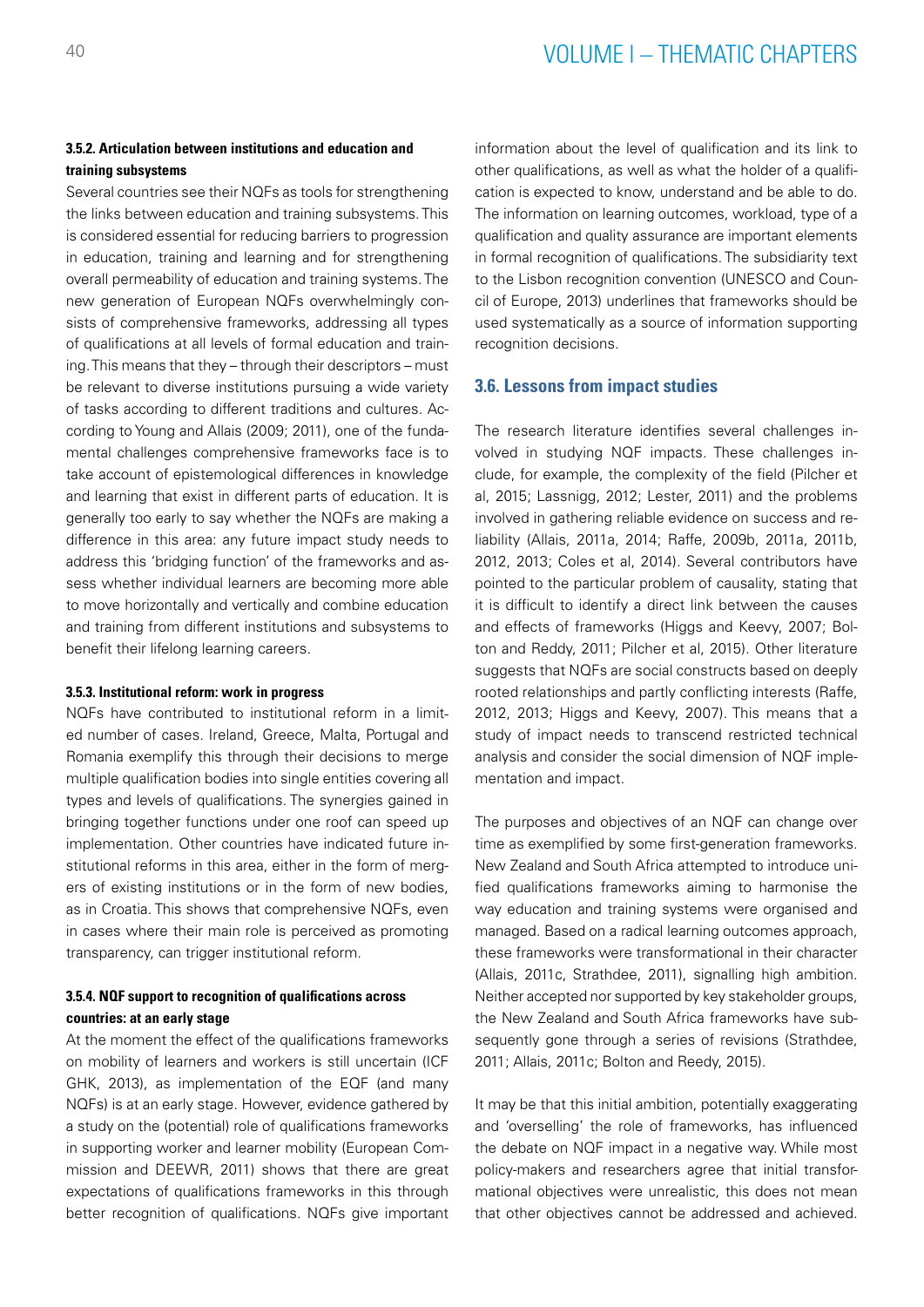Understanding the impact of NQFs requires a realistic baseline, reflecting the way the framework is positioned in the national political and institutional landscape. The following impact studies exemplify these challenges.

The South African qualifications framework is the most researched (Allais, 2011a, b, c; Keevy and Blom, 2007; Taylor, 2010; SAQA, 2003, 2005, 2014, 2017). Studying and assessing impact was seen as complex because the NQF comprises multiple sectors, stakeholders and initiatives; direct lines of cause and effects could not be assumed (Bolton and Reddy, 2015). It was also argued that studying impact can '/…/ not be neutral and would necessarily be affected by the power struggle enacted within broader NQF discourse in South Afrika' (Coles et al., 2014, p. 28). The NQF impact work in South Africa was carried out in three waves: in 2002-05, 2009-10, and from 2012 onwards, with several attempts to improve research design. The NQF Impact study 1 (SAQA, 2003) established 17 criteria/indicators grouped into four sets against which the impact of the NQF was measured. The specific objective of the NQF Impact study 2 (SAQA, 2005) was to establish a baseline against which future progress was measured. Both studies gathered valuable information on implementation, challenges, issues and development areas. A second (planned) cycle was cancelled and replaced by a review of the framework leading to 2008 SAQA Act and the establishment of three sub-frameworks with three quality councils (Bolton and Reddy, 2015). Subsequent research focused on three sub-frameworks (the general and further education and training, higher education, occupational qualifications) and the roles of four NQF agencies (the three quality councils and the South African Qualifications Authority (SAQA)) in implementing a comprehensive framework (Taylor, 2010). According to this research, the South African NQF was seen as a device aiming to relate different parts of a segregated system to each other (Bolton and Reddy, 2015). 'From that time it became clear that the different priorities and voices of these NQF organisations called for a theoretical framework that would enable the capturing of the differentiated voices; not to do so would run the risk of adopting an apolitical 'technicist' approach', as Bolton and Reddy (2015) expresses it.

A new impact study, in 2014, took into account lessons learned in previous studies (SAQA 2003, 2005; Taylor, 2010) as well as impact studies carried out in other countries. The study conceptualised the NQF as an activity system related to the main objective: to link different parts of the education and training system. It unpacks the national policy, cultural and socioeconomic context in which the NQF operates. The main focus of the study was to review

the design and implementation of the NQF functions, to collect and analyse data on access and progression, and examine in depth the work of the three quality councils established under the 2008 SAQA Act (SAQA, 2014, p. 5) (16). Only two broad 'stretch indicators' were selected for their potential to enable evaluation over time: 'moves towards systemic integration' and 'beneficiary gains' (17).

The New Zealand national qualifications framework was designed with an ambitious aim of transforming education and training and adopting 'a common system of measuring and recording learning'. Intended as a unifying and transformative framework that should serve multiple groups and stakeholders, it faced difficulties from the beginning (Strathdee, 2011). In the course of implementation many changes were made to accommodate the interests of different stakeholders. By acknowledging the specific qualities and needs of the different subsystems, the NQF has (according to Strathdee, 2011) gained wider acceptance.

In contrast, the Australian qualifications framework (AQF) was designed as a 'loose' framework with no legal base and no direct power in accrediting qualifications or quality assurance (Wheelahan, 2011b). In 2009-10, the Australian Qualifications Framework Council (AQFC) initiated a major review of the framework with extensive consultation across sectors. This was an *ex-ante* evaluation on how the strengthened AQF was likely to impact on, and be affected by, education and training and labour market structures and processes. It focused on how qualifications are constructed, how they are measured against each other and how they are used and valued (Buchanan et al, 2010). The study identified key issues/tensions and likely impact of a strengthened AQF in each of the subsystems (secondary schools, VET, HE and industrial relations). The likely responses of each sector and its institutions, and interaction with the regulatory frameworks were researched, as well as data necessary to make informed judgments. 'The role

<sup>(</sup> 16) A broad theoretical framework was also developed to understand change. It comes from activity theory through elaboration of Engeström's cultural historical activity theory (CHAT) (Engeström 1987, 2001, cited in Bolton and Reddy, 2015) aiming to map and study complex interactions between institutions and individuals and change processes.

<sup>(</sup> 17) These two indicators were sufficiently general to enable SAQA and three quality councils to evaluate and interpret developments over time in their respective contexts. The 'systemic integration' indicator refers to the need to integrate the system that was deeply divided along demographic lines and different forms and status of knowledge. The second indicator on 'beneficiary gains' notes the importance of learning and developmental opportunities for learners of all ages and stages of life.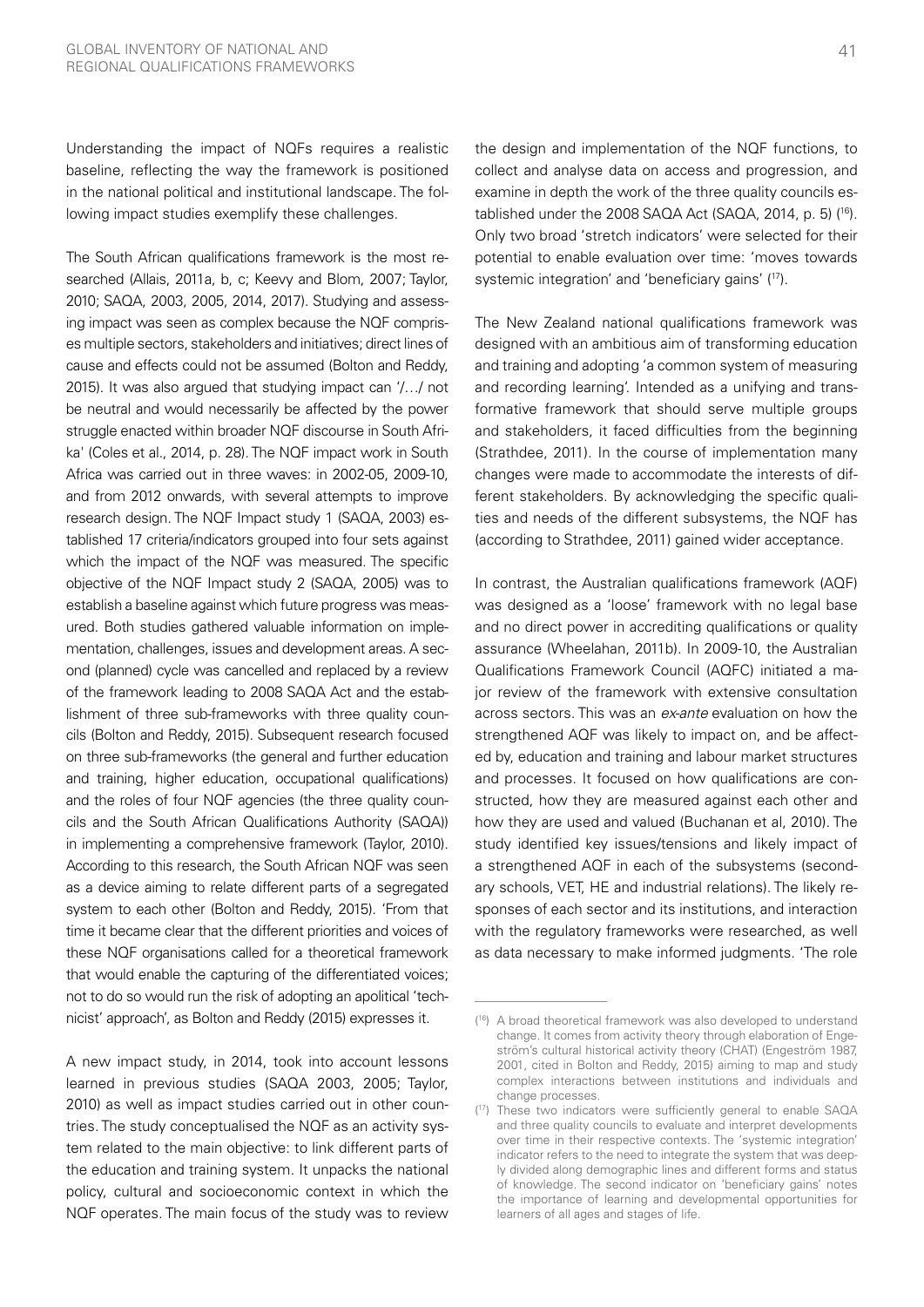of the strengthened AQF is therefore two-fold – to provide 'credentials consistency', as the levels structure, its descriptors and the qualification specifications strive to do; and to 'manage differences' between the disparate, sectorally‐based institutional interests, the aim being to create a better‐connected tertiary education sector.' (Buchanan et al, 2010, p. 8). In 2011, a revised and strengthened AQF was published with explicit learning-outcomes-based levels, detailed qualification type descriptors and supporting policies on pathways and credit transfer. The knowledge dimension in qualifications became stronger and more explicit with important consequences for VET qualifications that must now include an educational purpose besides the vocational one (Wheelahan, 2011b; Coles et al, 2014).

The Scottish qualifications framework (SQF) was evaluated in 2003 (Gallacher et al., 2005) to understand its expectations and its impact on policies and practices, as well as study factors that led to particular responses from institutions. The impact study in 2013 (SCQF partnership, 2013) looked at levels of awareness, the perception and understanding of SCQF among learners, parents, teaching staff and management. This evaluation, based on a combination of focus groups, online questionnaires, face-to-face interviews and in-depth interviews gave valuable insight into the level of implementation of the framework. The findings demonstrate that the SCQF is widely recognised by learners, parents and educational professionals in UK-Scotland. The evaluation is important also outside UK-Scotland as it provides research-based documentation on the impact of the framework at the level of end-users.

In Ireland, an impact evaluation of the national framework of qualifications (NFQ) was carried out in 2009, researching the degree of implementation and the impact of the framework on education and training; it was a five-year investigation, including background paper prepared by the National Qualifications Authority of Ireland (NQAI), reports from key stakeholders, engagement with stakeholders, case studies and a public consultation. Findings referred to different areas: implementation of the framework, impact on learners, learning outcomes and cultural change, and framework visibility and currency. A new policy impact assessment of the NFQ is under way (2016-17): a survey is being carried out that seeks views on policy impact of the NFQ on transparency of qualification, quality issues, lifelong learning and qualifications, employability impact, impact on teaching, learning and assessment practices, views on development and governance of the NFQ. It also seeks the views on future policy priorities for NFQ: communication, quality assurance, regulation, progression, recognition and design functions.

Evaluation of the Welsh framework with regards to the strengths, challenges and weakness of the framework implementation was carried out in 2013-14 (Welsh Government, 2014). Several recommendations were made in 2015, based on the findings of the evaluation: to support the CQFW as a meta-framework that underpins future qualification strategies; to revise the aims and objectives so that it evolves into a 'functional' national qualifications framework which acts as a vehicle for describing the qualifications system in UK-Wales; to simplify and raise the levels of understanding and profile of the CQFW; and to move ownership of the quality-assured lifelong learning (QALL) pillar from government back to the sector with a view to making formal and non-formal learning less bureaucratic and more accessible.

In the UK (England and Northern Ireland), evaluation of the qualification and credit framework (QCF) was carried out based on the background paper looking into practical experiences in implementing the QCF between 2008 and 2014. After extensive consultation throughout 2014 and 2015, and following a review of the  $QCF$   $(18)$ , Ofqual – the qualifications regulator – withdrew the regulatory arrangements for the QCF and introduced the regulated qualifications framework (RQF). The RQF is a simple, descriptive framework which requires all regulated qualifications to have a level and size. It is supported by Ofqual's General conditions of recognition (19) and statutory guidance (20).

Few of the new qualifications frameworks established after 2005/06 have been subject to systematic evaluation, apart from Cedefop's regular annual monitoring since 2009. There have been isolated academic studies carried out in a limited number of countries, as in Denmark and

<sup>(</sup> 18) Ofqual (2014). *A consultation on withdrawing the regulatory arrangements for the qualifications and credit framework.* [https://](https://www.gov.uk/government/uploads/system/uploads/attachment_data/file/381547/2014-07-24-a-consultation-on-withdrawing-the-regulatory-arrangements-for-the-qualifications-and-credit-framework.pdf) [www.gov.uk/government/uploads/system/uploads/attachment\\_](https://www.gov.uk/government/uploads/system/uploads/attachment_data/file/381547/2014-07-24-a-consultation-on-withdrawing-the-regulatory-arrangements-for-the-qualifications-and-credit-framework.pdf) [data/file/381547/2014-07-24-a-consultation-on-withdrawing-the](https://www.gov.uk/government/uploads/system/uploads/attachment_data/file/381547/2014-07-24-a-consultation-on-withdrawing-the-regulatory-arrangements-for-the-qualifications-and-credit-framework.pdf)[regulatory-arrangements-for-the-qualifications-and-credit-frame](https://www.gov.uk/government/uploads/system/uploads/attachment_data/file/381547/2014-07-24-a-consultation-on-withdrawing-the-regulatory-arrangements-for-the-qualifications-and-credit-framework.pdf)[work.pdf](https://www.gov.uk/government/uploads/system/uploads/attachment_data/file/381547/2014-07-24-a-consultation-on-withdrawing-the-regulatory-arrangements-for-the-qualifications-and-credit-framework.pdf)

<sup>(</sup> 19) Ofqual (2016). *General conditions of recognition.* (Ofqual/16/6023). [https://www.gov.uk/government/uploads/system/uploads/](https://www.gov.uk/government/uploads/system/uploads/attachment_data/file/529394/general-conditions-of-recognition-june-2016.pdf) [attachment\\_data/file/529394/general-conditions-of-recogni](https://www.gov.uk/government/uploads/system/uploads/attachment_data/file/529394/general-conditions-of-recognition-june-2016.pdf)[tion-june-2016.pdf](https://www.gov.uk/government/uploads/system/uploads/attachment_data/file/529394/general-conditions-of-recognition-june-2016.pdf)

<sup>(</sup> 20) Ofqual (2016). *Guidance to the general conditions of recognition.*  (Ofqual/16/6068). [https://www.gov.uk/government/uploads/sys](https://www.gov.uk/government/uploads/system/uploads/attachment_data/file/538339/guidance-to-the-general-conditions-of-recognition-July_2016.pdf)[tem/uploads/attachment\\_data/file/538339/guidance-to-the-gener](https://www.gov.uk/government/uploads/system/uploads/attachment_data/file/538339/guidance-to-the-general-conditions-of-recognition-July_2016.pdf)[al-conditions-of-recognition-July\\_2016.pdf](https://www.gov.uk/government/uploads/system/uploads/attachment_data/file/538339/guidance-to-the-general-conditions-of-recognition-July_2016.pdf)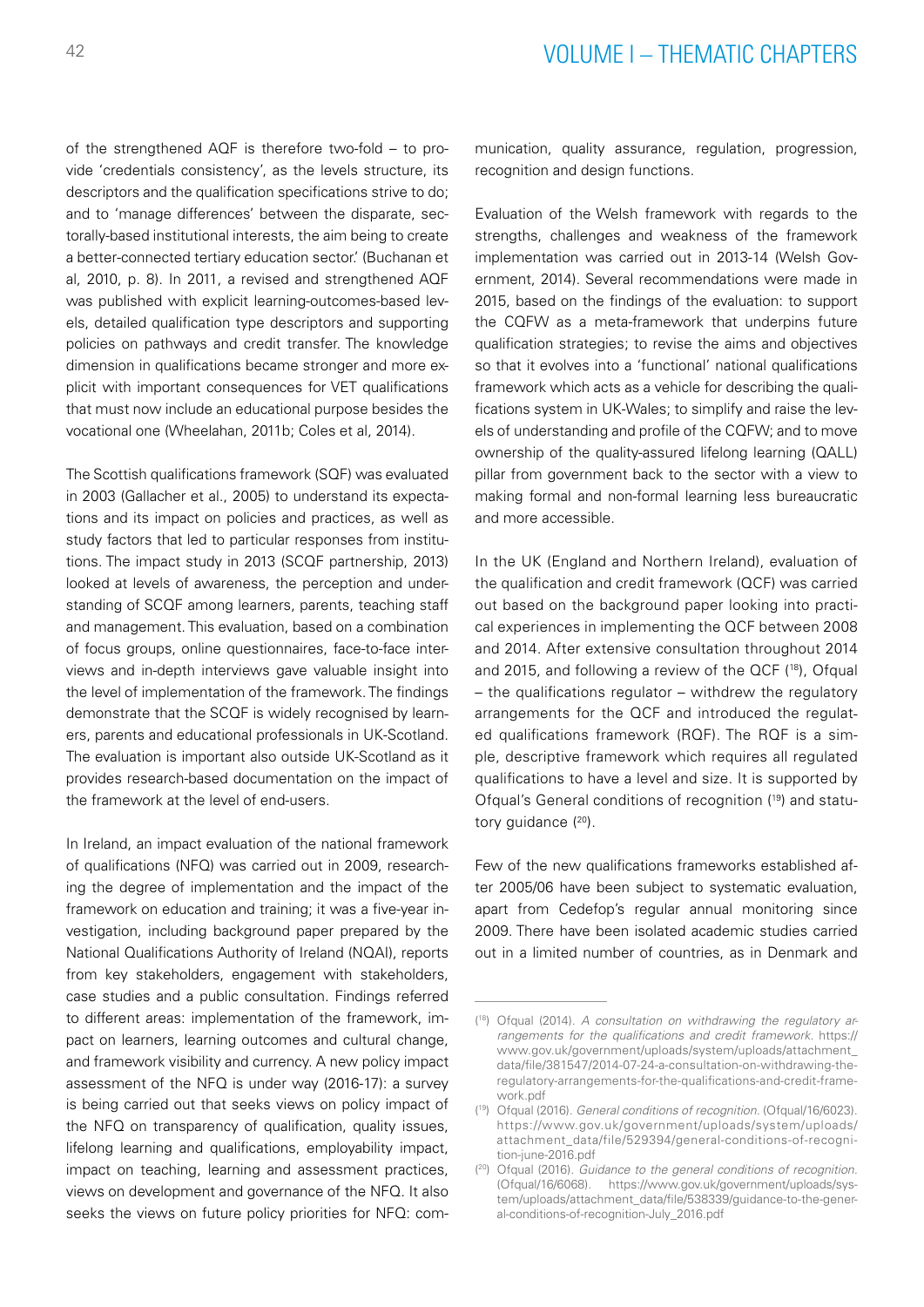currently on the use of the German framework and the Dutch qualifications framework. In other countries priority has been given to initial development, pushing impact issues into the future. In the past two years, however, some countries (such as Latvia and Norway) have signalled interest in developing a more systematic approach to the measurement of impact of NQFs.

## **3.7. Identifying initial indicators for evaluating impacts**

Several lessons may be drawn from the above experiences, potentially informing the way we assess and measure the impact of qualifications frameworks.

First, it is important to acknowledge the particular character and role of national qualifications frameworks: as multilevel, dynamic and evolving tools, their objectives might change over time. This is clearly demonstrated by some first generation frameworks as it is by frameworks developments in some European countries where focus and ambition have evolved. It is illustrated by shifting the functions from mere communication and transparency to strengthening functions such as quality assurance, progression or opening up to qualifications awarded outside the formal system. The relative complexity of comprehensive frameworks in Europe is illustrated by the fact that they are based on sub-frameworks referring to sectoral legislation, sectoral institutions and stakeholders. Sub-frameworks may differ in ambitions, objectives and degree of regulation. Comprehensive frameworks firmly aim at strengthening lifelong learning policies and practices and seek to integrate and coordinate education and training subsystems. They are tools that relate different parts of education and training and only rarely used to directly regulate the design and management of qualifications.

Second, NQFs should not be understood as a single-purpose focused intervention. Comprehensive frameworks, such as those now developing in Europe, address multiple stakeholders and objectives, sometimes pointing to different directions. Assessing the impact of NQFs requires clarification of the objectives of a comprehensive/overarching framework, and its sub-frameworks, and of how these interact in a specific political, institutional and social context. Clarifying these objectives, and how they complement or contradict each other, makes it possible to establish a baseline for assessing the effectiveness and efficiency of the framework. It is also important to note that NQF objectives may differ in different sub-frameworks, for example in voca-

tional education and training and in higher education. When discussing the impact of NQFs, the different types of NQF, and the way they link to and integrate subsystems and policy areas, matter (Raffe, 2011a, 2013; Pilcher et al., 2015). Focus on functions of NQFs over time can help capture changing policy priorities. The complexity following from these characteristics must be taken into account when assessing and measuring frameworks impact. The following points should be considered:

- (a) the impact of NQFs needs to be understood in relation to the social, political and institutional context in which they operate. Bolton and Reedy (2015) point to the drawbacks of impact evaluations that focus 'on the observable' and on 'outcomes' rather than on the factors and mechanisms that led to the outcomes. All evaluation and impact studies emphasise the importance of contextualisation of the NQF to provide a narrative within which the outcomes of an evaluation can be interpreted. Without contextual links, there may be the danger of adopting a technicist approach. It is also important to look at the mechanisms and success factors;
- (b) the time dimension is an important factor influencing the focus of an evaluation or impact study from two perspectives: NQFs change over time, and some authors, such as Taylor (2010) emphasise that timing of measurement is important. He suggests that in the first two years of NQF implementation, measurement of the architecture is possible; two to five years of implementation are needed before effectiveness of implementation can be examined; and 5 to 10 years before the impact can be assessed;
- (c) the focus and the perspective of the evaluation and impact studies matter. An impact study must make a clear decision on which aspect to address and from which perspective this is to be done: if the study focuses on strengths, weaknesses and challenges of implementation and its effectiveness; if it focuses on the use of the framework by different stakeholders; or if the study focuses on how NQF objectives are achieved and which change processes are used  $(21)$ ;
- (d) experiences from South Africa illustrate the challenges involved in assessing impacts of NQFs, particularly by addressing the complex causality involved. The approach developed in recent years emphasises the relational role

<sup>(</sup> 21) Raffe (2013) argues that different change processes might be used in different countries by which they try to achieve their objectives (introducing common language, stakeholder coordination, regulation, quality assurance).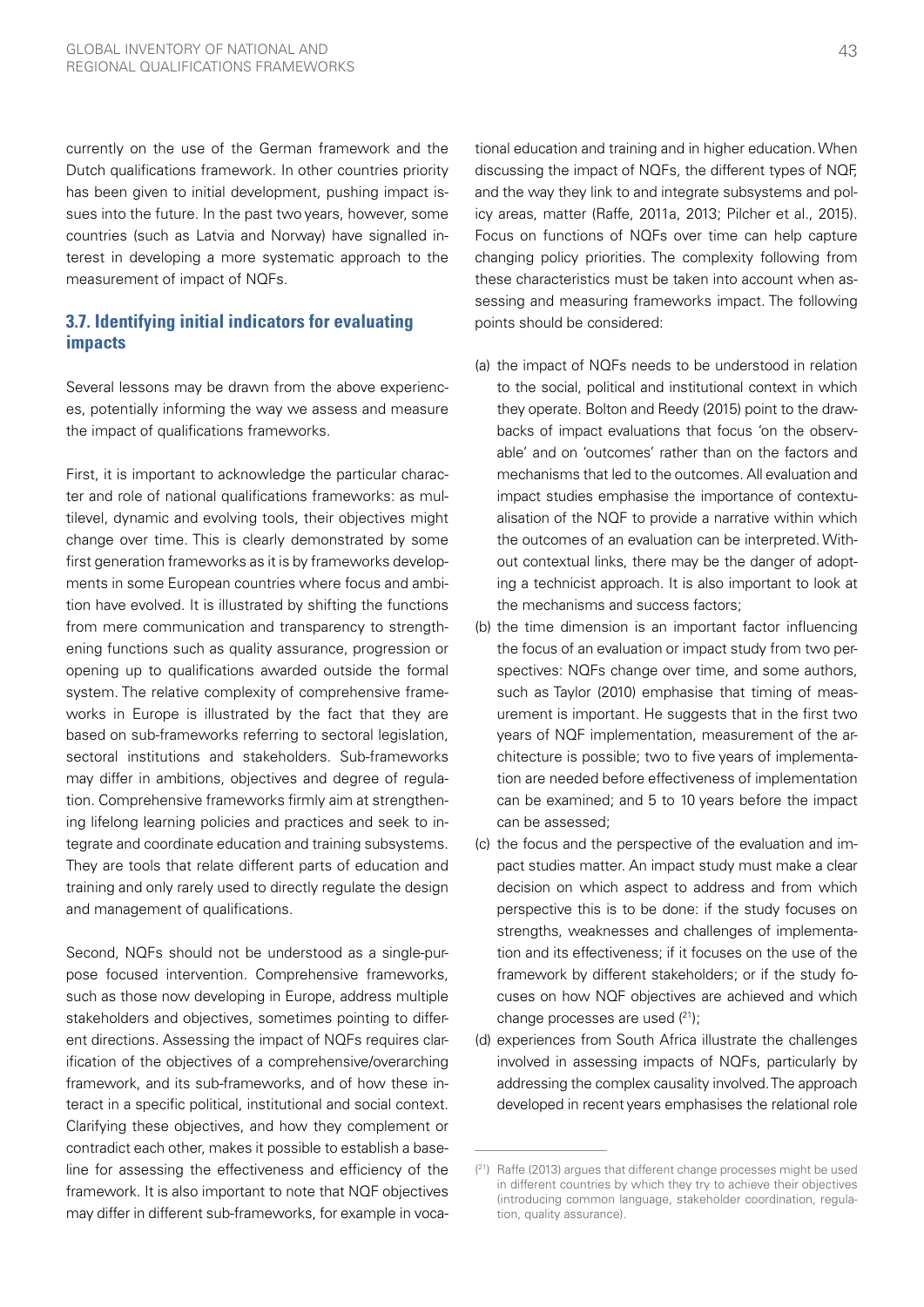of the framework, pointing to its ability to involve and commit stakeholders and to promote cooperation and communication. This qualitative approach, complementing and partly contrasting a 'simplistic' measurement of quantifiable facts, makes it possible to capture the complexity of the framework and its functions;

(e) measuring the impact of NQFs requires baseline(s) and a limited number of indicators that can monitor the implementation and (possible) evolution of an NQF over time, as the (2014) study on impact of South African qualifications framework shows. This study also called for differentiated baseline across sub-frameworks for future evaluations and for studying contextual enablers. It also emphasised the importance of triangulation of data.

## **3.8. Key elements in a strategy for assessment and measuring of impacts**

Few of the new qualifications frameworks established in Europe have been subject to systematic evaluation. However, in recent years, as frameworks are moving towards operational stage, some countries have signalled interest in a more systematic approach to measurement of impact. In 2015, the EQF advisory group – the body that coordinates and oversees EQF implementation – discussed principles related to the future assessment of impact of the EQF and NQFs. These discussions, addressing impact at national and European levels, illustrate several challenges of a more systematic approach to NQF impact assessment and measurement.

Members of the EQF advisory group agree that the impact of qualifications frameworks needs to be understood within a broader political and institutional context and could not be reduced to a question of simple 'objective' causality. An instrumental and technicist approach should be avoided. An evaluation needs to contribute to better understanding on how NQFs operate within complex and dynamic social, cultural, political, historical, technical and economic contexts. The evaluation should go beyond what works to include critical reflection about why, how, for whom and under what conditions NQFs work (O'Connor, 2015). This calls for a theoretical and conceptual framework that would be able to capture contextual factors, enablers and hindrances.

An assessment methodology must also be able to capture the informed interpretations and opinions of the main stakeholders. It would need to give voice to different stakeholders across sub-frameworks. Only by doing this is it possible to collect reliable evidence on added value and the place of the NQF in the overall context of policy interventions. It is emphasised that measuring impact requires a robust and agreed baseline and most probably differentiated baselines across sub frameworks. Such a baseline must refer to the key objectives agreed for the QF in question. The EQF advisory group further emphasised that the baseline should allow countries to clarify the stage of development of the comprehensive frameworks, as well as sub-frameworks, and so to provide a realistic starting point for the national assessments. The development and agreement on baseline should respect the fact that many countries are still at an early stage of implementation and provide them with a realistic starting point for the exercise. The focus of the evaluation would need to reflect this.

To stimulate this debate, Cedefop drafted an initial baseline proposal. This proposal refers to the following two main elements:

- (a) the four strategic objectives defined by the EQF recommendation (transparency; mobility; lifelong learning; and modernising education and training);
- (b) the key (innovative) elements of the qualifications frameworks (explicit level descriptors, the learning outcomes principle; the introduction of frameworks covering all types and levels of qualifications; and the involvement, acceptance and ownership of key stakeholders from education as well as employment).

Table 3-1 exemplifies how indicators can be developed using a combination of these two elements  $(^{22})$ . It is important to keep in mind that a limited number of indicators would be applied that enable evaluation over time. Further, there is a need for differentiated indicators and a differentiated baseline across sub-frameworks (being part of comprehensive national frameworks in most countries) and a solid framework for capturing contextual enablers and voices of different stakeholders.

While only indicative, the table points to a limited number of aspects which will need to be addressed when (and if) a more systematic assessment and 'measurement' strategy is to be put in place, based on a sound theoretical and analytical framework. While the horizontal axis of the table (reflecting the core objectives of the 2008 and 2017 revised EQF recommendation) is specific to the European context, the vertical axis refers to generic factors shared by many qualifications frameworks worldwide. The objectives out-

<sup>(</sup> 22) An additional table outlining parameters for European level impacts has also been developed, but is not included here.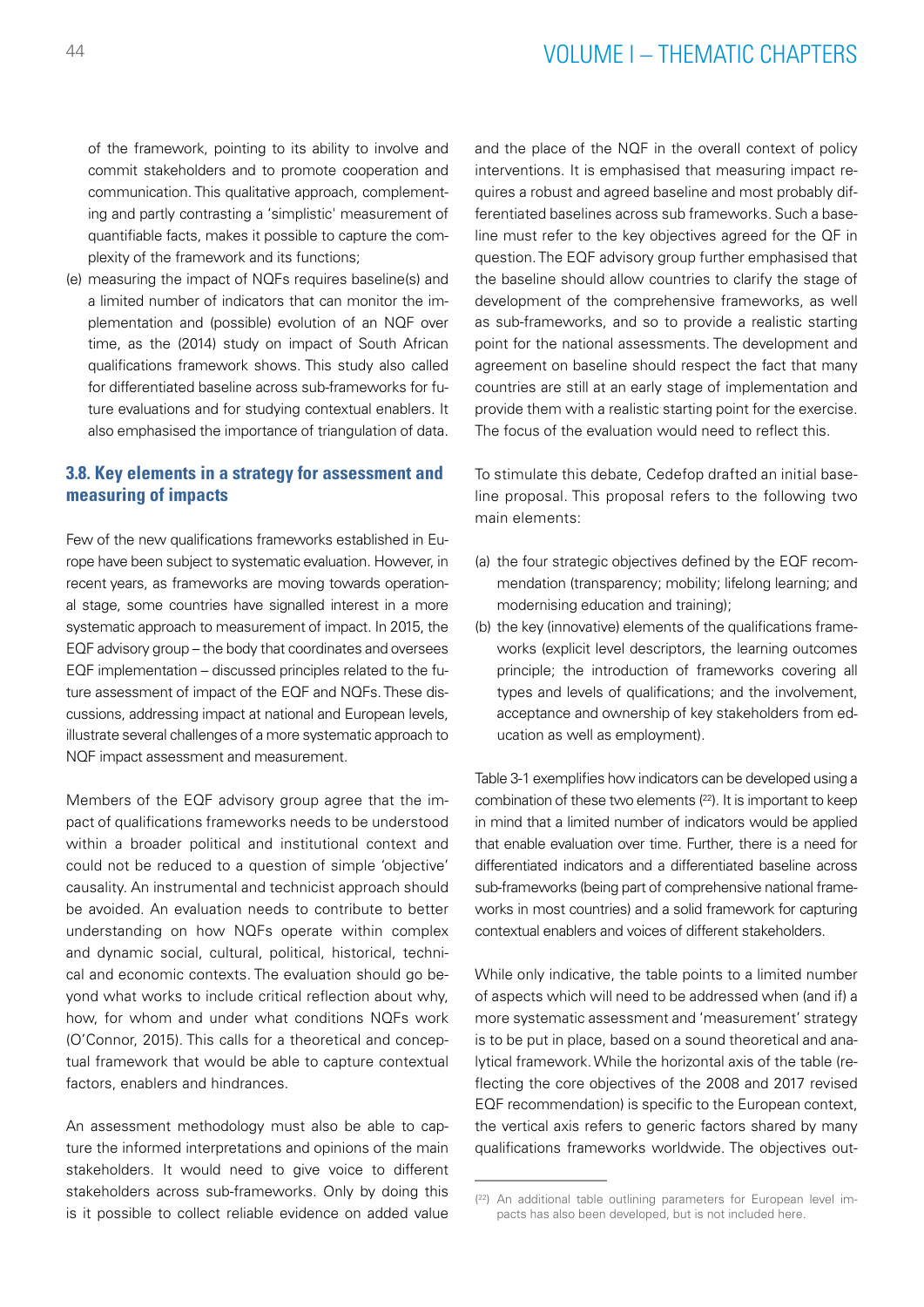## **Table 3-1. Draft baseline for assessing and measuring QF impact at national level**

|                                                                                                                     | <b>STRATEGIC EQF OBJECTIVES</b>                                                                                                                                                   |                                                                                                                                                                                                   |                                                                                                                                                                                               |                                                                                                                                                                                         |  |  |  |
|---------------------------------------------------------------------------------------------------------------------|-----------------------------------------------------------------------------------------------------------------------------------------------------------------------------------|---------------------------------------------------------------------------------------------------------------------------------------------------------------------------------------------------|-----------------------------------------------------------------------------------------------------------------------------------------------------------------------------------------------|-----------------------------------------------------------------------------------------------------------------------------------------------------------------------------------------|--|--|--|
| <b>KEY ELEMENTS</b><br>OF QFs $(*)$                                                                                 | <b>INCREASE</b><br><b>TRANSPARENCY</b>                                                                                                                                            | <b>PROMOTE</b><br><b>LIFELONG</b><br><b>LEARNING</b>                                                                                                                                              | <b>INCREASE</b><br><b>MOBILITY</b>                                                                                                                                                            | <b>MODERNISING</b><br><b>EDUCATION AND</b><br><b>TRAINING</b>                                                                                                                           |  |  |  |
| <b>Level descriptors</b><br>and the extent to<br>which they are<br>known and used                                   | EQF/NQF learning-<br>outcomes-based<br>levels are referred<br>to in certificates and<br>diplomas, in national<br>education, training<br>and employment<br>databases.              | Level descriptors<br>are used as a<br>reference point by<br>all lifelong learning<br>providers and<br>stakeholders.                                                                               | Level descriptors<br>used as a reference<br>point by labour<br>market as well<br>as education and<br>training stakeholders<br>are comparable<br>across institutions<br>and countries.         | Learning-outcomes-<br>based levels are<br>used as a reference<br>and calibration-point<br>when developing<br>new qualifications<br>and when reviewing<br>and renewing<br>existing ones. |  |  |  |
| <b>The learning</b><br>outcomes principle<br>and the extent<br>to which it is<br>implemented                        | Learning outcomes<br>approach has been<br>implemented by<br>all education and<br>training sectors,<br>for initial as well<br>as continuing<br>education and<br>training.          | Decisions on<br>access, exemptions<br>and recognition -<br>including validation<br>of non-formal and<br>informal learning -<br>refer to learning<br>outcomes.                                     | The extent to<br>which the learning<br>outcomes/<br>competence<br>approach is<br>presented in a<br>format which is<br>understood by<br>society at large and<br>by employers in<br>particular. | The learning<br>outcomes<br>approach informs<br>the articulation<br>of standards,<br>programmes,<br>curricula,<br>assessment and<br>teaching.                                           |  |  |  |
| <b>The introduction</b><br>of qualifications<br>frameworks<br>covering all types<br>and levels of<br>qualifications | The relationship<br>between all types<br>and levels of<br>qualifications are<br>demonstrated by<br>the qualifications<br>framework.                                               | The qualifications<br>frameworks<br>increase<br>communication<br>and cooperation<br>between levels,<br>institutions and<br>education as well as<br>economic sectors.                              | The qualifications<br>framework covers<br>all qualifications and<br>certificates relevant<br>to employers and<br>job-seekers.                                                                 | The qualifications<br>framework forms<br>an integrated part of<br>national education<br>and training policies.                                                                          |  |  |  |
| The involvement,<br>acceptance<br>and ownership<br>of relevant<br><b>stakeholders</b>                               | Stakeholders<br>from education<br>and training,<br>employment, civil<br>society and other<br>relevant sectors are<br>aware of, committed<br>to and actively use<br>the framework. | The framework<br>aids cooperation<br>between<br>stakeholders in<br>lifelong learning,<br>for example in the<br>form of efficient and<br>effective delivery of<br>validation of prior<br>learning. | The qualifications<br>framework is known<br>to, and seen as<br>relevant and credible<br>by, labour market<br>stakeholders.                                                                    | The qualifications<br>framework has led<br>to a broadening<br>of participation<br>and involvement<br>in the governance<br>of education<br>and training<br>(governance).                 |  |  |  |

(\*) National context, priorities and objectives that have informed the implementation of the EQF will need to be taken into account. *Source:* Cedefop.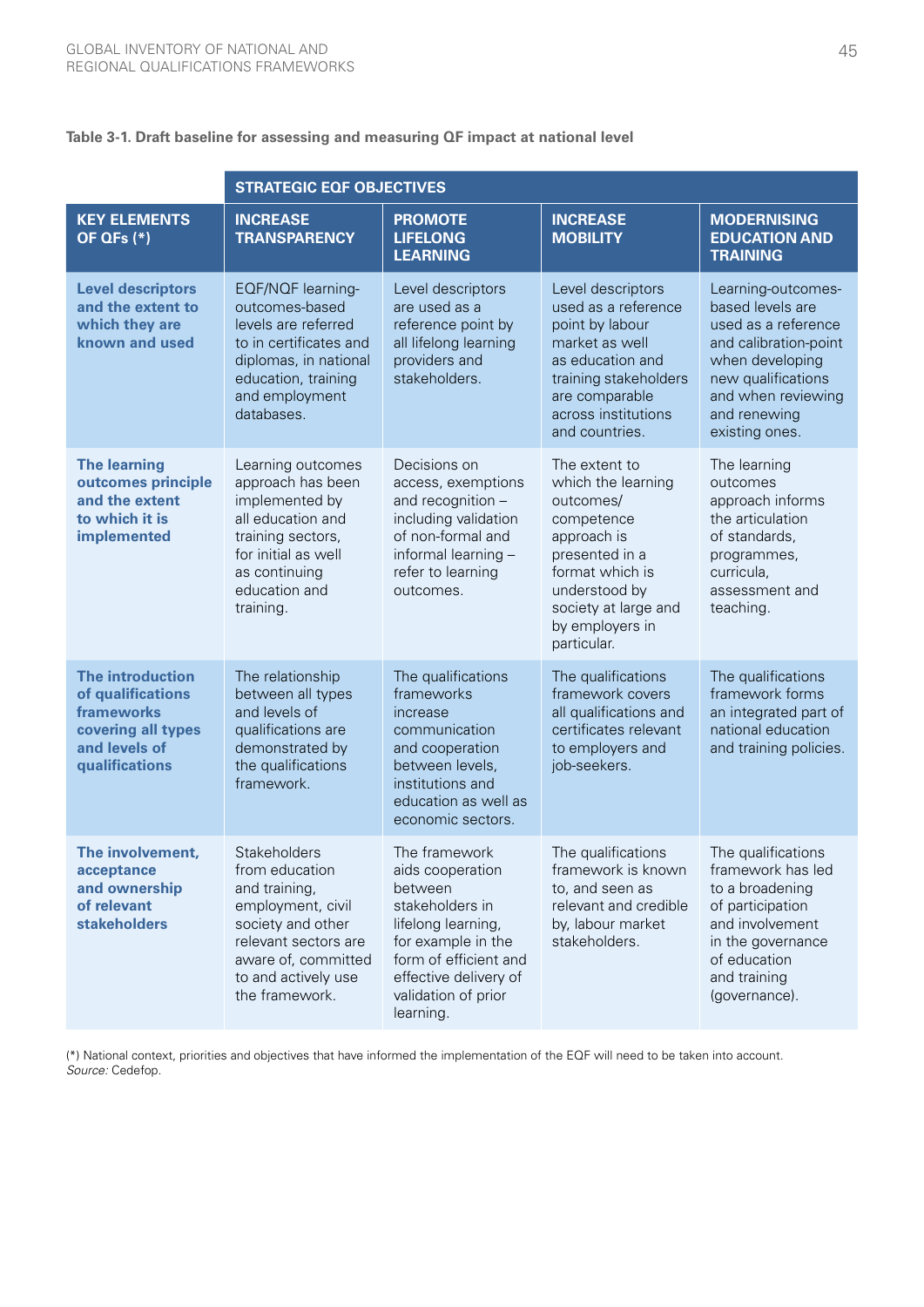lined for the horizontal axis can be replaced by other objectives which are relevant in different national contexts. The approach has been discussed in the context of the EQF advisory group but not empirically tested.

A broad range of qualitative and quantitative methods and tools would need to be applied. Qualifications frameworks, through their emphasis on learning outcomes can often provide the reference point and baseline required for measuring progress in different policy areas. Introducing learning-outcomes-based levels – capturing the intended and actual outcomes of the national education and training system – is crucial to any strategy aiming at qualitatively better outcomes and not just at increased enrolment and completion rates. An important discussion to come is how to develop baselines, supporting more systematic 'measurement' of outcomes of learning.

### **3.9. Conclusions**

Most qualifications frameworks worldwide have yet to reach maturity and full operational status. It is not a given that all these frameworks will reach a stage where they add value to education and training policies and practices and directly benefit learners and citizens. For this to happen it is necessary systematically to monitor and 'measure' their impact and context enablers. This chapter, mostly referring to developments in European NQFs during the past decade, has identified the need to develop and agree on clear assessment and 'measurement' baselines. European experiences and debates are relevant, but will need to be developed, both conceptually and in terms of empirical testing, in the coming years.

## **References**

[URLS accessed 5.7.2017]

- Allais, S. (2011a). The impact and implementation of national qualifications frameworks: a comparison of 16 countries. *Journal of education and work*, Vol. 24, No 3-4, pp. 233-255.
- Allais, S. (2011b). *National qualifications frameworks: what's the evidence of success?* Edinburgh: Centre for Educational Sociology. CES briefing; No 55. <http://www.ces.ed.ac.uk/PDF%20Files/Brief055.pdf>
- Allais, S. (2011c). The changing faces of the South African national qualifications framework. *Journal of education and work*, Vol. 24, No 3-4, pp. 343-358.
- Allais. S. (2014). *Selling out education: national qualifications frameworks and the neglect of knowledge.* Rotterdam, Boston, Taipei: Sense Publisher.
- Allais, S. (2017). Labour market outcomes of national qualifications frameworks in six countries. *Journal of education and work*, Vol. 30, No 5, pp. 457-470.<http://dx.doi.org/10.1080/13639080.2016.1243232>
- Bolton, H.; Reddy, J. (2015). *Using cultural historical activity theory (CHAT) to assess the impact of the national qualifications framework (NQF) on education and training in South Africa.* Singapore: Institute for Adult Learning. <http://www.rwl2015.com/papers/Paper099.pdf>
- Buchanan, J. et al. (2010). *Impact analysis of the proposed strengthened Australian qualifications framework conducted for the Australian Qualifications Framework Council (AQFC).* Sydney: University of Sydney. [http://www.aqf.edu.au/](http://www.aqf.edu.au/Portals/0/Documents/AQFC%20-%20impact%20analysis%20-%20final%208Oct10%20(3).pd) [Portals/0/Documents/AQFC%20-%20impact%20analysis%20-%20final%208Oct10%20\(3\).pd](http://www.aqf.edu.au/Portals/0/Documents/AQFC%20-%20impact%20analysis%20-%20final%208Oct10%20(3).pd)
- Bundesministerim für Bildung und Forschung (2017). *Studie zu den Nutzungspotenzialen des Deutschen Qualifikationsrahmens für lebenslanges Lernen (DQR) [Study on potential uses of the German qualifications framework for lifelong learning].* <https://www.dqr.de/content/2783.php>
- Cedefop (2014). *Qualifications at level 5: progressing in a career or to higher education.* Luxembourg: Publications Office. Cedefop working paper; No 23.<http://www.cedefop.europa.eu/en/publications-and-resources/publications/6123>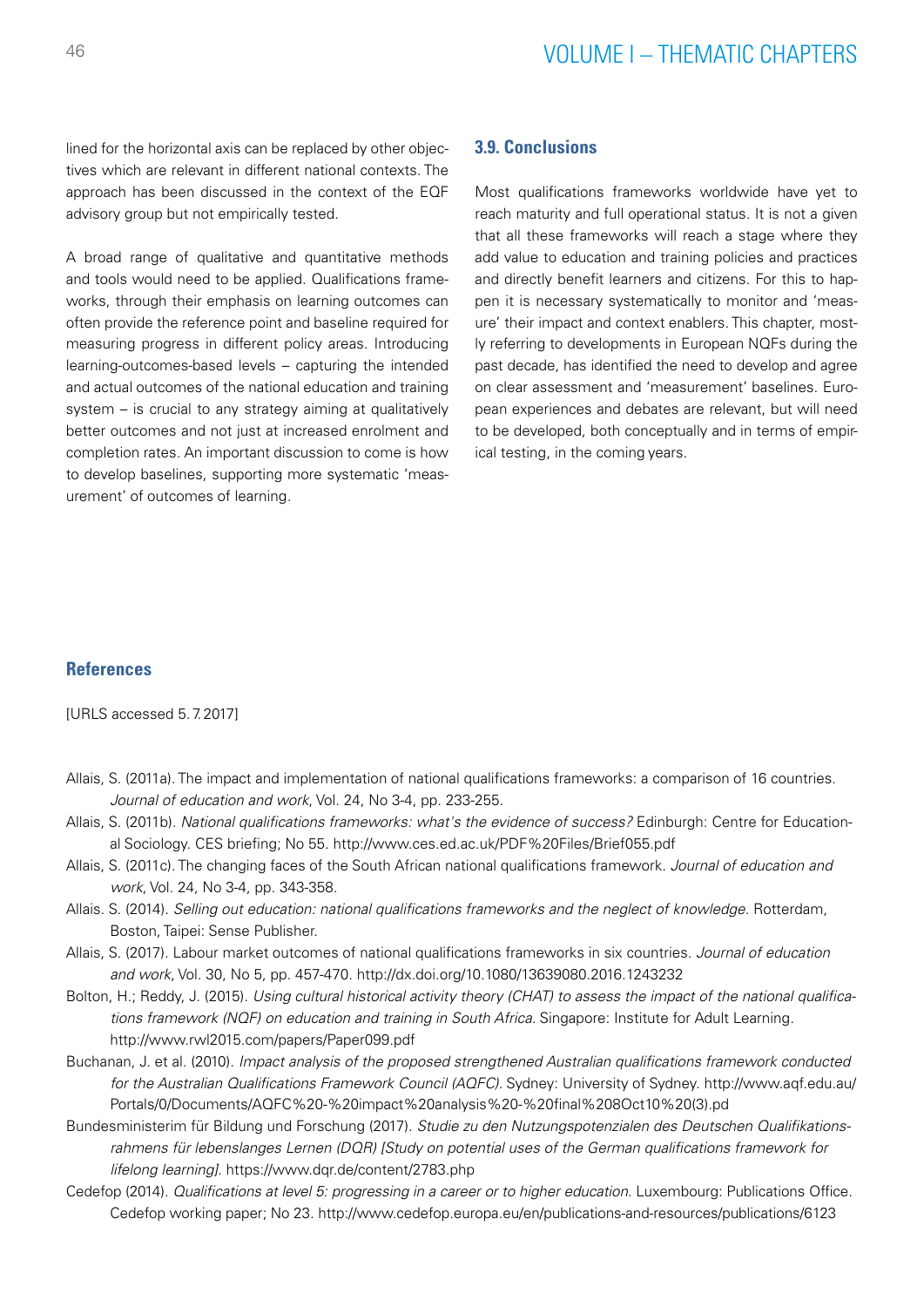- Cedefop (2015). *Analysis and overview of NQFs in European countries: annual report 2014.* Luxembourg: Publication Office. <http://www.cedefop.europa.eu/en/publications-and-resources/publications/6127>
- Cedefop (2016) *Application of learning outcomes approaches across Europe; a comparative study.* Luxembourg: Publication Office.<http://www.cedefop.europa.eu/en/publications-and-resources/publications/3074>
- Cedefop (2017). *Analysis and overview of NQFs in European countries: annual report 2015-16.*
- Cedefop; European Commission; ICF (2017). *European inventory on validation of non-formal and informal learning - 2016 update. Synthesis report.* Luxembourg: Publications Office. [http://www.cedefop.europa.eu/en/publica](http://www.cedefop.europa.eu/en/publications-and-resources/publications/4153)[tions-and-resources/publications/4153](http://www.cedefop.europa.eu/en/publications-and-resources/publications/4153)
- Coles, M. et al. (2014). Flying blind: policy rationales for national qualifications frameworks and how they tend to evolve. *International journal of continuing and lifelong learning*, Vol. 7, No 1. [http://www.eucis-lll.eu/eucis-lll/wp-content/](http://www.eucis-lll.eu/eucis-lll/wp-content/uploads/2012/06/Mike_Coles_et_al_eng_711.pdf) uploads/2012/06/Mike Coles et al eng 711.pdf
- Engeström, Y. (1987). *Learning by expanding: An activity theoretical approach to developmental research.* Helsinki: Orienta-Konsultit.
- Engeström, Y. (2001). Expansive learning at work: Toward an activity theoretical re-conceptualisation. *Journal of education and work*, Vol. 14, No 1.
- European Commission; DEEWR (2011). *Study on the (potential) role of qualifications frameworks in supporting mobility of workers and learners: a joint EU-Australia study.* [http://ec.europa.eu/education/more-information/doc/2011/aus](http://ec.europa.eu/education/more-information/doc/2011/australia_en.pdf)[tralia\\_en.pdf](http://ec.europa.eu/education/more-information/doc/2011/australia_en.pdf)
- Gallacher, [J.et](http://J.et) al. (2005). *Evaluation of the impact of the Scottish credit and qualifications framework.* Edinburgh: Scottish Executive.
- Higgs, P.; Keevy, J. (2007). The reliability of evidence contained in the national qualifications framework impact study: a critical reflection. *Perspectives in education*, Vol. 25, No 4, pp. 17-28.
- ICF GHK (2013). *Evaluation of the implementation of the European qualifications framework recommendation: final report.* [https://ec.europa.eu/education/sites/education/files/european-qualifications-framework-evaluation-2013\\_en.pdf](https://ec.europa.eu/education/sites/education/files/european-qualifications-framework-evaluation-2013_en.pdf)
- Keevy, J.; Blom, R. (2007). The integration of education in training in a comprehensive linked national qualifications framework: a critical reflection on recent developments in South Africa. Presentation at the *All Africa IVETA regional IFTDO ASTD conference, Mauritius*, 13 to 16 May 2007.<http://www.saqa.org.za/docs/events/ivetaconference.pdf>
- Lassnigg, L. (2012). 'Lost in translation': learning outcomes and the governance of education. *Journal of education and work*, Vol. 25, No 3, pp. 299-330.
- Lester, S. (2011). The UK qualifications and credit framework: a critique. *Journal of vocational education and training*, June 2011, Vol. 63, No 2, pp. 205-216.
- NQAI (2009). *Framework implementation and impact study.* Dublin: Quality and Qualifications Ireland. [https://www.qqi.](https://www.qqi.ie/Downloads/Framework%20Implementation%20and%20Impact%20Study.pdf) [ie/Downloads/Framework%20Implementation%20and%20Impact%20Study.pdf](https://www.qqi.ie/Downloads/Framework%20Implementation%20and%20Impact%20Study.pdf)
- O'Connor, J. (2015). *Towards a review of the Irish national framework of qualifications.* [unpublished]
- Pilcher, N.; Fernie, S.; Smith, K. (2015). The impact of national qualifications frameworks: by which yardstick do we measure dreams? *Journal of education and work.* Vol. 30, No 1. [http://researchprofiles.herts.ac.uk/portal/en/publi](http://researchprofiles.herts.ac.uk/portal/en/publications/the-impact-of-national-qualifications-frameworks(054bcd58-dc70-49e8-9ff9-8741b045988b).html)[cations/the-impact-of-national-qualifications-frameworks\(054bcd58-dc70-49e8-9ff9-8741b045988b\).html](http://researchprofiles.herts.ac.uk/portal/en/publications/the-impact-of-national-qualifications-frameworks(054bcd58-dc70-49e8-9ff9-8741b045988b).html)
- Raffe, D. (2009a). National qualifications frameworks in Ireland and Scotland: a comparative analysis. Presentation at the *European conference on educational research, Vienna, 28 to 30 September 2009*. [http://www.ces.ed.ac.uk/](http://www.ces.ed.ac.uk/PDF%20Files/NQF_ECER_2009.pdf) [PDF%20Files/NQF\\_ECER\\_2009.pdf](http://www.ces.ed.ac.uk/PDF%20Files/NQF_ECER_2009.pdf)
- Raffe, D. (2009b). Can national qualifications frameworks be used to change education and training systems? Edinburgh: Centre for Educational Sociology. CES Briefing; No 48.<http://www.ces.ed.ac.uk/PDF%20Files/Brief048.pdf>
- Raffe, D. (2009c). Towards a dynamic model of NQFs. In: Allais, S.; Raffe, D.; Young, M. (eds.) *Researching NQFs: some conceptual issues* Geneva: ILO. Employment working paper; No 44.
- Raffe, D. (2011a). Are communications frameworks more successful? Policy learning from the Scottish credit and qualifications framework. *Journal of education and work*, Vol. 24, No 3-4, pp. 283-302. [http://www.tandfonline.com/doi/](http://www.tandfonline.com/doi/full/10.1080/13639080.2011.584687) [full/10.1080/13639080.2011.584687](http://www.tandfonline.com/doi/full/10.1080/13639080.2011.584687)
- Raffe, D. (2011b). The role of learning outcomes in national qualifications frameworks. In: Bohlinger, S.; Münchhausen, G. (eds). *Validierung von Lernergebnisse [Recognition and validation of learning outcomes].* Bonn: BIBB.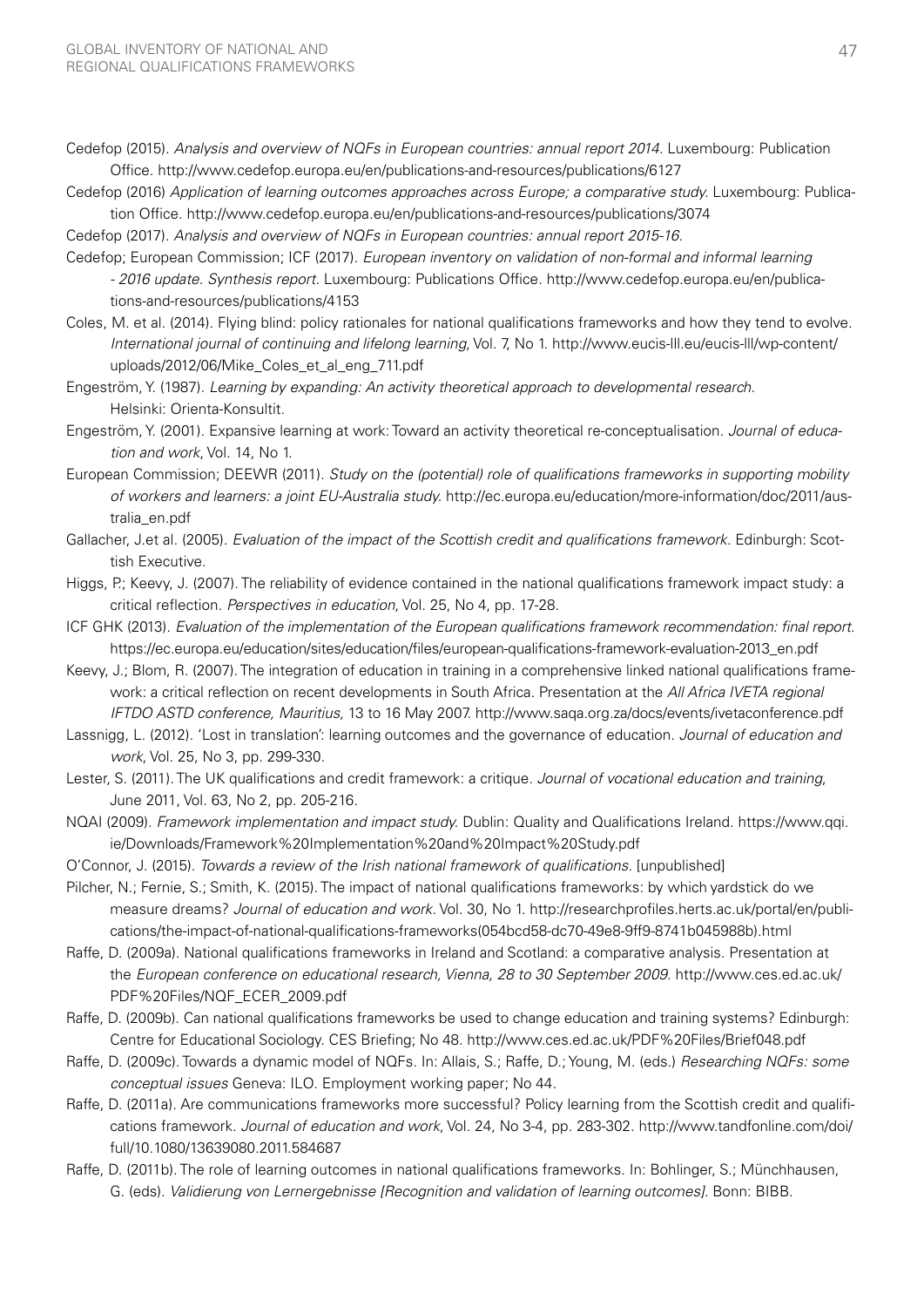- Raffe, D. (2012). National qualifications frameworks: European experiences and findings in an educational and an employment perspective. In: Büchter, K.; Dehnbostel, P.; Hanf, G. (eds). *Der Deutsche Qualifikationsrahmen (DQR): ein Konzept zur Durchlässigkeit und Chancengleicheit im Bildungssystem? [The German qualifications framework (DQR): a concept to increase permeability and equality in the education system?].* Bonn: BIBB.
- Raffe, D. (2013) What is the evidence for the impact of national qualifications frameworks? *Comparative education*, Vol. 49, No 2, pp. 143-162. <http://www.tandfonline.com/doi/full/10.1080/03050068.2012.686260>
- SCQF partnership (2013). *Evaluation of the awareness, perceptions and understanding of the SCQF amongst learners, management and teaching staff in schools: final report.* [http://scqf.org.uk/wp-content/uploads/2014/04/Ashbrook-](http://scqf.org.uk/wp-content/uploads/2014/04/Ashbrook-Report-Key-Findings-Learners-Teaching-Staff-July-2013.pdf)[Report-Key-Findings-Learners-Teaching-Staff-July-2013.pdf](http://scqf.org.uk/wp-content/uploads/2014/04/Ashbrook-Report-Key-Findings-Learners-Teaching-Staff-July-2013.pdf)
- SAQA (2003). *National qualifications framework impact study report 1: establishing criteria against which to measure progress of NQF.* [https://www.academia.edu/4914097/National\\_Qualifications\\_Framework\\_Impact\\_Study\\_Re](https://www.academia.edu/4914097/National_Qualifications_Framework_Impact_Study_Report_1Framework)[port\\_1Framework](https://www.academia.edu/4914097/National_Qualifications_Framework_Impact_Study_Report_1Framework)
- SAQA (2005). *National qualifications framework impact study report 2: establishing a baseline.* [http://www.saqa.org.za/](http://www.saqa.org.za/docs/reports/2005/impactstudy.pdf) [docs/reports/2005/impactstudy.pdf](http://www.saqa.org.za/docs/reports/2005/impactstudy.pdf)
- SAQA (2014). *National qualifications framework 2014 impact study: summary report.* [http://www.saqa.org.za/docs/](http://www.saqa.org.za/docs/papers/2016/2016%2002%2004%20Summary%20Report%20for%20the%202014%20NQF%20Impact%20Study%20Workshop.compressed.pdf) [papers/2016/2016%2002%2004%20Summary%20Report%20for%20the%202014%20NQF%20Impact%20](http://www.saqa.org.za/docs/papers/2016/2016%2002%2004%20Summary%20Report%20for%20the%202014%20NQF%20Impact%20Study%20Workshop.compressed.pdf) [Study%20Workshop.compressed.pdf](http://www.saqa.org.za/docs/papers/2016/2016%2002%2004%20Summary%20Report%20for%20the%202014%20NQF%20Impact%20Study%20Workshop.compressed.pdf)
- SAQA (2017). *2014 assessment of the impact of the South African national qualifications framework: full report.* [http://](http://www.saqa.org.za/docs/papers/2017/2017%2004%2020%20IS%20v3_Part1.pdf) [www.saqa.org.za/docs/papers/2017/2017%2004%2020%20IS%20v3\\_Part1.pdf](http://www.saqa.org.za/docs/papers/2017/2017%2004%2020%20IS%20v3_Part1.pdf)
- Strathdee, R. (2011). The implementation and impact of the New Zealand national qualifications framework. *Journal of education and work*, Vol. 24, No 3-4, pp. 233-258.
- Taylor, N. (2010). *Towards an impact evaluation of the NQF: descriptive and statistical analyses of responses to the new NQF Act and related legislation by the South African Qualifications Authority and the Quality Councils. Draft report of preparatory research towards a study of the impact of the South African NQF.* [unpublished]
- Tuck, R. (2007). *An introductory guide to national qualifications frameworks: conceptual and practical issues for policy-makers.* Geneva: ILO. [http://www.ilo.org/wcmsp5/groups/public/@](http://www.ilo.org/wcmsp5/groups/public/)ed\_emp/@ifp\_skills/documents/instructionalmaterial/wcms\_103623.pdf
- UNESCO; Council of Europe (2013). *Subsidiarity text to the Convention: 'Recommendation on the use of qualifications frameworks in the recognition of foreign qualifications'.* [http://www.cicic.ca/docs/lisboa/Recommendation\\_on\\_](http://www.cicic.ca/docs/lisboa/Recommendation_on_the_use_of_qualifications_frameworks_in_the_recognition_of_foreign_qualifications.pdf) [the\\_use\\_of\\_qualifications\\_frameworks\\_in\\_the\\_recognition\\_of\\_foreign\\_qualifications.pdf](http://www.cicic.ca/docs/lisboa/Recommendation_on_the_use_of_qualifications_frameworks_in_the_recognition_of_foreign_qualifications.pdf)
- Welsh Government (2014). *Review and evaluation of the impact of the credit and qualifications framework for Wales (CQFW).* [http://gov.wales/statistics-and-research/evaluation-impact-credit-qualifications-frame](http://gov.wales/statistics-and-research/evaluation-impact-credit-qualifications-framework-wales/?lang=en)[work-wales/?lang=en](http://gov.wales/statistics-and-research/evaluation-impact-credit-qualifications-framework-wales/?lang=en)
- Wheelahan, L. (2011a). Beware Anglophone countries bearing gifts. In: Bohlinger, S.; Münchhausen, G. (eds). *Validierung von Lernergebnisse [Recognition and validation of learning outcomes].* Bonn: BIBB, pp. 63-86.
- Wheelahan, L. (2011b). From old to new: the Australian qualifications framework. *Journal of education and work*, 2011, Vol. 16, No 3, pp. 271-288.
- Young, M.; Allais, S. (2009). Conceptualising the role of qualifications in education reform. In: Allais, S.; Raffe, D.; Young, M. (eds). *Researching NQFs: some conceptual issues.* Geneva: ILO. Employment working paper; No 44, pp. 5-22. [http://www.ilo.org/wcmsp5/groups/public/@ed\\_emp/@ifp\\_skills/documents/publication/wcms\\_119307.pdf](http://www.ilo.org/wcmsp5/groups/public/@ed_emp/@ifp_skills/documents/publication/wcms_119307.pdf)
- Young, M.; Allais, S. (2011). Qualifications in context: thinking about the 'shift to learning outcomes' in educational reform. In: Bohlinger, S.; Münchhausen, G. (eds). *Validierung von Lernergebnisse [Recognition and validation of learning outcomes].* Bonn: BIBB.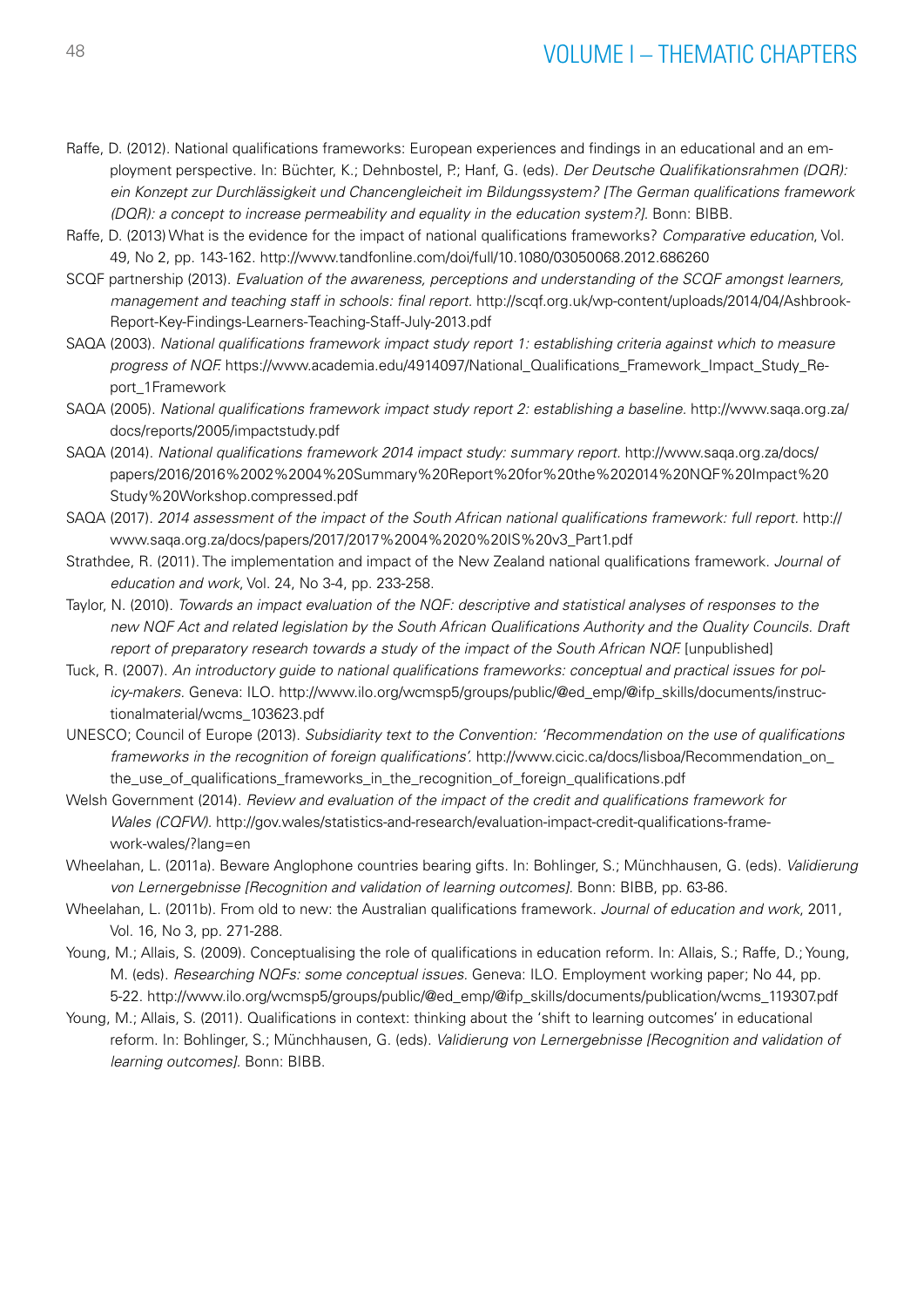## **Further reading**

- Allais, S.; Raffe, D.; Young, M. (2009). *Researching NQFs: some conceptual issues.* Geneva: ILO. Employment working paper; No 44. [http://wcd1.ilo.org/employment/Whatwedo/Publications/working-papers/WCMS\\_119307/lang--en/](http://wcd1.ilo.org/employment/Whatwedo/Publications/working-papers/WCMS_119307/lang--en/index.htm) [index.htm](http://wcd1.ilo.org/employment/Whatwedo/Publications/working-papers/WCMS_119307/lang--en/index.htm)
- Australian Qualifications Framework Council (2011). *Australian qualifications framework (first edition).* AU: AQFC. [https://](https://www.aqf.edu.au/sites/aqf/files/aqf-1st-edition-july-2011.pdf) [www.aqf.edu.au/sites/aqf/files/aqf-1st-edition-july-2011.pdf](https://www.aqf.edu.au/sites/aqf/files/aqf-1st-edition-july-2011.pdf)
- Australian Qualifications Framework Council (2013). *Australian qualifications framework (second edition).* [https://www.](https://www.aqf.edu.au/sites/aqf/files/aqf-2nd-edition-january-2013.pdf) [aqf.edu.au/sites/aqf/files/aqf-2nd-edition-january-2013.pdf](https://www.aqf.edu.au/sites/aqf/files/aqf-2nd-edition-january-2013.pdf)
- Bjørnåvold, J.; Coles, M.; Cedefop; European Commission (2010). *Added value of national qualifications frameworks in implementing the EQF.* Luxembourg: Publications Office. European qualifications framework series; Note 2. [https://ec.europa.eu/ploteus/sites/eac-eqf/files/note2\\_en.pdf](https://ec.europa.eu/ploteus/sites/eac-eqf/files/note2_en.pdf)
- Bohlinger, S. (2012). Qualifications frameworks and learning outcomes: challenges for Europe's lifelong learning area. *Journal of education and work*, Vol. 25, No 3, pp. 279-297. [http://www.tandfonline.com/doi/full/10.1080/13639080](http://www.tandfonline.com/doi/full/10.1080/13639080.2012.687571) [.2012.687571](http://www.tandfonline.com/doi/full/10.1080/13639080.2012.687571)
- Brown, A. (2008). Limitations of levels, learning outcomes and qualifications as drivers towards a more knowledge-based society? *US-China education review*, Vol. 5, No 1, pp. 9-17. <http://files.eric.ed.gov/fulltext/ED502524.pdf>
- Brown, A. (2011). Lessons from policy failure: the demise of a national qualifications framework based solely on learning outcomes in England. *Journal of contemporary educational studies – Sodobna pedagogika*, Vol. 5/2011, pp. 36-55. <http://www.sodobna-pedagogika.net/en/archive/2011-62128/issue-5-december>
- Bundesministerim für Bildung und Forschung (2017). *Studie zu den Nutzungspotenzialen des Deutschen Qualifikationsrahmens für lebenslanges Lernen [Study on the potential uses of the German qualifications framework for lifelong learning].* (DQR) <https://www.dqr.de/content/2783.php>
- Cedefop (2005). *European reference levels for education and training: promoting credit transfer and mutual trust.*  Luxembourg: Publications Office. Cedefop Panorama series; No 109. [http://www.cedefop.europa.eu/en/publica](http://www.cedefop.europa.eu/en/publications-and-resources/publications/5146)[tions-and-resources/publications/5146](http://www.cedefop.europa.eu/en/publications-and-resources/publications/5146)
- Cedefop (2009). *The shift to learning outcomes: policies and practices in Europe.* Luxembourg: Publications Office. Cedefop reference series; No 72. <http://www.cedefop.europa.eu/EN/publications/12900.aspx>
- Cedefop (2010). *The development of national qualifications frameworks in Europe (August 2010).* Luxembourg: Publications Office. Cedefop working paper; No 8. [http://www.cedefop.europa.eu/en/publications-and-resources/publica](http://www.cedefop.europa.eu/en/publications-and-resources/publications/6108)[tions/6108](http://www.cedefop.europa.eu/en/publications-and-resources/publications/6108)
- Cedefop (2012). *The development of national qualifications framework in Europe (October 2011).* Luxembourg: Publications Office. Cedefop working paper; No 12. [http://www.cedefop.europa.eu/en/publications-and-resources/publi](http://www.cedefop.europa.eu/en/publications-and-resources/publications/6112)[cations/6112](http://www.cedefop.europa.eu/en/publications-and-resources/publications/6112)
- Cedefop (2013). *Analysis and overview of NQF developments in European countries: annual report 2012.* Luxembourg: Publications Office. Cedefop working paper; No 17. [http://www.cedefop.europa.eu/en/publications-and-resources/](http://www.cedefop.europa.eu/en/publications-and-resources/publications/6117) [publications/6117](http://www.cedefop.europa.eu/en/publications-and-resources/publications/6117)
- Cedefop (2015a). *Ensuring the quality of certification in vocational education and training.* Luxembourg: Publications Office. Cedefop research paper; No 51. [http://www.cedefop.europa.eu/en/publications-and-resources/publica](http://www.cedefop.europa.eu/en/publications-and-resources/publications/5551)[tions/5551](http://www.cedefop.europa.eu/en/publications-and-resources/publications/5551)
- Cedefop (2015b). *National qualifications frameworks developments in Europe Anniversary edition.* Luxembourg: Publications Office. Cedefop information series. [http://www.cedefop.europa.eu/en/publications-and-resources/](http://www.cedefop.europa.eu/en/publications-and-resources/publications/4137) [publications/4137](http://www.cedefop.europa.eu/en/publications-and-resources/publications/4137)
- Cedefop (2015c). *Short summary of national qualifications frameworks in Europe Anniversary edition.* Luxembourg: Publications Office. Cedefop information series. [http://www.cedefop.europa.eu/en/publications-and-resources/](http://www.cedefop.europa.eu/en/publications-and-resources/publications/4137) [publications/4137](http://www.cedefop.europa.eu/en/publications-and-resources/publications/4137)
- Cedefop (2016). *Application of learning outcomes approaches across Europe: a comparative study.* Luxembourg: Publications Office. Cedefop reference series; No 105.<http://dx.doi.org/10.2801/735711>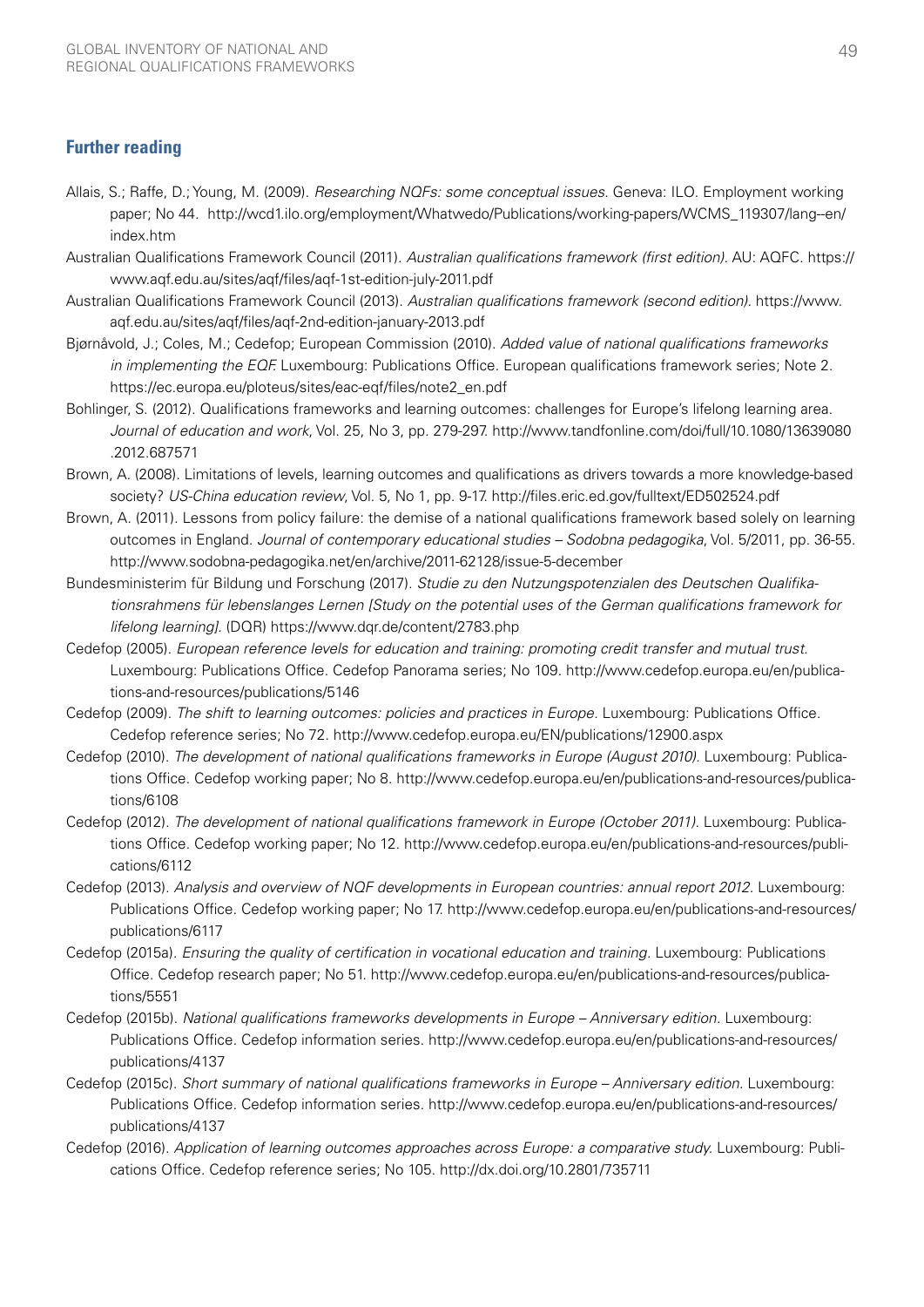- Cedefop; European Commission; ICF (2017). *European inventory on validation of non-formal and informal learning – 2016 update. Synthesis report.* Luxembourg: Publications Office. [http://www.cedefop.europa.eu/en/publica](http://www.cedefop.europa.eu/en/publications-and-resources/publications/4153)[tions-and-resources/publications/4153](http://www.cedefop.europa.eu/en/publications-and-resources/publications/4153)
- Council of the European Union (2012). Council recommendation of 20 December 2012 on the validation of non-formal and informal learning. *Official Journal of the European Union*, C398, 22.12.2012, pp. 1-5. [http://eur-lex.europa.eu/](http://eur-lex.europa.eu/LexUriServ/LexUriServ.do?uri=OJ:C:2012:398:0001:0005:EN:PDF) [LexUriServ/LexUriServ.do?uri=OJ:C:2012:398:0001:0005:EN:PDF](http://eur-lex.europa.eu/LexUriServ/LexUriServ.do?uri=OJ:C:2012:398:0001:0005:EN:PDF)
- EVA (2013). *Evaluering af den danske kvalifikationsramme for livslang læring status for implementering og anvendelse af kvalifikationsrammen [Evaluation of the Danish qualifications framework for lifelong learning: status of implementation].*<http://www.eva.dk/projekter/2013/evaluering-af-den-danske-kvalifikationsramme-for-livslang-laering>
- Hart, J. (2009). *Cross-referencing qualifications frameworks.* Edinburgh: Centre for Educational Sociology. CES Briefing; No 49. [http://www.ces.ed.ac.uk/old\\_site/PDF%20Files/Brief049.pdf](http://www.ces.ed.ac.uk/old_site/PDF%20Files/Brief049.pdf)
- Méhaut, P.; Winch, C. (2012). The European qualifications framework: skills, competences or knowledge? *European educational research journal*, Vol. 11, No 3.<http://dx.doi.org/10.2304/eerj.2012.11.3.369>
- Young, M. (2011). The educational implications of introducing a NQF for developing countries. *Journal of education and work*, Vol. 24, No 3-4, pp. 223-232.<http://dx.doi.org/10.1080/13639080.2011.584684>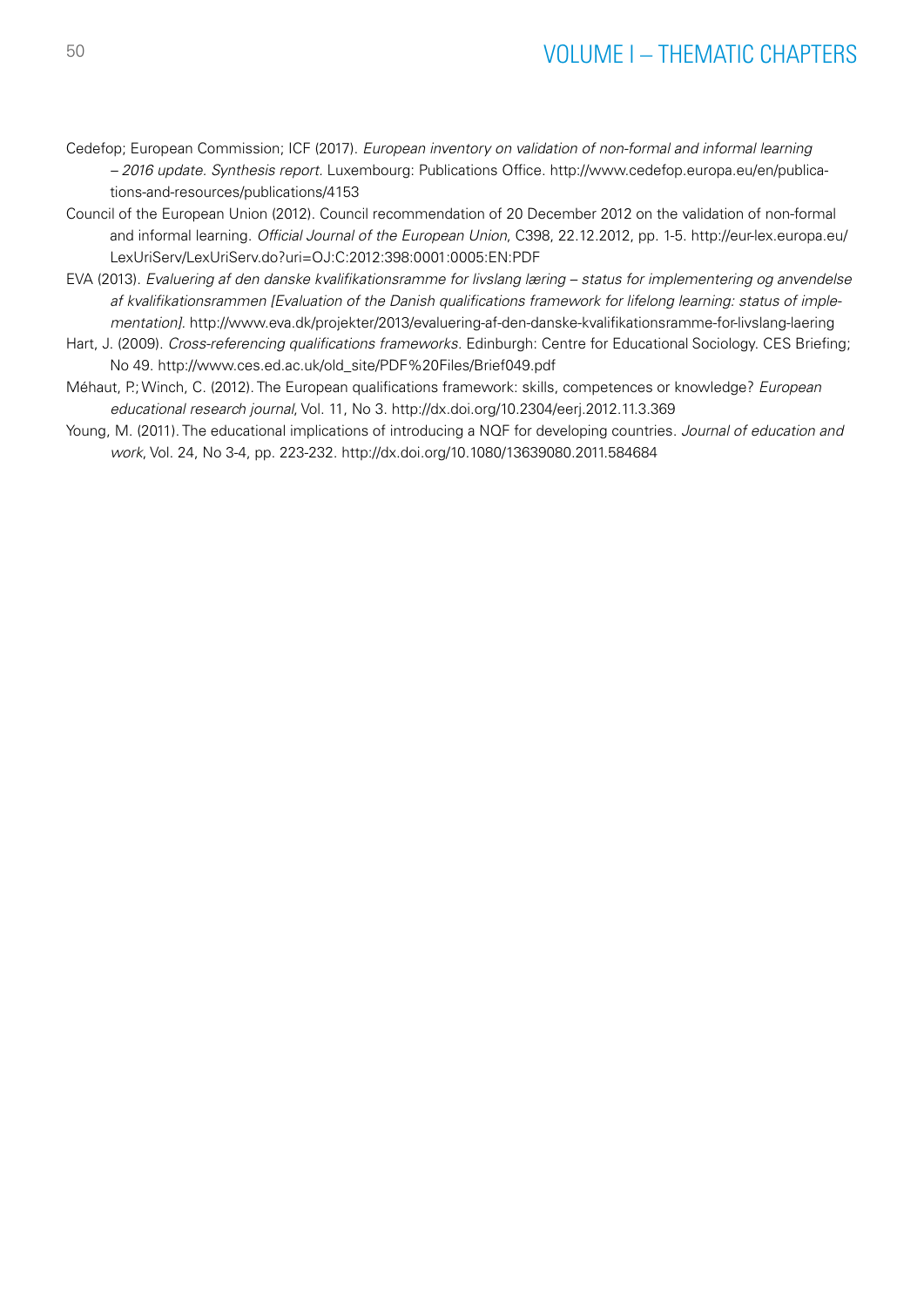# CHAPTER 4. **QUALITY LIFELONG LEARNING: QUALIFICATIONS FRAMEWORKS AND MECHANISMS FOR RECOGNISING ALL LEARNING**

Madhu Singh, UNESCO Institute for Lifelong Learning

### **Summary**

This chapter looks at how countries use national qualifications frameworks and mechanisms for the recognition, validation and accreditation of non-formal and informal learning outcomes to promote quality lifelong learning systems. It provides a comprehensive framework for understanding the conditions for organising a quality lifelong learning system by analysing initial indicators at macro, meso and micro levels. Findings to date show that quality does not only depend on the existence of policies, frameworks and standards alone, but also on the relevance of delivery and quality of recognising, validating and accrediting (RVA) arrangements at local level and their usefulness to the end-user. This is a major challenge. Drawing on evidence from the global inventory of regional and national qualifications frameworks (Cedefop, ETF, UNESCO and UIL, 2017, Vol. 2), we elaborate on a set of indicators highlighted by countries in national qualifications frameworks (NQF) and RVA policy and practice. These indicators would have a bearing on the monitoring and evaluation of the role of qualifications and recognition processes in creating lifelong learning systems that work in a quality manner.

**Keywords:** quality; lifelong learning; national qualifications frameworks (NQFs); recognition, validation and accreditation (RVA); formal, non-formal and informal learning outcomes; sustainable development goals (SDGs)

## **4.1. Introduction**

The overall purpose of this chapter is to provide an overview of how countries use national qualifications frameworks (NQFs) and mechanisms for recognising, validating and accrediting (RVA) non-formal and informal learning as tools to promote quality lifelong learning systems. The development of NQFs and moves towards learning outcomes approaches, reforms in governance, and involvement of social partners and other stakeholders, has brought increasing demand to recognise learning outcomes from all learning settings.

The four-fold aim of this chapter starts with analysing a set of initial indicators of quality lifelong learning, within policy and practice of countries' NQFs and recognition systems, that aim to strengthen lifelong learning. A second aim is to analyse quality lifelong learning within a systems approach. Assuring the quality of lifelong learning involves continuously organising and improving lifelong learning quality at all levels – macro, meso and micro – including the quality components of structures, processes and outcomes/results. The chapter emphasises the importance of defining indicators of quality lifelong learning at the micro level, the level of the end-user of the lifelong learning system, where the products of qualification and recognition processes are developed. It is also the level at which RVA practices help individuals to maximise opportunities to demonstrate relevant knowledge, skills and competences fully and accurately. A third aim is to highlight the need for countries to be aware of contexts in which a lifelong learning system operates, such as the nature of skill formation systems and the way the education and training systems are organised. This contextual awareness is important as it determines policy needs and actions for quality lifelong learning and how different stakeholder groups use qualification and recognition processes address these needs. Fourth is examining the extent to which NQFs and recognition mechanisms can promote a holistic lifelong learning system, reflecting the full range of dimensions and processes: harmonising social and economic objectives, as well as dealing with quality elements around reliability, validity and standardisation as well as flexibility and individualisation.

The chapter starts by highlighting the importance given to lifelong learning and quality education in the new 2030 global agenda of sustainable development. It then conceptualises the notion of 'quality' at the macro, meso and micro levels, and breaking down quality components into structure, processes and results. Finally, using evidence from the global inventory of regional and national qualifications frameworks (Cedefop, ETF, UNESCO and UIL, 2017, Vol. 2), it elaborates on a set of indicators that countries have highlighted in NQF and RVA policy and practice.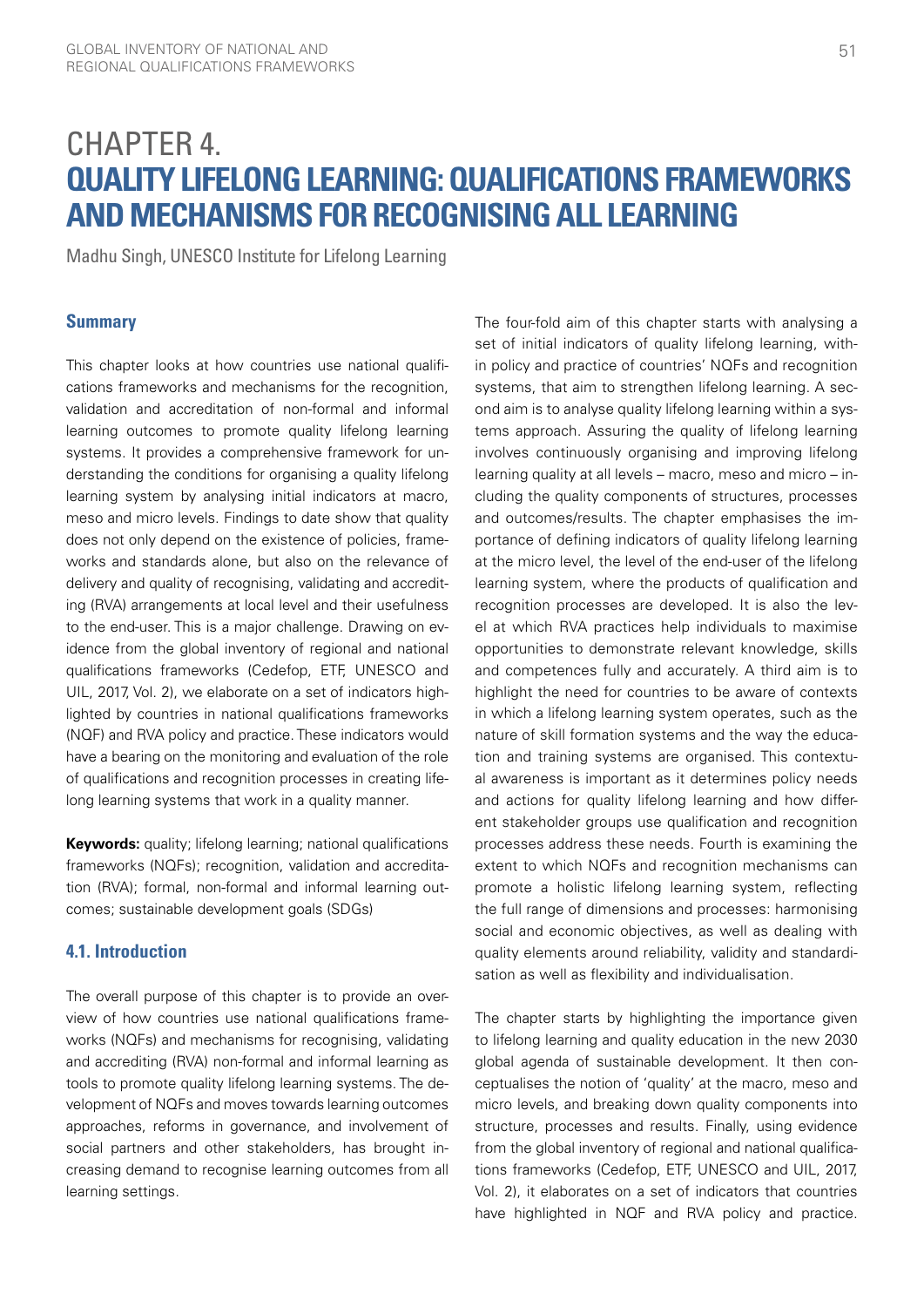These indicators would have a bearing on the monitoring and evaluation of the role of qualifications and recognition processes in creating lifelong learning systems that work in a quality manner.

## **4.2. Lifelong learning and the 2030 sustainable development goals (SDGs)**

Lifelong learning is at the top of the 2030 global education agenda, with the sustainable development goal 4 (SDG 4) demanding inclusive and equitable quality education and the promotion of lifelong learning opportunities for all by 2030. The agenda conceives lifelong learning as a process, one that begins at birth and continues through all stages of life (Figure 4-1). 'This approach to education incorporates multiple flexible learning pathways, entry and re-entry points at all stages, ages, and strengthened links between formal and non-formal learning structures, including accreditation of knowledge, skills and competencies acquired through non-formal and informal education.' (UN-ESCO, 2016, p. 17). What is also new to the 2030 global education agenda is the concern for equitable access to post-basic education and training for the young and adults (Target 4.3) compared to the dominant emphasis on basic education within the Education for all (EFA) goals.

The 2030 global education agenda also focuses on 'learning outcomes' and 'skills' that are relevant for the young and adults both in the world of work (Target 4.4), and in the context of global citizenship in a plural and interconnected world (Target 4.7) (UNESCO, 2016).

'Education of good quality cultivates the flexible skills and competences that prepare learners for diverse challenges. The focus of quality ensures that foundation skills – literacy and numeracy – foster additional higher order thinking, creativity, problem solving, and social and emotional skills' (Ibid, p. 17).

Lifelong learning comprises all learning activities undertaken throughout life with the aim of improving knowledge, skills and competences, within personal, civic, social and employment-related perspectives.

Diversity in education types is another important quality issue in lifelong learning. UNESCO's global education monitoring (GEM) report highlights that 'Local context and diversity shape both challenges and solutions. Rather than pushing individuals into a one-size-fits-all programme, a lifelong learning approach incorporates diversity into an inclusive, equitable system. Education for sustainability reaches out to serve marginalised communities by using all types of education matching learning to context'. (UNE-SCO, 2016, p. 17).

What also emerges from the new Global agenda of sustainable development is the heightened awareness of the new contexts in which a quality lifelong learning system needs to function. These contexts relate not only to SDG 4 on education, but also include targets from the other 16 SDGs, such as decent work, labour productivity, skills development, health and well-being, and climate change mitigation. Other international trends such as migration, inequality, information communication technologies (ICTs), and ageing societies are key factors, with great potential to influence the creation of a quality lifelong learning system including recognising, validating and accrediting (RVA) of non-formal and informal learning. For example, assessment, validation and qualification processes would need to adapt to circumstances of adults and young people from migrant and refugee communities by providing appropriate assessment methods that are more flexible and supportive of lifelong learning. Similarly, ICTs, which have opened up lifelong learning opportunities to many new users, both inside and outside the formal system, will have profound implications on quality assurance of lifelong learning. International trade has meant that several international standards have started to influence local non-formal and adult and lifelong learning provision. Skills development and skills recognition in countries where over 80 per cent of the workforce acquires its vocational competences outside the formal system is another issue with quality assurance challenges.

The more qualifications and recognition processes become accepted and visible outside formal educational contexts, the more issues about quality and accountability are going to be raised. A quality lifelong learning system will increasingly depend on how qualifications frameworks and recognition mechanisms can be counted as legitimate and trustworthy tools to recognise skills, knowledge and competences, regardless of the origin of that learning.

## **4.3. Macro, meso and micro levels of quality lifelong learning**

Quality assurance, with appropriate indicators, is important in providing transparency, information, trust and shared understanding among countries of what constitutes a lifelong learning system of quality. The European quality assurance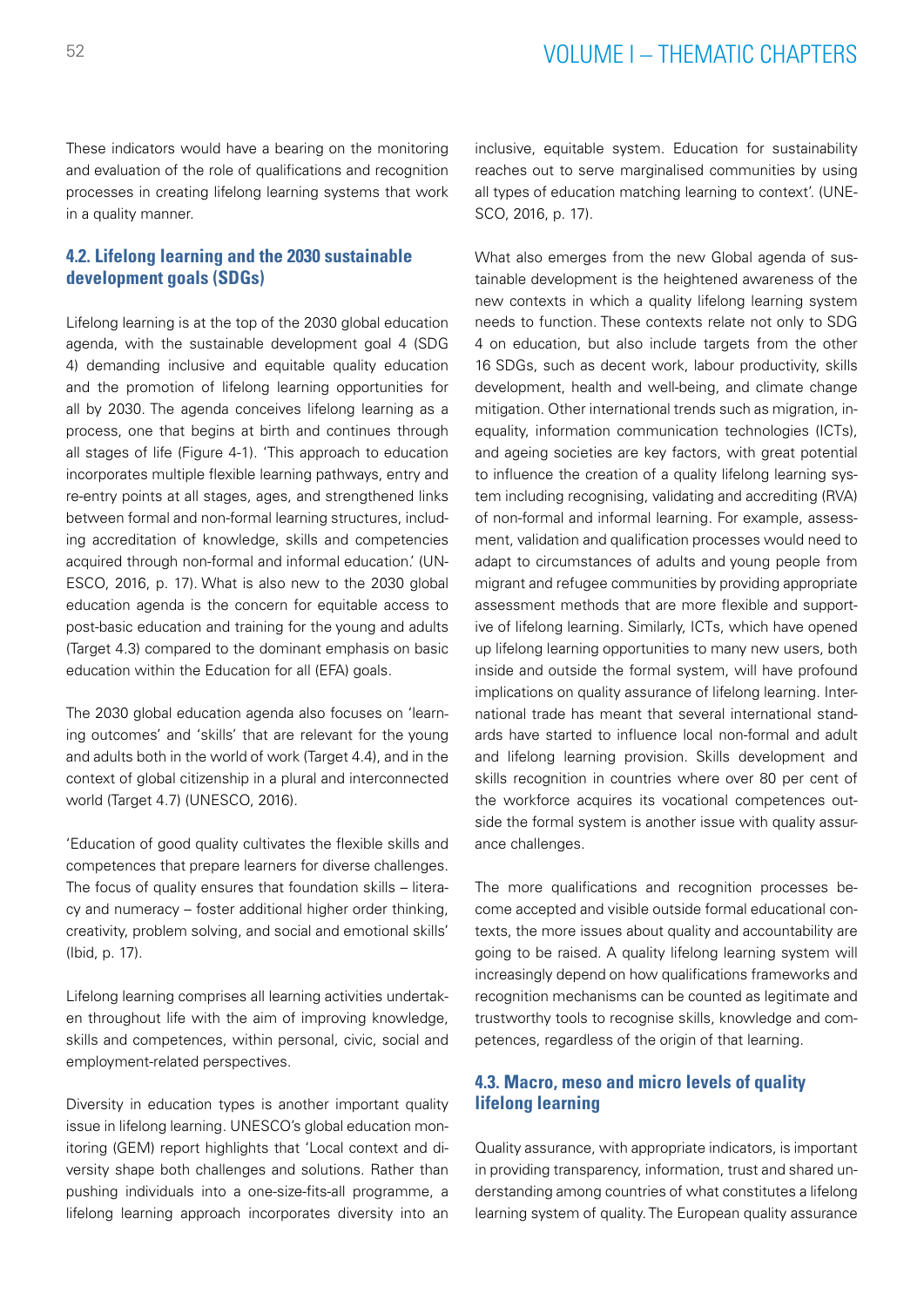

| Early                                | childhood<br>education                                                                                                                                                                                                              | Primary<br>education<br>(ISCED 1)                                         | Lower<br>secondary<br>education<br>(ISCED 2)                       | Upper<br>secondary<br>education<br>(ISCED 3)                                                                | Post-<br>secondary<br>education<br>(ISCED 4) |  | Short-cycle<br>tertiary<br>education<br>(ISCED 5) |            |  | Bachelor or<br>equivalent<br>(ISCED 6) | Master or<br>equivalent<br>(ISCED 7) | Doctoral or<br>equivalent<br>(ISCED 8) |
|--------------------------------------|-------------------------------------------------------------------------------------------------------------------------------------------------------------------------------------------------------------------------------------|---------------------------------------------------------------------------|--------------------------------------------------------------------|-------------------------------------------------------------------------------------------------------------|----------------------------------------------|--|---------------------------------------------------|------------|--|----------------------------------------|--------------------------------------|----------------------------------------|
| <b>Formal:</b><br>leads to a         | (ISCED 0)                                                                                                                                                                                                                           | Special needs education, vocational, technical and professional education |                                                                    |                                                                                                             |                                              |  |                                                   |            |  |                                        |                                      |                                        |
| recognized                           | Second chance education                                                                                                                                                                                                             |                                                                           | Apprenticeships, practical applied training, residential practices |                                                                                                             |                                              |  |                                                   |            |  |                                        |                                      |                                        |
| award.<br>diploma, or<br>certificate | QF.<br>validate                                                                                                                                                                                                                     | <b>Qualifications Framework</b><br>Level 1                                |                                                                    | OF Level 2                                                                                                  | OF Level 3                                   |  | OF Level 4                                        | OF Level 5 |  | OF Level 6                             | OF Level 7                           | OF Level 8                             |
|                                      | non-formal<br>and                                                                                                                                                                                                                   |                                                                           |                                                                    |                                                                                                             |                                              |  |                                                   |            |  |                                        |                                      |                                        |
|                                      | informal<br>learning                                                                                                                                                                                                                |                                                                           |                                                                    |                                                                                                             |                                              |  |                                                   |            |  |                                        |                                      |                                        |
| Non-<br>formal:<br>leads to a        | Early                                                                                                                                                                                                                               | Youth and adult literacy<br>programmes                                    |                                                                    | Work skills training, professional development, internships                                                 |                                              |  |                                                   |            |  |                                        |                                      |                                        |
| non-formal<br>certificate            | childhood<br>care                                                                                                                                                                                                                   | Out-of-school programmes                                                  |                                                                    | Life-skills training, health and hygiene, family planning,<br>environmental conservation, computer training |                                              |  |                                                   |            |  |                                        |                                      |                                        |
| or none<br>at all                    |                                                                                                                                                                                                                                     | Social and cultural development, organised sports, arts, and handicrafts  |                                                                    |                                                                                                             |                                              |  |                                                   |            |  |                                        |                                      |                                        |
| Informal:<br>leads to no             | Self-directed, family-directed, socially directed learning,<br>workplace, family, local community, daily life<br>Family-<br>based child<br>Incidental learning, reading newspapers,<br>care<br>listening to radio, visiting museums |                                                                           |                                                                    |                                                                                                             |                                              |  |                                                   |            |  |                                        |                                      |                                        |
| award                                |                                                                                                                                                                                                                                     |                                                                           |                                                                    |                                                                                                             |                                              |  |                                                   |            |  |                                        |                                      |                                        |

*Source:* UNESCO (2016), p. 16.

tool that enhances exchange and trust, and mobility of for vocational education and training (EQAVET) supports coherence and implementation through the use of common indicators (1 ). By establishing a shared understanding among Member States of what constitutes quality, EQA-VET increases transparency, consistency, portability and recognition of qualifications and competences of learners across European countries. It creates a common reference workers and learners.

Evidence from 34 examples of NQFs (Cedefop, ETF, UNE-C Postal Process SCO and UIL, 2017, Vol. 2) from the developing world and **Diploma** a comprehensive list of policy objectives for NQFs, which l serve as important indicators of a quality lifelong learning emerging economies in Asia, Africa and the Latin America, as well as the developed countries of New Zealand and Australia, has shown that countries have developed system. Countries tend to place the goal of lifelong learn-

**Basic education**

ing as an overarching policy goal, to be achieved via the following indicators.

Lii<br>plor<br>stic<br>tic<br>tor arrive the district of the private section and stakeholders is of crucial importance. RVA linked to qualifi- $\frac{1}{2}$ selection  $\frac{1}{2}$ sion-makers and with those involved with local stakeholder articulation III (National Certification IIII (NC 3)<br>in Special certification III (Included: III (Included: III (Included: III (Included: III (Included: III (Inclu **BHUTAN VOCATION** RVA initiatives, as well as well as financial involvement and governance. The influence of the State and potential for From a systemic point of view, these indicators can be embedded in judgments about quality at the macro, meso and micro levels. A key consideration at the macro level is the extent to which political decisions taken together with stakeholders from all sectors can ensure the legal basis of activity from companies and the private sectors and other cations frameworks must be discussed explicitly with decigroups. The nature of the constellation of stakeholders will have an important influence on the creation of a holistic

linkages between qualifications frameworks and recog- $\Delta$ apply for selected courses Another important quality dimension at macro level is nition processes and reforms in existing education and

<sup>(</sup> 1 ) [http://www.eqavet.eu/qc/tns/monitoring-your-system/evaluation/](http://www.eqavet.eu/qc/tns/monitoring-your-system/evaluation/EQAVET_indicators.aspx) [EQAVET\\_indicators.aspx](http://www.eqavet.eu/qc/tns/monitoring-your-system/evaluation/EQAVET_indicators.aspx)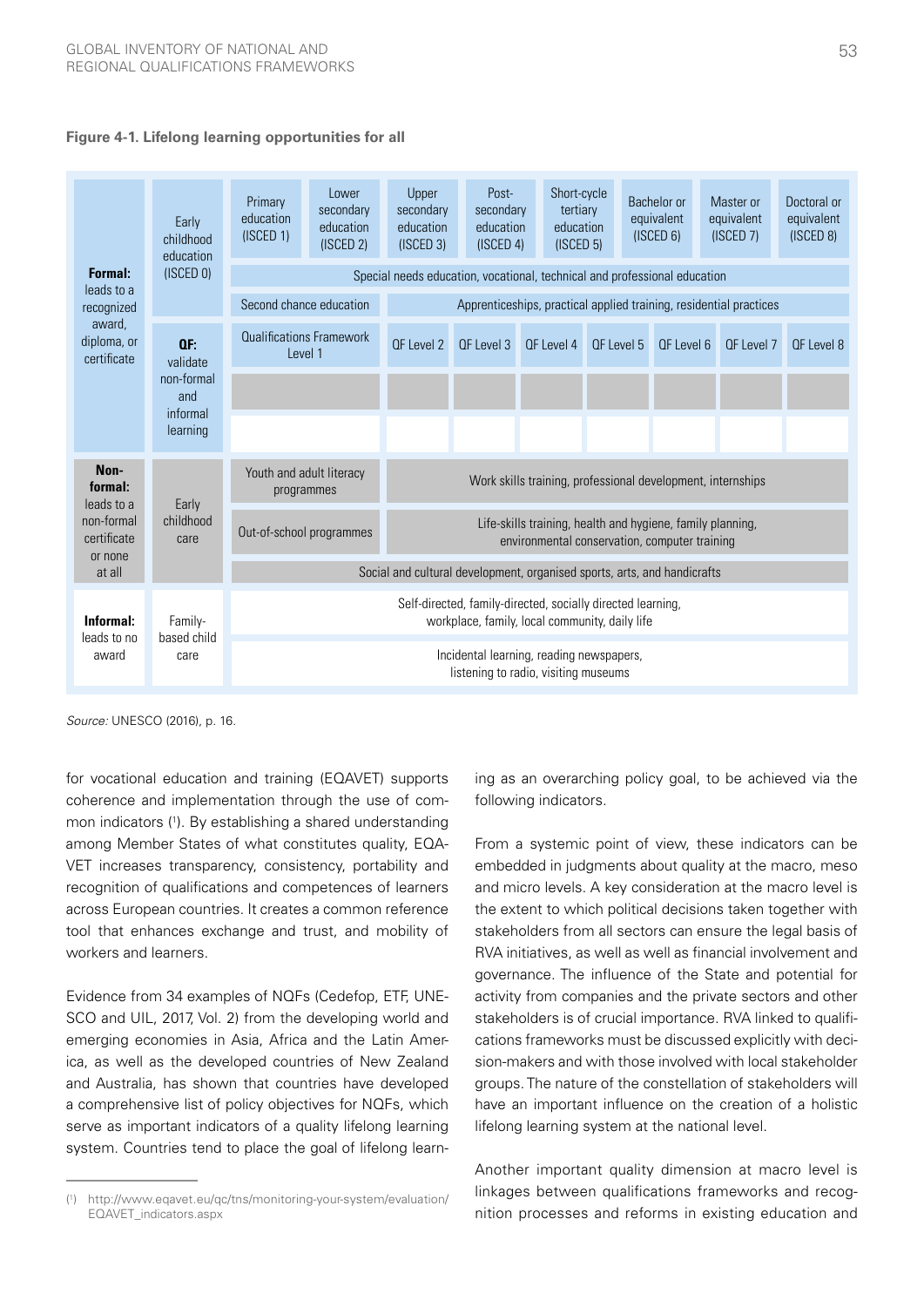training systems. How can instruments such as qualifications frameworks and recognition mechanisms be effective in developing flexible progression pathways between, often, separated general and vocational education tracks, as well as supporting RVA as an alternative route to qualifications or credits within lifelong quality learning opportunities? How can qualifications and recognition mechanism be effective in creating a quality lifelong learning system by improving the image, status and quality of certain non-formal learning education and training tracks. A case in point is the low image of vocational education and training, or that of adult education in many developing countries.

At the meso level, a key consideration in the creation of a quality lifelong long learning system is standardisation and quality assurance of qualification and recognition processes. Shavit and Müller (2000, p. 443) define standardisation as. '(…) the degree to which the quality of education needs the same standards nationwide. Variables such as teacher training, school budgets, curricula, and the uniformity of school leaving examinations are relevant in measuring standardisation'. Standardisation is a useful term to understand the structures, processes and outputs underpinning the organisation and quality of qualifications and recognition processes. On the input side, focus should be on RVA in relation to reference points such as curriculum, qualifications and occupational standards. Input also relates to the level of expertise of RVA personnel. Processes will refer to the role of regulatory agencies, interinstitutional relationships and multi-stakeholder partnerships. Agencies and partnerships are important for ensuring quality processes in the development of standards and maintaining tools and methodologies. Certification and the accompanying entitlements on the output side and may explain whether RVA forms part of exit-based or entry-based systems. For example, entry-based systems are those where follow-up training institutions devalue certification.

The pedagogical perspective comes into the discussion at the micro level. Here the focus is on the relevance of the delivery of recognition processes in education, working life and civil society. NQF standards and recognition mechanisms do not themselves promote quality lifelong learning: this needs to occur through closer action at the workplace, individual and provider level, and through the creation of partnerships and articulations between institutions and agencies.

| <b>LEVEL</b>       | <b>INDICATORS</b>                                                                                                                                                                                                                                                                                      |
|--------------------|--------------------------------------------------------------------------------------------------------------------------------------------------------------------------------------------------------------------------------------------------------------------------------------------------------|
| <b>Macro level</b> | Involvement of State and private stakeholders in framing a legal basis and policy<br>actions in $RVA$ $(*)$                                                                                                                                                                                            |
| <b>Meso level</b>  | Governance of RVA<br>Use of learning outcomes<br>Linking NQF and RVA: utilisation of agreed standards in RVA<br>Establishing and maintaining learning pathways                                                                                                                                         |
| <b>Micro level</b> | Ownership and acceptance of stakeholders at local level<br>Resources and time<br>Assessment and expertise<br>Progression<br>Encouraging employers and training providers to be involved in qualifications and<br>recognition processes<br>Ensuring real benefits for individuals, workers and learners |

**Table 4-1. Macro, meso and micro level indicators for creating a quality lifelong learning system: role of qualifications frameworks and recognition mechanisms**

(\*) RVA: recognising, validating and accrediting; NQF: national qualifications framework.

*Source:* Author.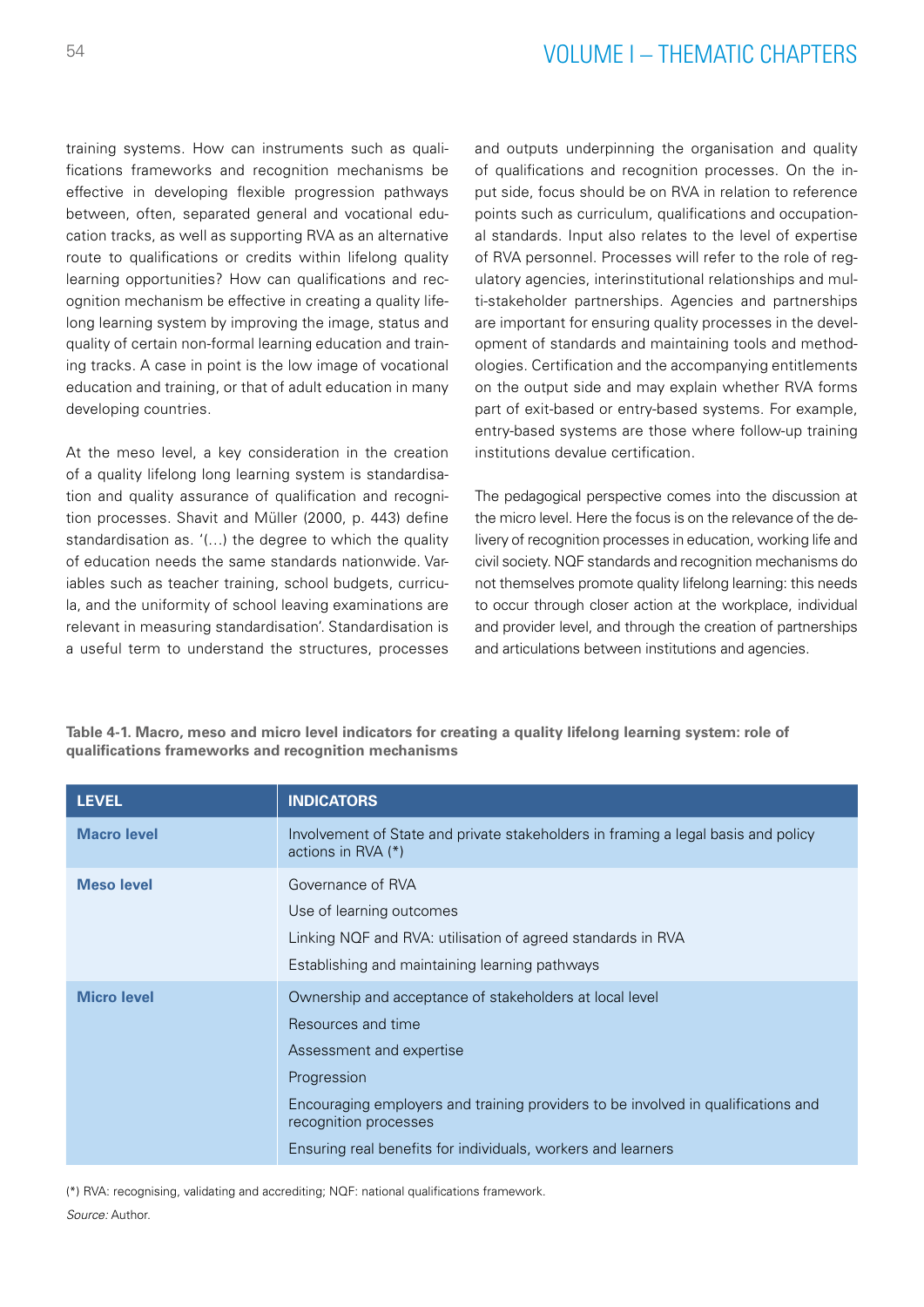Many approaches are available. On the one hand, the learning content or the standards used to compare the individual's evidence of prior learning need to be analysed in relation to learning outcomes. It needs to be ensured that learning outcomes are defined holistically, and not based on a fragmentary and non-integrative understanding. This means, for example, that in addition to technical skills, it is necessary to consider the situational orientation and context. On the other hand, it is also important to consider whether the personnel involved in RVA are able to undertake comprehensive personal career planning processes for the individuals. The methods used and the kind of arrangements made are all important, as is asking if the employment system is included at the micro level with the necessary support services. Also of importance is the extent to which institutions and organisations (public or private, workplaces, industry, NGOs and community-based organisations, TVET and educational institutions) employers and employees associations, have a stake and interest in RVA processes and are able to ensure real benefits in terms of employability, lifelong learning and personal development. At the micro level questions of ownership and control as well as usefulness must be clarified (Bjørnåvold, 2001, p. 20). The participation of stakeholders and the role of information as highlighted by Eriksen (1995) are also important micro-level issues. The organisation of RVA, therefore, cannot be limited to questions of methodology. It is important for enterprises and institutions to trust and accept the results of RVA of non-formal and informal learning.

The qualification and recognition processes must pay attention to quality processes at all levels.

## **4.4. Different contexts as starting points in a quality lifelong learning system**

#### **4.4.1. State and private involvement in framing RVA policy actions**

Several factors in country contexts influence what could be seen as a quality and holistic lifelong learning system. For example, the influence of the State and potential for activity from companies and the private sectors and other stakeholders, and the way the education and training system is organised, are of crucial important. Many countries have acknowledged the need to widen participation in education and training and promote lifelong learning opportunities through RVA routes. However, this largely depends on the nature of those involved in skills development and skills recognition in a country. In Denmark, Finland, the Netherlands and Norway, while the main stakeholders in skills formation and skills recognition are the national authorities, social partners encourage skills recognition in companies and organisations. The Scandinavian countries started public policy with a legal framework: laws stipulate functions and criteria for RVA and also allocate tasks to specified institutions, bodies and authorities. The involvement of social partners, including professional associations, is a key feature of RVA legislation; this targets specific groups, such as adults lacking secondary education adults, who may benefit from participating in a process of recognition of non-formal and informal learning. In Norway, principles anchored in legislation are reflected in the successive introduction of various elements which together comprise a national lifelong learning policy package (Christensen, 2015). However, studies (Ore and Hovdhaugen, 2014) have shown that implementation is quite different from policy and legislation.

In State-dominated systems such as Bosnia and Herzegovina and Romania, there is little responsibility to date taken by industry. However, it is acknowledged by all stakeholders that there is need for more communication and cooperation among government entities/district/cantons, the education sector and the labour market. One of the main challenges in Romania is to link structures and stakeholders from vocational education and training (VET), higher education and the labour market in a more comprehensive qualifications framework and recognition system, creating opportunities for lifelong learning.

In the USA, skills recognition and lifelong learning takes a liberal approach with a low level of State and company influence and high level of individual direction (Busemeyer and Trampusch, 2012, pp. 12-149). A significant level of RVA activity is undertaken despite lack of relevant government policies or legislation. The widespread model of skills formation and skills recognition in the workplace is given priority (Barabasch and Rauner 2012). The Workforce Investment Act (WIA) of 1998 (Public Law 105-220) was instrumental in establishing a fund for adult basic education (ABE) services, which encourages the development of RVA pathways for low-skilled adults to increase their educational attainment and obtain higher skilled jobs. The fund targets at-risk youth, under-educated and/or unemployed/underemployed adults, youth and adults with disabilities, and English language learners (ELL). The governing structure of higher education is locally controlled within each individual US State, although financial support is delivered through a combination of individual, local, State and federal funding. The skills formation system in Canada is more or less the same as in USA (see Pilz, 2017), despite the fact that college programmes have a stronger skills development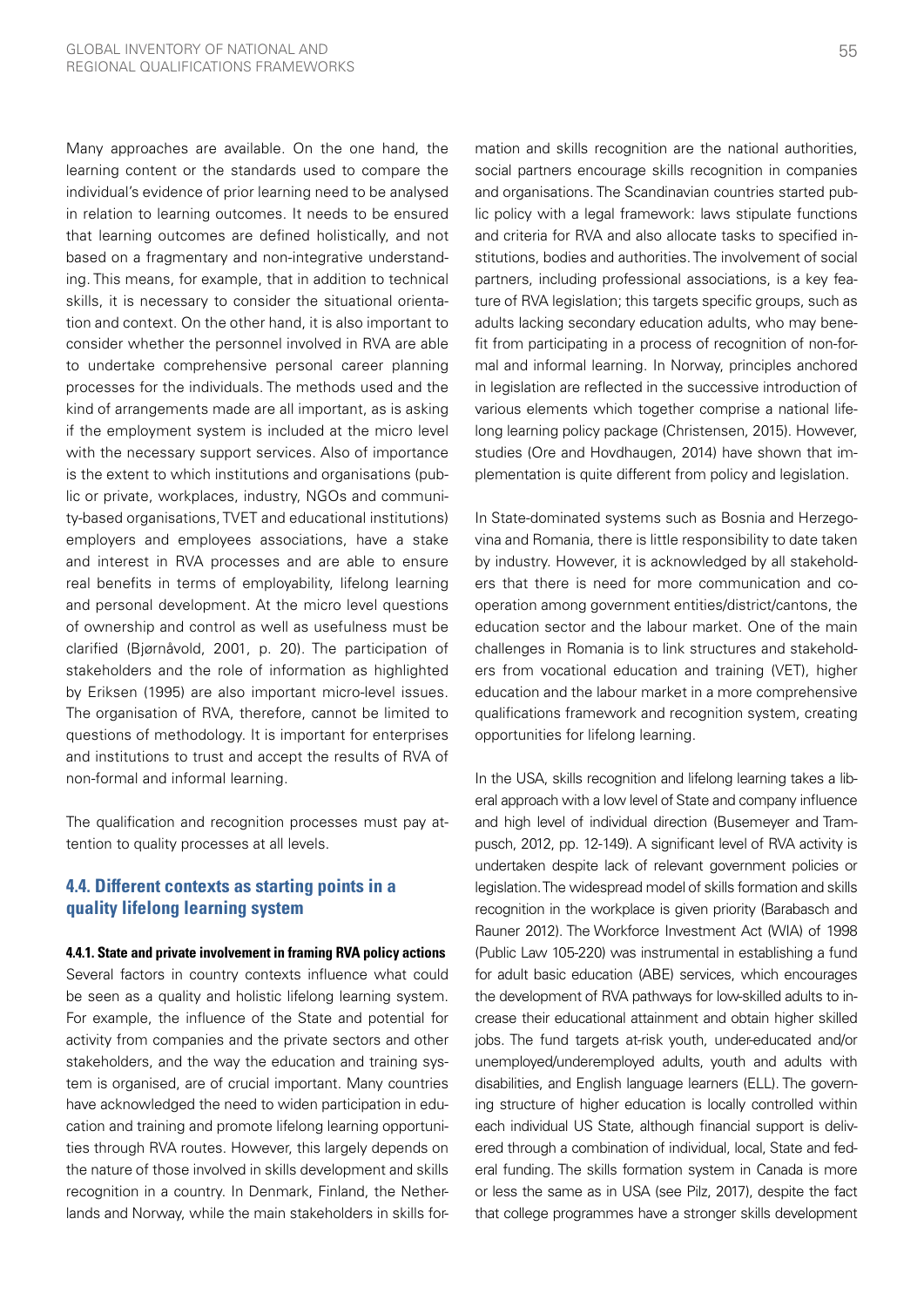component than in the USA. Like the USA, Canada does not have legal frameworks for RVA: certification bodies for regulated professions have developed RVA practices for their jurisdictions and the Canadian sector councils have sponsored a range of initiatives to promote RVA in the workplace.

In the developing world and in emerging economies, the dominant context is one of low levels of State and company influence in skills development and skills recognition. India and Mexico are examples. In India, stratification is high particularly because of the strict separation between general and vocational training (Mehrotra et al., 2014); the latter has low status. Skill formation in the Indian system is dominated by informal structures and processes, with vocational education and training institutions, certifications and formal curricula playing only a minor part. As a result, learning processes tend to be directly linked to practice and the potential for recognising unrecognised skills in the informal sector is high. In Mexico, the education and training system is highly stratified, with general and academic education strictly separated from the vocational track. Vocational training is unorganised and follows a 'learning by doing approach', mostly on the basis of private motivation (Kis et al. 2009). Given the highly stratified education system, and small formal VET system, the main issue is the social and economic pressure for young people to enter the workforce without completing their formal education and this trend is set to continue. Through RVA, India and Mexico are aiming to promote the recognition of outcomes of non-formal and informal learning and encourage the development of small enterprises. In Mexico, the conception and development of Agreement 286 of the Ministry of Education (issued on 30 October 2000) (and associated agreements) is designed to give both workers and learners access to formal education programmes at vocational or professional level. This is guaranteed through equivalency with credits in the formal education system.

The establishment of RVA routes into education and training depend greatly on the extent to which the systems are highly stratified. Germany has the tightest link between academic success in the school system and eligibility to enter higher education. This means that introducing RVA routes into the German system effectively calls this tight link into question (Ore and Hovdhaugen, 2014) so RVA routes mainly come from the vocational side of education. Legislation exists in a range of relevant legal acts and regulations allowing institutions and government departments to develop mechanisms and practical arrangements for RVA, depending on the diversity of purposes of RVA and different interests at stake. Social partners play an important role in RVA legislation in Germany. The inclusion in collective agreements of arrangements for the recognition of experience-based non-formal and informal learning is particularly conducive to the development of RVA. A legal basis for recognition of employee skills and qualifications in collective agreements is provided by Article 9 Section 3 of the Basic Law, in which freedom of association is defined as a fundamental right, and the Collective Agreements Act, which asserts the principle of the autonomy of collective bargaining. Employers and employees are free to agree on working conditions in companies with no regulatory intervention by the State. In addition to defining pay and working hours, this includes arrangements for training and continuing education (Germany. Federal Ministry of Education and Science (BMBF) 2008, p. 50).

Denmark, Finland and Sweden, when compared with Germany, have relatively weaker links between school success and eligibility for higher education. This has made RVA routes to higher education more likely.

An important quality dimension of lifelong learning at macro level is a consideration of how qualifications frameworks and recognition processes in Member States are linked to reforms in their existing education and training systems. In many countries, especially with education and training systems that are highly segmented and stratified, teaching and learning processes are theoretically oriented with low level of relevance to practice (Brockmann et al. 2011). In France, one response is legislation which aims to give every individual the right to apply for RVA. There are several other French laws, such as the Law of Decentralisation accompanying the Modernisation Law of 2002, which have given stakeholders and providers particularly in continuing vocational education and training (CVET), the power to implement RVA. The Law on Lifelong Vocational Training and Social Dialogue enables employees to access training outside working hours. This is gives employers an important role in RVA.

The dominant issue in skills recognition in Australia is the separation of general and vocational education and the low status of vocational training. To respond, the government established the Australian qualifications framework (AQF), whose key features have been standardisation and integration of trade qualifications centred on workplace competence with other VET qualifications and higher education qualifications. The development of flexible progression pathways was also a key objective. This supports mo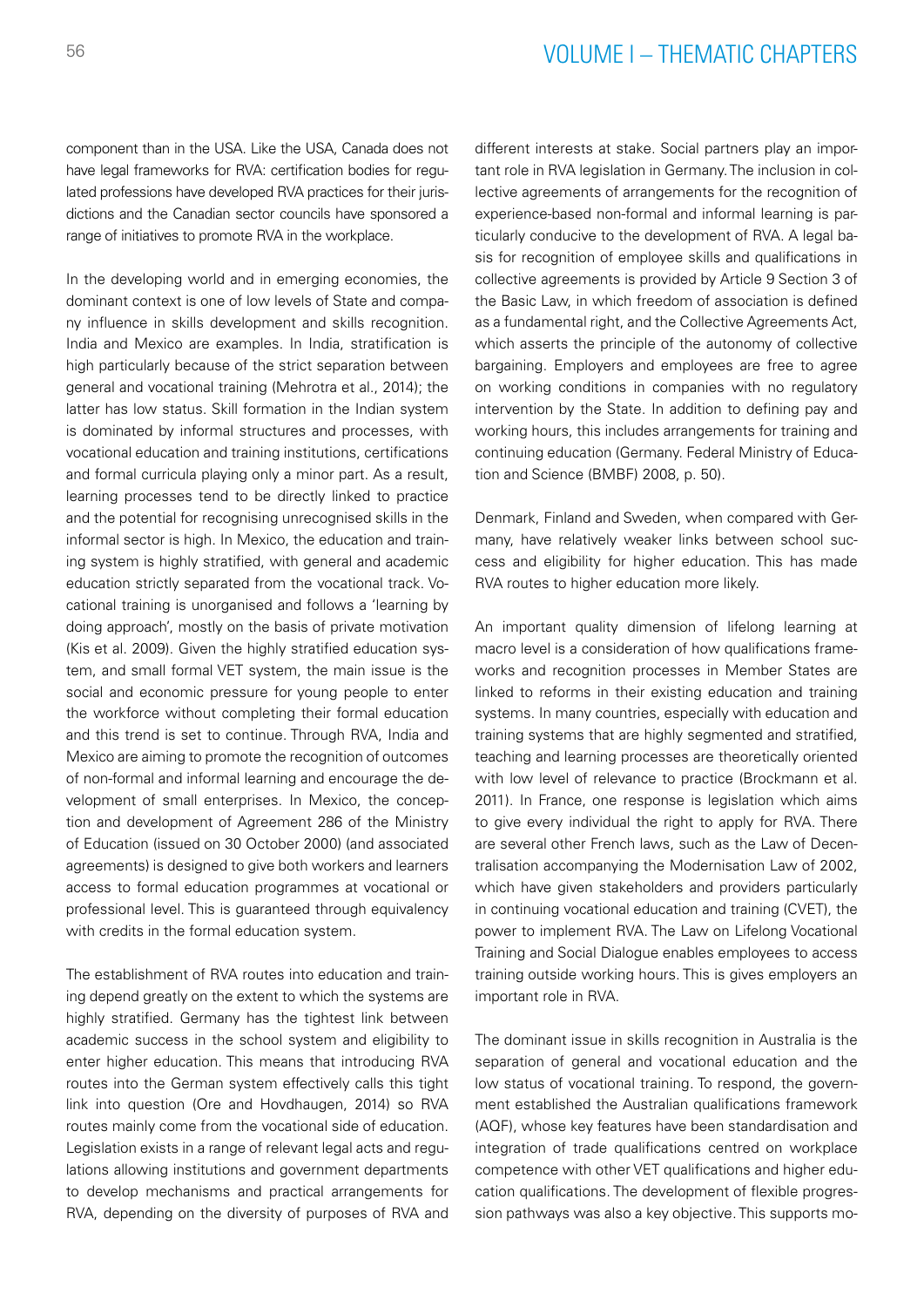bility between higher education and VET sectors and the labour market by providing a basis for RVA (Cedefop, ETF, UNESCO and UIL, 2017, Vol. 2). Recognition of non-formal and informal learning plays an important part in these efforts, particularly because increasing certification serves the aim of ensuring better integration of vocational education and training into higher education and better collaboration with key stakeholders to encourage improved transition to work arrangements.

Closing the gap between education opportunities for different groups in society is an important goal for Australia, New Zealand, and South Africa particularly those of indigenous groups raising the skill potential of workers who can and want to work or are currently excluded from the labour force (New Zealand Ministry of Education, 2008). With the large influx migrants and refugees into Europe, the recognition of migrants' prior learning and experiential learning is expected to become an important integration policy issue in the coming years, with implications for quality. There is also emphasis on utilising existing potential skills in the economy (BMBF) 2008). In Austria, recognition of non-formal and informal learning is seen as aiding the integration of marginalised groups such as migrants, elderly persons or the unemployed by giving them a 'second chance' (Austrian Federal Ministry of Education Arts and Culture, 2011).

## **4.5. Meso level: regulatory frameworks and quality assurance**

The notion of quality must be understood not only at the policy framework and legislative level, but also at the meso level. This covers interinstitutional arrangements that link academic, vocational and continuing education programmes/institutions, and provide potential for awards/ credits or generic awards across levels, subjects, and sectors. Partnerships across sectors between stakeholders from education, industry, and community adult learning sectors are important. These aspects of quality at the meso level need attention.

Regulatory agencies such as national qualifications authorities and accreditation bodies must be able to harmonise minimum standards for accreditation of qualifications obtained through all learning: formal, non-formal and informal learning. Registrations for education providers and training institutions, as well as systems for assessing learning and issuing qualifications and certifications, are important components of a quality lifelong learning system.

### **4.5.1. Governance of RVA**

RVA governance is an important dimension of quality assurance of a lifelong learning system in which the involvement of stakeholders and clear accountability structures are required.

Successful organisation of RVA is dependent on the extent to which various partnerships drive the coordination. Information on national policies and practices indicates that partnerships with stakeholders differ significantly. We refer to three models of implementation and coordination that emerge from the country cases. The elaboration of examples does not aim to be exhaustive but rather illustrative.

#### **The social partnership model**

In Austria, Germany and Switzerland, multiple social partners and stakeholders treat implementing RVA as a shared responsibility, coordinating their work in accordance with laws, regulations and guidelines. This ensures legitimacy within decentralised education. In Austria (Schneeberger, Petanovitsch and Schögl, 2008) responsibilities for the regulation, provision, financing and support of learning activities are divided between national and provincial levels. Social partners play a role in designing the legal, economic and social framework conditions. Education institutions organise or provide preparatory courses for exams and design other procedures to validate prior learning, based on their respective quality assurance. In Germany, there is neither a central institution nor a standardised institutional framework in place for validation, but a variety of approaches. Chambers of crafts, industry, commerce and agriculture regulate admission to the external student examination. The German Rectors' Conference has defined a framework for recognition for higher education but specific regulations and procedures are established by the respective university. The ProfilPASS system is managed by a national service centre which supports 55 local dialogue centres. Responsibility for continuing education falls across several areas. Continuing education in Germany has less regulation at national level than other areas of education and, as a result, features a high degree of pluralism and competition among providers. Voluntary participation in continuing education is one of the guiding principles (German Federal Ministry of Education and Science (BMBF), 2008).

National institutes such as Skills Norway, the knowledge centres in Denmark and the Netherlands are established under their respective ministries of education, which in turn cooperate with trade unions, enterprises, national labour agencies, national education associations, organisations, universities and colleges, public and private ed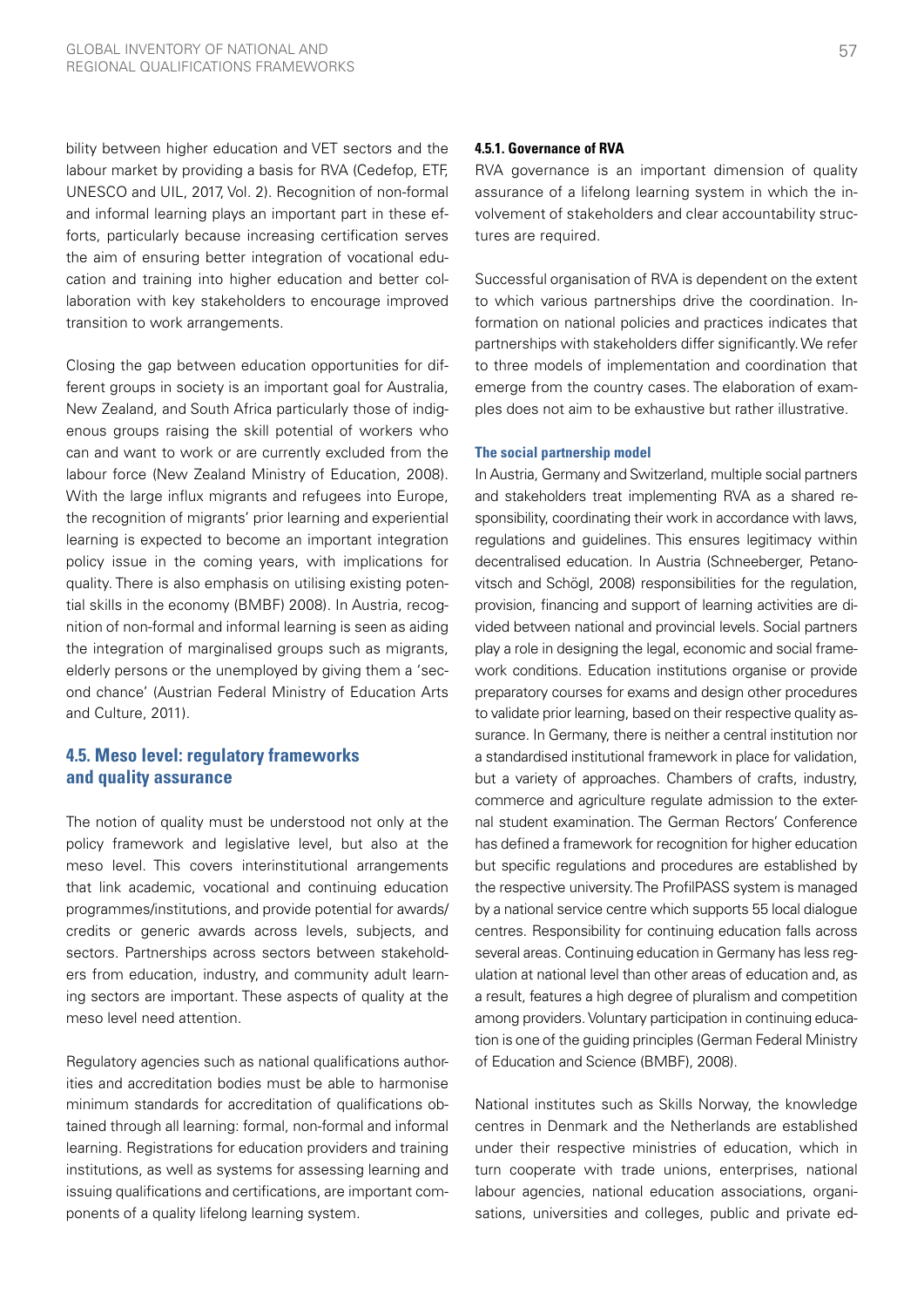ucators, and social partners. Skills Norway is the body designated by the Ministry of Education to work on RVA at the national level. It is responsible for developing validation guidelines for enrolment in tertiary vocational education and exemption in higher education. In 2013, the Norwegian Directorate for Education and Training developed national guidelines for RVA in lower and upper secondary education. Skills Norway cooperates with NGOs and social partners to further adult learning in working life. In the Netherlands, the EVC *(Erkenning van Verworven Competenties (recognition of acquired competences))* Knowledge Centre works in cooperation with a network of RVA regional offices. These are as one-stop locations where individuals can access multiple services appropriate to their specific needs. In 2006, stakeholders agreed to a quality framework for RVA that, while voluntary, promotes transparency and articulates minimum standards (Maes, 2008). Individuals working through the available RVA structures are granted a certificate of experience to submit to education institutions. The certificate has the status of an advisory document and the 'autonomous institutions decide for themselves how to use the results of EVC procedures' (European Commission et al., 2010).

### **Stakeholders in the adult and community learning sector**

The high level of individualisation in skills formation and skills recognition in the USA can be seen in the fact that prior learning assessment (PLA) is not governed by legislation (Travers, 2011). PLA is conducted in many colleges and universities and its policies and practices play an important role in several higher education institutions that have been serving the adult learner population RVA. These institutions gave birth to work on how outcomes from adult non-formal and informal learning could be assessed at an individual level. Funding for PLA services is generally the responsibility of individual education institutions. Fees are normally charged to the individuals undertaking assessment. The quality of higher education remains a top priority. Some of the six regional accreditation commissions located across the country have issued policies and guidelines on PLA that allow for varying degrees of institutional flexibility. For example, the New England Association of Schools and Colleges (2005) restricts individualised PLA to undergraduate level but allows flexibility in programme structure. The policy and practice for accepting prior leaning assessment credits, established by individual institutions, largely reflects local faculty agreements (Travers, 2011, p. 251) and are responsible for monitoring the quality of higher education through formal accreditation. PLA development has been supported by the American Council on Education (ACE), the national body responsible for coordinating higher education institutions across the country. The Council for Adult and Experiential Learning (CAEL) is a national, non-profit organisation that works with education institutions, employers, labour organisations and other stakeholders to promote creative, effective adult learning strategies. Networks and structures such as CAEL aim to bring greater coherence to RVA in higher education.

In Canada, prior learning assessment and recognition (PLAR) is a highly decentralised process with the responsibility for assessment and validation distributed across the various provincial/territorial governments, education institutions and professional bodies. Adult educators have been at the forefront of RVA. The community of Canadian adult educators became acquainted with the work of CAEL in the USA and began to promote RVA in Canadian post-secondary education, as highlighted in an article by Joy Van Kleef (2011). Their reasons for promoting RVA lay in the perceived nature of adult education as community-based and encouraging the development of knowledge and skills within a framework of lifelong learning. Three groups of adult educators – institutional practitioners, community-based practitioners and academic researchers – have

| <b>GOVERNANCE</b>                                          | <b>COUNTRIES</b>                                                                                 |
|------------------------------------------------------------|--------------------------------------------------------------------------------------------------|
| <b>Social partnership model</b>                            | Austria, Denmark, France, Finland, Germany, Netherlands, Norway, Switzerland                     |
| Stakeholders in the adult and<br>community learning sector | Canada, USA                                                                                      |
| <b>NQFs coordinating RVA</b>                               | Australia, India, Mauritius, Mexico, Namibia, New Zealand, Pakistan<br>Philippines, South Africa |
|                                                            |                                                                                                  |

#### **Table 4-2. Governance in RVA**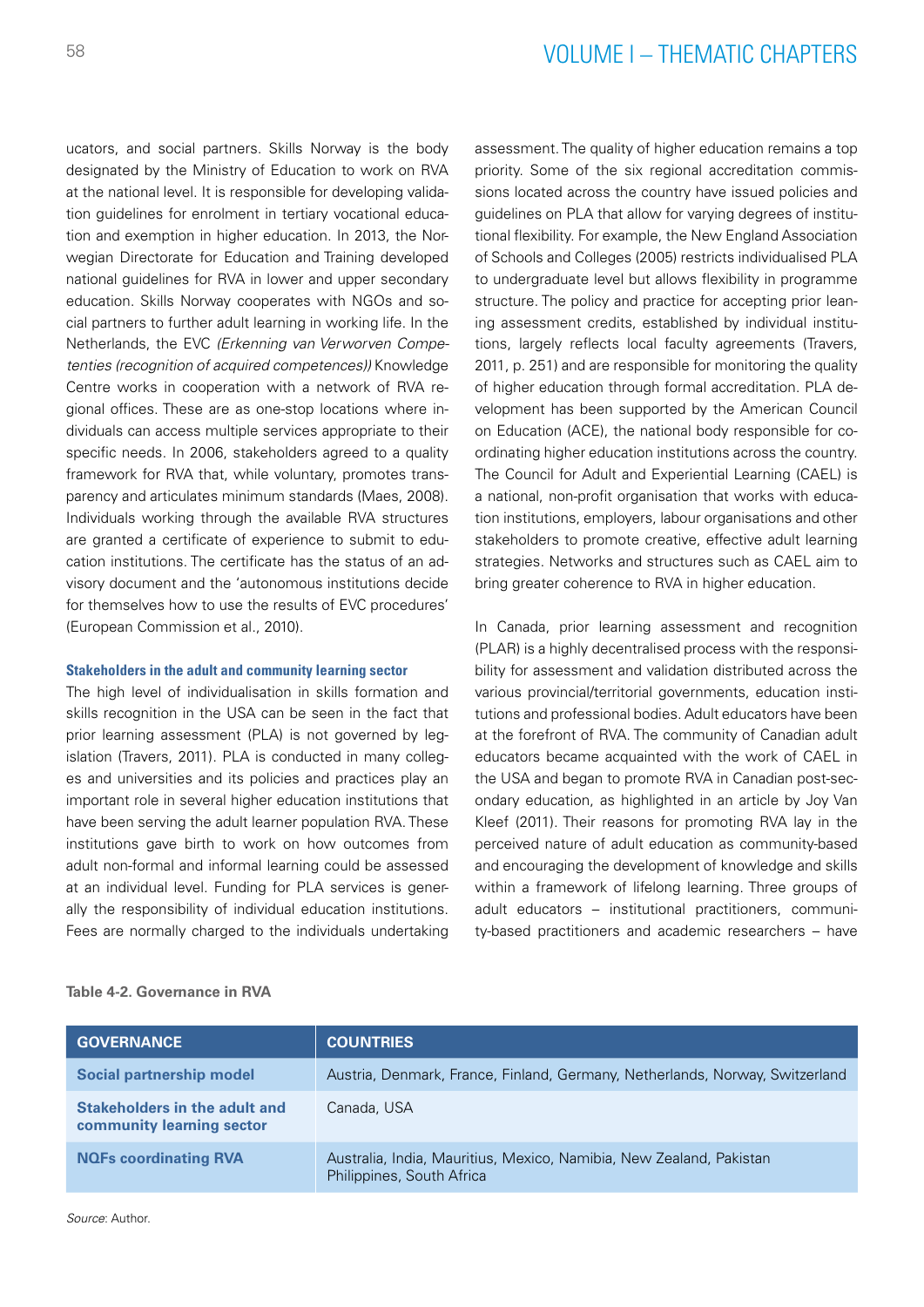been the primary sources of PLAR research in Canada. The Council of Ministers of Education Canada (CMEC) has responsibility for the Canadian Information Centre for International Credentials, which provides information on formal credentials assessment services, provincial/territorial education systems, post-secondary institutions, regulated and unregulated occupations and how to connect with provincial/territorial regulatory bodies that have responsibility for issuing licences to practice in each jurisdiction. Stakeholder engagement at the national level includes CAPLA's yearly conference that attracts a wide range of RVA stakeholders from across Canada and abroad.

#### **NQFs coordinating RVA**

A key element in RVA quality assurance is the development of national qualifications frameworks (NQFs). NQFs are an important part of education and training reforms in developed, transitioning and developing countries (Singh and Deij, 2016). They seem to have reached saturation point, with developments deepening within some countries and not much progress in others, but NQFs continue to support education and training, skills development, and lifelong learning. Many countries consider that the existence of a qualifications framework may help to promote systems for recognising non-formal and informal learning outcomes, especially in the case of recognition procedures formalised to the extent of awarding qualifications. NQFs provide a central reference point for the recognition of non-formal and informal learning.

Written record of qualifications available through recognition of non-formal and informal learning outcomes can confer a status and form of legitimacy by associating them more closely with qualifications obtained via formal channels. Where recognition of non-formal and informal learning can lead to the award of a qualification, these qualifications should be included in the national qualifications directory; this is necessary for securing social recognition and legitimacy. Standards should be accepted by all stakeholders and in particular by the various ministries that award qualifications, such as the ministries of labour and ministries of education.

In the majority of countries surveyed RVA is subsumed under acts passed under the establishment of their NQFs. In South Africa the recognition of prior learning takes place in the context of the South African qualifications framework (SAQF) that came into effect with the passing of the South African Qualifications Authority (SAQA) Act of 1995. The Australian qualifications framework (AQF) aids progression of students through qualifications by giving credit for learning outcomes already achieved. Credit outcomes may allow for entry into a qualification or provide credit towards the qualification. Credit given may reduce the time required for a student to achieve the qualification. The organisation issuing RVA determines the extent to which previous learning is equivalent to the learning outcomes of the components of the destination qualification; it takes into account the likelihood of the student successfully achieving the qualification outcomes and ensures that the integrity of the qualification is maintained. The AQF qualifications pathways policy establishes the principle that pathways are clear and transparent to students and can facilitate credit for entry into, and towards, AQF qualifications. The Mexican qualifications framework (MQF) is a comprehensive framework developed by the General Directorate of Accreditation, Incorporation and Revalidation (*Dirección General de Acreditación, Incorporación y Revalidación*; DGAIR), within the Ministry of Public Education (SEP). Stakeholders from all sectors (industry, education and civil society) have participated in the development of the MQF. CONOCER has been especially active on issues related to the national system of competency standards (NSCS) and on equivalences with formal education degrees. In October 2012, the Ministry of Education announced the new Mexican Bank of Academic Credits (announcement published by DGAIR on the official Mexican Government Diary of 4 October 2012, Article 8), which allows certificates of competence from CONOCER and from other recognised private and public training/certification centres to be accredited as part of formal education programmes at lower and upper secondary levels.

Evidence from Botswana, Ghana, Mauritius, Seychelles, and South Africa reveals that qualifications authorities, as models of shared responsibility between stakeholders, are prime movers behind the recognition of formal, non-formal and informal learning. In these countries, for all qualifications validated by the qualifications authority and placed on the NQFs, there is now a requirement that recognition, as an alternative route to gaining qualification, should be possible. In most cases, the qualifications authorities elicit/ engage the support of professional organisations and employment agencies to take forward recognition of non-formal and informal learning and in seeking financial support for recognition initiatives.

National qualifications frameworks alone cannot promote recognition of the outcomes of formal, non-formal and informal learning. Evidence from the NQF examples shows that countries face challenges at the meso level in ensuring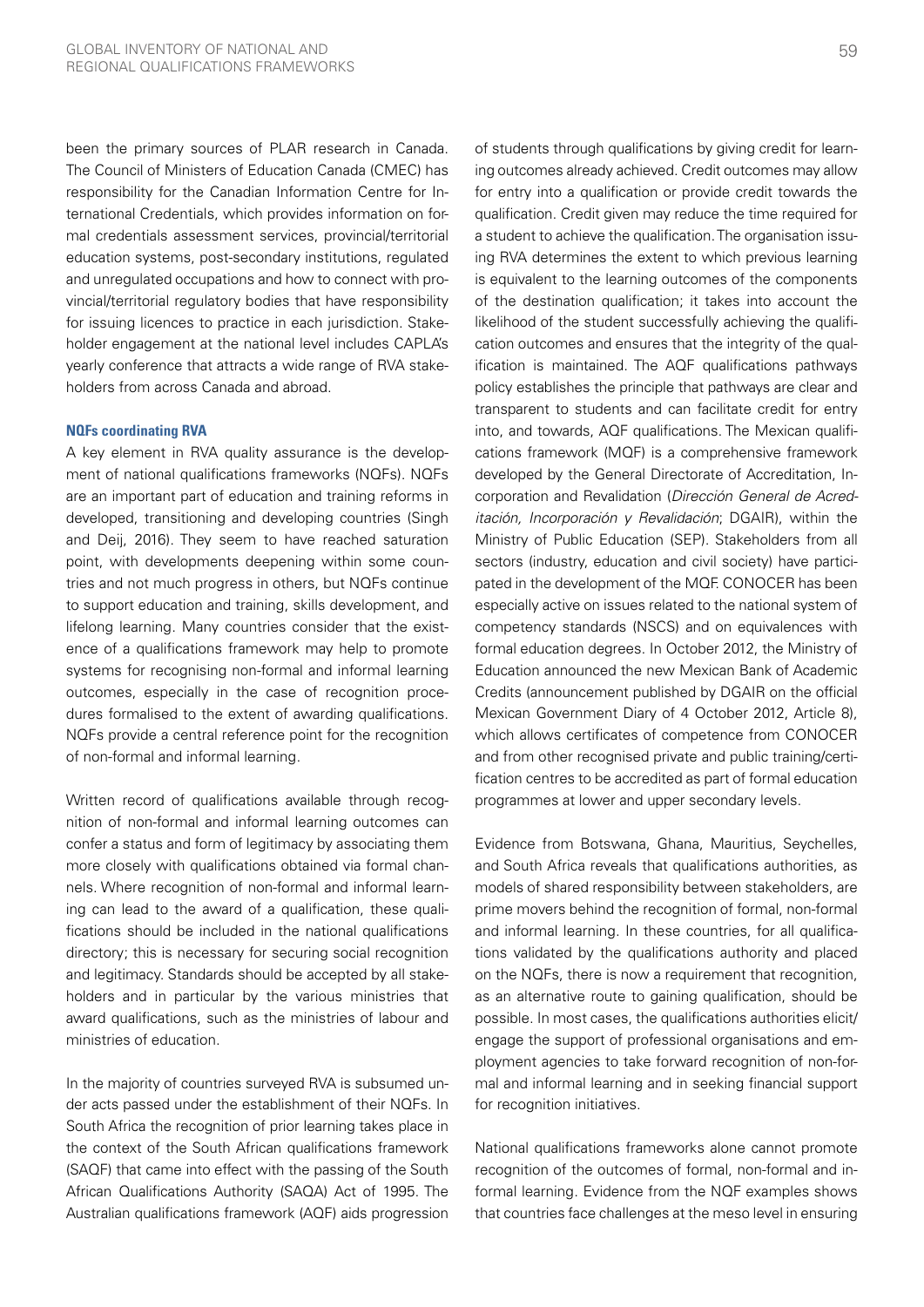that structures such as regulatory agencies, qualifications authorities and accreditation bodies are able to harmonise on minimum standards for accreditation of qualifications obtained through all learning: formal, non-formal and informal. Another challenge is equipping education providers and training institutions to initiate RVA. Recognition practices linked to NQF need acceptance by all stakeholders.

#### **4.5.2. The use of learning outcomes**

Learning outcomes have had an important impact on how levels and qualification standards have been defined. Their use can promote clarity and support participation through emphasising the relevance of programmes. However, learning outcomes require attention in several respects. At policy level they need to be overarching. At qualifications standards level they need to deal with intended learning outcomes. For learning programmes they need to deal with specific learning outcomes related to inputs and have a more pedagogical purpose. Learning outcomes should not be formulated in narrow and restricted ways which could limit rather than broaden the expectation of learners. From a lifelong learning perspective, learning outcomes need to reflect all contexts from life-wide, life-deep and lifelong learning perspectives. Even in countries without national qualifications frameworks, such as the USA and Canada, there is a trend in some institutions to design degree programmes around student learning outcomes, or competences, rather than college credits. Evaluative frameworks are being developed in increasing numbers for competence-based prior learning assessment programmes to equate their effectiveness to other programme evaluation processes within institutions of higher education. The standards defined by the Council for Adult and Experiential Learning (CAEL) for competence-based prior learning assessment (PLA) are being interrelated with quality criteria used in the evaluation of college academic programmes; the aim is developing overarching evaluative frameworks that also embed the effectiveness of PLA programmes. In Canada measures for assessing education quality (CAEL standards for PLA) are applied to the assessment of prior learning in competence-based education and assessment, for example in professional registration.

European Union countries are gradually beginning to grant non-formal and informal learning contexts the same value as formal learning. However, many institutions awarding non-formal qualifications need further assistance in describing their qualifications in terms of learning outcomes to comply with the NQF requirements.

### **4.5.3. Linking NQF and RVA: using agreed standards in RVA**

Using agreed standards is an important feature of alternative recognition routes or/and credit transfers leading to a qualification. Agreed standards put outcomes from non-formal and informal learning on an equal footing with those from formal learning: in existing formal curricula; learning-outcomes-based qualifications standards; and occupational standards.

One way of achieving a qualification is to standardise second-chance education in relation to a curriculum with equivalence to formal education. In Belgium, the Secondary School for Adults (SSA) is part of the regular education system and organises courses appropriate for adults.

A second way to achieve a qualification is by aligning non-formal and informal learning outcomes to reference standards in NQFs. In Ghana, alternative transition routes to qualifications are proving beneficial especially for the young and young adults who have little access to formal education but have acquired their skills, learning and work experience in non-formal and informal settings.

A third way of achieving a qualification is in relation to occupational standards in a qualification. Countries are increasingly using RVA mechanisms within industry sectors as a means of enhancing the economic capacity of the workforce. Mauritius is making concerted efforts through the Mauritius Qualifications Authority (MQA) to recognise experience and learning of workforce in industry sectors such as tourism, financial services, real estate, information and communication technology (ICT) and seafood.

Reference standards, regardless of whether they are formal curricula or learning-outcomes-based qualifications, or occupational standards, do not necessarily have to lead to a full qualification; they can also lead to a partial qualification such as credits, which individuals transfer and accumulate towards achieving a qualification. Hong Kong SAR China has provision for credit accumulation and transfer (CAT) in its assessment systems, and to see recognition of non-formal and informal learning as an assessment and credit process. The CAT system allows learners to accumulate credits from diverse courses and all modes of learning – including class attendance, private study, online learning, practical learning, examination – and convert them into a recognised qualification. It provides the flexibility needed to suit individual learners' circumstances and minimise duplication of training.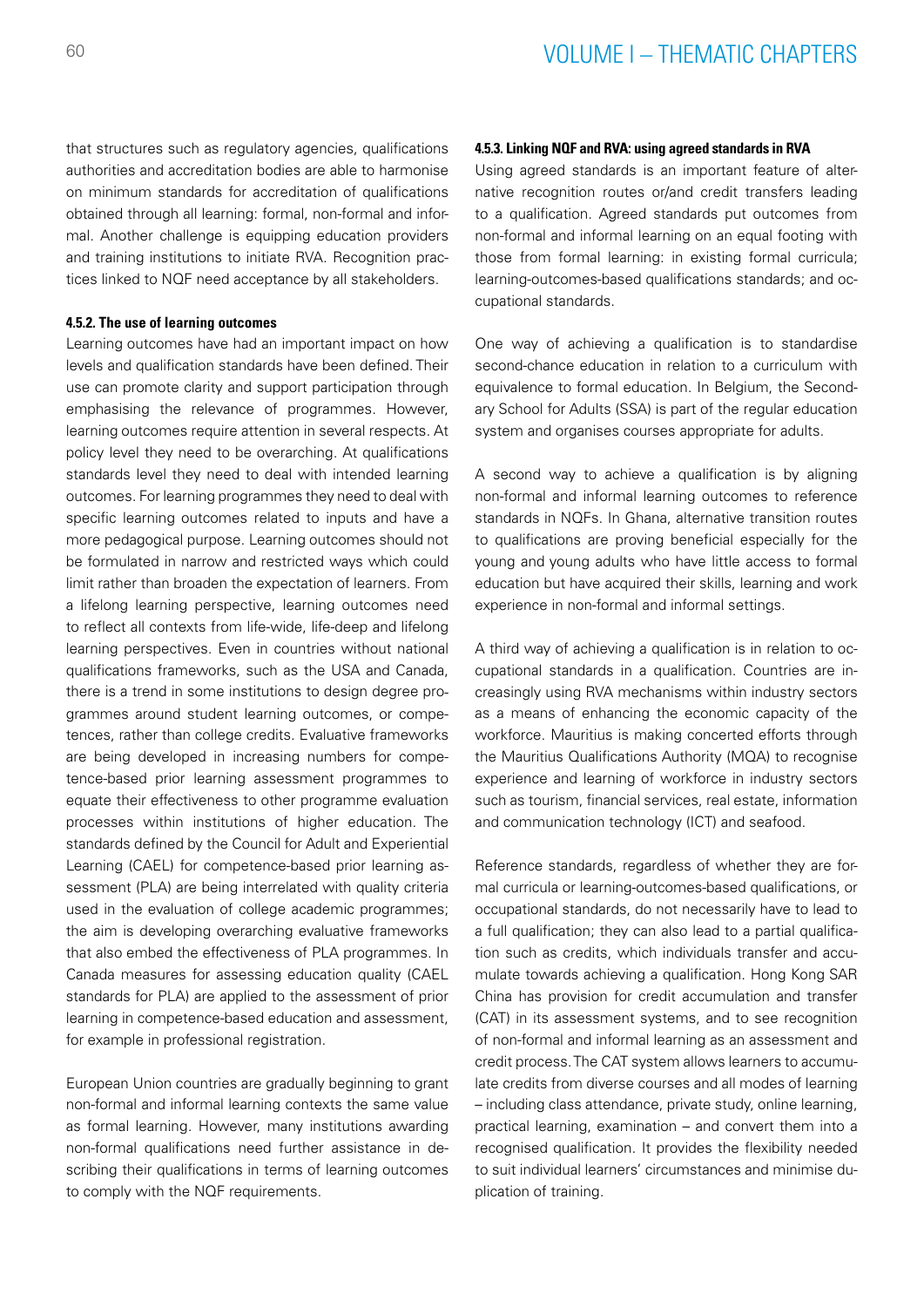In Indonesia, a credit transfer scheme is a part of bridging programmes, aiming to boost the performance of individuals who fail to meet the minimum requirements of the institution conferring their credits. In the Republic of Korea, the lifelong learning account (LLA) system, in place since 2008, allows an individual's diverse learning experiences to be accumulated and managed within an online learning account; learning results are recognised as education credits or qualifications so that each individual has opportunities to find a better job. The national education system comprises formal and non-formal learning, which has equivalences at all levels. In New Zealand, recognition of prior learning (RPL) is part of the credit system. Education providers (including employing organisations, industry and professional bodies and education organisations, and several institutes of technology and polytechnics) are required to have their own administrative and practical arrangements in place for RPL and credit recognition and transfer.

RVA as an alternative route to a full or a partial qualification offers people who have learned on the job an important second chance pathway to retraining and upskilling opportunities. Qualifications frameworks help to clarify the formal demands in qualifications, rendering them more understandable and transparent for the young to manage transitions. NQFs increase the sense of security that the outcomes of learning will at least be of quality and equal to a national standard. At the same time, adults and the young have the quality and relevant skills demanded by employers and other stakeholders (Cedefop, 2009). Locally defined qualifications, in contrast, may only offer this security to those who have access to good education institutions and receive a certificate issued by an accredited training provider. NQFs as communication tools are, therefore, important and should inform transition and lifelong learning policies.

#### **4.5.4. Establishing and maintaining learning pathways**

Among the many broad goals of countries in establishing NQFs is supporting the development and maintenance of pathways for accessing qualifications, and assisting people to move (vertically and horizontally) easily between different education and training sectors, and between qualifications of the different subsystems. The concept of learning pathways is important in lifelong learning. A learning pathway is a sum of learning sequences followed by an individual to acquire knowledge, skills and competences. It may combine formal and non-formal learning sequences through the validation of outcomes from non-formal and informal learning (Cedefop, 2014).

The global inventory of regional and national qualifications frameworks (Cedefop, ETF, UNESCO and UIL, 2017, Vol. 2), illustrates distinctive learning pathway types in the NQFs of developed, developing countries and emerging economies. Table 4-3 presents five pathway types.

Countries with highly developed qualifications frameworks have explicit pathway strategies. Both New Zealand (NZQF) and Australian qualifications frameworks (AQF) have an explicit 'pathway strategy'. In the case of the New Zealand qualifications framework, each qualification outcome statement includes the following pathways. Graduate profiles identify the expected learning outcomes of a qualification: these describe what a learner will know, understand and be able to do when they achieve the qualification. Educational pathways identify the qualifications a graduate can enrol in after completing the qualification in question. Where qualifications are stand-alone and do not prepare graduates for further study, the outcome statement should make this clear. Employment pathways (or contribution to the community) identify the areas in which a graduate may be qualified to work, or the contribution they may make to their community having achieved the qualification in question (Keller, 2013).

Similarly, the new documents of the strengthened AQF in 2011 stipulate that by 2015 all courses, whether in VET or higher education, must be compliant with the AQF and need to show how they provide preparation for 'further learning' as well as for work. To underline this requirement, the AQF document incorporated a strengthened 'pathways policy' (AQF Council, 2013).

Continuing and post-secondary and employment pathways to quality-assured qualifications are found in countries and territories such as Hong Kong SAR, China. Here the qualifications framework is a tool to articulate the academic and vocational education and associated quality assurance mechanisms within the continuing and post-secondary sectors. With the proliferation of post-secondary education programmes and qualifications, the Hong Kong QF ensures that education and training providers, employers and the public all understand the range and different types of qualifications, as well as contributing to nurturing the core skills and competences of individuals and promoting lifelong learning across all sectors of society. The Hong Kong QF acts as a unified system for the recognition of quality assured qualifications for continuing education and post-second-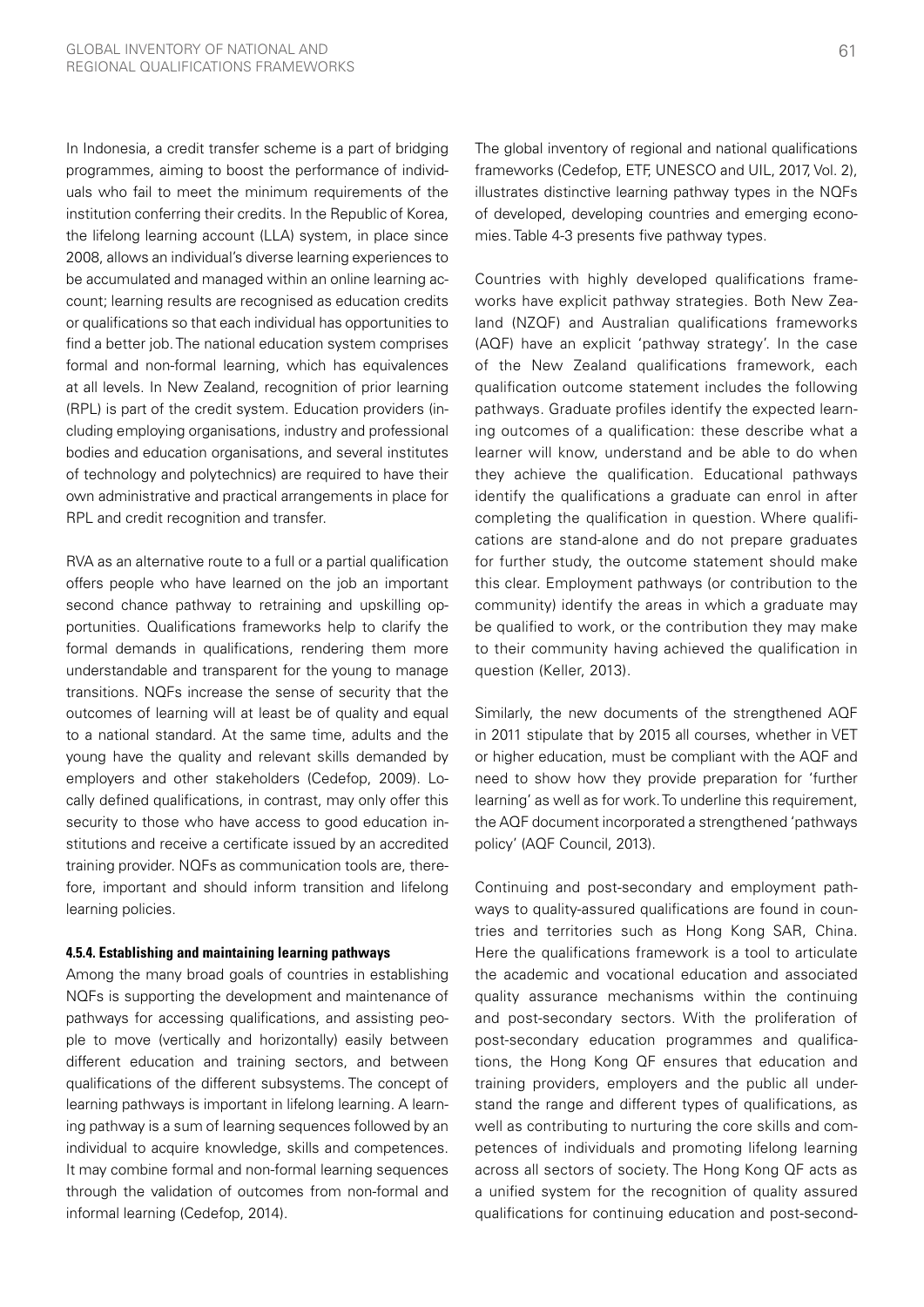| <b>DISTINCTIVE ALTERNATIVE</b><br><b>PROGRESSION PATHWAYS</b>                                      | <b>COUNTRIES</b>                                                                                          |
|----------------------------------------------------------------------------------------------------|-----------------------------------------------------------------------------------------------------------|
| <b>Continuing and post-secondary and employment</b><br>pathways to quality-assured qualifications  | Australia, Hong Kong (SAR China), India, Malaysia,<br>Maldives, Mexico, New Zealand, Singapore, Thailand  |
| <b>Pathways between VET and higher education</b>                                                   | Australia, Bhutan, India, New Zealand, Republic of<br>Korea, Sri Lanka                                    |
| Pathways between primary and VET                                                                   | Bhutan, Botswana, Ethiopia, Gambia, Ghana, India,<br>Kenya, Mauritius, Namibia, Nepal, Seychelles, Uganda |
| Pathways from non-formal education to formal basic<br>education                                    | Bangladesh, Gambia, Mauritius, Philippines, Thailand                                                      |
| <b>Certification-oriented second-chance qualification</b><br>programmes for/in the informal sector | Afghanistan, Bangladesh, Gambia, Ghana, India,<br>Mauritius, Mexico                                       |

#### **Table 4-3. NQFs and alternative progression pathways**

*Source:* Author.

ary education, including all learning outside the formal education and training system. In this way NQFs are able to coordinate the diversity of learning already taking place outside the conventional system. In countries such as India, Malaysia, Maldives and Mexico learning activities have increased substantially over the past 20 years facilitated by distance learning, open learning, special entry schemes, credit transfer arrangements and recognition of prior learning and other strategies the development of lifelong learning for adults.

Countries such as Australia, India, New Zealand and Sri Lanka – and, more recently, Bhutan – have comprehensive NQFs that support the development of pathways between VET and higher education programmes, providing access and progression to higher education as well as enhancing their value/currency in the labour market. Australia has credit transfer arrangements for workplace learning, providing means of progression to higher education programmes. The Bhutan qualifications framework (Figure 4-2) foresees progression for individuals from certificate level to the diploma level.

## **4.6. Micro level: individuals demonstrate learning and competences**

Identification of contextual factors at the policy level, the key elements of the different ways organising education and training systems in different countries, and the possible RVA routes and flexible pathways leading to qualifications outlined above all provide the implementation environment for lifelong learning systems of quality. The next stage is to concentrate on the learning dimensions of recognition, validation and accreditation processes as they affect the end-user. At the micro level, we concentrate on defining six core factors that need to be taken into consideration in organising a quality lifelong learning system, keeping in mind the usefulness of RVA for the end-user. These do not indicate how RVA should be implemented at the local level; they are initial indicators that make up the framework for organising quality of RVA at the individual level. Some examples are shared for illustrative purposes to help advance the discussion.

#### **4.6.1. Ownership and acceptance of local level stakeholders**

The specific priorities of the RVA system in a country must be identified not only from a recognition policy perspective but also by taking into account the roles of those involved at the local level: learners, employers, employees, training providers, trainers, educational institutions, NGOs, public and private organisations, representatives of trade unions, small, medium and micro enterprises, adult associations and youth organisations. Local needs should be compared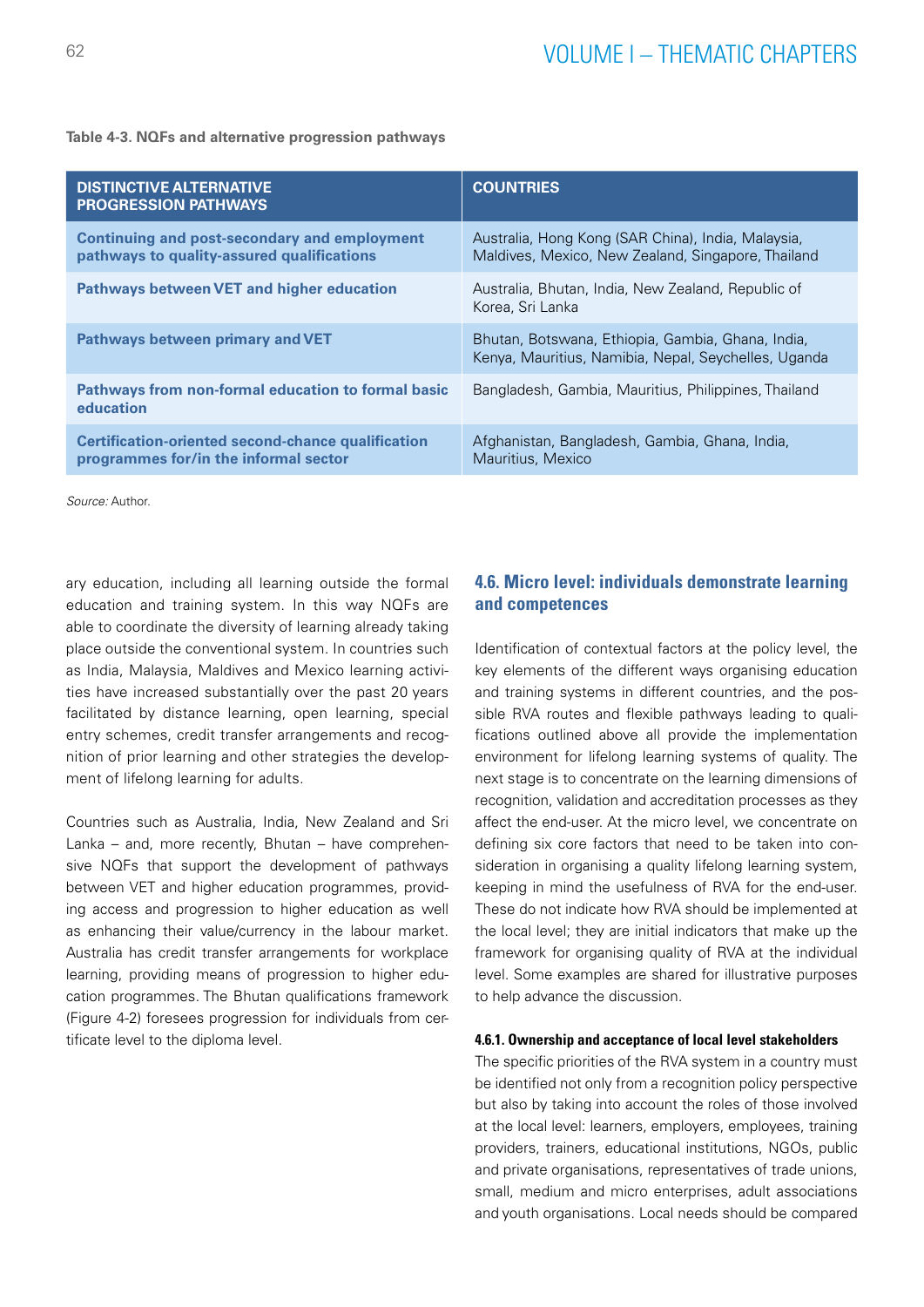

#### **Figure 4-2. Progression pathways from VET to higher education in Bhutan**

*Source:* Cedefop, ETF, UNESCO and UIL, 2017, Vol. 2.

against macro level needs as well as related to the existing education and training institutions and providers and other sectors of the lifelong learning system. This process enables local needs to be identified but also aims at securing substantial acceptance and ownership through the participation of those involved.

Training providers and staff of the National Institute of Open Schooling (NIOS) in India are directly involved in serving underprivileged and low-educated groups in society who have not completed eight years of school (the minimum to gain entry into a vocational training institute) and who lacked the basic literacy and numeracy skills necessary to enter the lowest level of the Indian skills qualifications framework. This target group is being given access to competence-based courses at prevocational levels in the qualifications framework through the NIOS. In the Netherlands, local stakeholders apply validation as a tool to tackle the economic crisis and target young unemployed persons lacking level 2 vocational qualifications, those who are at risk of losing their jobs, or those who need to achieve mobility on the labour market. In Botswana and South Africa recognition serves to allow adults to participate in adult basic education and training (ABET) upon becoming literate.

RVA without stakeholder input will not be trusted. In the US, having at least one agency in the region supporting or encouraging the adoption and use of RVA methods has been highlighted in a study conducted by the Council for Adult and Experiential Learning (CAEL) (Klein-Collins, 2010). According to the purposes of RVA, representation from the world of work, and youth and adult organisations is required in developing RVA processes, methodologies and assessment criteria.

In many countries local stakeholders need to be made aware of the recognition schemes and their benefits among potential users, including citizens, businesses and their employees, education and training providers, voluntary associations, and social partner organisations in the labour market. Mauritius is focusing on communication strategy to expose major stakeholders to international RVA best practice.

An evaluation study from Denmark shows that the spread of RVA varied from institution to institution. Many institutions (education) have no RVA activity. Some of the barriers are in lack of awareness of RVA; others deal with financing and connecting skills development to formal education. Raising awareness for making the transition from system level to the user level or training provider level is an important quality issue.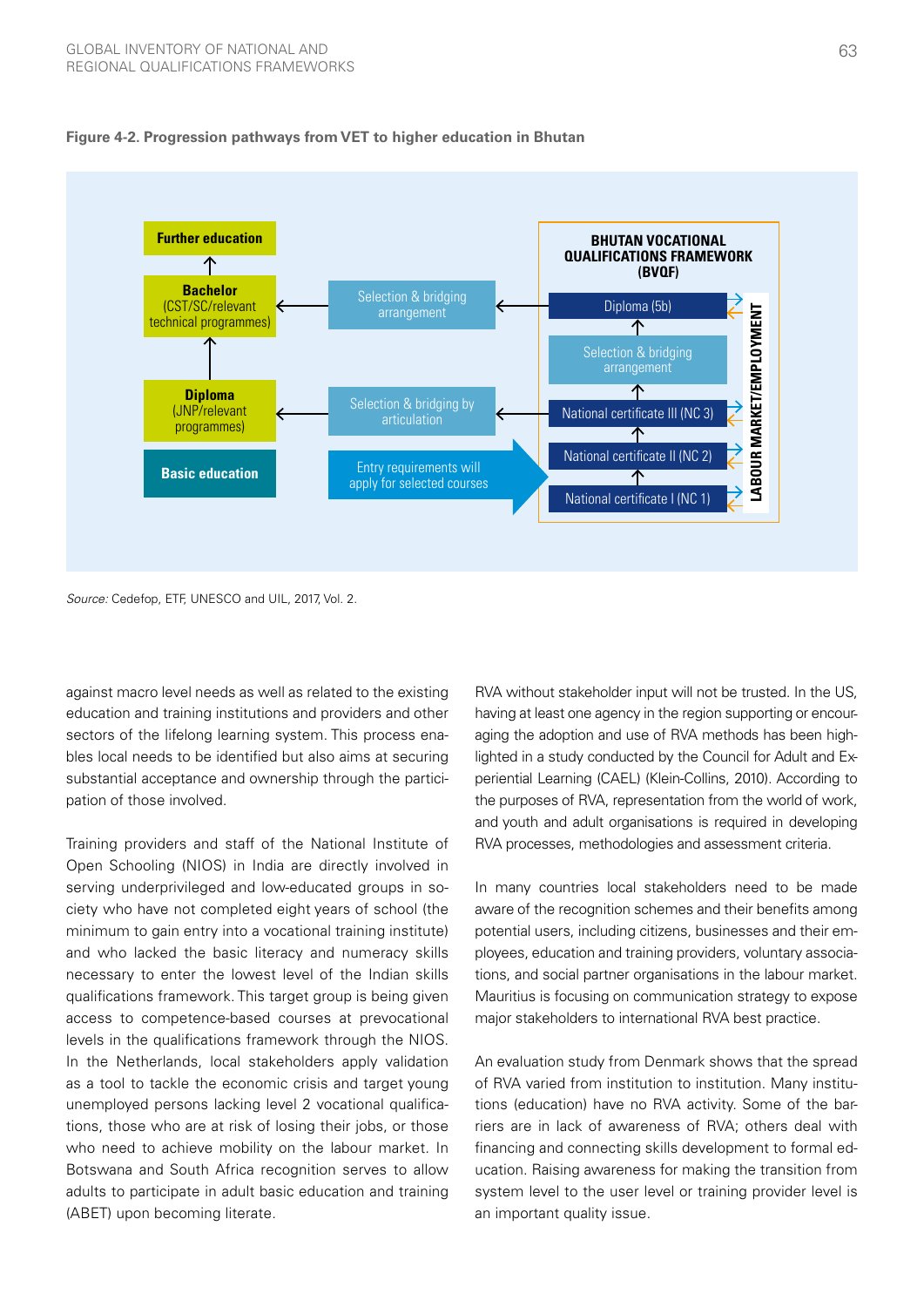For quality assurance of institutions and training providers, institutions must develop transparent guidelines to ensure quality, validity and reliability. In Australia and New Zealand, only registered training organisations that fall under the quality assurance framework of their NQFs also undertake recognition and validation of non-formal and informal learning. The New Zealand Qualifications Authority (NZQA) has a policy that education providers use.

Not only must a regulatory framework be in place at national level to link recognition practices to NQFs, but it must also gain the acceptance of all stakeholders. For instance, in Mauritius RPL has been accepted by employers since it provides them with qualified and well-motivated personnel. By contrast, in Hong Kong SAR, China, it appears that the government overestimated worker interest in further education, at least as presented by labour union representatives, and underestimated their insistence on using qualifications frameworks for job security and improving wage levels. It also lacked foresight in anticipating employers' strong opposition to the use of potentially unverified work experience rather than assessed skills and competences. As of today, RPL and its pace of implementation is a matter to be solely determined by the industries concerned (so far 22 industries have joined the QF, covering about 53 per cent of the total labour force in Hong Kong SAR), and there is currently in-depth discussion to reach a consensus before proceeding with its implementation. However, Hong Kong sees RPL not as a stand-alone practice but in relation to other instruments such as credit accumulation and transfer (CAT), which takes into account the total time likely to be required by an average learner in all modes of learning, including attendance in classes, self-study, online learning, practical learning, and examination. The development of NQFs is expected to facilitate CAT arrangements between sectors and training providers by providing a unified platform and common benchmarks.

#### **4.6.2. Resources and time**

Since the end-user and recognition processes at the local level form the focus of our approach, RVA must be appropriately resourced; this is the only way to address both qualitative and quantitative RVA needs. Necessary resources include rooms and assessment centres, the dissemination of information, guidance and counselling, identification and documentation of evidence, target group specific tools and materials, and appropriately trained RVA staff. Norway has found that specific assessment tools at upper secondary level for adults include dialogue-based methods, portfolio assessment and vocational testing. Attention is paid to ensuring the capacities of assessors and guides to interpret standards of relevant qualifications, curricula, objectives and admission requirements of the education programme in question, or workplace-specific competence demands. The Nordic model for quality in validation (Grunnet and Dahler, 2013) includes three perspectives on quality resources: organisation quality entails developing a holistic approach for institutions to work with RVA, as well as the development of evaluation, feedback mechanisms and improvement initiatives; assessment quality consists of using distinct criteria, methodologies, and establishment of evaluation and documentation practices; procedural quality consists of the distribution of responsibility and roles, and clear information, through website presentations, brochures and documents. The model is holistic, including all staff engaged in validation activities as practitioners, as well as dynamic and flexible, meaning it can be used in different institutional and sectoral contexts which may differ from country to country. In addition, the Nordic model is linked to eight factors in relation to which practitioners are free to decide how to use them and moderate them in their own contexts. These eight factors are information, preconditions (or regulatory framework), documentation, coordination, guidance, mapping, assessment, and follow-up.

National qualifications authorities are prime movers of RVA in many countries but there remains the challenge of how to equip education providers and training institutions for them to initiate the RVA exercise and offer opportunities to potential candidates. Bangladesh, with the assistance of International Labour Organisation (ILO), has plans to implement recognition of non-formal and informal learning as an additional tool that will be integrated into training agendas of providers. This change will require competent assessors to carry out a diverse range of assessment methods to compare a student's existing competences with unit standards and qualifications in the frameworks. The organisation and the planning process will also need to incorporate issues such as industry needs as identified by skills committees; initial training of assessors and the sustainability {XE "sustainability: of the process of training assessors" \f "subject"} of this process; procedures for the registration of providers; maintenance of a central register of qualifications; audit and moderation functions; and portfolio development.

In South Africa, the take-up of RVA is limited by staff and resource shortages; projects have been developed only in a few sectors. Costs to individuals and education systems for information and guidance, assessors and awarding bodies are a further challenge.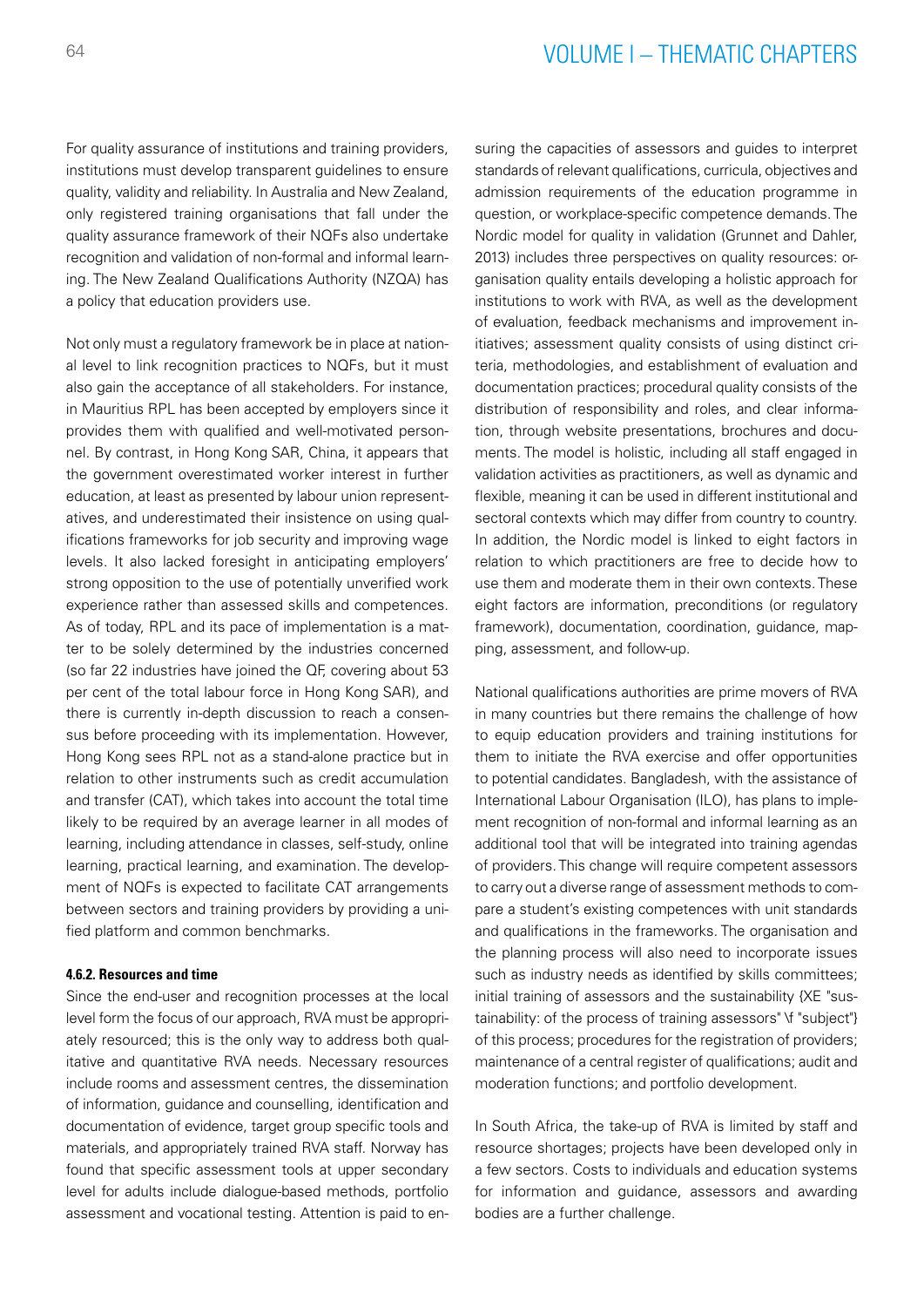Good practice from Denmark shows that arrangements for the collaboration of assessors across institutions provide good opportunities to discuss which tools are relevant. This collaboration ensures some alignment in the tools institutions used in an RPL. In addition to knowledge sharing and collaboration, benefits could include a common material database and a manual for conducting RPL. Another challenge is follow-up on the outcome of the RPL through organisation of courses subsequent to the RVA. This is often difficult for institutions and training providers.

In Sweden, getting resources for RVA processes often depends on getting a commission to do validation from the public employment office (PEO) (Aagaard et al., 2017). Resources and time are preconditions. Getting a commission depends on demand and on procurement processes where different validation institutions compete to be a provider for the PEO. Quality includes developing information to candidates before the validation process; continuing professional development (CPD) for those who work with validation; improving the mapping for candidates for new arrived refugees; and improving quality of assessment in cases where the candidate lacks communication skills, but possibly has the vocational skills to be assessed. These are all resource-rich and time-consuming activities.

#### **4.6.3. Assessment practices and expertise**

Some authors have highlighted the tension between qualifications quality assurance and the lifelong learning goals of broadening access to adults and early school leavers. Comyn (2009) citing the Asian Development Bank (2008), suggests that NQFs may not be as relevant where the main problem is insufficient access to skills as opposed to improving the quality of assessment. Castejon (2013) also highlights that assessment is the core of qualifications frameworks. Governments need to understand that the shift to an outcomes-based approach has many implications for assessment, validation and certification, and learning and teaching strategies. Traditionally, assessment has been based on requirements of, and expected performance in, formal education and training. This process however, is not suitable in a lifelong learning system that recognises diverse learning paths. In New Zealand, for example, assessment generally includes recognition of all learning from formal, non-formal and informal settings, against designated current learning outcomes or standards, which make up the qualifications. In Australia, workplace-learning assessment includes assessment of formal, non-formal and informal learning. By contrast, in developing countries such as Bangladesh, most informal and non-formal workplace learning has not met a quality assurance requirement such as accreditation and is not recognised through any credit transfer arrangement. This situation is in contrast with that in Australia, where credit transfer arrangements exist even for workplace learning. In this case, non-formal learning is structured to meet formal objectives and result in credits and a qualification; it is therefore viewed as a formal learning and falls under the jurisdiction of formal quality assurance processes.

Assessment and validation of non-formal and informal learning should usually be a quality assured process as it results in the recognition of individual's knowledge and skills. The underlying principles of recognition, validation and accreditation (RVA) according to the UNESCO guidelines include equity, the equal value of outcomes from all learning, and quality in the assessment and validation through procedures that are reliable, fair, transparent and relevant (UIL, 2012). Quality is essentially a matter of validity and reliability in the RVA practice. Kirsten Aagaard, Per Andersson, Timo Halttunen, Brian Benjamin Hansen and Ulla Nistrup (2017) however argue that questions of what 'quality' in RVA entails should not be taken for granted. Instead, basic questions such 'does the validation 'measure' or 'assess 'what is intended' or 'how is this intention negotiated and decided?' need to be addressed. They argue that reliability and validity must not be taken for granted; it is rather a matter of negotiation of meaning, which could result in different situation-context-dependent conceptions of quality. These conceptions could include varying ideas on what knowledge and skills should be assessed, and how this could be done in the best way.

National examples emphasise distinctive criteria for ensuring quality of assessment and validation processes in certifying learning outside the formal system.

First, the evidence of learning needs to be produced with more attention paid to assessing its validity and authenticity. Individual competences should be recognised irrespective of where and how they were acquired, but without compromising the quality/standard of the education and training programme. The aim should be to assess the theoretical and the practical side of the trade. Evidence of learning is essential to assess credit-worthiness over and above the experience that shaped that learning (Wilbur et al. 2012). An example from Norway shows that methods of assessment at upper secondary level for adults include dialogue-based methods, portfolio assessment and vocational testing. The latter combines interviews and practice,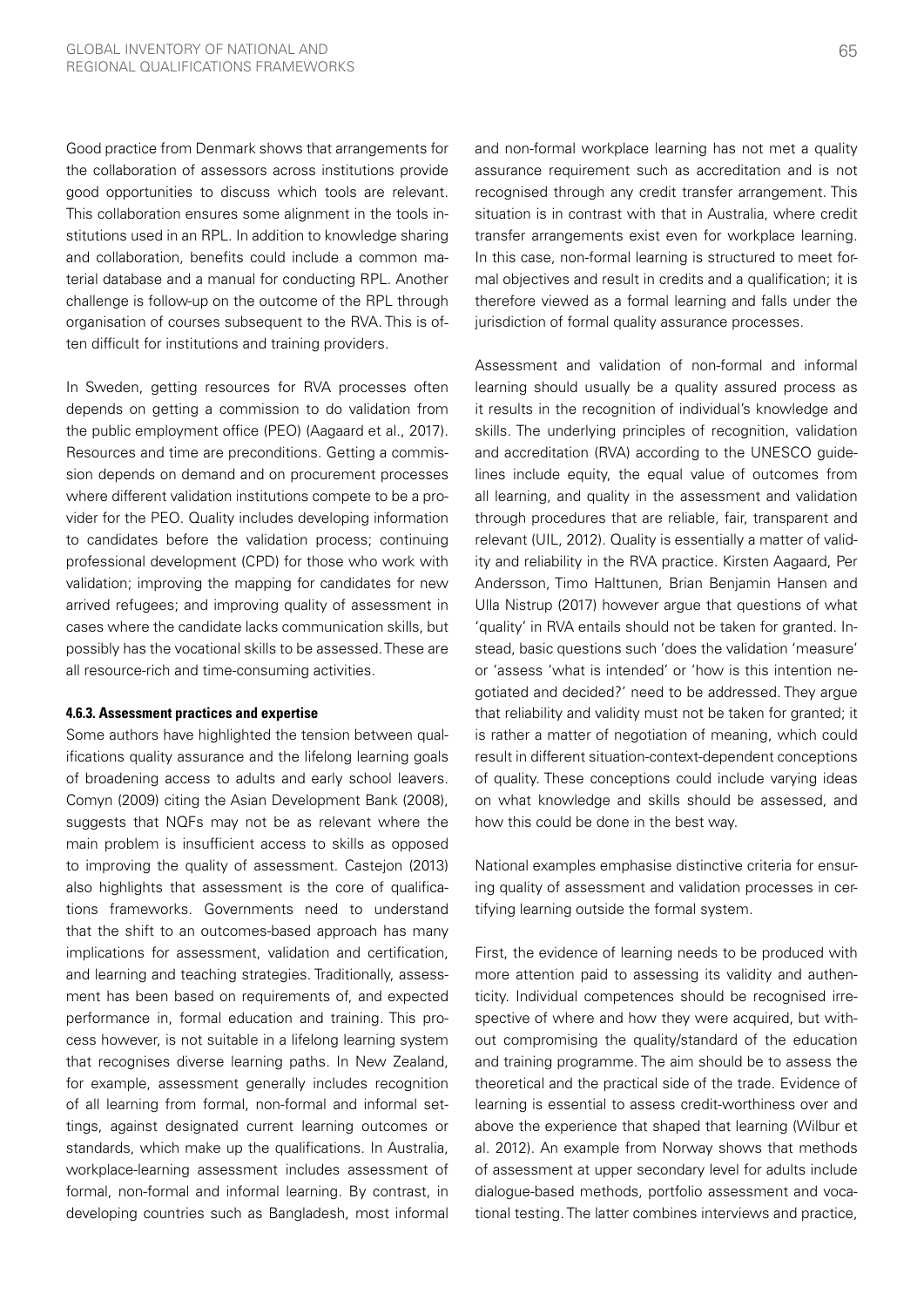charting the learner's background, training, work experience, language skills and objectives, and to observe his/ her skills in practice. The methods used need to ensure reliable assessment, inspiring confidence in the outcome.

Second, quality assurance concerns the standards to which the evidence of learning is compared. These standards should be directly comparable, preferably identical, to the standards applied in formal settings for the qualification. Care needs to be taken in ensuring these standards have been fairly interpreted. In France, assessment procedures help candidates organise learning outcomes in a way that suits the standards of the relevant qualification, and prepare the candidates to meet the jury under the best conditions. In UK-Scotland, learning outcomes and skills gained through informal learning are mapped against the appropriate level of the Scottish credit and qualifications framework (SCQF). In Denmark, an important principle is that competence assessment should always be based on the objectives and admission requirements of the education programme in question.

A third quality consideration for certifying learning outside the formal sector concerns taking account of the candidates' circumstances and the access they should have to reliable information, advice and guidance throughout the assessment process. The standards they must meet, the ways their learning is evidenced, the assessment process and the way assessed evidence is validated should all be clear to the candidate if the outcome of the process is to be fair and trusted. At the same time, Aagaard and colleagues (Aagaard et al., 2017) emphasise acknowledging the two faces of quality in RVA: 'On the one hand flexibility, individualisation, and judgement are central concepts. This perspective begins from an intention to give recognition to individual knowledge and skills that have been developed in varying ways, and in different contexts, thus probably situated in specific practices. … On the other hand, standardisation, reliability, and measurement are central concepts. This is important where the results have to be comparable, for example, as a basis for fair selection processes in relation to higher education or recruitment for apposition in the labour market' (Ibid. p. 2).

Fourth, quality needs to be seen in relation to the outcomes-based qualifications. The use of learning outcomes enables teaching and learning to be separated from assessment, allowing learners to be assessed differently according to their learning pathways: formal, non-formal or informal. For example, an increasing number of learners undertake adult education online or through work-based learning to acquire the competences needed to gain a qualification; these routes require different assessment methods and tools. They need to depart from the traditional final exam to encompass new forms of assessment that include practice-based assessment tasks requiring observation within a simulated or real context, evidence-accumulation (portfolio), and evaluation of real life practice. Because these more varied assessment methods are now being used in relation to outcomes-based qualifications, more attention is being paid to assessment standards – including assessment criteria, procedures, guidelines and minimum requirements – to ensure the validity and reliability of assessments.

Fifth, the result of the assessment should be documented by issuing a full qualification (or a certificate of education) or a part qualification (or credits, or a certificate of competence).

Sixth, different kinds of expertise and resources are needed to develop an effective assessment and recognition system. Recognition practitioners include individuals delivering information, guidance and counselling; those who carry out assessments; the teachers and managers of education institutions; workplace instructors; employers, and a range of other stakeholders with important but less direct roles in the recognition process. Guides/facilitators offer information, guidance and counselling services to refugees with the aim of clarifying procedures for the assessment so that individuals become more aware of their own competences and are more motivated to further learning and to have their learning outcomes recognised.

The role of RVA personnel is underestimated in many cases. Only well-trained RVA personnel can manage meaningful recognition processes and communicate clearly about what the recognition of non-formal and informal learning really means. Nor can such skilled personnel be replaced by technology or online learning packages: any materials need guidance from RVA staff in using them. It is necessary, therefore, for RVA personnel to be adequately trained and employed in assessment centres and education institutions, social enterprises, workplaces and public employment centres. Existing RVA staff would need to have experience in workplaces as well as didactic and pedagogic aspects to their training.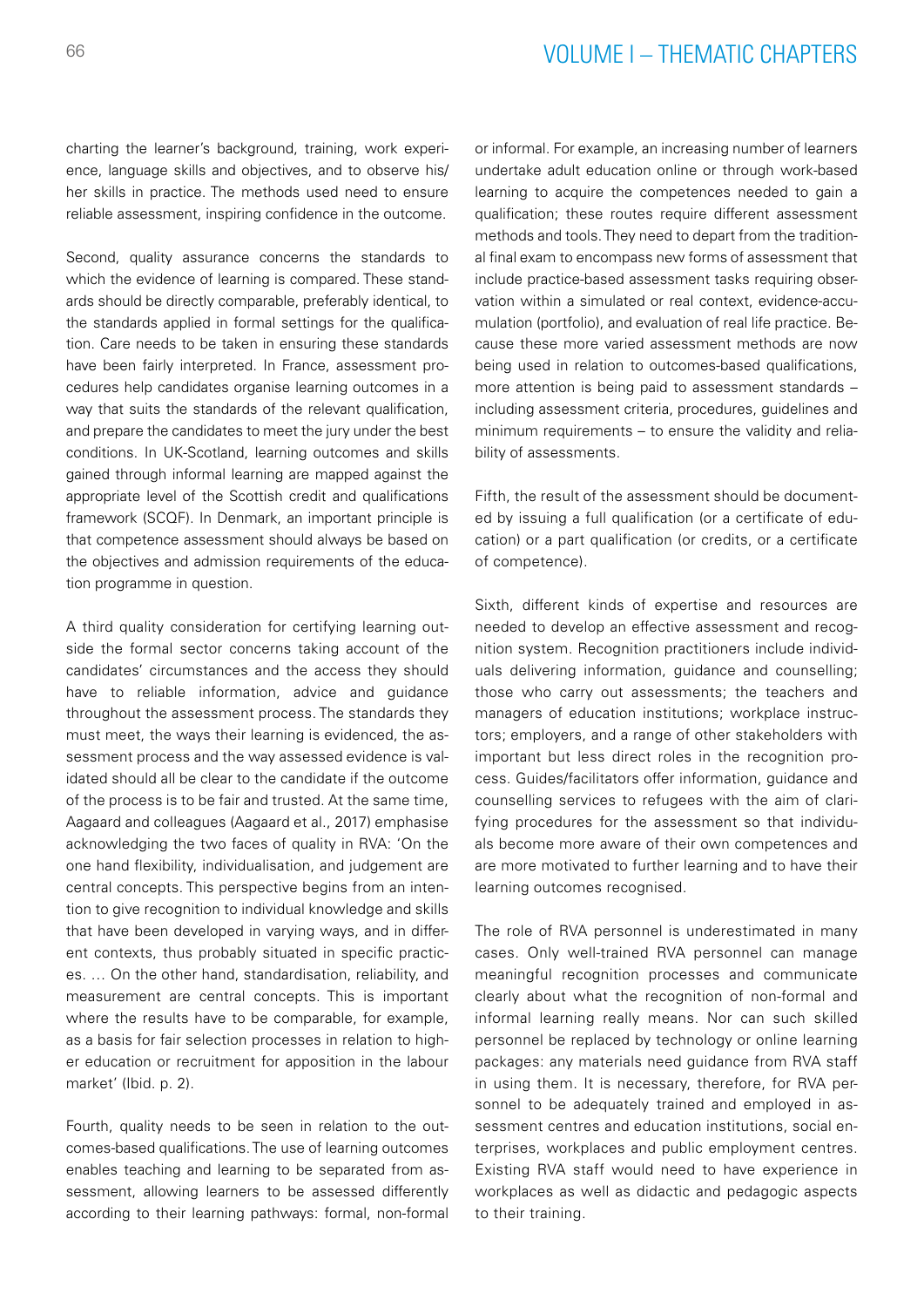RVA expertise should contribute in:

- (a) furthering the development of RVA practices;
- (b) broadening understanding of assessment and evaluation;
- (c) increasing knowledge of recognition processes through professional development opportunities;
- (d) using a variety of assessment methods and tools;
- (e) reviewing non-formal learning programmes and courses for continuous improvement;
- (f) communicating the vocabulary and concepts of recognition to make RVA a part of a commonly accepted practice.

Developing certificate courses for practitioners working in non-formal learning and in recognition of individual competences could help to improve the quality of teaching, guidance and counselling as well as help managers to coordinate non-formal learning and recognition processes (Austria). The certificates need to be positioned at a certain level of the qualifications framework and modules can be prepared for the formal diploma programme offered either in colleges, or in continuing education departments of universities. In Portugal, professionalisation is sought through sharing practices, knowledge and experiences among teachers and trainers who carry out adult learning programmes and undertake validation assessments. Good practices from Denmark show that arranging collaboration among assessors across institutions provides good opportunities to discuss which tools are relevant, ensuring some alignment in use in an RVA. There is also potential benefit in a common material database and a manual for conducting RVA. A common language to describe the subject matter of RVA and tools is necessary to reach significant numbers of individuals.

#### **4.6.4. Progression**

Many RVA candidates are those whose knowledge, skills and competences are still in the process of being developed, so RVA should be conducted as part of an education and training programme or a preparatory bridge course. It is crucial to make participation in education and training or preparatory courses as attractive to them as possible, as is for instance the case in Finland. All RVA processes should therefore centre on assessment in terms of an extent to which they motivate participation in a further education and training. It is important that when education and training programmes are being put in place, the State focuses particularly on progression. State bodies should ensure that that learning processes end in an assessment of knowledge, skills and competences that are then recognised and certified according to agreed procedures; this is the only way of ensuring transparency of the standard achieved by individual participation in RVA. The certification should ensure transitions into the labour market for individuals and groups of individuals who are not yet integrated into the employment system, as well as access to general education. In Denmark, an evaluation study (Andersen and Laugesen, 2012) showed that while RVA is primarily used to give access to the education programmes that institutions provide, most candidates apply to gain recognition of competences for direct use in the labour market

In developing countries where vocational education and training are of low status, it is crucial that more substantial training courses are certified in a way that also ensures access to general education for the trainee concerned. This will be important to boost the status of vocational education and training and cater to a greater parity of esteem between formal and non-formal learning. Access to broader skills through general education is particularly important in the context of rapid economic and societal changes. These changes increase the importance of personal development, while reducing the importance of task-specific and narrowly defined instrumental knowledge and skills, as is for instance the case in New Zealand. Progression pathways in the US are called 'certification crosswalks'. These include *College credit for what you already know*, a project developed by the Council for Adult and Experimental Learning (CAEL) designed to bring prior learning assessments to scale, and increase the number of adults who would benefit from access to college education programmes (Ganzglass, Bird and Prince, 2011).

In Canada, progression through access to formal qualifications remains the key aspect of prior learning assessment and recognition. However, opening up access and progress in skilled and professional occupations is now reported as the key issue.

#### **4.6.5. Encouraging employer and training provider involvement**

Employers, who ultimately, are the users of skilled staff, need to be consistently encouraged to become involved in the training/recognition processes as this is a way of ensuring that skills development builds on actual practice and that skills reflect the real world. Employers should be involved in shaping recognition processes and training courses. They may find it helpful to use recognition to become more familiar with the stock of knowledge, skills and competences in their enterprise. In Mexico, workers obtaining certification of competences is considered a good proxy for increasing worker and the firm productivity and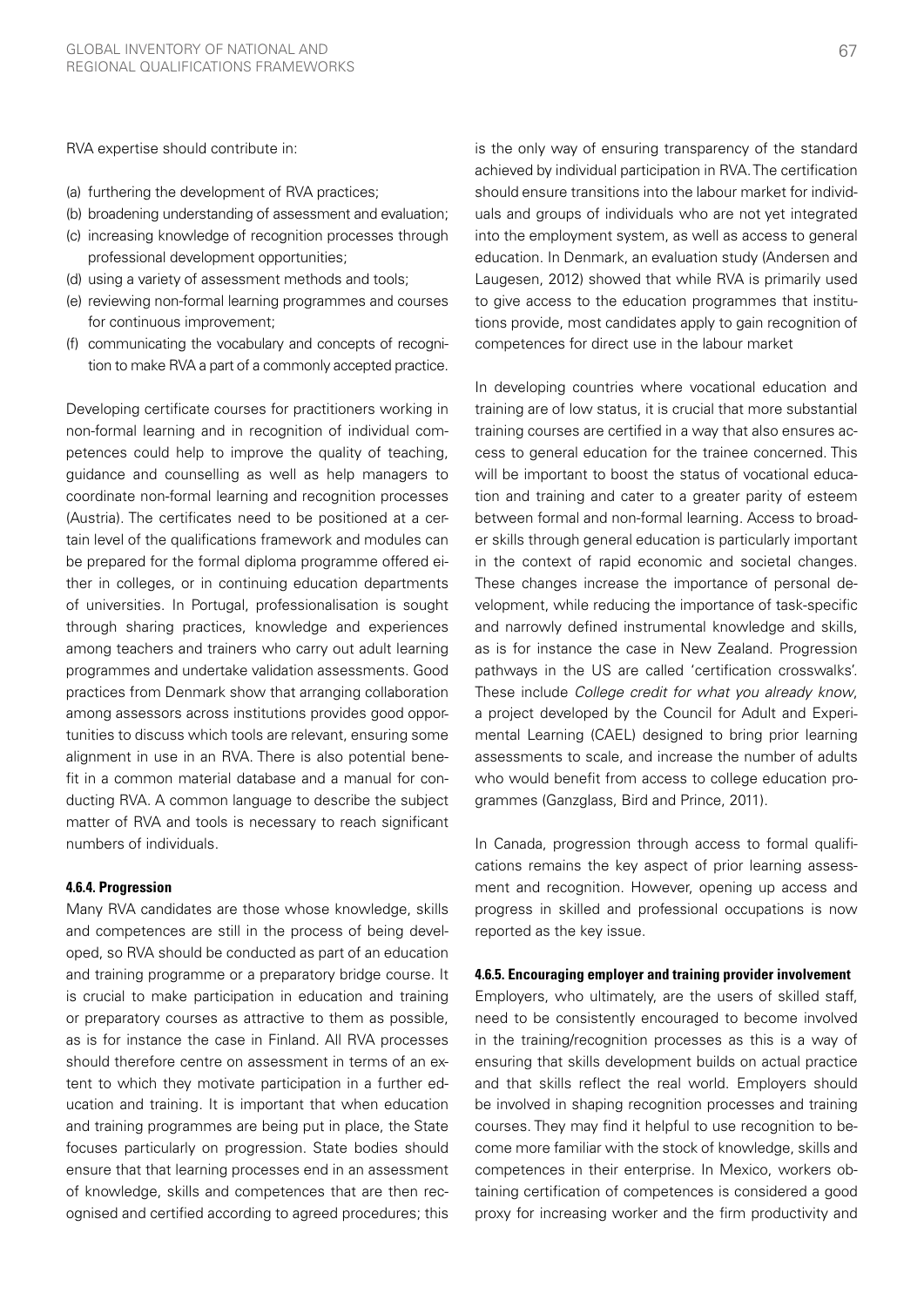reducing worker turnover (García-Bullé 2013). In Mauritius, employers are encouraged to invest in training those with very low skills, who need to be brought into the productive economy. The Mauritius Qualifications Authority (MQA) is making concerted efforts to implement RVA to support workforce development in certain industry sectors (specifically tourism, financial services, real estate, information and communication technology (ICT) and seafood). Employers understand the role of RVA in supporting a highly skilled workforce and they contribute to MQA fees for this. Well-established companies are also sponsoring RVA candidates. Currently, 19 industry training advisory committees are generating NQF qualifications in all TVET sectors of the Mauritian economy. While such qualifications are offered by both public and private providers, a centralised awarding body awards the NQF qualifications. In Mauritius, RVA and the NQF coexist in a symbiotic relationship, where the former is directly linked to the qualifications outcomes and smooth transition of many learners to the NQF is possible (Allgoo, 2013).

Training providers can enhance learning in different ways, both formally and non-formally. A positive learning environment and policies should be developed by providers to create more learning opportunities and enlarge learner and worker abilities. A more active learning model should be promoted and partnerships with organisations such as commercial firms, education providers, youth organisations or social enterprises, should be improved to expand opportunities for students, the young and adults.

Employers can support the education sector, adult, and community learning sectors in two ways: increasing the number of business partnerships and providing further job placements. They can also contribute to student assessment, providing feedback on learning at the workplace helping evaluate the efficiency of joint curricular activities and workplace learning (Leung and McGrath, 2010).

However, the concerns and needs of companies need to be taken into account in RVA. They must receive a return on their investment. In-company training and recognition initiatives should be designed in such a way that this a clear advantage to companies in terms of their cost/benefit of engaging in such activities (Pilz 2017).

### **4.6.6. RVA-benefits for the individual worker and learner**

Recognition of an individual's learning and competences is important for quality. Recognition does not only mean official recognition but also recognition by the person

whose knowledge has been validated. To be admitted to an education institution or to be recruited and employed, would mean recognition could be important for a strengthening self-confidence. RVA has different purposes, which are important for deciding what quality is in a certain RVA context. It is usual to identify a formative or summative goal. Formative RVA is intended to diagnose prior learning, forming the basis for further learning; quality here means providing the best possible foundation for further learning. Summative validation is typically undertaken by summing up the results of learning and competences in relation to certain criteria. Ideally both forms of assessment should make individuals aware of their learning and competence, strengthen self-confidence and guide people to lifelong learning.

RVA must have real benefits for specific target groups such as refugees and migrants as well as the low-skilled, semiskilled and skilled workers and learners who are already in employment. In certain sectors of the labour market, the demand for workers with the requisite knowledge, skills and competences is growing faster than the supply, often because the formal education and training system is not sufficiently responsive.

In the case of low-skilled refugees in Sweden, the validation model has a clear focus on quality through an extensive process of identifying and validating candidates' competences, including practical work tasks, and the opportunity for 'topping-up' with context–specific skills that are lacking. Employability is an important benefit for employees as it is also a matter of establishing credibility and currency in relation to the industry. Initial mapping should show that the candidates could fulfil at least half of the requirements for the further validation process to be meaningful; if not the main alternative is to take the full training programme.

Consideration needs to be given to how skilled workers can be appropriately employed so that their competences can be used meaningfully and in way that will motivate them (Pilz, 2017). Factors playing a role here include not only technical skills but also aspects such as computers, health, and safety at work. Even more important, however, is increasing remuneration. Demand for training, and the likelihood that training activities will bring success, depends on there being a long-term monetary advantage to the individual employee in acquiring skills. State agencies and social partners should work towards a regulatory framework that prevents discrimination and market distortions. In Germany, RVA features in collective agreements,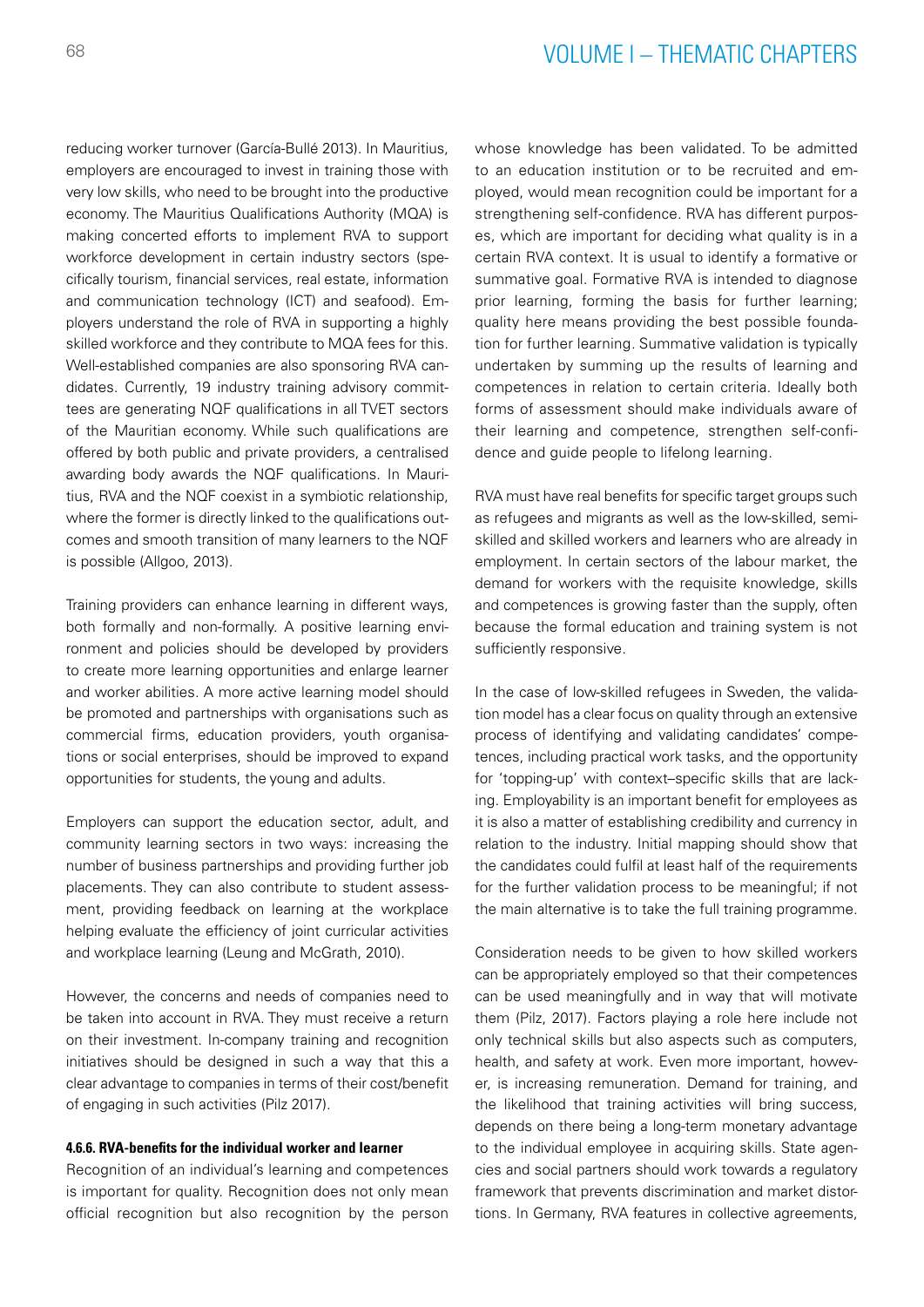giving greater security to individuals who have acquired skills through informal and non-formal learning in recognised apprenticeship trades. Similarly, provisions exist within the German public sector for scaled remuneration on the basis of work experience and length of service. Individuals can enrol in training programmes provided that they have a minimum of practical experience, with industry training agencies providing leadership in the design and development of RVA processes.

## **4.7. Conclusions**

This chapter demonstrated that a quality lifelong learning system does not only depend on the existence of policies, frameworks and standards, but also on the relevance of delivery and quality of qualification and recognition ar-

## **References**

[URLS accessed 5.7.2017]

rangements. Lifelong learning opportunities at local level and their usefulness to the end-user are also important.

We highlighted the demand side of RVA. While macro and meso level are important, more attention needs to be given to the demand aspects in a quality lifelong learning system; one example is how companies and individuals can be encouraged to access RVA. What actual benefits will it hold for individuals, workers employers and learners in all settings? At the same time, employers organisations need to align with qualifications and education systems if true parity of esteem between formal and non-formal learning outcomes is to be achieved. Linking the efforts of all stakeholders and national authorities is essential for delivering access to education and recognition of all competences.

- Aagaard, K. et al. (2017). Experiences in researching the practice of the Nordic model for quality in validation of prior learning. Paper presented at the *Second VPL Biennale, Aarhus, Denmark, 25 to 27 April 2017*. http://vplbiennale.com
- Allgoo, K. (2013). The Mauritius model of recognition of prior learning (RVA). In: Singh, M.; Duvekot, R. (eds.) *Linking recognition practices and national qualifications frameworks: international benchmarking of national experiences and strategies on the recognition, validation and accreditation of non-formal and informal learning*. Hamburg: UIL. http://files.eric.ed.gov/fulltext/ED560509.pdf
- Andersen, M.; Laugesen, C. (2012). Recognition of prior learning within formal adult education in Demark. *Prior learning assessment inside out*, Vol. 1, No. 2. http://www.plaio.org/index.php/home/article/view/24 [accessed 15 March 2017]
- Australian Qualifications Framework Council (2013). *Australian qualifications framework* (second edition). Canberra: AQF Council.
- Barabasch, A.; Rauner, P. (2012). *Work and education in America: the art of integration.* Dordrecht: Springer.
- Bjørnåvold, J. (2001). Making learning visible: identification, assessment and recognition of non-formal learning in Europe. *European journal of vocational training*, No 22, pp. 24-32. http://www.cedefop.europa.eu/en/publications-and-resources/publications/222001
- Brockmann, M. et al. (eds). (2011). *Knowledge, skills and competence in the European labour market: what's in a vocational qualification?* London: Routledge.
- Busemeyeer, M.; Trampusch, C. (2012). The comparative political economy of collective skill formation. In: Busemeyer, M.; Trampusch, C. (eds). *The political economy of collective skill formation*. Oxford/New York: Oxford University Press. https://global.oup.com/academic/product/the-political-economy-of-collective-skill-formation-9780199599431?cc=gr&lang=en&
- Castejon, J.M. (2013). The national skills development agency: a step in the right direction. *India EU Skills Development Project Bulletin 3,* September 2013. http://www.india-euskills.com/project-news-events/the-nsda-a-step-in-theright-direction.html
- Cedefop (2009). *Modernising vocational education and training. Fourth report on vocational training research in Europe: background report*. Cedefop reference series; 2. Luxembourg: Publications Office.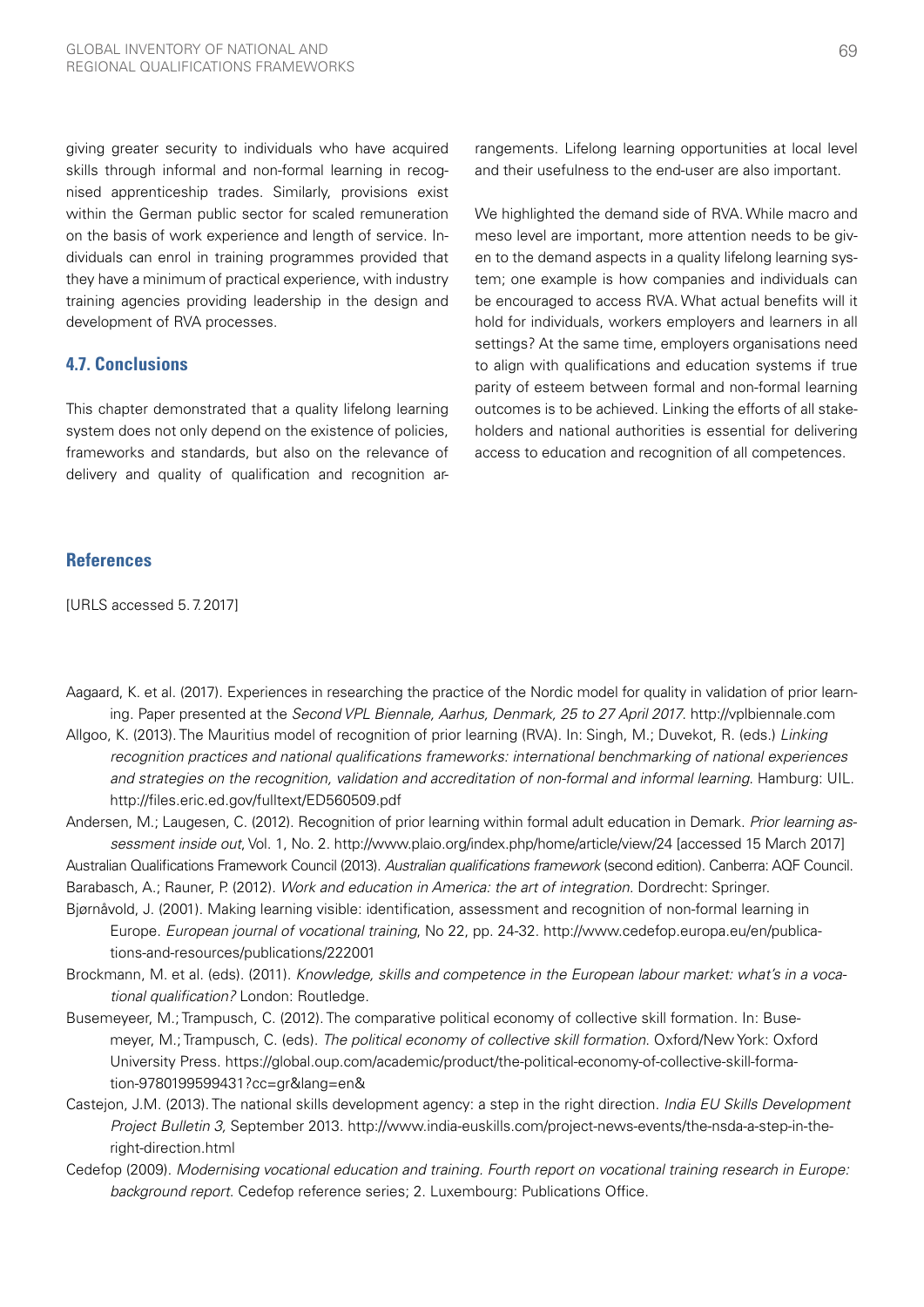Cedefop (2014). *Terminology of European education and training (second edition): a selection of 130 key terms.* Luxembourg: Publications Office. http://www.cedefop.europa.eu/en/publications-and-resources/publications/4117

Cedefop; ETF; UNESCO; UIL (2017). *Global inventory of regional and national qualifications frameworks.* Vol. 2.

- Comyn, P. (2009). Vocational qualification frameworks in Asia-Pacific: a cresting wave of educational reform? *Research in post-compulsory education,* Vol. 14, No 3, pp. 251-268. [http://www.tandfonline.com/doi/](http://www.tandfonline.com/doi/full/10.1080/13596740903139305) [full/10.1080/13596740903139305](http://www.tandfonline.com/doi/full/10.1080/13596740903139305)
- Eriksen, E. O. (1995). *Deliberativ politick. Demokrati I teori og praksis [Deliberative policies: democracy in theory and practice]*. Tano: Bergen. (In Norwegian)
- European Commission; Cedefop; GHK Consulting (2010). *European inventory on validation of non-formal and informal learning 2010. Country report: Netherlands.*
- Ganzglass, E.; Bird, K.; Prince, H. (2011). *Giving credit when credit is due: creating a competency-based qualifications framework for post-secondary education and training*. Washington, DC: Centre for post-secondary and economic success (CLASP).
- García-Bullé, S. (2013). Mexico: national system of competence standards (NSCS). In: Singh, M.; Duvekot, R. (eds). *Linking recognition practices and national qualifications frameworks: international benchmarking of national experiences and strategies on the recognition, validation and accreditation of non-formal and informal learning*. Hamburg: UIL, pp. 197-206.
- German Federal Ministry of Education and Science (BMBF) (2008). *Status of recognition of non-formal and informal learning in Germany within the framework of the OECD activity 'Recognition of informal and non-formal learning* (RNFIL)'. Bonn: BMBF.
- Grunnet, H.; Dahler, A.M. (eds) (2013). *Quality model of validation in the Nordic countries.* www.nordvux.net
- Keller, A. (2013). New Zealand qualifications framework and support to lifelong learning. In: Singh, M.; Duvekot, R. (eds). *Linking recognition practices and national qualifications frameworks: international benchmarking of national experiences and strategies on the recognition, validation and accreditation of non-formal and informal learning*. Hamburg: UIL, pp. 131-141.
- Kis, V; Hoeckel, K; Santiago, P. (2009). *Learning for jobs OECD review of vocational education and training: Mexico*. https://www.oecd.org/edu/skills-beyond-school/Skills-Beyond-School-Synthesis-Report.pdf
- Klein-Collins, R. (2010). *Fuelling the race to postsecondary success: a 48-institution study of prior learning assessment and adult student outcomes*. Chicago: CAEL.
- Maes, M. (2008). *Valuing learning in the Netherlands: landmarks on the road for accreditation of prior learning*. Hertogenbosch: CINOP Advisory.
- Mehrotra, S. et al. (2014). *Vocational education and training reform in India: business needs in India and lessons to be learned from Germany*. Gütersloh: Bertelsmann Stiftung.
- New Zealand Ministry of Education (2008). *Development and state-of-the-art of adult learning and education. National report of New Zealand.* UNESCO's 6th international conference on adult education, CONFINTEA VI. Hamburg: UIL.
- Ore, D.; Hovdhaugen, E. (2014). 'Second chance' routes into higher education: Sweden, Norway and Germany compared. *International journal of lifelong education*. Vol. 33, No 1, pp. 45- 61.
- Pilz, M. (2017). Policy borrowing in vocational education and training (VET): VET system typology S and the 6P strategy for transfer analysis. In: Pilz, M. (ed.) *Vocational education and training in times of economic crisis: issues concerns and prospects.* Cham, Switzerland: Springer.
- Shavit, Y.; Müller, W. (2000). Vocational secondary education, tracking and social stratification. In: Hallinan M.T. (ed.). *Handbook of sociology of education*. New York: Springer, pp. 437-452.
- Schneeberger, A.; Petanovitsch, A.; Schlögl, P. (2008). National report on the development and the state of the art of adult learning and education (ALE): country report Austria. Prepared for the *UNESCO 6th International conference on adult education, CONFINTEA VI.* Hamburg: UIL. [http://www.unesco.org/fileadmin/MULTIMEDIA/INSTITUTES/](http://www.unesco.org/fileadmin/MULTIMEDIA/INSTITUTES/UIL/confintea/pdf/National_Reports/Europe%20-%20North%20America/Austria.pdf) [UIL/confintea/pdf/National\\_Reports/Europe%20-%20North%20America/Austria.pdf](http://www.unesco.org/fileadmin/MULTIMEDIA/INSTITUTES/UIL/confintea/pdf/National_Reports/Europe%20-%20North%20America/Austria.pdf)
- Singh, M.; Deij, A. (2016). Qualification frameworks: lessons from the past 20 years: an international perspective. *South African Qualifications Authority (SAQA) Bulletin*. Vol. 16, No 1, pp. 1-20.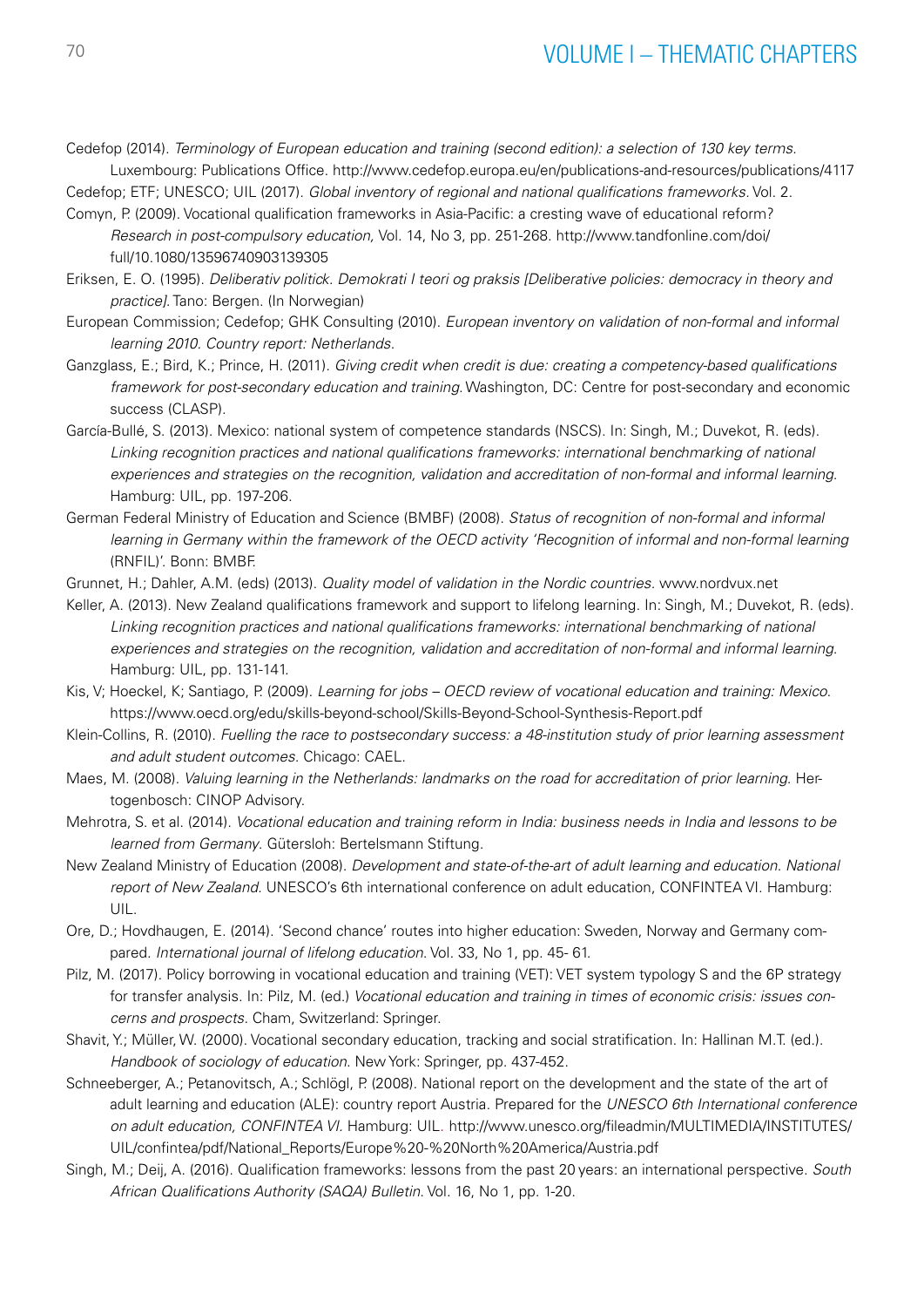- Travers, N. L. (2011). United States of America: prior learning assessment (PLA) research in colleges and universities. In: Harris, J.; Breier, M.; Wihak, C. (eds). *Researching the recognition of prior learning: international perspectives.* Leicester: NIACE, pp. 248-283.
- UNESCO (2016). *Global education monitoring (GEM) report*. Paris: UNESCO. http://unesdoc.unesco.org/images/0024/002457/245752e.pdf
- UNESCO-UIL. *Global observatory of recognition, validation and accreditation of non-formal and informal learning*. Hamburg: UIL. http://www.uil.unesco.org/lifelong-learning/recognition-validation-accreditation
- Van Kleef, J. (2011). Canada: a typology of prior learning assessment and recognition (PLAR) research in context. In: Harris, J.; Breier, M.; Wihak, C. (eds). *Researching the recognition of prior learning: international perspectives.* Leicester: NIACE.

## **Further reading**

- Austrian Federal Ministry of Education Arts and Culture (2011). *Consultation questions on UNESCO guidelines for recognising all forms of learning with a focus on non-formal and informal learning.* Vienna: BMUKK, in cooperation with 3s Unternehmensberatung Ltd.
- Blomqvist, C.; Louko, S. (2013). Finland: an outline of the national qualifications framework development and the recognition of prior learning. In: Singh, M.; Duvekot, R. (eds). *Linking recognition practices and national qualifications frameworks: international benchmarking of national experiences and strategies on the recognition, validation and accreditation of non-formal and informal learning*. Hamburg: UIL, pp. 157-162.
- Blöndal, S.; Field, S.; Girouard, N. (2002). Investment in human capital through upper secondary and tertiary education. *OECD Economic Studies*, Vol. 34, No 1.
- Depover, C. (2006). *Conception et pilotage des réformes du curriculum [Designing and piloting curriculum reforms].*  Paris: UNESCO. http://unesdoc.unesco.org/images/0015/001511/151154f.pdf
- Harris, J.; Breier, M.; Wihak, C. (2011). *Researching the recognition of prior learning: international perspectives.* Leicester: NIACE.
- Klein-Collins, R. (2007). *Prior learning assessment: current policy and practice in the US: a preliminary report.* Chicago: Council for Adult and Experiential Learning (CAEL).
- Leung, A. Sui Man; McGrath, S. (2010). An effective learning model to support people development: the emerging approach of the Hong Kong Institute for Vocational Education. *International education studies*, Vol. 3, No 4, pp. 94-106. http://www.ccsenet.org/journal/index.php/ies/article/view/7967
- Raffe, D. (2013). What is the evidence for the impact of national qualifications frameworks? *Comparative education*, Vol. 49, No 2, pp. 143-162.
- Saar, E.; Ure, O. B. (2013). Lifelong learning systems: overview and extension of different typologies. In: Saar, E, Ure, O.B.; Holford, J. (eds). *Lifelong learning in Europe: national patterns and challenges*. Cheltenham: Edward Elgar. https://www.e-elgar.com/shop/lifelong-learning-in-europe?\_\_\_website=uk\_warehouse
- Singh, M. (2015). *Global perspectives on non-formal and informal learning: why recognition matters*. Hamburg: UIL.
- Singh, M.; Duvekot, R. (eds.) (2013). *Linking recognition practices and national qualifications frameworks: international benchmarking of national experiences and strategies on the recognition, validation and accreditation of non-formal and informal learning*. Hamburg: UIL. http://files.eric.ed.gov/fulltext/ED560509.pdf
- Travers, N.L.; Evans, M.T. (2011). Evaluating prior learning assessment programme: a suggested framework. *International review of research in open and distance* learning, Vol. 12, No 1, pp. 151-159.
- UNESCO-UIL (2012). *Guidelines for the recognition, validation and accreditation of the outcomes of non-formal and informal learning.* Hamburg: UIL. http://unesdoc.unesco.org/images/0021/002163/216360e.pdf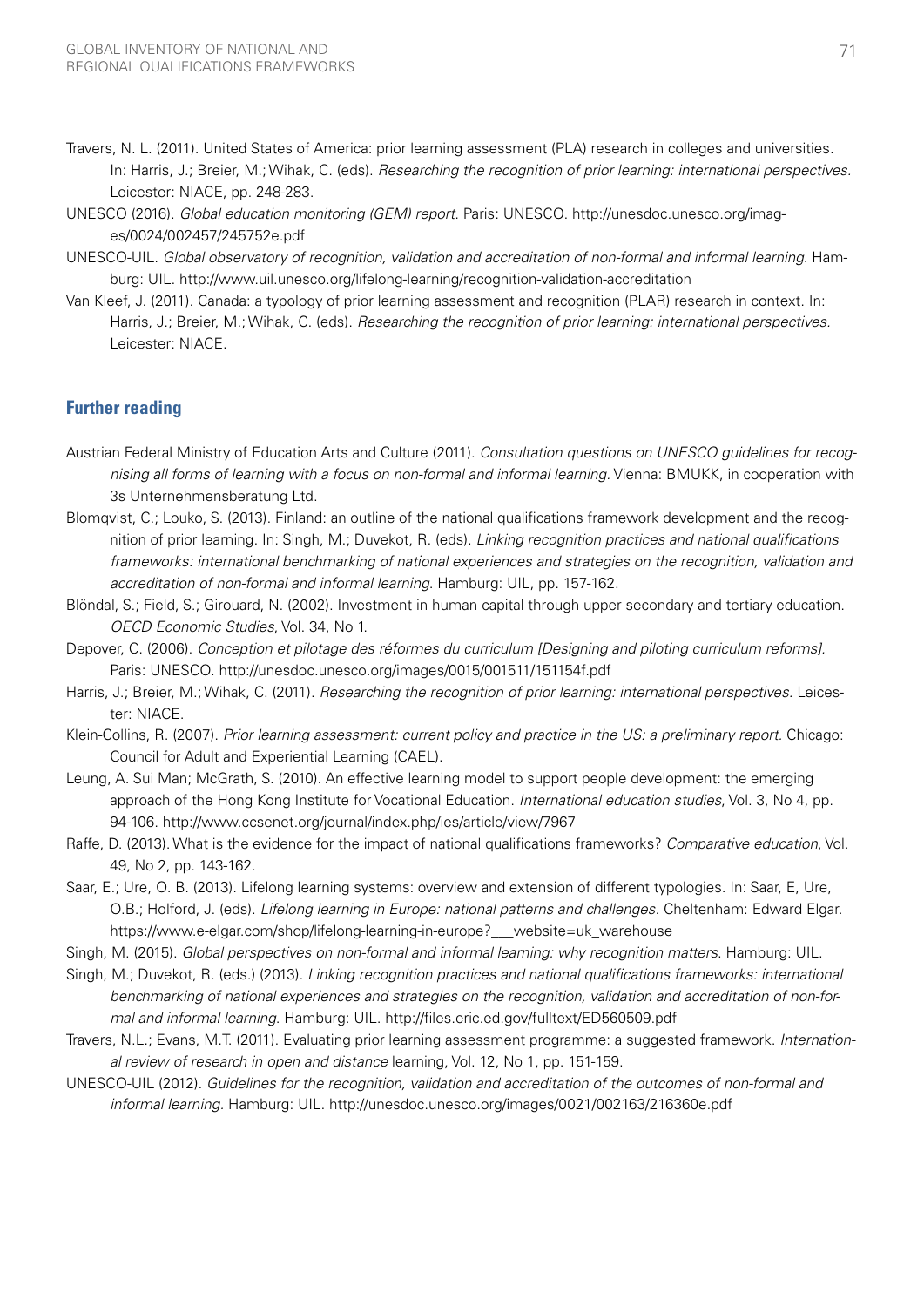# CHAPTER 5. **VALIDATION OF NON-FORMAL AND INFORMAL LEARNING: A REALITY IN EUROPE?**

Ernesto Villalba and Jens Bjørnåvold

European Centre for the Development of Vocational Education and Training (Cedefop)

## **Summary**

Validation of non-formal and informal learning, or the efforts to make visible and value the learning taking place outside formal education, is gradually becoming an integrated part of national education and training and lifelong learning arrangements in Europe. While most countries now officially state that they aim for the introduction of national validation systems, this is not always translated into practical arrangements on the ground giving citizens access to validation. Policy efforts to introduce validation date back more than three decades. The purpose of this chapter is to discuss the extent to which the values underpinning validation have been accepted and/or internalised at national and European levels. While the chapter contributes to better understanding of the history of this policy field, it also illustrates how national and European level policy initiatives have interacted over time.

**Keywords**: validation of non-formal and informal learning; national qualifications framework (NQF); European qualifications framework (EQF); non-formal learning; informal learning; prior learning assessment; learning outcomes

## **5.1. Introduction**

Validation of non-formal and informal learning can be defined as the process that makes visible and gives value to the learning taking place outside formal education. It has grown in importance and visibility over the past few decades. Stakeholders at national as well as European level have argued consistently that validation can play a key role in opening up education and training systems to the learning taking place at work and during leisure time. Validation is increasingly being related to the needs of groups at risk, arguing that it can support integration into the labour market and society at large (Souto-Otero and Villalba, 2015). This chapter looks into the development of validation in Europe over the past few decades and discusses to what extent the fundamental values underpinning validation have been accepted and internalised. There is also reflection on the interaction between national and European policies in this area.

## **5.1.1. Validation: an issue of values**

The acceptance of validation of non-formal and informal learning into society implies acceptance of two main values:

- (a) all learning, irrespective of where and when it takes place, is valuable for the individual and for society;
- (b) formal learning needs to be complemented by validation of non-formal and informal learning to make visible and value the rich, diversified learning of individuals.

These two values are closely interlinked and constitute what will be referred in this chapter as 'the validation norm'. Actively promoting this norm means that the dominant position of formal education and training systems is challenged. The introduction of validation arrangements, reflecting that learning de facto takes place in a wide range of settings and institutions, implies questioning the 'exclusive' right of formal education and training to value and certify learning.

For this norm to be accepted, and for validation to become an integral and effective part of national policies and practices, three main conditions have to be fulfilled. The first refers to the institutional setting of validation: are adequate laws, institutions and the relevant stakeholders committed to these values, allowing for longterm and legitimate implementation of policies? The second condition refers to resources and whether policy objectives are translated into concrete arrangements on the ground, giving citizens access to validation. Are the validation initiatives properly resourced, with well-trained professionals and adequate professional development opportunities? The third condition refers to methodological issues. Validation requires that the methodologies used for validation guarantee reliability and validity of the learning outcomes acquired.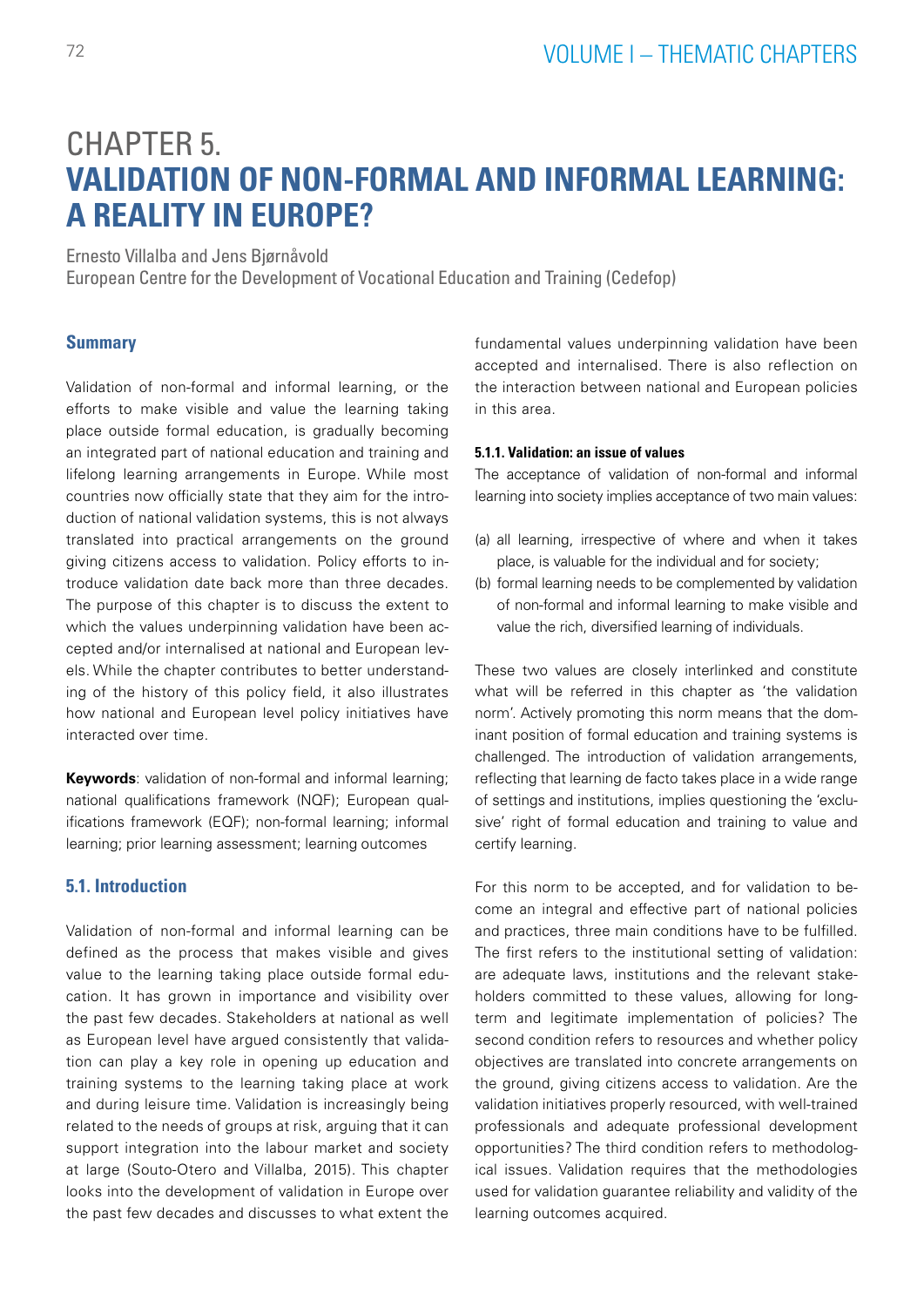A lack of trust in any of these three conditions undermines the principle that all learning is equal and that formal learning needs to be supplemented with validation of non-formal and informal learning. This chapter discusses the acceptance and internalisation of the 'validation norm'. The key questions we address in this chapter are:

- (a) have the values underpinning the promotion of validation been internalised by EU countries?
- (b) have the associated conditions for implementing validation at national and European levels been addressed?

The chapter starts by reviewing the recent history of validation in Europe from its emergence in the 1980s and 1990s. A second stage is presented from 2002 to the adoption of the 2012 recommendation on validation. The third part of the chapter discusses the current situation and the extent to which we can speak of acceptance of the basic norm, or not at this stage. Analysis of this third stage is based on the data collected for the latest update of the European inventory on validation of non-formal and informal learning (1 ).

## **5.2. The early days (1980-2002): emergence of a norm?**

Validation, as a separate policy field, starts to emerge during the late 1980s. This does not mean that countries started without prior experience in this area: several already operated with arrangements allowing individuals with relevant work experience to sit for exams, in effect awarding a qualification without attending classes. The so called 'Article 20' arrangement in Norway, in existence since 1952, illustrates this. These arrangements, however, were mostly seen as technical, ensuring the flexibility of (mainly) formal training, and not as policy initiatives in their own right.

### **5.2.1. National developments**

The emergence of the 'validation norm' – or the acknowledgement that all learning, irrespective of the context in which it takes place, should be recognised – is closely linked to the introduction of learning outcomes and/or competences based education standards and curricula in the 1980s and 1990s. The shift to learning outcomes, focusing on what learners are expected to know, be able to do and understand, states that the same outcomes can be reached in different ways and by following a variety of pathways (including learning at work and during leisure time). The introduction of national vocational qualifications in the UK in the 1980s and the development of competence-based education in Finland in the 1990s both illustrate how national learning-outcomes-based approaches trigger the development and introduction of validation arrangements. In the UK, the combination of learning outcomes (and modularised qualifications) resulted in arrangements including accreditation of prior learning (APL) and accreditation of prior experiential learning (APEL). In 1991, the National Council for Vocational Qualifications required that 'accreditation of prior learning should be available for all qualifications accredited by these bodies' (European Commission et al., 2008).

The extent to which this shift to learning outcomes aided the introduction of validation arrangements varies. While the Finnish competence-based system has developed into a strong and integrated part of the national system, and is still serving many individuals, the national vocational qualifications (NVQ) system has been limited in its ability to promote validation of non-formal and informal learning. The relative lack of progress in the UK may come down to lack of policy priorities, but may also be linked to the controversy around the quality and the relevance of the NVQ system. Some of the criticism currently raised against the learning outcomes approach (and, implicitly, validation) seems to be linked to the particular ('narrow') way learning outcomes were defined for NVQs (Allais, 2016). So, while learning-outcomes-based standards and curricula are important in promoting validation, they cannot do so alone.

France was also a frontrunner among the countries that pioneered validation. The *bilan de compétence* was established in 1985, supporting employers and employees in identifying (making visible) competences acquired at work. From 1992 vocational certificates (*certificat d'aptitude professionelle*) could be obtained (to various degrees) on the basis of assessment of non-formal and prior learning, and in 2002 legislation was adopted establishing a comprehensive national framework for validation (*validation des acquis de l'expérience* (VAE)). Nordic countries increasingly focused on developing legislation and institutional solutions allowing for validation. Norway, as a part of the 1999 Competence Reform, carried out an extensive three-year experimental scheme to develop and test the elements necessary for an operational national system on validation (VOX, 2002). This led to the setting-up of operational validation schemes from the early 2000s, addressing vocational education and training in particular. In the Netherlands, the commission on *Erkenning Verwoven Kwalificaties* (EVK) developed rec-

<sup>(</sup> 1 ) [www.cedefop.europa.eu/validation/inventory](http://www.cedefop.europa.eu/validation/inventory)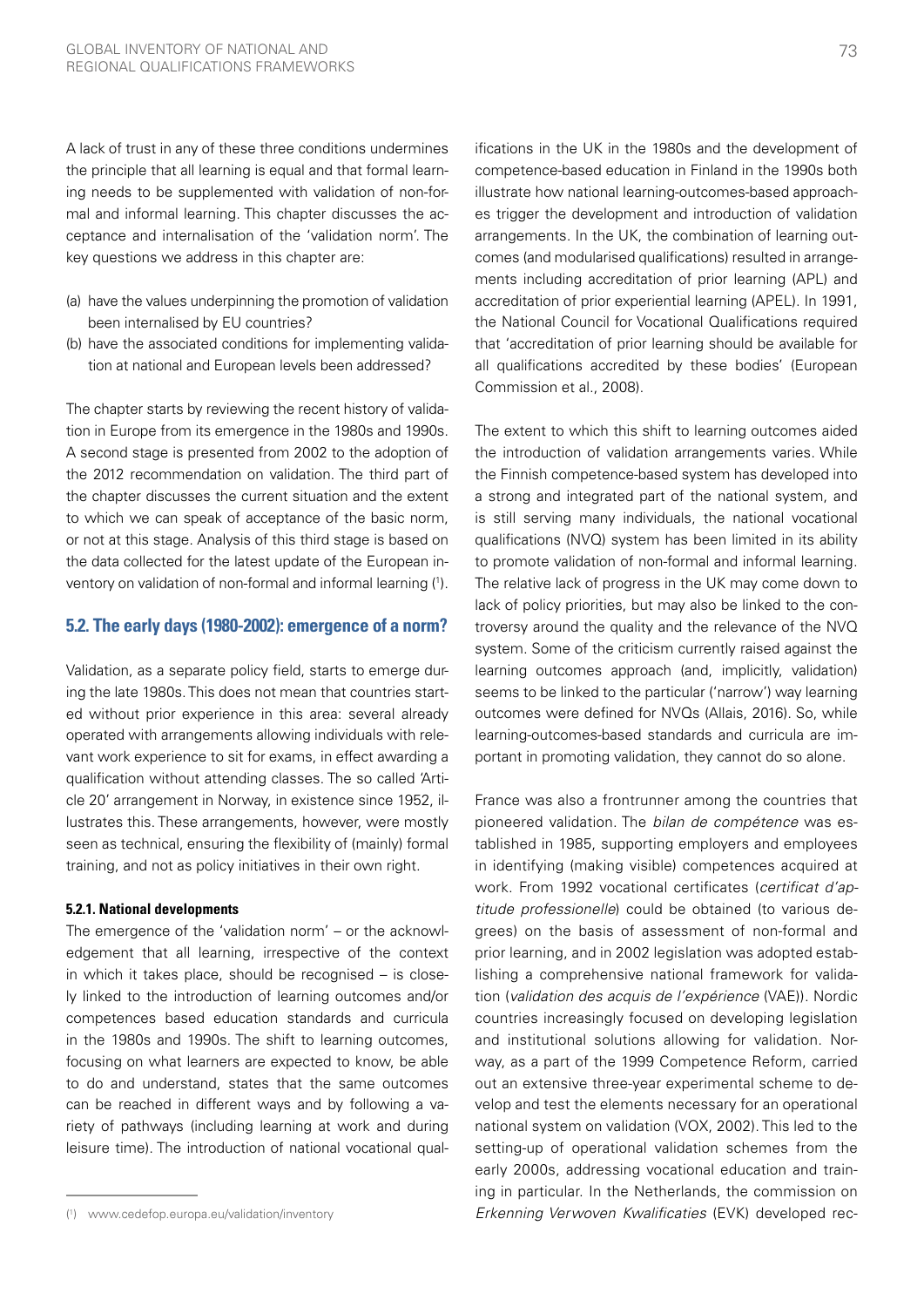## <sup>74</sup> VOLUME I – THEMATIC CHAPTERS

ommendations to establish a system for validation that was then tested in some sectors (construction industry and childcare). Also in Switzerland, the association CH-Q Swiss qualification programme for job careers started to develop methodologies for assessing learning acquired outside the formal system in 1999.

All these countries can be considered 'entrepreneurs' in the sense that Finnemore and Sikkink (1998) use the term. They 'pave the way' for turning validation into a visible policy priority, stressing the values underpinning the 'validation norm'. Stakeholders in these countries focused on the need to make education and training more flexible and to open up new routes for acquiring formal qualifications. These initiatives were partly framed in the context of lifelong learning, notably by avoiding dead ends and seeking to strengthen permeability in education and training systems.

#### **5.2.2. European level**

Bjørnåvold (2000) and Duvekot, Schuur and Pulusse (2005) point to the 1995 Commission white paper on teaching and learning (European Commission, 1995) as the first explicit effort to promote validation at European level. The white paper emphasised the importance of recognising competences acquired outside formal education and paved the way for extensive testing and experimentation to be financed through European programmes such as Adapt, Leonardo da Vinci, Socrates, Equal. This experimentation, also supported by the work of Cedefop (Bjørnåvold, 2000 and 2002), focused on the development of methodologies for validation, particularly testing the practical feasibility of the approach. While only in a few cases leading to permanent arrangements for validation being set up, the European programmes played a key role in disseminating 'the validation norm' to countries, institutions and experts previously not involved in this area.

The 2001 communication of the European Commission *Making the European area of lifelong learning a reality* (European Commission, 2001) gave further impetus to the role of validation of non-formal and informal learning. Rooted in the Delors (1996) declaration, UNESCO's 1972 publication *Learning to be* (Faure et al., 1972) and the subsequent changes to the concept of lifelong learning (e.g. Rubensson, 2001; Jarvis, 2002; Villalba, 2006), the 2001 communication emphasised the importance of learning throughout one's life and across the life span (in formal, non-formal and informal settings). Rubensson (2003) has argued that the communication places major emphasis on informal learning and gives the individual significant responsibility in the management of their learning history. Thus, validation became a central element in the implementation of lifelong learning policies. Around the same time, the European Union started developing transparency tools that would allow for better portability of skills and qualifications. The Copenhagen declaration of 29 and 30 November 2002 launched the European strategy for enhanced cooperation in vocational education and training (VET). The declaration established the need for 'developing a set of common principles regarding validation of non-formal and informal learning with the aim of ensuring greater compatibility between approaches in different countries' (European Council and European Commission, 2002).

### **5.3. Expansion of validation (2002-12)**

#### **5.3.1. National developments**

At national level, the 'entrepreneur' countries, exemplified by France, Finland, Norway and the Netherlands, institutionalised their validation approaches during this period, notably by integrating validation arrangements into their national education and training systems and by increasing the number of those being validated. Several other countries acknowledged the potential importance of validation and initiated systematic processes for its implementation during this period; Portugal is the most notable example. The New opportunities initiative (2005) defined a national strategy, largely based on validation, to raise the qualification level of low-qualified individuals. Including a national system for recognition, validation and certification of competences (RVCC), the initiative established more than 400 centres at local and regional level and led to the award of more than 300 000 certificates. Denmark established legislation in 2007 on developing recognition of non-formal and informal learning across all education sectors and launched several initiatives with the aim of increasing its use. In Germany, the introduction of the ProfilPass (a tool to document people's skills) in 2005 can be considered a first move towards a broader validation approach. In Spain, the Royal Decree 1224/2009 on recognition of professional competences acquired through work experience established mechanisms for validating non-formal and informal learning in VET qualifications. Belgium, Estonia, Iceland, Ireland, Luxembourg and Slovenia also exemplify the introduction of legislation and administrative procedures for validation, although the degree of practical implementation varies. Other countries, such as the Czech Republic and Lithuania, also initiated developments during this period.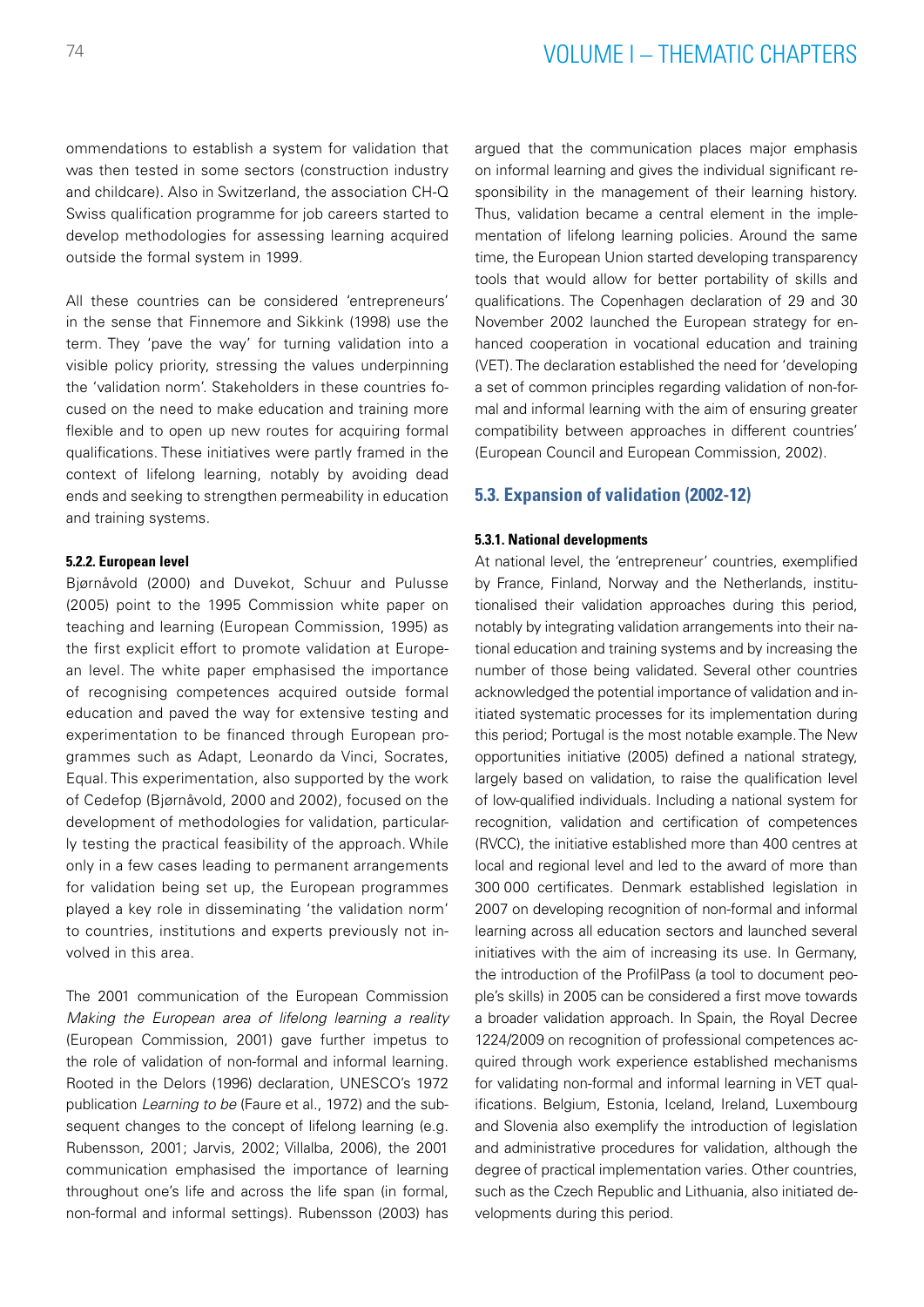#### **5.3.2. European level**

European programmes play a key role in testing solutions and disseminating experiences of (and attitudes to) validation. In the decade 2002-12, European Social Funds played a crucial role in supporting the setting up of validation arrangements in 'new' countries, exemplified by the new opportunities programme in Portugal. Programmes such as Leonardo da Vinci, Grundtvig and Socrates (later the lifelong learning programme) continue support to testing and piloting, overall supporting several hundred projects. These projects were largely triggered by the policy objectives on validation included in the lifelong learning initiatives, the Copenhagen process and in the Bologna process. This interaction between European policy initiatives, European programmes and national developments is of key importance in understanding developments during this period. Further, adoption of instruments such as the EQF and increased attention to the learning outcomes principle can be seen as an indirect (and important) support to 'the validation norm'. The broad implementation of learning outcomes in all sectors of education and training and in most European countries during the decade (Cedefop 2009b, 2016) means that the conditions for opening up qualifications to a wider range of learning pathways were being addressed.

In 2004, the Council adopted a set of conclusions on Common European principles for the validation of non-formal and informal learning (Council of the European Union, 2004). These principles were formulated at a high level of abstraction and identify issues and conditions critical to the implementation of validation (Cedefop, 2009a). This was followed up by the first European inventory on validation (Cedefop, Colardyn and Bjørnåvold, 2005), providing an overview of national developments and arrangements followed by other editions (Souto-Otero, McCoshan and Junge, 2005; Souto-Otero, Hawley and Nevala, 2008; European Commission, Cedefop and GHK, 2010). Work on the first set of European guidelines on validation of non-formal and informal learning was also started (Cedefop, 2009a). Both the inventory and the guidelines support national implementation of validation in Europe and have been widely disseminated and used. The 2004 Council decision on a single community framework for the transparency of qualifications and competences in Europe (Europass) (European Parliament and Council of the European Union, 2004) can also be said to support the 'validation norm'. The Europass CV is explicitly focused on the identification and documentation of learning outcomes in different contexts, including those acquired through non-formal and informal learning. The 2008 adoption of the European qualifications framework (EQF) is of key importance to validation. The establishment of the EQF triggered the introduction of learning-outcomes-based national qualifications frameworks across the continent. The long-term effect of this, directly influencing validation, is the more systematic promotion of learning outcomes at national level. When countries are referencing their NQFs to the EQF, the role of validation is explicitly addressed.

While initially largely focusing on vocational education and training, other areas and sectors were gradually being included in the policy discourse. In higher education, the communiqué of the conference of European ministers responsible for higher education held in Leuven and Louvainla-Neuve on 28 and 29 April 2009 (European Council, 2009) expanded the Bologna process and recognition convention to include recognition of prior learning, including non-formal and informal learning. In 2011 the Council conclusions on the modernisation of higher education also called on Member States to develop clear routes into higher education from vocational and other types of education, as well as mechanisms for recognising prior learning and experience gained outside formal education and training.

Validation also gained importance for the young. In 2006 a resolution of the Council invited Member States to enable the identification of competences acquired through non-formal and informal learning for young Europeans. The resulting Youthpass (as the Europass) supports the documentation of all forms of learning and promotes transfer of learning as well as transparency of qualifications (European Parliament and the Council of the European Union, 2006). This was followed up in 2009 by the renewed framework for EU cooperation on the young that places non-formal learning and its validation at the core of youth initiatives.

In this second phase we can see gradual expansion of validation objectives from the pioneering countries to an increasing number of 'newcomers'. In the pioneering countries, validation was becoming more institutionalised; although not necessarily always fully developed, the arrangements were becoming increasingly established within the institutional framework. In other countries, new legislation was developed to try to boost validation practices, in many cases within the development of national qualifications frameworks. However, initiatives were still limited to specific sectors and often lacking full-scale implementation. While the number of countries working with validation increased, full-scale, comprehensive implemen-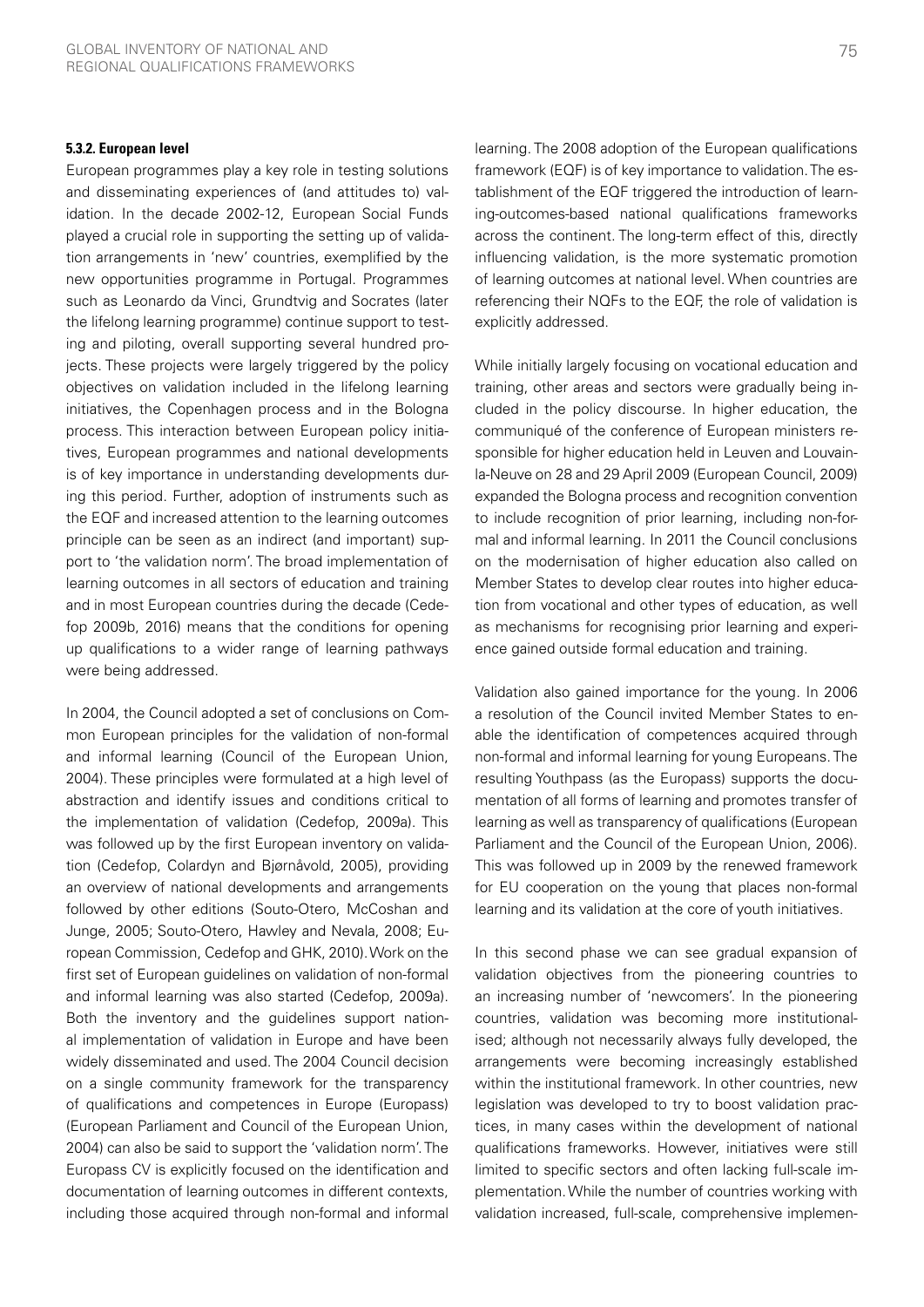tation was largely lacking. Validation was taken forward in a fragmented way, lacking overall coordination. Practices still remained confined to specific sectors with no relationship to other practices. However, some critical conditions for development were created, notably through the intensified role of NQFs and the more systematic focus on the implementation of learning outcomes.

## **5.4. Internalisation of the validation norm? (2012- present)**

In 2012, following an open consultation, the European Council adopted the recommendation on validation of non-formal and informal learning (Council of the European Union, 2012). Different from previous occasions, where validation was treated as a part of broader initiatives, the 2012 recommendation establishes validation as an independent policy instrument, relevant for policy development in several areas. The public consultation preceding the recommendation demonstrated that validation was considered increasingly relevant and important by most EU countries. The timing of the 2012 recommendation is important: following the financial crisis in 2008-09 a majority of EU countries faced serious problems linked to unemployment, redirection of people's careers, marginalisation of social groups and a general rise in poverty and social exclusion. Seen from this perspective, the perception of validation changed. While previously seen by many as an instrument to increase the flexibility of formal education and training (open up qualifications to non-formal and informal learning), countries now saw validation as a way to support integration of groups at risk and 'reskill' unemployed workers. Validation changed from being a tool relevant to the education and training sector to an instrument of interest to labour market and social policies. The adoption of the recommendation is not an isolated initiative at European level, but reflects a changing political and economic reality, requiring responses at national level.

## **5.4.1. European level: the 2012 recommendation, defining `the validation norm'**

The recommendation clarifies the concept of validation, establishing a common understanding of what it is. The concept had remained difficult to define, with different terms used in different countries and contexts: validation of non-formal and informal learning, prior learning assessment, recognition of prior learning, certification of learning, accreditation and validation of experiential learning and more. All these terms are related, but address slightly different aspects and ideas. The recommendation provides a definition that can serve as an umbrella for all these existing, related terms. It defines validation as '…a process of confirmation by an authorised body that an individual has acquired learning outcomes measured against a relevant standard' (Council of the European Union, 2012, p. 5). This process, according to the recommendation, consists of four different phases: identification, documentation, assessment and certification. The four stages permit much needed flexibility in the validation concept. They make it easier for countries to adapt and accept the norm and to articulate the concept to represent the complex different realities in which it operates. The definition also indicates that the process of confirmation is carried out by an authorising body that checks the learning outcomes an individual has acquired, measured against relevant standards. The inclusion of an authorising body means that certain institutional structures have to be in place. This addresses one of the three basic critical conditions referred to at the beginning of the chapter: the necessary institutional setting for validation.

The recommendation draws up a series of principles to be included when establishing validation arrangements. Building on the 2004 principles (Council of the European Union 2004), these are more concrete and better integrated into existing policy actions. Validation arrangements, for example, should be closely linked to and integrated with guidance and counselling services, they should be closely linked to national qualifications frameworks, and thereby to the EQF, as well as working together with existing credit systems. Member States are also asked to make use of existing transparency tools, especially Europass and Youthpass. The standards used for validation are meant to be the same as, or equivalent to, those of formally acquired qualifications. In this, the shift to learning outcomes described above becomes relevant as standards for validation cannot rely on time or place of learning, but on learning outcomes irrespective of how they have been acquired. Other principles relate to the transparency of quality assurance and the provision for professional development to guarantee trust and reliability.

The recommendation also establishes a body that oversees and is responsible for implementing the recommendation: the European qualifications framework advisory group (EQF AG). This gives Member States a forum for discussion and exchange of views as well as a place for the norm to be further internalised. Giving responsibility to a specific body assures a certain degree of commitment and peer pressure in implementing validation initiatives.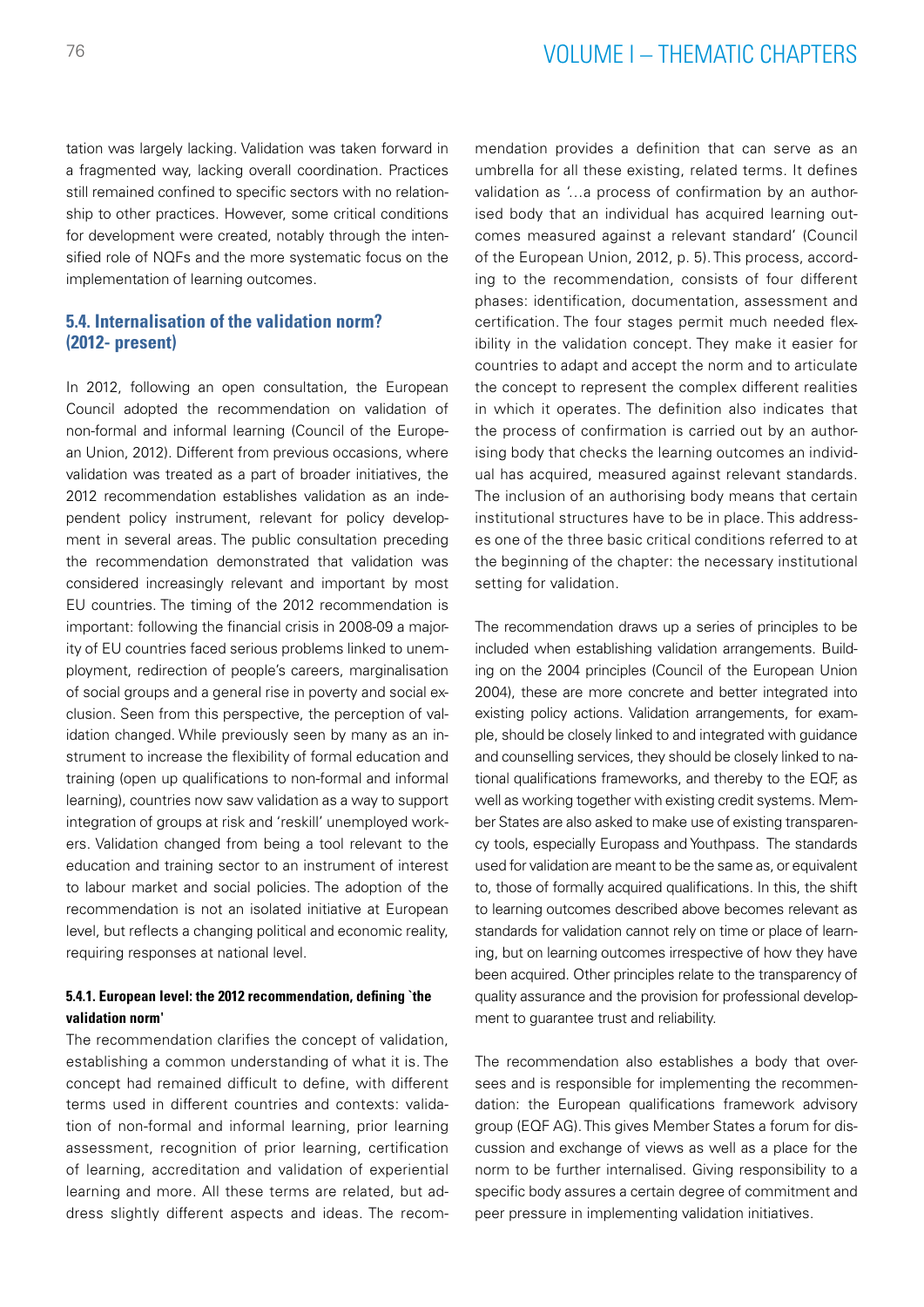The recommendation also gives an important role to the European guidelines  $(2)$  and the inventory on validation as tools to support its implementation, offering an extra platform for discussion and common understanding. The guidelines seek to clarify the conditions for implementing validation arrangements and can be regarded as the text in which the 'validation norm' is further defined and shared, providing the blueprint for the adoption, acceptance and adaptation of the values and principles included in the norm. While the guidelines provide the principles and conditions to consider when implementing validation, the European inventory provides an overview of how validation is actually being implemented across Europe. Section 5.4.2 presents data on national developments from the last inventory update to illustrate to what extent the 'validation norm' is being actually adopted and internalised in European countries.

#### **5.4.2. The national level: confirming `the validation norm'?**

After the 2012 recommendation, validation arrangements were further institutionalised and an increasing number of countries developed possibilities for individuals to validate their knowledge and skills. The most recent edition of the European Inventory on validation (3) shows that in 2016, all countries now are developing validation and have put in place concrete arrangements in at least one sector of education and training. Table 5-1 shows the countries in which it is possible to obtain a full or part qualification, access, exemptions or provision of training specifications.

The table shows that validation of non-formal and informal learning is becoming a common feature in European countries. Validation arrangements are most common in vocational education and training and higher education, less so in general education. Outside the education and training sector, linked to the third sector, chamber of commerce,

public employment services and in private companies we increasingly see validation taking a hold. These initiatives, frequently focusing on identification and documentation of skills and competences, normally fall short of providing certification and are rarely linked to national qualifications systems. Only in a few countries, as with the *bilan de compétence* in France, do these arrangements operate on a large scale.

Fragmentation – a common feature of the period before 2012 – remains a challenge for the current implementation of validation. The 2016 inventory, however, demonstrates that countries are working towards increased coherence across sectors. Around 60% of the countries under review have or are developing comprehensive systems for validation, while the other 40% have opted for a sectoral approach, in which the legal frameworks, strategies and policies are developed separately in different sectors. Irrespective of the approach chosen – comprehensive or sectoral – mechanisms for coordination across sectors are being developed, with 20 countries reported to have in place an institution in charge of coordination. This coordination is mostly under the ministry or national organisation that oversees the different subsectors.

The continuous development of NQFs, with most countries moving into an operational phase, has also aided coordination. In Poland, for example, the Ministry of education was given the role of coordinating the delivery of the integrated qualification system (IQS), which came into force on 15 January 2016. The IQS act describes all qualifications awarded in Poland by authorised entities. It specifies the requirements for bodies carrying out validation and certification as well as setting the principles for quality assurance in validation and its monitoring process. In 2010 there were 12 countries in which an individual could access or obtain (part of) a qualification included in the NQF: in 2016 this is the case in 28 countries.

Institutional structures, therefore, are increasingly addressing the needs of validation. It is not clear, however, if this institutionalisation is being matched by an increase in human and financial resources. Determining the level of resourcing made available for validation is not straightforward. Many validation activities are embedded into training provider budgets or form part of broader initiatives and specific projects, making it difficult to identify exactly what is used for validation. The 2016 inventory features a thematic review of validation financing. The report concludes that policies on validation are not always accompanied by

<sup>(</sup> 2 ) The European guidelines, reviewed in 2015 after its first edition in 2009, were the result of a process of consultation with Member States and relevant stakeholders that lasted several years. They can be found at: [http://www.cedefop.europa.eu/en/publica](http://www.cedefop.europa.eu/en/publications-and-resources/publications/3073)[tions-and-resources/publications/3073](http://www.cedefop.europa.eu/en/publications-and-resources/publications/3073)

<sup>(</sup> 3 ) The 2016 European inventory on validation of non-formal and informal learning consists of a series of country and thematic reports as well as a synthesis report summarising main results. It covers 33 countries. There are three reports for the UK (England and Northern Ireland; Scotland; Ireland) and two for Belgium (French Community and Flemish Community). These regions are referred to and counted as 'countries' here and in the inventory. Countries include the 28 EU Member States, the EFTA countries and Turkey. The inventory addresses all aspect discussed in the European guidelines. It provides a detailed view of the different policies and practices on validation. [http://www.cedefop.europa.eu/en/events](http://www.cedefop.europa.eu/en/events-and-projects/projects/validation-non-formal-and-informal-learning/european-inventory)[and-projects/projects/validation-non-formal-and-informal-learning/](http://www.cedefop.europa.eu/en/events-and-projects/projects/validation-non-formal-and-informal-learning/european-inventory) [european-inventory](http://www.cedefop.europa.eu/en/events-and-projects/projects/validation-non-formal-and-informal-learning/european-inventory)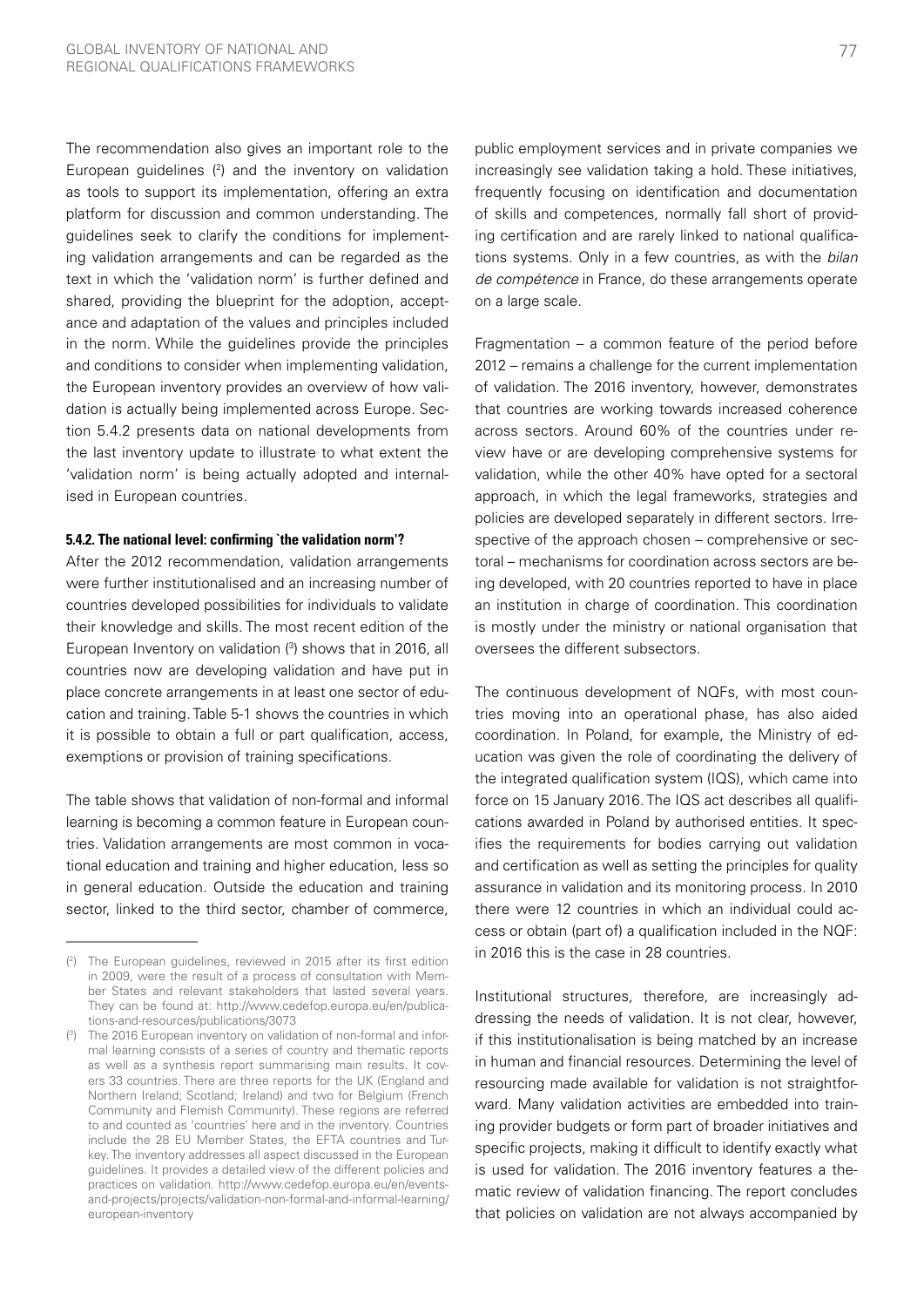**Table 5-1. Possible outcomes of validation in one or more education sectors with validation arrangements**

| <b>AWARD OF PARTIAL/FULL FORMAL QUALIFICATION</b>                                                                                           |                                                                                                                                       |  |  |
|---------------------------------------------------------------------------------------------------------------------------------------------|---------------------------------------------------------------------------------------------------------------------------------------|--|--|
| AT, BE-fI, BG, CH, CZ, DE, DK, EE, ES, FI, FR, IE, IS, IT, LI, LT, LU, LV, MT, NL, NO, PL, PT, RO, SE, SI, TR, UK (E&NI),<br>UK (S), UK (W) |                                                                                                                                       |  |  |
| <b>AWARD OF OTHER NON-FORMAL</b><br><b>QUALIFICATION/CERTIFICATE</b>                                                                        | <b>AWARD OF CREDITS</b>                                                                                                               |  |  |
| AT, BE-fr, CY, DE, EL, ES, FI, IE, IS, LU, NL, PL, SI, UK (S)                                                                               | AT, BE-fl, CH, DE, DK, EE, ES, FI, HU, IE, IS, IT, LI, LT,<br>LU, LV, MT, NL, NO, PL, PT, SI, SE, UK (E&NI), UK (S),<br><b>UK (W)</b> |  |  |
| <b>AWARD OF MODULES</b>                                                                                                                     | <b>EXEMPTIONS</b>                                                                                                                     |  |  |
| AT, BE-fl, BE-fr, CH, DK, EE, ES, FI, IE, IT, LU, LV, MT, NL,<br>NO, PL, SI, UK (E&NI), UK (S), UK (W)                                      | AT, BE-fl, BE-fr, CH, CZ, DK, EE, ES, FI, HU, IE, IS, LI,<br>LU, LV, MT, NL, NO, PL, PT, SE, SI, UK (E&NI), UK (S),<br><b>UK (W)</b>  |  |  |
| <b>ACCESS TO FORMAL PROGRAMMES</b>                                                                                                          | <b>TRAINING SPECIFICATIONS</b>                                                                                                        |  |  |
| AT, BE-fl, BE-fr, BG, CH, CZ, DE, DK, EE, ES, IS, IE, LI, LT,<br>LU, LV, MT, NL, NO, PL, SE, SI, UK (E&NI), UK (S), UK (W)                  | AT, CH, DK, ES, FI, IE, IS, LI, LV, MT, NL, NO, PL, SI,<br>UK (E&NI)                                                                  |  |  |

NB: Multiple responses possible.

*Source:* 2016 European inventory.

a clear allocation of resources and European Social Funds are still a major source of income for initiatives. This was also one of the conclusions of the Cedefop conference in November 2016 (4 ). Participants pointed out that increasing validation structures was not necessarily link to adequate resourcing. This signals the temporary nature of validation arrangements as was the case before 2012, although it seems less severe than then.

## **5.5. Conclusions**

The 2016 data show that most European countries have now accepted and internalised the 'validation norm' as defined at the start of this chapter. Almost all countries have put in place arrangements that allow for acquisition of full or partial qualifications through validation of non-formal and informal learning. Several are now working towards comprehensive systems offering validation opportunities where people live, work and/or study. The development of NQFs, as well as the general acceptance of the learning outcome approach, has been an important driver for validation. It can be argued that we have reached a 'tipping point' in national policy formulation. Validation is now an explicit and visible part of lifelong learning and (to some extent and importantly) employment and integration policies. This 'tipping point' has been reached through intense interaction between stakeholders at national and European level. In this sense validation serves as an example of 'the open method of coordination' promoted by the EU during the past few decades.

It is, however, more difficult to determine whether acceptance and integration at national policy formulation level is translated into acceptance and internalisation at practical implementation level. Policy documents and plans do not necessarily trigger adequate resourcing and financing for implementation at local and regional levels. Developments during the coming decade(s) will show whether acceptance of validation at national policy level will be translated into acceptance and internalisation at the level of practitioners and among end-users.

<sup>(</sup> 4 ) *How to make learning visible, 28 and 29 November 2016, Thessaloniki.* [http://www.cedefop.europa.eu/en/events-and-projects/events/](http://www.cedefop.europa.eu/en/events-and-projects/events/how-make-learning-visible) [how-make-learning-visible](http://www.cedefop.europa.eu/en/events-and-projects/events/how-make-learning-visible)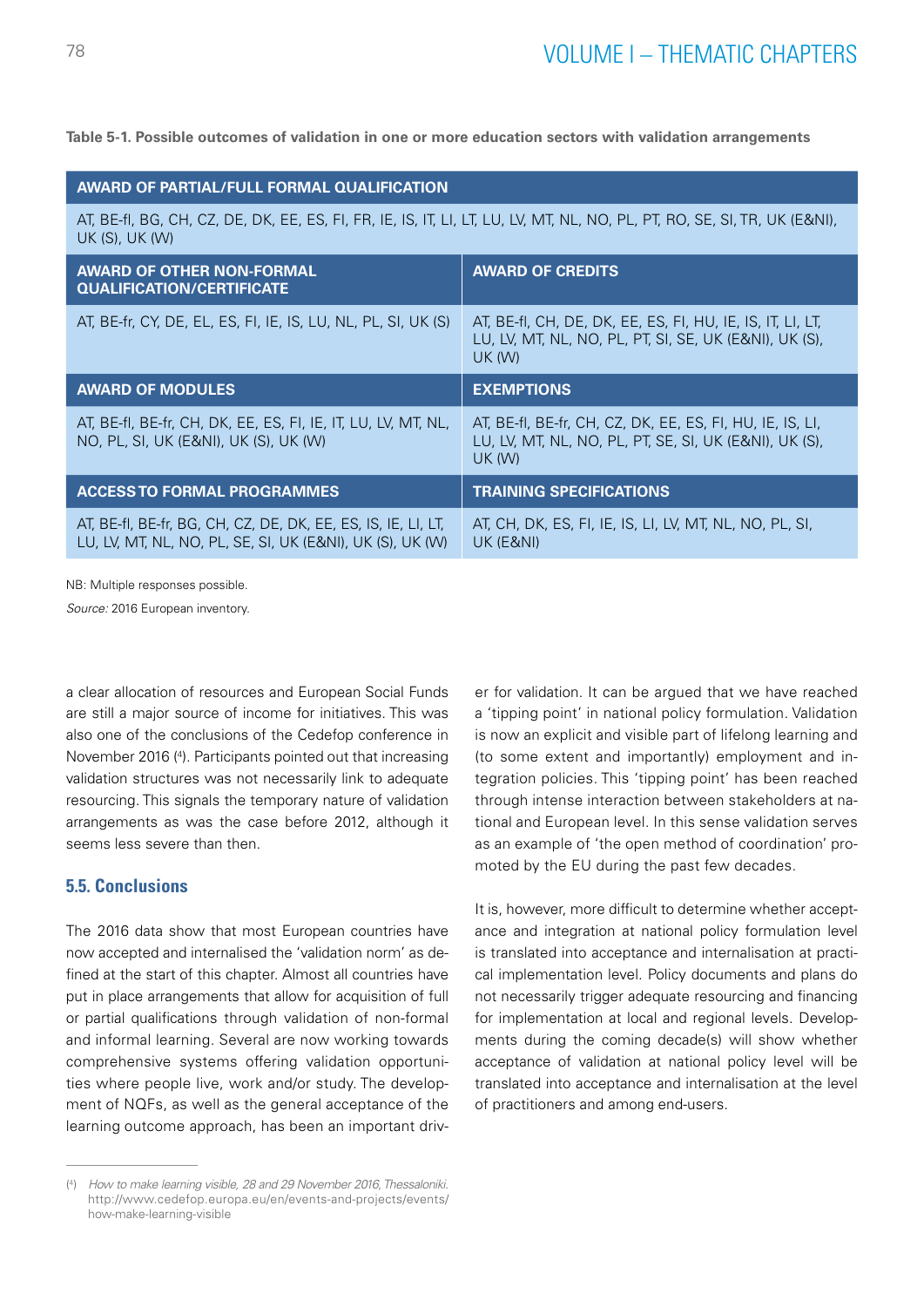## **References**

[URLS accessed 5.7.2017]

- Allais, S. (2016). Occupational standards setting in the English-speaking world: a dysfunctional product for export? In: Bohlinger S.; Anh Dang, T.K.; Klatt, M. (eds). *Education policy: mapping the landscape and scope*. Frankfurt: Peter Lang, pp. 435-459.
- Bjørnåvold, J. (2000). Making learning visible: identification, assessment and recognition of non-formal and informal learning (executive summary). Luxembourg: OPOCE. [http://www.cedefop.europa.eu/en/publications-and-resourc](http://www.cedefop.europa.eu/en/publications-and-resources/publications/3013)[es/publications/3013](http://www.cedefop.europa.eu/en/publications-and-resources/publications/3013)
- Bjørnåvold, J. (2002). Identification, assessment and recognition of non-formal learning: European tendencies. In: Cedefop. *Agora V: identification, evaluation and recognition of non-formal learning, Thessaloniki, 15 and 16 March 1999*. Luxembourg: Publications Office. Cedefop Panorama series; No 45, pp. 9-37.
- Cedefop (2009a). *European guidelines for validating non-formal and informal learning*. Luxembourg: Publications Office. [http://www.cedefop.europa.eu/en/Files/4054\\_EN.PDF](http://www.cedefop.europa.eu/en/Files/4054_EN.PDF)
- Cedefop (2009b). *The shift to learning outcomes: policies and practices in Europe.* Luxembourg: Publications Office. Cedefop reference series; No 72. <http://www.cedefop.europa.eu/en/publications-and-resources/publications/3054>
- Cedefop (2016). *Application of learning outcomes approaches across Europe: a comparative study*. Luxembourg: Publications Office. Cedefop reference series; No 115. [http://www.cedefop.europa.eu/en/publications-and-resources/](http://www.cedefop.europa.eu/en/publications-and-resources/publications/3074) [publications/3074](http://www.cedefop.europa.eu/en/publications-and-resources/publications/3074)
- Cedefop; Colardyn, D.; Bjørnåvold, J. (2005). *The learning continuity: European inventory on validating non-formal and informal learning: national policies and practices in validating non-formal and informal learning*. Luxembourg: OPOCE. Cedefop Panorama series; No 117. [http://www.cedefop.europa.eu/en/publications-and-resources/publica](http://www.cedefop.europa.eu/en/publications-and-resources/publications/5164)[tions/5164](http://www.cedefop.europa.eu/en/publications-and-resources/publications/5164)
- Council of the European Union (2004). *Common European principles for the identification and validation of non-formal and informal learning.* [http://www.viaa.gov.lv/files/news/24386/validation2004\\_en.pdf](http://www.viaa.gov.lv/files/news/24386/validation2004_en.pdf)
- Council of the European Union (2009). *The Bologna process 2020: the European higher education area in the new decade: communiqué of the conference of European ministers responsible for higher education, Leuven and Louvain-la-Neuve, 28 and 29 April 2009.* [http://media.ehea.info/file/2009\\_Leuven\\_Louvain-la-Neuve/06/1/Leuven\\_Lou](http://media.ehea.info/file/2009_Leuven_Louvain-la-Neuve/06/1/Leuven_Louvain-la-Neuve_Communique_April_2009_595061.pdf)[vain-la-Neuve\\_Communique\\_April\\_2009\\_595061.pdf](http://media.ehea.info/file/2009_Leuven_Louvain-la-Neuve/06/1/Leuven_Louvain-la-Neuve_Communique_April_2009_595061.pdf)
- Council of the European Union (2012). Council recommendation on 20 December 2012 on the validation of non-formal and informal learning. *Official Journal of the European Union*, C 398/01. [http://eur-lex.europa.eu/LexUriServ/LexUr](http://eur-lex.europa.eu/LexUriServ/LexUriServ.do?uri=OJ:C:2012:398:0001:0005:EN:PDF)[iServ.do?uri=OJ:C:2012:398:0001:0005:EN:PDF](http://eur-lex.europa.eu/LexUriServ/LexUriServ.do?uri=OJ:C:2012:398:0001:0005:EN:PDF)
- Council of the European Union; European Commission (2002). *The Copenhagen declaration*. [http://ec.europa.eu/educa](http://ec.europa.eu/education/policy/vocational-policy/doc/copenhagen-declaration_en.pdf)[tion/policy/vocational-policy/doc/copenhagen-declaration\\_en.pdf](http://ec.europa.eu/education/policy/vocational-policy/doc/copenhagen-declaration_en.pdf)
- Council of the European Union; European Commission (2010). *The Bruges communiqué on enhanced European cooperation in vocational training education and training for the period 2011-20.* [http://ec.europa.eu/education/policy/](http://ec.europa.eu/education/policy/vocational-policy/doc/brugescom_en.pdf) [vocational-policy/doc/brugescom\\_en.pdf](http://ec.europa.eu/education/policy/vocational-policy/doc/brugescom_en.pdf)
- Council of the European Union; European Commission (2015). *Riga conclusions 2015 on a new set of medium-term deliverables in the field of vocational education and training for the period 2015-20, as a result of the review of short-term deliverables defined in the 2010 Bruges communiqué*. [http://www.izm.gov.lv/images/RigaConclu](http://www.izm.gov.lv/images/RigaConclusions_2015.pdf)[sions\\_2015.pdf](http://www.izm.gov.lv/images/RigaConclusions_2015.pdf)
- Delors, J.; International Commission on education for the twenty-first century (1996). *Learning, the treasure within: report to UNESCO of the International Commission on education for the twenty-first century* (a summary). UNE-SCO: Paris.
- Duvekot, R.; Schuur, K.; Pulusse, J. (2005). Introduction: VPL it is! Valuation and validation of prior learning as a new perspective for life-long learning. In: Duvekot, R.; Schuur, K.; Pulusse, J. (eds). *The unfinished story of VPL: valuation and validation of prior learning in Europe's learning cultures*. Utrecht: Foundation EC-VPL and Kenniscentrum EVC, pp. 1-10.<http://www.ec-vpl.eu/wp-content/uploads/2012/12/Unfinished-story-of-VPL-in-Europe.pdf>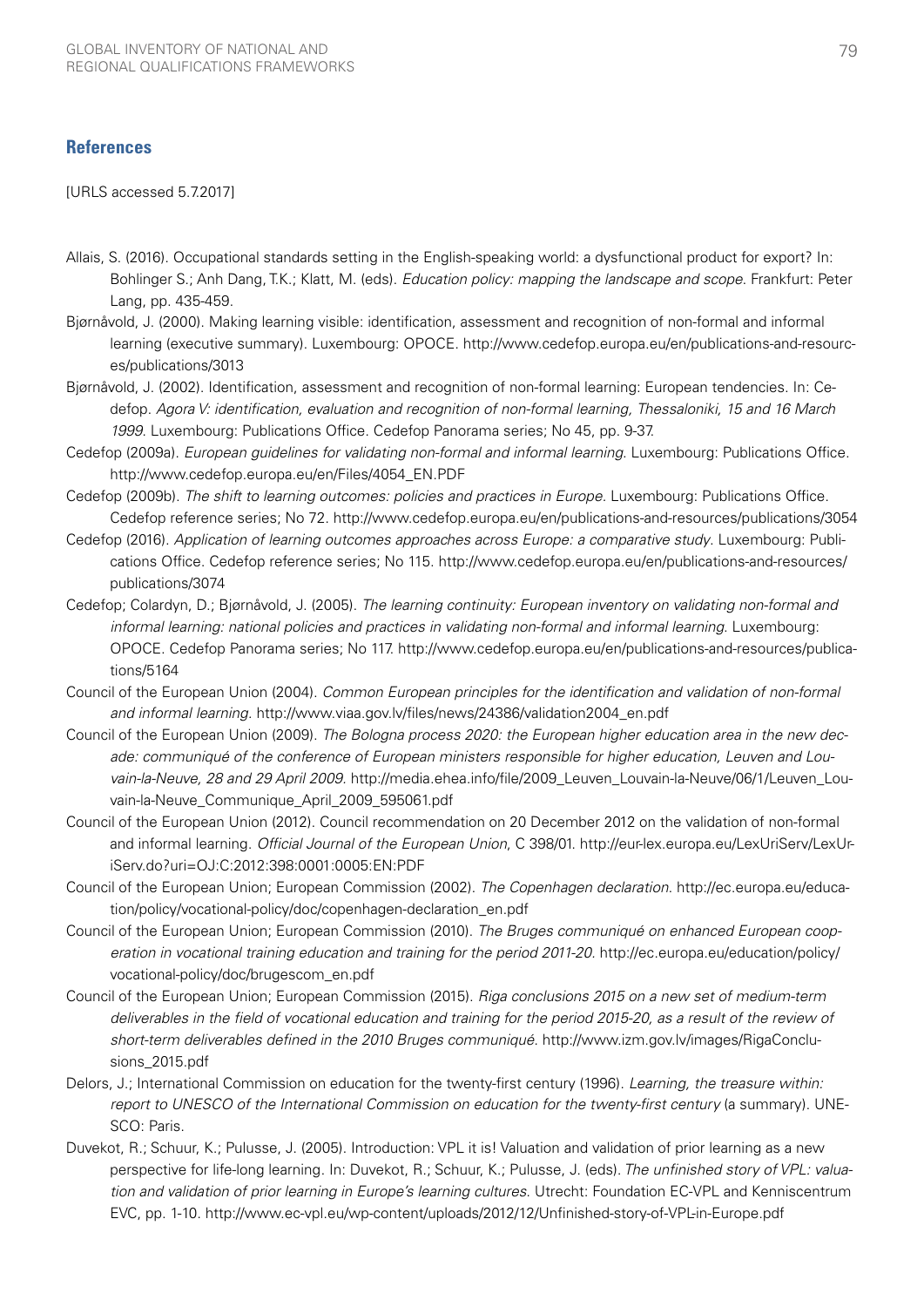## 80 VOLUME I – THEMATIC CHAPTERS

- European Commission (1995). *Teaching and learning: towards the learning society: white paper*. Luxembourg: Publications Office. [http://europa.eu/documents/comm/white\\_papers/pdf/com95\\_590\\_en.pdf](http://europa.eu/documents/comm/white_papers/pdf/com95_590_en.pdf)
- European Commission (2001). *Making a European area of lifelong learning a reality: communication from the commission*. COM(2001) 678 final.<http://eur-lex.europa.eu/LexUriServ/LexUriServ.do?uri=COM:2001:0678:FIN:EN:PDF>
- European Commission; Cedefop; ECOTEC (2008). United Kingdom 2007. In: Souto-Otero, M.; Hawley, J.; Nevala, A-M. (eds). *European inventory on validation of informal and non-formal learning: 2007 update: a final report to DG Education and Culture of the European Commission.* Birmingham: ECOTEC, pp. 616-636. [http://www.cedefop.](http://www.cedefop.europa.eu/en/events-and-projects/projects/validation-non-formal-and-informal-learning/european-inventory/european-inventory-20072008.) [europa.eu/en/events-and-projects/projects/validation-non-formal-and-informal-learning/european-inventory/europe](http://www.cedefop.europa.eu/en/events-and-projects/projects/validation-non-formal-and-informal-learning/european-inventory/european-inventory-20072008.)[an-inventory-20072008.](http://www.cedefop.europa.eu/en/events-and-projects/projects/validation-non-formal-and-informal-learning/european-inventory/european-inventory-20072008.)
- European Commission; Cedefop; GHK (2010). *2010 update of the European inventory of validation of non-formal and informal learning: final report.* <https://cumulus.cedefop.europa.eu/files/vetelib/2011/77643.pdf>
- European Commission, Cedefop; GHK (2010). *European inventory on validation of non-formal and informal learning 2010. Country report: Germany.* <https://cumulus.cedefop.europa.eu/files/vetelib/2011/77458.pdf>
- European Commission; Cedefop; ICF International (2014). *European inventory of validation of non-formal and informal learning 2014*. *Final synthesis report*.<https://cumulus.cedefop.europa.eu/files/vetelib/2014/87244.pdf>
- European Parliament; Council of the European Union (2004). Decision 2241/2004 of the European Parliament and of the Council of 15 December 2004 on a single Community framework for the transparency of qualifications and competences (Europass). *Official Journal of the European Union,* L 390, 31.12.2004, pp. 6-20. [http://data.europa.](http://data.europa.eu/eli/dec/2004/2241/oj) [eu/eli/dec/2004/2241/oj](http://data.europa.eu/eli/dec/2004/2241/oj)
- European Parliament; Council of the European Union (2006). Decision 1719/2006/EC of the European Parliament and of the Council establishing the Youth in action programme for the period 2007 to 2013. *Official Journal of the European Union*, L 327, 24.11.2006, pp. 30-44. <http://eur-lex.europa.eu/eli/dec/2006/1719/oj>
- European Parliament; Council of the European Union (2008). Recommendation of the European Parliament and of the Council of 23 April 2008 on the establishment of the European qualifications framework for lifelong learning. *Official Journal of the European Union*, C 111, 6.5.2008, pp. 1-7. [http://eur-lex.europa.eu/LexUriServ/LexUriServ.](http://eur-lex.europa.eu/LexUriServ/LexUriServ.do?uri=OJ:C:2008:111:0001:0007:EN:PDF) [do?uri=OJ:C:2008:111:0001:0007:EN:PDF](http://eur-lex.europa.eu/LexUriServ/LexUriServ.do?uri=OJ:C:2008:111:0001:0007:EN:PDF)
- Finnemore, M.; Sikkink, K. (1998). International norms dynamics and political change. *International organisation*, Vol. 52, No 4, pp. 887-917.
- Faure, E. et al. (1972). *Learning to be: the world of education today and tomorrow; report of the international commission on the development of education.* Paris: UNESCO.<http://unesdoc.unesco.org/images/0022/002232/223222e.pdf>
- Jarvis, P. (2002). Active citizenship and the learning society. *Lifelong learning in Europe,* Vol. 7, No 1, pp. 19-27.
- Souto-Otero, M.; Hawley, J.; Nevala, A-M. (eds) (2008). *European inventory on validation of informal and non-formal learning: 2007 update: a final report to DG Education and Culture of the European Commission*. Birmingham: ECOTEC. [http://www.cedefop.europa.eu/en/events-and-projects/projects/validation-non-formal-and-informal-learn](http://www.cedefop.europa.eu/en/events-and-projects/projects/validation-non-formal-and-informal-learning/european-inventory/european-inventory-20072008)[ing/european-inventory/european-inventory-20072008](http://www.cedefop.europa.eu/en/events-and-projects/projects/validation-non-formal-and-informal-learning/european-inventory/european-inventory-20072008)
- Souto-Otero, M.; McCoshan, A.; Junge, K. (eds) (2005). *European inventory on validation of non-formal and informal learning: a final report to DG Education and Culture of the European Commission.* Birmingham: ECOTEC. [http://](http://www.cedefop.europa.eu/en/events-and-projects/projects/validation-non-formal-and-informal-learning/european-inventory/european-inventory-2005) [www.cedefop.europa.eu/en/events-and-projects/projects/validation-non-formal-and-informal-learning/european-in](http://www.cedefop.europa.eu/en/events-and-projects/projects/validation-non-formal-and-informal-learning/european-inventory/european-inventory-2005)[ventory/european-inventory-2005](http://www.cedefop.europa.eu/en/events-and-projects/projects/validation-non-formal-and-informal-learning/european-inventory/european-inventory-2005)
- Souto-Otero, M.; Villalba-Garcia, E. (2015). Migration and validation of non-formal and informal learning in Europe: inclusion, exclusion or polarisation in the recognition of skills? *International review of education*, Vol. 61, No 5, pp. 585-607.
- Villalba, Ernesto (2006). *The uniqueness of knowledge management in small companies: managing knowledge as an employer strategy for lifelong learning*. Doctoral thesis, Stockholm University, Faculty of Social Sciences, Department of Education.
- VOX (2002). *Realkompetanseprosjektet 1999–2002 i mål eller på startstreken? Sluttrapport [Real Competence Project 1999-2002 – at the finishing line or at the starting line? Final report].* Oslo: VOX.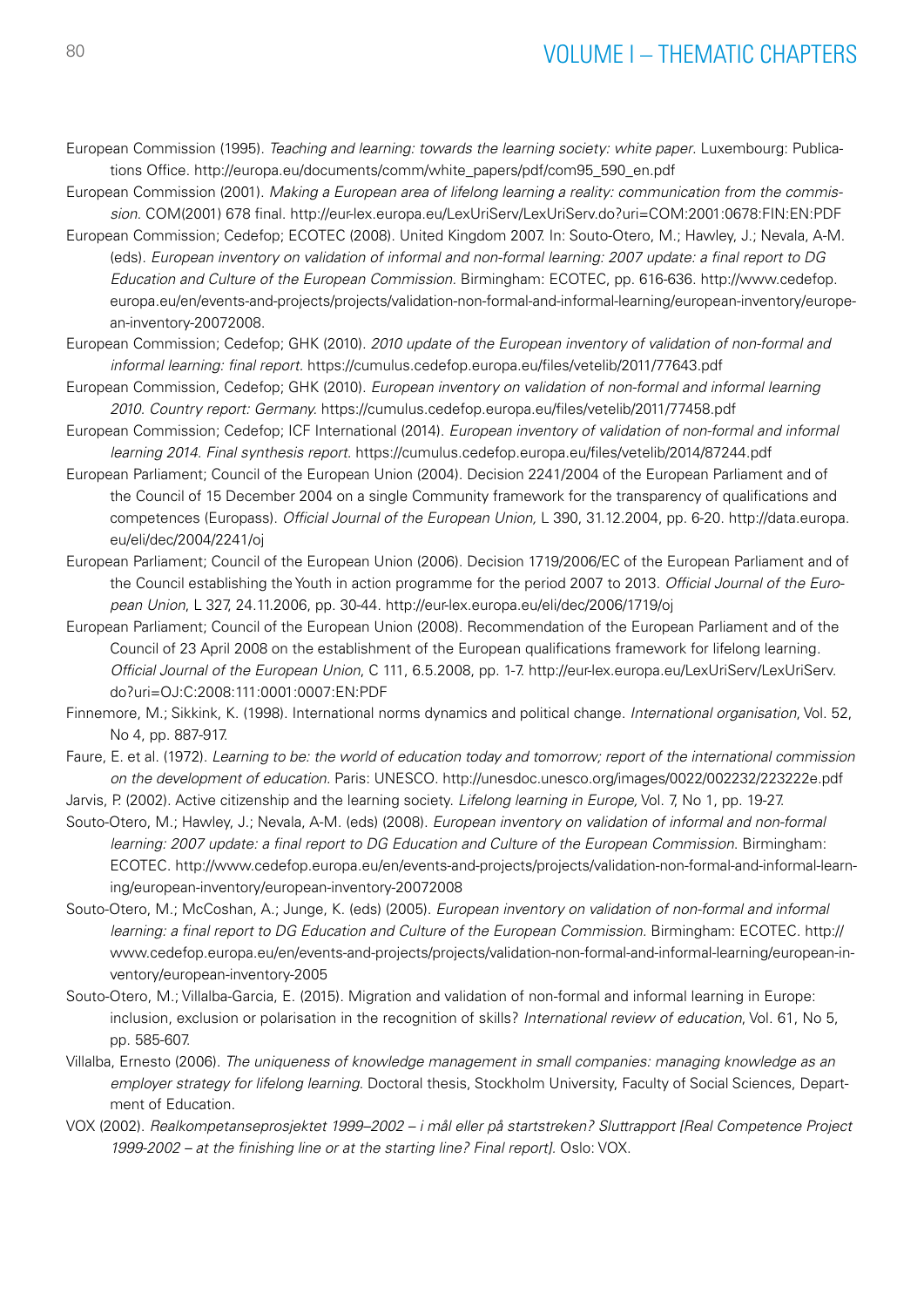## **Further reading**

Council of the European Union (2011). *Council resolution on a renewed European agenda for adult learning,* C 372/01.

- Council of the European Union; European Commission (2015). Joint report of the Council and the Commission on the implementation of the strategic framework for European cooperation in education and training (ET 2020): new priorities for European cooperation in education and training. *Official Journal of the European Union*, C 417/25, 15.12.2015, pp. 25-35. [http://eur-lex.europa.eu/legal-content/EN/TXT/PDF/?uri=CELEX:52015XG1215\(02\)&](http://eur-lex.europa.eu/legal-content/EN/TXT/PDF/?uri=CELEX:52015XG1215(02)&from=EN) [from=EN](http://eur-lex.europa.eu/legal-content/EN/TXT/PDF/?uri=CELEX:52015XG1215(02)&from=EN)
- European Commission (2015). ECTS user's guide 2015. [http://ec.europa.eu/education/ects/users-guide/docs/ects-users](http://ec.europa.eu/education/ects/users-guide/docs/ects-users-guide_en.pdf)[guide\\_en.pdf](http://ec.europa.eu/education/ects/users-guide/docs/ects-users-guide_en.pdf)
- European Commission; Cedefop (2015). *European guidelines for validation of non-formal and informal learning*. Luxembourg: Publications Office. Cedefop reference series; No 104. [http://www.cedefop.europa.eu/en/publica](http://www.cedefop.europa.eu/en/publications-and-resources/publications/3073)[tions-and-resources/publications/3073](http://www.cedefop.europa.eu/en/publications-and-resources/publications/3073)
- Helgøy, I.; Homme, A. (2015). Path-dependent implementation of the European qualification framework in education: a comparison of Norway, Germany and England. *Journal of comparative policy analysis: research and practice*, Vol. 17, No 2, pp. 124-139. <http://dx.doi.org/10.1080/13876988.2013.849399>
- Rubenson, K. (2001). Lifelong learning for all: challenges and limitations of public policy. In: Swedish Ministry of Education and Science. *European conference on adult lifelong learning in a Europe of knowledge*, *Eskildstuna, 23 to 25 March 2001*. Stockholm: Swedish Ministry of Education and Science.

Rubenson, K. (2003). Adult education and cohesion. *Lifelong learning in Europe*, Vol. 8, No 1, pp. 23-31.

- Villaba, E. (2007). *The concept of knowledge for a knowledge-based society: from knowledge to learning*. Luxembourg: OPOCE. JRC scientific and technical reports. [http://publications.jrc.ec.europa.eu/repository/bitstream/](http://publications.jrc.ec.europa.eu/repository/bitstream/JRC36959/6959%20-%20EUR22796_fromKtoL.pdf) [JRC36959/6959%20-%20EUR22796\\_fromKtoL.pdf](http://publications.jrc.ec.europa.eu/repository/bitstream/JRC36959/6959%20-%20EUR22796_fromKtoL.pdf)
- Villalba-Garcia, E.; Souto-Otero, M.; Murphy, I. (2014). The 2014 European inventory on validation of non-formal and informal learning: prospects and trends on validation in Europe. *Berufsbildung in Wissenschaft und Praxis,* Vol. 5, pp. 16-19.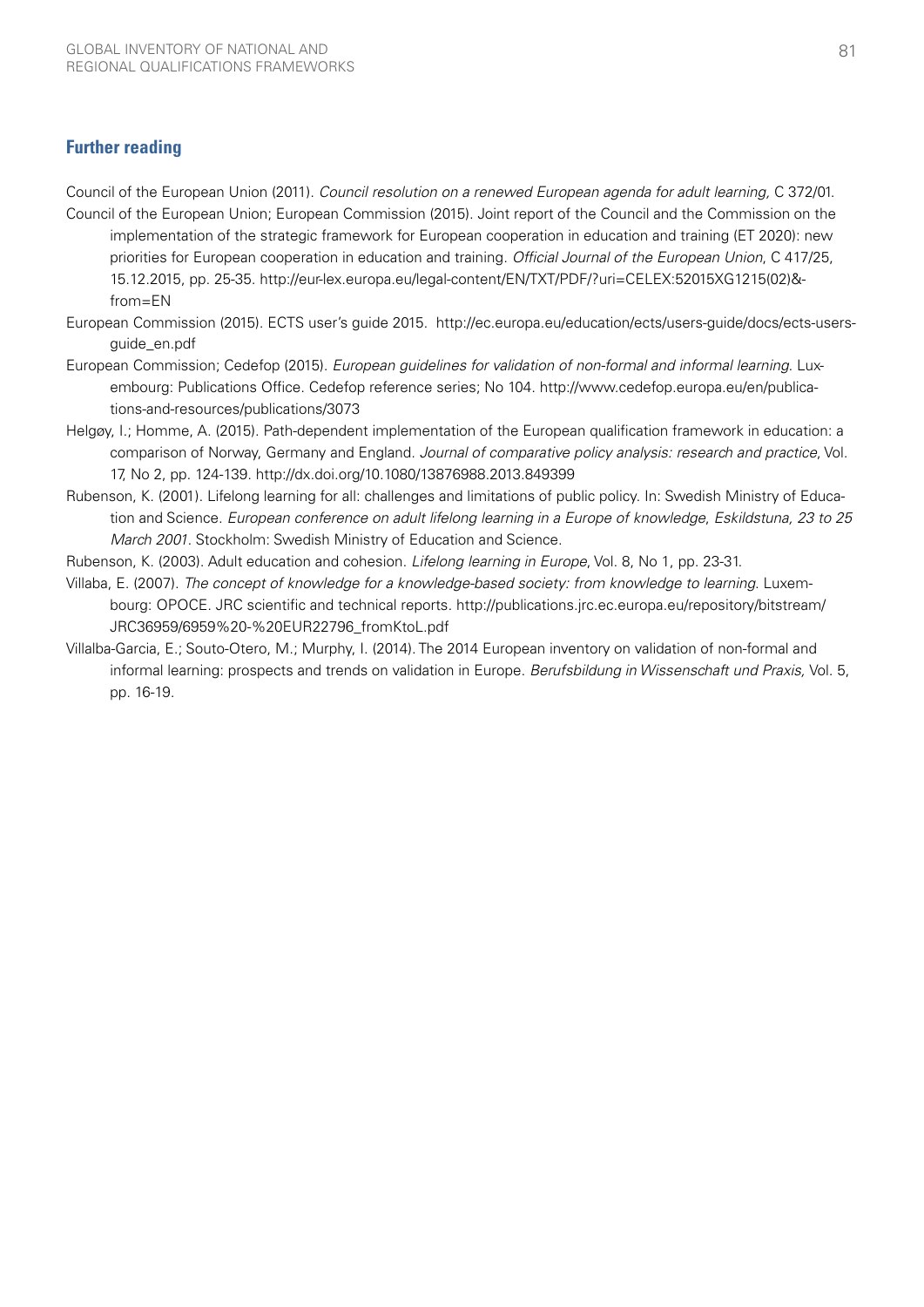# CHAPTER 6. **QUALITY ASSURANCE OF QUALIFICATIONS: BUILDING TRUST AND ENHANCING VALUE**

Borhene Chakroun, UNESCO and George Kostakis, Cedefop

## **Summary**

This chapter presents recent trends and major challenges in developing effective and trustworthy quality assurance of qualifications. It analyses why the quality assurance of qualifications has become an important issue on policy agendas, what the challenges are, and how countries in Europe, the Asia-Pacific and elsewhere are responding. It identifies issues in assuring the quality and consistency of the certification process so that certificates have currency and are a valid and reliable testament to a learner's knowledge, skills and wider competences. The conclusions reached focus on national and international issues facing countries, qualifications systems reforms that are underway and further steps that can be taken.

**Keywords**: qualification; quality assurance (QA); assessment; learning outcomes

## **6.1. Introduction**

UNESCO's Member States have identified an urgent need to reform their qualifications systems. An important driver for these reform strategies is to make sure that different aspects of national qualifications are useful and consistent with one another, and that they are trustworthy and recognised within and beyond national boundaries.

At the Third international congress on technical and vocational education and training (TVET), held in Shanghai in 2012, participants recognised the importance of quality assurance of qualifications. The Shanghai consensus (1) recommended exploring the possibility of developing quality assurance (QA) guidelines for the recognition of qualifications, based on learning outcomes.

In recent years, TVET has been gathering momentum and global attention. Education 2030 devotes considerable attention to the development of technical and vocational skills. TVET is also starting to feature in the strategic and operational planning of regional economic communities (RECs), such as the African Union (AU), the Caribbean Community (CARICOM) and the European Union (EU). In Africa, for example, the African Union Heads of State have adopted the Continental Education Strategy for Africa (CESA 2016-25) as the framework for a transformative education and training system, reinforcing the importance of TVET. In 2015, CARICOM adopted a regional TVET strategy for workforce development and economic competitiveness with a focus on 'redefining TVET' and on 'developing a CARICOM training system underpinned by a quality assurance framework' (2).

At European level, countries have been working intensively on the comparability of their qualifications, qualifications recognition, and periods of learning undertaken in different countries to make possible the portability of learner and worker qualifications between different EU countries. The European qualifications framework (EQF) established in 2008 – a transnational meta framework based on learning outcomes  $-$  provided the central point of reference  $(3)$  in using a translation device of eight European generic levels of learning to make qualifications systems more transparent to employers, learners, qualifications authorities, and education and training providers. Quality assurance is a key principle of the EQF and is considered the backbone for mutual trust between countries and systems in the referencing process, as it calls for national quality assurance systems to be aligned with the relevant European principles and guidelines in vocational training (4 ) and higher education  $(5)$ . In 2015 the ministers in charge of TVET from

<sup>(</sup> 1 ) See: [http://www.unesco.org/fileadmin/MULTIMEDIA/HQ/ED/pdf/](http://www.unesco.org/fileadmin/MULTIMEDIA/HQ/ED/pdf/concensus-en.pdf) [concensus-en.pdf](http://www.unesco.org/fileadmin/MULTIMEDIA/HQ/ED/pdf/concensus-en.pdf)

<sup>(</sup> 2 ) [https://dl.dropboxusercontent.com/u/86702287/CARICOM\\_Car](https://dl.dropboxusercontent.com/u/86702287/CARICOM_Carribean_Report_September%2012.pdf)[ribean\\_Report\\_September%2012.pdf](https://dl.dropboxusercontent.com/u/86702287/CARICOM_Carribean_Report_September%2012.pdf)

<sup>(</sup> 3 ) EQF referencing is the process that results in the establishment of a relationship between national qualifications systems/frameworks and their levels to the EQF.

<sup>(</sup> 4 ) The *European quality assurance reference framework for vocational education and training* (EQAVET) is a meta framework established in 2009 providing a systematic approach to quality assurance at system and provider. [http://eur-lex.europa.eu/le](http://eur-lex.europa.eu/legal-content/EN/TXT/PDF/?uri=CELEX:32009H0708(01)&from=EN)[gal-content/EN/TXT/PDF/?uri=CELEX:32009H0708\(01\)&from=EN](http://eur-lex.europa.eu/legal-content/EN/TXT/PDF/?uri=CELEX:32009H0708(01)&from=EN)

<sup>(</sup> 5 ) See *Standards and guidelines for quality assurance in the European higher education area*. [http://www.enqa.eu/wp-content/up-](http://www.enqa.eu/wp-content/uploads/2015/11/ESG_2015.pdf)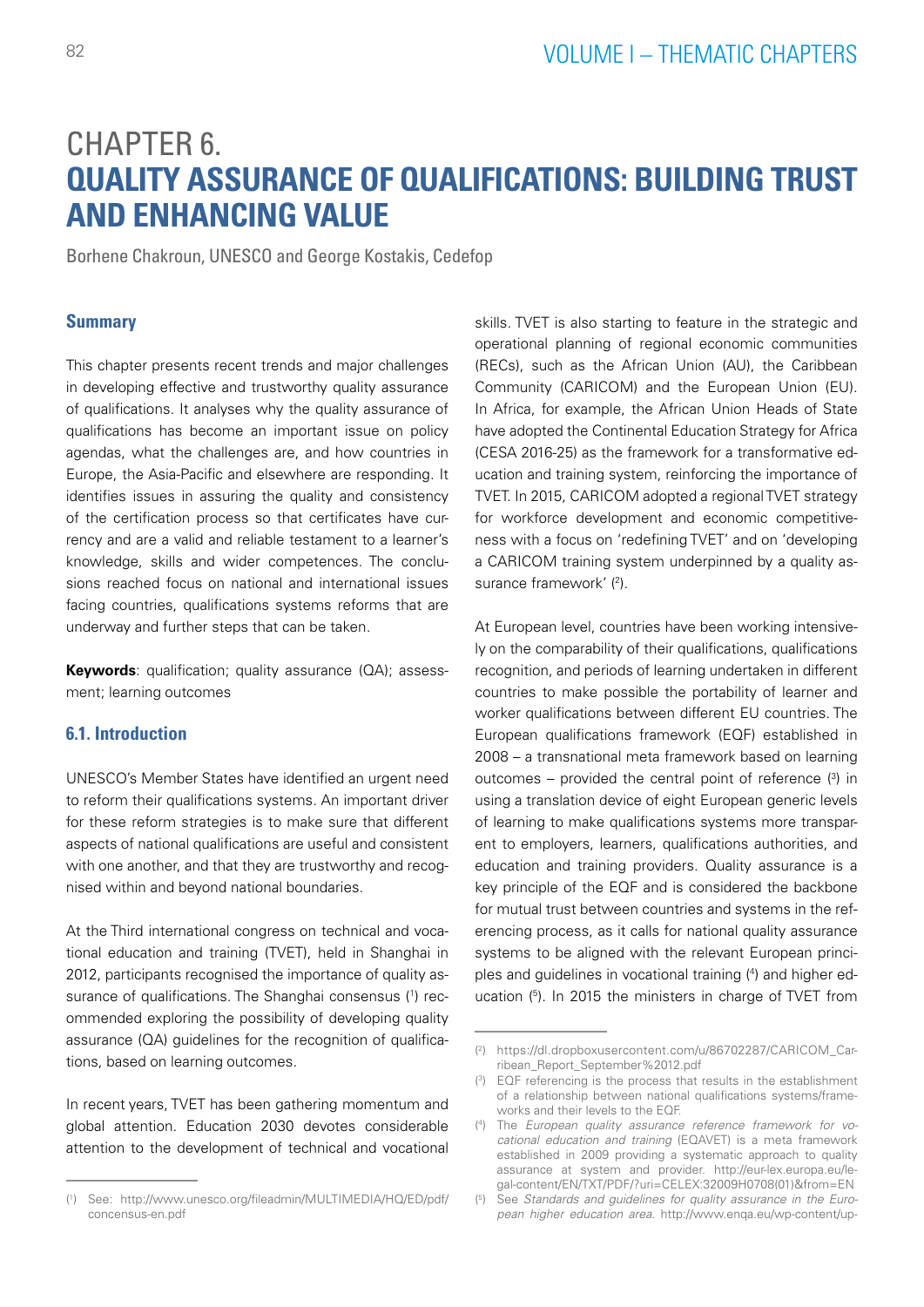the European Union Member States, candidate countries, Iceland, Liechtenstein and Norway endorsed the new medium-term deliverables for vocational education and training until 2020, known as the Riga conclusions (6 ). They renewed their commitment to continue developing their quality assurance mechanisms in TVET and to establish feedback loops to inform the renewal and review of their TVET qualifications. The European Commission also adopted in 2016 its *New skills agenda for Europe*. This aims to ensure that citizens are developing the skills necessary not only for today's jobs but those of tomorrow (7 ). One of the key strands of the Agenda calls for further work at European level to improve the transparency, comparability and trust in qualifications by shifting the focus from duration of qualifications to the learning outcomes achieved.

The recommendations on quality assurance of qualifications were further echoed in UNESCO's new Strategy for TVET (2016-21) and in the organisation's revised recommendation concerning TVET (2015). The revised 2017 Council EQF recommendation for lifelong learning (8 ) also calls for transparent and quality-assured TVET qualifications and the promotion of mutual recognition of qualifications at national, regional and international levels.

## **6.2. Recent shifts of focus: from inputs to outputs**

While there is no unique definition of 'quality assurance of TVET', the most common understanding is that it consists of a totality of the principles, methodologies, actions, measures and instruments through which quality in TVET is assured, at system, provider, programme and teaching staff level (see Table 6-1 for explanation and examples).

For many years, the attention of decision-makers has been mostly at provider level, often through accreditation, and on external evaluation conducted by school inspectorates or bodies with similar functions (ETF, 2016). The focus was to ensure the quality of inputs and processes, such as management of infrastructure, personnel and administrative arrangements as well as the content (the curriculum) and delivery of teaching (Cedefop, 2009). Strategies for monitoring compliance include auWhile this focus is reasonable and necessary, the continuing shift to learning outcomes, which allows qualifications to be acquired through different learning pathways, suggests that ensuring the quality of learning provision cannot be the only element underpinning the award of qualifications (Cedefop, 2015). Quality assurance of alternative pathways – such as work-based learning including apprenticeship, validation of prior learning and online learning – can only be ensured by developing reliable ways of deciding whether the related learning outcomes (what a learner knows, understands and is able to do) have been met.

In recent years, the widespread development and implementation of national qualifications frameworks (NQFs) has provided a means for reinforcing attention on the quality assurance of qualifications. This attention is motivated by the efforts of most countries to increase the relevance and value of qualifications, for both the individual and the labour market. It is also triggered by the growing mobility of learners and workers; it needs to provide assurances that national qualifications meet regional and international standards. As a result, much discussion has taken place on the relationship between formal systems of quality assurance and national qualifications frameworks. There is broad agreement on connecting the two but opinions differ on how this can be operationalised.

Although quality assurance and qualifications frameworks do not share identical origins, they have a lot in common. One such common feature is their objective for transparency and to build mutual trust between national education and training systems (Murray, 2013). NQFs help communication and transparency by providing the platform for different stakeholders to be involved in the development and review of standards, a key element that ensures trust

[loads/2015/11/ESG\\_2015.pdf](http://www.enqa.eu/wp-content/uploads/2015/11/ESG_2015.pdf)

<sup>(</sup> 6 ) [http://ec.europa.eu/dgs/education\\_culture/repository/education/](http://ec.europa.eu/dgs/education_culture/repository/education/policy/vocational-policy/doc/2015-riga-conclusions_en.pdf) [policy/vocational-policy/doc/2015-riga-conclusions\\_en.pdf](http://ec.europa.eu/dgs/education_culture/repository/education/policy/vocational-policy/doc/2015-riga-conclusions_en.pdf)

<sup>(</sup> 7 ) [https://ec.europa.eu/transparency/regdoc/rep/1/2016/EN/1-2016-](https://ec.europa.eu/transparency/regdoc/rep/1/2016/EN/1-2016-381-EN-F1-1.PDF) [381-EN-F1-1.PDF](https://ec.europa.eu/transparency/regdoc/rep/1/2016/EN/1-2016-381-EN-F1-1.PDF)

<sup>(</sup> 8 ) [http://data.consilium.europa.eu/doc/document/ST-9620-2017-INIT/](http://data.consilium.europa.eu/doc/document/ST-9620-2017-INIT/en/pdf) [en/pdf](http://data.consilium.europa.eu/doc/document/ST-9620-2017-INIT/en/pdf)

dit/evaluation, continuous monitoring, penalties and the publication of outcomes achieved by providers (Bateman et al., 2012). In addition to external evaluation/audit and inspections, attention was given to self-assessment in establishing a quality culture within TVET institutions. For example the European reference framework for quality assurance in TVET at system and provider level (EQAVET) ( 9 ) provides a systematic approach to quality assurance, promoting a culture of continuous improvement by combining internal and external evaluation with the use of indicators and qualitative analysis.

<sup>(</sup> 9 ) See EQAVET recommendation 2009: [http://eur-lex.europa.eu/le](http://eur-lex.europa.eu/legal-content/EN/TXT/PDF/?uri=CELEX:32009H0708(01)&from=EN)[gal-content/EN/TXT/PDF/?uri=CELEX:32009H0708\(01\)&from=EN](http://eur-lex.europa.eu/legal-content/EN/TXT/PDF/?uri=CELEX:32009H0708(01)&from=EN)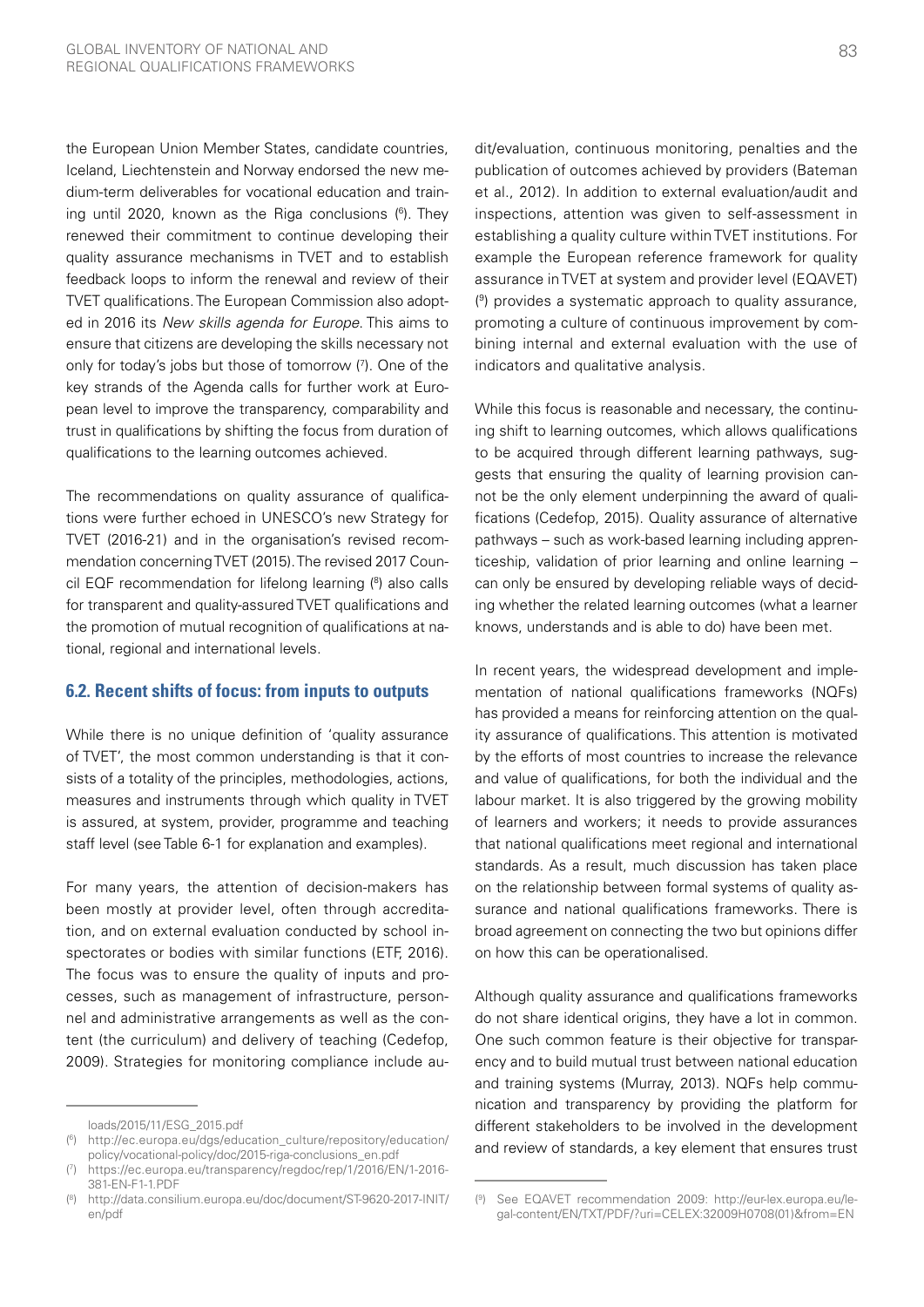|  |  |  |  | Table 6-1. Examples of quality assurance (QA) of TVET |  |  |
|--|--|--|--|-------------------------------------------------------|--|--|
|--|--|--|--|-------------------------------------------------------|--|--|

| <b>DIMENSIONS</b> | <b>MODEL</b>                                                                                                                                                                                                                                                                                  | <b>CHARACTERISTICS</b>                                                                                                                                                                                                                                                                                                                                                                                                                                                   | <b>EXAMPLES</b>                                                                                                                                                                                                                                                                                                                                                                                                                                                                                                                                                                                                                                                                                                                                                                                                                                                                                                                                                                                                                                                                                                                                                                                                               |
|-------------------|-----------------------------------------------------------------------------------------------------------------------------------------------------------------------------------------------------------------------------------------------------------------------------------------------|--------------------------------------------------------------------------------------------------------------------------------------------------------------------------------------------------------------------------------------------------------------------------------------------------------------------------------------------------------------------------------------------------------------------------------------------------------------------------|-------------------------------------------------------------------------------------------------------------------------------------------------------------------------------------------------------------------------------------------------------------------------------------------------------------------------------------------------------------------------------------------------------------------------------------------------------------------------------------------------------------------------------------------------------------------------------------------------------------------------------------------------------------------------------------------------------------------------------------------------------------------------------------------------------------------------------------------------------------------------------------------------------------------------------------------------------------------------------------------------------------------------------------------------------------------------------------------------------------------------------------------------------------------------------------------------------------------------------|
| <b>System</b>     | <b>National</b><br>framework for<br>quality that<br>consists of an<br>overarching set<br>of principles,<br>actions,<br>measures<br>and indicators<br>covering all parts<br>of TVET system.                                                                                                    | Emphasis on building<br>a quality culture<br>rather than on simply<br>complying with<br>quality guidelines<br>with the active<br>participation of all<br>actors involved<br>(including staff<br>and learners) and<br>all stakeholders<br>(including social<br>partners and<br>enterprises).<br>Focus on the PDCA<br>quality cycle ((P)lan,<br>(D)o, (C)heck, (A)ct)<br>and set of indicators<br>covering key building<br>blocks including<br>inputs-process-<br>outputs. | In Romania, the national quality assurance<br>framework (NQAF) ( <sup>10</sup> ) in TVET has been developed<br>from the European common quality assurance<br>framework (CQAF/EQAVET) in VET. The NQAF<br>includes descriptors for seven areas called<br>principles including:<br>(1) quality management;<br>(2) management responsibilities;<br>(3) resources management;<br>(4) design, development and revision of learning<br>programmes;<br>(5) teaching, training and learning;<br>(6) assessment and certification of learning;<br>(7) evaluation and improvement of quality.<br>The Tunisian National framework for quality<br>of TVET (NFQVET) (11). The structure of the<br>NFQVET is strongly based on QA principles,<br>encompassing regulations for management of<br>TVET institutions (55 standards) and tools for<br>measurement (287 indicators). Standards have<br>been introduced in vocational training centres as<br>part of their recognition.<br>New Zealand and Australia use standards and<br>indicators to monitor the quality of TVET. The<br>standards could apply to the regulator, to providers<br>of TVET and to approval of achievement standards<br>(competences, qualifications, curriculum). |
| <b>Providers</b>  | Accreditation of<br>TVET institutions.<br>Accreditation can<br>be defined as a<br>quality assurance<br>process through<br>which a training<br>provider is<br>officially<br>recognised<br>and approved<br>by the relevant<br>legislative or<br>professional<br>authorities<br>(Cedefop, 2014). | Encompasses a<br>range of standards<br>or criteria including<br>management,<br>infrastructure,<br>premises,<br>equipment, teacher<br>competences,<br>as well as those<br>of technical and<br>administrative<br>personnel.                                                                                                                                                                                                                                                | Regulations for registration of training providers<br>in many countries in different contexts including<br>Colombia, Hungary, Ireland, Morocco, Namibia<br>and Samoa.<br>In Australia (12), all registered training organisations<br>(RTOs) are responsible for ensuring they fully<br>comply with the standards at all times as a<br>condition of their registration. The purpose of the<br>standards is to:<br>(a) describe the requirements that an organisation<br>must meet to be an RTO in Australia;<br>(b) ensure that training delivered by RTOs meets<br>industry requirements (as set out in the training<br>package or accredited course) and has integrity<br>for employment and further study;<br>(c) ensure RTOs operate ethically and consider the<br>needs of both learners and industry.                                                                                                                                                                                                                                                                                                                                                                                                                    |

<sup>(</sup> 10) [http://www.erisee.org/downloads/library\\_romania/framework/Brochure%20QA\\_EN.pdf](http://www.erisee.org/downloads/library_romania/framework/Brochure%20QA_EN.pdf) 

<sup>(</sup> 11) [http://www.etf.europa.eu/pubmgmt.nsf/%28getAttachment%29/B42F76F8CCFDFD1AC1257585003470CA/\\$File/NOTE7QHD7T.pdf](http://www.etf.europa.eu/pubmgmt.nsf/%28getAttachment%29/B42F76F8CCFDFD1AC1257585003470CA/$File/NOTE7QHD7T.pdf)

<sup>(</sup> 12) See the Australian guidelines for Registering Training Organisations (RTOs): [https://www.asqa.gov.au/sites/g/files/net2166/f/Users\\_Guide\\_to\\_](https://www.asqa.gov.au/sites/g/files/net2166/f/Users_Guide_to_the_Standards_for_Registered_Training_Organisations_RTOs_2015.pdf) [the\\_Standards\\_for\\_Registered\\_Training\\_Organisations\\_RTOs\\_2015.pdf](https://www.asqa.gov.au/sites/g/files/net2166/f/Users_Guide_to_the_Standards_for_Registered_Training_Organisations_RTOs_2015.pdf)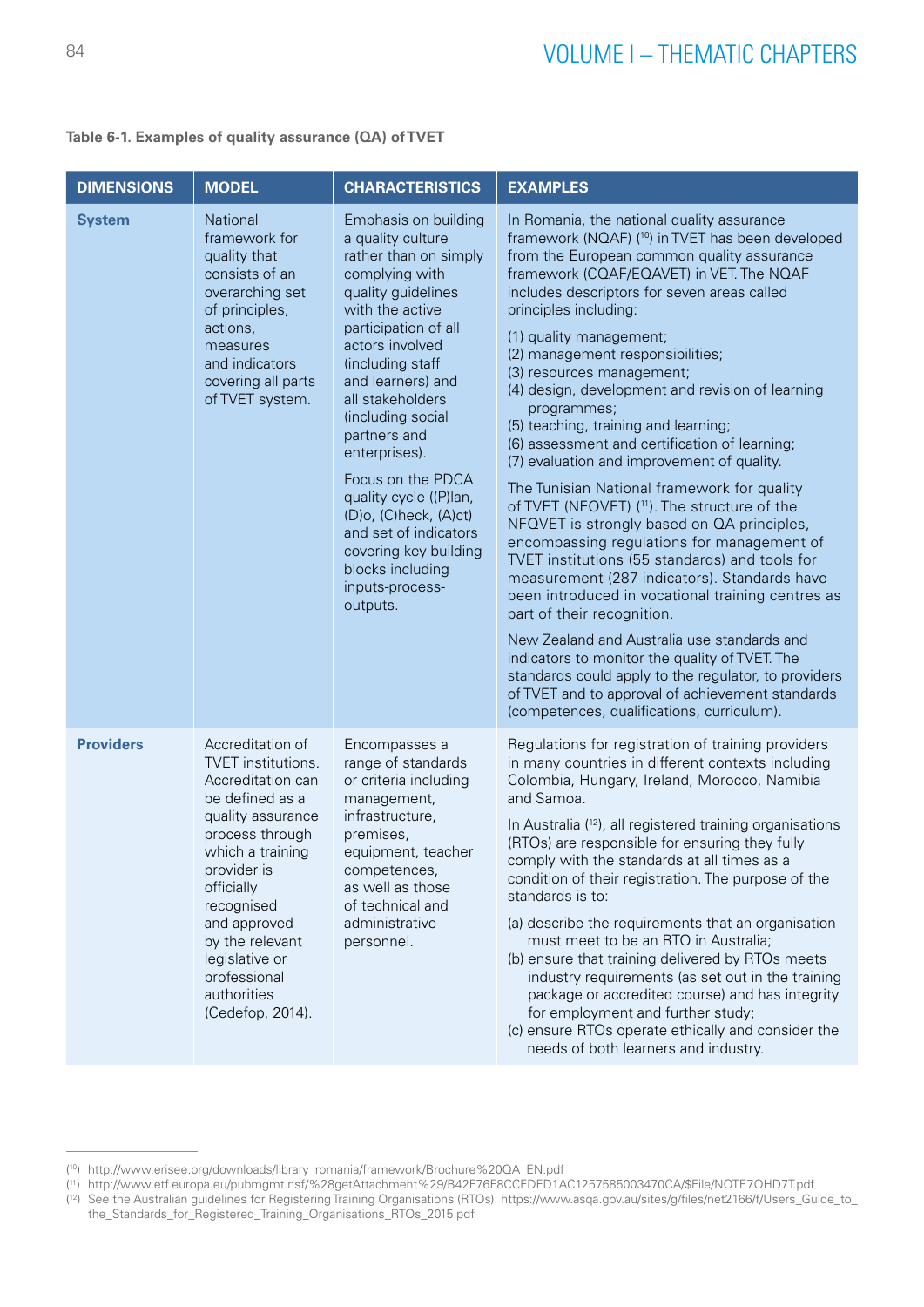| <b>MODEL</b>                                                                                                                                                    | <b>CHARACTERISTICS</b>                                                                                                                                                                                     | <b>EXAMPLES</b>                                                                                                                                                                                                                                                                                                                                                                                                                                                                                                                                                                                                                                                                                 |
|-----------------------------------------------------------------------------------------------------------------------------------------------------------------|------------------------------------------------------------------------------------------------------------------------------------------------------------------------------------------------------------|-------------------------------------------------------------------------------------------------------------------------------------------------------------------------------------------------------------------------------------------------------------------------------------------------------------------------------------------------------------------------------------------------------------------------------------------------------------------------------------------------------------------------------------------------------------------------------------------------------------------------------------------------------------------------------------------------|
| Institutions<br>self-reviewing<br>against a set<br>of evaluative<br>questions/criteria<br>and taking the<br>necessary steps<br>to improve areas<br>of weakness. | Importance of<br>self-assessment/<br>evaluation as a<br>reflective process in<br>which professionals<br>take responsibility<br>for their own<br>assessment and the<br>evaluation of their<br>organisation. | A wide range of countries is encouraging self-<br>assessment of training providers as part of the<br>accreditation process. A case in point is the New<br>Zealand Qualifications Authority (NZQA) (13) which<br>uses rigorous processes and systems, based on<br>an evaluative quality assurance framework. This<br>includes self-assessment conducted by TVET<br>institutions (non-university tertiary education<br>organisations (TEOs) in this case). NZQA does not<br>prescribe how tertiary organisations do this, as every<br>organisation is different, but has published evaluation<br>indicators as a common guide for TEOs and NZQA to<br>reach consistent evidence-based judgements. |
|                                                                                                                                                                 |                                                                                                                                                                                                            | TEO self-assessment information provides<br>the evidence base for all the quality assurance<br>processes.                                                                                                                                                                                                                                                                                                                                                                                                                                                                                                                                                                                       |
|                                                                                                                                                                 |                                                                                                                                                                                                            | Self-assessment across an organisation has four<br>main components:                                                                                                                                                                                                                                                                                                                                                                                                                                                                                                                                                                                                                             |
|                                                                                                                                                                 |                                                                                                                                                                                                            | (a) systematic data gathering;<br>(b) robust data analysis that leads to valid<br>conclusions;<br>(c) reflective processes that involve all people in<br>the organisation;<br>(d) decision-making for continuing improvement<br>connected to the outcomes of a self-<br>reflective process.                                                                                                                                                                                                                                                                                                                                                                                                     |
|                                                                                                                                                                 | Oriented towards<br>incorporating<br>components<br>of international<br>standards, such as<br>ISO 9000.                                                                                                     | The use of ISO 9000 and other types of award<br>gained traction in many part of the world. In Latin<br>America ( <sup>14</sup> ) this includes Brazil, Chile, Costa Rica<br>and Peru. In Brazil, the SENAITECs are poles of<br>generation, adaptation and transfer of technology.<br>They develop vocational training activities and<br>provide services to the industrial sector, such as<br>assistance in the productive process, laboratory<br>services and technological development and<br>information. All this is developed according to the<br>strict criteria of the National quality premium and<br>the ISO standards.                                                                |
|                                                                                                                                                                 |                                                                                                                                                                                                            |                                                                                                                                                                                                                                                                                                                                                                                                                                                                                                                                                                                                                                                                                                 |

<sup>(</sup> 13) <http://www.nzqa.govt.nz/providers-partners/qa-system-for-teos/self-assessment-overview/>

<sup>(</sup> 14) <https://www.giz.de/expertise/downloads/Fachexpertise/en-tqm-vocational-training.pdf>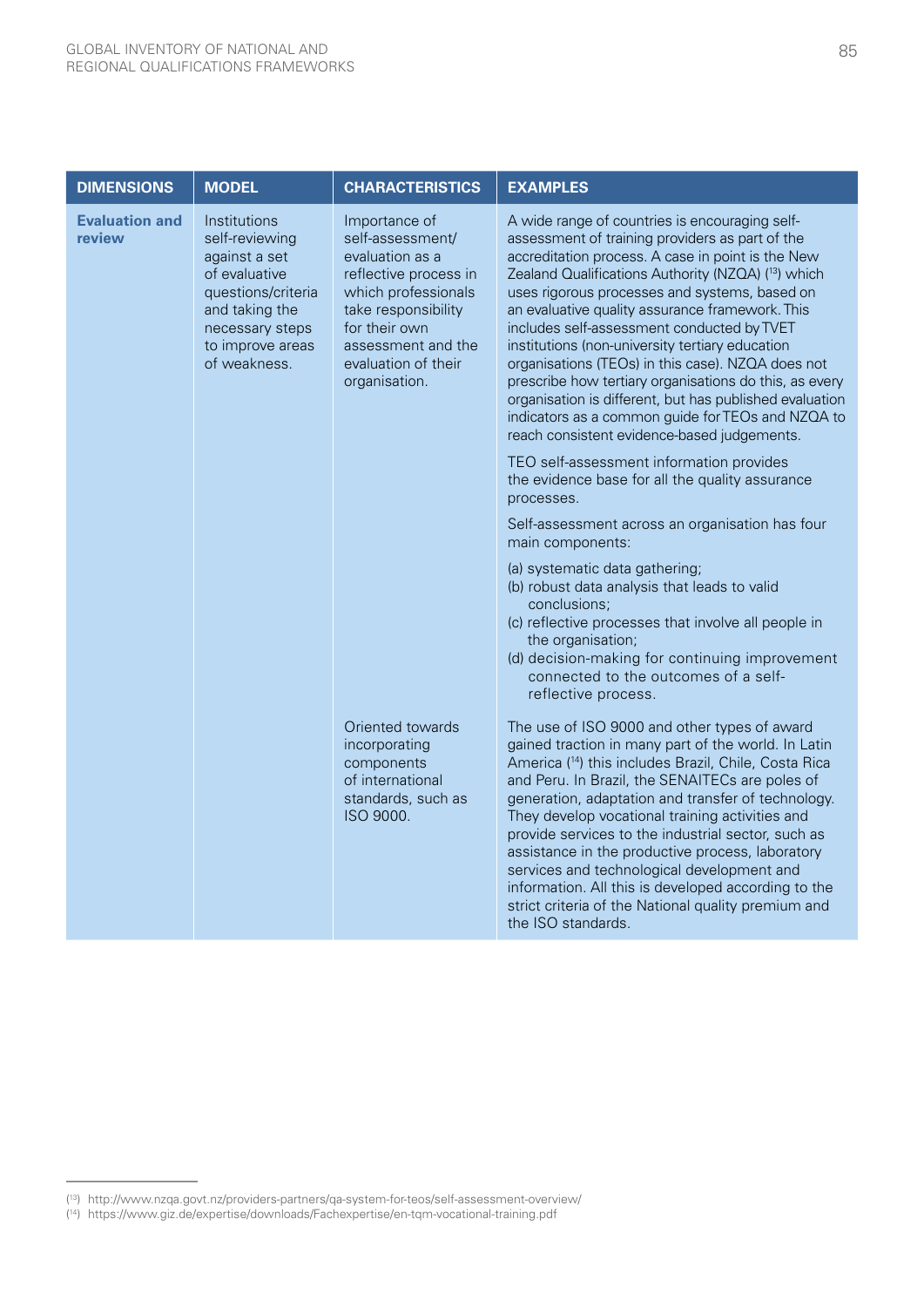| <b>DIMENSIONS</b>     | <b>MODEL</b>                   | <b>CHARACTERISTICS</b>                                                                                                                                                                                                                                                                                                                                                                                                                                                                                                                                      | <b>EXAMPLES</b>                                                                                                                                                                                                                                                                                                                                                                                                                                                                                                                                                                                                                                                                                                                                                                                                                                                                                                                                                                                                                                                                                     |
|-----------------------|--------------------------------|-------------------------------------------------------------------------------------------------------------------------------------------------------------------------------------------------------------------------------------------------------------------------------------------------------------------------------------------------------------------------------------------------------------------------------------------------------------------------------------------------------------------------------------------------------------|-----------------------------------------------------------------------------------------------------------------------------------------------------------------------------------------------------------------------------------------------------------------------------------------------------------------------------------------------------------------------------------------------------------------------------------------------------------------------------------------------------------------------------------------------------------------------------------------------------------------------------------------------------------------------------------------------------------------------------------------------------------------------------------------------------------------------------------------------------------------------------------------------------------------------------------------------------------------------------------------------------------------------------------------------------------------------------------------------------|
| <b>Programmes</b>     | Accreditation of<br>programmes | Some countries<br>distinguish between<br>accreditation of<br>providers and<br>accreditation of<br>programmes. The<br>latter is an external<br>content-review<br>process of the<br>training programmes<br>against a specific set<br>of standards.<br>It is a process of<br>quality assurance<br>through which<br>a programme<br>of education or<br>training is officially<br>recognised and<br>approved by the<br>relevant legislative<br>or professional<br>authorities following<br>assessment against<br>predetermined<br>standards (Cedefop<br>$2014$ ). | This is a model adopted in Canada, Malaysia<br>and Samoa.<br>In Malaysia all programmes across all TVET<br>disciplines would be required to comply with seven<br>areas including:<br>(a) programme development and delivery;<br>(b) assessment of student learning;<br>(c) student selection and support services;<br>(d) teaching staff;<br>(e) educational resources;<br>(f) programme management;<br>(g) programme monitoring, review and continual<br>quality improvement.<br>In Canada ( <sup>15</sup> ), apprenticeship programme<br>accreditation is a process for assessing education<br>programmes against apprenticeship standards<br>established by the Provincial Apprenticeship and<br>Certification Board (PACB).<br>The objectives of apprenticeship programme<br>accreditation are to ensure that programmes<br>conform to the standards identified in the national<br>occupational analyses and reflected in the<br>provincial plans of training established for specific<br>trades, and that graduates have the required level<br>of competence to enter the industry job market. |
| <b>Teaching staff</b> | <b>Teachers</b><br>licensing   | In several countries,<br><b>TVET</b> teachers<br>including trainers in<br>companies, support<br>personnel, and<br>administrators are<br>required to hold a<br>licence issued by<br>an authority to be<br>eligible to teach TVET<br>institutions.                                                                                                                                                                                                                                                                                                            | The Vocational technical education regulations and<br>the Guidelines for vocational technical education<br>programmes and educator licensure in the United<br>States (for example Massachusetts) (16).<br>In Germany, statutory provisions for the dual<br>system specify that, along with professional<br>knowledge, skills and competences, trainers must<br>also have the skills relating to occupation and work<br>education necessary to convey the content of the<br>vocational education and training. Personal aptitude<br>is also required. Those responsible for vocational<br>education and training in companies must be able<br>to prove that they are technically and personally<br>suited for this task. This usually occurs via an<br>examination in accordance with the Ordinance on<br>trainer aptitude (AEVO) (17).                                                                                                                                                                                                                                                              |

<sup>(</sup> 15) <http://www.aesl.gov.nl.ca/app/accreditation.html>

<sup>(</sup> 16) <http://www.mass.gov/edu/government/departments-and-boards/ese/programs/educator-effectiveness/licensure/>

<sup>(</sup> 17) [https://www.bibb.de/dokumente/pdf/BIBB\\_VET\\_Data\\_Report\\_2015\\_zur\\_BF.pdf](https://www.bibb.de/dokumente/pdf/BIBB_VET_Data_Report_2015_zur_BF.pdf)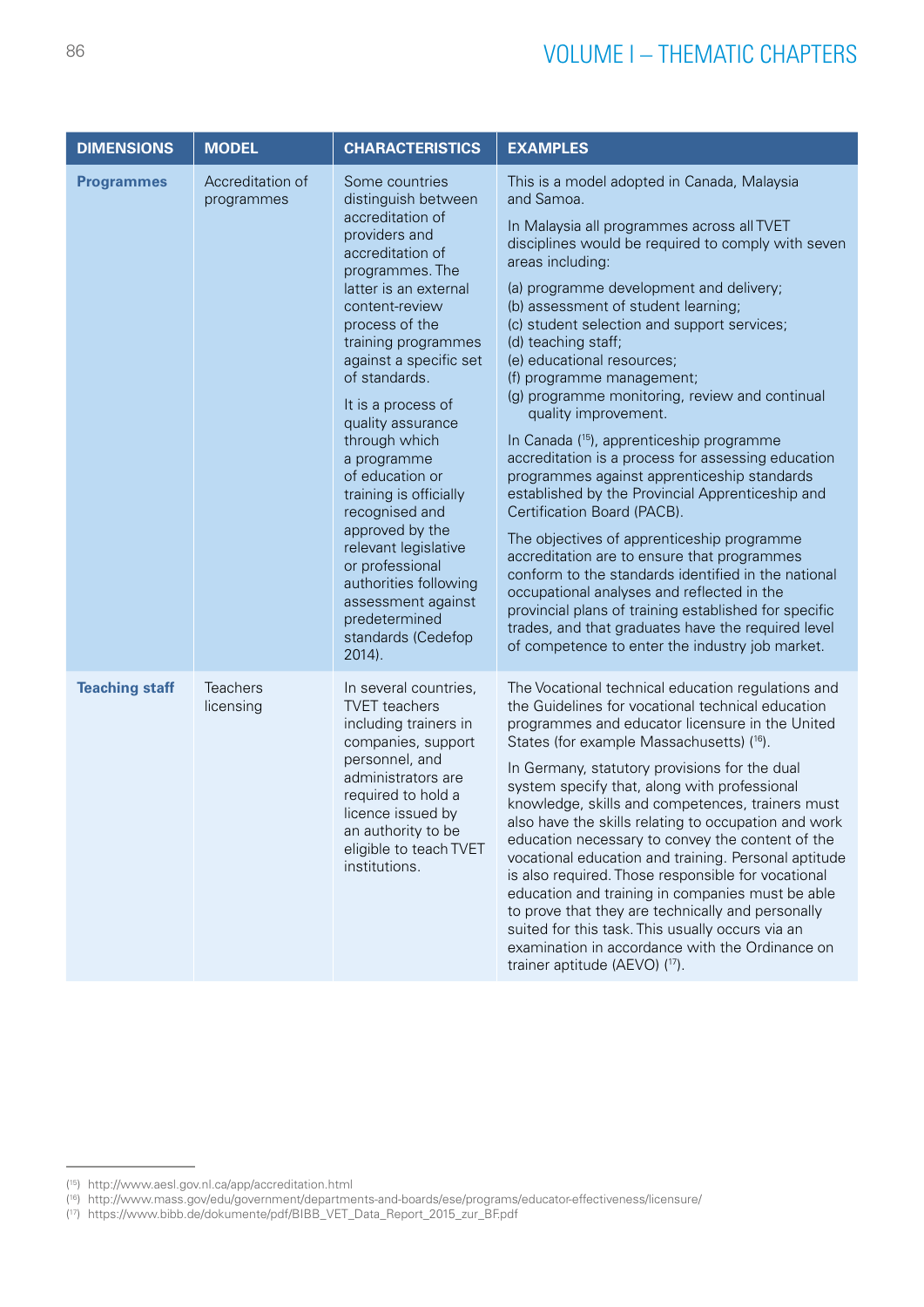| <b>DIMENSIONS</b>     | <b>MODEL</b>                                                                                             | <b>CHARACTERISTICS</b> | <b>EXAMPLES</b>                                                                                                                                                                                                                                                                                                                                                                           |
|-----------------------|----------------------------------------------------------------------------------------------------------|------------------------|-------------------------------------------------------------------------------------------------------------------------------------------------------------------------------------------------------------------------------------------------------------------------------------------------------------------------------------------------------------------------------------------|
| <b>Teaching staff</b> | Defines<br>Assessors<br>licensing<br>responsibilities,<br>criteria and<br>processes for<br>selecting and | approving assessors.   | In Europe, responsibility for selecting or approving<br>assessors varies between TVET providers (in the<br>Netherlands and UK-England), regional school<br>inspectorates (in the Austrian school-based<br>system, in Romania) or social partners such as<br>chambers of commerce, chambers of labour (in<br>Denmark and in the dual systems in Germany and<br>Austria) ( <sup>18</sup> ). |
|                       |                                                                                                          |                        | Some countries develop national registers for<br>members of vocational examination committees;<br>examples include Hungary in Europe and Fiji in the<br>Pacific. These are the ones that are recognised by<br>the regulator to assess 'national qualifications' as<br>opposed to assessors appointed by the provider.                                                                     |

*Source*: Authors' compilation from different sources.

in qualifications (Coles, 2016). While quality assurance in many countries is a core component of an NQF, in others it is seen as a parallel development strongly linked to the NQF, as in Australia and New Zealand. This is also the case in Indonesia, Malaysia, Philippines and Thailand. In many countries quality assurance bodies play an important role in implementing qualifications frameworks. In the referencing process of European national qualifications frameworks to the EQF, the national quality assurance bodies must provide their written agreement. Some countries (such as Ireland) in their effort to create synergies and bring their NQF and quality assurance systems closer, establish a single body to maintain and promote their NQF and to ensure qualifications quality.

## **6.3. TVET qualification quality assurance definitions and concepts**

UNESCO sees TVET as 'comprising education, training and skills development relating to a wide range of occupational fields, production, services and livelihoods. TVET, as part of lifelong learning, can take place at secondary, post-secondary and tertiary levels and includes work-based learning and continuing training and professional development that may lead to qualifications. TVET also includes a wide range of skills development opportunities attuned to national and local contexts. Learning to learn, the development of literacy and numeracy skills, transversal skills and citizenship skills are integral components of TVET' (19). Working on quality assurance of qualifications refers to the development and use of a range of terms and concepts that are essential for understanding and engaging in developing effective mechanisms.

To understand how a qualification can be trusted it is important to look at the definition of qualification and identify the key elements that need to be quality assured. These are:

- (a) the learning outcomes: the knowledge, skills and competences that the holder of a qualification should have;
- (b) the assessment and validation process;
- (c) the standards against which learning, assessment and validation have taken place.

The 2017 Council recommendation  $(20)$  on the European qualifications framework for lifelong learning acknowledges the importance of the above elements focusing on the quality assurance of learning outcomes, particularly qualifications. It refers more specifically to the design of qualifications and the application of the learning outcomes approach underlying the need to ensuring valid and reliable assessment according to agreed and transparent learning-outcomes-based standards.

<sup>(</sup> 18) [http://www.cedefop.europa.eu/en/publications-and-resources/](http://www.cedefop.europa.eu/en/publications-and-resources/publications/5551) [publications/5551](http://www.cedefop.europa.eu/en/publications-and-resources/publications/5551)

<sup>(</sup> 19) UNESCO (2015). *Recommendation concerning TVET.* [http://por](http://portal.unesco.org/en/ev.php-URL_ID=49355&URL_DO=DO_TOPIC&URL_SECTION=201.html)[tal.unesco.org/en/ev.php-URL\\_ID=49355&URL\\_DO=DO\\_TOP-](http://portal.unesco.org/en/ev.php-URL_ID=49355&URL_DO=DO_TOPIC&URL_SECTION=201.html)[IC&URL\\_SECTION=201.html](http://portal.unesco.org/en/ev.php-URL_ID=49355&URL_DO=DO_TOPIC&URL_SECTION=201.html)

<sup>(</sup> 20) [http://data.consilium.europa.eu/doc/document/ST-9620-2017-INIT/](http://data.consilium.europa.eu/doc/document/ST-9620-2017-INIT/en/pdf) [en/pdf](http://data.consilium.europa.eu/doc/document/ST-9620-2017-INIT/en/pdf)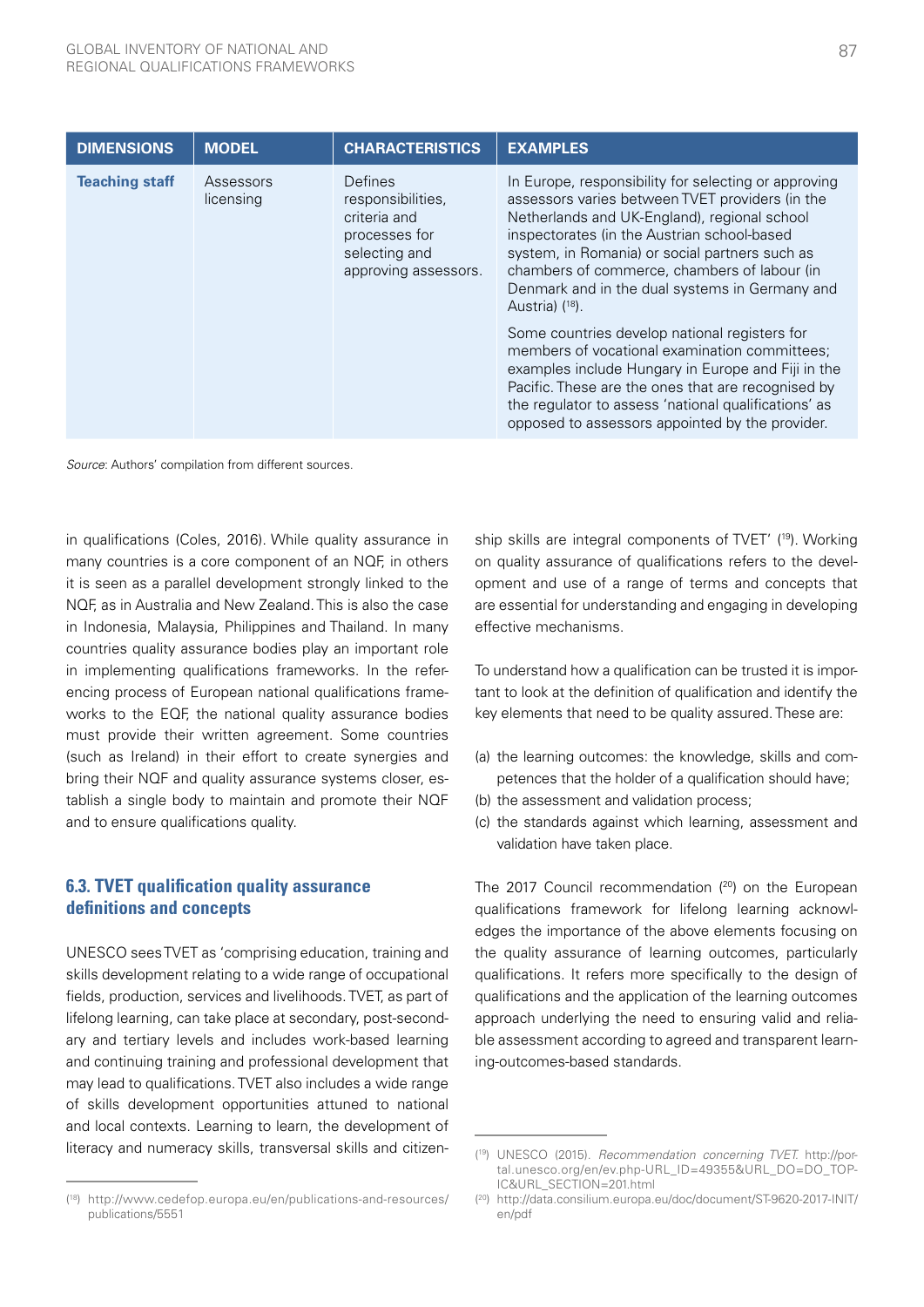#### **Table 6-2. Key terms for quality assurance of qualifications (21)**

## **Learning**

This is the basis for obtaining a qualification. Learning can occur in formal settings or through experiences such as work or social activities. Learning can manifest itself through knowledge, skills or wider competences such as personal and social competences.

## **Assessment**

This is the process of judging an individual's knowledge, skills and wider competences against criteria such as learning outcomes or standards of competence.

#### **Validation**

This is the confirmation that the assessment outcomes of an individual's learning meets predetermined criteria (standards) and that a valid assessment procedure was followed. This means that the assessed outcomes have been quality assured and can be trusted. Sometimes during this process grading of certain standards of assessed outcomes can lead to grades being awarded to candidates.

#### **Certification**

This is a record of an individual's learning that has been validated. A certificate is usually issued by a body which has public trust, displays competence, and confers official recognition of an individual's value in the labour market and in further education and training.

## **Qualification**

The word 'qualification' covers different aspects:

- (a) qualification is seen as the certificate, diploma or title that is awarded by a competent body and which testifies that an individual has achieved learning outcomes to given standards. The certificate, diploma or title confers official recognition of the value of learning outcomes in the labour market and in education and training. A qualification can be a legal entitlement to practise a trade;
- (b) qualification is seen as the knowledge, aptitudes and skills required to perform specific tasks attached to a particular work position;
- (c) qualifications express what people know, understand and are able to do and they can take different forms such as a diploma or certificate.

### **Recognition**

Recognition can be seen in the raised self-esteem of individuals and when it results in their progress into a new job, higher pay and/or increased social status.

*Source*: Bateman et al. (2016) and Cedefop (2015).

<sup>(</sup> 21) Adapted from Cedefop (2008, 2015); Eurydice (2006); European Training Foundation (1997); OECD (2007); ILO (1998).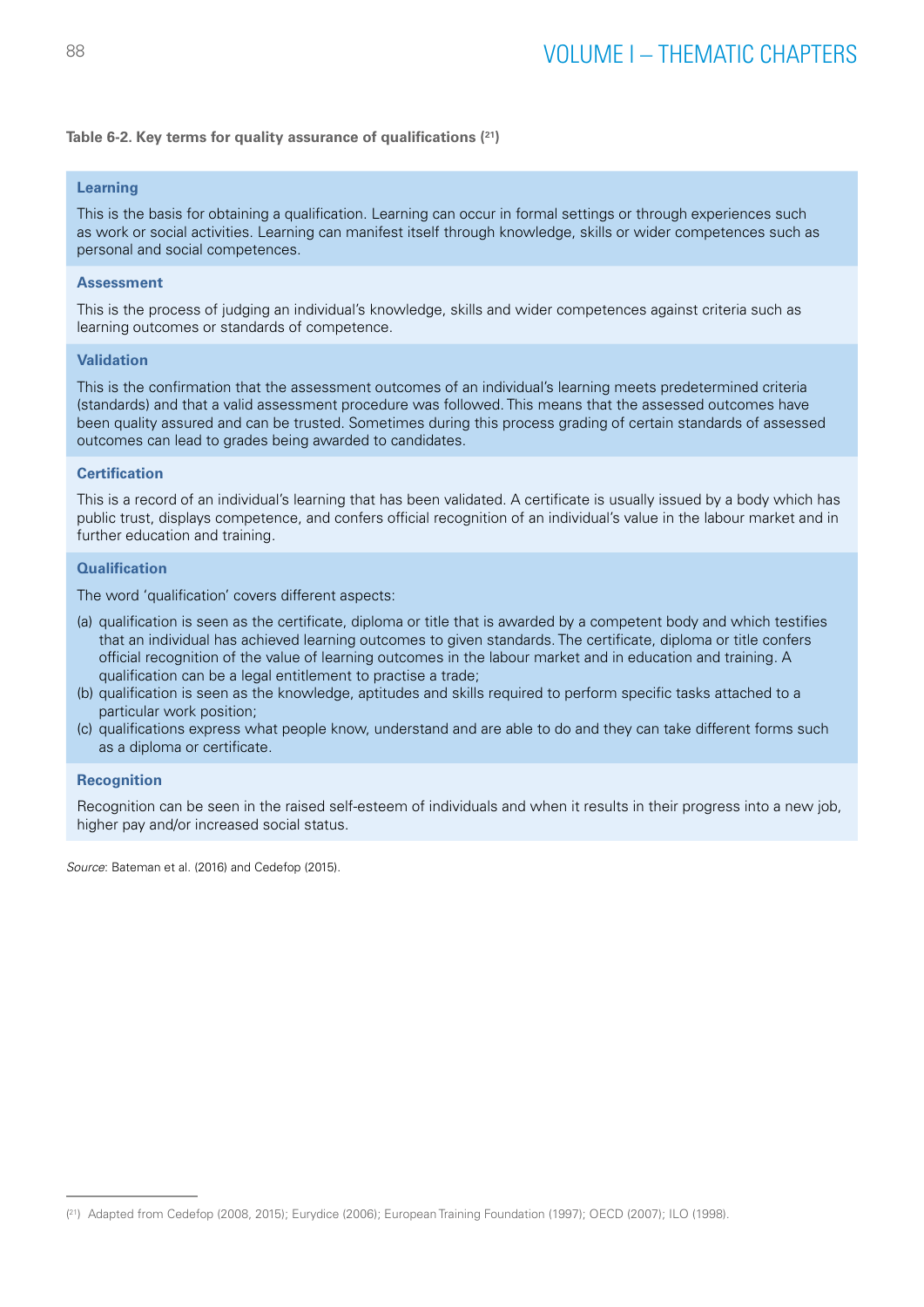

#### **Figure 6-1. Quality assurance of the qualifications process**

*Source*: Adapted from ETF (2016) and Bateman et al. (2016).

Quality assurance of qualifications varies from setting to setting but, in most cases, it includes a chain of processes (Figure 6-1) from the development of a qualification to the nal that the qualification in question is ir certification of learners during which the above elements award of the qualification has bee have been addressed consistently. student of fournoid daring which the

**Qualifications are developed: institutions or stakeholders** fication authority) could issue sur decide to develop a new qualification or to revise an old  $\;\;\;\;$  for the use by the awarding institutior one; for example a TVET private provider, an awarding body, or sectoral branch.  $\frac{1}{2}$  and study programme in terms of content, learning  $\frac{1}{2}$  in terms and time in terms of content, as  $\frac{1}{2}$ 

Qualifications are placed in the qualifications system: to be entered into the NQF, qualifications will have to meet criteria, which ensure their quality. New, revised or amended qualifications must be validated and approved to ensure that they have clear and relevant purposes and have been designed to meet these purposes; for example, that there is a demonstrable need for the qualification and that the tent national authority (in the Gern qualification has been well designed to meet this need. **based sch**  $\alpha$ , writer ensure their quality. New, revised  $\alpha$ 

Assessment institutions are accredited: to assess learners for qualifications in the NQF and to issue certificates to successful learners, institutions will have to meet certain criteria, ensuring their capacity to carry out these functions 40 to an appropriate level of quality. For example, the institu-35 tion must have an effective approach to assessment and the quality management of assessment, the necessary material resources to assess the qualifications/units, and the necessary qualified staff to assess and certificate the 20 qualifications/units. Assessment should be valid and fair, reliable and transparent. cr<br>tc<br>tik<br>th<br>th

Qualification processes are quality assured: external 5 **4** quality assurance of assessment and certification is required. This can be checked by external verification and audit of assessment institutions run by concerned regulatory bodies.

Qualifications are endorsed: certificates for qualifications in the NQF will be endorsed by the regulatory body (for ex-

ample the qualification authority) to show that they meet all of the quality requirements. Endorsement will be a signal that the qualification in question is in the NQF and that award of the qualification has been made by an approved institution on the basis of quality assured assessment. For example, the regulatory body (such as the national qualification authority) could issue supplies of endorsed paper for the use by the awarding institutions in issuing certificates or could issue an additional document (a covering document) to accompany the certificate issued by the awarding institution. **Assessment standards**… may specify the object on informing

Successful learners are awarded a certificate: certification is the process of recognising the achievements of candidates. Qualifications are often issued by the same body asted. Learned the and other issued by the same body that has conducted or organised the final assessment, such as by schools/VET providers on behalf of the competent national authority (in the German and Austrian schoolbased schemes, the Netherlands, Portugal and Slovenia), by regional chambers (in the German and Austrian dual by regional chambers (in the German and Austrian dual systems) or by both (Denmark) (Cedefop, 2015). of assessment, performance criteria, assessment Successful learners are awarded a component

The different institutions involved in this process must act to ensure continuing quality improvement in all these areas. **35**

## **6.4. Quality assurance trends in qualifications**

Faced with a myriad of challenges including employability and unemployment, particularly though not exclusively for the young, countries are seeking to reform their qualifications to ensure underpinning by quality assurance processes. Such processes are a key part of the solution to maknce of assessment and certification is re- ing TVET qualifications more trustworthy and more highly valued in the labour market. However, for most countries, robust quality assurance of qualification systems remains an objective to be realised. 1995-1999 2000-2004 2005-2009 2010-2014 2015-2016 Not yet

> In 2016, UNESCO conducted a review of TVET quality assurance mechanisms qualifications in Asia-Pacific (Bateman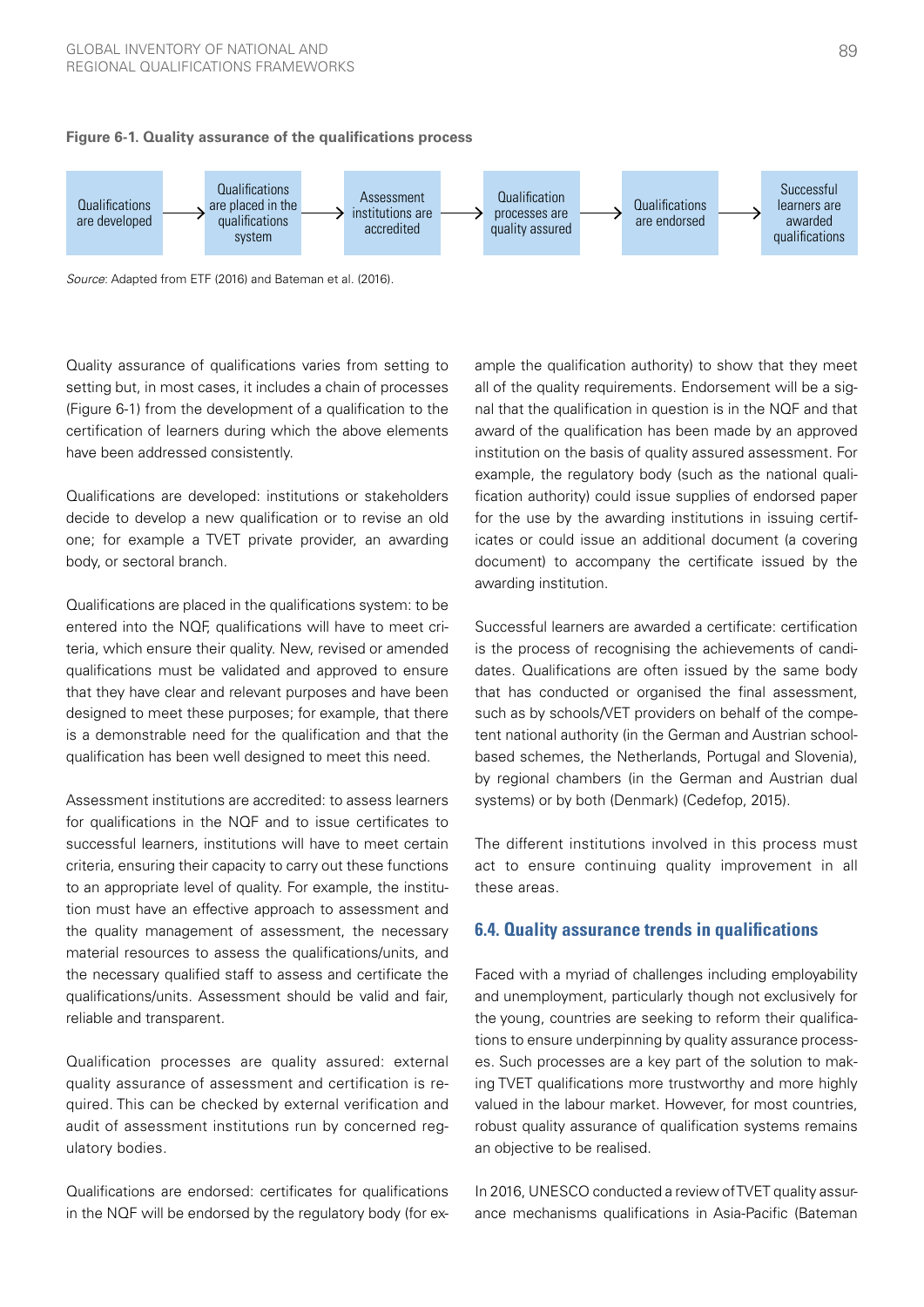# <sup>90</sup> VOLUME I – THEMATIC CHAPTERS

and Coles, forthcoming). The key conclusion of the review was that developing quality assurance in TVET is more than just a technical process. Political, economic, social, cultural and financial considerations, as well as institutional structures and legal frameworks, shape the criteria and processes that underpin TVET quality assurance (Bateman and Coles, forthcoming, p. 11). While recognising uneven progress among countries, the review suggested several areas for improvement, formulating 13 recommendations as the basis for forthcoming regional guidelines on quality assurance of qualifications:

- (a) the role of governance: countries should conduct a strategic review on the structure of governance of quality assurance across TVET with a focus on strengthening coordination and accountability of all aspects and bodies responsible for the qualification process;
- (b) links between quality assurance and qualifications frameworks: qualifications frameworks need to have a quality assurance dimension and/or be linked to quality assurance frameworks, not only at national level but also regional;
- (c) improving stakeholder engagement: reflect on the level of engagement of industry, employers and civil society in the quality assurance of TVET qualifications, and design the system to maximise engagement;
- (d) increasing transparency: consider increasing transparency of processes and publishing outcomes of quality assuring activities and research to broaden understanding in the wider community;
- (e) developing a quality culture: develop a process of self-assessment and continuous improvement in TVET, making sure that quality assurance is fit for purpose;
- (f) ensuring funding and resources: targeted funding is critical to the implementation of a system for quality assuring TVET qualifications;
- (g) increasing the use of learning outcomes approaches: developing greater use of learning outcomes should be a priority; current initiatives on greater use of learning outcomes to make assessment of learning more objective should be supported;
- (h) attention to validation and certification: countries should ensure that when designing or reviewing the system for quality assuring TVET qualifications, attention is paid to the validation and certification aspects of the qualification process;
- (i) building capacity of assessors: promote the capacity development of assessors, which could be achieved through constructing an assessor qualification, and train assessors in assessment;
- (j) access to and pathways of TVET qualifications: undertake research into TVET qualifications to explore how they support access for all (especially vulnerable groups) through different pathways, recognition of prior learning and credit transfer;
- (k) improving development and use of data systems: make the development and use of data systems, including labour market information systems, an integral part of the whole process of quality assurance of TVET qualifications;
- (l) supporting regional cooperation and policy learning: there is much to gain for all countries in participating in further collaboration, and the sharing of experience. A community of practice should be created which has the potential to inform policy and practice. A regional collaboration platform could be an instrument to support policy learning, as is the opportunity to take advantage of the range of cross-national TVET networks already available. Regional guidelines for the quality assurance of TVET qualifications could be an approach for participating countries;
- (m)developing guidelines and support materials: it is proposed that guidelines be developed to strengthen common understanding of quality assurance systems and provide a basis for enhancement in quality assurance systems in the Asia Pacific.

The findings of a recent Cedefop study (Cedefop, 2015) on quality assurance of certification in the European context, echo those of UNESCO in Asia-Pacific. The study calls for reliability and validity in the qualification process in technical and vocational education and training (TVET) and identifies eight related quality features. It concludes that 'to strengthen trust in certification, results across the system based on the same qualification standards must be comparable. Comparability of results ensures that holders of the same qualification have actually achieved the learning outcomes required for it and therefore qualifications can be trusted' (Cedefop, 2015). It is important that same assessment results can be obtained in different cases (in relation to context, time, assessors or assessment tasks) and that assessment outcomes that lead to the award of a qualification are consistent. The study also calls for the involvement of labour market stakeholders in developing assessment standards based on learning outcomes and for their participation in summative assessment. Their participation ensures the validity of assessment and that assessment tasks measure as precisely as possible the learning outcomes expected of the holder of a qualification. Their involvement may also increase credibility and trust in qualifications.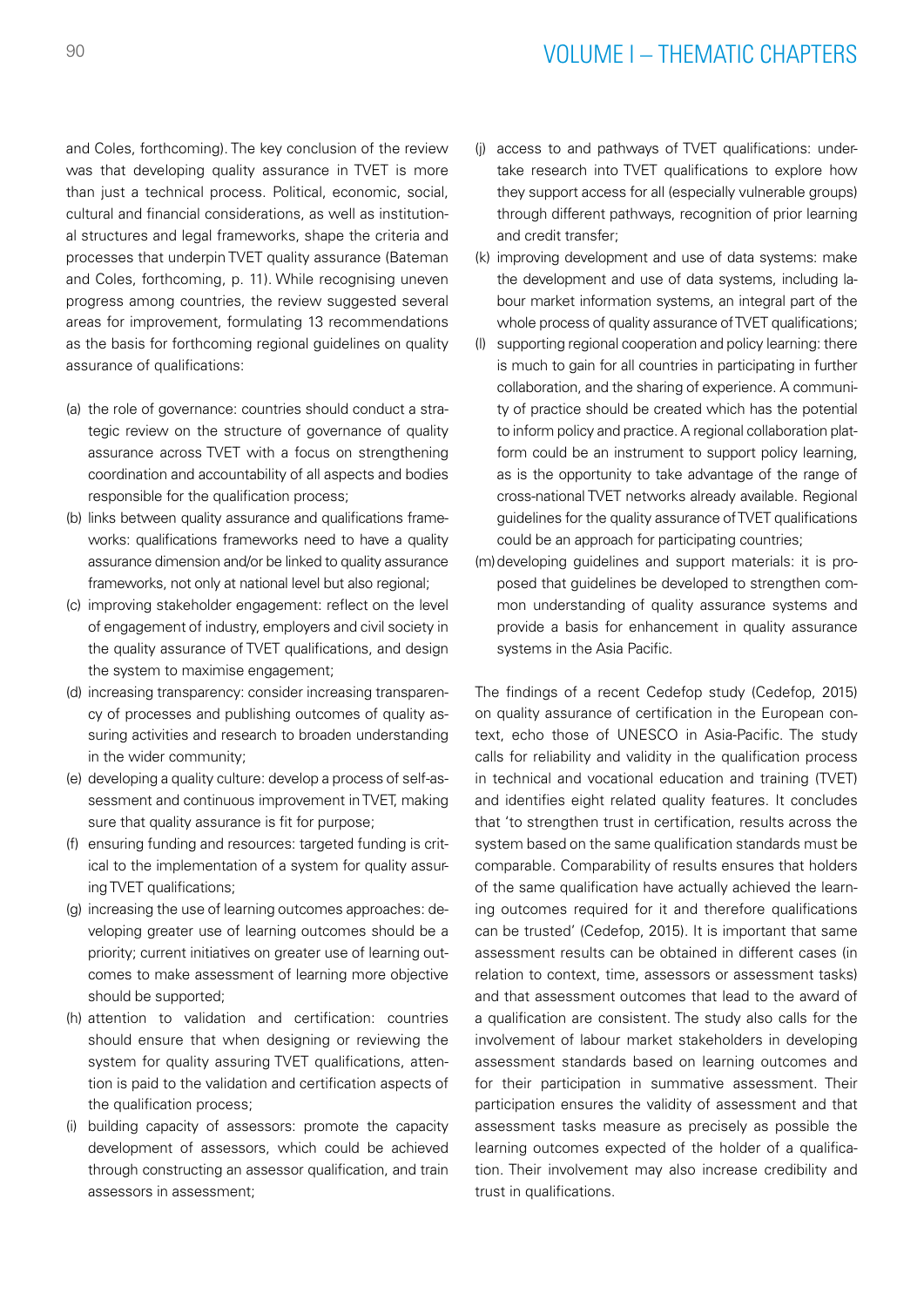In another context, the European Training Foundation (ETF) conducted a review of quality assurance mechanisms in its partner countries, which include those in the Arab region, Balkans, Eastern Europe, Caucasus and Central Asia. In these countries, there seems to be new emphasis on the processes of developing the standards behind a qualification, in terms of how and by whom it is done. In its recent toolkit on developing better qualification systems, the ETF focuses on the issue of quality assurance, providing a set of recommendations for countries that wish to strengthen the QA of their qualifications (ETF, 2016). ETF work emphasises the importance of quality assuring the standards behind qualifications, the assessment processes, and certification, and includes an independent validation check at every step (ETF, 2016, p. 121).

## **6.5. Regional quality assurance dimensions**

The application of quality assurance systems to transnational TVET is becoming increasingly important, with quality assurance of qualifications addressed in different ways. Alongside regional qualifications frameworks there are increasingly coordinated approaches/frameworks of quality assurance, such as the East Asia summit (EAS) TVET quality assurance framework, the European quality assurance in vocational education and training and the Pacific quality assurance framework. The key aims of a regional quality assurance framework are to develop mutual understanding and trust among member countries. Some regional qualifications frameworks, such as the European qualifications framework (EQF) and Association of Southeast Asian Nations (ASEAN) qualifications reference framework, require countries to refer to agreed quality assurance frameworks in the referencing process.

## **6.6. Conclusion**

Quality assurance of TVET qualifications is evolving in many countries. Often this evolution is related to other reforms in TVET systems: development of national qualifications frameworks and moves towards a learning outcomes approach; reforms of governance and involvement of social partners and other stakeholders; shifts towards more autonomy of TVET providers; expanding and diversifying access and increasing attention to work-based learning (UNESCO, 2015; Cedefop, 2016; Bateman et al., 2016).

Given the diversity of country contexts, much consensus exists around the idea that quality assurance is a crucial vehicle for trust and value of qualifications. Giving attention to the different elements of the quality assurance chain is an appropriate approach to assessing the relevance, reliability and validity of the processes in place.

Although quality assurance has risen to the top of policy agendas, the capacity of TVET systems to respond to the requirements of the quality assurance chain is often limited. Countries should conduct a strategic review on the governance structure of quality assurance across TVET, with a focus on strengthening coordination, capacities and accountability of all aspects of the qualification process (Bateman and Coles, forthcoming).

Despite growing international interest, there is little empirical research into the impact of introducing quality assurance of qualifications on the value and currency of TVET qualifications in the labour market within and across countries.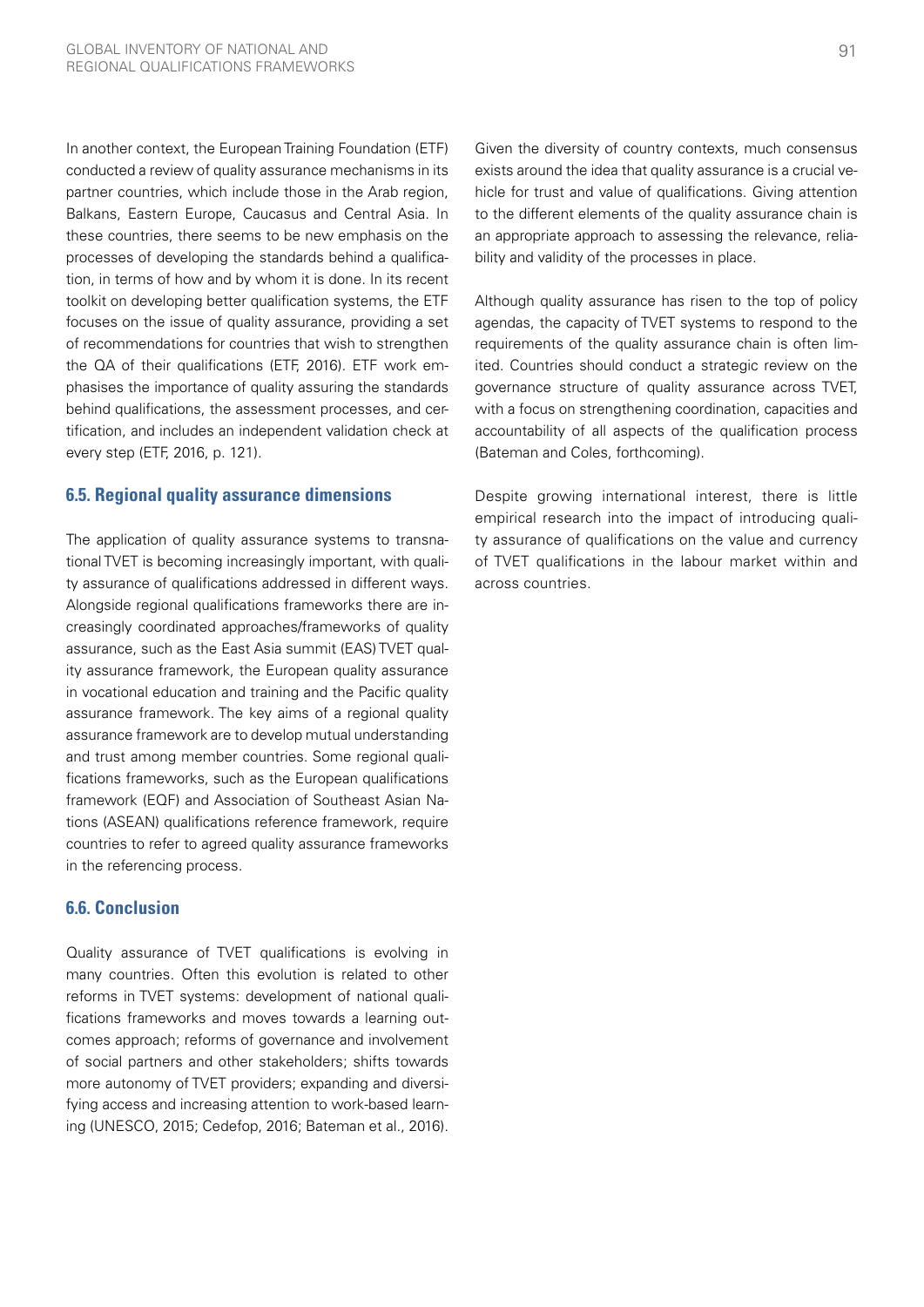#### **Table 6-3. Key regional initiatives on quality assurance**

| <b>INITIATIVE</b>                                                                                                                                                                                    | <b>PURPOSE</b>                                                                                                                                                                                                                                                                                                                                                                                                                                                                                                                                                                                                                                                                                                                                                                                                                                                                                                                                                 | <b>PROGRESS</b>                                                                                                                                                                                                             |
|------------------------------------------------------------------------------------------------------------------------------------------------------------------------------------------------------|----------------------------------------------------------------------------------------------------------------------------------------------------------------------------------------------------------------------------------------------------------------------------------------------------------------------------------------------------------------------------------------------------------------------------------------------------------------------------------------------------------------------------------------------------------------------------------------------------------------------------------------------------------------------------------------------------------------------------------------------------------------------------------------------------------------------------------------------------------------------------------------------------------------------------------------------------------------|-----------------------------------------------------------------------------------------------------------------------------------------------------------------------------------------------------------------------------|
| <b>European quality</b><br>assurance reference<br><b>framework for VET</b>                                                                                                                           | The key purpose of the European quality assurance<br>reference framework for TVET is to serve as a<br>reference instrument to promote and monitor<br>continuous improvement of TVET systems (22). The<br>framework is based on the continuous improvement<br>cycle (23) and includes: quality criteria; indicative<br>descriptors for TVET system levels; indicative<br>descriptors for TVET provider levels; and a reference<br>set of quality indicators for assessing quality in<br>TVET. The indicators proposed cover relevance;<br>investment in teachers; participation, completion<br>and placement rates; utilisation of acquired skills<br>at the workplace; unemployment rate; prevalence<br>of vulnerable groups; mechanism to identify<br>training needs and schemes used to promote<br>better access to TVET. The EQAVET framework<br>does not specifically cover the quality assurance of<br>qualification design, assessment and certification | All EU-28 countries have<br>established QA approaches<br>compatible with EQAVET (24). In<br>34% of the countries, the EQAVET<br>framework was used to develop<br>the national QA approach.                                  |
| In Europe,<br>the 2017 EQF<br>recommendation<br>for lifelong learning<br>lays out in Annex<br>III the principles of<br>quality assurance<br>that must underpin<br>implementation of<br>the framework | 10 criteria are governing referencing of national<br>qualifications frameworks to the EQF. Criteria 5<br>and 6 explicitly refer to the need to document<br>existing quality assurance arrangements and their<br>consistency with the relevant European principles<br>and guidelines, underlining the importance of these<br>for ensuring confidence when comparing national<br>qualifications frameworks.                                                                                                                                                                                                                                                                                                                                                                                                                                                                                                                                                      | By April 2016, 32 countries had<br>linked ('referenced') their national<br>qualifications levels to the EQF $(^{25})$ .                                                                                                     |
| <b>East Asia summit</b><br><b>TVET quality</b><br>assurance<br>framework                                                                                                                             | The East Asia summit TVET quality assurance<br>framework aims to help EAS countries to benchmark<br>their TVET quality assurance systems to an agreed<br>international framework. It includes standards for<br>competent bodies and for TVET providers.                                                                                                                                                                                                                                                                                                                                                                                                                                                                                                                                                                                                                                                                                                        | Currently, nine East Asia summit<br>countries have conducted self-<br>assessment against the competent<br>body standards (Cambodia,<br>India, Indonesia, Laos, Malaysia,<br>Myanmar, Philippines, Thailand and<br>Vietnam). |
| <b>Pacific quality</b><br>assurance<br>framework                                                                                                                                                     | The quality assurance framework includes standards<br>based benchmarks for national competent bodies<br>and for providers of education and training services<br>across the Pacific. The Pacific nations use these<br>quality assurance standards to benchmark their own<br>quality assurance standards and processes. In a few<br>instances, Pacific nations have adopted the regional<br>qualifications framework and the quality assurance<br>framework at the national level.                                                                                                                                                                                                                                                                                                                                                                                                                                                                               | Pacific quality assurance<br>framework was adopted in 2015.                                                                                                                                                                 |

<sup>(</sup> 22) *Official Journal of the European Union*, C 155, 8.7.2009, pp. 1-10.

<sup>(</sup> 23) Plan, implement, evaluate and review.

<sup>(</sup> 24) <http://www.eqavet.eu/gns/policy-context/european-quality-assurance-reference-framework/framework-implementation.aspx>

<sup>(</sup> 25) [https://ec.europa.eu/ploteus/documentation#documentation\\_73](https://ec.europa.eu/ploteus/documentation#documentation_73)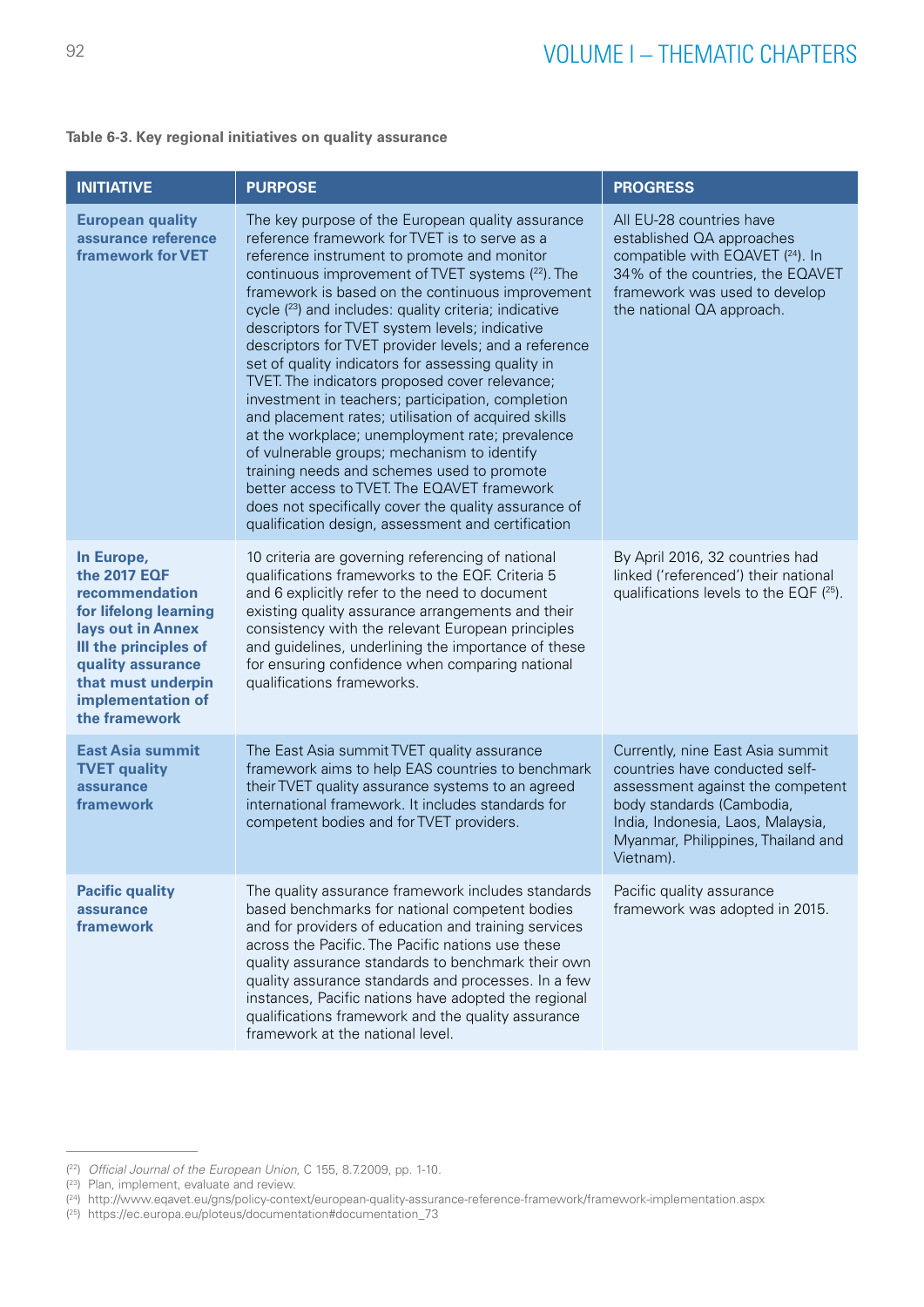| <b>INITIATIVE</b>                                      | <b>PURPOSE</b>                                                                                                                                                                                                                                                                                                    | <b>PROGRESS</b>                                                                                                                                                                                                                                                                                                                                                                                                                                                                                                                                                                         |
|--------------------------------------------------------|-------------------------------------------------------------------------------------------------------------------------------------------------------------------------------------------------------------------------------------------------------------------------------------------------------------------|-----------------------------------------------------------------------------------------------------------------------------------------------------------------------------------------------------------------------------------------------------------------------------------------------------------------------------------------------------------------------------------------------------------------------------------------------------------------------------------------------------------------------------------------------------------------------------------------|
| <b>South African</b><br>quality assurance<br>framework | Quality assurance guidelines were developed<br>to support the implementation of the Southern<br>African Development Community (SADC) regional<br>qualifications framework.<br>The SADCQF encourages SADC countries to have<br>good QA mechanisms. In this regard, the SADCQF<br>links up with regional QA bodies. | To ensure that credible.<br>trustworthy information is being<br>shared across SADC, a regional<br>qualifications verification network<br>(SADCQVN) was established.<br>The SADCQVN was initiated to<br>strengthen verification in SADC<br>and has applied for membership<br>of the African qualifications<br>verification network to ensure<br>that African qualifications can be<br>trusted. Currently, the SADCQVN<br>document is being translated and<br>prepared for publication.<br>There are plans to create a list of<br>credible SADC institutions and<br>their qualifications. |

NB: EQAVET: quality assurance in vocational education and training; EQF: European qualifications framework; QA: quality assurance; SADC: Southern African Development Community; SADCQF: SADC qualifications framework; SADCQVN: SADC qualifications verification network.

*Source*: Author, based on different sources.

## **References**

[URLS accessed 5.7.2017]

Bateman, A.; Coles, M. (forthcoming). *Quality assurance of TVET in Asia-Pacific: trends and challenges.*

- Bateman, A., et al. (2016). *Discussion paper on quality assurance of qualifications in technical and vocational education and training.* [unpublished]
- Bateman, A. et al. (2012). Concept paper for the *East Asia Summit on vocational education and training quality assurance framework,* Vol. II. Canberra: DEEWR.
- Cedefop (2008). *Terminology of European education and training policy: a selection of 100 key terms.* Luxembourg: Publications Office. http://www.cedefop.europa.eu/en/Files/4064\_EN.PDF
- Cedefop (2009). *The relationship between quality assurance and VET certification in EU Member States*. Luxembourg: Publications office. Cedefop Panorama series. http://www.cedefop.europa.eu/en/publications-and-resources/publications/5196
- Cedefop (2014). *Terminology of European education and training policy: a selection of 130 key terms (second edition)*. Luxembourg: Publications Office. http://www.cedefop.europa.eu/fr/publications-and-resources/publications/4117
- Cedefop (2015). *Ensuring the quality of certification in vocational education and training.* Luxembourg: Publications Office. Cedefop research paper; No 51. http://www.cedefop.europa.eu/en/publications-and-resources/publications/5551
- Coles, M. (2016). *National qualifications frameworks: reflections and trajectories.* http://www.qqi.ie/Publications/Publications/National%20Qualifications%20Frameworks%20Reflections%20and%20Trajectories.pdf
- ETF (1997). *Glossary of labour market terms and standard and curriculum development terms.* Turin: ETF.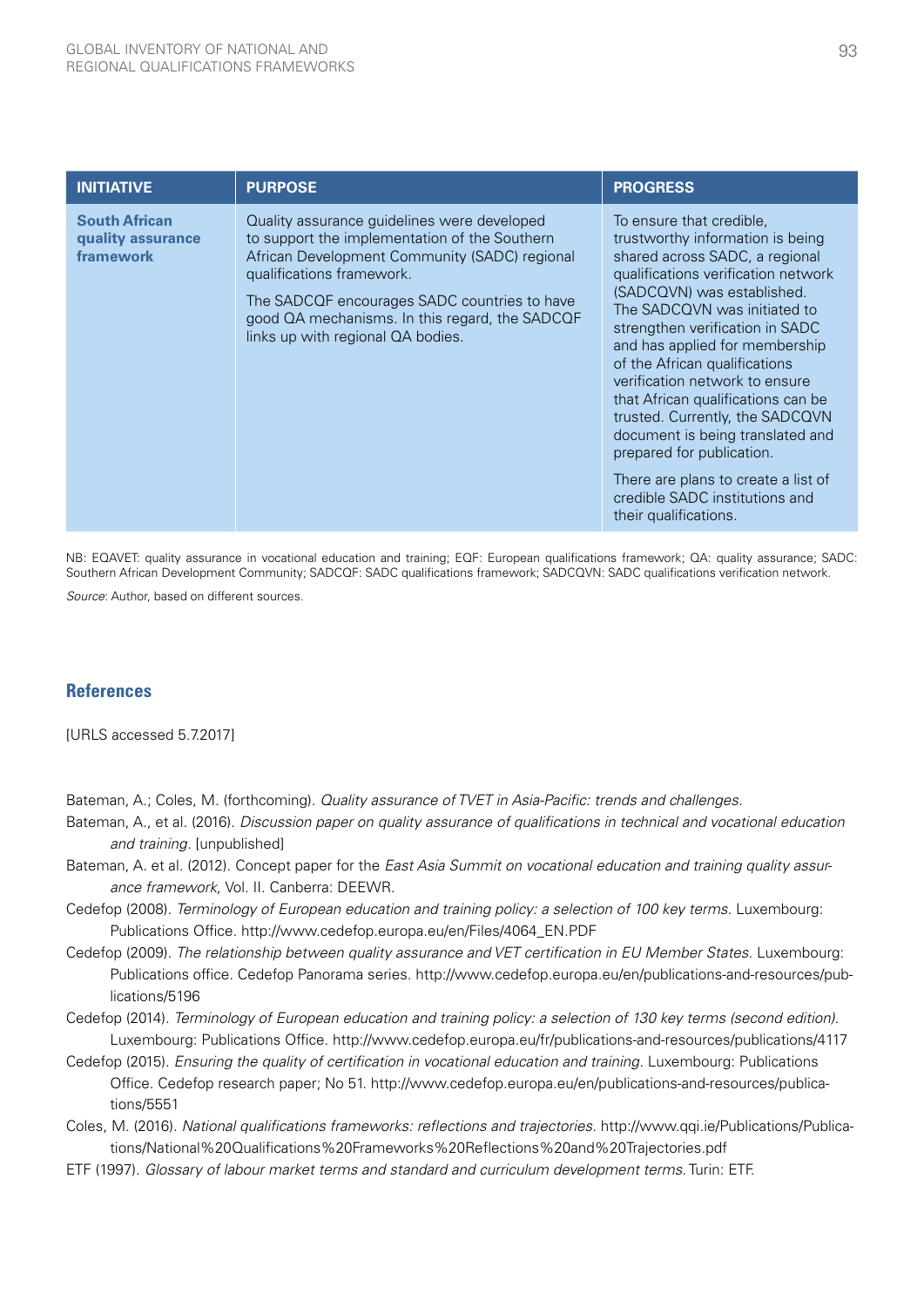ETF (2016). *Qualifications systems: getting organised. Draft for conference November 2016.* [http://www.etf.europa.eu/](http://www.etf.europa.eu/webatt.nsf/0/89E0B0EEF0F8C468C12580580029F2CD/$file/Qualification%20systems_toolkit.pdf) [webatt.nsf/0/89E0B0EEF0F8C468C12580580029F2CD/\\$file/Qualification%20systems\\_toolkit.pdf](http://www.etf.europa.eu/webatt.nsf/0/89E0B0EEF0F8C468C12580580029F2CD/$file/Qualification%20systems_toolkit.pdf)

Eurydice (2006). *Quality assurance in teacher education in Europe*.

- ILO (1998). *Thesaurus: labour, employment and training terminology.* http://www.ilo.org/inform/online-information-resources/terminology/lang--en/index.htm
- Murray, J. (2013). *Quality assurance in qualifications frameworks: an issues paper to support the Dublin conference, organised by Quality and Qualifications Ireland (QQI), on behalf of the Irish Presidency of the European Council with the support of the European Commission.* [http://www.eu2013.ie/media/eupresidency/content/documents/](http://www.eu2013.ie/media/eupresidency/content/documents/QQI-Presidency-Paper-Publication-(12-March).pdf) [QQI-Presidency-Paper-Publication-\(12-March\).pdf](http://www.eu2013.ie/media/eupresidency/content/documents/QQI-Presidency-Paper-Publication-(12-March).pdf)

OECD (2007). *Qualification systems: bridges to lifelong learning*. Paris: OECD.

UNESCO (2015). Recommendation concerning TVET. [http://portal.unesco.org/en/ev.php-URL\\_ID=49355&URL\\_DO=-](http://portal.unesco.org/en/ev.php-URL_ID=49355&URL_DO=DO_TOPIC&URL_SECTION=201.html) [DO\\_TOPIC&URL\\_SECTION=201.html](http://portal.unesco.org/en/ev.php-URL_ID=49355&URL_DO=DO_TOPIC&URL_SECTION=201.html)

## **Further reading**

- Bateman, A.; Keating, J.; Vickers, A. (2009). *Comparisons of international quality assurance systems for vocational* education and training. Canberra: DEEWR.
- Bowen-Clewley, L. et al. (no date). *A comparison of quality management approaches for the training and vocational sector in seven countries.* [unpublished] http://www.iaea.info/documents/paper\_4d2287df.pdf
- Cedefop (2010). *Changing qualifications: a review of qualifications policies and practices.* Luxembourg: Publications Office. Cedefop reference series; No 84. www.cedefop.europa.eu/en/publications-and-resources/publications/3059
- Cedefop (2011). *Assuring quality in vocational education and training: the role of accrediting VET providers.* Luxembourg: Publications Office. Cedefop reference series; No 90. http://www.cedefop.europa.eu/en/publications-and-resources/publications/3061
- Seyfried, E. (2008). *Quality and quality assurance in technical and vocational education and training.* Luxembourg: Publications Office. ETF thematic study (MEDA-ETE regional project). [http://www.erisee.org/node/downloads/quality/](http://www.erisee.org/node/downloads/quality/quality_and_quality_assurance_etf.pdf ) quality and quality assurance etf.pdf
- Vargas Zuniga, F. (2004). *Quality management in vocational training: the use of standards and their different applications*. Montevideo: CINTERFOR.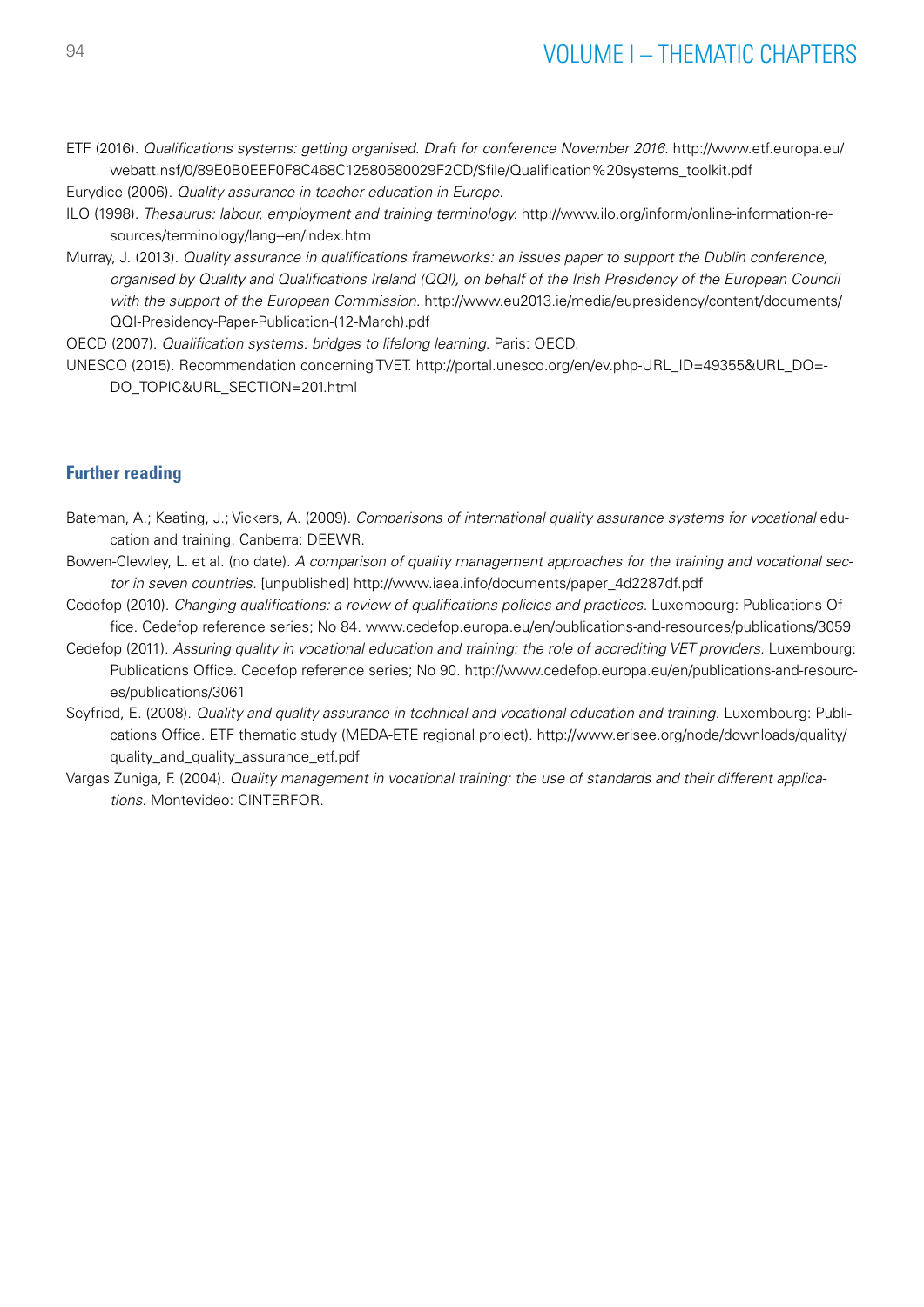# CHAPTER 7. **LEARNING OUTCOMES IN COMPARING VET QUALIFICATION PROFILES: A GLOBAL APPROACH**

Jens Bjørnåvold, Cedefop, and Borhene Chakroun, UNESCO

## **Summary**

This chapter summarises the outcomes of joint research carried out by Cedefop, the ETF and UNESCO in 2015-16 comparing the content and profile of four vocational qualifications (bricklayer, healthcare assistant, hotel receptionist and ICT service technician) in 26 countries worldwide. The research was made possible by the increasing use of learning outcomes for defining and describing qualifications. Comparison was also made possible by the continuing development of the European classification of skills, competences, occupations and qualifications (ESCO) providing a reference point for comparison of national profiles. We argue that systematically demonstrating similarities and differences between qualifications allows national stakeholders to reflect better on their own choices and priorities: are, for example, significant differences in skills requirements the result of differing national settings and requirements, or are they merely caused by lack of information and oversight?

**Keywords**: technical and vocational education and training (TVET) qualifications; learning outcomes; European classification of skills, competences, occupations and qualifications (ESCO)

## **7.1. Introduction**

While qualifications frameworks are developed for many different purposes, the promotion of learning outcomes stands out as probably the most important. Systematic use of learning outcomes in frameworks and qualifications allows for the introduction of levels supporting comparison and transfer of qualifications; outcomes increase the overall transparency of qualifications, making it possible for individual learners and future employers to judge their quality and relevance. The approach also points towards a 'common language' allowing dialogue between education and training institutions and external stakeholders on skills needs and relevant responses. Different studies (Cedefop, 2016; Keevy, Chakroun (2015), show that national qualifications frameworks have played

a significant role in supporting more systematic use of learning outcomes in many countries. Compared to the situation in 2013 when the first global inventory was produced (ETF, Cedefop and UNESCO-UIL, 2013), this inventory indicates that learning outcomes are now more widely used and considered by countries in developing, reviewing and updating their qualifications.

This chapter draws on the increased use of learning outcomes, supported by qualifications frameworks, and uses these statements as a basis for comparing the content and profile of vocational qualifications in 26 countries worldwide (1).

## **7.2. The comparative study: focus and methodology**

In 2016, Cedefop, ETF  $(2)$  and UNESCO, in cooperation with national stakeholders (3), carried out a comparative study of vocational education and training qualifications for four broadly defined profiles in 26 countries across the world. The study was inspired by the fact that an increasing number of countries now use learning-outcomes-based approaches to define and write qualifications (4). The emergence of this 'common language' (5) makes it possible to compare what

<sup>(</sup> 1 ) The study was carried out by researchers from 3s in Austria and Ockham IPS in the Netherlands, Karin Luomi Messerer, Monika Auzinger and Simon Broek. The findings presented in this chapter are based on the draft reports to Cedefop and UNESCO.

 $(2)$ ) The European Training Foundation, represented by Eduarda Castel Branco, added data for VET qualifications in Albania, the Former Yugoslav Republic of Macedonia and Tunisia.

<sup>(</sup> 3 ) The analysis of national level data was supported by several individual experts and institutions.

<sup>(</sup> 4 ) The global study was inspired by, and based on, a European study developed by Cedefop (2017,), looking at 10 VET qualifications in 10 EU countries. These 10 qualifications are: bricklayer/masonry, health care assistant, hotel assistant/receptionist, ICT service technician, plumber (cooling and heating), sales assistant, dental assistant, logistics technician, machine operator (automation/ CNC) and farm management professional (agriculture).

<sup>(</sup> 5 ) See for example Cedefop (2016). *The application of learning outcomes approaches across Europe: a comparative study*. Luxembourg: Publication Office. Cedefop reference series; No 105. [http://www.cedefop.europa.eu/en/publications-and-resources/](http://www.cedefop.europa.eu/en/publications-and-resources/publications/3074) [publications/3074](http://www.cedefop.europa.eu/en/publications-and-resources/publications/3074)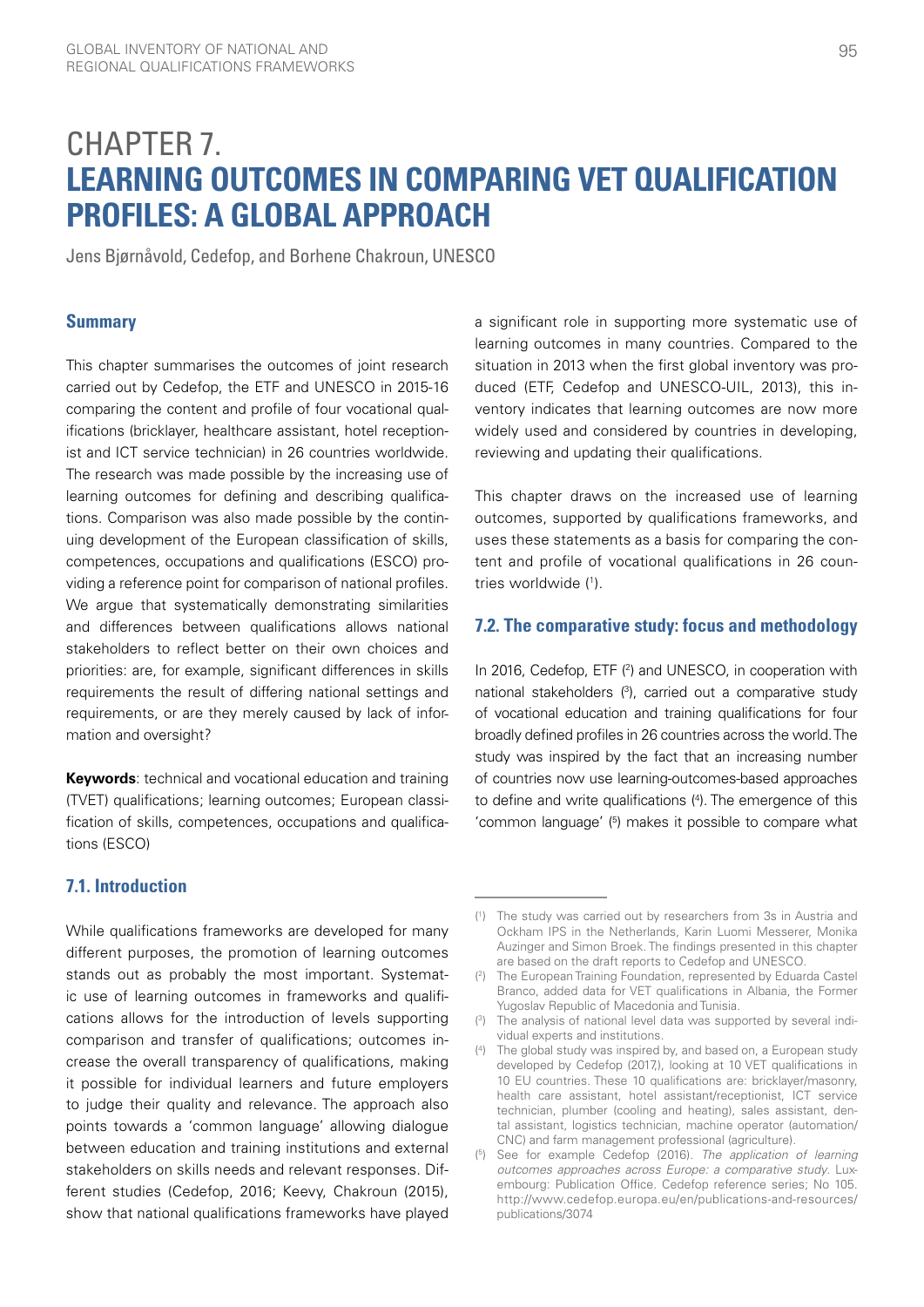| Table 7-1. Qualifications covered by the study |  |  |  |
|------------------------------------------------|--|--|--|
|------------------------------------------------|--|--|--|

| <b>GENERIC TITLE</b>             | <b>FURTHER INFORMATION/FOCAL POINT OF QUALIFICATIONS SELECTED</b>                                                                                                                                                                                                                                                                                                                                                                                  |
|----------------------------------|----------------------------------------------------------------------------------------------------------------------------------------------------------------------------------------------------------------------------------------------------------------------------------------------------------------------------------------------------------------------------------------------------------------------------------------------------|
| <b>Bricklayer/Masonry</b>        | Bricklayer is a traditional qualification in the construction sector (house building,<br>commercial building, restoration, repair and maintenance).                                                                                                                                                                                                                                                                                                |
| <b>Healthcare assistant</b>      | Healthcare assistants (or assistant nurses) provide assistance, support and direct personal<br>care to patients and residents in a variety of institutional settings such as hospitals,<br>clinics, nursing homes and aged care facilities. They generally work in support or under the<br>guidance of qualified healthcare professionals (often nurses) or associate professionals.<br>Might be a relatively new qualification in some countries. |
| Hotel assistant/<br>receptionist | Deals with communications as part of the reception function (e.g. provides tourist<br>information to guests), with check-in and check-out of customer as well as with bookings;<br>supports administration, book keeping, cost accounting.                                                                                                                                                                                                         |
| <b>ICT</b> service<br>technician | Provides ICT support and systems service in companies/institutions; focus is on more<br>technical aspects of ICT installation, service and maintenance.                                                                                                                                                                                                                                                                                            |

*Source*: Cedefop, (2017).

countries expect their TVET (<sup>6</sup>) candidates to know, be able to do and understand after having successfully completed a TVET programme. The study focuses on intended (7 ) learning outcomes and does not claim to map and compare the actual achievements of learners, as these are demonstrated through assessments or at work (<sup>8</sup>). While this can be seen as limiting the usefulness of the research, the systematic insight into national priorities can potentially add significant value. The study did not aim for a ranking of countries but to examine the transparency and comparability of qualifications at international level and to support peer learning. Systematically demonstrating similarities and differences between qualifications allows national stakeholders to reflect on their own choices and priorities: are, for example, significant differences in skills requirements the result of differing national settings and requirements or are they merely caused by lack of information and oversight? The following sections present the focus and the methodology of the comparative study. Given that this is a pilot-study, testing what is in many ways a new approach, this will be presented in some detail.

#### **7.2.1. The qualifications studied**

The study focuses on qualifications for four profiles commonly awarded in most countries in the world and seeks to describe and compare their scope, profile and content. The qualifications chosen are presented in Table 7-1.

The qualifications were selected to illustrate the span of knowledge, skills and competences covered by national qualifications. While the bricklayer qualification must balance century-old handicraft traditions with modern industrial construction, the healthcare assistant and the hotel receptionist qualifications need to be able to offer the relevant personal services, a combination of sector-specific technical knowledge and interpersonal and transversal skills and competences. The ICT service technician qualification needs to combine technical and transversals skills and competences in a context characterised by rapid technological change. At least two (hotel receptionist and ICT service technician) of the four qualifications are likely to refer to common sets of skills across countries.

## **7.2.2. The countries and regions covered**

Starting from a Cedefop project (Cedefop, 2017) comparing 10 TVET qualifications in 10 European Union countries, the key purpose of the global study was to extend

<sup>(</sup> 6 ) For the purposes of this chapter, the term technical and vocational education and training (TVET) is used. Cedefop uses the term vocational education and training (VET).

<sup>(</sup> 7 ) The distinction between intended and actually achieved learning outcomes is critical for understanding the strengths and the limitations of the study: intended learning outcomes are those that are presented in written documents. They describe what learners should know and be able to demonstrate at the end of a learning process. They are thus statements of expectations related to learners' performances. Achieved learning outcomes are those that are demonstrated by an individual learner at the end of a learning process and/or in a working context. In some countries the term 'competence' is used to describe these actually achieved learning outcomes.

<sup>(</sup> 8 ) The European part of the study, carried out by Cedefop, takes one step in this direction by analysing how learning outcomes are reviewed and how the experiences from 'real life' support continuous renewal (through a feedback loop) of qualifications.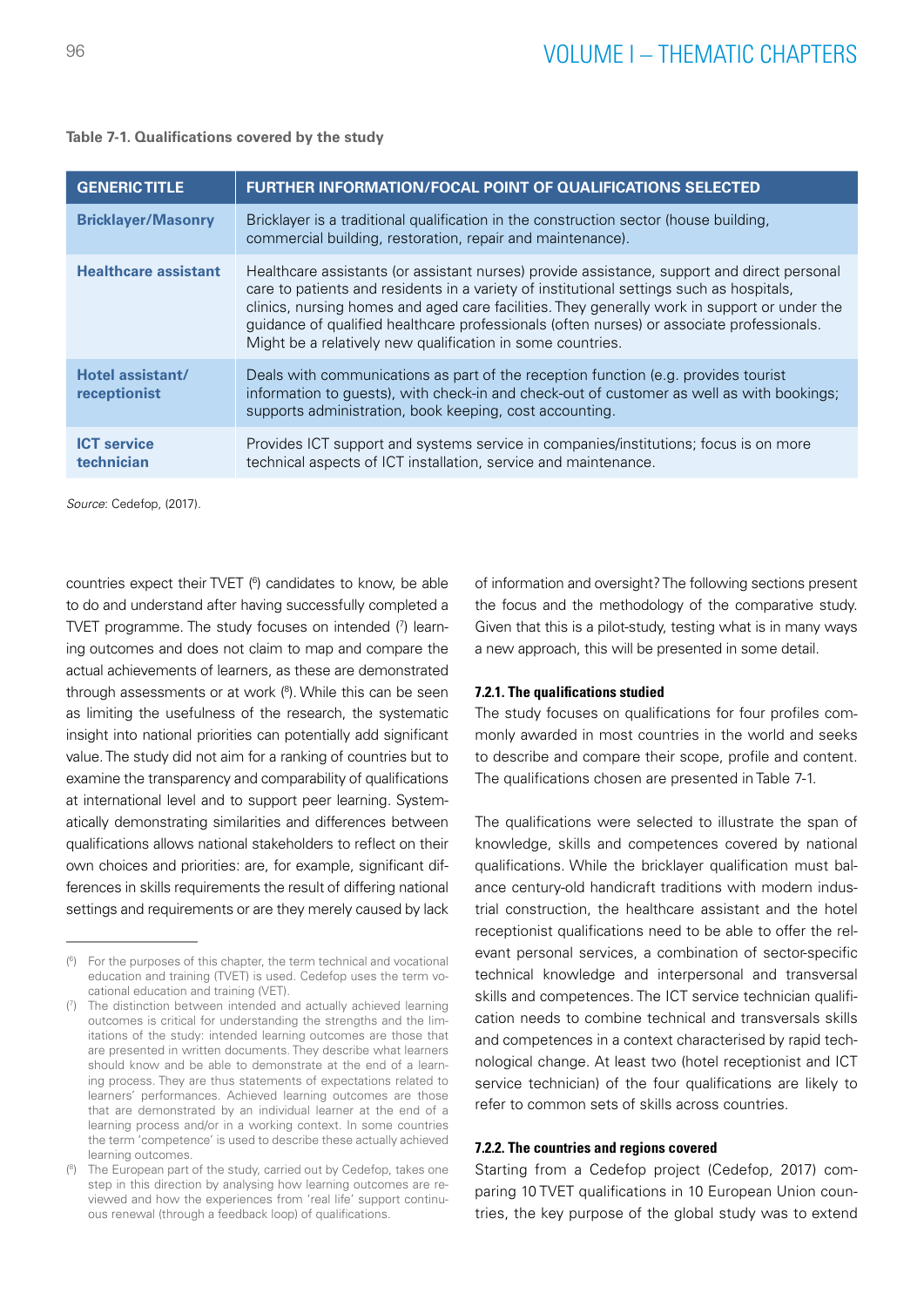the selection of countries to cover as wide a variety of national systems and solutions as possible. The extension of the study from 10 to 26 countries was made possible by the cooperation between regional qualifications frameworks initiated by UNESCO from 2013 and onwards ( 9 ). This cooperation was essential for getting access to and analysing the relevant data from national qualification authorities. While important regions and countries are missing, the study covers a wide range of countries and regions representing very different national qualifications systems. Countries are united, however, by having introduced learning-outcomes-based national qualifications frameworks. The participating countries were divided between Africa (five), Asia (two), Europe (12), the Gulf region (one), Latin America and Caribbean region (three) and the Pacific region (two). Table 7-2 shows the participating countries and the qualifications covered in each country and as a total.

The four selected qualifications are not covered in all 26 countries. This is partly due to lack of national capacity to provide data and partly where a particular qualification is not awarded by the national system. This latter is particularly the case for the healthcare assistant.

#### **7.2.3. Contextualising the qualifications**

For a comparison of the content and profile of the qualifications to be possible, the institutional context in which the qualifications operate had to be clarified. While most of the 26 countries have set up national qualifications frameworks operating with learning-outcomes-based levels, only the European countries, through the EQF, have adopted a common reference point allowing for comparison of these levels. This lack of a common reference provides a challenge for the global comparison and could potentially be addressed through the gradual adoption of world reference levels, as currently sought by UNESCO. The occupational purpose of each qualification also provides an important indication of the role assigned to each qualification. The study distinguishes between two main occupational roles; skilled and semi-skilled worker. Table 7-3 shows how these two roles have been defined.

These roles can be further clarified by identifying the relationship of these qualifications to jobs and occupations. Does the qualification, for example, grant exclusive access to an occupation or is it one of several pathways leading in this direction? Table 7-4 shows different ways in which qualifications can be related to occupations.

#### **7.2.4. The learning outcomes data**

While the contextual data help to locate the qualifications in relation to the national qualifications systems and labour markets, analysis of the intended learning outcomes is at the centre of the study. The learning outcomes approach now is commonly used for describing TVET qualifications in the countries covered by the study  $(10)$ , but the way it is applied and interpreted varies. This means that learning outcomes differ in length, level of detail as well as orientation. Countries further use different documents and instruments to define and describe the intended learning outcomes and it will often be necessary to combine different documents to get full understanding of the qualification in question. Countries normally use the following documents (Figure 7-1), or combinations of these, when defining the content and profile of their TVET qualifications.

While occupational standards are oriented to meet needs of the labour market, specifying the performance requirements in an occupation, educational standards, curricula, assessment criteria and programme descriptions focus on the learning process and how this can be managed. These documents will normally vary significantly in level of detail and specificity. While a national qualification standard will normally provide an overarching description of the content and profile of a qualification, assessment criteria (for example) need to specify not only what is to be assessed but also indicate the expected level of performance.

## **7.2.5. Reference point for comparing learning-outcomes-based qualifications**

Given that qualifications are presented and described in different ways across countries, identification of similarities requires some form of reference point. Experiences from European pilot projects point to the need for independent reference points (grids or matrices) making it possible to

<sup>(</sup> 9 ) In a follow-up to the conclusions of the 2012 Shanghai declaration on TVET, a working group has been set up to address the feasibility of World reference levels for qualifications. Including representatives of existing regional qualifications frameworks, this working group has initiated joint work in several areas, notably seeking to share experiences in the use of learning outcomes for different purposes.

<sup>(</sup> 10) The fact that the 26 countries all use learning outcomes to define and describe their qualifications signals general acceptance of this approach. Differences in interpretation and implementation between countries, however, means that the objective of creating 'a common language' to be used across institutional and geographic borders has yet to be fully realised.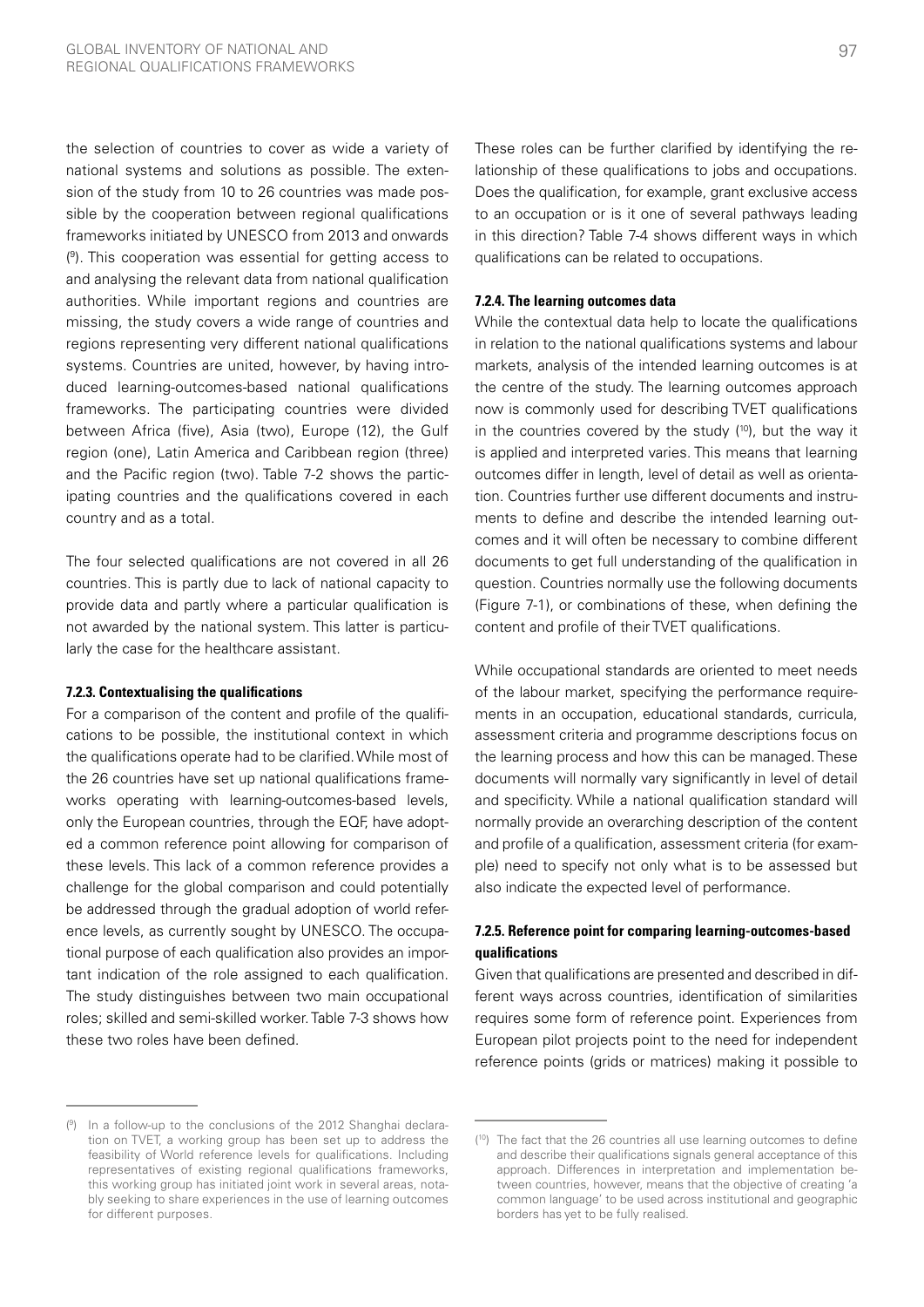| <b>REGION</b>              | <b>COUNTRIES</b>                        | <b>QUALIFICATION PROFILES COVERED</b> |                                                          |                                       | <b>TOTAL</b>                            |                |
|----------------------------|-----------------------------------------|---------------------------------------|----------------------------------------------------------|---------------------------------------|-----------------------------------------|----------------|
|                            |                                         | <b>BRICKLAYER</b>                     | <b>HOTEL</b><br><b>ASSISTANT/</b><br><b>RECEPTIONIST</b> | <b>HEALTHCARE</b><br><b>ASSISTANT</b> | <b>ICT SERVICE</b><br><b>TECHNICIAN</b> |                |
| <b>Africa</b>              | Mauritius                               | $\bullet$                             | $\bullet$                                                | $\bullet$                             | $\bullet$                               | $\overline{4}$ |
|                            | Namibia                                 |                                       | $\bullet$                                                |                                       |                                         | $\mathbf{1}$   |
|                            | Tunisia                                 | $\bullet$                             | $\bullet$                                                |                                       |                                         | $\overline{2}$ |
|                            | South Africa                            | $\bullet$                             | $\bullet$                                                |                                       | $\bullet$                               | $\overline{4}$ |
|                            | Zambia                                  | $\bullet$                             | $\bullet$                                                |                                       | $\bullet$                               | $\mathfrak{S}$ |
| <b>Asia</b>                | Korea (KR)                              | $\bullet$                             | $\bullet$                                                | ●                                     | $\bullet$                               | $\overline{4}$ |
|                            | Philippines (PH)                        |                                       |                                                          |                                       |                                         | $\overline{4}$ |
| <b>Caribbean</b>           | <b>Barbados</b>                         | $\bullet$                             | $\bullet$                                                |                                       | $\bullet$                               | $\overline{4}$ |
| <b>Region</b><br>and Latin | Chile                                   | $\Box$                                |                                                          |                                       |                                         | $\overline{2}$ |
| <b>America</b>             | Costa Rica                              | $\bullet$                             | $\bullet$                                                |                                       | $\bullet$                               | $\overline{4}$ |
| <b>Europe</b>              | Albania                                 |                                       |                                                          |                                       |                                         | $\overline{2}$ |
|                            | Austria                                 |                                       |                                                          |                                       |                                         | $\overline{4}$ |
|                            | <b>Bulgaria</b>                         |                                       |                                                          |                                       |                                         | $\overline{4}$ |
|                            | Denmark                                 |                                       |                                                          |                                       | ●                                       | $\overline{4}$ |
|                            | Finland                                 |                                       |                                                          |                                       |                                         | $\overline{4}$ |
|                            | France                                  |                                       |                                                          |                                       |                                         | $\overline{4}$ |
|                            | Ireland                                 |                                       |                                                          |                                       |                                         | $\mathsf 3$    |
|                            | Lithuania                               |                                       |                                                          |                                       |                                         | $\overline{4}$ |
|                            | Macedonia                               |                                       |                                                          |                                       |                                         | $\mathbf{1}$   |
|                            | Netherlands                             | $\bullet$                             |                                                          |                                       |                                         | $\overline{4}$ |
|                            | Spain                                   | $\bullet$                             |                                                          |                                       |                                         | $\overline{4}$ |
|                            | UK-England                              | $\bullet$                             | $\bullet$                                                |                                       | $\bullet$                               | $\overline{4}$ |
| <b>Middle East</b>         | <b>United Arab</b><br>Emirates<br>(UEA) |                                       |                                                          |                                       |                                         | $\mathbf{1}$   |
| <b>Pacific</b>             | New Zealand                             | $\bullet$                             | $\bullet$                                                | $\bullet$                             | $\bullet$                               | $\overline{4}$ |
| <b>Region</b>              | Samoa                                   |                                       | O                                                        |                                       |                                         | $\mathbf{1}$   |
| <b>TOTAL</b>               | 26                                      | 20                                    | 23                                                       | 17                                    | 20                                      | 80             |

## **Table 7-2. Countries and regions covered by the study**

*Source*: Auzinger, M.; Broek, S.; Luomi-Messerer, K., 2017 (forthcoming).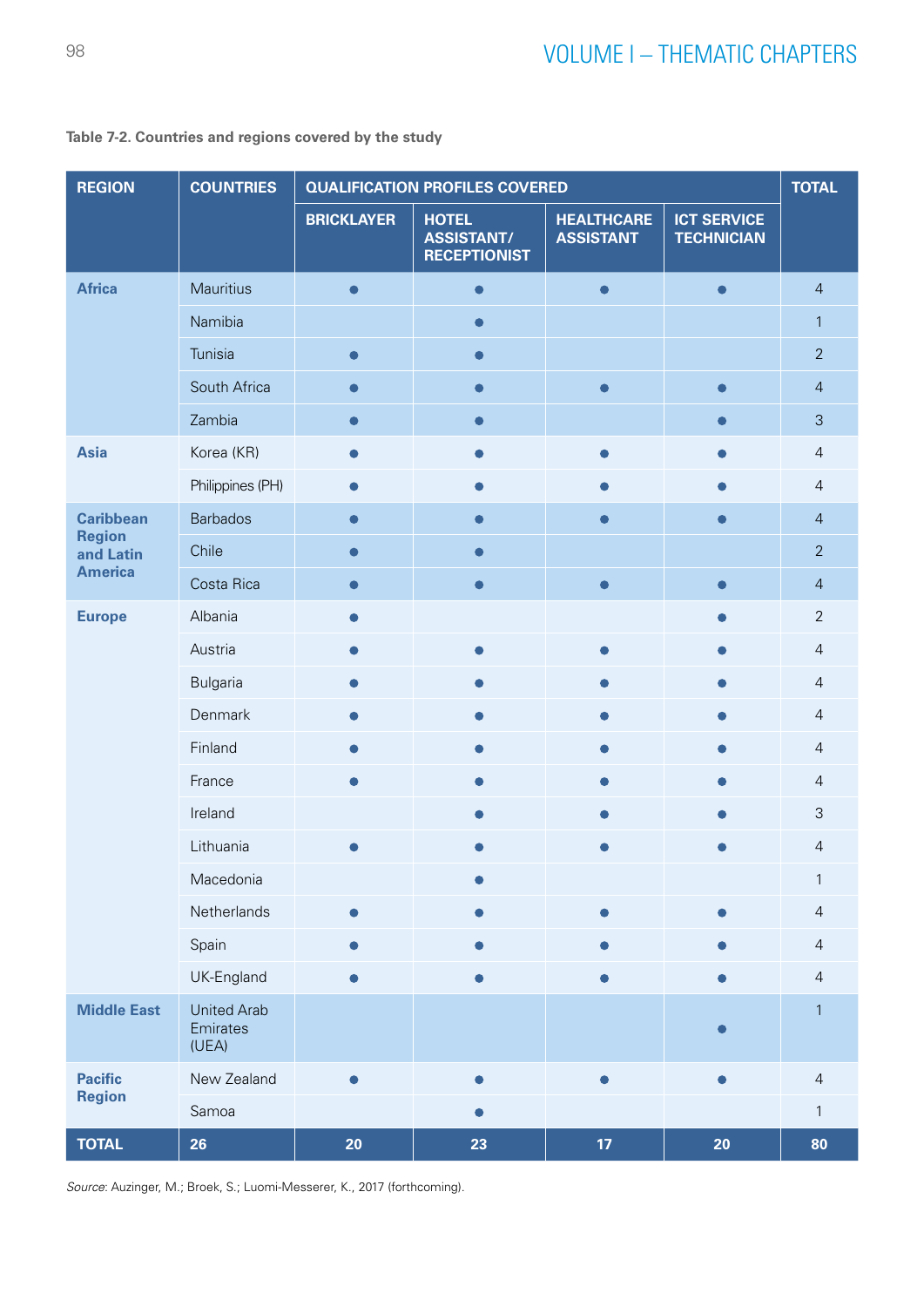|              | <b>SKILLED WORKER</b>                                                                                                                                                     | <b>SEMI-SKILLED WORKER</b>                                                                                                                                                                      |
|--------------|---------------------------------------------------------------------------------------------------------------------------------------------------------------------------|-------------------------------------------------------------------------------------------------------------------------------------------------------------------------------------------------|
| <b>Scope</b> | The qualification attests that the person is<br>a qualified/competent/skilled worker, with the<br>knowledge, skills and competence required<br>to practise an occupation. | The qualification attests that a person has obtained<br>a set of skills/competences, with the skills needed<br>to perform particular tasks/a narrow set of activities<br>(semi-skilled worker). |

#### **Table 7-3. Main roles of TVET qualifications in the labour market**

*Source*: Adapted from Spöttl and Ruth (2011), pp. 148-151.

identify similarities and differences. The VQTS model (11) and projects building on this approach (12) exemplify this. Several ECVET projects have used a similar approach for comparing qualifications (13). These project approaches, however, are too limited in scope and left the project with two main alternatives:

- (a) the terminology currently being developed in the context of the ESCO project (the multilingual classification of European skills, competences, qualifications and occupations)  $(14)$ :
- (b) the terminology developed in the context of O\*NET, the Occupational information network used in the US (15).

It was decided to use a draft version of the ESCO terminology made available at the beginning of 2016  $(16)$ . This reflects that ESCO is explicitly designed to work at international level and aims to be relevant across national labour markets and education and training systems. Second, ESCO not only provides terminology on occupational tasks and functions, but also introduces terminology on knowledge, skills and competence designed to bridge education and work. For the purpose of the study, two ESCO elements were used:

(a) draft ESCO terminology on occupational specific skills and competences is developed for 27 sectors, covers 3 000 occupations and contains approximately 13 000 skill and competence terms (17). Using ISCO 2011 (18) as a tool for distinguishing sectors and occupations, the skills and competence terminology (19) evolved from analysis of main tasks and functions in each occupation and associated jobs. This analysis was then adjusted using information on learning outcomes for describing relevant qualifications (20). The learning outcomes statements identified at national level were mapped to these occupationally specific lists of terms, demonstrating correspondence or lack of correspondence;

(b) draft ESCO terminology on cross-sectoral and transversal skills and competences is organised according to five key headings divided into 16 subheadings: application of knowledge (numeracy/mathematics, ICT, Health and safety); language skills and competences (including mother tongue and foreign languages); thinking skills and competences (problem solving; innovative and creative thinking; entrepreneurial thinking; social skills and competences (leading and managing others; working with others; training and supporting); critical thinking; learning); and personal attributes (physical abilities; attitudes to work; values at work). While the fifth headline (attributes) is only partly about skills and competences, it is an important category for defining learning outcomes. As with the occupation-specific skills and competences, national terms were mapped to the ESCO list, demonstrating correspondence or lack of correspondence.

( 12) [www.VocationalQualification.net](http://www.VocationalQualification.net) (Resources: Links: VQTS model).

<sup>(</sup> 11) Luomi-Messerer (2009).<http://www.vocationalqualification.net/>

<sup>(</sup> 13) [http://www.ecvet-projects.eu/ToolBox/ToolBoxList.aspx?id=28&](http://www.ecvet-projects.eu/ToolBox/ToolBoxList.aspx?id=28&type=1) [type=1](http://www.ecvet-projects.eu/ToolBox/ToolBoxList.aspx?id=28&type=1)

<sup>(</sup> 14) <https://ec.europa.eu/esco/portal/home>

<sup>(</sup> 15) <http://www.onetonline.org/>

<sup>(</sup> 16) It needs to be emphasised that these are draft results and ESCO has been further developed since then and that a first official version of ESCO was published in July 2017. Some have pointed out the room and need for improvement.

<sup>(</sup> 17) The terminology will be available in 24 languages.

<sup>(</sup> 18) International standard classification for occupations, 2011

<sup>(</sup> 19) [https://ec.europa.eu/esco/portal/escopedia/Learning\\_outcome](https://ec.europa.eu/esco/portal/escopedia/Learning_outcome)

<sup>(</sup> 20) The number of knowledge, skills and competence terms included for each occupation varies. For the occupational areas touched by this study, the variation is: the profile for bricklayer includes 48 terms; the hotel assistant/receptionist comprises 26; the profile for healthcare assistants is 31 and the ICT service technician includes 34.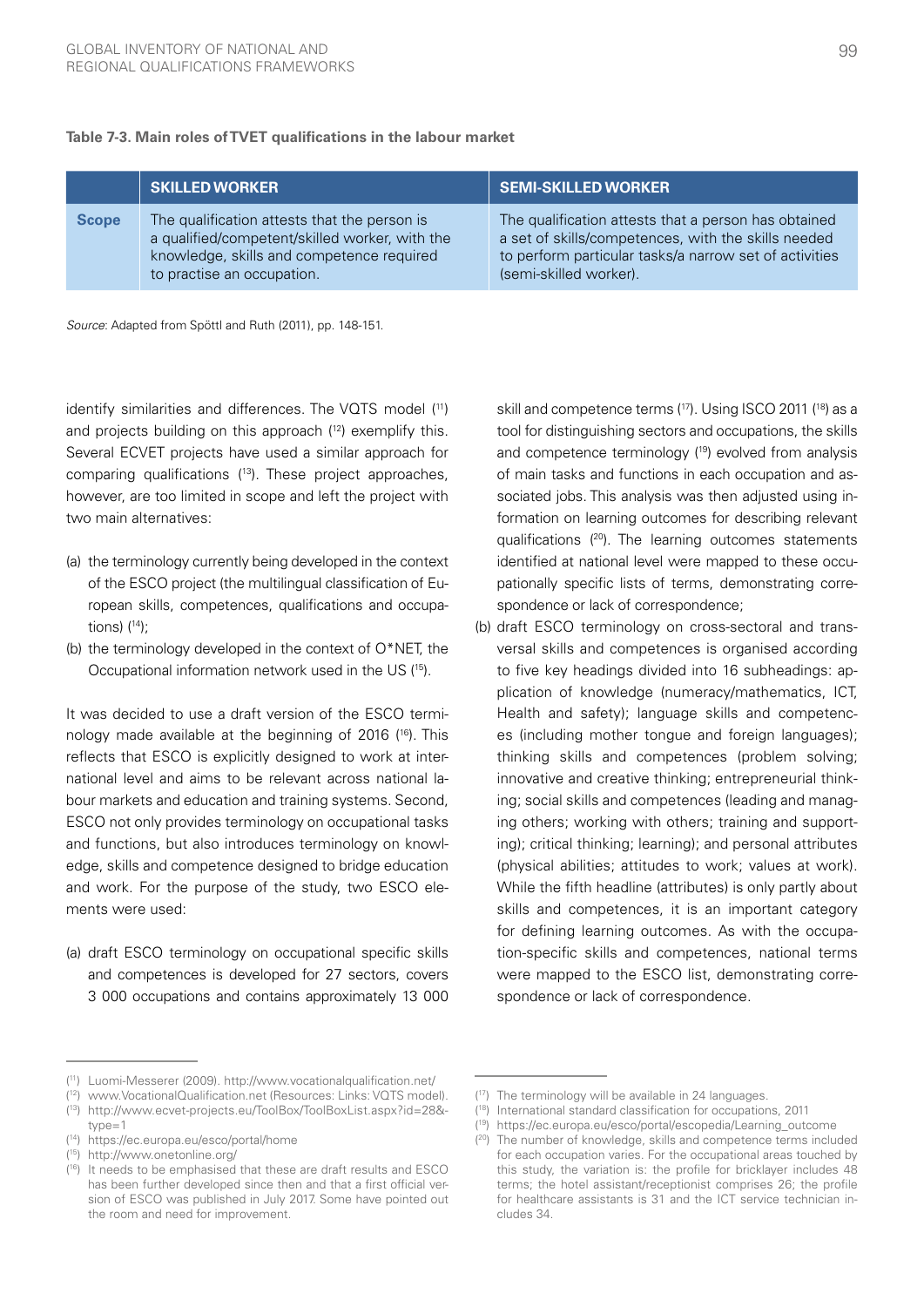## **Table 7-4. The relationship between qualifications and occupations**

**Licensing** refers to situations in which it is unlawful to carry out a specified range of activities for pay, i.e. an occupation or profession, without first having obtained a qualification which ensures that the practitioner meets the prescribed standards of competence.

**Certification** refers to situations in which there are no restrictions on the right to practise an occupation, but job holders may voluntarily apply to be certified as competent by a State-appointed regulatory body.

**Registration** refers to situations in which it is unlawful to practise without having first registered one's name and address with the appropriate regulatory body. Registration provides some form of legal barrier to entry, but an explicit skill standard is not provided.

**Accreditation** refers to situations in which an individual may apply to be accredited as competent by a recognised professional body or industry association. Accreditation is distinct from certification in that the criteria governing accreditation and the procedures regarding enforcement are entirely the responsibility of the accrediting body rather  $\frac{1}{2}$  than the State  $(21)$ . than the Sta e procedures regarding enforcement are entirely the responsibility of the ac<br> ndy rathe loay rathol

*Source:* Cedefop (2013b).

### **Figure 7-1. Documents providing information on learning outcomes**



*Source*: Cedefop, 2017.

35

<sup>&</sup>lt;sup>(21</sup>) Cedefop (2013a). *The role of qualifications in governing occupations and professions.* Luxembourg: Publications Office. **Number of 21** Cedefop working paper; No 20.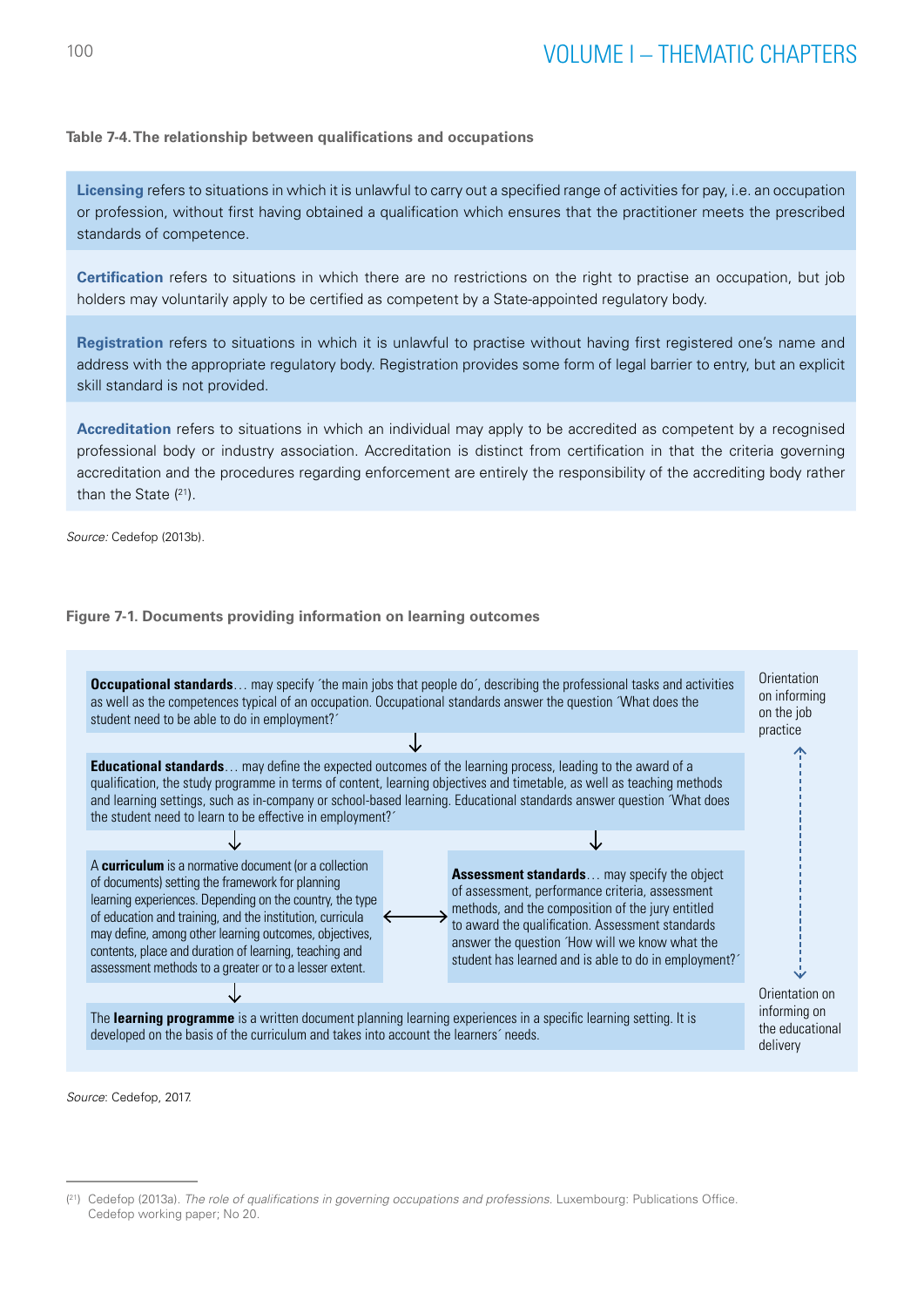

#### **Figure 7-2. Date of issue of documents used**

*Source*: Auzinger; Broek; Luomi-Messerer, K., 2017 (forthcoming).

ESCO is applied as a sort of 'fixed' terminological point allowing for the analysis of national learning-outcomes-based data. The fact that the terminology is detailed (for example containing 48 terms for capturing occupational specific skills and competences for bricklayers), increases its relevance and allows for more precise analysis of the content and profile of national qualifications. The combination of occupation-specific, cross-sectoral and transversal skills and competences was, from the start, considered to be crucial to the comparison.

## **7.3. Main study findings**

The findings of the study can be divided into two main parts: those related to the positioning of qualifications in the national education and training and labour market context; and those related to the learning outcomes and the content and profile of the selected qualifications. The following two sections provide an overview of main findings.

#### **7.3.1. Qualifications and context**

It is commonly asserted that TVET qualifications, to be relevant to the labour market and society at large, must be continuously reviewed and renewed. The study shows that most qualifications studied (60 out of 80) had been issued during the past six years; 19 are registered as having been issued before 2010, raising questions

over their relevance to the labour market they are supposed to serve  $(^{22})$ .

The level of a qualification can be established either using a learning-outcomes-based approach (as provided by regional qualifications frameworks such as the EQF) or by using institutional levels (such as the international standard classification of education, ISCED 2001). These approaches are based on different data but provide, when combined, a useful picture of the way qualifications are levelled. Table 7-5 offers an overview of the EQF level and ISCED 2011 classification as indicated in the qualifications descriptions. For countries outside Europe the EQF level indication can only be estimated, as no formal referencing of their NQF levels have taken place. In cases where no NQF level is available, an estimation is not possible. A reference to ISCED 2011 is indicated for 56 of 80 qualifications (mainly in Europe). This can be explained partly by the structure of education and training systems of the concerned countries where non-formal TVET is important and lies outside the education system.

While incomplete, the table is still interesting in demonstrating the wide range of levels covered by TVET qualifica-

 $(22)$  The question of review and renewal is addressed in the second part of the Cedefop study (for 10 countries) and an extension of this focus to the remaining 16 countries is being considered.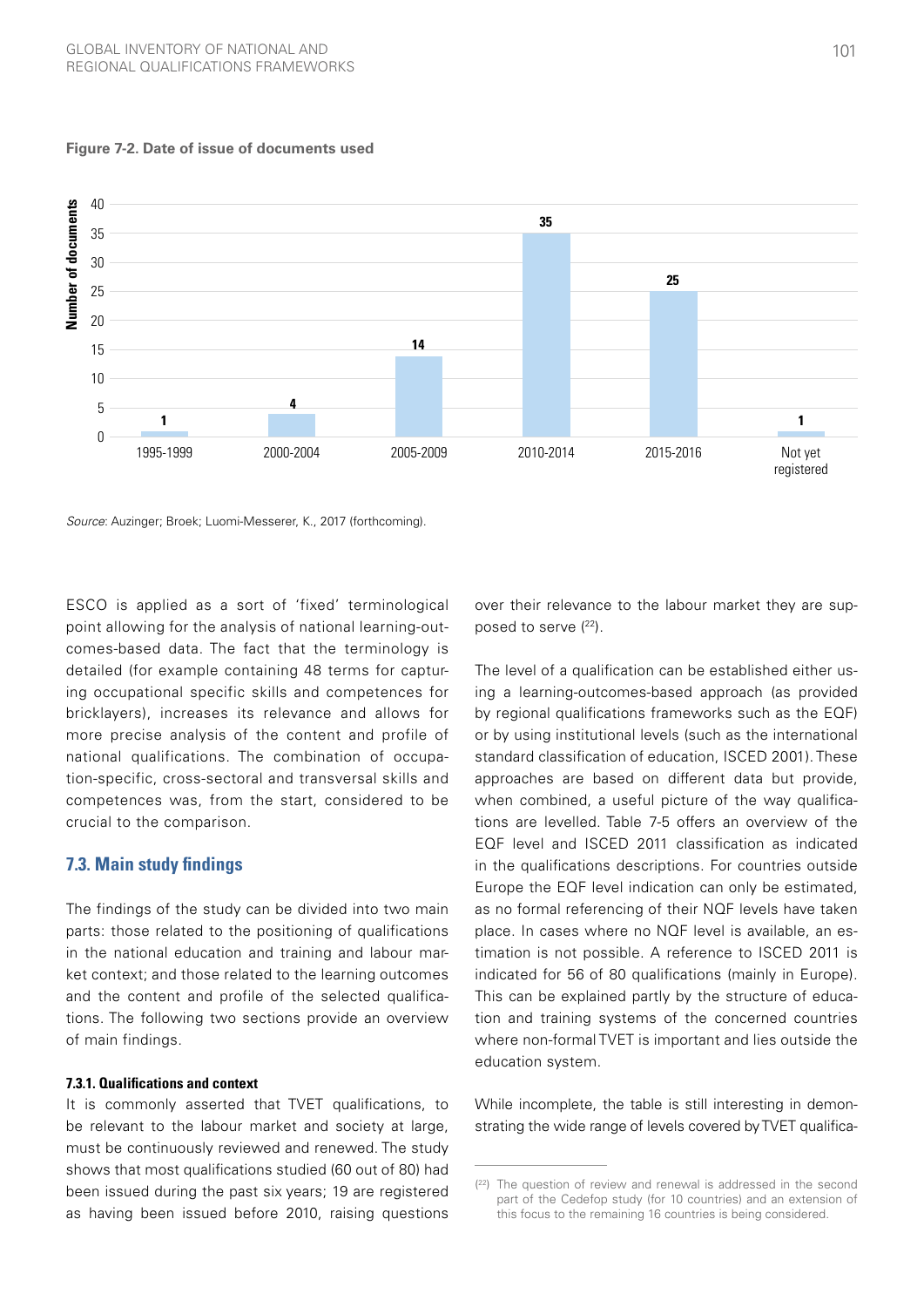tions, in this case from EQF levels 2 to 5. Table 7-6 shows the coverage according to EQF levels, also indicating how the four qualifications covered differ in this respect.

The hotel assistant qualifications can be found at all EQF and ISCED levels, while there are no bricklayer and healthcare assistant qualifications linked to EQF level 5. There is no ICT service technician linked to EQF level 3. Healthcare assistant qualifications are predominantly linked to EQF level 3 while the centre of gravity for ICT service technician qualifications seems lie at EQF 4. The position of the four qualifications can be further determined by looking at their orientation towards the labour market and their relationship with occupations. Table 7-7 shows that 65 out of 80 qualifications aim to train skilled workers, able to work autonomously in a particular occupation, taking on the required responsibilities. This corresponds with the EQF-levelling where the centre of gravity of the qualification lies at levels 3 and  $-$  especially  $-4$ .

Some countries have a higher share of qualifications preparing for semi-skilled work while others have none. For example, three of the four New Zealand qualifications analysed are preparing for semi-skilled work, as are all three from Ireland, two from UK-England and two from the Republic of Korea. The link to the labour market and to occupations can also be addressed by looking at the way qualifications may be legally required to operate in an occupation (Table 7-8).

#### **Table 7-5. EQF levels (actual and estimated) and ISCED 2011 classification**

| <b>ESTIMATED EQF LEVEL</b> | <b>TOTAL NUMBER</b> | <b>ISCED 2011</b>    | <b>TOTAL NUMBER</b> |  |
|----------------------------|---------------------|----------------------|---------------------|--|
| ึ                          |                     | っ                    | 6                   |  |
| っ                          | 19                  | 3                    | 32                  |  |
| 4                          | 32                  | $\overline{4}$       | 15                  |  |
| 5                          | 5                   | 5                    | 3                   |  |
| No estimate possible       | 17                  | No estimate possible | 24                  |  |

NB:  $n = 80$  qualifications.

*Source:* Auzinger; Broek; Luo mi-Messerer, K., 2017 (forthcoming).

#### **Table 7-6. EQF levels (actual and estimated)**

| <b>CLASSIFICATION</b>            |    |                | <b>EQF LEVEL INDICATION (ACTUAL AND ESTIMATE)</b> |                |                |     |
|----------------------------------|----|----------------|---------------------------------------------------|----------------|----------------|-----|
| <b>Type</b>                      |    | 2              | 3                                                 | $\overline{4}$ | 5              | n/a |
| <b>Bricklayer/mason</b>          | 20 | 2              | 6                                                 | 7              | 0              | 5   |
| <b>Healthcare assistant</b>      | 17 | $\overline{1}$ | 8                                                 | 5              | $\Omega$       | 3   |
| Hotel assistant/<br>receptionist | 23 |                | 5                                                 | 8              | 3              | 6   |
| <b>ICT service technician</b>    | 20 | 3              | $\Omega$                                          | 12             | $\overline{2}$ | 3   |
| <b>Grand Total</b>               | 80 | 7              | 19                                                | 32             | 5              | 17  |

NB: n = 80 qualifications.

*Source:* Auzinger; Broek; Luomi-Messerer, K., 2017 (forthcoming).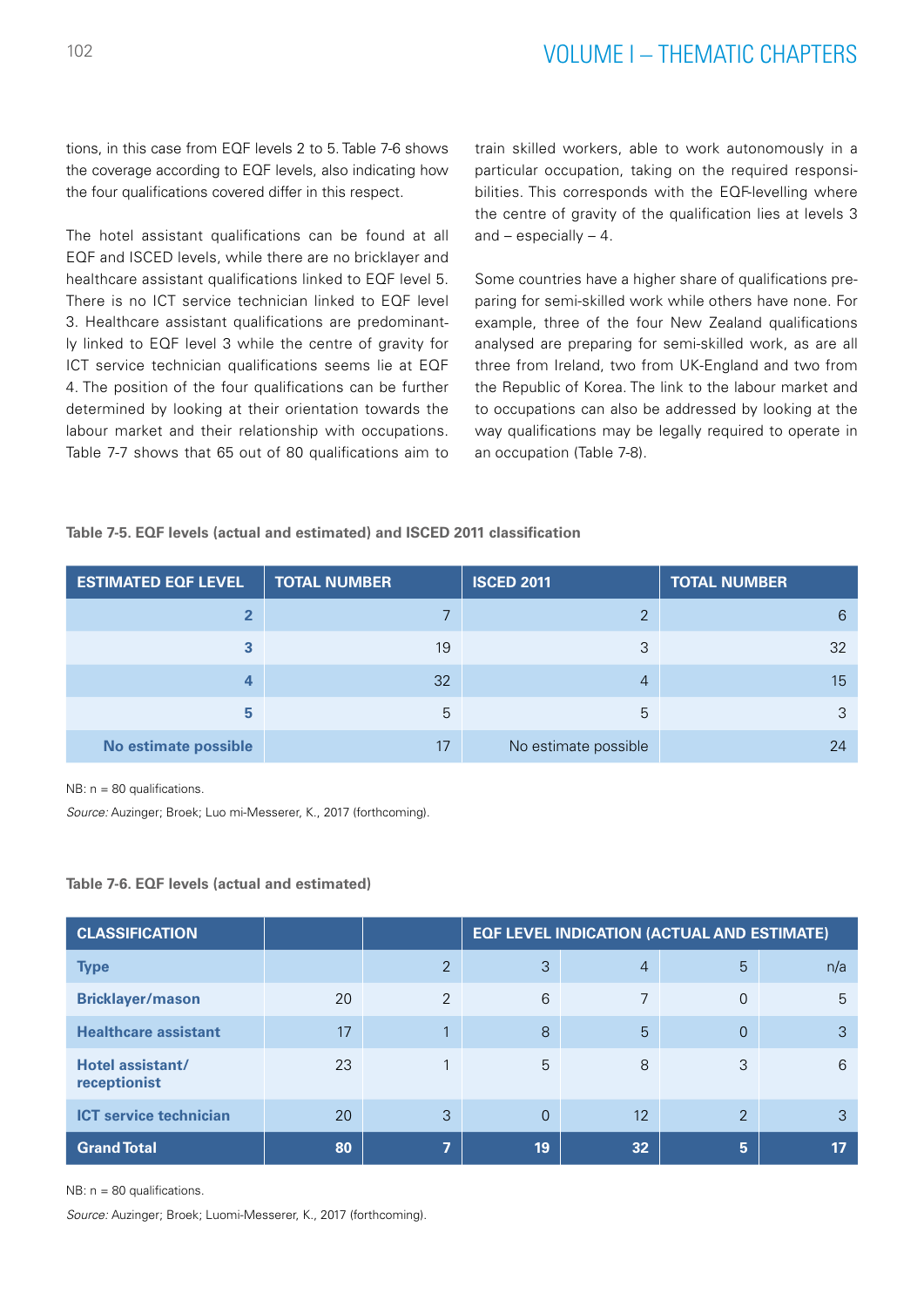| <b>TYPE</b>                      | <b>SKILLED WORKER</b>                                                                   | <b>TOTAL</b> | <b>SEMI-SKILLED WORKER</b> | <b>TOTAL</b> |
|----------------------------------|-----------------------------------------------------------------------------------------|--------------|----------------------------|--------------|
| <b>Bricklayer/mason</b>          | AL, AT, BB, BG, CL, CR, DK,<br>ES, FI, FR, LT, MU, NL, PH,<br>TN, UK-EN, ZA, ZM         | 18           | NZ, KR                     | 2            |
| <b>Healthcare assistant</b>      | AT, BG, CR, DK, ES, FI, FR,<br>LT, MU, NL, PH                                           | 11           | BB, NZ, ZA, IE, KR, UK-EN  | 6            |
| Hotel assistant/<br>receptionist | AL, AT, BB, BG, CL, CR, DK,<br>ES, FI, FR, LT, MU, NL, NZ,<br>PH, TN, UK-EN, WS, ZA, ZM | 20           | IE, KR, NA                 | 3            |
| <b>ICT</b> service technician    | AL, AT, BB, BG, CR, DK, ES<br>FI, FR, KR, LT, NL, PH, UAE,<br>ZM, ZA                    | 16           | IE, MU, NZ, UK-EN          | 4            |
| <b>Total</b>                     |                                                                                         | 65           |                            | 15           |

## **Table 7-7. Orientation of qualifications: overview per qualification profile and country**

NB: n = 80 qualifications.

*Source:* Auzinger; Broek; Luomi-Messerer, K., 2017 (forthcoming).

## **Table 7-8. Function/role of qualifications in the labour market: overview by qualification profile and country**

|                                            | <b>THE QUALIFICATION</b><br><b>IS REQUIRED TO</b><br><b>PRACTISE A CERTAIN</b><br><b>PROFESSION (LICENSING/</b><br><b>ACCREDITATION)</b> | <b>TO PRACTISE THE RELATED</b><br><b>PROFESSION, IN ADDITION TO</b><br>THE QUALIFICATION, FURTHER<br><b>REQUIREMENTS NEED TO BE</b><br><b>FULFILLED (CERTIFICATION/</b><br><b>REGISTRATION)</b> | <b>THE QUALIFICATION</b><br><b>IS DESIRED/</b><br><b>RECOMMENDED</b><br><b>BUT NOT A FORMAL</b><br><b>REQUIREMENT</b> |
|--------------------------------------------|------------------------------------------------------------------------------------------------------------------------------------------|-------------------------------------------------------------------------------------------------------------------------------------------------------------------------------------------------|-----------------------------------------------------------------------------------------------------------------------|
| <b>Bricklayer/</b><br>mason                | $1$ (DK)                                                                                                                                 | 3 (NL, TN, ZA)                                                                                                                                                                                  | 16 (BB, NZ, CR, CL, MU,<br>PH, KR, ZM, AT, BG, UK-<br>EN, FI, FR, LT, ES, AL)                                         |
| <b>Healthcare</b><br>assistant             | 7 (AT, BG, DK, ES, FI, KR, LT)                                                                                                           | 1 (ZA)                                                                                                                                                                                          | 9 (UK-EN, FR, IE, NL, BB,<br>NZ, CR, MU, PH)                                                                          |
| <b>Hotel</b><br>assistant/<br>receptionist | 2 (DK, LT)                                                                                                                               | $1$ (TN)                                                                                                                                                                                        | 20 (BB, NZ, ZA, WS, CR,<br>ZM, CL, MU, NA, PH,<br>KR, AT, BG, UK-EN, FI,<br>FR, IE, NL, ES, MK)                       |
| <b>ICT</b> service<br>technician           | $2$ (LT, UAE)                                                                                                                            | 1 (KR)                                                                                                                                                                                          | 17 (BB, NZ, ZA, CR, ZM,<br>MU, PH, AT, BG, DK, UK-<br>EN, FI, FR, IE, NL, ES, AL)                                     |
| <b>Grand total</b>                         | 12                                                                                                                                       | 6                                                                                                                                                                                               | 62                                                                                                                    |

NB: n = 80 qualifications.

*Source:* Auzinger; Broek; Luomi-Messerer, K., 2017 (forthcoming).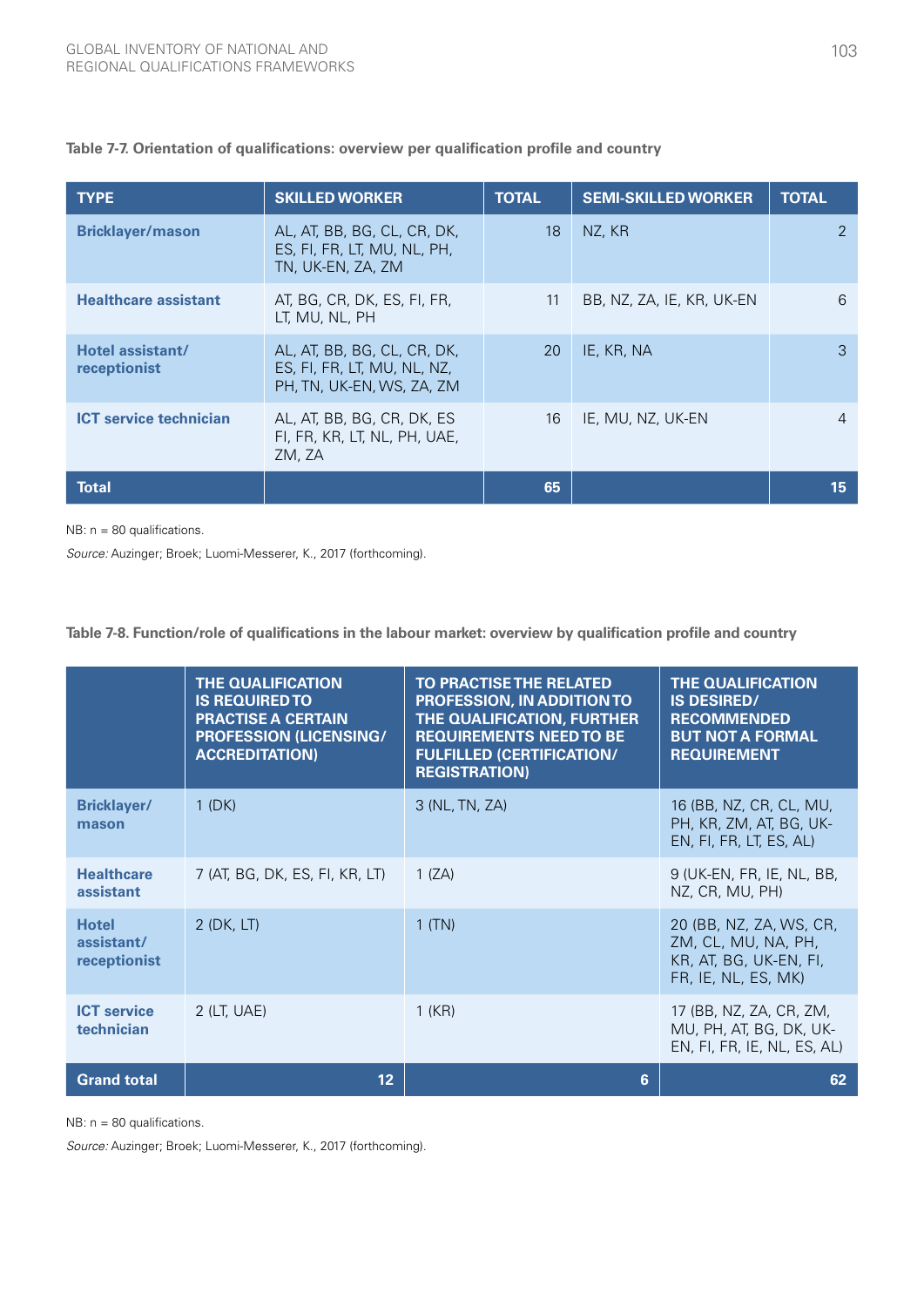| <b>TYPE</b>                                | <b>NO DIRECT</b><br><b>ACCESSTO A</b><br><b>NEXT LEVEL OF</b><br><b>EDUCATION AND</b><br><b>TRAINING</b> | <b>ACCESSTO A</b><br><b>NEXT LEVEL OF</b><br><b>EDUCATION AND</b><br><b>TRAINING (BUT NOT</b><br>TO HE). | <b>ACCESS TO A</b><br><b>NEXT LEVEL OF</b><br><b>EDUCATION AND</b><br><b>TRAINING AND TO</b><br>HE. | <b>ACCESS</b><br>TO HE | <b>OTHER</b>  |
|--------------------------------------------|----------------------------------------------------------------------------------------------------------|----------------------------------------------------------------------------------------------------------|-----------------------------------------------------------------------------------------------------|------------------------|---------------|
| <b>Bricklayer/</b><br>mason                | 2 (ZM, KR)                                                                                               | 11 (AT, BG, UK-EN, FR,<br>NL, ES, BB, NZ, TN,<br>MU, AL)                                                 | 3 (FI, ZA, PH)                                                                                      | $2$ (DK, LT)           | 2 (CR,<br>CL  |
| <b>Healthcare</b><br>assistant             | $2$ (BG, LT)                                                                                             | 7 (AT, DK, NL, ES, BB,<br>ZA, MU)                                                                        | 6 (NZ, KR, PH, UK-EN,<br>FI, IE)                                                                    |                        | 2 (CR,<br>FR) |
| <b>Hotel</b><br>assistant/<br>receptionist | $1$ (ZM)                                                                                                 | 9 (AT, DK, NL, BB, NZ,<br>WS, TN, KR, MU)                                                                | 9 (BG, UK-EN, FI, FR,<br>IE, ZA, PH, NA, MK)                                                        | $2$ (LT, ES)           | 2 (CR,<br>CL  |
| <b>ICT service</b><br>technician           |                                                                                                          | 9 (AT, DK, NL, BB, NZ,<br>ZA, UAE, MU, AL)                                                               | 7 (BG, FI, FR, IE, ZM,<br>KR, PH)                                                                   | 3 (UK-EN,<br>LT, ES)   | $1$ (CR)      |
| <b>Grand total</b>                         | 5                                                                                                        | 36                                                                                                       | 25                                                                                                  | $\overline{7}$         |               |

**Table 7-9. Purpose of qualifications for further education by qualification profile and country**

*Source:* Auzinger; Broek; Luomi-Messerer, K., 2017 (forthcoming).

The data show that most qualifications are desired by occupations but that few are (legally) required  $(^{23})$ .

The orientation of qualifications can also be determined by addressing their link to further education, training and learning, including links to higher education. It is sometimes asserted that TVET qualifications are 'dead-ends', not allowing learners to move to further and higher education and training which, in turns, affects the attractiveness of TVET. Table 7-9 questions this assertion, showing that only five qualifications provide no direct access to the next level of education and training. We also see that a significant proportion of the qualifications also provide access to (general) higher education. The importance of advanced or higher vocational education and training (outside the university sector) is implicitly underlined by the table, pointing to this as an important progress route.

The contextual data provide an interesting comparative picture of the four qualifications. While diverse and covering a relatively wide range of levels and trades, the 80

qualifications share several common features, irrespective of the country of award.

#### **7.3.2. Qualifications content and profile**

Qualifications have been mapped to the ESCO terminology on occupation-specific skills and competences and cross-sectoral and transversal skills and competences. Figure 7-3 illustrates the extent to which national qualification profiles (as a combination of occupational and transversal skills) match those used by ESCO. While this does not say anything about how the specific content of qualifications varies and their relevance to the needs of the labour markets, it illustrates the variation between countries.

From this comparison we can distinguish between countries with narrower or broader qualification profiles: if we look at the occupational-specific skills and competences, Spain and Finland demonstrate an almost complete match with the ESCO profiles. Albania, Bulgaria and Ireland, in contrast, demonstrate a weak match with ESCO. While we can observe some significant differences between countries in terms of match with ESCO, there are relatively limited differences across the four qualification studies. The qualification with the best match is the ICT service technician, where one third of the countries cover all ESCO skills and competences. With the healthcare assistant qualifica-

 $(23)$  These are preliminary findings that need to be further checked and confirmed, in particular regarding the qualifications defined as being legally required.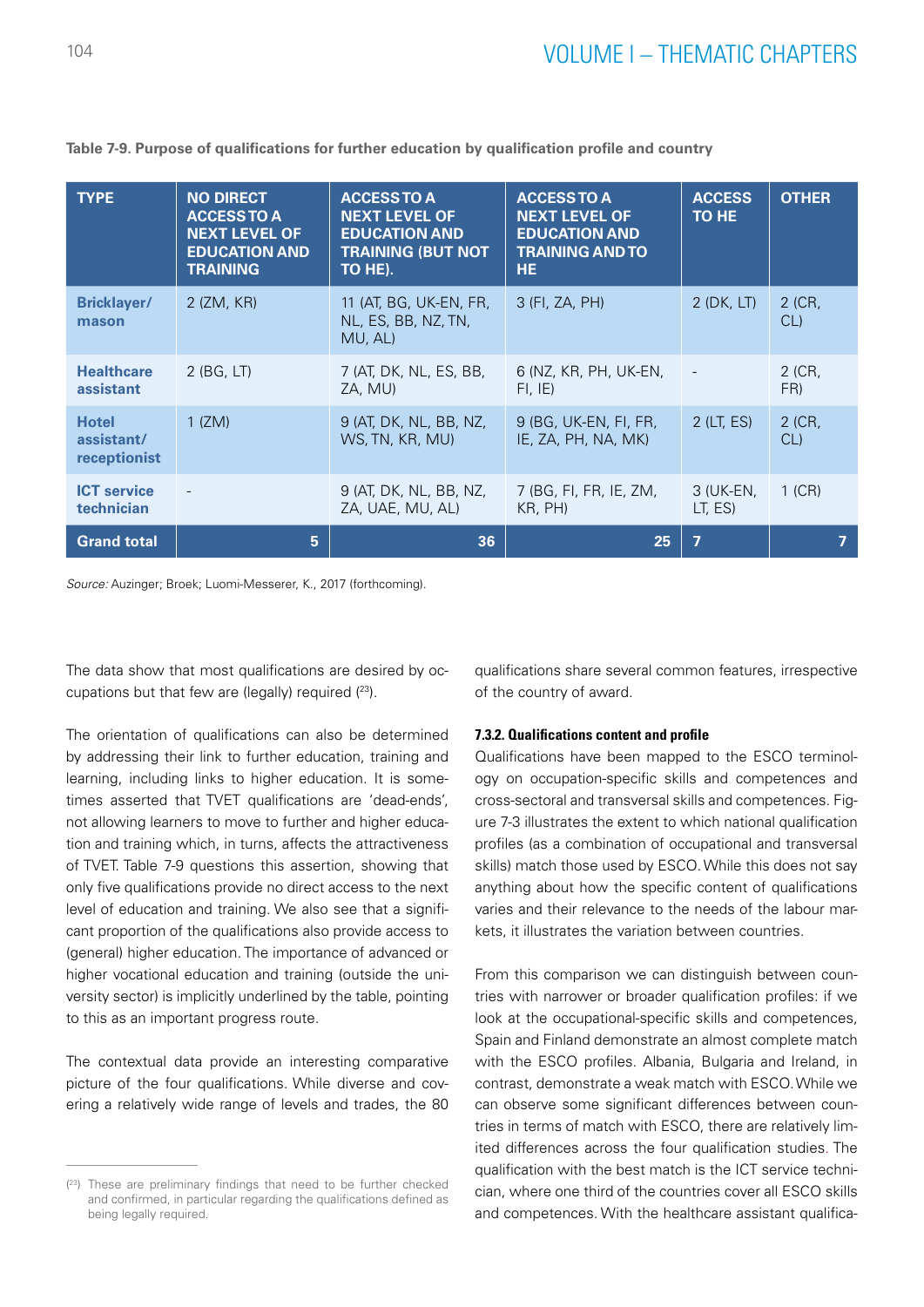**Figure 7-3. Match of national qualifications profiles to ESCO (combining occupation-specific and transversal skills and competences)**





**ICT service technician**



**Healthcare assistant**



*Source*: Auzinger; Broek; Luomi-Messerer, K., 2017 (forthcoming).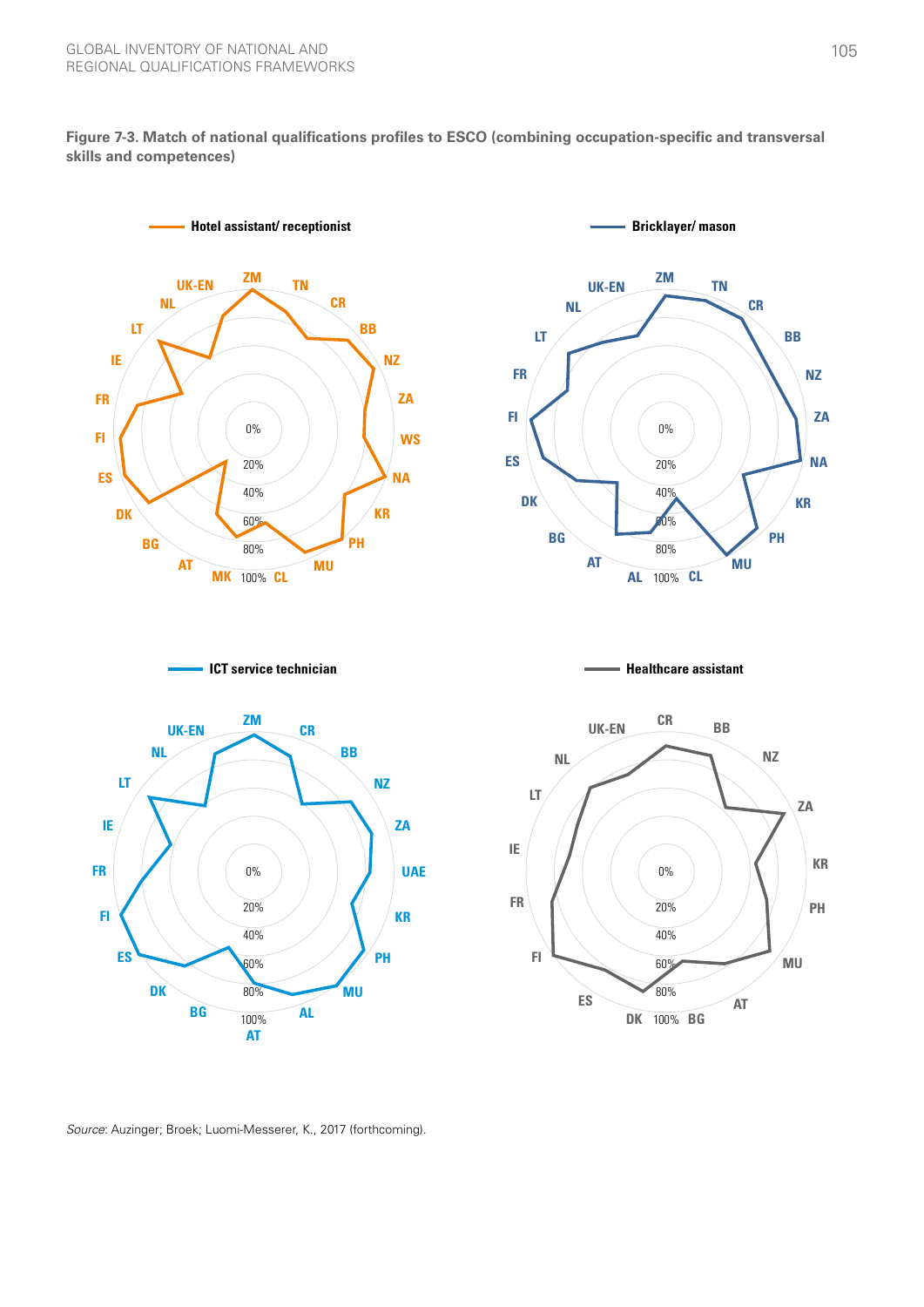# <sup>106</sup> VOLUME I – THEMATIC CHAPTERS

tion we find the lowest average match. The data indicate that the two service sector oriented qualifications demonstrate the lowest match to ESCO and also vary most between countries. A better match is demonstrated for both the ICT and bricklaying qualifications, possibly reflecting the fact that these operate in areas with clearly defined technologies and standards, organisation of work and professional practices.

For transversal skills and competences, Spain and Finland again demonstrate an almost full match with the ESCO terminology (although no country has 100% coverage). The highest average percentage of coverage can be observed for the hotel assistant/receptionist which is slightly higher than the figure for the other qualifications profiles. The lowest coverage (below 50%) is indicated for five qualifications: the bricklayer in Bulgaria (31%) and Chile (33%), the hotel assistant/receptionist in Ireland (46%) and the healthcare assistant in Korea (38%). The comparison across qualification profiles shows that language competence is more important for the hotel assistant/receptionist than for the other qualification profiles, which is understandable given the nature of the job. Learning outcomes related to numeracy/mathematics are more often included in bricklayer/mason and ICT service technician qualifications while items related to health and safety seem to be less relevant for the ICT service technician qualifications compared to the other profiles.

Transversal competences related to the areas of thinking skills and competences and social skills and competences (see previous sections) vary little between the different qualifications and also across countries, indicating that these are considered relevant across the board. Only three of the 81 qualifications covered demonstrate a full match with ESCO: the hotel assistant/receptionist from the Philippines and the ICT service technician from Mauritius and Spain. The lowest coverage (below 60%) is indicated for the hotel assistant/receptionist from Bulgaria (29%), the bricklayer from Chile (48%) and from Bulgaria (51%), the hotel assistant/receptionist from Ireland (55%), and the ICT service technician from Bulgaria (56%), the Netherlands (58%) and Barbados (59%). In most qualifications analysed (55%), a clear focus on job/ occupation-specific learning outcomes can be observed but in many (45%), there is an equal balance between these types of learning outcomes. An equal balance is slightly more prevalent for healthcare assistant qualifications and for newer qualifications than for the others. However, this trend is not very pronounced.

While the distinction between broad and narrow qualifications profiles is interesting and indicates that countries define their qualifications in different ways, real added value is linked to the detailed comparison of which occupational and transversal skills and competences have been covered. The strength of the ESCO terminology lies in its detailed approach, operating at a level of granularity making it possible to analyse which specific skills and competences are being addressed by each qualification. This approach is demonstrated by the following two tables (Table 7-10 and Table 7-11), showing how the 21 national bricklayer qualifications covered by the study match the occupation specific and the transversal skills and competences.

The overviews provided by these tables are unique in the sense that they provide a direct and detailed comparison of the intentions of national qualification authorities. Using the bricklayer qualification as an example, we can immediately detect several critical issues.

#### **Occupation-specific content**

The most important findings regarding occupation-specific content can be summarised as follows:

- (a) there is a common core of occupation-specific skills and competences; while we have distinguished between broad and narrow qualification profiles, among the 21 countries studied (across the world), a strong common core exists. Looking at the total 48 occupation-specific skills and competences listed by ESCO for bricklayers, 27 are covered and shared by more than 18 countries. While not surprising in an area characterised by long and strong skills traditions, awareness of this common core could aid cooperation between countries, facilitate transfer and recognition of qualifications, and support learner and worker mobility across borders;
- (b) there are different occupational expectations; 10 of the occupation-related skills and competences are shared by fewer than 15 countries. Half of these are related to the management and organisation of working process activities. Skills such as 'ordering of construction stock' and 'keep personnel administration' are not prioritised by a significant number of countries. This may indicate different perspectives on what a bricklayer is expected to know, be able to do and understand. Should tasks be limited to 'putting brick on brick' or should broader skills be encouraged and developed; for example management of equipment, team and neighbouring trades?
- (c) while a strong common core can be observed, a few countries stand out as operating with significantly differ-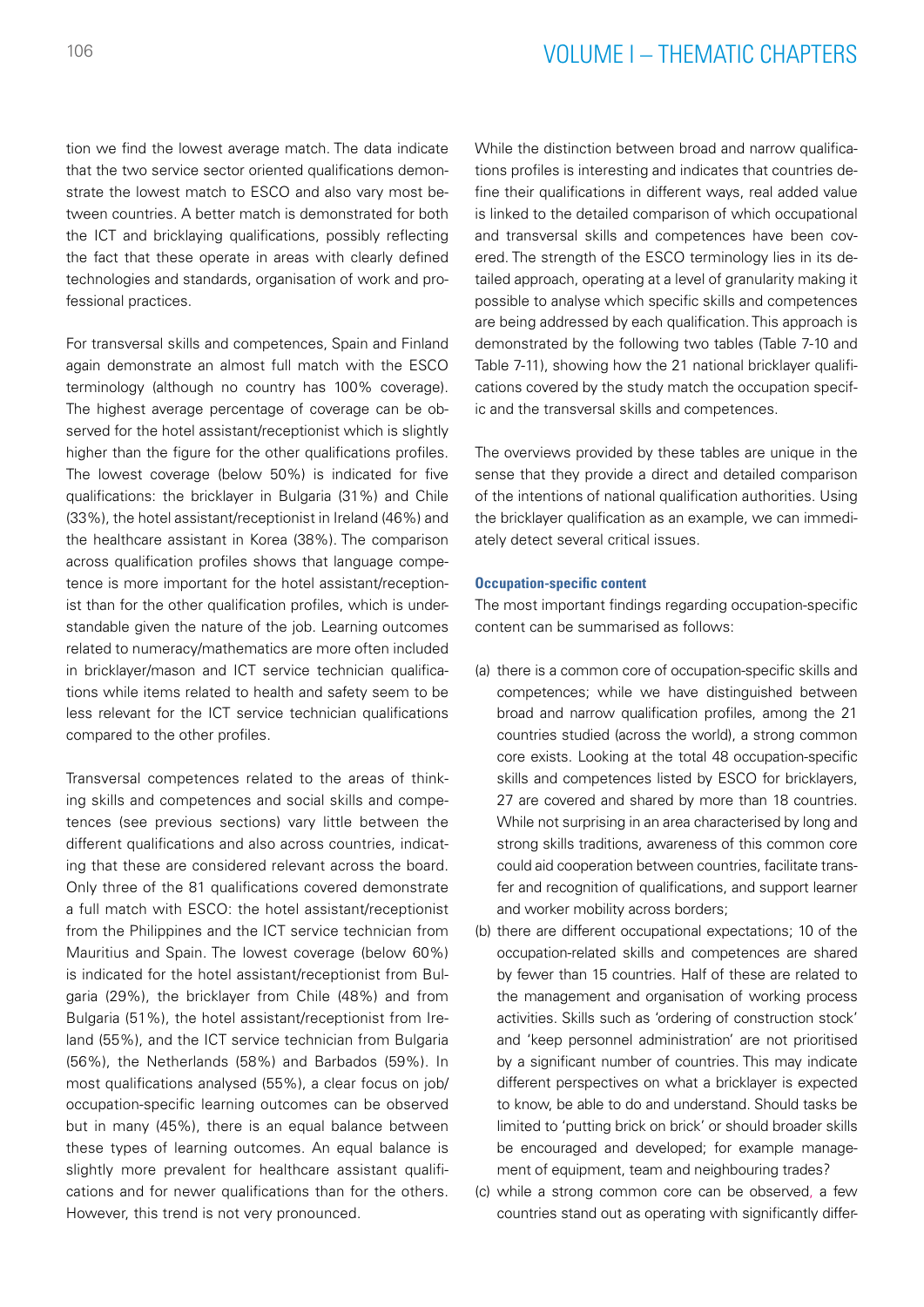ent profiles. For occupation-specific skills Albania, Bulgaria, Chile and Denmark operate with clearly narrower profiles than most others.

#### **Cross sector and transversal skills and competences**

The most important findings for transversal skills and competences can be summarised as follows:

- (a) a common core of cross-sectoral and transversal skills and competences can also be identified: half of the transversal skills and competences listed by ESCO are covered by 18-21 countries. This points to the existence of a strong core of broader skills and competences, being combined in most countries with the occupation-specific skills;
- (b) there are different degrees of integration of transversal skills and competences: the study, in the case of bricklayers, shows that countries differ significantly in the attention paid to transversal skills and competences, with 16 of the 38 skill listed are shared by 15 countries and below. It is difficult to point to particular categories of skills and competences not addressed; the lack of focus might reflect that priority is given to occupational-specific skills;
- (c) there are significant national differences; three countries – Bulgaria, Chile and South Korea – stand out as having a significantly different approach to transversal skills and competences than the majority of countries covered and compared. These countries lack between 19 and 28 of the total 38 transversal skills and competences listed by ESCO.

While only related to one of the qualifications, the above points illustrate the potential of the comparative approach in terms of identifying similarities and differences. The methodology does not aim at ranking countries. It should instead be used by national stakeholders to reflect on the priorities set nationally and whether the choices of other countries might be of interest.

### **7.4. Concluding remarks and issues**

The 80 profiles compared reveal a range of shared characteristics among the countries' qualifications for the same occupation. This could benefit education institutions and companies working at international level, and aid decisions on recognition and transfer of individual qualifications.

 Common elements include: most of the qualifications have been reviewed in the past six years; they operate at what can be understood as EQF levels 3 and 4; their aim is to capture and communicate the education and training of skilled workers; and they are normally understood as a desirable (even if not legally required) for access to and practising an occupation. Most of these qualifications give access to further education and training and, in some cases, also to higher education.

However, this comparative approach, illustrated by the bricklayer case, raises several questions for further work and research:

- (a) how accurate are the national qualification profiles; how can we work to validate further the data underpinning the comparison?
- (b) can the ESCO approach, given publication of a quality-assured official version in 2017, be used as a basis for future comparative work?
- (c) who, at national and international levels, could be involved to validate further and strengthen the data?
- (d) how can these comparisons, when strengthened and stabilised, support national and international policy developments related to qualifications?
- (e) how will digitalisation, including digital learner records and credentials, affect the way we access data and use it for faster and broader comparison.

The study will be followed up by Cedefop, with particular focus on the processes adopted by the countries to review and update their qualifications. The ETF, Cedefop and UN-ESCO are actively discussing the continuation of their collaboration to ensure that this global perspective on TVET is further developed and strengthened.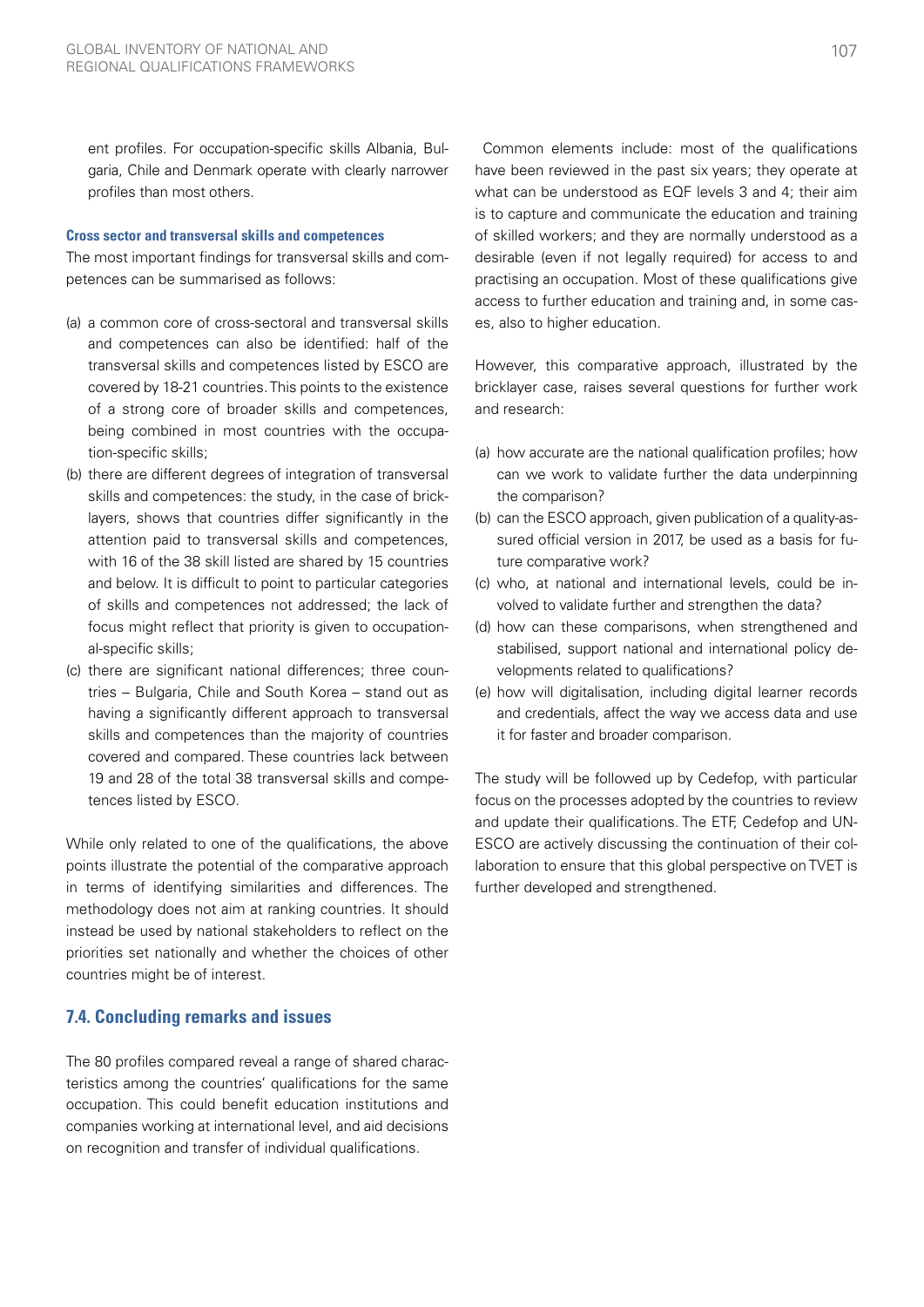# **Table 7-10. Job/occupation-specific KSC: bricklayer**

| <b>KSC PREFERRED TITLE</b>                          | <b>AL</b> | <b>KR</b> | PH         | <b>NZ</b> | <b>ZA</b> | ZM        | <b>MU</b>  |  |
|-----------------------------------------------------|-----------|-----------|------------|-----------|-----------|-----------|------------|--|
| check straightness of brick                         | $\bullet$ | $\bullet$ | $\bullet$  | $\bullet$ | $\bullet$ | $\bullet$ | $\bullet$  |  |
| fill up mortar joints                               |           |           |            |           |           |           |            |  |
| finish mortar joints                                | $\bullet$ |           |            |           |           |           | $\bullet$  |  |
| follow health and safety procedures in construction | $\bullet$ |           |            |           |           |           | $\epsilon$ |  |
| lay bricks                                          | $\bullet$ |           |            |           |           |           |            |  |
| secure working area                                 | c         |           |            |           |           |           |            |  |
| use measurement instruments                         |           |           |            |           |           |           |            |  |
| use safety equipment in construction                | c         |           |            |           |           |           | c          |  |
| work safely at heights                              |           |           |            |           |           |           | O          |  |
| keep workplace tidy                                 |           |           |            |           |           |           |            |  |
| maintain equipment                                  |           |           |            |           |           |           | O          |  |
| work in a construction team                         |           |           |            |           |           |           |            |  |
| interpret 2D and 3D plans                           | $\bullet$ |           | $\epsilon$ |           |           |           | O          |  |
| mix construction pastes and grouts                  |           |           |            |           |           |           | $\epsilon$ |  |
| sort waste                                          |           |           |            |           |           |           |            |  |
| split bricks                                        |           |           |            |           |           |           |            |  |
|                                                     |           |           |            |           |           |           |            |  |
| calculate needs for construction supplies           | $\bullet$ |           |            |           |           |           | $\epsilon$ |  |
| mix concrete                                        |           |           |            |           |           |           |            |  |
| inspect construction supplies                       |           |           |            |           |           |           | $\bullet$  |  |
| apply finish to concrete                            |           |           |            |           |           |           |            |  |
| install construction profiles                       | $\bullet$ |           |            |           |           | $\bullet$ | $\bullet$  |  |
| transport construction supplies                     |           |           |            |           |           |           |            |  |
| work ergonomically                                  |           |           |            |           |           |           |            |  |
| <b>building codes</b>                               |           |           |            |           |           |           |            |  |
| apply damp-proofing and waterproofing membranes     |           | $\bullet$ |            |           |           |           |            |  |
| build scaffolding                                   | $\bullet$ |           | C          |           |           |           | $\epsilon$ |  |
| operate masonry power saw                           |           |           |            |           |           |           | $\bullet$  |  |
| remove concrete forms                               |           |           |            |           |           |           |            |  |
| apply restoration techniques                        | $\bullet$ |           |            |           |           |           |            |  |
| inspect supplied concrete                           |           |           |            |           |           |           |            |  |
| place concrete forms                                |           |           |            |           |           |           |            |  |
| pour concrete                                       |           |           |            |           |           |           | $\bullet$  |  |
| screed concrete                                     |           |           |            |           |           |           |            |  |
| install falsework                                   | $\bullet$ |           |            |           |           |           |            |  |
| install insulation material                         | $\bullet$ |           | $\bullet$  |           |           |           | $\bullet$  |  |
| keep records of work progress                       |           |           |            |           |           |           | $\epsilon$ |  |
| reinforce concrete                                  |           | $\bullet$ |            |           |           | $\bullet$ | $\bullet$  |  |
| rig loads                                           |           |           |            |           |           |           |            |  |
| snap chalk line                                     |           | $\bullet$ |            |           |           | $\bullet$ | $\bullet$  |  |
| monitor stock level                                 |           |           |            |           |           | $\bullet$ |            |  |
| operate surveying instruments                       |           |           |            |           |           |           | $\bullet$  |  |
| process incoming construction supplies              |           |           |            |           |           | $\bullet$ |            |  |
|                                                     |           |           |            |           |           |           |            |  |
| set up temporary construction site infrastructure   |           |           |            |           |           |           | $\bullet$  |  |
| use squaring pole                                   |           |           |            |           |           |           |            |  |
| estimate restoration costs                          | $\bullet$ |           | $\bullet$  |           |           | $\bullet$ | $\bullet$  |  |
| keep personal administration                        |           |           |            |           |           |           |            |  |
| document survey operations                          |           |           |            |           |           | $\bullet$ |            |  |
| order construction supplies                         |           |           |            |           |           | $\bullet$ |            |  |

*Source:* Auzinger; Broek; Luomi-Messerer, K., 2017 (forthcoming).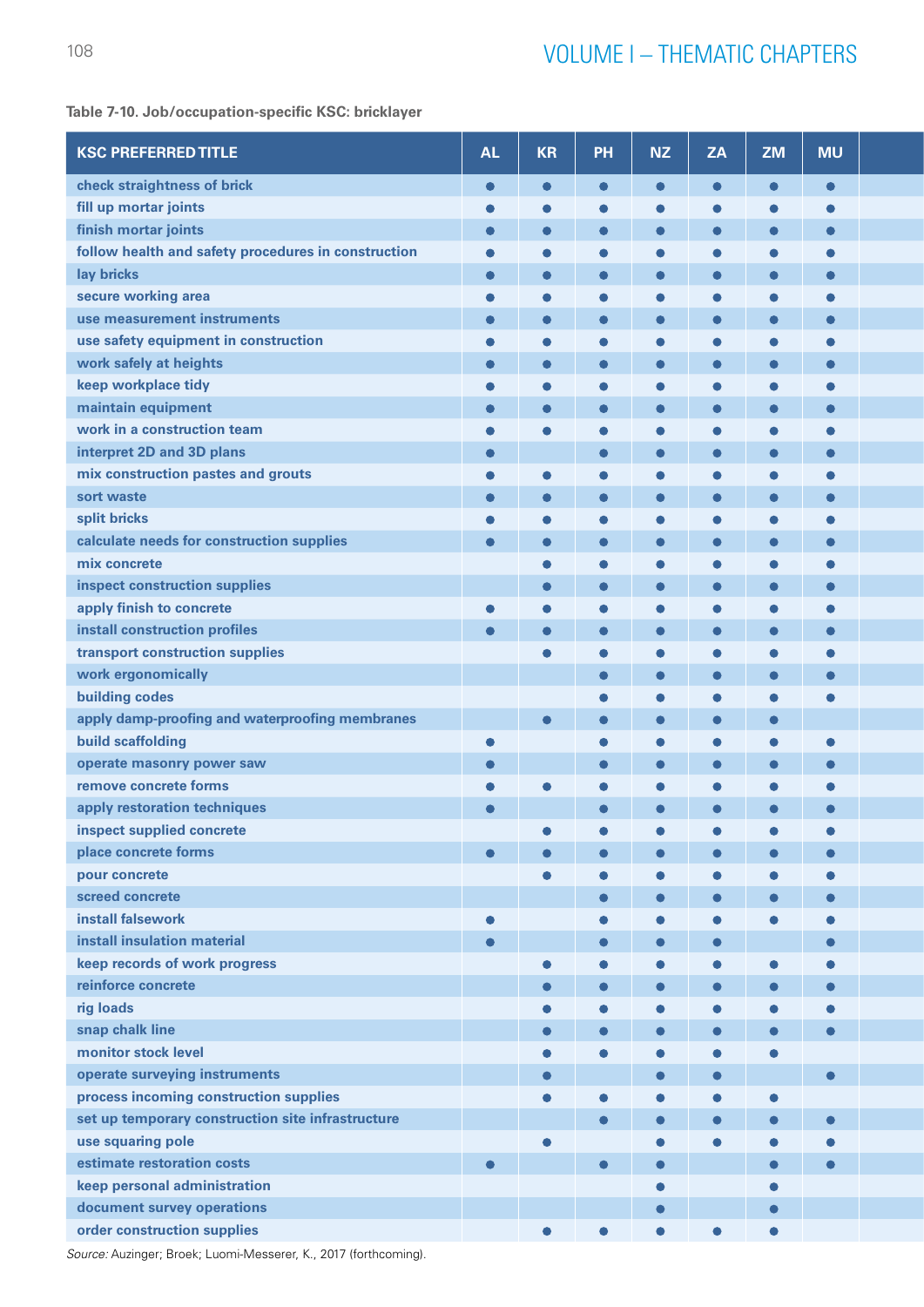| <b>BB</b>                                        | CR                     | CL                                                                                                                    | TN<br><b>NA</b>                                                 | <b>AT</b>        | <b>BG</b>                                  | <b>DK</b>              | ES                                                                                                                    | F1        | FR.                      | LT                     | NL                       | UK-<br>EN              |
|--------------------------------------------------|------------------------|-----------------------------------------------------------------------------------------------------------------------|-----------------------------------------------------------------|------------------|--------------------------------------------|------------------------|-----------------------------------------------------------------------------------------------------------------------|-----------|--------------------------|------------------------|--------------------------|------------------------|
| $\bullet$<br>$\bullet$                           |                        | $\bullet$                                                                                                             | $\bullet$<br>$\bullet$                                          | $\bullet$        | $\bullet$                                  | $\bullet$              | $\bullet$                                                                                                             | $\bullet$ | $\bullet$                | $\bullet$              | $\bullet$                | $\bullet$              |
| $\bullet$                                        |                        | $\bullet$                                                                                                             | $\bullet$<br>$\bullet$                                          | $\bullet$        | $\bullet$                                  | 0                      | $\bullet$                                                                                                             | $\bullet$ | $\bullet$                | $\bullet$              | $\bullet$                | $\bullet$              |
| $\bullet$                                        |                        |                                                                                                                       |                                                                 |                  |                                            |                        |                                                                                                                       |           |                          |                        |                          | $\bullet$              |
| $\bullet$<br>$\bullet$<br>O                      |                        | $\bullet$<br>$\bullet$                                                                                                | $\bullet$<br>$\bullet$                                          | $\bullet$        | $\bullet$                                  | O                      | $\bullet$                                                                                                             | С         | $\bullet$                | С<br>$\bullet$         | $\bullet$                | $\bullet$<br>$\bullet$ |
| $\bullet$                                        |                        | $\bullet$                                                                                                             | $\bullet$                                                       |                  | O                                          |                        | O                                                                                                                     |           | C.                       | O                      | $\bullet$                | $\bullet$              |
| $\bullet$<br>$\bullet$                           |                        | $\bullet$                                                                                                             | $\bullet$<br>O                                                  | O                | $\bullet$                                  |                        |                                                                                                                       |           |                          | $\bullet$              | $\bullet$                | $\bullet$              |
| $\bullet$                                        |                        | $\bullet$                                                                                                             | $\epsilon$<br>$\bullet$                                         | C                | C                                          | C                      | О                                                                                                                     | О         | С                        | О                      | $\bullet$                | $\bullet$              |
| $\bullet$                                        |                        |                                                                                                                       |                                                                 |                  |                                            |                        |                                                                                                                       |           |                          |                        |                          |                        |
| $\bullet$<br>O                                   |                        | $\bullet$                                                                                                             | $\bullet$<br>$\bullet$                                          | O                | $\bullet$                                  | O                      | 0                                                                                                                     | C.        | $\bullet$                | $\bullet$              | $\bullet$                | $\bullet$              |
| $\bullet$                                        |                        |                                                                                                                       |                                                                 |                  |                                            |                        |                                                                                                                       |           |                          |                        |                          | $\bullet$              |
| $\bullet$<br>G                                   |                        | $\bullet$                                                                                                             | $\bullet$<br>$\bullet$                                          | $\bullet$        | $\bullet$                                  | $\bullet$              | ●                                                                                                                     | О         | 0                        | $\bullet$              | $\bullet$                | $\bullet$              |
| $\bullet$                                        |                        |                                                                                                                       |                                                                 |                  |                                            |                        |                                                                                                                       |           |                          |                        |                          | $\bullet$              |
| $\bullet$                                        |                        | $\bullet$                                                                                                             | $\bullet$                                                       |                  |                                            |                        |                                                                                                                       |           |                          |                        |                          | 0                      |
| $\bullet$<br>$\bullet$                           |                        | $\bullet$                                                                                                             | O<br>$\bullet$                                                  | O                | $\bullet$                                  |                        | $\bullet$                                                                                                             | O         | $\bullet$                | $\bullet$              | $\bullet$                | $\bullet$              |
| $\bullet$<br>$\bullet$                           |                        | $\bullet$<br>$\blacksquare$                                                                                           | $\bullet$<br>$\bullet$<br>C<br>$\bullet$                        | $\bullet$<br>O   |                                            | $\bullet$<br>$\bullet$ | 0                                                                                                                     |           |                          | O                      | $\bullet$                | 0<br>$\bullet$         |
| $\bullet$                                        |                        |                                                                                                                       | C<br>$\bullet$                                                  | $\bullet$        | $\bullet$                                  | О                      | 0                                                                                                                     |           |                          |                        |                          |                        |
| $\bullet$                                        |                        |                                                                                                                       |                                                                 | $\bullet$        |                                            | O                      |                                                                                                                       |           |                          |                        |                          | $\bullet$              |
| $\bullet$                                        |                        |                                                                                                                       | $\blacksquare$<br>$\bullet$                                     | $\bullet$        |                                            | $\bullet$              | 0                                                                                                                     |           | $\bullet$                | $\bullet$              | $\bullet$                |                        |
| $\bullet$<br>$\bullet$                           |                        |                                                                                                                       | $\bullet$<br>$\bullet$                                          | $\bullet$        |                                            | $\bullet$              |                                                                                                                       |           |                          | C                      | $\bullet$                |                        |
| $\bullet$                                        |                        | $\bullet$                                                                                                             | $\bullet$<br>$\bullet$                                          | $\bullet$        |                                            |                        | $\bullet$                                                                                                             | О         |                          | $\bullet$              | $\bullet$                |                        |
| $\bullet$                                        |                        | $\bullet$                                                                                                             | $\bullet$<br>$\epsilon$                                         | O                |                                            | $\bullet$              | $\bullet$                                                                                                             |           |                          |                        |                          |                        |
| $\bullet$                                        |                        |                                                                                                                       | $\bullet$                                                       |                  |                                            |                        |                                                                                                                       |           |                          |                        |                          |                        |
| $\bullet$                                        |                        | $\bullet$                                                                                                             | $\bullet$<br>$\bullet$                                          | $\bullet$        |                                            | $\bullet$              | $\bullet$                                                                                                             |           | $\bullet$                | $\bullet$              | $\bullet$                |                        |
| $\bullet$                                        |                        |                                                                                                                       | $\bullet$<br>$\bullet$                                          | C                | c                                          | О                      | r.                                                                                                                    | c         | 0                        | 0                      | $\bullet$                |                        |
| $\bullet$                                        |                        |                                                                                                                       | $\bullet$                                                       |                  |                                            |                        |                                                                                                                       |           |                          |                        | $\bullet$                |                        |
| $\bullet$<br>$\bullet$<br>$\bullet$<br>$\bullet$ |                        |                                                                                                                       | $\bullet$<br>$\bullet$                                          |                  |                                            | $\bullet$              |                                                                                                                       | $\bullet$ |                          | $\bullet$<br>$\bullet$ |                          |                        |
| $\bullet$                                        |                        |                                                                                                                       | $\bullet$<br>$\bullet$                                          |                  |                                            |                        | $\bullet$                                                                                                             |           |                          | $\bullet$              | $\bullet$                |                        |
| $\bullet$<br>$\bullet$                           |                        |                                                                                                                       | $\bullet$<br>$\bullet$                                          | $\bullet$        | $\bullet$                                  |                        | $\bullet$                                                                                                             | $\bullet$ | $\bullet$                | $\bullet$              |                          |                        |
| $\bullet$                                        | $\bullet$              |                                                                                                                       | $\bullet$<br>$\bullet$                                          | $\bullet$        | $\bullet$                                  |                        | $\bullet$                                                                                                             | $\bullet$ | $\bullet$                | $\bullet$              |                          | $\bullet$              |
| $\bullet$                                        | $\bullet$              | $\bullet$                                                                                                             | $\bullet$<br>$\bullet$                                          | $\bullet$        |                                            | $\bullet$              | $\bullet$                                                                                                             | $\bullet$ | $\bullet$                | $\bullet$              |                          | $\bullet$              |
| $\bullet$                                        | $\bullet$              |                                                                                                                       | $\bullet$<br>$\bullet$                                          | $\bullet$        | $\bullet$                                  |                        | $\bullet$                                                                                                             | $\bullet$ |                          | $\bullet$              | $\bullet$                |                        |
| <b>Service Service</b>                           | $\bullet$              | $\bullet$                                                                                                             | $\bullet$<br>$\bullet$                                          | $\bullet$        |                                            | $\bullet$              | $\bullet$ .                                                                                                           | $\bullet$ | $\bullet$                | $\bullet$              | $\bullet$                |                        |
| $\bullet$                                        | $\bullet$              |                                                                                                                       | $\bullet$<br>$\bullet$                                          | $\bullet$        |                                            | $\bullet$              | $\bullet$                                                                                                             | $\bullet$ |                          | $\bullet$              | $\bullet$                |                        |
| $\bullet$                                        | $\bullet$              | <b>Contract Contract Contract Contract Contract Contract Contract Contract Contract Contract Contract Contract Co</b> | $\bullet$<br>$\bullet$                                          | $\bullet$        | $\bullet$                                  |                        | $\bullet$                                                                                                             | $\bullet$ | $\bullet$                | $\bullet$              |                          |                        |
| $\bullet$<br>$\bullet$                           | $\bullet$<br>$\bullet$ | $\bullet$                                                                                                             | $\bullet$<br>$\bullet$<br>$\bullet$<br><b>Contract Contract</b> | <b>Septiment</b> | $\bullet$<br><b>The Company of Service</b> |                        | $\bullet$<br><u> Alban a Tarihin A</u>                                                                                | $\bullet$ | $\bullet$<br>$\bullet$ . | $\bullet$<br>$\bullet$ | $\bullet$                |                        |
| $\bullet$                                        | $\bullet$              |                                                                                                                       | $\bullet$<br>$\bullet$                                          | $\bullet$        | $\bullet$                                  |                        | $\bullet$                                                                                                             | $\bullet$ |                          | $\bullet$              |                          | $\bullet$<br>$\bullet$ |
| $\bullet$                                        | $\bullet$              |                                                                                                                       | $\bullet$<br>$\bullet$                                          | $\bullet$        | $\bullet$                                  |                        | <b>Contract Contract Contract Contract Contract Contract Contract Contract Contract Contract Contract Contract Co</b> | $\bullet$ | $\bullet$                | $\bullet$              | $\bullet$                |                        |
| $\bullet$                                        | $\bullet$              |                                                                                                                       | $\bullet$<br>$\bullet$                                          | $\bullet$        |                                            |                        | $\bullet$                                                                                                             | $\bullet$ | $\bullet$                | $\bullet$              | $\bullet$                |                        |
|                                                  | $\bullet$              |                                                                                                                       | $\bullet$<br>$\bullet$                                          | $\bullet$        | $\bullet$                                  |                        | $\bullet$ .                                                                                                           | $\bullet$ | $\bullet$                | $\bullet$              | $\bullet$                |                        |
| $\bullet$                                        | $\bullet$              |                                                                                                                       | $\bullet$<br>$\bullet$                                          | $\bullet$        | $\bullet$                                  |                        |                                                                                                                       | $\bullet$ | $\bullet$                | $\bullet$              |                          | $\bullet$              |
| $\bullet$<br>$\bullet$                           |                        |                                                                                                                       | $\bullet$<br>$\bullet$                                          | $\bullet$        |                                            |                        | $\bullet$                                                                                                             | $\bullet$ |                          | $\bullet$              | <b>Contract Contract</b> | $\bullet$              |
| $\bullet$                                        | $\bullet$              |                                                                                                                       | $\bullet$<br>$\bullet$                                          | $\bullet$        |                                            | $\bullet$              | $\bullet$                                                                                                             | $\bullet$ | $\bullet$                | $\bullet$              | $\bullet$                |                        |
| $\bullet$                                        | $\bullet$              |                                                                                                                       | $\bullet$                                                       | $\bullet$        |                                            | $\bullet$              | $\bullet$                                                                                                             |           |                          | $\bullet$              | $\bullet$                |                        |
|                                                  | $\bullet$              | $\bullet$                                                                                                             | $\bullet$<br>$\bullet$                                          | $\bullet$        |                                            |                        | $\bullet$                                                                                                             |           |                          | $\bullet$              |                          |                        |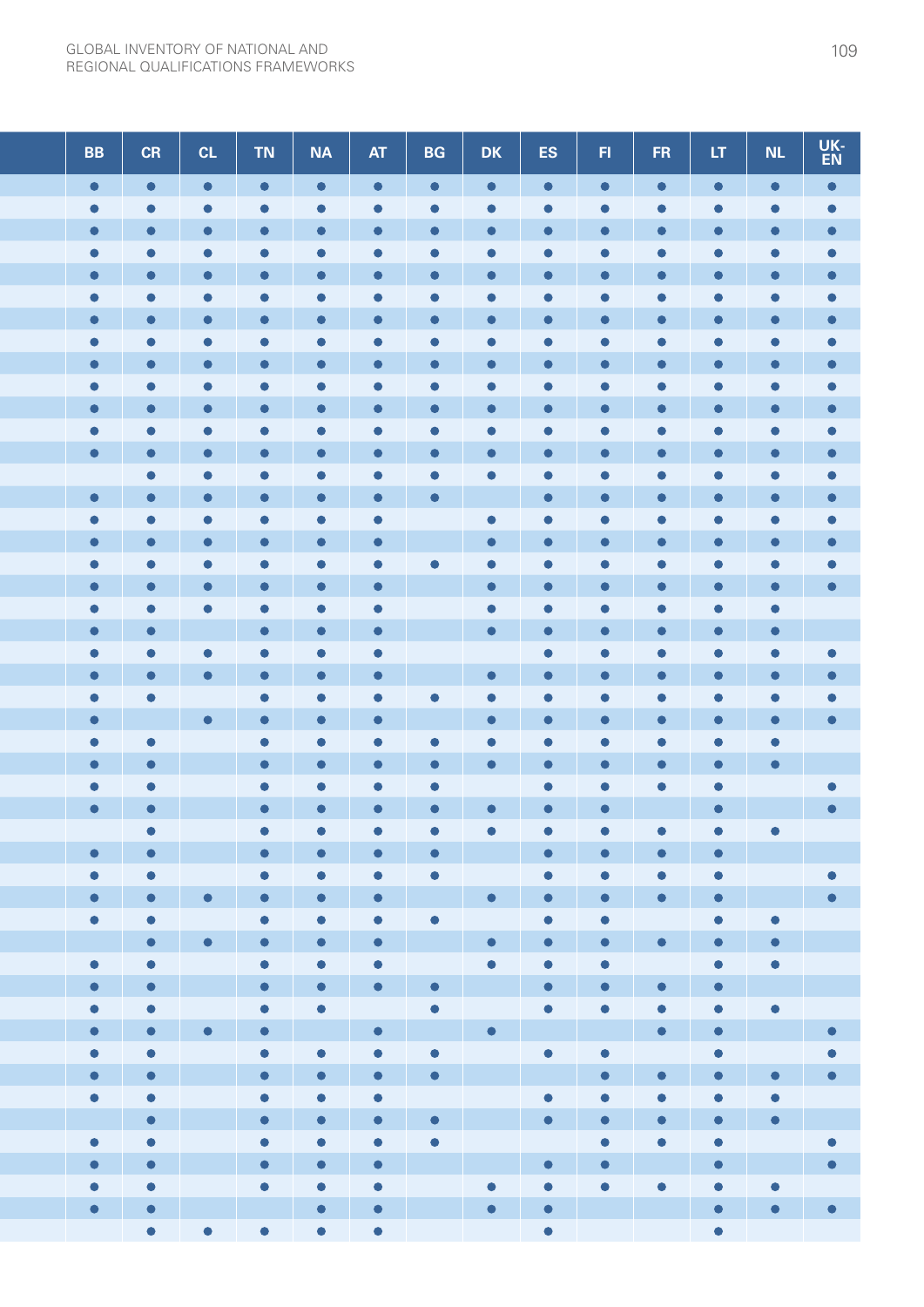# **Table 7-11. Transversal KSC: bricklayer**

| <b>KSC PREFERRED TITLE</b>                        | <b>AL</b> | <b>KR</b> | PH        | <b>NZ</b> | <b>ZA</b>  | ZM        | <b>NA</b>  |  |
|---------------------------------------------------|-----------|-----------|-----------|-----------|------------|-----------|------------|--|
| follow hygienic work practices                    | $\bullet$ |           |           |           |            |           | $\bullet$  |  |
| carry out work-related measurements               |           |           |           |           |            |           |            |  |
| work with shape and space                         | $\bullet$ |           |           |           |            |           | C          |  |
| apply quality standards                           |           |           |           |           |            |           |            |  |
| support company plan                              | $\bullet$ |           |           |           |            |           | $\bullet$  |  |
| manage time                                       |           |           |           |           |            |           |            |  |
| memorise information                              | $\bullet$ |           |           |           |            |           | C          |  |
| follow safety precautions in work practices       |           |           |           |           |            |           | C          |  |
| communicate mathematical information              | $\bullet$ |           |           |           |            |           |            |  |
| evaluate information                              |           |           |           |           |            |           |            |  |
| make decisions                                    | $\bullet$ |           |           |           |            |           | $\bullet$  |  |
| process qualitative information                   |           |           |           |           |            |           |            |  |
| handle quantitative data                          | $\bullet$ |           |           |           |            |           | $\bullet$  |  |
| accept constructive criticism                     |           |           | c         |           | $\epsilon$ |           | c          |  |
| lead others                                       | $\bullet$ |           | $\bullet$ |           | $\bullet$  |           |            |  |
| support colleagues                                | O         |           |           |           |            |           |            |  |
| develop strategy to solve problems                | $\bullet$ |           |           |           |            |           | $\bullet$  |  |
| carry out work-related calculations               |           |           |           |           |            |           |            |  |
| interact with others                              |           |           |           |           |            |           | O          |  |
|                                                   |           |           |           |           |            |           |            |  |
| use mathematical tools and equipment              |           |           |           |           |            |           | C          |  |
| report facts                                      | $\bullet$ |           | $\bullet$ |           |            |           |            |  |
| work in teams                                     |           |           |           |           |            |           |            |  |
| use learning strategies                           | $\bullet$ |           | $\bullet$ |           | $\bullet$  | $\bullet$ | $\bullet$  |  |
| motivate others                                   | C         |           | $\bullet$ |           | $\bullet$  |           |            |  |
| recognise opportunities                           | $\bullet$ |           | $\bullet$ |           |            |           |            |  |
| think creatively                                  |           |           |           |           |            |           |            |  |
| follow environmentally sustainable work practices | $\bullet$ |           |           |           | $\bullet$  | $\bullet$ | $\bullet$  |  |
| support cultural diversity                        | $\bullet$ |           |           |           |            |           |            |  |
| instruct others                                   |           |           | $\bullet$ |           | $\bullet$  | $\bullet$ | $\bullet$  |  |
| demonstrate intercultural competence              | $\bullet$ |           | $\bullet$ |           |            |           | $\epsilon$ |  |
| give advice to others                             | $\bullet$ |           | $\bullet$ |           | $\bullet$  | $\bullet$ | $\bullet$  |  |
| negotiate compromise                              |           |           | $\bullet$ |           | $\bullet$  |           |            |  |
| persuade others                                   | $\bullet$ |           | $\bullet$ |           | $\bullet$  | $\bullet$ | $\bullet$  |  |
| use body language                                 |           |           | $\bullet$ |           | $\bullet$  |           |            |  |
| address an audience                               | $\bullet$ |           | $\bullet$ |           |            | $\bullet$ | $\bullet$  |  |
| use questioning techniques                        | ●         |           |           |           |            |           |            |  |
| support gender equality                           | $\bullet$ |           | $\bullet$ |           |            | $\bullet$ | $\bullet$  |  |
| mother tongue                                     |           |           |           |           |            |           |            |  |
| foreign language                                  | $\bullet$ |           | $\bullet$ |           |            |           | $\bullet$  |  |
|                                                   |           |           |           |           |            |           |            |  |

 $NB: n = 81$  qualifications.

: KSC terms that are either explicitly or implicitly covered. Remaining KSC terms are not covered at all.

*Source:* Auzinger; Broek; Luomi-Messerer, K., 2017 (forthcoming).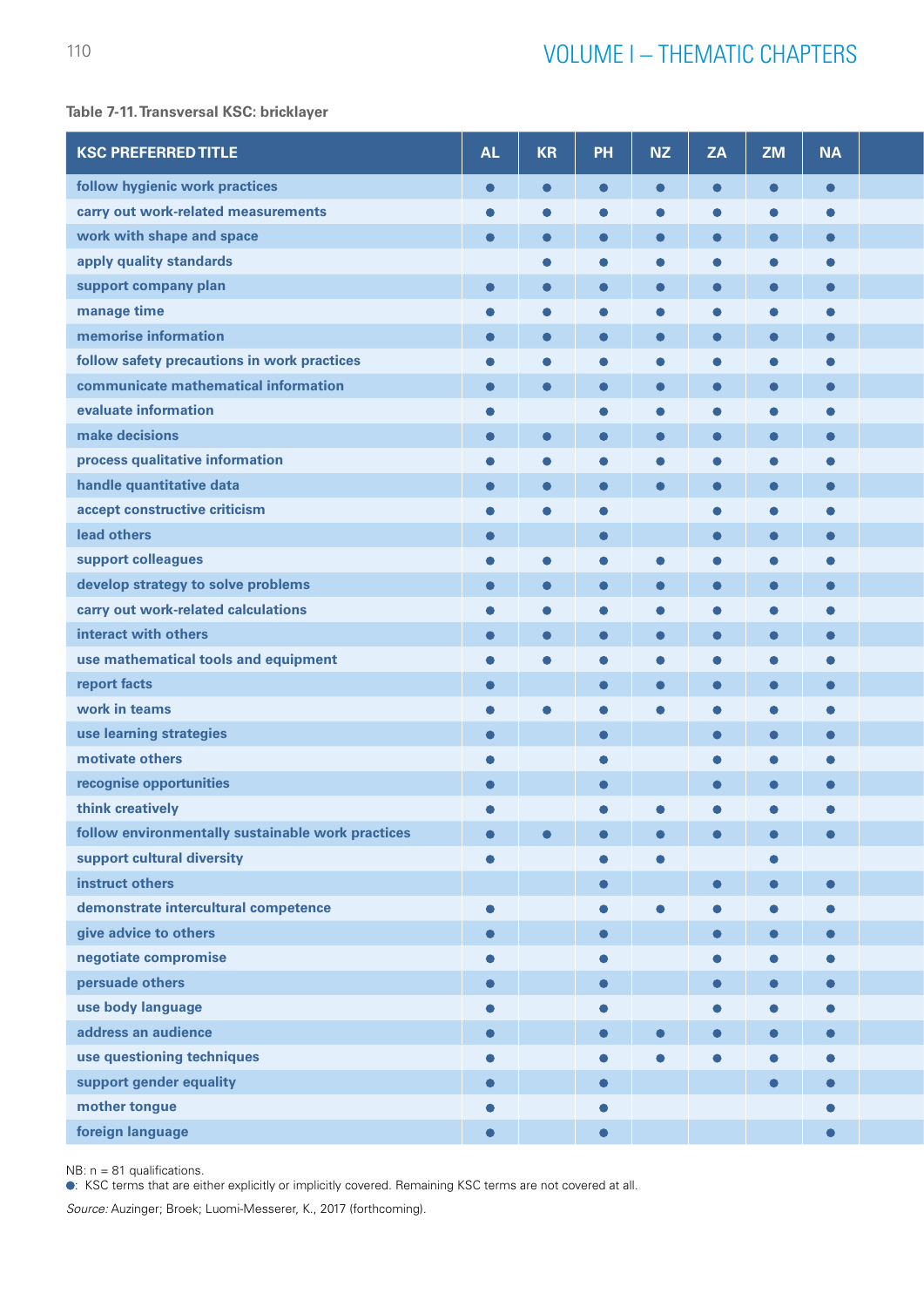| <b>MU</b>              | <b>BB</b>              | CR          | CL        | <b>TN</b>                        | <b>AT</b>                                       | <b>BG</b>              | DK                         | ES.                      | H         | FR.                      | LT                       | <b>NL</b>                         | UK-<br>EN         |
|------------------------|------------------------|-------------|-----------|----------------------------------|-------------------------------------------------|------------------------|----------------------------|--------------------------|-----------|--------------------------|--------------------------|-----------------------------------|-------------------|
| $\bullet$              | $\bullet$              | $\bullet$   | $\bullet$ | $\bullet$                        | $\bullet$                                       | $\bullet$              | $\bullet$                  | $\bullet$                | $\bullet$ | $\bullet$                | $\bullet$                |                                   | $\bullet$         |
| $\bullet$              |                        |             |           |                                  |                                                 | 0                      |                            |                          |           |                          |                          | 0                                 |                   |
| $\bullet$              |                        |             |           | $\bullet$                        |                                                 | $\bullet$              | О                          |                          |           |                          |                          |                                   | $\bullet$         |
| $\bullet$              | C                      |             | $\bullet$ |                                  |                                                 |                        |                            |                          |           |                          |                          |                                   |                   |
| $\bullet$              |                        |             |           |                                  |                                                 | $\bullet$              | $\bullet$                  | $\bullet$                |           |                          |                          |                                   | $\bullet$         |
| $\bullet$              | O                      | O           | О         | О                                | O                                               |                        | $\bullet$                  | $\bullet$                | O         |                          |                          |                                   |                   |
| $\bullet$              |                        |             |           | $\bullet$                        |                                                 | $\bullet$              | $\bullet$                  |                          |           |                          |                          |                                   |                   |
| $\bullet$<br>$\bullet$ |                        |             |           | $\bullet$                        | O                                               | $\bullet$<br>$\bullet$ | $\bullet$                  | $\bullet$<br>$\bullet$   |           |                          |                          | $\bullet$                         |                   |
| $\bullet$              | $\bullet$              |             | $\bullet$ | $\bullet$                        | $\bullet$                                       |                        | $\bullet$                  |                          |           |                          |                          |                                   |                   |
| $\bullet$              |                        | $\bullet$   |           | $\bullet$                        | $\bullet$                                       |                        | $\bullet$                  |                          |           |                          |                          |                                   |                   |
| $\bullet$              | О                      |             | $\bullet$ | $\bullet$                        | $\bullet$                                       |                        | $\bullet$                  | $\bullet$                |           |                          |                          |                                   |                   |
| $\bullet$              | $\bullet$              | $\bullet$   |           | $\bullet$                        | $\bullet$                                       |                        | $\bullet$                  | $\bullet$                | 0         |                          |                          |                                   |                   |
| $\bullet$              | $\bullet$              | $\bullet$   |           | $\bullet$                        | 0                                               |                        |                            | $\bullet$                |           |                          |                          |                                   |                   |
| $\bullet$              | $\bullet$              |             |           | $\bullet$                        | $\bullet$                                       |                        | $\bullet$                  | $\bullet$                |           |                          |                          |                                   |                   |
| $\bullet$              | $\bullet$              | $\bullet$   |           | $\bullet$                        | $\bullet$                                       |                        |                            | $\bullet$                |           |                          |                          |                                   |                   |
| $\bullet$              |                        |             | $\bullet$ |                                  | $\bullet$                                       | $\bullet$              | $\bullet$                  | $\bullet$                |           |                          |                          | $\bullet$                         |                   |
| $\bullet$              | $\bullet$              | O           | $\bullet$ | O                                | $\bullet$                                       |                        | $\bullet$                  |                          | $\bullet$ | 0                        | $\bullet$                |                                   |                   |
| $\bullet$              | $\bullet$              | $\bullet$   |           | $\bullet$                        |                                                 |                        | $\bullet$                  | $\bullet$                | $\bullet$ |                          | $\bullet$                |                                   | $\bullet$         |
| $\bullet$              | $\bullet$              | $\bullet$   |           | $\bullet$                        | $\bullet$                                       |                        |                            | $\bullet$                |           |                          |                          |                                   |                   |
| $\bullet$              |                        |             | $\bullet$ | $\bullet$                        |                                                 |                        | $\bullet$                  |                          | $\bullet$ |                          | $\bullet$                |                                   | $\bullet$         |
| $\bullet$              | $\bullet$              | $\bullet$   |           | $\bullet$                        |                                                 |                        | $\bullet$                  | $\bullet$                | $\bullet$ |                          | $\bullet$                |                                   |                   |
| $\bullet$              |                        |             |           | $\bullet$                        | $\bullet$                                       |                        | $\bullet$                  |                          |           |                          |                          |                                   |                   |
| $\bullet$              |                        | $\bullet$   |           | $\bullet$                        |                                                 |                        | $\bullet$                  |                          | 0         |                          |                          |                                   |                   |
| $\bullet$              |                        | $\bullet$   |           | $\bullet$                        | $\bullet$                                       |                        | $\bullet$                  |                          |           |                          |                          |                                   |                   |
| $\bullet$              | $\bullet$<br>$\bullet$ | $\bullet$   | $\bullet$ | $\bullet$                        |                                                 |                        | $\bullet$                  |                          |           |                          |                          |                                   |                   |
| $\bullet$              | $\bullet$              | $\bullet$   |           | $\bullet$<br>$\bullet$           |                                                 |                        | $\bullet$                  | $\bullet$                | $\bullet$ |                          | $\bullet$                | $\bullet$                         | $\bullet$         |
| $\bullet$              | $\bullet$              | $\bullet$   |           | $\bullet$ .                      |                                                 |                        | $\bullet$ $\blacksquare$   | $\bullet$                | $\bullet$ |                          | $\bullet$ $\blacksquare$ | $\bullet$                         | $\bullet$         |
| $\bullet$              |                        | $\bullet$   |           | $\bullet$                        | $\bullet$                                       |                        | $\bullet$                  |                          | $\bullet$ |                          |                          | $\bullet$ .                       |                   |
| $\bullet$ .            | $\bullet$              | $\bullet$   |           |                                  | $\bullet \quad \blacksquare \quad \blacksquare$ |                        | $\bullet$                  | <b>Contract Contract</b> | $\bullet$ |                          | $\bullet$                | <b>The Company of the Company</b> |                   |
| $\bullet$              |                        | $\bullet$   |           | $\bullet$ . The set of $\bullet$ |                                                 |                        | $\bullet$                  | $\bullet$                | $\bullet$ |                          |                          | $\bullet$                         | $\bullet$         |
| $\bullet$ .            |                        | $\bullet$ . |           | $\bullet$ .                      |                                                 |                        | $\bullet$                  | $\bullet$                | $\bullet$ |                          |                          | $\bullet$                         | $\bullet$         |
| $\bullet$              |                        |             |           | $\bullet$                        |                                                 |                        | $\bullet$                  | $\bullet$                | $\bullet$ | $\bullet$                |                          | $\bullet$                         | $\bullet$         |
| $\bullet$              | <u>the state</u>       |             |           | $\bullet$ .                      | $\bullet$                                       |                        | $\bullet$                  |                          | $\bullet$ | <b>Contract Contract</b> | $\bullet$                |                                   | <b>CONTRACTOR</b> |
| $\bullet$              | $\bullet$              |             |           | $\bullet$                        |                                                 |                        | $\bullet$                  |                          | $\bullet$ |                          |                          |                                   | $\bullet$         |
| $\bullet$              | $\bullet$              | $\bullet$   |           | $\bullet$ .                      | <u>Tana a</u>                                   |                        | and the state of the state |                          | $\bullet$ | $\bullet$                | <b>Contract Contract</b> |                                   | $\bullet$         |
| $\bullet$              | $\bullet$              | $\bullet$   |           | $\bullet$                        | $\bullet$                                       |                        |                            |                          | $\bullet$ |                          | $\bullet$                |                                   |                   |
|                        |                        |             |           | $\bullet \qquad \blacksquare$    |                                                 |                        |                            | $\bullet$ .              | $\bullet$ | $\blacksquare$           |                          | $\bullet$                         |                   |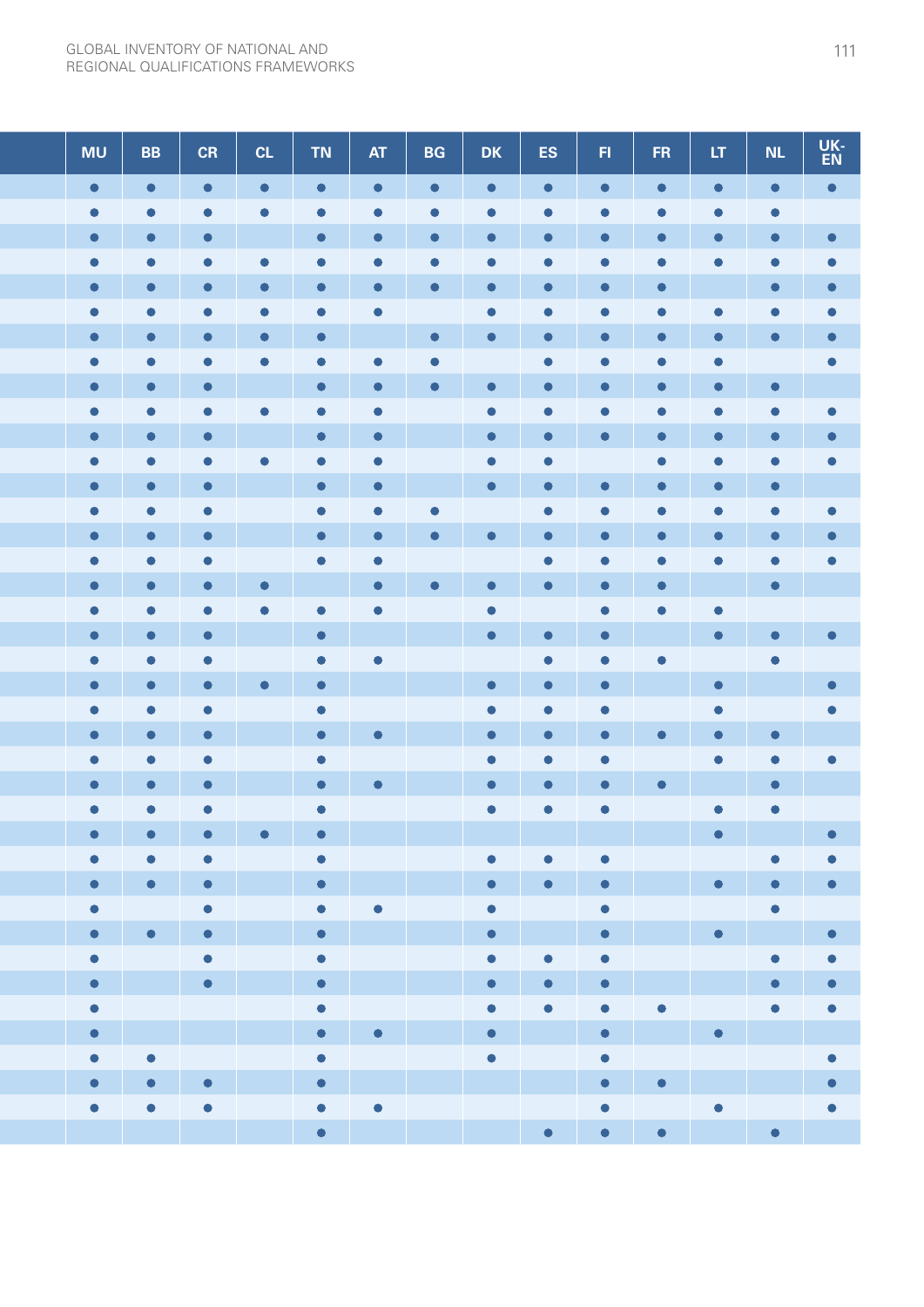# **References**

[URLS accessed 5.7.2017]

- Auzinger, M.; Broek, S.; Luomi-Messerer, K. (forthcoming). *Comparative study on qualifications cross borders*. Final report. Paris: UNESCO.
- Cedefop (2013a). *Renewing VET provision: understanding feedback mechanisms between initial VET and the labour market*. Luxembourg: Publications Office. Cedefop research paper; No 37. http://www.cedefop.europa.eu/en/publications-and-resources/publications/5537
- Cedefop (2013b). *The role of qualifications in governing occupations and professions.* Luxembourg: Publications Office. Cedefop working paper; No 20. http://www.cedefop.europa.eu/en/publications-and-resources/publications/6120
- Cedefop (2016). *Application of learning outcomes approaches across Europe: a comparative study*. Luxembourg: Publications Office. Cedefop reference series; No 105. [http://www.cedefop.europa.eu/en/publications-and-resources/](http://www.cedefop.europa.eu/en/publications-and-resources/publications/3074) [publications/3074](http://www.cedefop.europa.eu/en/publications-and-resources/publications/3074)
- Cedefop (forthcoming). *The role of learning outcomes in supporting dialogue between the labour market and education and training; the case of vocational education and training.* Luxembourg: Publications Office.
- ETF; Cedefop; UNESCO; UIL (2013). *Global national qualifications framework inventory*. Turin: ETF. [http://www.cedefop.](http://www.cedefop.europa.eu/en/publications-and-resources/publications/2211) [europa.eu/en/publications-and-resources/publications/2211](http://www.cedefop.europa.eu/en/publications-and-resources/publications/2211).
- Keevy, J.; Chakroun, B. (2015). *Level-setting and recognition of learning outcomes*. Paris: UNESCO. http://unesdoc.unesco.org/images/0024/002428/242887e.pdf
- Luomi-Messerer, K. (ed.) (2009). *Using the VQTS model for mobility and permeability*. Results of the Lifelong learning project VQTS II. 3s, Vienna. www.VocationalQualification.net
- Spöttl, G.; Klaus, R. (eds) (2011).*ECVET Kompatibilität von Kompetenzen im Kfz-Sektor ECVET [Compatibility of competences in the automotive sector]*. Impuls 42, Schriftenreihe der Nationalen Agentur Bildung für Europa beim Bundesinstitut für Berufsbildung.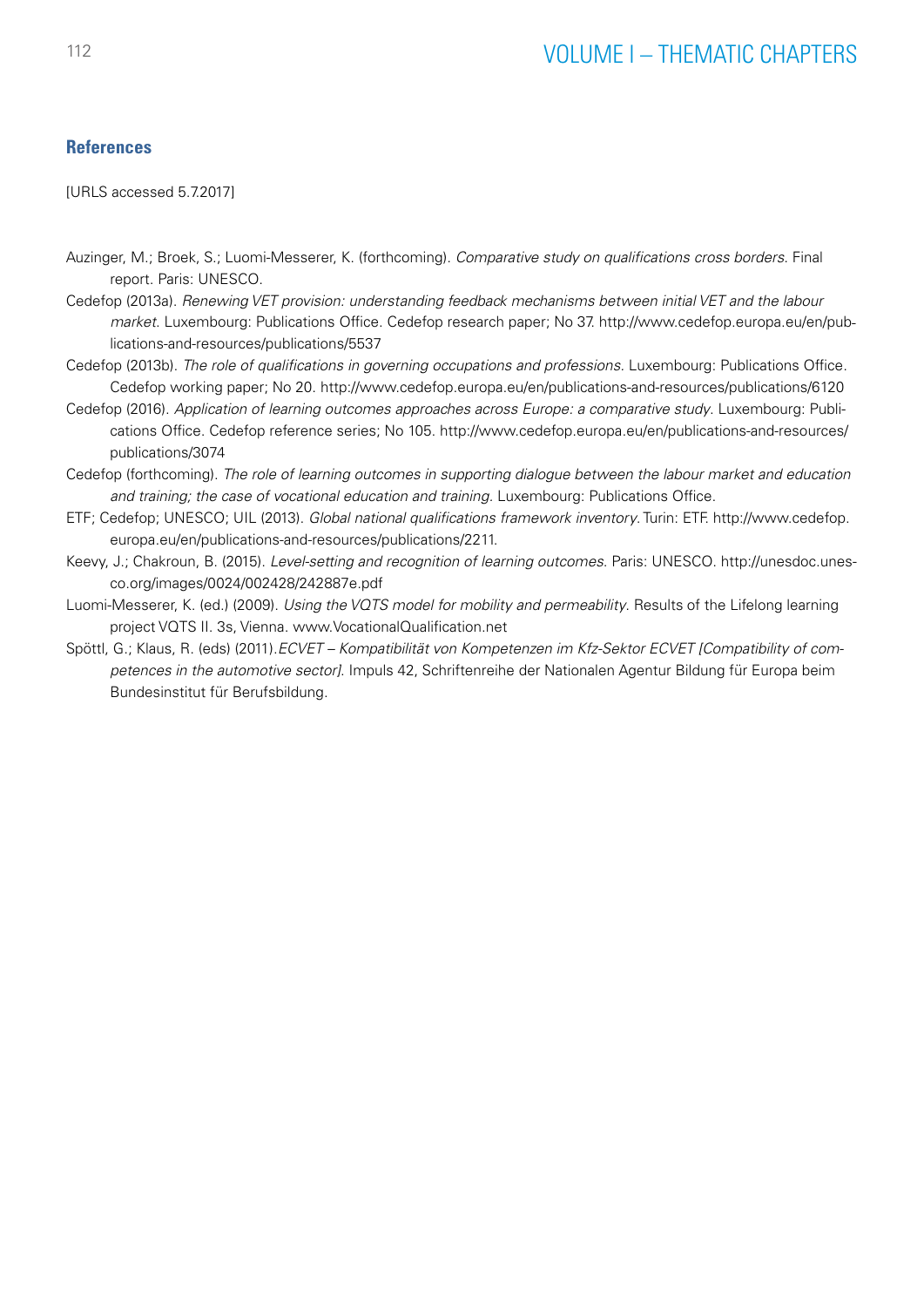# CHAPTER 8. **LEARNING OUTCOMES WORLD REFERENCE LEVELS: GLOBAL SOLUTIONS FOR GLOBAL CHALLENGES**

Borhene Chakroun and Katerina Ananiadou, UNESCO

# **Summary**

The Third international congress on technical and vocational education and training (TVET), held in 2012, recommended the development of international guidelines on quality assurance for the recognition of qualifications. This would be based on learning outcomes and the identification of a set of world reference levels (WRLs). The main purpose of this work is to increase transparency of qualifications and aid international comparison and recognition of TVET qualifications. UN-ESCO, in collaboration with experts, international partners and regional organisations overseeing regional qualifications frameworks, has been leading this work using a multistage approach. This chapter provides an update on progress and challenges related to the establishment of WRLs. It presents an overview of the main findings of a set of studies: a comparative study of qualifications cross-borders; an analysis of level descriptors and a preliminary structure of WRLs; and a study on the way qualifications frameworks relate to each other with a particular focus on referencing processes.

**Keywords**: qualification; world reference levels (WRLs); referencing; level descriptors

# **8.1. Introduction**

In 2012, UNESCO convened the Third international congress on TVET in Shanghai to debate current trends and future drivers of education and training development. This global dialogue culminated in the Shanghai consensus, which recommended developing international guidelines on quality assurance for the recognition of qualifications based on learning outcomes (1 ). This included the proposal that a set of world reference levels (WRLs) be considered to support international recognition of TVET qualifications. Since 2014, UNESCO has been working towards developing such guidelines, in partnership with regional and global organisations. As discussed by Chakroun and Daelman (2015), UNESCO has adopted a four-staged incremental approach to this work: a technical review of level descriptors at national and regional levels; conceptual development of the WRLs; broad consultation; and a political process that will explore the technical and legal aspects relating to the desirability of defining and adopting WRLs.

Approaching the work in a bottom-up way, a range of reviews and consultations have been conducted since 2015, bringing together many international experts in qualifications and qualifications frameworks. This chapter reports on progress made since 2015 in terms of advancing the conceptual development of WRLs.

# **8.2. The purpose of the world reference levels**

The most important factor behind developing WRLs is the internationalisation of education and training systems and labour markets and the increased mobility of people and jobs. The existence of regional frameworks and the international visibility of national qualifications are additional stimuli. The added value of the world reference levels lies in their potential to provide an independent reference point against which a level of learning outcomes can be compared internationally. The levels should broadly aim at supporting learner and worker mobility, and participation in the labour market and lifelong learning. They should support equity of recognition by including quality assurance principles, while addressing the challenges of inter-regional mobility through capacity-building, development of a common language, shared orientation materials and the establishment of networks and communities of practice. The world reference levels should complement national qualifications frameworks (NQFs) and regional qualifications frameworks (RQFs), and support monitoring of regional and international development.

WRLs should not be seen as a set of standards, in the sense of requirements, or a type of world qualifications framework, but rather as a translation tool, that can support 'global mobilities'. They should allow the primary descriptions of

<sup>(</sup> 1 ) Shanghai consensus: recommendations of the Third international congress on technical and vocational education and training, Transforming TVET: building skills for work and life. Shanghai, People's Republic of China, 14 to 16 May 2012. [http://www.unesco.org/file](http://www.unesco.org/fileadmin/MULTIMEDIA/HQ/ED/pdf/concensus-en.pdf)[admin/MULTIMEDIA/HQ/ED/pdf/concensus-en.pdf](http://www.unesco.org/fileadmin/MULTIMEDIA/HQ/ED/pdf/concensus-en.pdf)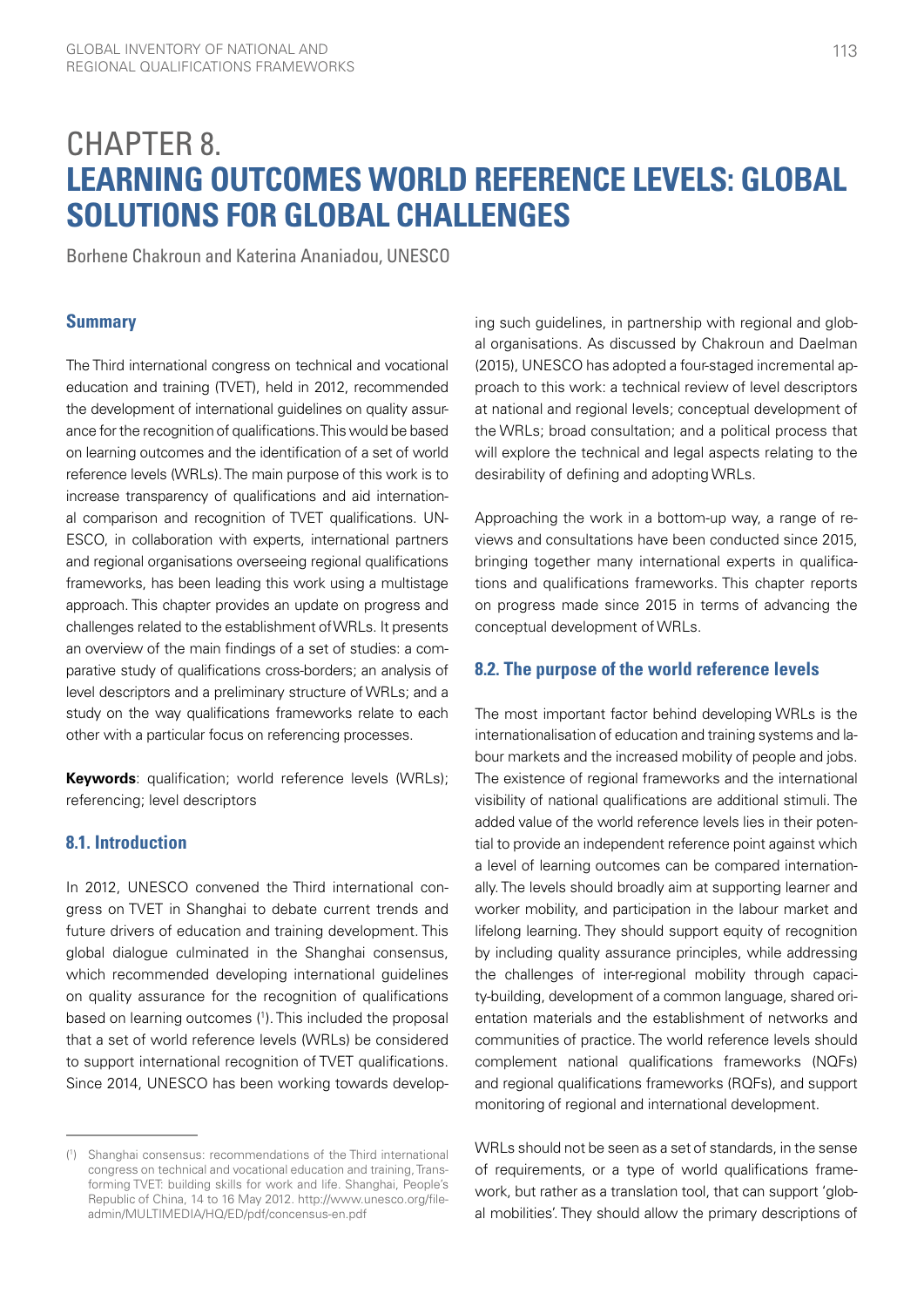any system to be re-expressed using a global lexicon. The advantage of this is the ability to offer a neutral, independent and international reference point against which the levels of outcomes expressed in different forms can be compared and to which qualifications can be pegged. They should provide a point of comparison for international/inter-regional dialogue about learning outcomes and qualifications, their value in entry to formal education and training, and entry to, or progression in, employment. They should be capable of being used not only with national, sectoral and regional qualifications frameworks, but also with other outcomes-based constructs, such as job search and career guidance frameworks, job evaluation and recruitment schemes, and other sectoral national, and international structures.

# **8.3. Current initiatives and main findings**

Since 2015, UNESCO has made progress in the conceptual development of the proposed WRLs by undertaking several research studies in collaboration with international experts in the field. The following studies have been carried out: a comparative study of qualifications cross-borders; an analysis of level descriptors; and a study on the way qualifications frameworks relate to each, other with a focus on referencing processes. The objectives, methodology, key findings and conclusions of these three studies are presented in detail in the next sections.

#### **8.3.1. Comparative study of qualifications (2 )**

#### **Introduction**

The purpose of this study was to provide empirical support in understanding how TVET qualifications are defined, reviewed and renewed and how these processes influence their profile and content. Using comparative methodology, the study aimed to:

- (a) analyse and compare the description of qualifications in terms of learning outcomes in a systematic way;
- (b) analyse and compare the categories used for describing qualifications.

It was anticipated that the systematic demonstration of similarities and differences among qualifications would allow identification of the most frequently used categories and items. This, in turn, could be used as a basis for an international common template, a minimal common structure for describing qualifications.

The study focused on four qualification profiles available globally and capable of being compared in terms of their scope, content and structure: bricklayer/brick mason; healthcare assistant; hotel assistant/receptionist; and ICT service technician.

The study covered 38 qualifications from 26 countries distributed geographically as follows (3): five in Africa, two in Asia, 12 in Europe, one in the Gulf region, three in Latin America and the Caribbean and two in the Pacific. Countries represented different income levels and national qualifications systems, covering the span of what is usually called the three generations of national qualifications frameworks (Coles et al., 2014). All countries involved have in common an effort to introduce learning-outcomes-based national qualifications frameworks.

#### **Methodology**

The detailed methodology and results of the comparative study are presented by Bjørnåvold and Chakroun in Chapter 7 of this publication. This chapter focuses on the analysis conducted by the experts to identify the most frequently used categories for describing qualifications.

A template was prepared for analysing the structure of qualifications, the qualification description categories. This template was then used for indicating whether information on specific items is included in the descriptions. The assessment was based on official descriptions of qualifications (for example, as presented in national databases or NQFs). The template was developed drawing on the available literature. It included categories or data fields used for the Europass certificate supplement (4 ) and those suggested by the European qualifications framework advisory group for presenting information on describing qualifications with a European qualifications framework (EQF) level in the context of the Learning opportunities and qualifications in Europe portal (5).

#### **Findings**

The qualification items can be broadly clustered into five main areas: basic information about the qualification; association with international/national categorisations/classi-

<sup>(</sup> 2 ) This work was conducted by Monika Auzinger, Simon Broek, Karin Luomi-Messerer, in collaboration with Cedefop, the ETF and UNESCO.

<sup>(</sup> 3 ) Only part of the global study is reported here.

<sup>(</sup> 4 ) [https://europass.cedefop.europa.eu/en/faq/certificate-supple](https://europass.cedefop.europa.eu/en/faq/certificate-supplement-questions)[ment-questions](https://europass.cedefop.europa.eu/en/faq/certificate-supplement-questions)

<sup>(</sup> 5 ) <http://ec.europa.eu/ploteus/en/home>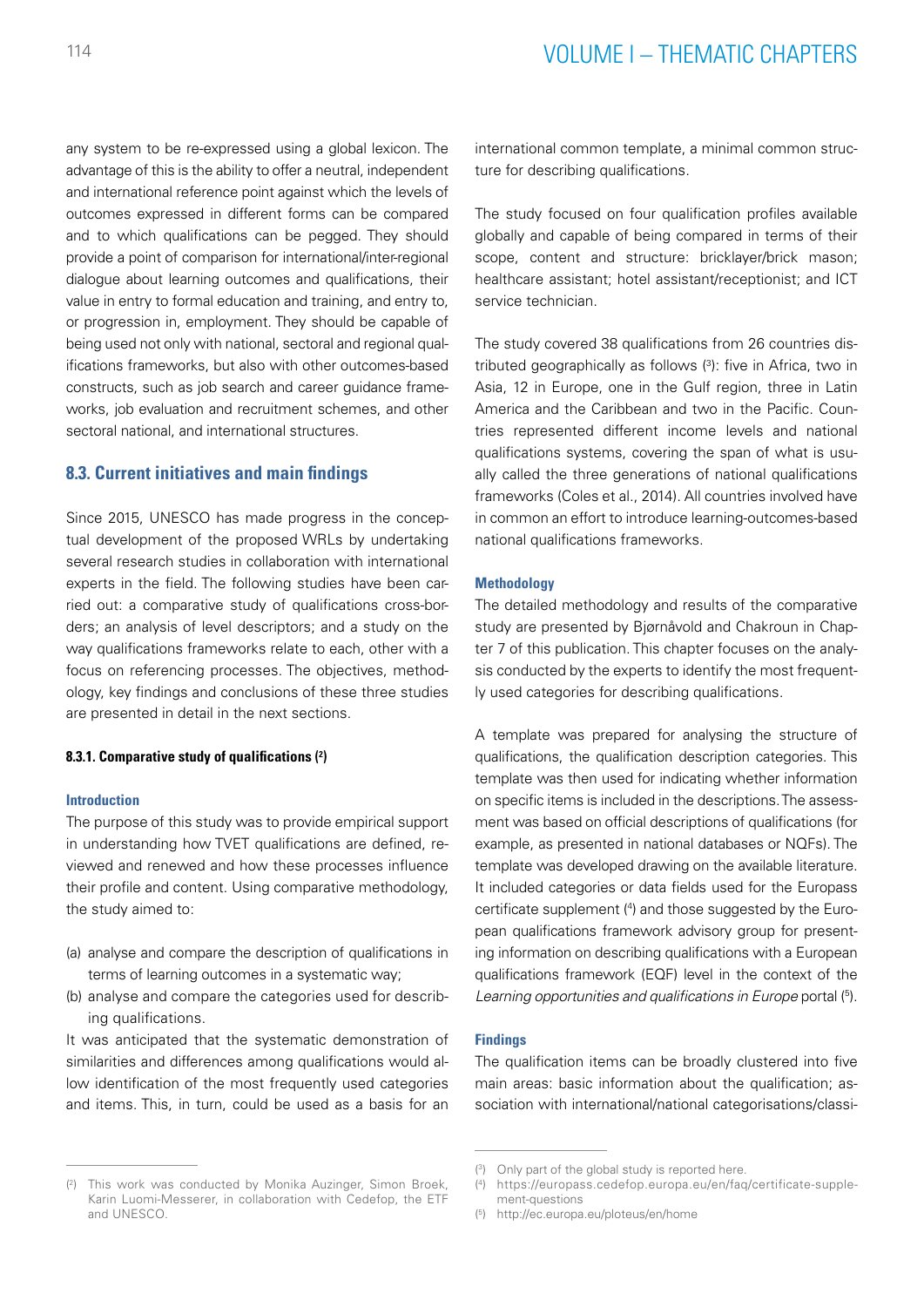fications and frameworks of qualifications; official basis for the qualification; acquiring the qualification; and profile and scope of the qualification.

The findings are summarised in Table 8-1. The categories highlighted in a darker shade could be used as a starting point for developing common templates for describing qualifications.

#### **Conclusions**

Using the most frequently used categories for describing qualifications, the following categories could be a starting point for developing a common template for describing qualifications internationally:

- (a) title of the qualification in English;
- (b) country/region;
- (c) name of the body awarding the certificate;
- (d) type/form of assessment;
- (e) learning outcomes descriptions;
- (f) scope of the qualification (full, partial, special purpose qualification);
- (g) thematic area/economic sector;
- (h) NQF level (6).

Further information on qualifications beyond the items presented above would improve their wider transparency across the world. Additional data fields that can aid the use of the information for recognition of qualifications and help users to understand the quality level and trustworthiness of qualifications would achieve this purpose. For instance, additional optional items could be considered including the geographic dimension (national/international), the orientation of the qualification (academic/professional/mix) and accreditation and other quality assurance processes.

#### **8.3.2. Referencing processes (7 )**

#### **Introduction**

Referencing processes and methodologies are increasingly being used when qualifications frameworks are compared (Keevy and Chakroun, 2015). The WRLs expert group identified this as a key area to be analysed to determine the implications for the proposed world reference levels. The preliminary outcomes of this work are presented below.

#### **Methodology**

The work included mapping referencing processes throughout the world, including techniques, methodologies used, elements of organisation, quality assurance, actors involved, highlighting comparable elements as well as differences, and examining the outcomes of these processes and their impact.

The study adopted the use of the term 'referencing' based on common use in Europe and other parts of the world to describe the process of comparison of national qualifications frameworks with a regional qualifications framework or another national qualifications framework. Adopting the term for this work was done in the knowledge that referencing has a particular meaning in the European context in relation to the EQF and that it may not necessarily translate well in the global arena.

The EQF considers referencing as an agreed 'process that results in the establishment of a relationship between the levels of national qualifications, usually defined in terms of a national qualifications framework, and the levels of the EQF' (or the levels of another local  $(8)$ , national or regional qualifications framework) (EC, 2013). It is also widely accepted in the EU that 'the referencing process involves each country … describing its qualifications system, quality assurance arrangements and reporting the extent to which the country meets the (agreed referencing criteria) (9) that structure and quality assure the referencing process'. An important part of this process is the involvement of all stakeholders in the qualifications system to ensure objective and external scrutiny of national systems, the process and the referencing outcomes (Keevy et al., 2016, p. 19).

The term 'referencing' is commonly used to describe the process of comparing national qualifications frameworks with a regional qualifications framework, such as has

<sup>(</sup> 6 ) The last two items are not among those most commonly used in the 39 countries analysed in this study (as presented in Table 8-1). We suggest that they should be considered for a minimal common structure of a template for describing qualifications because they are strongly emphasised in the European context. They belong to the 'required data fields' suggested in the EQF context for the common format for the electronic publication of information on qualifications.

<sup>(</sup> 7 ) This work was carried out by Diane Booker (Booker, 2016).

<sup>(</sup> 8 ) For instance, Hong Kong is a Special Administrative Region of the Peoples' Republic of China and as such the Hong Kong qualifications framework (HKQF) is described as a local framework and its referencing activities are examples of referencing a local framework with other national or regional frameworks.

<sup>(</sup> 9 ) The EQF describes 10 criteria; referencing between other countries may have agreed on other criteria although most are derived from the EQF criteria.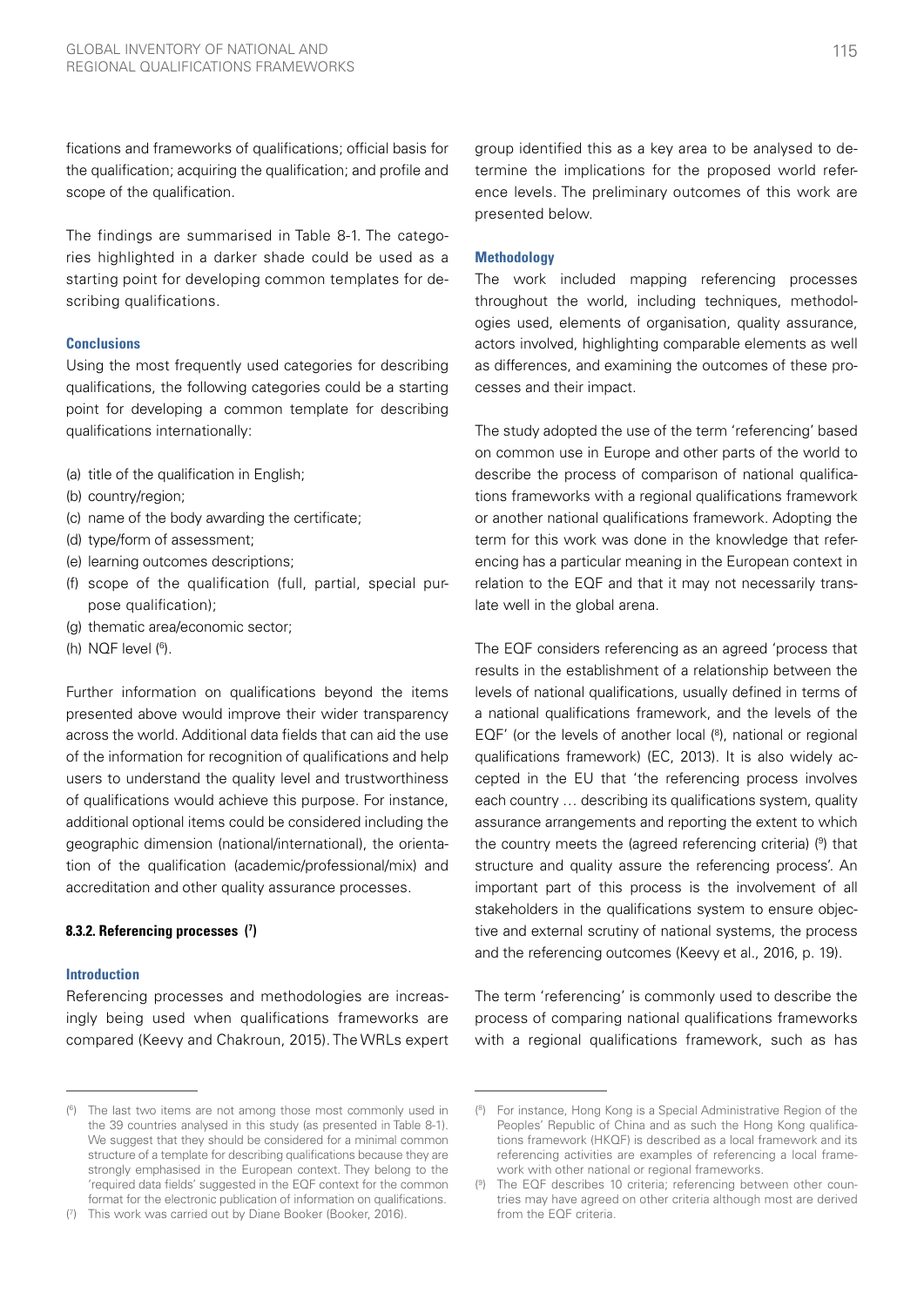| <b>ITEM/CATEGORY</b>                                      | <b>DETAILED DESCRIPTION</b>                                                                                                                                                                                                                                            | <b>FREQUENCY</b><br><b>OF ITEM USE</b> |  |  |  |  |  |  |
|-----------------------------------------------------------|------------------------------------------------------------------------------------------------------------------------------------------------------------------------------------------------------------------------------------------------------------------------|----------------------------------------|--|--|--|--|--|--|
| <b>1. Basic information</b><br>about the<br>qualification | Title of the qualification                                                                                                                                                                                                                                             | 39                                     |  |  |  |  |  |  |
|                                                           | Country/region in which the qualification is awarded                                                                                                                                                                                                                   | 34                                     |  |  |  |  |  |  |
| <b>2. Association</b><br>with international/              | Thematic area - international classification: ISCED/ fields of education<br>8<br>and training                                                                                                                                                                          |                                        |  |  |  |  |  |  |
| national<br>categorisations/                              | Economic sector – international classification: NACE code                                                                                                                                                                                                              | 3                                      |  |  |  |  |  |  |
| classifications and<br>frameworks of<br>qualifications    | Thematic area/economic sector – national classification: national<br>classifications for clustering programmes related to their thematic or<br>sectoral focus                                                                                                          | 28                                     |  |  |  |  |  |  |
|                                                           | Level - international classification: ISCED level                                                                                                                                                                                                                      | 7                                      |  |  |  |  |  |  |
|                                                           | Level - national classification: NQF level                                                                                                                                                                                                                             | 29                                     |  |  |  |  |  |  |
|                                                           | Level - national classification: countries might use other (national)<br>systems for classifying their education programmes or qualifications                                                                                                                          | 25                                     |  |  |  |  |  |  |
| 3. Official basis for                                     | Legal basis of the qualification                                                                                                                                                                                                                                       | 21                                     |  |  |  |  |  |  |
| the qualification                                         | Name of the body awarding the certificate                                                                                                                                                                                                                              | 35                                     |  |  |  |  |  |  |
|                                                           | Name of the national/regional authority providing accreditation/<br>recognition of the certificate                                                                                                                                                                     | 29                                     |  |  |  |  |  |  |
|                                                           | International recognition agreements                                                                                                                                                                                                                                   | $\overline{2}$                         |  |  |  |  |  |  |
|                                                           | Grading scale/Pass requirements: the grading scale informs about the<br>standardised measurement applied to identify the levels of achievement<br>in an education programme. The pass requirements indicate the level of<br>achievement necessary for passing a course | 33                                     |  |  |  |  |  |  |
| 4. Acquiring the<br>qualification                         | Official recognised ways of acquiring the qualification, for example, the<br>type of programme leading to the qualification (e.g. school-based or<br>work-based pathway/programme) or to the type of exam required for<br>obtaining the qualification                  | 28                                     |  |  |  |  |  |  |
|                                                           | Type of providers/institutions offering the pathway towards obtaining the<br>qualification                                                                                                                                                                             | 24                                     |  |  |  |  |  |  |
|                                                           | Entry requirements: this refers to the requirements that need to<br>be fulfilled for entering the pathway or gaining access to a training<br>programme leading to the qualification (such as requirements related to<br>age, previous qualifications, work experience) | 30                                     |  |  |  |  |  |  |
|                                                           | Volume/duration of learning required: for example, number of learning<br>hours or years of training necessary for obtaining a qualification;<br>sometimes expressed in credit points                                                                                   | 27                                     |  |  |  |  |  |  |
|                                                           | Extent of company-based training: this specifies the amount of<br>workplace training required                                                                                                                                                                          | 23                                     |  |  |  |  |  |  |
|                                                           | Accreditation and other quality assurance arrangements of the training<br>programme leading to the qualification                                                                                                                                                       | 22                                     |  |  |  |  |  |  |

# **Table 8-1. Categories for describing qualifications: most frequently used categories**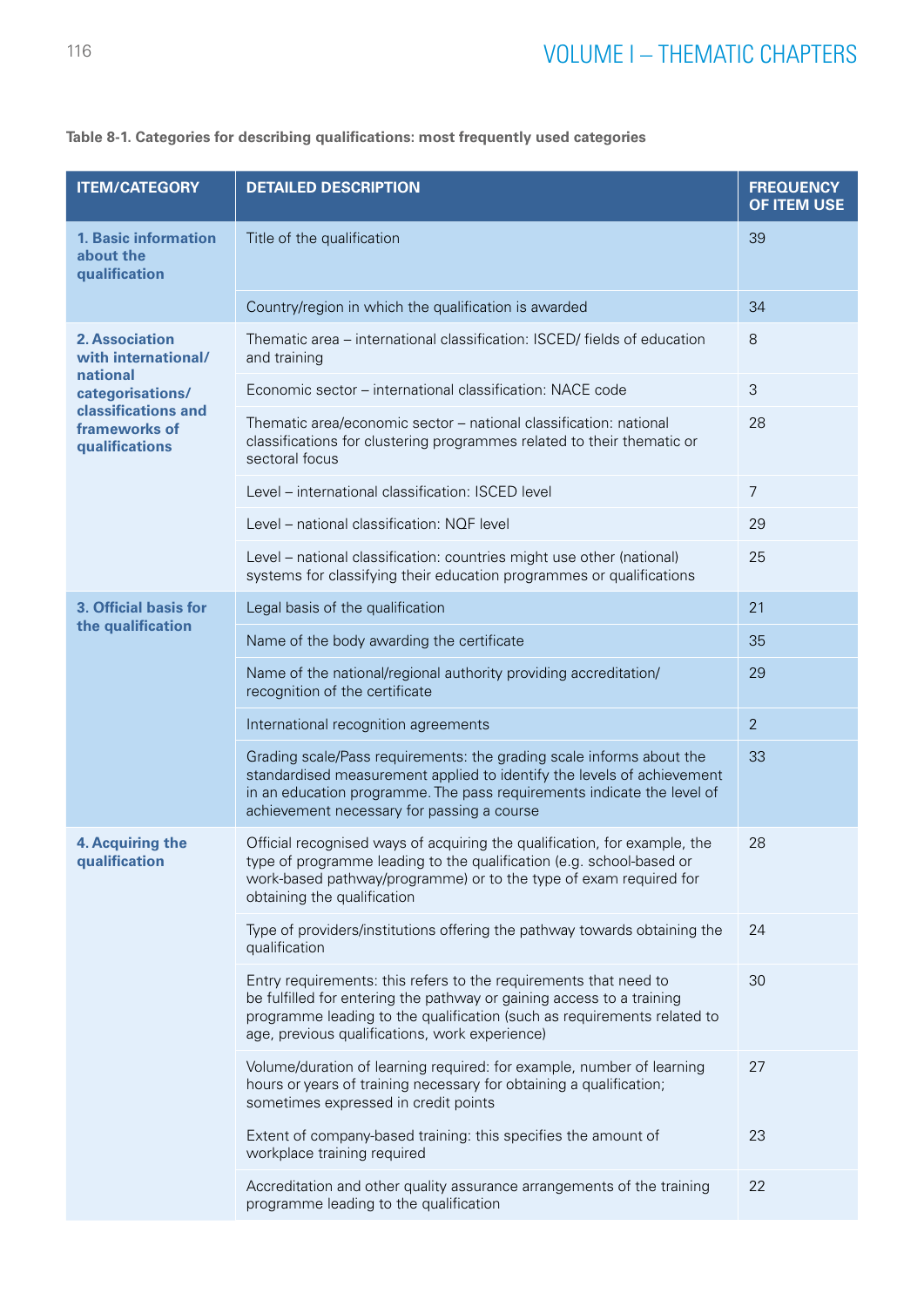| <b>ITEM/CATEGORY</b>                                | <b>DETAILED DESCRIPTION</b>                                                                                                                                                         | <b>FREQUENCY</b><br><b>OF ITEM USE</b> |
|-----------------------------------------------------|-------------------------------------------------------------------------------------------------------------------------------------------------------------------------------------|----------------------------------------|
|                                                     | Arrangements for the validation of prior learning: processes for<br>evaluating learning outcomes which could result, for example, in<br>exemption from parts of programmes or exams | 18                                     |
|                                                     | Type/form of assessment                                                                                                                                                             | 33                                     |
| <b>5. Profile and scope</b><br>of the qualification | Credit points: credit points indicate the value assigned to a programme/<br>qualifications or to parts of it                                                                        | 21                                     |
|                                                     | Description in terms of learning outcomes                                                                                                                                           | 39                                     |
|                                                     | Range of occupations accessible to the holder of the qualification:<br>this refers to the occupations certificate holders may pursue or any<br>entitlements in the labour market    | 28                                     |
|                                                     | Main target groups of the qualification: characteristics of learners<br>expected to obtain the qualification, e.g. in terms of age group, work<br>experience, or employment status  | 30                                     |
|                                                     | Geographic dimension: indication of the labour market context for which<br>the qualification prepares                                                                               | 16                                     |
|                                                     | Orientation of the qualification: for example, general education,<br>vocational/professional education. academic education or a mix                                                 | 25                                     |
|                                                     | Scope of the qualification: size and purpose of a qualification, e.g.<br>whether full, partial, or special purpose                                                                  | 28                                     |

*Source:* Auzinger; Broek; Luomi-Messerer, K., 2017 (forthcoming).

been the practice in Europe since the introduction of the EQF recommendation. Increasingly, as countries are considering comparison of individual national qualifications frameworks with each other (or even just sections of the frameworks), different terminology such as 'benchmarking', 'self-certification', 'alignment' and 'comparison' are being used. New Zealand suggests that comparison is the overarching term and New Zealand's use of comparative analysis approaches enables inclusion of a greater level of detail in the mapping (pathways, credits, inputs, outputs). Analysis of level descriptors expressed in terms of learning outcomes used in each framework is a critical component of this comparison process.

Table 8-2 compares the terminology used in different contexts. Irrespective of the particular term used, it appears that the outcome of a referencing process is the development of mutual trust between countries, increased understanding of qualifications systems and their legal basis, and definition of the relationship or correspondence of the levels of the national/regional qualifications systems to improve transparency and aid international recognition of qualifications.

#### **Findings**

Several relevant referencing processes of qualifications levels have been identified:

- (a) the referencing of national qualifications levels to regional qualifications levels (and particularly to the EQF, both by European and non-European States);
- (b) the referencing of national qualifications levels to another country's set of national qualifications levels, such as Malaysia with New Zealand;
- (c) examples of countries referring their NQFs to other countries with an objective to benchmark levels and level descriptors;
- (d) other forms of referencing, such as sectoral international qualifications, including welding, tourism, hospitality, banking.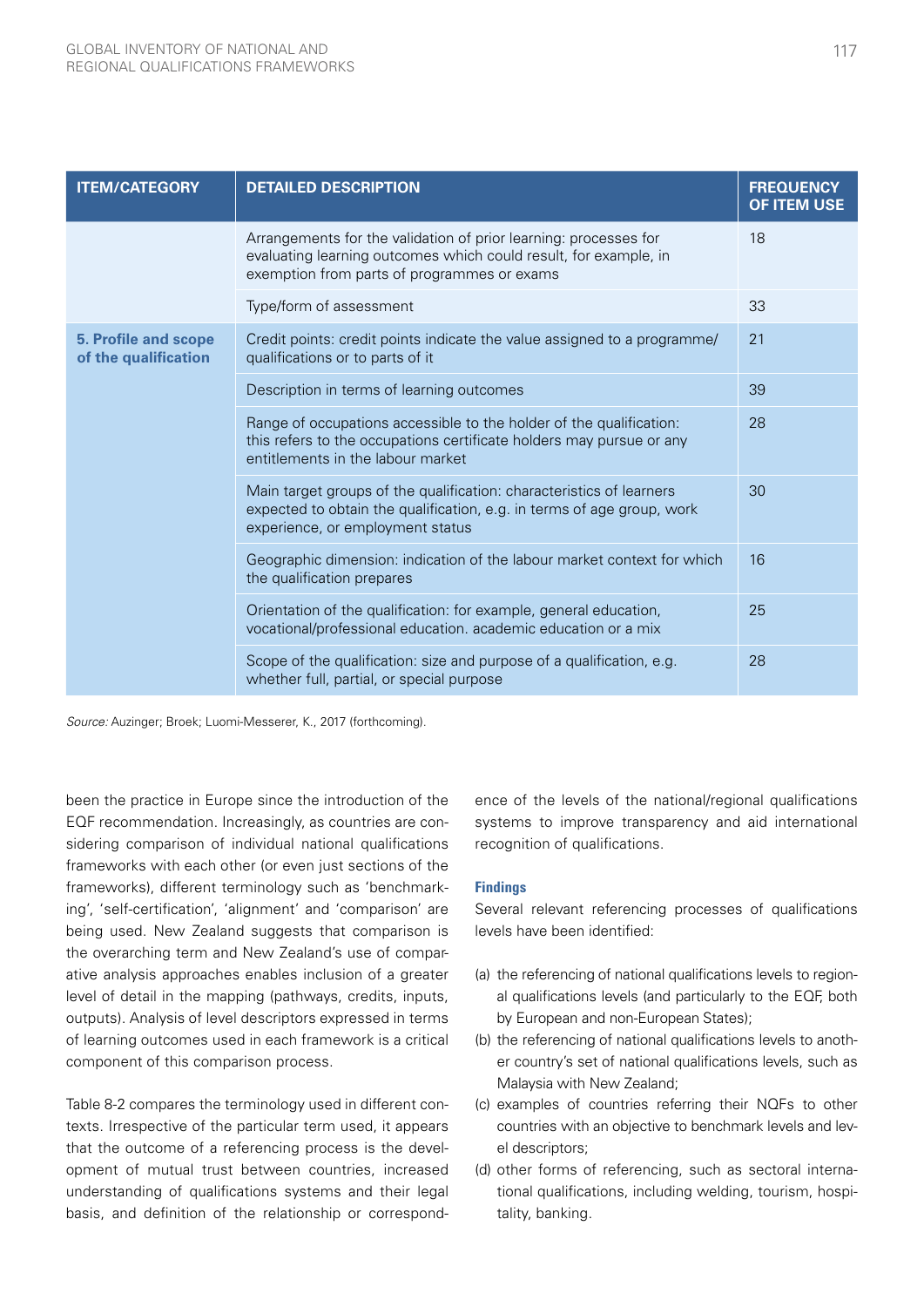# **Table 8-2. Terminology related to referencing processes**

| <b>TERM</b>                       | <b>DEFINITION</b>                                                                                                                                                                                                                                                                                           | <b>ACTION/OUTCOME CONTINUUM</b>                                                                                                                                                                                                                                                                                   |
|-----------------------------------|-------------------------------------------------------------------------------------------------------------------------------------------------------------------------------------------------------------------------------------------------------------------------------------------------------------|-------------------------------------------------------------------------------------------------------------------------------------------------------------------------------------------------------------------------------------------------------------------------------------------------------------------|
| <b>Alignment</b>                  | Agreement, alliance or cooperation among<br>persons, groups.                                                                                                                                                                                                                                                | Implies a political agreement (e.g. Shorter<br>Oxford third edition - fall into line with)                                                                                                                                                                                                                        |
| <b>Benchmarking</b><br>(study)    | Test or measure something against a stand-<br>ard (or develop the standard) UAE: means<br>the continuous process of measuring and<br>comparing products, services and practices<br>with comparable systems or organisations<br>both inside and outside the UAE for the<br>purpose of continuous improvement | Implies an unequal relationship: one side<br>has set the standard against which the<br>other is measured                                                                                                                                                                                                          |
| <b>Comparability (study)</b>      | Capable of being compared; features in<br>common                                                                                                                                                                                                                                                            | HK/EQF: analyses the technical and<br>conceptual characteristics of the respective<br>frameworks in the context for which they<br>are designed and, by comparing the two<br>frameworks, seeks to identify key aspects<br>of similarities and differences and thereby<br>determine the comparability between them. |
| <b>Comparative</b><br>(analysis)  | Using comparison as a method of study                                                                                                                                                                                                                                                                       | Designating the degree of comparison<br>(Shorter Oxford third edition)                                                                                                                                                                                                                                            |
| <b>Compare</b>                    | Liken, similar to                                                                                                                                                                                                                                                                                           | Consider or estimate the similarity or<br>dissimilarity of one thing to another<br>(Shorter Oxford third edition)                                                                                                                                                                                                 |
| <b>Comparison</b>                 | Considering the common characteristics<br>between two or more 'things'                                                                                                                                                                                                                                      | Action or an act of likening or representing<br>as similar (Shorter Oxford third edition)                                                                                                                                                                                                                         |
| <b>Compatible</b>                 | Used to establish a system-to-system<br>level agree ability or harmony of national<br>qualifications frameworks level descriptors<br>and qualifications definitions (New Zealand<br>glossary)                                                                                                               |                                                                                                                                                                                                                                                                                                                   |
| <b>Compatibility</b>              | Consistent with something else,<br>agreement, correspond, in accord                                                                                                                                                                                                                                         | Used in NZ/Ireland report 2010                                                                                                                                                                                                                                                                                    |
| <b>Mapping</b>                    | Delineation, representation, reflection                                                                                                                                                                                                                                                                     | Lower level type of comparison                                                                                                                                                                                                                                                                                    |
| <b>Reference point</b>            | Basis or standard for evaluation,<br>assessment or comparison (Shorter Oxford<br>third edition)                                                                                                                                                                                                             | Used in EQF terminology                                                                                                                                                                                                                                                                                           |
| <b>Referencing (process)</b>      | Process that results in the establishment<br>of a relationship between the levels of<br>local, national or regional qualifications<br>framework) (EC, 2013 p. 6).                                                                                                                                           | EU context is a political requirement                                                                                                                                                                                                                                                                             |
| <b>Relationship</b><br>(analysis) | Connection, association, involvement<br>between parties; state or mode of being<br>related/connected (Shorter Oxford third<br>edition)                                                                                                                                                                      |                                                                                                                                                                                                                                                                                                                   |
| <b>Relative (to)</b>              | Reference to, relating to (Shorter Oxford<br>third edition)                                                                                                                                                                                                                                                 | Thesaurus: comparable, related                                                                                                                                                                                                                                                                                    |

*Source:* Booker (2016).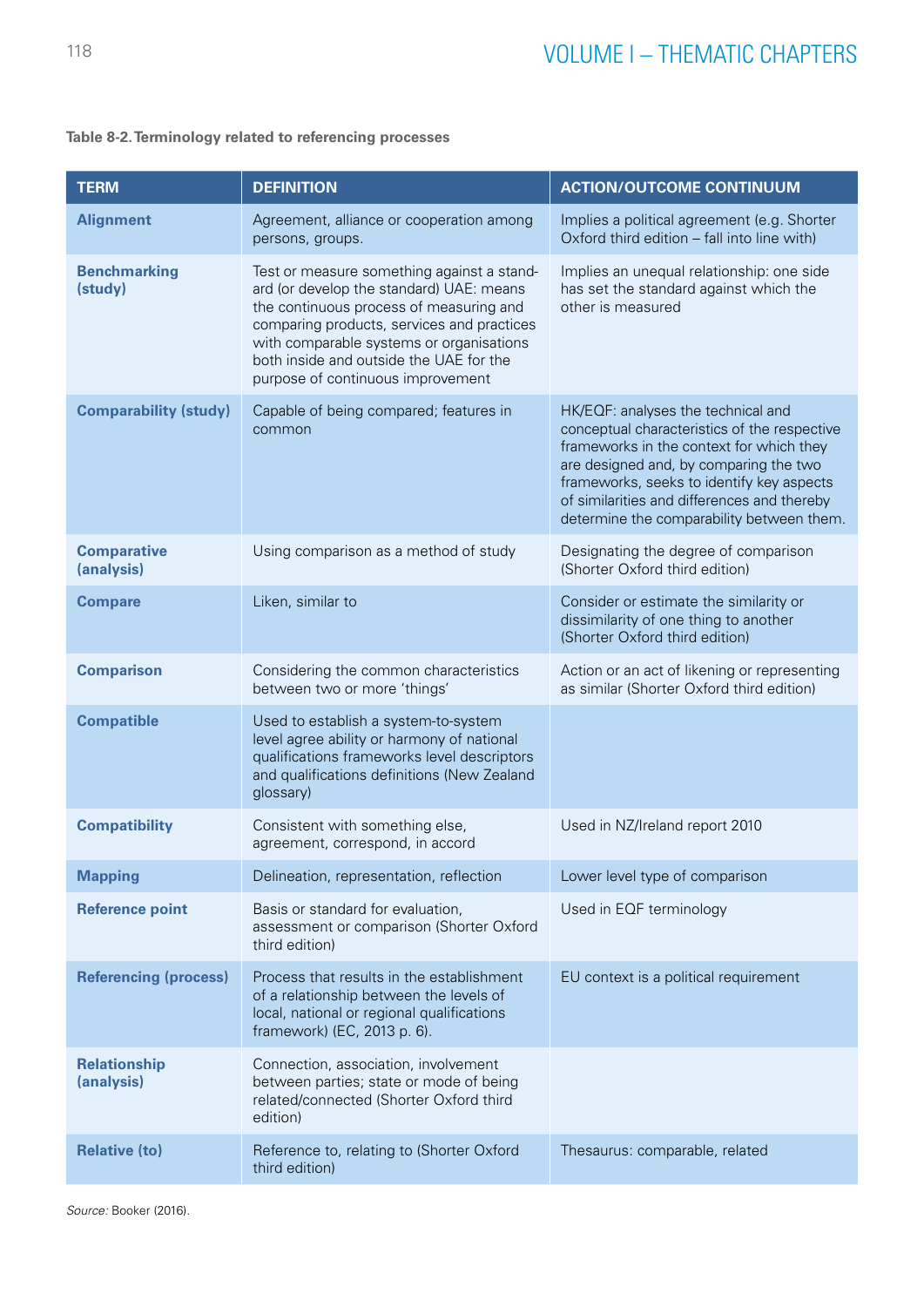The impacts and benefits of referencing are difficult to measure but there appears to be evidence that referencing outcomes can build confidence in a country's qualifications and associated system. The European Commission has found that one key impact is an increase in motivation to develop, implement and strengthen NQFs in most countries (European Commission, 2013). Beneficiaries of the referencing process include learners, employers and employees, educational institutions, industrial relations organisations, accreditation bodies and other stakeholders.

There is no single model for the referencing process but EQF criteria and processes have provided a significant normative influence on referencing activities elsewhere. There is a strong trend towards increased referencing between countries and between regions, with the most 'active' country being New Zealand. There is, however, no clear model for referencing outside the formal education and training system, such as for sectoral international qualifications.

#### **Conclusions**

The work conducted so far compares the different terminology used and includes a definition and preliminary range of outcome statements. While EQF criteria and processes have provided a significant influence on referencing activities in other parts of the world, there is a need to draw on other experiences and to work on guidelines for other forms of referencing, including sectoral international qualifications.

Based on the above analysis, it is proposed that referencing processes in the context of WRLs should be:

- (a) transparent;
- (b) based on robust quality assurance processes;
- (c) evidence-based;
- (d) representative of stakeholder views;
- (e) objective to ensure trust;
- (f) based on useful, practical outcomes;
- (g) ensure accessibility of outcomes;
- (h) dynamic and subject to continuous review and revision.

These guidelines, and the outcomes of this work more generally, feed directly into the development of the model WRL presented in Section 8.3.3, particularly with regard to the development of factor-descriptor statements for each stage and the table of concordance.

#### **8.3.3. International review of level descriptors (10)**

#### **Introduction**

In 2015, Keevy and Chakroun (2015) conducted a first analysis of the use of level descriptors based on learning outcomes. A broad range of level descriptors was examined, drawing on national and regional qualifications frameworks, as well as longitudinal studies, international competence assessments and diagnostic review. The authors found that some form of knowledge, skills and competences were the most widely used domains, and should be considered as the most appropriate for the world reference levels. It was found that all three domains can be described using learning outcomes, or sets of learning outcomes. Linking the descriptor phrases within levels and across domains to form whole sentences (as is done in the Association of Southeast Asian Nations (ASEAN) regional qualifications framework) the need to add exemplars from various countries and regions, and indicative levels were also noted as important considerations for the world reference levels.

#### **Methodology**

This section presents the results of a study that builds on the work of Keevy and Chakroun (2015) on the use of level descriptors. It provides a comparative analysis of the structures, terms and concepts used for defining the level descriptors, and identifies and compares the factors used to characterise levels and create the level-to-level steps in and across domains. The aim is to identify significant commonalities and understandings around the world, and reveal common conceptual bases for setting levels and progression. The analysis should also flag any identifiable changes in the uses of level descriptors.

The study was conducted as follows:

(a) methodology was developed for comparative analysis of 15 national and regional qualifications frameworks: (11) the national qualifications frameworks of Australia,

<sup>(</sup> 10) This work was conducted by John Hart (Hart, 2016).

<sup>(</sup> 11) Account was also taken of Cole and Oates (2005), Markowitsch and Luomi-Messerer (2008) and Winterton et al. (2006). They also take into consideration a range of relevant frameworks which are not qualifications frameworks, such as the UK National Health Service and Social Work frameworks of competences; the UK's University for Industry level descriptors; the Hay MSL job evaluation framework, aspects of the World Bank step programme and the O\*Net report; mapping undertaken at different times by the construction and engineering sectors in the UK; the QF Emirates employability indicators.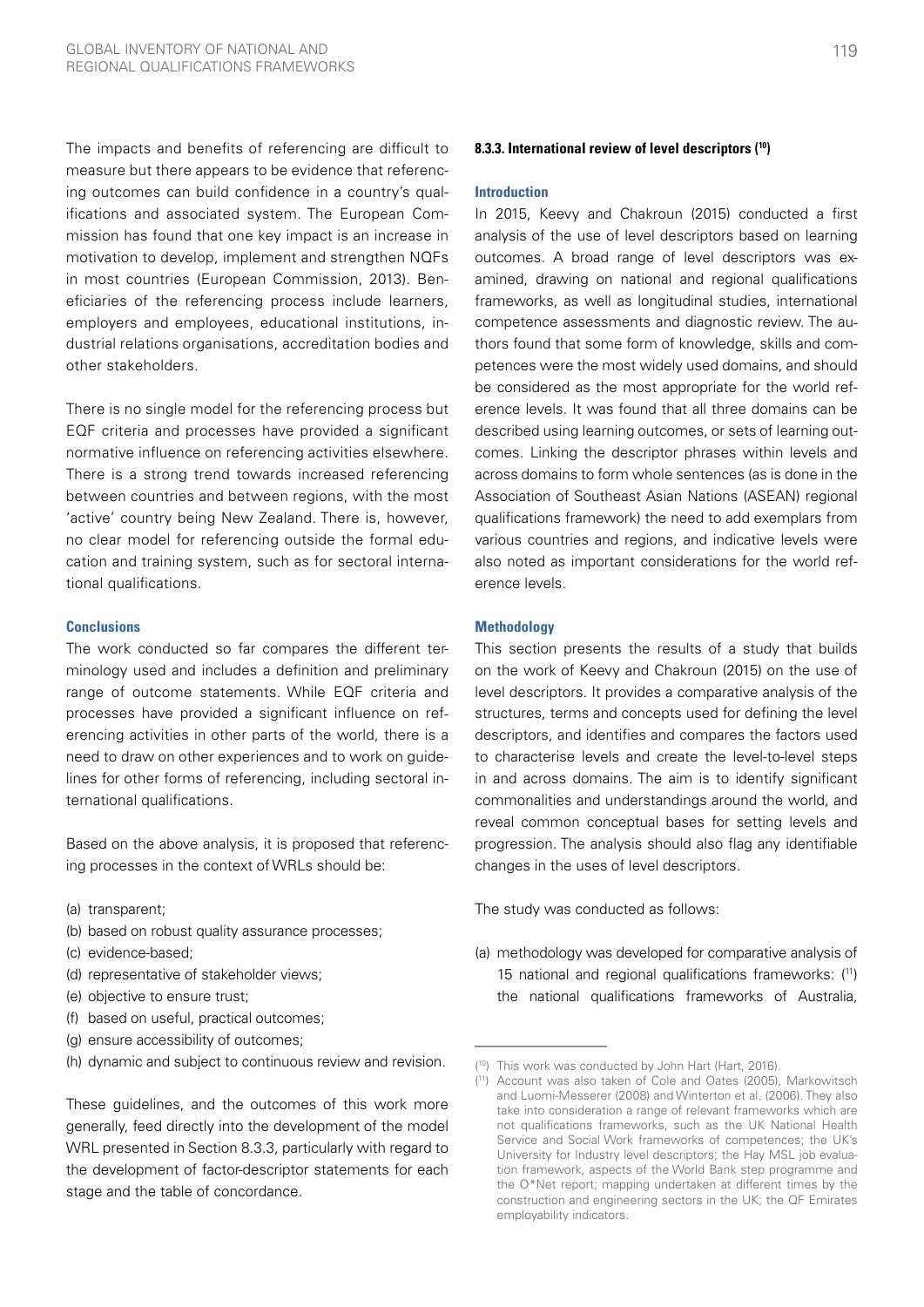Germany, Indonesia, Ireland, Mexico, New Zealand, UK-Scotland, South Africa and the United Arab Emirates and the regional frameworks of the ASEAN, the Caribbean Community (CARICOM), the EU, the Pacific, the Southern African Development Community and the Small States of the Commonwealth;

(b) findings and recommendations of the initial round of analysis were discussed and reviewed by experts.

Based on the results of the first comparative analysis and the experts' feedback, the report and recommendations were revisited and revised; a draft conceptual framework for the content analysis of a larger set of frameworks was then prepared. The outcomes of this analysis are set out in Section 8.3.3.3.

#### **Findings**

The number of levels used in NQFs varies but most have eight or 10; some frameworks include additional access levels. The frameworks in the sample employ between two and 10 groupings or headings to structure their level descriptors. Most, but not all, call these 'domains'; one framework has no overt groupings. The format and content of descriptors is also varied along the following dimensions: use of words, phrases or sentences; simple, complex or detailed; and use of shared headers and bullet points.

From this analysis, a first conceptualisation for WRLs is proposed which emphasises progression and requires a considered referencing process. It proposes a three-dimensional structure based on analysis of qualifications frameworks and named in ways which distinguish them from such frameworks. The following dimensions are proposed:

(a) a small number of broad stages;

- (b) a range of key factors and markers that are common to most qualifications frameworks and used in many of the other structures referred to above. These are set out in sector neutral language, using a small number of terms to discriminate between stages;
- (c) definitions and explanations of these factors and markers;
- (d) a series of concordances of these factors and markers that set the stages. They will work by linking the terms of the WRLs to the terms (including sector-specific terms) used in qualifications frameworks.

Each stage includes a basic level and an advanced level: basic stage A and advanced stage A, and so on. This is intended to create a level playing field for comparisons between frameworks, based on different assumptions about the number and nature of levels. Quality assurance processes could be added, but are not included in these proposals.

#### **Stage A**

The basic characteristics of this stage are the competences and capabilities for meeting the essential demands of active citizenship, basic education and participation in a work role: functional literacy, numeracy, use of information and communication technology, backed by general knowledge and the ability to carry out structured tasks and procedures and work with others in a familiar context. In many countries this is identified with the completion of primary education and in some countries with 'work readiness'.

The advanced characteristics at this stage are the competences and capabilities associated with a particular area of study or a specific work role or occupational activity, such as 'assistant worker' or 'helper' or 'supervised operative'. It might be seen as the level of the first meaningful general or vocational qualifications. In some countries this is identified with the completion of compulsory education and introductory vocational training.

This stage appears to accord with levels 1 and 2 in most frameworks.

## **Stage B**

The basic characteristics of this stage are the competences and capabilities required for undertaking study leading to progression from secondary education or for undertaking work as a partially skilled, but qualified, worker or an 'independent operative'.

The advanced characteristics at this stage are the competences and capabilities associated with fitness to take on learning, leading to tertiary or higher education or to function as a skilled worker in a trade or craft, or to take on supervisory responsibilities.

This stage appears to accord with levels 3 and 4 in most eight-level frameworks, but relates to three levels in several frameworks.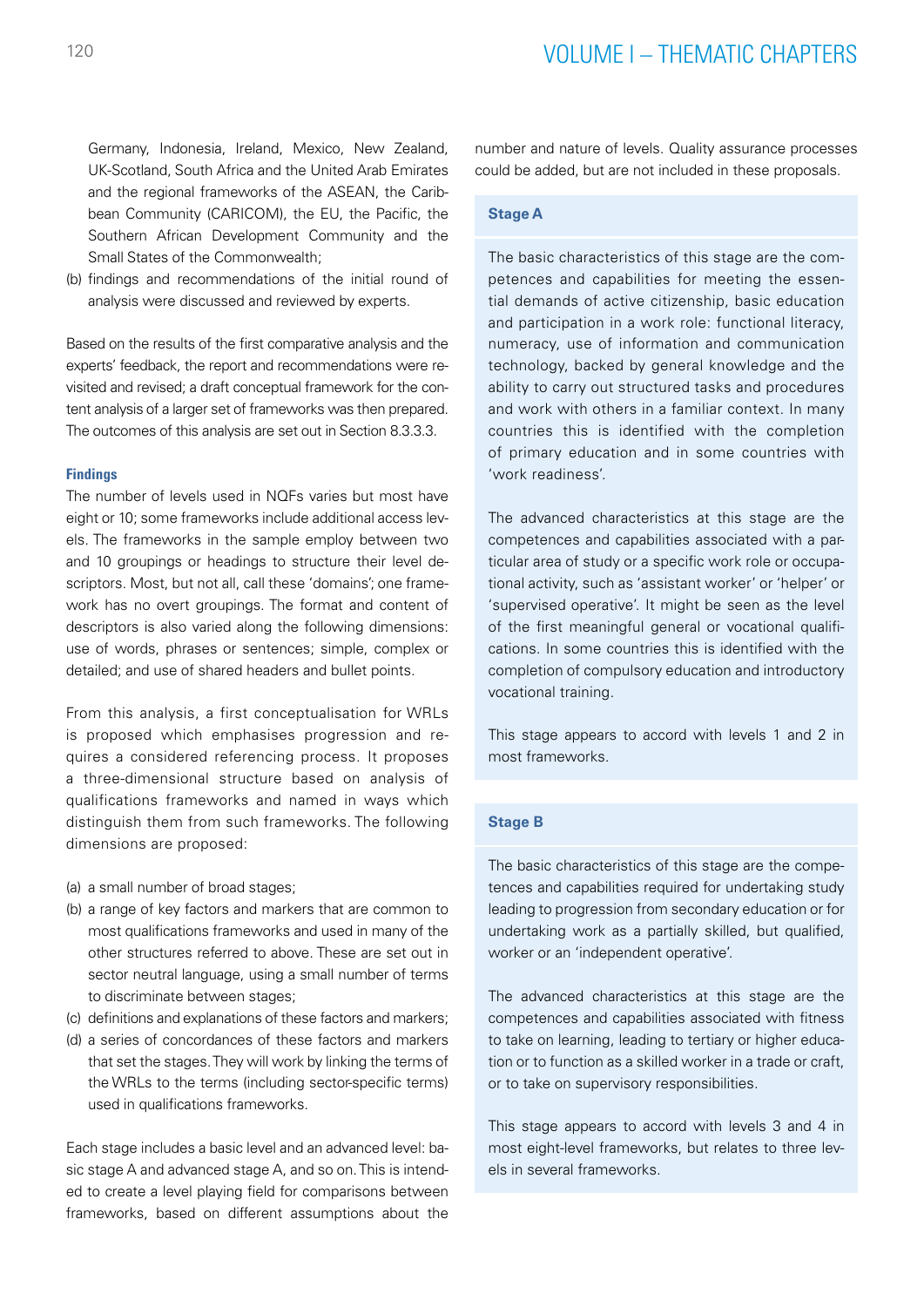#### **Stage C**

The basic characteristics of this stage are the competences and capabilities associated in an education context with the requirements for learning in short-cycle qualifications in the first cycle of tertiary or higher education and associate degrees, and in a work context with technician, specialist or 'para-professional' work roles, often with some managerial responsibilities.

Advanced characteristics at this stage are the competences and capabilities associated with the descriptors for full first cycle degrees and entry to the second cycle of higher education and in a work role with independent/senior technician, specialist, professional or middle manager.

This stage appears to accord with levels 5 and 6 in most eight-level frameworks, but relates to three levels in several frameworks.

#### **Stage D**

The basic characteristics of this stage are the competences and capabilities associated in an education context with the requirements for learning in the second cycle of tertiary or higher education and in a work context with the requirements for specialists, professionals and executive managers.

The advanced characteristics of this stage are the most advanced intellectual, academic, specialist and managerial competences and capabilities. Work roles include technologists, analysts, and executive professionals with extensive and/or strategic responsibilities.

This stage appears to accord with top levels in most frameworks.

It is proposed that these stages are described with statements based on the following 11 factors:

- (a) carrying out activities;
- (b) using skills and applications;
- (c) dealing with problems and carrying out research;
- (d) communicating;
- (e) accessing and using data;
- (f) taking responsibility for activities;
- (g) working with others and giving leadership;
- (h) monitoring and improving quality;
- (i) using and extending knowledge;
- (j) responding to context;
- (k) applying values.

It is further proposed that each factor should be set out in eight statements (two for each stage). These statements could take the form: 'The individual will…'. This would make them more elaborate than the level descriptors used in some frameworks such as the EQF, but less elaborate than some frameworks which may use two or three circumstantial sentences. For example, a statement for carrying out activities at basic stage A could take the form: the individual will carry out tasks and procedures that are simple, familiar, routine and/or highly structured.

It is intended that the WRLs should be accompanied by a kind of glossary or concordance table which will set out the factors and markers in the WRLs and link them to words or phrases used in different frameworks to indicate the same idea, characteristic or quality; as example, the WRL factor term 'activity' should be understood to cover terms such as task, action, process, project, work, or function. An illustrative concordance table is currently being developed.

#### **Conclusions**

The above concepts and definitions are currently being discussed and reviewed by the international expert group. The group has raised questions and provided feedback on several aspects, such as the division of each stage into basic and advanced statements. The group also highlighted the need to address some of the gaps and inconsistencies identified in the factors themselves. The next step for this work will be to test these concepts and their definitions to find out whether it is technically feasible to develop them further to create more coherent and consistent statements, and to identify any gaps and inconsistencies. It was agreed that the WRLs will be tested with a range of outcomes-based structures: these may include a level from a sectoral competence framework, a level from a sectoral career framework or management structure, a national qualifications framework level, a qualification specification, and a qualification type specification.

### **8.4. The way forward**

The work presented in this chapter is part of the conceptual development process around WRLs that has been led by UNESCO in collaboration with an international group of stakeholders and experts since 2014. The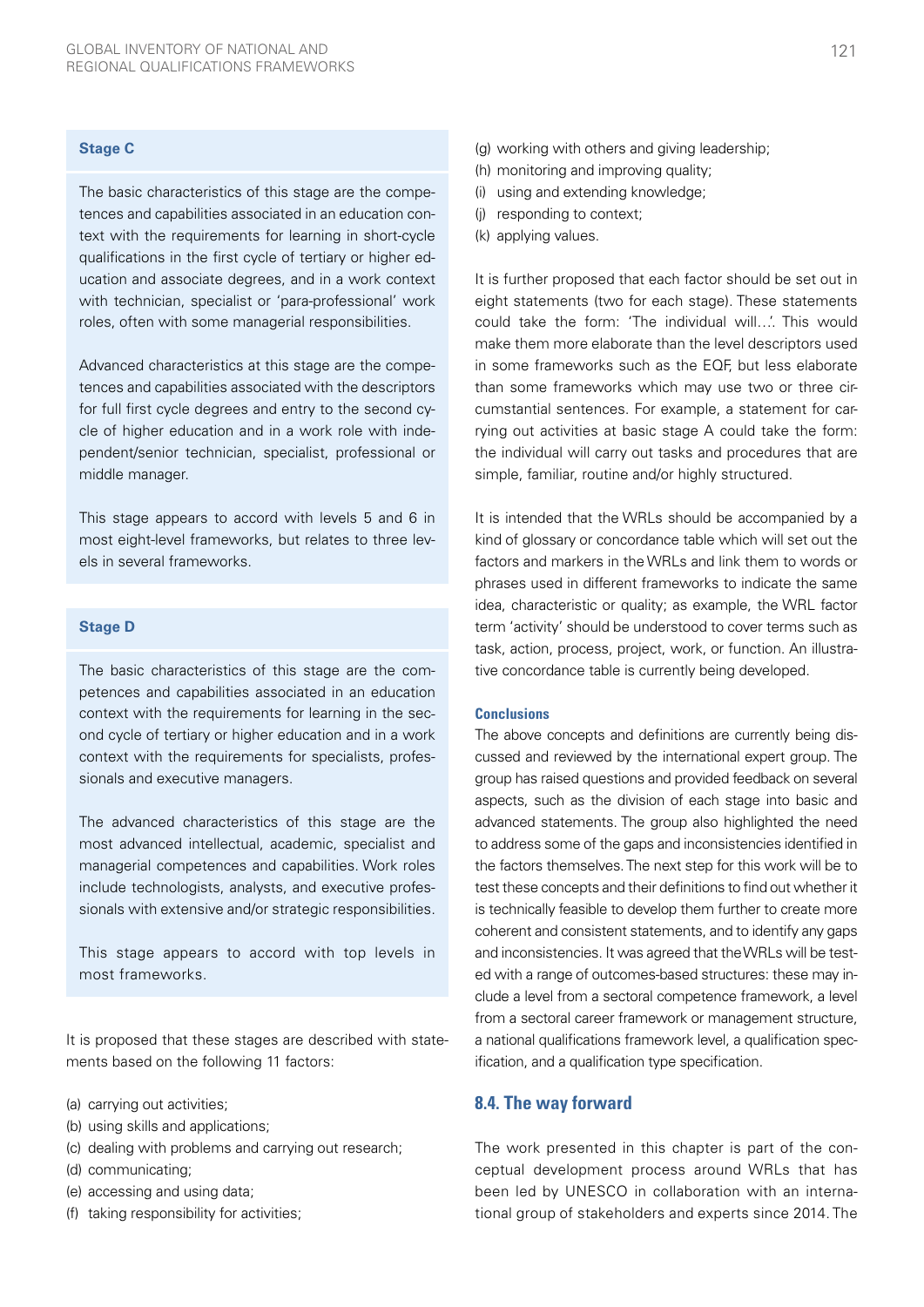# <sup>122</sup> VOLUME I – THEMATIC CHAPTERS

wide diversity in the organisations and bodies involved in developing qualifications and using level descriptors should not be underestimated. UNESCO is also deepening its mapping of the approaches used for ensuring the quality of qualifications at national, regional and international levels. Quality assurance is the crucial dimension in value and recognition by the labour market. The chapter on quality assurance of qualifications in this *Global inventory* illustrates the attention given to quality assurance of qualifications.

In this chapter, we present a first attempt at conceptualising the world reference levels, drawing on the different national and regional frameworks that already exist, as well as the wider literature developed in this area over the past few years. The conceptualisation also draws on the extensive discussions that have taken place in the context of the expert group convened by UNESCO on this topic. This work is not yet completed and is currently being reviewed by the group of experts; the intention is to trial the concepts of stages, factors and concordances on a small scale to assess its usefulness and suitability, and to identify inconsistencies and gaps that can be addressed in subsequent revisions. The bottom-up approach that has been adopted in its development is, therefore, at the heart of this process.

The following initiatives also support the conceptual development of world reference levels:

- (a) mutual and peer learning and capacity development is encouraged and supported. Substantial learning is already taking place through the peer learning exercises conducted, for example, between the Southern African Development Community (SADC) technical committee on certification and accreditation and the EQF advisory group;
- (b) UNESCO is currently working towards the development of a global convention (12) on the recognition of higher education qualifications. The general aim of this international normative instrument is to promote international cooperation in higher education, strengthen and promote international mobility and lifelong learning, and promote the coherence between recognition, quality assurance and qualifications frameworks, while recognising the growing diversity in the sector. This activity, and the future outcomes of this work on the convention, are relevant to the development of WRL, particularly in the

context of the increased permeability and diversity of technical, vocational and academic programmes at the post-secondary and tertiary levels. The conceptual development of the global convention on higher education is being followed closely by experts working on the WRLs.

The development of the world reference levels will further benefit from focused research in the following areas:

- (a) the use of learning outcomes in level descriptors, curricula and assessment tools;
- (b) the application of digital technologies in the area of recognition of skills and qualifications.

Work in these areas is already under way and being discussed by the expert group convened and led by UNESCO; the outcomes of this additional work will be disseminated to the broader expert community as soon as they are available. This chapter provided a snapshot of the progress achieved so far in the conceptual development of WRLs. This technical work, despite its challenges and limitations, is an essential first step towards the task of developing a robust set of world reference levels that could ultimately be adopted and used by a highly diverse set of organisations, institutions and individuals in an increasingly globalised and mobile world.

<sup>(</sup> 12) <http://unesdoc.unesco.org/images/0023/002352/235261e.pdf>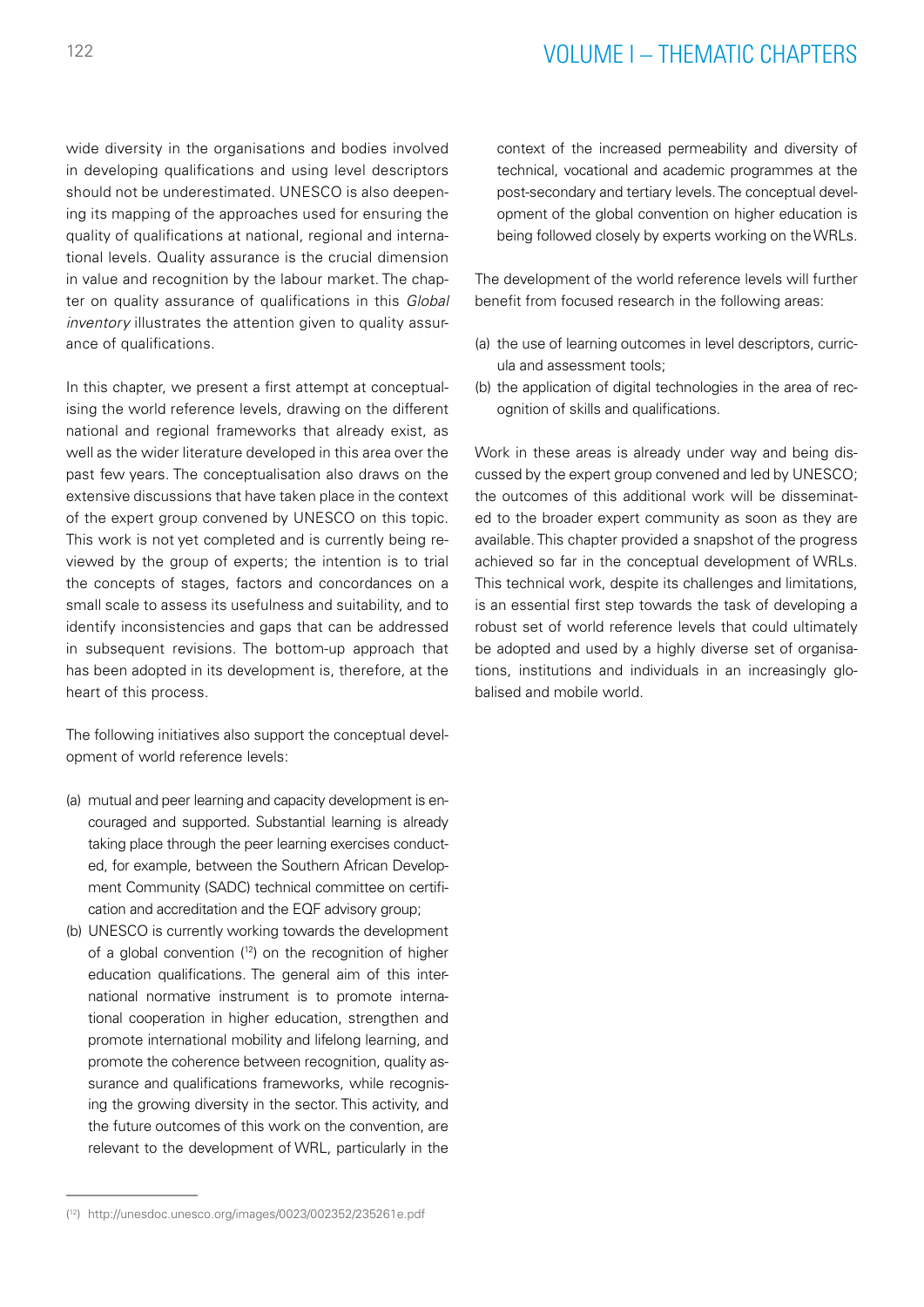# **References**

- Auzinger, M.; Broek, S.; Luomi-Messerer, K. (forthcoming). *Comparative study on qualifications cross borders*. Final report. Paris: UNESCO.
- Booker, D. (2016). *Qualifications frameworks: discussion on terminology*. [unpublished]
- Chakroun, B.; Daelman, K. (2015). Developing world reference levels of learning outcomes: potential and challenges. In: UIL; UNESCO, ETF; Cedefop (eds). *Global inventory of regional qualifications frameworks, Volume I: thematic chapters*. Hamburg: UIL.
- Coles, M.; Oates, T. (2005) *European reference levels for education and training promoting credit transfer and mutual trust*. Study commissioned to the Qualifications and Curriculum Authority, England. Luxembourg: Publications Office.
- Coles, M. et al. (2014). Flying blind: policy rationales for national qualifications frameworks and how they tend to evolve. *International journal of continuing education and lifelong learning*, Vol. 7, pp. 17- 45.
- European Commission (2013). *Referencing national qualifications frameworks levels to the EQF. Update 2013.*  Luxembourg: Publications Office. European qualifications frameworks series; Note 5.
- Hart, J. (2016). *Level descriptors: conceptual issues and clarifications.* [unpublished]
- Keevy, J.; Chakroun, B. (2015). *Level-setting and recognition of learning outcomes*. Paris: UNESCO. [http://unesdoc.unes](http://unesdoc.unesco.org/images/0024/002428/242887e.pdf)[co.org/images/0024/002428/242887e.pdf](http://unesdoc.unesco.org/images/0024/002428/242887e.pdf)
- Keevy, J.; Jaftha, C. (2016) *Referencing of qualifications frameworks: a new mode of recognition to take note of*. SAQA Bulletin 15(1).
- Markowitch, J.; Luomi-Messerer, K. (2008). Development and interpretation of level descriptors of the European qualifications framework*. European journal of vocational training*, No 42/43, 2007/3, 2008/1. [http://citeseerx.ist.psu.edu/](http://citeseerx.ist.psu.edu/viewdoc/download?doi=10.1.1.559.6006&rep=rep1&type=pdf) [viewdoc/download?doi=10.1.1.559.6006&rep=rep1&type=pdf](http://citeseerx.ist.psu.edu/viewdoc/download?doi=10.1.1.559.6006&rep=rep1&type=pdf)
- Winterton, J.; Delamare-Le Deist, F.; Stringfellow, E. (2006). *Typology of knowledge, skills and competences: clarification of the concept and prototype*. Luxembourg: Publications Office. Cedefop references series; No 64. [http://](http://www.cedefop.europa.eu/en/publications-and-resources/publications/3048) [www.cedefop.europa.eu/en/publications-and-resources/publications/3048](http://www.cedefop.europa.eu/en/publications-and-resources/publications/3048)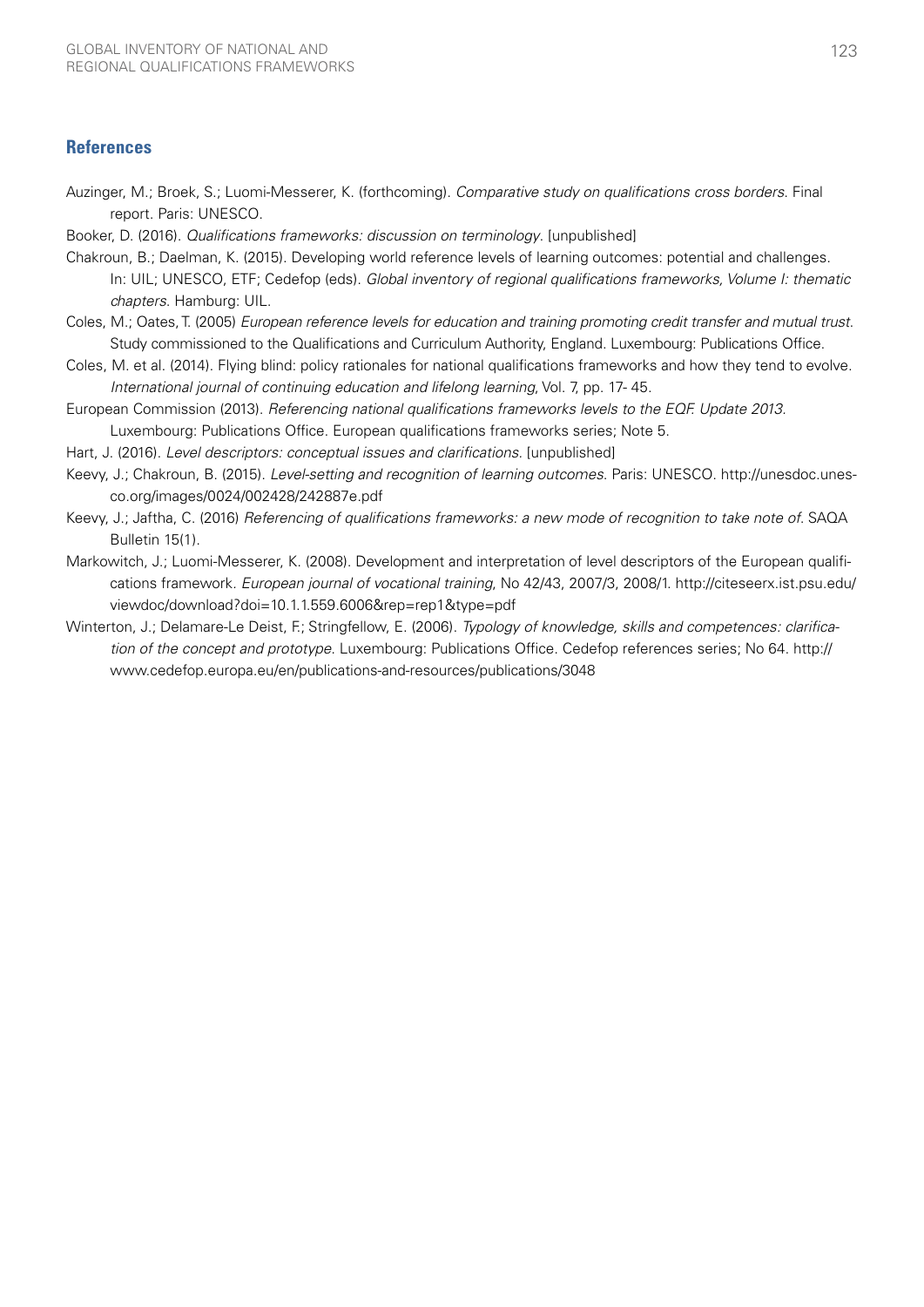# **CONCLUSIONS**

The 2017 Global Inventory provides some important insights into the current development and implementation of qualifications frameworks worldwide. The following points summarise some of the main trends which can be observed.

- (a) The number of national qualifications frameworks has stabilised at around 150. These frameworks can be found in all regions of the world.
- (b) Most qualifications frameworks were set up during the past decade, partly triggered by the development of regional frameworks such as the European qualifications framework (EQF) and the reference framework of the ASEAN. This indicates extensive policy borrowing and/or policy learning over a relatively short period. A key question is whether these new frameworks are mere 'policy hypes', destined to fade away, or whether they are being turned into integrated parts of national and regional policies and systems.
- (c) While the long-term sustainability and impact of qualifications frameworks has yet to be identified on a global scale, developments after 2015 show that several national qualifications frameworks (NQFs) have found their place in the education, training and employment policy landscape and are turning into operational entities. This is clearly the case in Europe, but can also be observed for South-East Asia and other regions. This speaks against characterising qualifications frameworks as mere 'policy hypes'.
- (d) The first generation of qualifications frameworks (Australia, New Zealand, South Africa and the UK) are fully integrated into national systems but are undergoing continuous change and adaptation. The most significant change took place in UK-England where the qualification and credit framework (QCF) was abolished and, replaced by a new, non-regulatory framework.
- (e) Between 2015 and 2017 we can observe a tendency towards strengthened regional cooperation between NQFs. This is the case in Europe (as demonstrated through the adoption of a revised EQF recommendation), but can also be observed in Asia where the ASE-AN reference framework is now operational. Efforts to revive cooperation between frameworks in the Southern African region (SADC) also illustrate this tendency. This increase in regional cooperation is important as it aids dialogue on cross-border transfer and recognition of

qualifications and raises the question of how NQFs can support learner and worker mobility.

- (f) Developments in the USA differ from those seen in other countries. While the new credentials framework, promoted by the Lumnia foundation, pursues many of the same (transparency) objectives as others, it is organised as a voluntary/private venture and operates independently of federal or State authorities and legislation. The credentials framework confirms the general and increasing need for transparency of qualifications and credentials. It underlines that qualifications frameworks need to be relevant to the needs of individual citizens, who face an increasingly complex world of qualifications and credentials.
- (g) The new generation of frameworks (particularly in Europe) differs from first generation frameworks by emphasising communication and transparency rather than regulation and harmonisation. These frameworks are 'loose' in the sense that they have been designed to embrace the multiplicity of education and training subsystems, institutions and provisions, reflecting a broad range of concepts, traditions, values and interests. 'Loose' frameworks introduce a set of comprehensive level descriptors to be applied across subsystems, but allow sub-frameworks to retain their own principles and regulations. 'Tight' frameworks differ from this by defining uniform specifications for qualifications to be applied across sectors. Examples of early versions of frameworks in South Africa and New Zealand, which aimed to transform national education and training systems, illustrate attempts to create tight and 'one-fit-for-all' solutions. This created a lot of resistance and led to reassessment of the role of these frameworks. There is a general need for more evidence on how lessons learned from the first generation frameworks have been taken on board in developing the new generation. It seems (at least in Europe) that (simplistic) policy borrowing – heavily criticised by research – has been replaced by more reflective policy learning, paying attention to national context and needs.
- (h) 'Loose' frameworks, emphasising communication and transparency, are able to aid and trigger reform. This mirrors the ability to mobilise and commit stakeholders, rather than to impose 'one-fit-for-all' rules and regulations.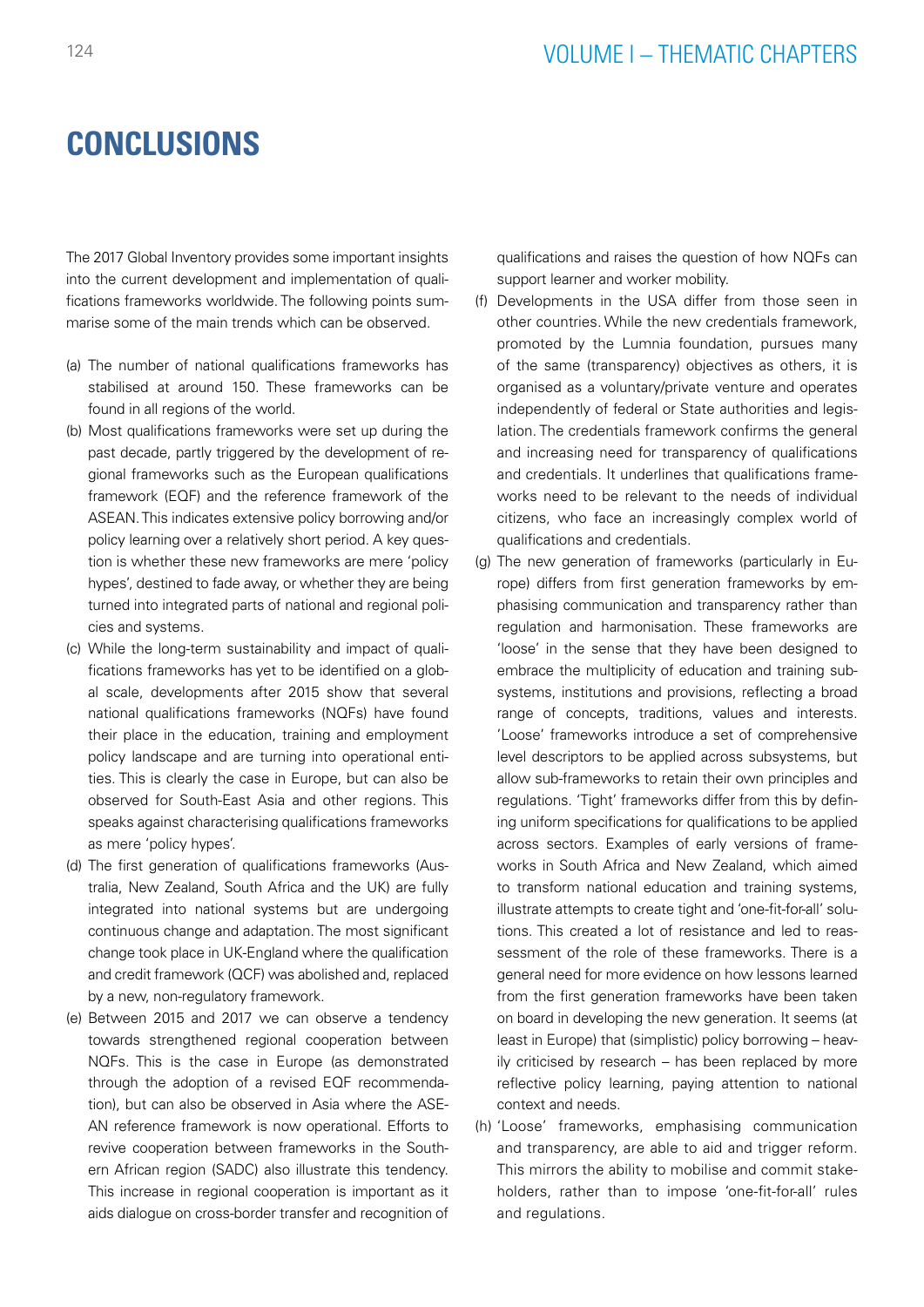- (i) The (heavily criticised) link between NQFs and neo-liberal economic policies is hard to detect in current NQF developments. In its place is a broader NQF perspective which, sometimes in a modest way, addresses a combination of economic and social equity and sustainable development goals. This broader perspective is closely linked to the increasingly important role played by lifelong learning policies, and by the UN in its sustainable development goals (2015), articulated as inclusive education and training for all. Offering relevant and high quality learning to all, also beyond primary education, is essential for sustainable development and reform.
- (j) For an NQF to contribute to these wider policy objectives it must be embedded in the relevant (national or regional) policy context. Standing alone and isolated, NQFs are insufficient to support reform and change. For frameworks to make a difference, they must interact with and add to other policies. A comprehensive NQF can be seen as a tool and platform for stakeholder communication, coordination and cooperation across policy areas, levels and institutions.
- (k) The new frameworks aim for overview and support learning across institutional, sectoral and (sometimes) national borders. This brings NQFs close to the objectives of lifelong and life-wide learning, establishing themselves as instruments encouraging and facilitating learning careers throughout life and linking formal, non-formal and informal learning. National and regional qualifications frameworks can support this lifelong learning agenda by addressing (through a learning outcomes focus) problems related to lack of transparency and fragmentation of provisions and institutions. The potential of qualifications frameworks (QF) can only be released the moment they start directly to serve individual learners and support their lifelong learning pathways. The future success of the QFs very much relies on their ability to make themselves visible and relevant to end-users.
- (l) Learning outcomes are at the core of national and regional qualifications frameworks giving stakeholders tools for communication, cooperation and coordination across institutions, levels, and sectors, between education and the labour market, and across national borders.
- (m) National case studies show that NQFs are multilevel and dynamic tools that evolve over time. They are part of the country's historical, political, institutional and cultural context and the national qualification and education system and labour market. There is a need for more research and understanding on how NQFs interact with the national qualification systems; what are enablers and implementation barriers in particular contexts; and how tensions

are resolved. This seems to be especially important when discussing NQF development and implementation in developed rather than developing countries. Developed countries most often have well established national qualification systems, strong education institutions, trained teachers, established cooperation with social partners and other stakeholders; developing countries – lacking resources, trained teachers and often with weak education institutions – struggle to engage stakeholders, reform curricula, and provide capacity building.

- (n) Many NQFs have now completed initial conceptual and technical developments. The case studies point to several important factors that shape successful implementation. Alongside a solid technical and conceptual foundation, formal (legal) adoption, institutional structures and quality assurance mechanisms, the commitment of key stakeholders to the long-term development of the framework is of key importance. Evidence from the first generation, and also from new frameworks, shows that the willingness of powerful stakeholders to use the framework is among the most important factors.
- (o) The visibility of the frameworks to end-users, learners and workers, is of crucial importance and a condition for wider impact.
- (p) The challenges of measuring the impact of qualifications frameworks are now at the forefront of discussions. Experiences so far show that impact assessment requires agreement on clearly defined baselines for assessment. It has to be understood in relation to the social, political and institutional contexts in which they operate to provide narrative for assessment and reflection on why, under what conditions, how and for whom the frameworks work.